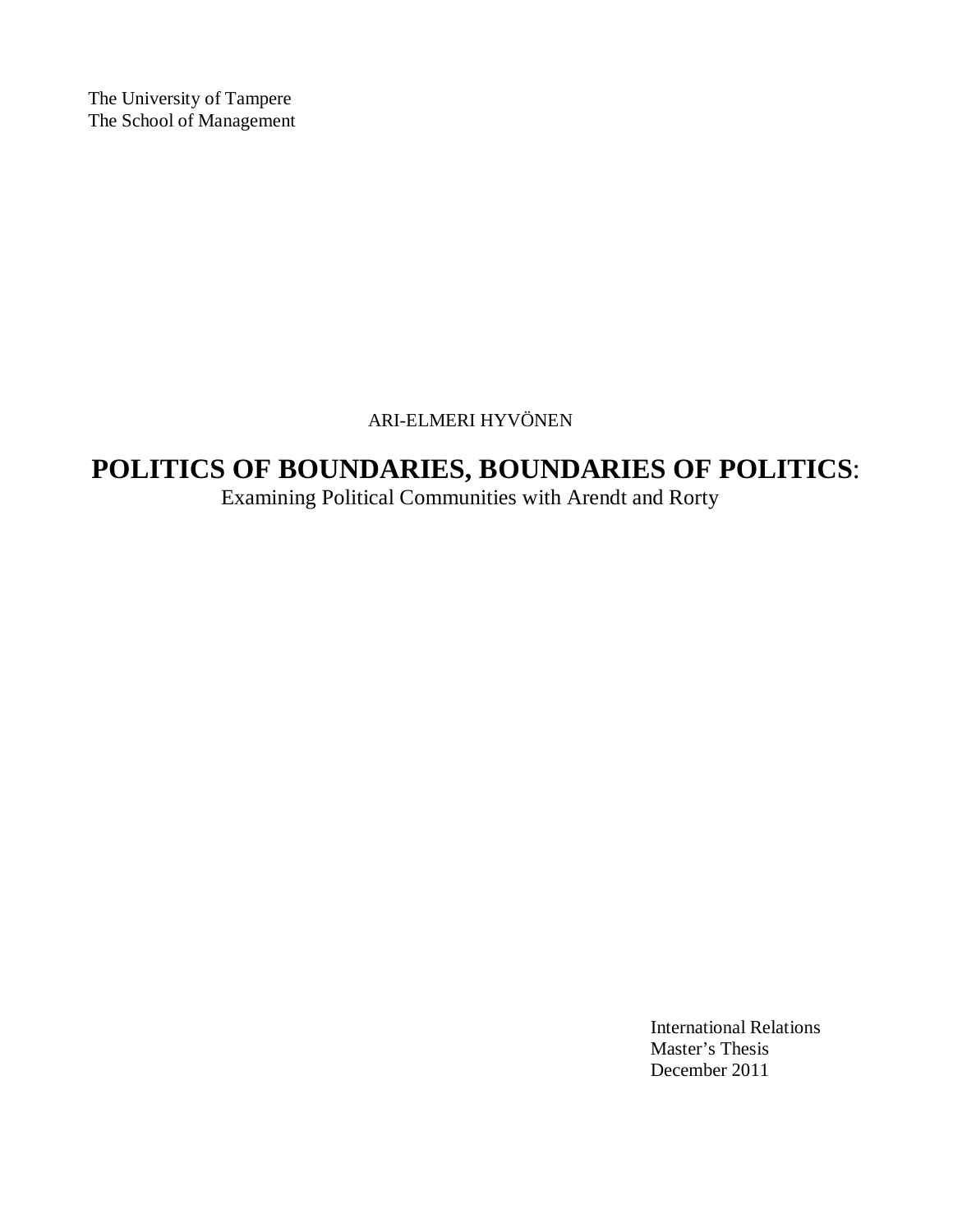The University of Tampere The School of Management

ARI-ELMERI HYVÖNEN: Politics of Boundaries, Boundaries of Politics: Examining Political Communities with Arendt and Rorty

Master's Thesis, 152 pages. International Relations December 2011

Due to the changes in the nature of world politics, recent years have witnessed a growing interest in questions concerning political communities. The present study contributes to the academic discussion that has sprung from the empirical perplexity about the apparent transition away from a strictly nationstate based order. Being a theoretical contribution, the study approaches the question through two political thinkers, namely, Hannah Arendt (1906–1975) and Richard Rorty (1931–2007). It examines the conceptualizations of ethical and political communities offered by Arendt and Rorty, focusing especially on the themes of democracy, humanitarianism, refugees and the functioning of the nation-state system.

The thesis builds on a methodological approach characterized by a combination of hermeneutics and interpretative eclecticism. It seeks to understand the general outlook of the writers examined by studying the central pieces of work and the reoccurring – politically relevant – themes of both writers and the secondary literature on their thinking. By focusing more on their *ethos* rather than the actual letter of their philosophical frameworks, it argues not only that both of the examined writers put forth an ethically and politically laudable position, but that we can perceive significant mutual elements between them. The study also engages critically with the prevailing interpretations of their works. Before proceeding to the interpretative and combinatorial parts of the work, however, it is first contextualized in the debates on community, nation-states and the world-order in the contemporary International Relations. Whereas the nation-state once was a natural starting point for research, communities and their boundaries are now seen more as genuine questions calling for a careful examination.

With regard to Rorty, central to his vision is a spatially limited, yet inclusive and democratic ethicalpolitical community that seeks to constantly go beyond its current limitations by opening itself to outsiders. Arendt, on the other hand, provides us with an understanding of community as the locus of political action, a place in the world which makes opinions significant and enables the actor to disclose his or her identity. The study combines their insights into a common vision that presents a critical challenge to the existing IR literature on community in general and the emerging forms of post-national community in particular. The Arendtian-Rortian account presented in this study opens a way to go beyond the major positions in the prevailing literature. More than any of the existing positions, the Arendtian-Rortian vision calls for an experience-based, rather than purely theoretical, way of looking at things. It urges us to start from the existing communities, their practices, institutions, and underlying beliefs. Through a critical scrutiny of these elements, and guided by pluralistic ethical and political principles, it aims at ever deepening and widening democracy. It presents a strong ethical and political plea for communities that foster plurality and inclusion, especially in the sense of making their deliberative processes as inclusive as possible. It therefore has important practical bearings in the current global conjuncture, characterized by increasing global flows and elusive boundaries.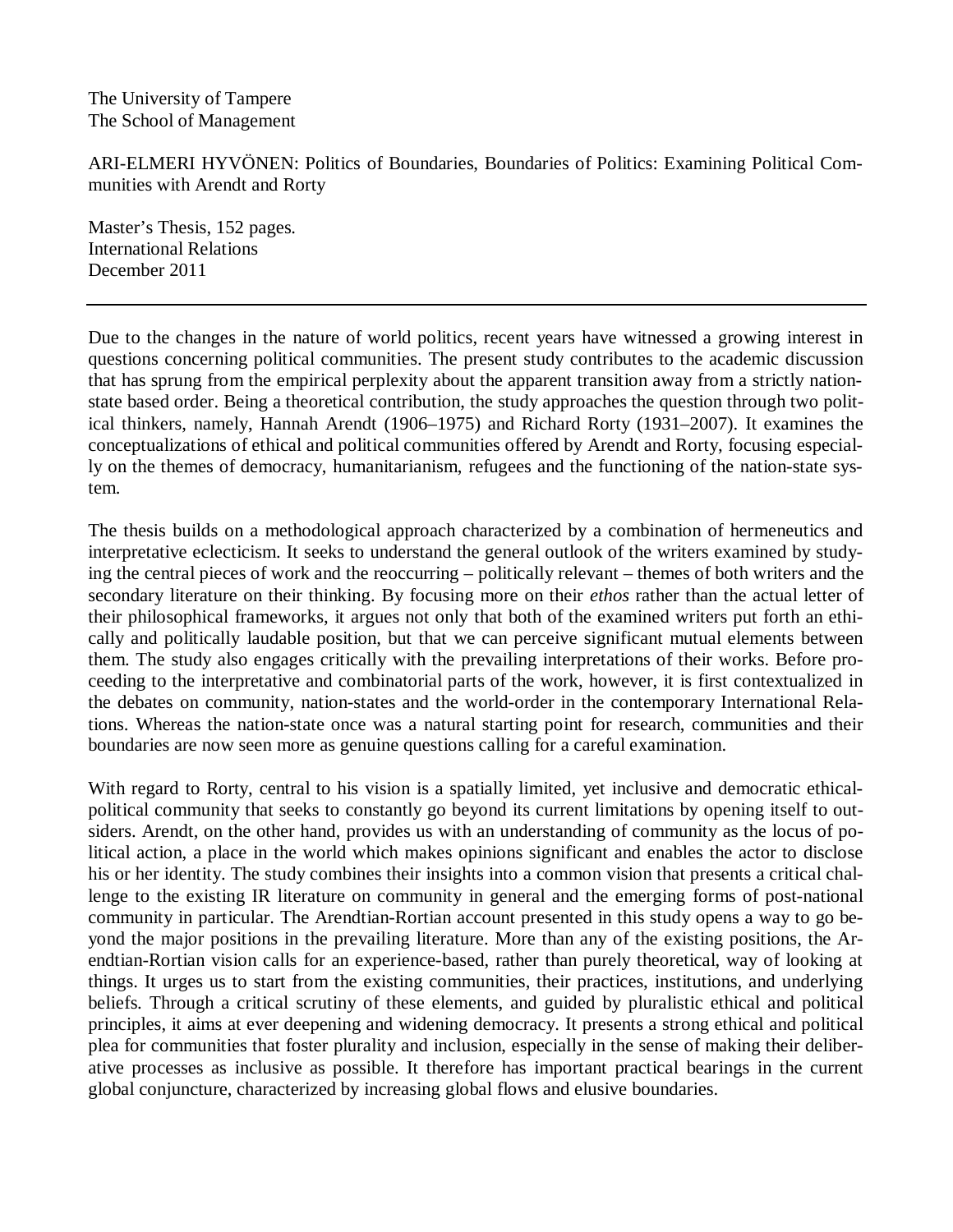# **Table of Contents**

# **1. INTRODUCTION ..................................................................................................... 1**

#### **2. INTERPRETATION, UNDERSTANDING, AND ECLECTICISM: THE METHODOLOGY ........................................................................................................ 7**

|  |  |  |  | 2.2. Decontextualization, repetition and combination: supplementing hermeneutics  10 |
|--|--|--|--|--------------------------------------------------------------------------------------|

### **3. CONTEXTUALIZING THE STUDY IN THE CONTEMPORARY IR ............. 13**

| 3.2.4. "Where to?": Cosmopolitanism, singularity, and the politics to come |  |
|----------------------------------------------------------------------------|--|

## **4. COMMUNITY IN RORTY'S PRAGMATISM .................................................... 36**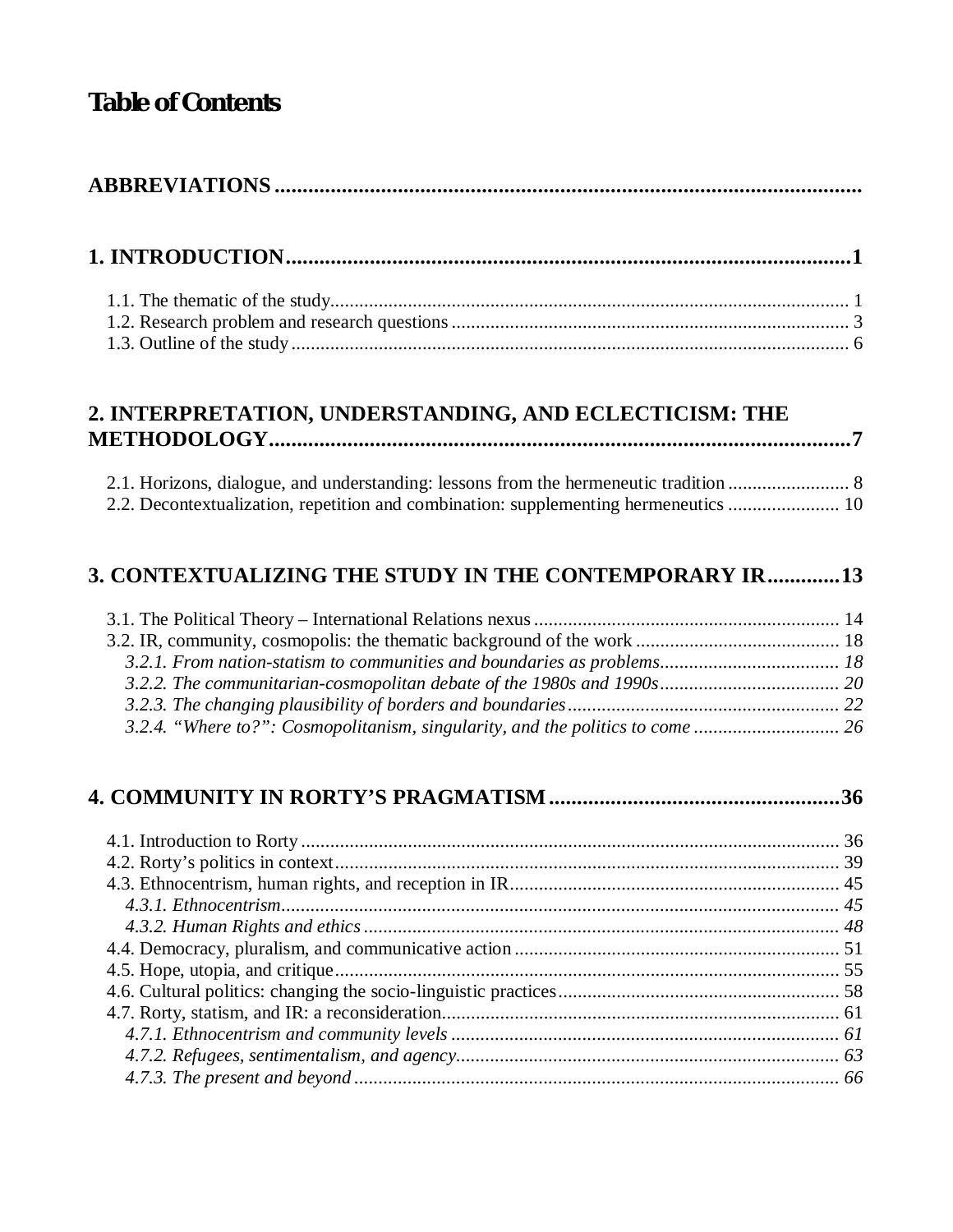|--|--|--|--|--|

|--|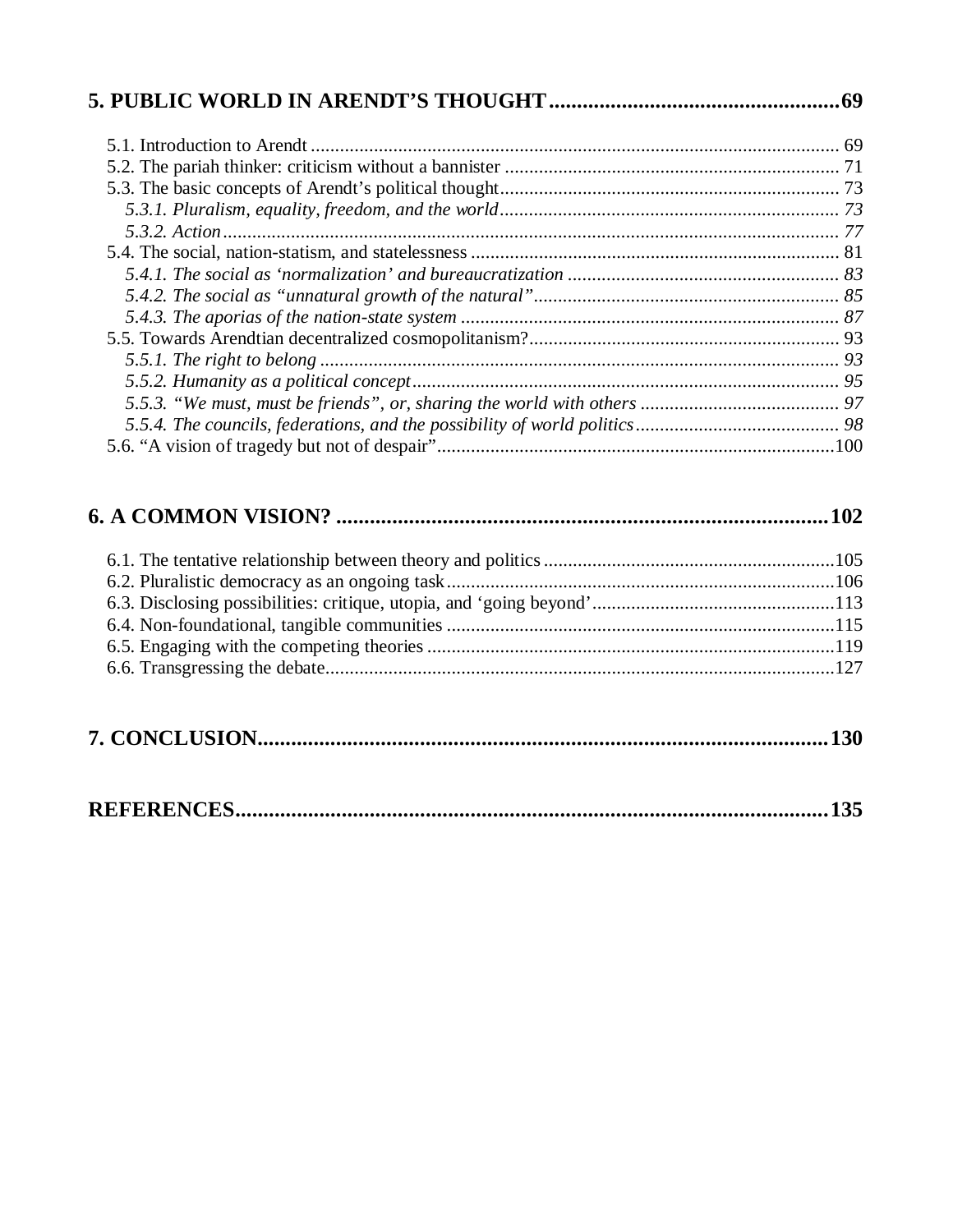# **ABBREVIATIONS**

## **Abbreviations used for works by Richard Rorty**. For bibliographic information, see references.

| <b>ABO</b> | Against Bosses, Against Oligarchies.                                 |
|------------|----------------------------------------------------------------------|
| <b>AOC</b> | Achieving Our Country: Leftist Thought in Twentieth Century America. |
| <b>CIS</b> | Contingency, Irony, and Solidarity.                                  |
| <b>COP</b> | Consequences of Pragmatism.                                          |
| <b>EHO</b> | Essays on Heidegger and Others. Philosophical Papers, Vol.2.         |
| <b>FID</b> | "Feminism, Ideology, and Deconstruction: A Pragmatist View".         |
| <b>IRR</b> | "Interview with Richard Rorty" ( <i>The Believer</i> ).              |
| <b>ORT</b> | Objectivity, Relativism, and Truth. Philosophical Papers, Vol.1.     |
| <b>PCP</b> | Philosophy as Cultural Politics. Philosophical Papers, Vol.4.        |
| <b>PMN</b> | Philosophy and the Mirror of Nature.                                 |
| <b>PSH</b> | Philosophy and Social Hope.                                          |
| <b>RRP</b> | "Response to Randall Beerenboom".                                    |
| RT.        | "Replies to"                                                         |
| TaP        | Truth and Progress. Philosophical Papers, Vol.3.                     |
| <b>TT</b>  | "Thugs and Theorists: A Reply to Bernstein".                         |
| <b>UAE</b> | "The Unpredictable American Empire".                                 |
| <b>UT</b>  | "Universality and Truth".                                            |

**Abbreviations used for works by Hannah Arendt**. For bibliographic information, see references.

| <b>AJC</b>  | Arendt – Karl Jaspers: Correspondence 1926-1969.              |
|-------------|---------------------------------------------------------------|
| <b>BPF</b>  | Between Past and Future: Eight Exercises in Political Thought |
| CR          | Crises of the Republic                                        |
| EJ          | Eichmann in Jerusalem: A Report on the Banality of Evil.      |
| EU          | Essays in Understanding.                                      |
| HA          | "Hannah Arendt on Hannah Arendt".                             |
| HC          | The Human Condition.                                          |
| JW          | The Jewish Writings.                                          |
| <b>LKPP</b> | Lectures on Kant's Political Philosophy                       |
| <b>MDT</b>  | Men in Dark Times.                                            |
| МH          | "Martin Heidegger at Eighty".                                 |
| <b>OR</b>   | On Revolution.                                                |
| <b>OT</b>   | Origins of Totalitarianism.                                   |
| <b>PP</b>   | The Promise of Politics.                                      |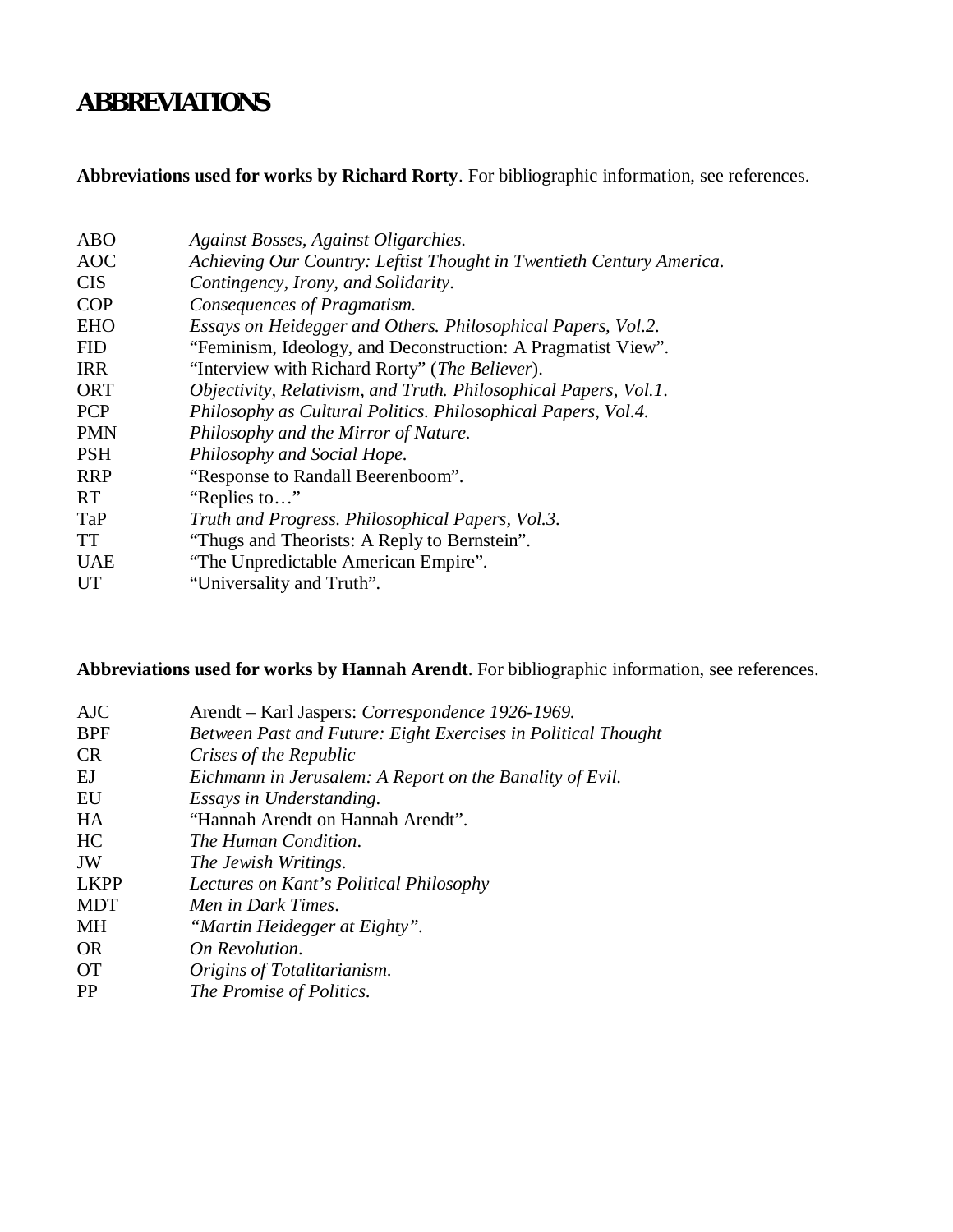## **1. INTRODUCTION**

#### *1.1. The thematic of the study*

Recent years have witnessed a growing interest in the bordering practices of political communities. The volume of global flows has increased significantly since the end of the Cold War years. This has called actors, especially but not solely nation-states, to loosen their borders for economic and other benefits. Also such phenomena as the rise of humanitarian world politics, environmental issues and international terrorism have contributed to a redefinition of the borders of sovereign states. Throughout different policy areas, borders – or the lack thereof – are paid more and more attention to. For instance, the 2003 European Security Strategy states that "the post-Cold War environment is one of increasingly open borders in which the internal and external aspects of security are indissolubly linked" $1$ .

According to the United Nations High Commissioner for Refugees (UNHCR) approximately 43.7 million people were forcibly displaced in  $2010^2$ , and a total of 214 million people were 'migrants', i.e. living outside their country of origin<sup>3</sup>. And given the increasing inability to distinguish between the two (forced and non-forced movement), we can conclude that the paradigmatic case of political belonging, citizenship in a national state ("the right to a nationality" is one of the human rights<sup>4</sup>) is anything but a self-evident fact to a remarkable number of people world-wide. At the same time, especially in the wealthy countries, an anxiety is felt over effectiveness of bordering practices. Hence, governments are trying to make the filtering practices more effective, while sentiments of insecurity and xenophobia become more common among citizenry, resulting in calls for more radical solutions, like fences at the borderlands. A poem from an U.S. vigilante organization's website promoting a fence at the southern border illustrates this mentality:

 "Take some bricks and build a wall/Make it solid, strong and tall [… ] / Build it wide from rim to rim / So terrorists and smugglers can't sneak in; [...] / Stop the drug trade in its tracks./ Keep us safe from terrorist attacks. / And let it stand the test of time / I pray, keep safe this land of mine. [… ] Consider this, that it's your job / To

<sup>1</sup> European Security Strategy 2003.

<sup>&</sup>lt;sup>2</sup> UNHCR 2011, 5.

<sup>&</sup>lt;sup>3</sup> UN DESA (United Nations, Department of Economic and Social Affairs) 2009.

<sup>&</sup>lt;sup>4</sup> Articles 13–15 of the Universal Declaration of Human Rights (United Nations 1948) define the basic 'membership rights': Everyone has the right to move across borders, but not to immigrate (article 13), except in asylum cases (article 14). Moreover, everyone has the right to a nationality, of which he or she should be "arbitrarily" deprived of, nor denied "the right to change his [sic] nationality" (article 15).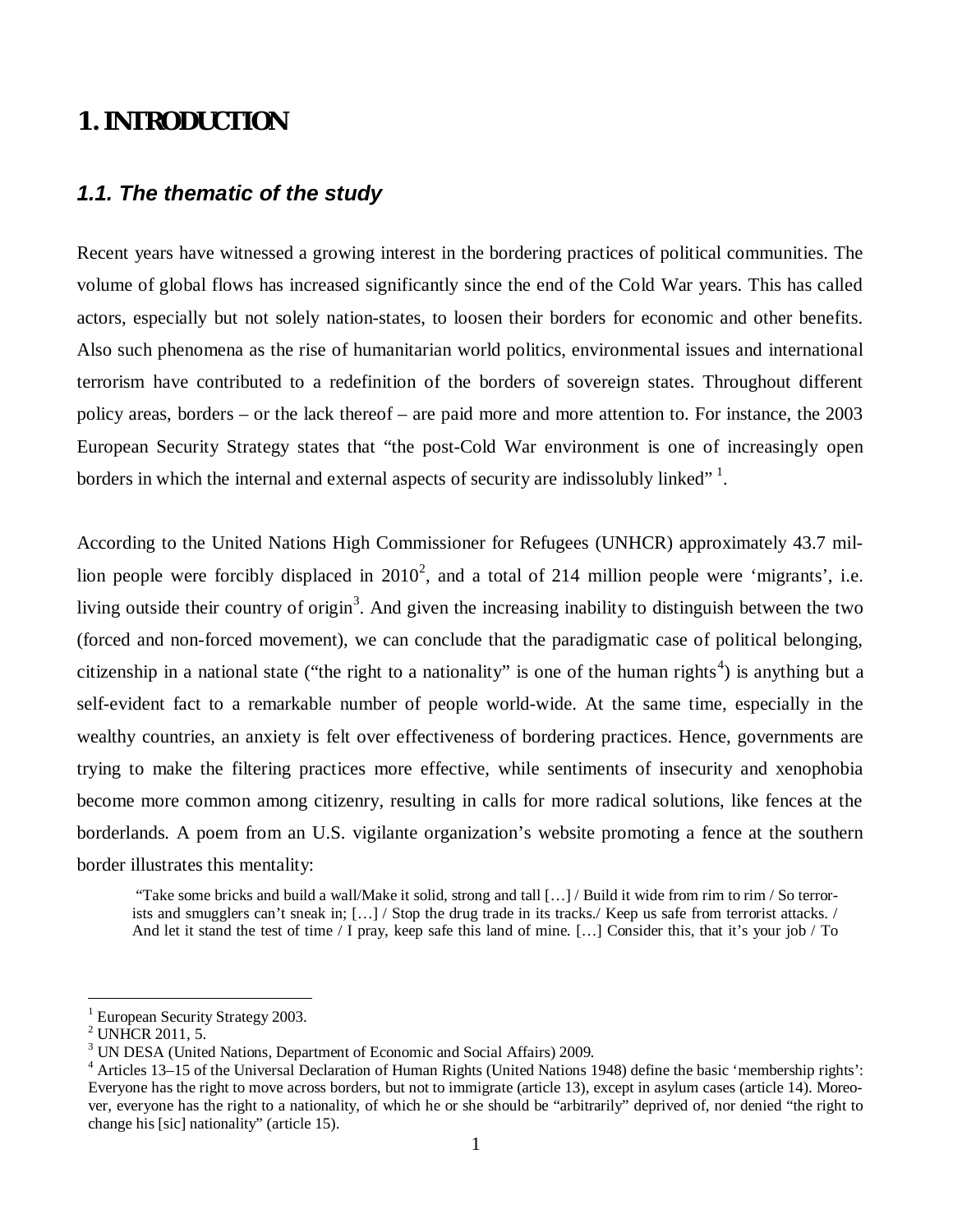keep those out who would rape and rob; [… ] If you'll keep us safe in the war on terror / An open border is a fatal  $error.^{5}$ 

Partly caused by the rise of this kind of mentality, and partly influenced by more long-term developments, recent years have seen a strong revival of questions concerning community in the theoretical field as well – in political theory and philosophy as well as in International Relations. World order is in transition and hence it is relevant to ask what conception of community and self the political developments at the international level reflect<sup>6</sup>. As a starting point, traditionally the international system has reflected a conception of political community based on a national citizenship as a mode of belonging. Recently, however, changes in the global architecture have resulted in different conceptualizations. As one of the leading political philosophers of today puts it, "[q]uestions of political boundaries and membership have become particularly salient because the Westphalian model of state sovereignty is in crisis"<sup>7</sup>. Given the vast amount of cross-community movements in today's world and the increasing weight of the powerstructures defining whose movement is smoothened and who is rendered to immobility, a paradigm shift has occurred substituting the static terrains with flows and mobilities as the focus of study<sup>8</sup>. In addition, "the E-word"<sup>9</sup> (empire) has become, in academia and outside of it, a part of the discourse on international relations, together with frequent references to the community of humanity, world community, or cosmopolis.

Empirical puzzlement has also resulted in theoretical attempts to grasp with the issue. A diverse variety of writers from Jürgen Habermas and Seyla Benhabib to Jean-Luc Nancy and Giorgio Agamben have tried to articulate what it means to belong to a community and how to avoid the detrimental aspects of the sense of belonging (exclusion and aggression towards the outside). Within the academic discipline of International Relations  $\text{(IR}^{10})$ , many commentators have also called for a careful consideration of community. According to Andrew Linklater, "the relationship between 'community' and 'cosmopolis' [is] one of the central ethical and political questions of the time"<sup>11</sup>. Ken Booth, in his *Theory of World Security*, argues that the concept of community is central to the idea of security. Hence, even if it evades

<sup>&</sup>lt;sup>5</sup> See http://weneedafence.blogspot.com/2006/05/open-border-poem-by-scott-rohter.html

<sup>6</sup> E.g. Douzinas 2007, 148.

 $7$  Benhabib 2004b, 4.

 $8$  See Sheller - Urry 2006.

<sup>9</sup> Douzinas 2007, 133.

 $10$  In a conventional manner, I'm using 'IR' to denote the academic discipline of International Relations and terms such as 'world politics' and 'international relations' when referring to the subject matter of the discipline.

<sup>&</sup>lt;sup>11</sup> Linklater 2007, 1.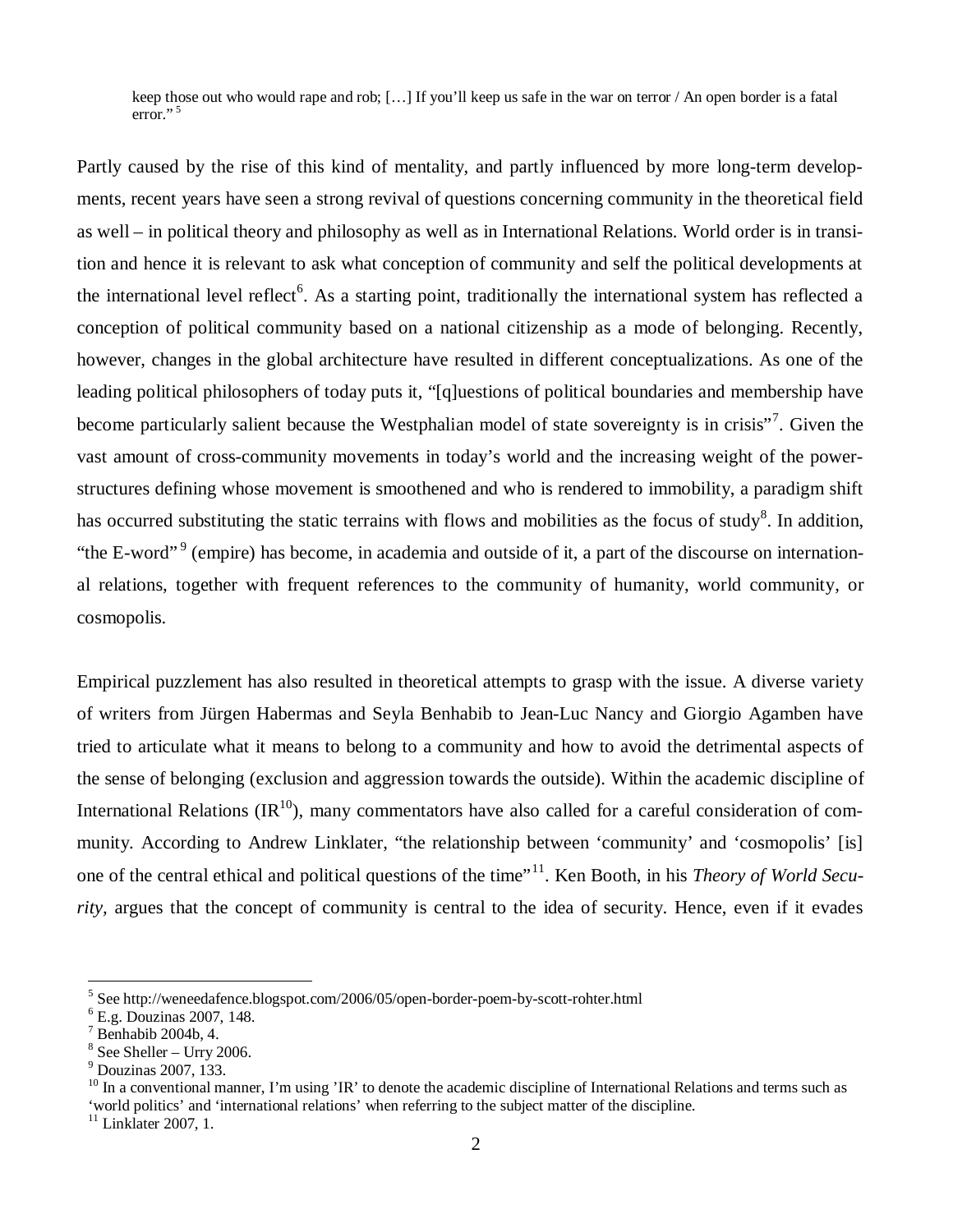precise definition, "if the term did not exist, it would have to be invented".<sup>12</sup> Similarly, Vivienne Jabri argues that if feminism, or any critical account of political reality for that matter, is to be seen as a political project proper, in addition to a critique of the present a fully developed conception of political community and agency is needed $^{13}$ .

The present study will consider the problem of community from the point of view of the nexus between political theory and IR. It will focus on two thinkers: Hannah Arendt and Richard Rorty. The reason for focusing on two thinkers instead of one is that by putting into a constellation and to certain extent also combining the ideas coming from two different directions, I hope to make a properly new contribution to the above mentioned discussion in the sense that could not be achieved if we were to concentrate to only one thinker. The reason for focusing on *these* two thinkers, in turn, is that, when put into discussion with each other, they provide an interesting combination of similarities and differences<sup>14</sup>. And, when contrasted to the other understandings of political community, they provide an important mutual understanding that encases a potential challenge for the underlying terms of the debate in its current stage. Moreover, the interest in community can be justified from the perspective of Arendt and Rorty studies as well. As argued by Chad Kautzer and Eduardo Mendieta, the concept of community is central to the tradition of American pragmatism (to which Rorty belonged) – equivalent to the meaning of dialectic for Hegelianism – yet, they also argue, it has "remained under-specified"<sup>15</sup>. In Arendt studies, in turn, a lot of emphasis is put on the concept of public space and Arendt's analysis of nation-states, but the concept of community as such is not paid enough attention to.

#### *1.2. Research problem and research questions*

This study deals with ethical and political boundaries of membership of democratically structured (political) communities<sup>16</sup>. In the context of ethical-political research in IR, we will be looking at questions of inclusion/exclusion, inside/outside, citizens/humans as they appear in Rorty's and Arendt's writings. The

 $12$  See Booth 2007b, 134–148, 268–273.

<sup>13</sup> Jabri 2004, 276.

<sup>&</sup>lt;sup>14</sup> Arendt and Rorty are briefly compared in Bernstein 1983. One reason why setting Arendt and Rorty in conversation may produce interesting results is that many commentators feel that Rorty is not critical enough, whereas Arendt is an often cited source of influence for critical thinking. This fact shows most concretely in the fact that in the question concerning liberalism, one of the major debates in political theory (and beyond) today, they are situated on the opposite sides of the division line, Rorty on the liberal, and Arendt on the non-liberal.

 $15$  Kautzer – Mendietta 2009, 4–5.

<sup>&</sup>lt;sup>16</sup> Unlike much of the tradition, I conceive democracy as a crucial concept for modern day IR. In this I am following, among others, the contributors of a special issue on democracy and IR in *Millenium: Journal of International Studies, vol. 37 No.3.*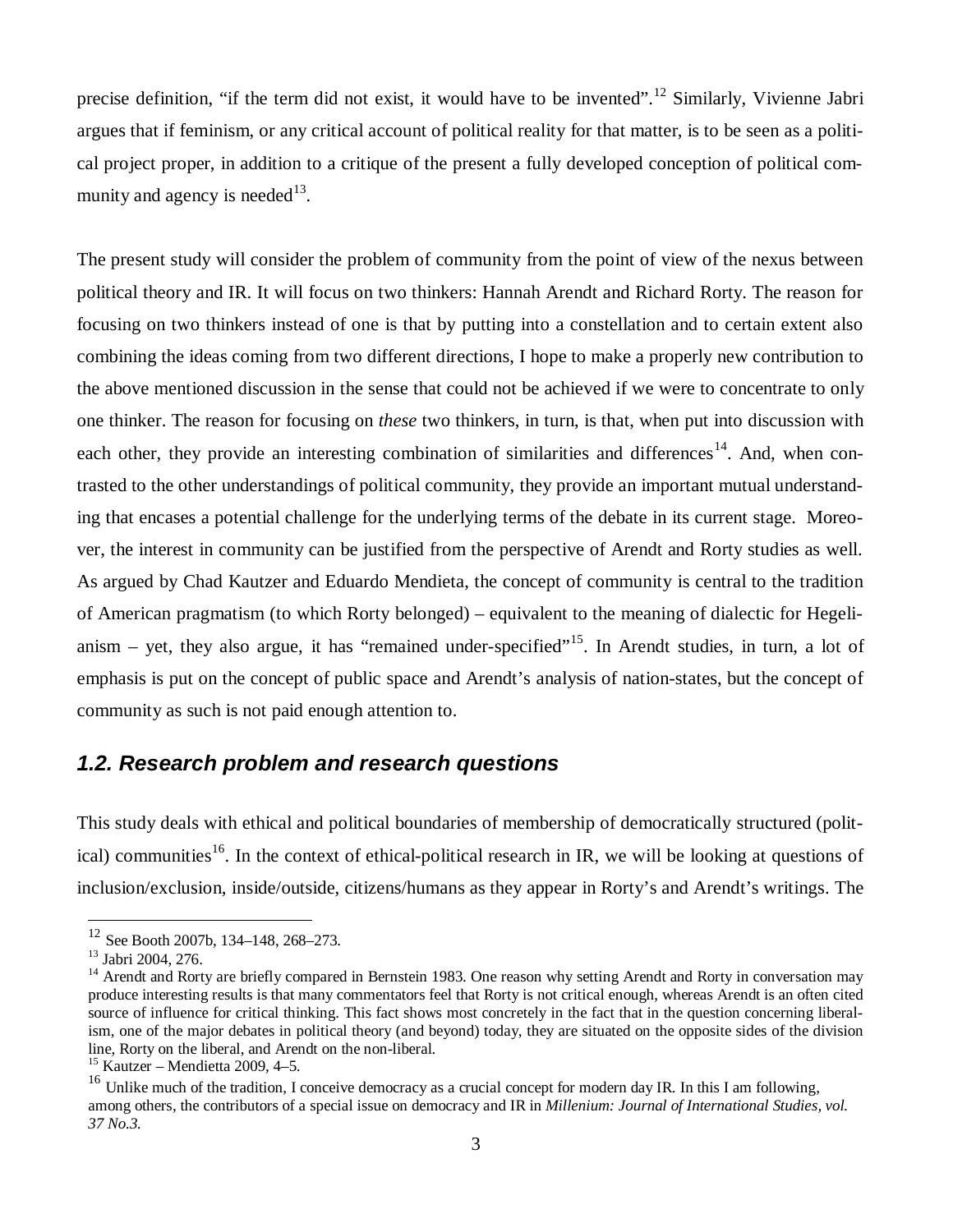first objective of the study is to offer a fruitful perspective – indeed a perspective, or new way of setting the problem, not a solution – to the discussion on the matter by examining Arendtian and Rortian positions in search for complementing insights, blind spots and alternative ways of looking at things in the spirit of pluralist discussion ethics. At the same time I intend to enter into discussion with other similar kinds of perspectives, especially Habermasian, Agambenian, and Nancyan. My emphasis is therefore in Critical IR, widely understood.

My argument is that the "ethical-political horizons" offered by Arendt and Rorty can be shown to be mutually reinforcing, i.e. their positions can shed light on each other's blind spots and put together, they can offer a powerful vocabulary for coping with the political realities of today. Working with this argument, my main research questions are:

(1) How are ethical-political communities conceptualized in the thought of Arendt and Rorty?

(2) How can we gain a common ground between their perspectives?

Answering these primary questions and gathering evidence for my argument requires that we deepen our perspective with the following group of supporting questions concerning the thought of Arendt and Rorty:

(a) What kind of borders/boundaries does a democracy or a republic require?

(b) Given that the prevailing institutional form of political community is the nation-state, what can be said of the functioning of this specific community? How to engage politically with the groups that this form of community leaves outside the institutional structures of membership and democratic agency?

(c) What is to be said about the relationship between membership in a bounded community and the membership in 'humanity'? Can we put more emphasis on a community of humanity without falling into the trap of imperialist policies?

(d) Finally, is it possible to think otherwise about spaces, places, borders, boundaries, communities and belongings; how to engage politically with boundaries so that to bring about a positive change?

The questions are many, and they are intertwined. For example, not only the question (a), but all of the questions require a discussion on Arendt's and Rorty's views on democracy. This is because neither one attempts to justify institutions from philosophical premises. Instead, they give democratic politics a full priority over philosophical arguments. Or, in more detail, they agree with John Dewey's formulation on democracy. "Regarded as an idea," he wrote, "democracy is not an alternative to other principles of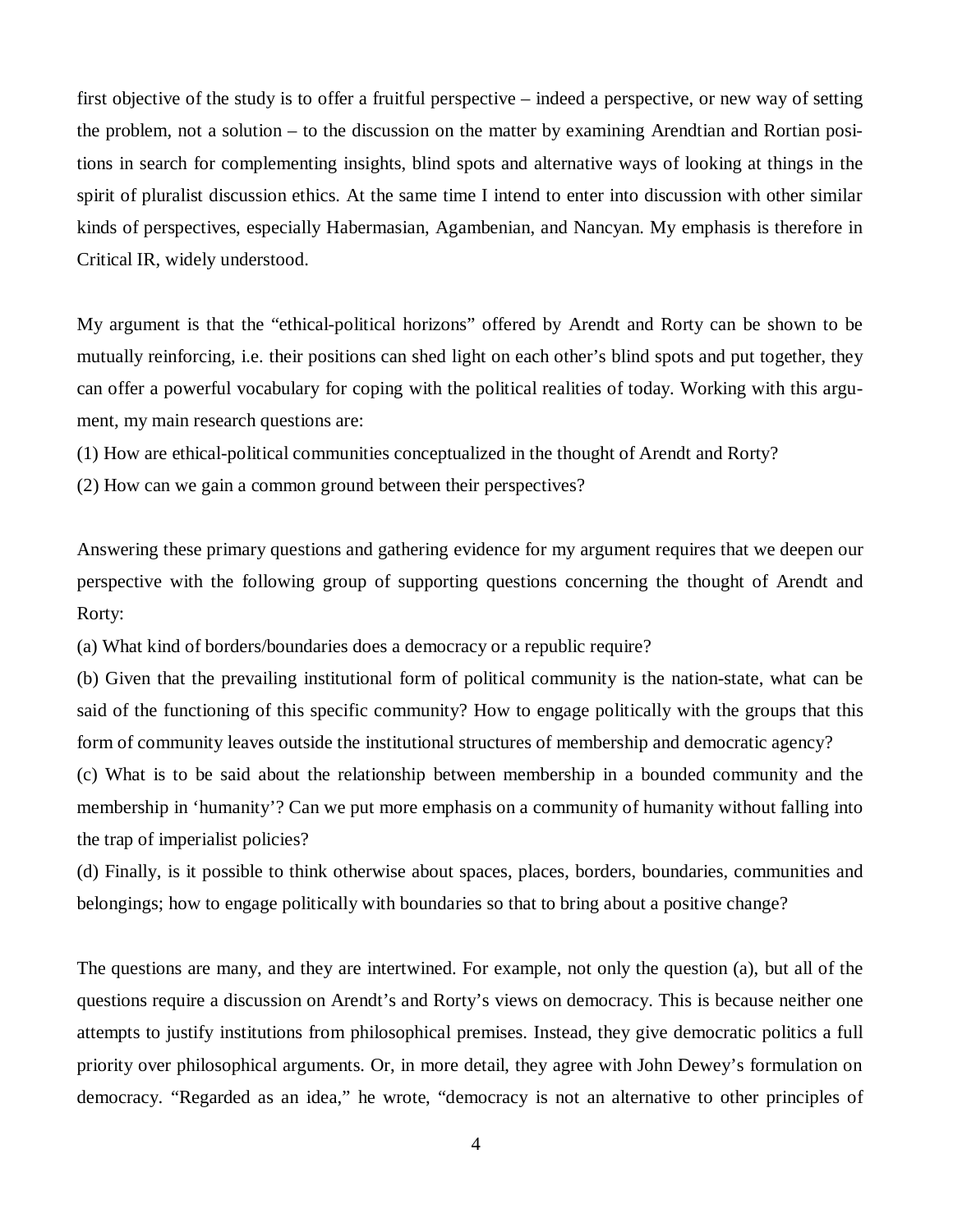associated life. It is the idea of community life itself<sup> $, 17$ </sup>. They take, in other words, their bearings from pluralistic democracy as a self-correcting ideal and from that perspective assess the realities of political existence (e.g. PP, 7-14; ORT,  $219^{18}$ ). As this example manifests, all of the above questions are interrelated and point to the same direction. Our main emphasis will be on the first question, the meaning of community – everything else follows from there.

One could also talk of secondary aims in the study. First, my aim is naturally to contribute to the total lack of attention paid to the relationship between Arendt's and Rorty's thought. Arendt and pragmatism are sometimes mentioned together, but the Arendt-Rorty-interface is almost totally untouched. Second, my point is to raise interest within IR to both Arendt and Rorty. Given their 'classic' status in philosophy, they are paid relatively scarce attention in IR, even though they have a lot to say on the subject. Thirdly, especially in relation to Rorty, my aim is to provide a reading of him that is considerably different from most of the interpretations thus far presented. Namely, I suggest that we should emphasize his democratic, sometimes even radically democratic outlook, and read him as he read others: eclectically and by emphasizing the ideas that we find interesting and useful for our own purposes. This reading of Rorty (illuminating his interfaces with Arendt being a crucial part of it) can also be seen as an attempt to contribute to the wider "pragmatist turn" in  $IR^{19}$ . While the main emphasis in much of the existing pragmatist works in IR has been on metatheoretical, methodological or otherwise philosophy-of-scienceoriented issues<sup>20</sup>. I hope to complement these contributions by discussing topics that are more closely related to political theory (and political theorist outside the pragmatist tradition – especially, of course, Arendt). This attempt is guided by the pragmatist emphasis – also shared by Arendt – "on our need to struggle with the concrete facts of worldly existence" by focusing on "the interplay of habituality and creativity [...] as the means of responding to contingencies" of that existence<sup>21</sup>. But, before getting ahead of ourselves, let us have a look at the structure of the study.

<sup>20</sup> Exceptions include, *inter alia,* Cochran (1996, 1999), Brassett – Bulley (2007), and Parker – Brasset (2005).

<sup>21</sup> Kangas 2007b, 38.

<sup>&</sup>lt;sup>17</sup> Dewey 1991, 148.

<sup>&</sup>lt;sup>18</sup> When referring to Arendt and Rorty, I am using in-text references with abbreviations of the titles of their works (see the list of abbreviations in the beginning of the present work). Other sources are referred to in footnotes by name of the author, year, and page number.

<sup>19</sup> See e.g. 'Special Issue on Pragmatism in International Relations Theory' in *Millennium: Journal of International Studies 31, no. 3 (2002)*; 'The Forum: Pragmatism and International Relations' in *International Studies Review 11, no.3*; Bauer – Brighi 2009; Kangas 2009; Kratochwill 2007; Käpylä – Mikkola 2011; Rytövuori-Apunen 2005.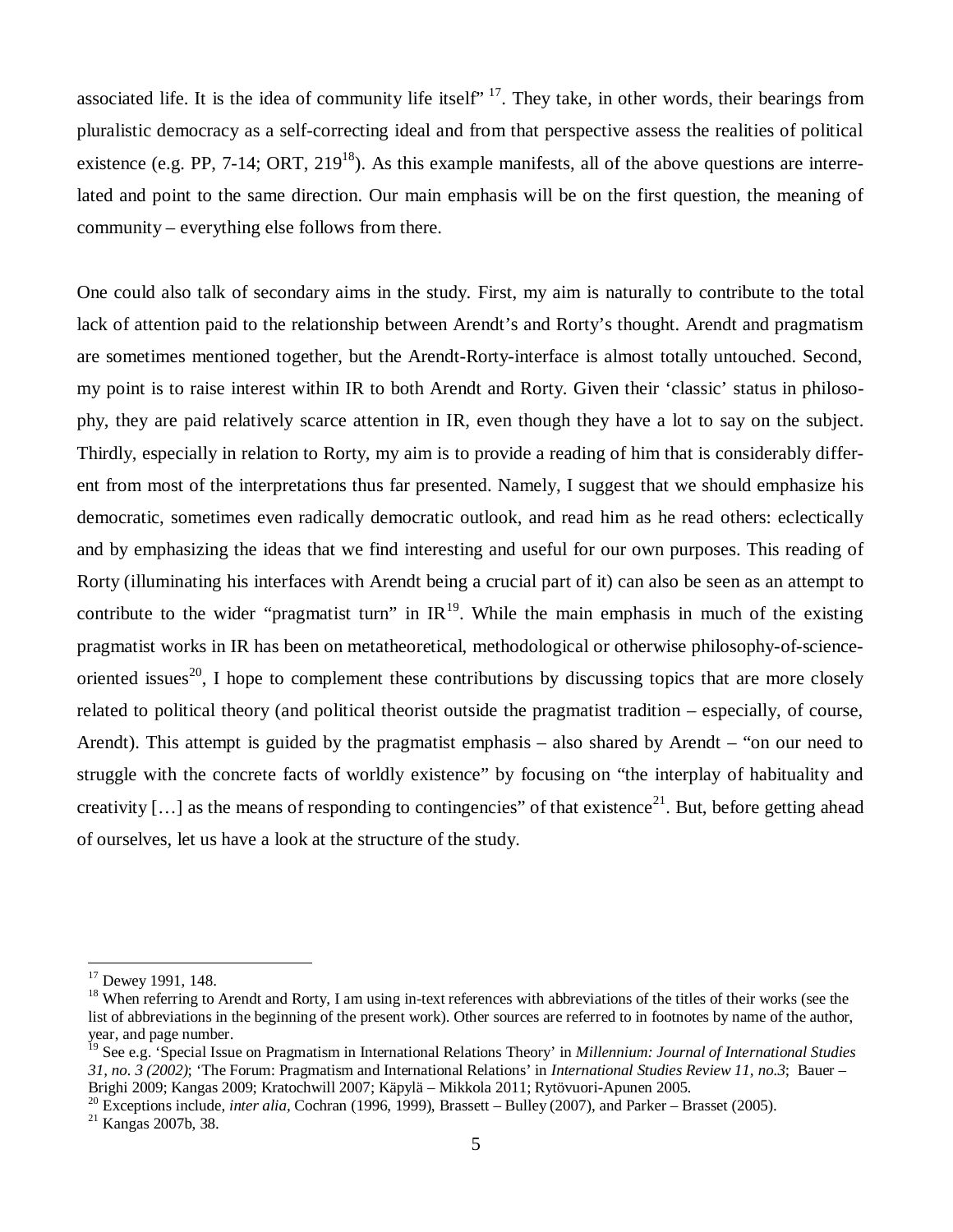#### *1.3. Outline of the study*

The study will begin, in the following chapter (2), by introducing the methodological outlook of the study. Due to the theoretical nature of the thesis, the methodology deals with accounts of interpretation and understanding of texts, accompanied with strategies for applying the studied texts. In more detail, we will first discuss the nature of interpretation, i.e. hermeneutics. After presenting the strengths and weaknesses of the Gadamerian strand of hermeneutics from the present works point of view, we will move on to discuss ways of using texts so that we can depart from the actualized horizon of the original author, and yet remain in some sense loyal to his or her *ethos.* At the end of the second chapter we will also discuss the combinatorial character of the study and elucidate what it means to perceive similarities in two different ethical-political horizons. Having clarified this, I then proceed to contextualize the present study in contemporary IR theory. This is done in chapter 3.

First, a short account is given on how ethical-political and political-theory-related questions have become a part of IR as a discipline (section 3.1.). A discussion on community, especially questions of humanity versus nation-state, has been an important part of this strand of IR ever since its emergence. The sections 3.2.1., 3.2.2., and 3.2.3. will provide a background for my own study through a *tour d'horizon* of debates on and around cosmopolitanism from 1980s up until today, as well as introducing the various perspectives on the functioning and general logics of nation-states and the present worldorder. In the present day IR, discussed especially in section 3.2.4., special attention is paid to the two competing forms of what could be widely labeled Critical IR, that is, Kantian-Habermasian Critical Theory and cosmopolitanism on the one hand, and various forms of 'post-structuralism' on the other. Of the latter, Giorgio Agamben and his followers in IR will be discussed in much detail since his critical analyses on nation-state are in the center of much of the discussion on community and especially refugees in present day IR.

Chapters 4 and 5 deal with Rorty's and Arendt's thought respectively. With Rorty, our attention will be on the critical and radically democratic potential, often unnoticed in his thought. I will begin by discussing his general *ethos*, in short, meliorism. This will serve as a springboard to the rest of the chapter, which identifies the strengths and weaknesses of Rorty's articulations of ethnocentrism, human rights, democracy and political change. On the basis of these discussions, we will summarize Rorty's understanding of ethical-political communities in the final section of chapter 4, arguing that his potential has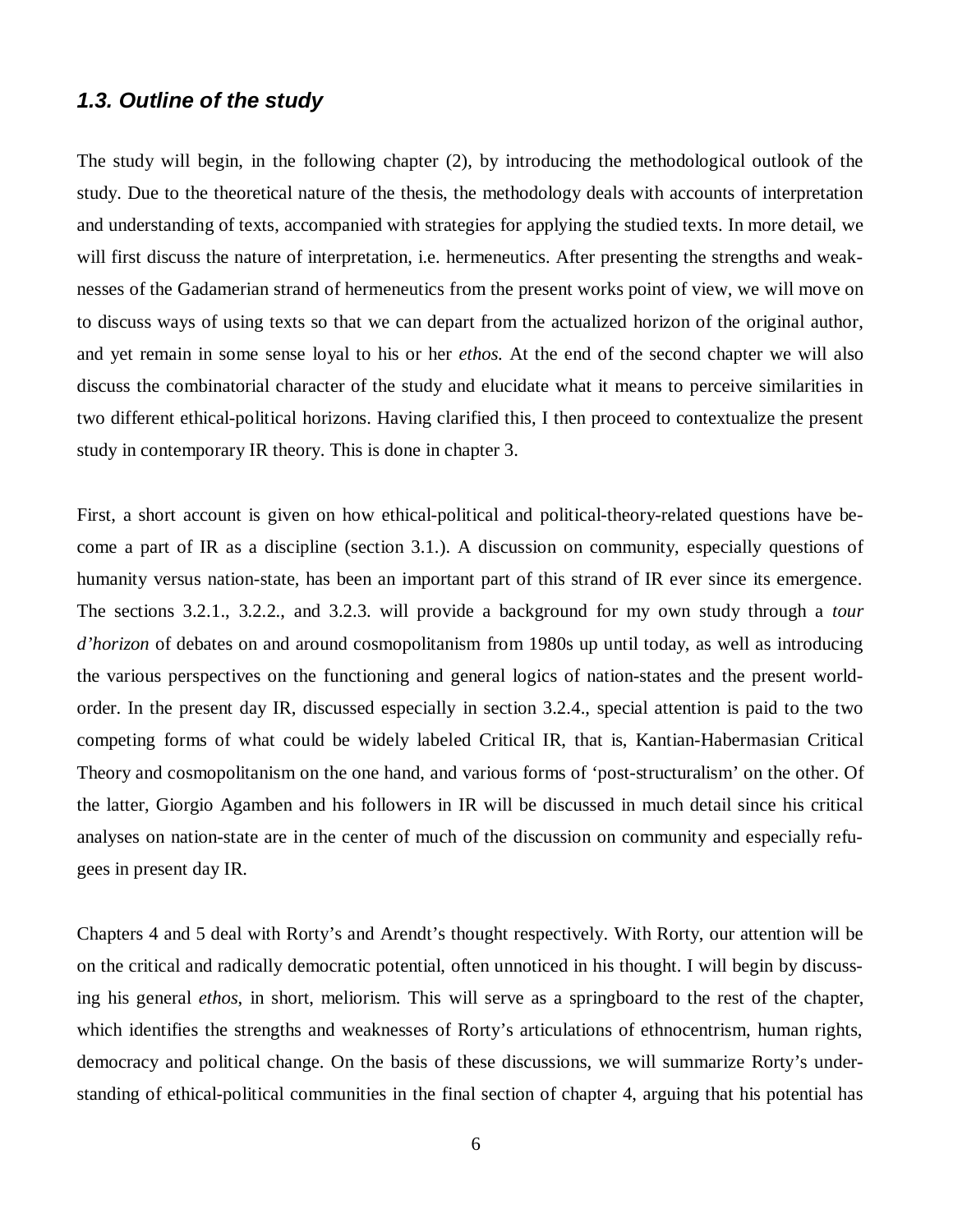been largely undermined in IR literature thus far. Chapter 5 then moves to Arendt. Attention will be paid to the very basics of her thinking: plurality, action, and the concept of the 'world', as well as on her analysis of the aporias of the nation-state system and the "right to have rights". I will conclude that Arendt provides us with an understanding of local political units guided by cosmopolitan spirit. Further, in chapter 6 the Arendtian and Rortian positions on political community will be combined by perceiving their similarities and using their differences as resources for spotting weaknesses. It will be argued that they share an idea of constantly reforming democratic communities that are characterized by openness towards outsiders as well as towards the future possibilities.

After presenting the "common vision" of Arendt and Rorty, we will enter into a discussion with the accounts presented in chapter 3. My aim, in sections 6.5. and 6.6., is to criticize them from the Arendtian-Rortian perspective, but not in order to debunk. Quite contrary, I attempt to shed light on both blindnesses and insights, strengths and weaknesses, in order to create possibilities for communication and debate between the positions. While criticizing, then, I attempt to build bridges. Following the hermeneutic metaphors introduced in the following section, the study as a whole could be understood as a simulated discussions, in which the horizons of Arendt and Rorty are put into dialogue with each other and with the horizon of Critical IR. Since none of these can speak for themselves, my role, ultimately, is to work as the domain through which these diverse perspectives can have a voice, as well as a chairman and initiator, as the one who makes the judgments. My approach is built on the assumption that different angles, approaches and ethical-political visions can learn important lessons from each other and benefit substantially from entering into discussion. Pluralities and multiplicities are the stuff of politics. Hence, also our frameworks for understanding and judging politics need to cultivate plurality.

# **2. INTERPRETATION, UNDERSTANDING, AND ECLECTICISM: THE METHODOLOGY**

Before going into the substantial parts of the study, the employed methodology needs to be introduced. Since the subject matter of the present study consists of the written works of two theorists, the methodological framework quite naturally concerns interpretation of texts. The methodology used can be loosely defined as 'hermeneutic', as far as all interpretation of texts is a branch of hermeneutics<sup>22</sup>. Rather than

<sup>&</sup>lt;sup>22</sup> See. e.g., Palonen 1987, 5. It is largely irrelevant for our purposes to go too deeply into the rich history of hermeneutic philosophy. In short, hermeneutics originates from the Greek antiquity, was preserved by the legal and biblical traditions,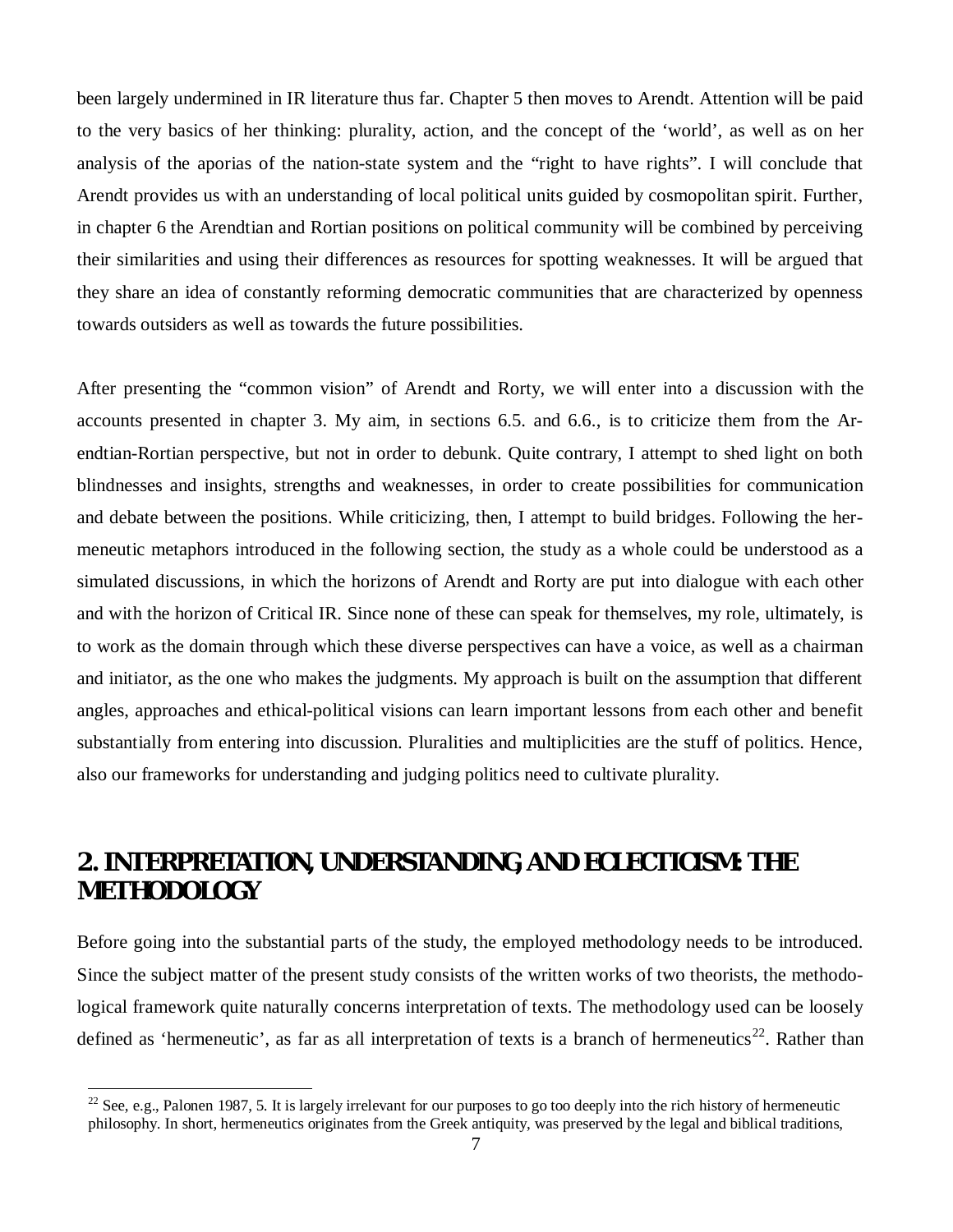being a straightforward method, hermeneutics could be loosely defined as an ethics of reading. One should keep in mind, however, that the practice and theory of interpretation can never be strictly separat $ed^{23}$ . Hence, to a certain extent the interpretations of Arendt and Rorty in subsequent chapters will have to talk for themselves.

The intention is to approach the writings of Arendt and Rorty from an argumentative-philosophical, rather than purely historical, point of view. In other words, the point is not to reconstruct the full context and motives of their texts, but to ask what they said – or rather, more radically, what they can be made to say – on certain topics. In defining the type of hermeneutics I will be relying on, I will draw from a variety of sources. Firstly, the basic principles and concepts of Hans-Georg Gadamer's hermeneutics will be introduced. Especially such Gadamerian concepts as horizon, situation, dialogue, and hermeneutic circle play an important role in the methodology of the work. But there are also certain shortcomings, from our point of view, in Gadamer's hermeneutics. Through pragmatic lenses of Richard Bernstein Gadamer's overall position will be reconsidered, hence moving towards more radically eclectic vision of interpretation, characterized by concepts such as decontextualization and repetition. This eclectism will provide us with more tools as well as a justification for the re-readings of Rorty and Arendt in chapters 4 and 5, and especially for the combinatorial reading (i.e. building my own argument) in the sixth chapter.

### *2.1. Horizons, dialogue, and understanding: lessons from the hermeneutic tradition*

In the heart of Gadamer's hermeneutics is a recognition of our finitude. It is neither possible nor desirable to break free from all prejudices. Prejudices and fore-conceptions are not "false judgments" but can have either positive or negative value – in any case they are constitutive of any understanding. Every interpreter has certain particular standpoint that limits the possibilities of vision, a certain "situation". What can be seen from any particular standpoint, the "horizon" of the interpreter, is constituted by these

and revitalized by such writers as Scleiermacher and Dilthey in the 19th century. In Being and Time Martin Heidegger transformed hermeneutics from a method of interpretation to an ontological character of Dasein's being-in-the-world (see, e.g. Gadamer 1985, 171–265). From 19<sup>th</sup> century onwards, hermeneutics has been characterized by a strong historical consciousness. The key thinkers of the hermeneutic tradition would thus agree with Quentin Skinner, who argues that in the history of ideas, the relevance of an author (for example, Arendt or Rorty) does not derive from her contribution to "perennial issues" (there are no such things). Nor do the authors provide us with any readily applicable "lessons" (Skinner 2002, 85, 88). Rather, seeing how they dealt with their problems may help us to deal with ours, or more widely put, seeing how they thought may provoke and inspire us to think for ourselves.

<sup>&</sup>lt;sup>23</sup> See e.g. Stout 1982, 7.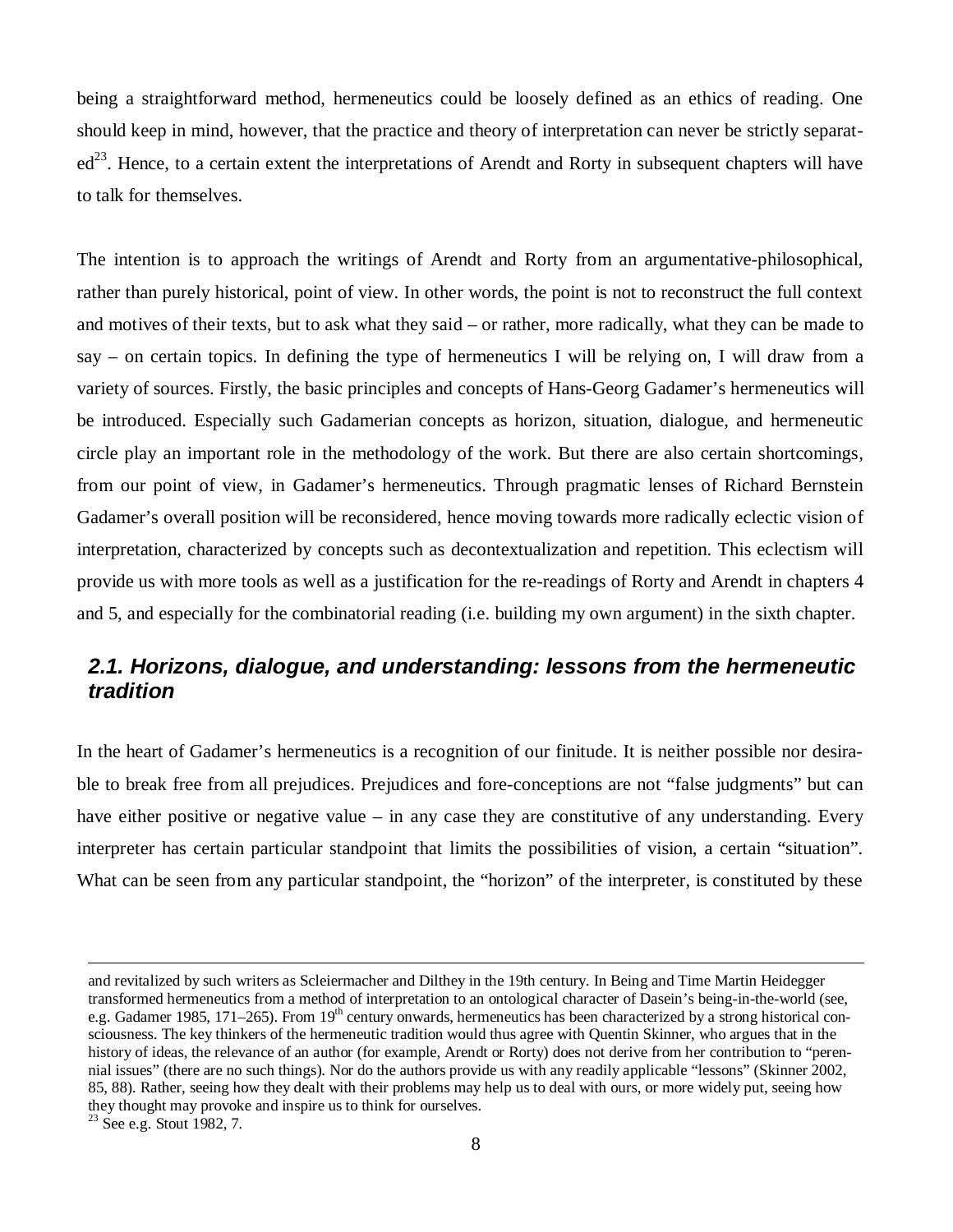prejudices.<sup>24</sup> In our context, the prejudices are constituted, for instance, by our understanding of IR and world politics, as well as – for example – the secondary sources we rely on when reading Arendt and Rorty. The dynamics of interpretation, in turn, consists of placing one's prejudices under scrutiny by testing them against the "otherness" of the text, by placing oneself in a to-and-fro play of dialogue with the text, asking questions from it, thereby expanding one's own horizon and hopefully achieving a "fusion of horizons"<sup>25</sup>. This dialogical play, this to-and-fro between prejudices and otherness, further, constitutes a hermeneutic circle (or a spiral), i.e. gradually deepens our understanding.<sup>26</sup> We are not prisoners of our fore-conceptions or the circular nature of understanding.

Concerning these last points, however, I share the reservations put forth by Bernstein. First, while certainly fruitful, the metaphor of dialogue can also be misleading, for it is never a lively conversation we are engaged in. The text as such is mute and we as interpreters give a voice to  $it^{27}$ . Even though the text does not let us say anything we want, and all interpretation involves what Umberto Eco calls "the dialectics between the rights of texts and the rights of their interpreters<sup>"28</sup>, it nevertheless seems that Gadamer is not always sufficiently clear about the one-sidedness in the *activity* of interpretation and its consequences. This takes us to the second problem, which is that the term "fusion of horizons" does not, as Bernstein puts it, "do adequate justice to those ruptures that disturb our attempts to reconcile different ethical-political horizons<sup>"29</sup>. This is not to say that we should not attempt to reconcile between them, but merely that a fusion is not something that we can realistically strive for.

These problems aside, the Gadamerian metaphors of horizon, dialogue, situation, and hermeneutic circle play an important role in my understanding of interpretative activity. Indeed, the whole structure of the present work could be seen as a version of the hermeneutic circle. The third chapter of the work, which looks at the context of my study in the discipline of IR, is also an explication of the prejudices and fore-

<sup>&</sup>lt;sup>24</sup> Gadamer 1985, 270, 302, 306; Gadamer 2004, 33–34. See also Bernstein 2002, 273.

<sup>25</sup> Gadamer 1985, 269, 299, 302, 306, 369; Bernstein 1991, 4.

<sup>26</sup> Gadamer 2004, 29-39; Gadamer 1985, 190–192, *passim*. It must be noted that while the concept of hermeneutic circle as such is a part of the classical hermeneutics, it was Heidegger who first gave it the meaning implicated here. Before that, the circle was understood as a play between the whole and its parts (Gadamer 2004, 29). It could also be said, though, that this earlier understanding is incorporated into the Heideggerian version, rather than substituted by it. This earlier conceptualization of the hermeneutic circle is relevant to our context as well. In chapters 4 and 5 there is a to-and-fro play not only between our pre-conceptions of Arendt and Rorty and their actual texts, but also between the oeuvre's of Arendt and Rorty as wholes and the individual writings we are interpreting.

<sup>&</sup>lt;sup>27</sup> Bernstein 2002, 278.

 $^{28}$  Eco 1992, 23. See also Gadamer 1985, 266–267. Hence interpretation needs to explain why we are able to do these specific things (and not others) with *these words*, and not *others (*Eco 1992, 24, 26).

<sup>29</sup> Bernstein 1991, 10.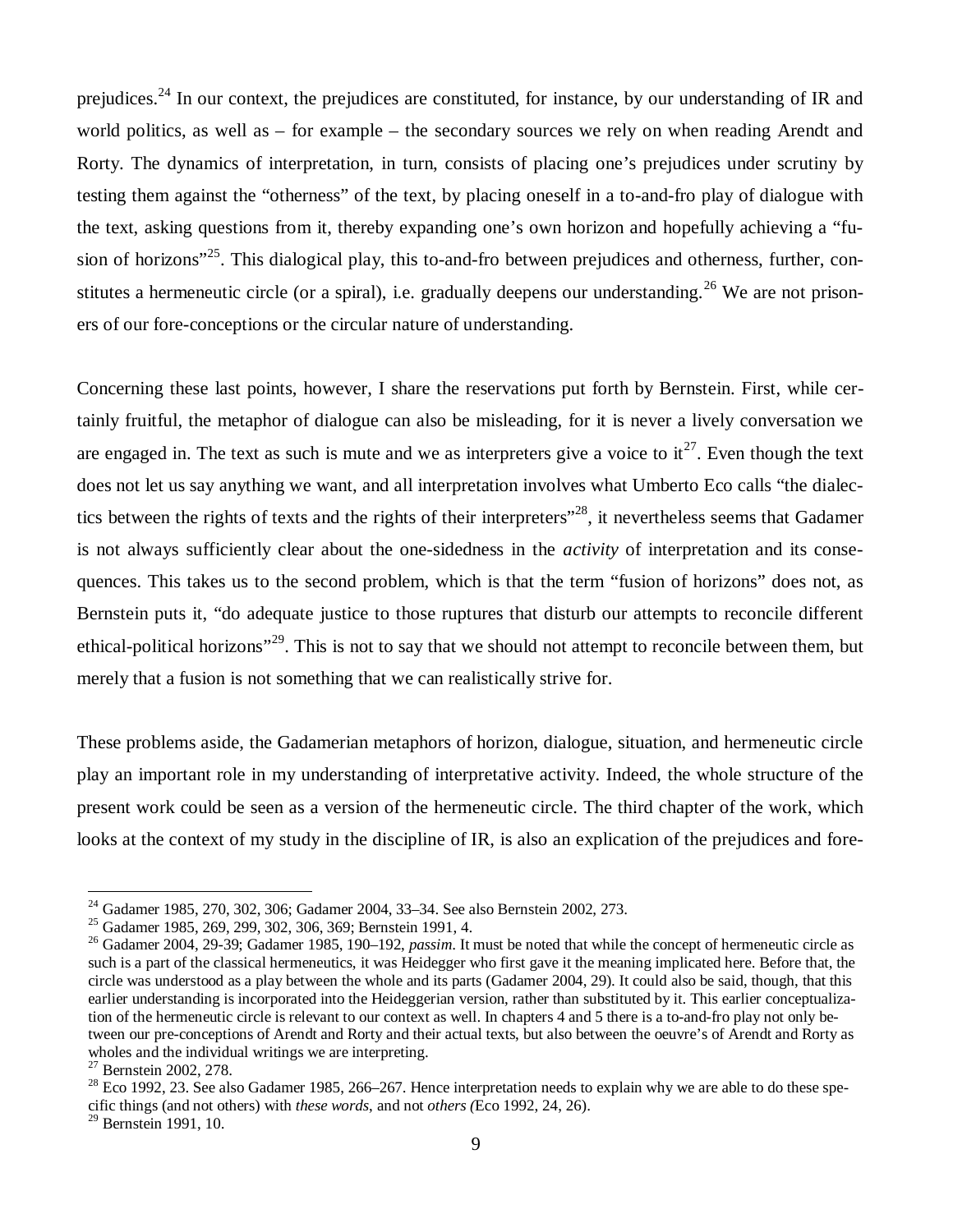conceptions created by the IR tradition. The tradition also directs our attention to *certain* questions instead of others<sup>30</sup>, i.e. has a direct influence on the questions we ask from Arendt and Rorty in chapters  $4$ and  $5<sup>31</sup>$ . The interpretations of the two writers achieved from this basis, further, help us to critically evaluate and question the very tradition which guided our interpretation and hence to deepen our understanding of both IR and the two writers. This deepened understanding, furthermore, provides us with the means of critically evaluating other voices and positions in the debate introduced in the third chapter. However, to get a proper grip on the activity of asking questions that the interpreted authors did not ask, perceiving and eclectically utilizing insights, we need to look for additional sources.

In trying to find methodological tools for building my argument, I supplement the Gadamerian understanding of hermeneutics with more eclectic methods of reading<sup>32</sup>. What I am aiming at is a way of reading that results in what Richard Bernstein calls 'profiles'. A 'profile' is a view on the subject that is selective, yet focuses on what are considered the essential characteristics. Far from arbitrary, a profile is a product of movement on a hermeneutic circle, a movement where the "otherness" of the text is constantly allowed to question the interpreter's beliefs and objectives.<sup>33</sup> In producing profiles of Arendt and Rorty, I follow – in addition to the hermeneutical principles – two 'moves' that can be summarized as directives: 'decontextualize,' and 'repeat' the author. The first directive is derived from Kari Palonen, and the second from Slavoj Žižek's interpretations of Kierkegaard and Heidegger. These two, together with some outlines for eclectic and combinatorial readings, will be discussed in the following section.

#### *2.2. Decontextualization, repetition and combination: supplementing hermeneutics*

 "Decontextualizing" reading, as it is articulated by Palonen does not refer to the omission of the context, i.e. the original factual connections, the "implicit part" of the text. The original contextual-index can only be overcome if the interpreter is aware of it (hence the difference to "fundamentalist" and allegorical ways of reading). In decontextualizing reading, the original context is taken into account, but certain aspects of the text are emphasized over others, some alien element is introduced to it, thereby going

<sup>30</sup> Gadamer 2004, 29–39; Gadamer 1985, 190–192, *passim*.; Kangas 2007a, 69, 73.

<sup>&</sup>lt;sup>31</sup> These two chapters, of course, also constitute hermeneutic circles of their own.

<sup>&</sup>lt;sup>32</sup> Whereas hermeneutics is not a method or even methodology, the eclecticism presented here could be thought at least as a methodology, of not a forthright method. Also, even though I am articulating this eclectism through sources other than Gadamer, it must be noted that also he considers the task of hermeneutics to be the "thoughtful mediation [of the interpreted texts] with contemporary life" (Gadamer 1985, 164–169, 309).

 $33$  Bernstein 1986, ix–x.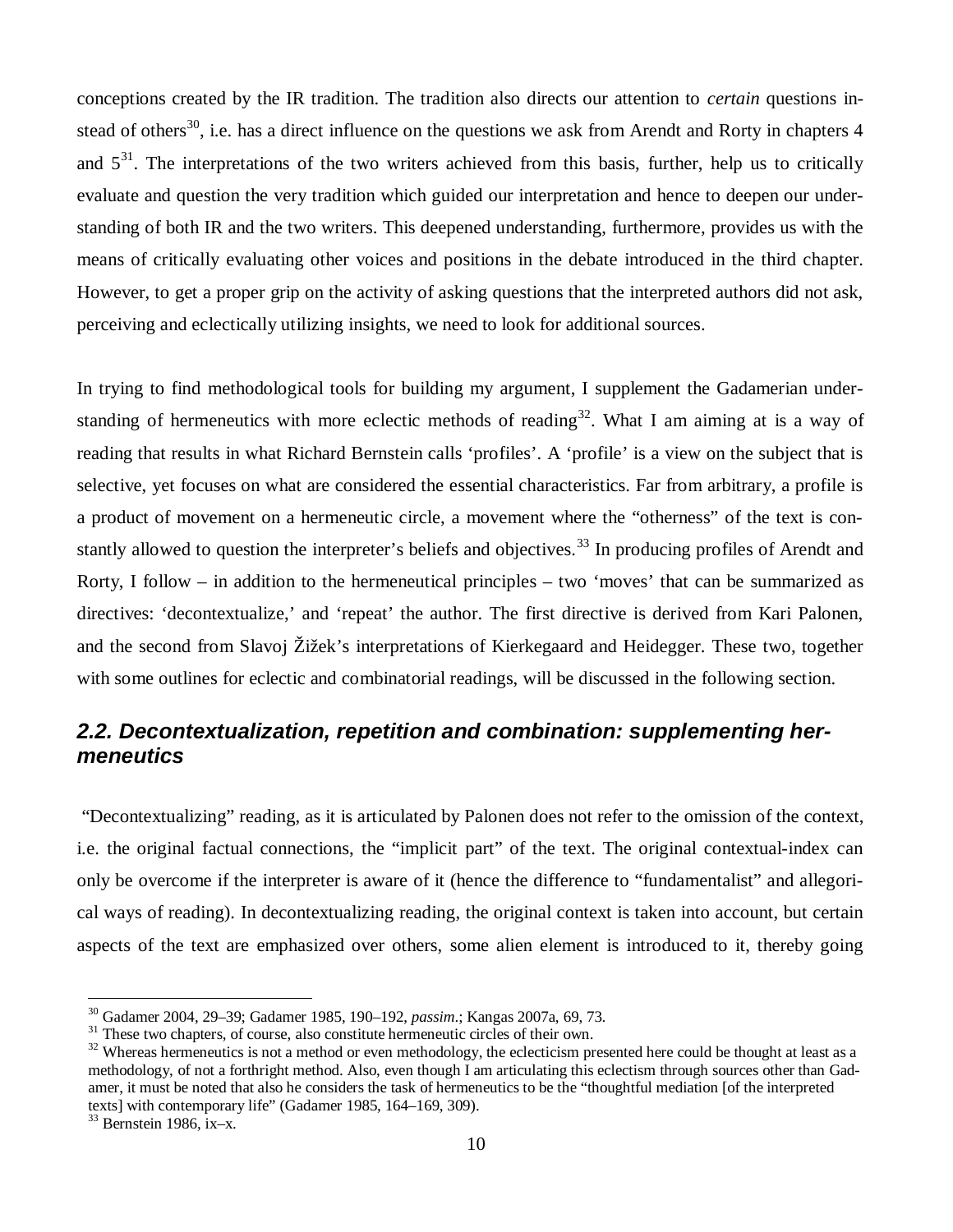beyond the original problematique. For Palonen, the central manifestation of the hermeneutic circle is between the text and its con-text – a conclusive distinction between the two is unattainable, but aiming at this distinction is a central objective of the interpretation.<sup>34</sup> In the case of this study, the contextual aspects are taken into account in both Rortian and Arendtian cases, but in both cases they are also eventually left on the background. The alien elements that are introduced include asking questions that neither of the writers explicitly dealt with, introducing alien concepts, and, naturally, putting the two writers in discussion with each other thereby creating a whole cluster of conceptual connections where they did not exist. One form of decontextualization employed in this study is setting one parts of the author's oeuvre against other parts that seem to betray his or her general ethos.

This takes us to Slavoj Žižek, who utilizes the classical distinction between the spirit and the letter<sup>35</sup> to make a point that we can only remain faithful to an author by betraying her (or the actual letter of her thought). Žižek's term – adopted from Kierkegaard – for this faithful betrayal is 'repetition'. Repeating, say, Kant, can be done in two distinct ways. One can either stick to the letter of his thought and further elaborate his system or, one can try to "regain the creative impulse that Kant himself betrayed in the actualization of his system". Thus, repeating an author does not mean reproducing her arguments; it means that we try to grasp the spirit, the *ethos*, of the author and connect to what was already in her more than she herself, the "excessive core" of her explicit system. By remaining faithful to the letter of an author, one betrays the creative impulse underlying it. To repeat, then, is to remain faithful to the part that matters the most.<sup>36</sup> Now Žižek says that the thing that matters the most, is the "core" of the authors thought. I would argue that our interpretative activity would benefit from dropping this idea of *the* core and substitute it with the idea of an ethos – something equal to Žižek's "underlying creative impulse". Neither Arendt's nor Rorty's thought had a single core in any unambiguous sense. Both were essayist, not system-builders in traditional sense. The whole of their "exercises in (political) thought" – to use an Arendtian turn of phrase – constitutes a conceptual net, which springs from the same *ethos*, yet does not gravitate around any single core.

The lack of a single core is related to Jeffrey Stout's pragmatic take on "the meaning" of a text. He suggests that we bracket the question of the real meaning of a text, in a similar manner as pragmatists

<sup>34</sup> Palonen 1987, 81–89, 116–118.

 $35$  Žižek also refers to Gilles Deleuze's distinction between the Virtual and the Actual, which, he claim, is approximately synonymous with the distinction of the spirit and the letter (Žižek 2007, 31).

<sup>36</sup> Žižek 2007, 31–32.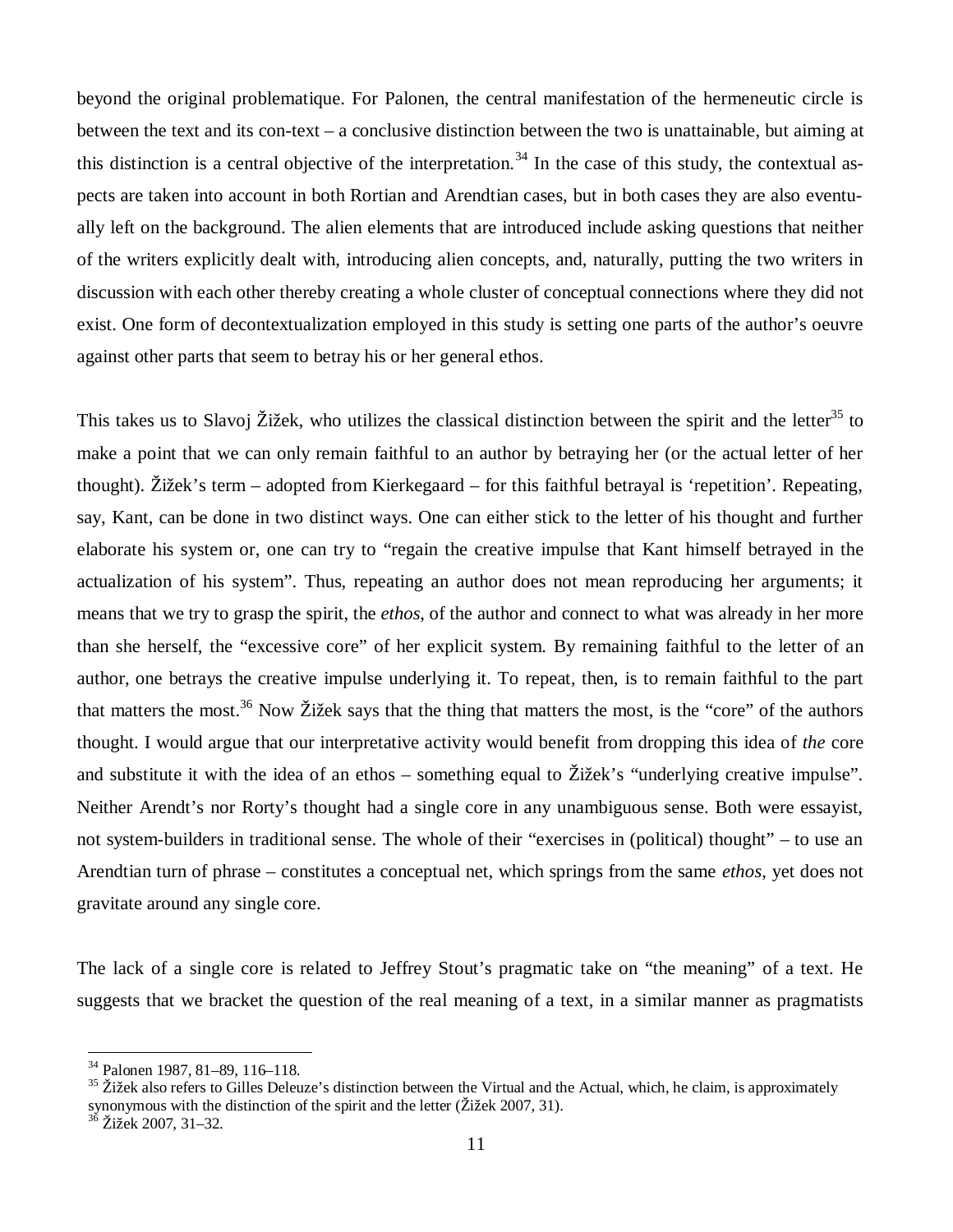have bracketed the question of *the* Truth as a "bad" question. What matters is whether we can tell something interesting *about* the text being studied and whether, furthermore, we can *do* something relevant *with* the text.<sup>37</sup> Any interpretations will be assessed by the twin-criterions of justifiability (whether it is "true") and attractiveness. Whether the reading will strike us as "true" will depend on "quality of scholarship, powers of persuasion, and our own ability to assess". Whether we find it interesting will sometimes depend on the extent that we share (or can be persuaded to share) the interpreter's interests and purposes, but other times neither sharing the interests of the interpreter nor the justifiability of the interpretation count, given that the interpreter is able to do something original enough with the text.<sup>38</sup> Like Žižek, then, Stout calls for a radical overcoming of the original author, teasing forth her non-realized potentials, and learning from her mistakes. This kind of reading has the potential of producing something more interesting than mere reconstruction or criticism. "If one does not repeat an author," Žižek writes, "but merely 'criticizes' him, moves elsewhere, turns him around, etc., this effectively means that one unknowingly remains within his horizon, his conceptual field"<sup>39</sup>. Because of the combinatorial nature (in relation to Arendt and Rorty) of the study, it is exactly their original conceptual fields that we eventually try to surpass.

Relatedly, as Quentin Skinner argues, we should be wary of the "mythology of coherence", that is, the attempt to force coherence on the text we are trying to understand<sup>40</sup>. Indeed, I believe that Habermas is correct in claiming that the power and influence of many great writers (his examples are Kant and Foucault) is not least due to the "productive contradictions" they entangle themselves in. "Only complex thinking produces instructive contradictions"<sup>41</sup>. The same point is also made by Arendt (BPF, 24; HC, 104–105). For this reason, also, we need to break ourselves free from the author's original conceptual fields. Both Arendt and Rorty also encouraged this kind of readings, Arendt's term for it being "pearl diving" and Rorty's "strong misreading". Especially in Rorty's case, it is possible to emphasize the paradox facing every interpretation of his texts. If we do not read him eclectically, we are already ignoring one aspect of his thought, the aspect that called for eclectic misreadings.

 $37$  Stout 1982, 1–8. Stout (1982, 7) goes as far as to claim that "[m]eanings, if they exist, could turn out to be the least interesting thing about texts".

<sup>38</sup> Stout 1982, 7.

<sup>39</sup> Žižek 2007, 32. Žižek also argues that "the new can *only* emerge through repetition" (Žižek 2007, 31).

 $40$  Skinner 2002, 67.

<sup>41</sup> Habermas 1986, 107–108.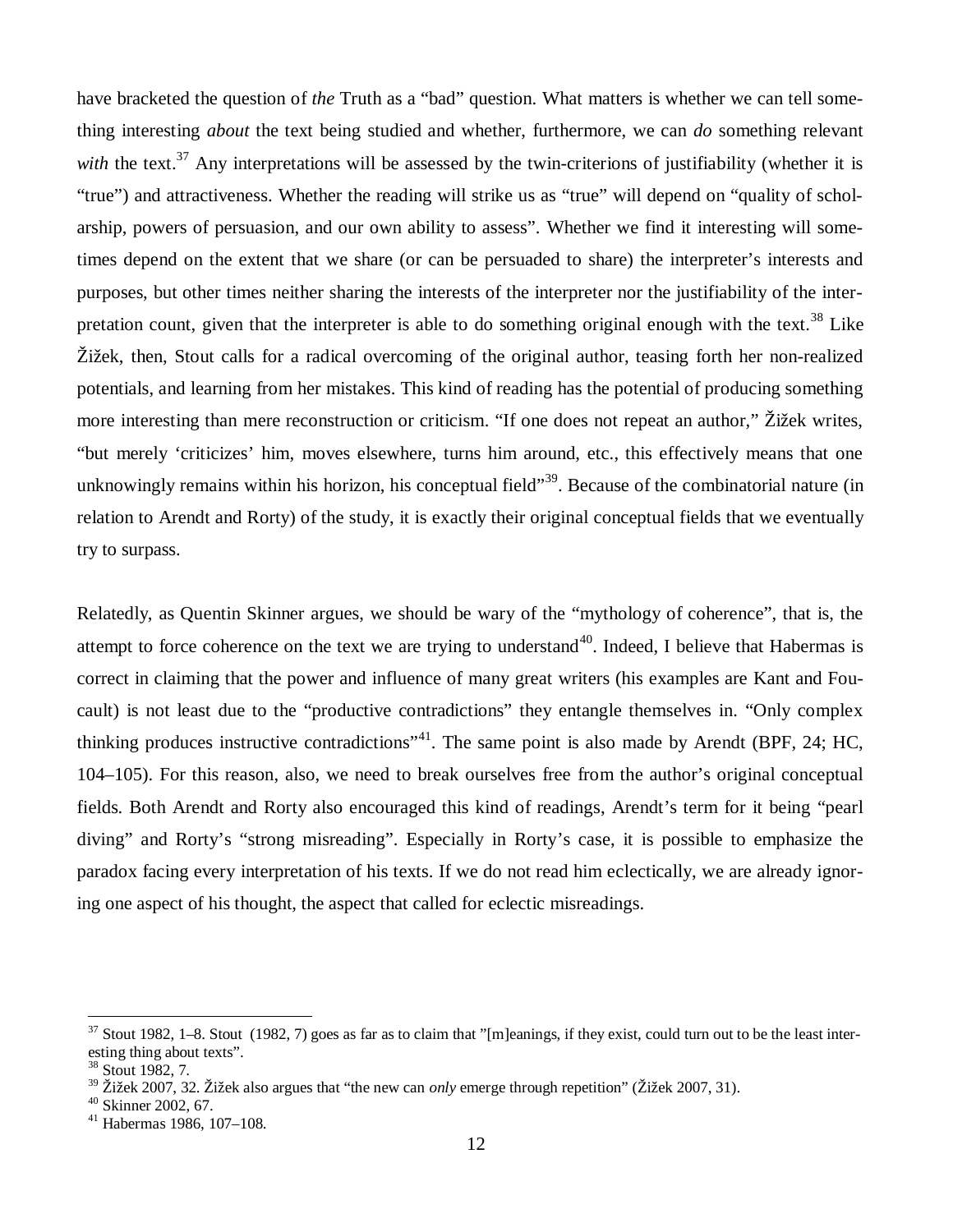Understanding and critically evaluating the text under scrutiny is a first step in every interpretation, and this must be done holistically. After this is 'done', we can adopt a more eclectic attitude in trying to repeat the author in the Žižekian sense. Certain eclectism is also inbuilt in to the combinatorial character of the work. Taking my stance from the theoretical perspectives of the present day IR I set out to perceive (rather than to merely recognize) similarities and productive differences between Arendt and Rorty. Perception, according to Dewey, implies a combination that deepens and widens the meaning of the combined elements<sup>42</sup>. By picking up the most fruitful ideas – that is, most fruitful from the specific perspective provided by the IR debates – and placing them as parts of the same force-field, we can produce something genuinely new. I am not comparing them on a neutral scale, but engaging in what Rorty would refer to as hermeneutics and edification. The former, in Rorty's sense, means seeing different discourses as possible participants in same conversation – conversation that does not presuppose any matrix that would unite the speakers, yet does not lose hope for a possible agreement (PMN, 318). The latter, to put it shortly, means finding and making connections where they did not exist before (PMN, 360). It therefore widens the scope of the "analytic eclecticism" that has been recently suggested in IR, and that features "the extraction, adaption, and integration (but *not* synthesis) of discrete concepts, mechanisms, logical principles, and interpretive moves<sup>"43</sup>. Eclecticism in this sense does not mean forcing our will on the text, but a rigid and controlled way of making a point – based on textual evidence – through the text. In other words, in a pragmatist manner (following mainly Peirce and Dewey here), the only thing an interpretation can crave for is warranted assertability evaluated by a community of interpreters.

# **3. CONTEXTUALIZING THE STUDY IN THE CONTEMPORARY IR**

In this chapter, the present study will be situated within the horizon of contemporary International Relations theory. We will begin by examining the changes in the structure of the discipline that have resulted in an expansion of topics, questions and approaches considered relevant for IR. Special attention will be paid to ethical-political<sup>44</sup> questions, that is, an array of separate fields of inquiry within IR gravitating around questions traditionally associated with political theory. After examining the rise of ethicalpolitical questions to the agenda of IR studies, we will turn our gaze towards practices and theories of political belonging. The force of the modern-nation state as a political community will be discussed, as

 $42$  Dewey 1980, 24. Dewey emphasizes that perceiving is active, not passive. In the context of art, for instance, the activities of the creator and the perceiver are close to each other (Dewey 1980, 24, *passim.)*.

<sup>43</sup> Sil 2009, 649.

<sup>&</sup>lt;sup>44</sup> A definition for this hyphenated term 'ethical-political' will be given at the end of the section 3.1.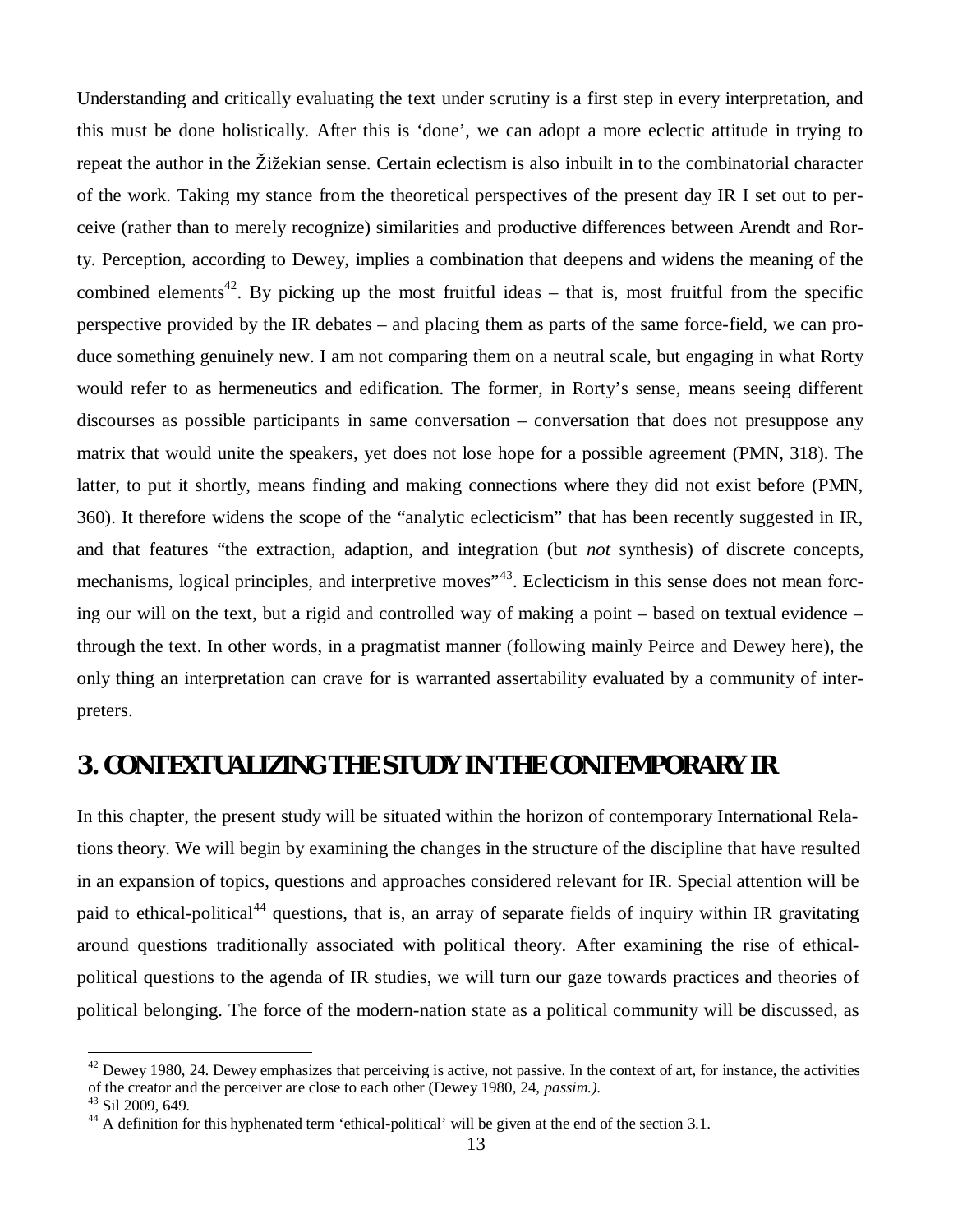well as recent challenges to and changes in its functioning such as humanitarianism and cosmopolitanism. Together and alongside this empirical side of the issue, IR theory's engagement with the problems of belonging and community will be discussed, starting from the communitarian-cosmopolitan debate of the 1980s and 1990s and ending with an overview of recent positions such as Kantian/Habermasian cosmopolitanism and 'post-structuralist' – we will discuss especially Agamben and Nancy – attempts to go beyond through notions of "singularity" or "whatever being". This discussion on different theoretical positions will serve as our point of reference in chapter 6, where we will deploy Arendt's and Rorty's ethical-political perspectives as fruitful voices to this debate. To prepare ground for this engagement, the present chapter will close with a re-articulation of the research questions on the basis of our discussion of the theoretical debate in today's IR.

#### *3.1. The Political Theory – International Relations nexus*

It is often noted that since the mid-1980s, especially as a result of the so called "fourth debate," the nature of International Relations (IR) has undergone a notable change<sup>45</sup>. Already the third debate – especially the critical and reflective approaches – opened the central concepts of the discipline – such as the state, sovereignty, and security – for a critical scrutiny. However, it was the fourth debate that launched a full-blown philosophico-theoretical discussion(s) on the underlying presuppositions concerning the philosophy of science and the nature and dynamics of society, politics, individuals, gender, masculinity and femininity, language, and practices<sup>46</sup>. As a consequence, the number of themes considered relevant, as well as the array of methodological and theoretical approaches has exploded to the point where, according to Christine Sylvester, the discipline has converted into a constellation of different 'camps' knowing little of, and understanding even less, the doings of the other camps<sup>47</sup>. As a part of this wider development, questions of ethical-political nature have become an important part of the disciplinary

<sup>&</sup>lt;sup>45</sup> The appropriate name for the 1980s debate is an object of a debate of its own among IR scholars. Originally, based on Yosef Lapid's (1989) article with the same name, it was called the "third debate". Later on among others Ole Wæver (1996) and Milja Kurki and Colin Wight (2007) have questioned Lapid's understanding of the debate's substance as well as the number of previous debates. It is the latter I am following here with the term "fourth debate".

<sup>46</sup> Wæver 1996, 156-157, 164–165, *passim*. At this point the discussion concerning the actor ontology of international relations started to be accompanied by and intertwine with more strictly philosophical approaches to ontology (Wæver 1996, 177n7). Accordingly, a debate on metatheoretical issues evolved during the 1990s (foundationalism versus antifoundationalism, positivism versus post-positivism). In the 2000s the debate has revolved around Critical Realist such as Patomäki and Wight (2000) and their critics from various other perspectives such as instrumentalism, pragmatism, and phenomenology (on the discussions see e.g. Brown 1994; Käpylä-Mikkola 2011; Rytövuori-Apunen 2005). Inspite of the philosophical nature of the present study, I will not enter this debate in depth. It should be clear from the following chapters, however, that my sympathies are with the pragmatist positions in the debate.

<sup>47</sup> Sylvester 2007, 552–555; Wæver 1996, 157.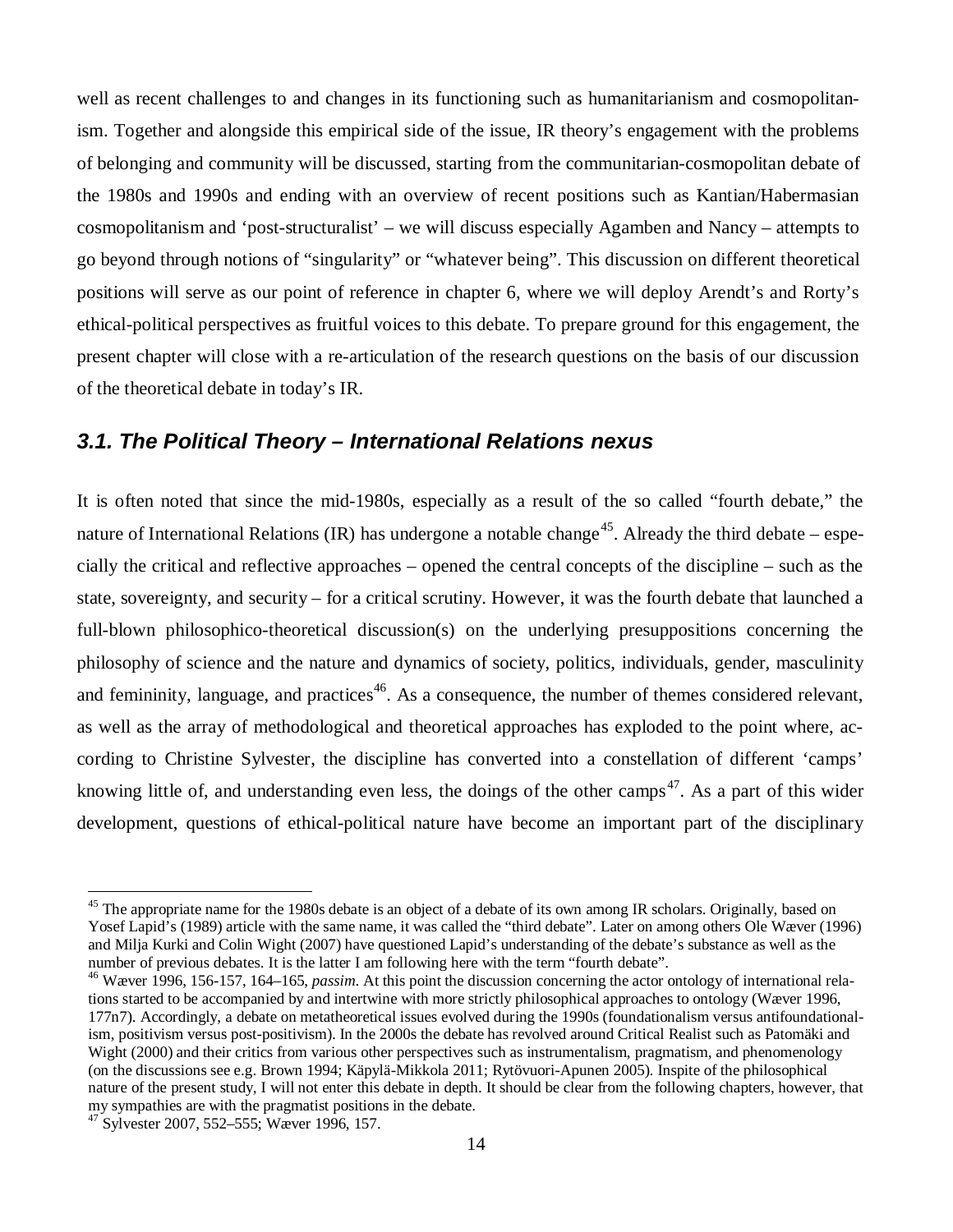matrix, and especially the critical approaches eagerly recognize the irrefutable ethical-political character of all research.

There are multiple ways of proceeding with this kind of problematic. On the one hand, there is a wide array of approaches asking explicitly normative questions: what kind of normative presuppositions world politics reflect, what role human rights can or should have in international relations, can humanitarian interventions be justified and so  $\text{on}^{48}$ . As these questions bring forth, the questions and problems faced by the discipline are in no way separable or independent from the concrete developments of political practices (for instance, the increasing influence of humanitarianism in the post-Cold War world, the role of United Nations and so on)<sup>49</sup>. When it comes to these kinds of normative questions, one should be wary of over-emphasizing the change that has taken place after the fourth debate. For there is also an altogether different story to be told, one that emphasizes how normative questions and aspiration have been present since the birth of the discipline after the first world war<sup>50</sup>.

The rise of ethical-political research as we currently know it, however, took place from 1980s onwards, with contributions of Terry Nardin and R.J. Vincent re-raising many of the somewhat ignored normative questions<sup>51</sup> and Charles Beitz arguing against a strict separation between IR and political theory<sup>52</sup>. The end of 1980s and the beginning of 1990s saw the emergence of a distinct normative school of IR, machi-

<sup>&</sup>lt;sup>48</sup> To give some examples, necessarily just a scratch on the surface, in the 1990s and 2000s human rights have been the topic for the volume edited by Dunne and Wheeler (1999), humanitarianism and humanitarian interventions are dealt with in Wheeler's (2002) monograph as well as the edited volume by Welsh (2006). Norms have been studied from a variety of perspectives. In a classic study, Mervyn Frost (1996) attempts to explain the emergence of norms starting from certain philosophical presumptions. The representatives of the English School and moderate constructivist, for instance, have mostly focused on the empirical verification of existing norms while often simultaneously attempting to promote human rights (see, e.g., Dunne 1998, 98–104). Neumann and Sending (2007), on the contrary, treat existing norms of the international system as instruments of power.

 $49$  On the development see e.g. Nyers 1999, 2, 5.

<sup>&</sup>lt;sup>50</sup> Even though it is not strictly incorrect to claim that the hegemony of political realism and the so called 'neo'-approaches narrowed the space of normative approaches, in certain sense these questions have always been present, at least in the marginalia and about the discipline's core, even if the emphasis was traditionally state-centrically limited to the study of the normative aspects of war, peace and diplomacy. For instance, the knowledge-interest guiding the establishment of the first academic chair for IR was the prevention of a new war (a normative goal), and the vision of David Davies, the founder of the first-ever International Politics department in Aberystwyth was in many ways similar to the critical-normative approaches of today (Booth 2007a, 360). In addition, there has always been a lot of interaction between IR and peace research. For instance, Galtung (1969, 12–13) defines peace research in explicitly normative terms as a field of study that has to deal with questions of how things should be. Moreover, his idea of "positive peace" (Galtung 1969, 12) as the unification of mankind bears close resemblance to certain normative (cosmopolitan) approaches that were developed in IR in 1990s.

<sup>51</sup> Nardin 1983; Vincent 1986. Hedley Bull's classic, *The Anarchical Society*, published already in 1977, can arguably be read as an important forerunner for this kind of approaches. See especially his discussion on cosmopolitanism (Bull 1977, 84–86, 316–317, *passim*.)

<sup>52</sup> Beitz 1979.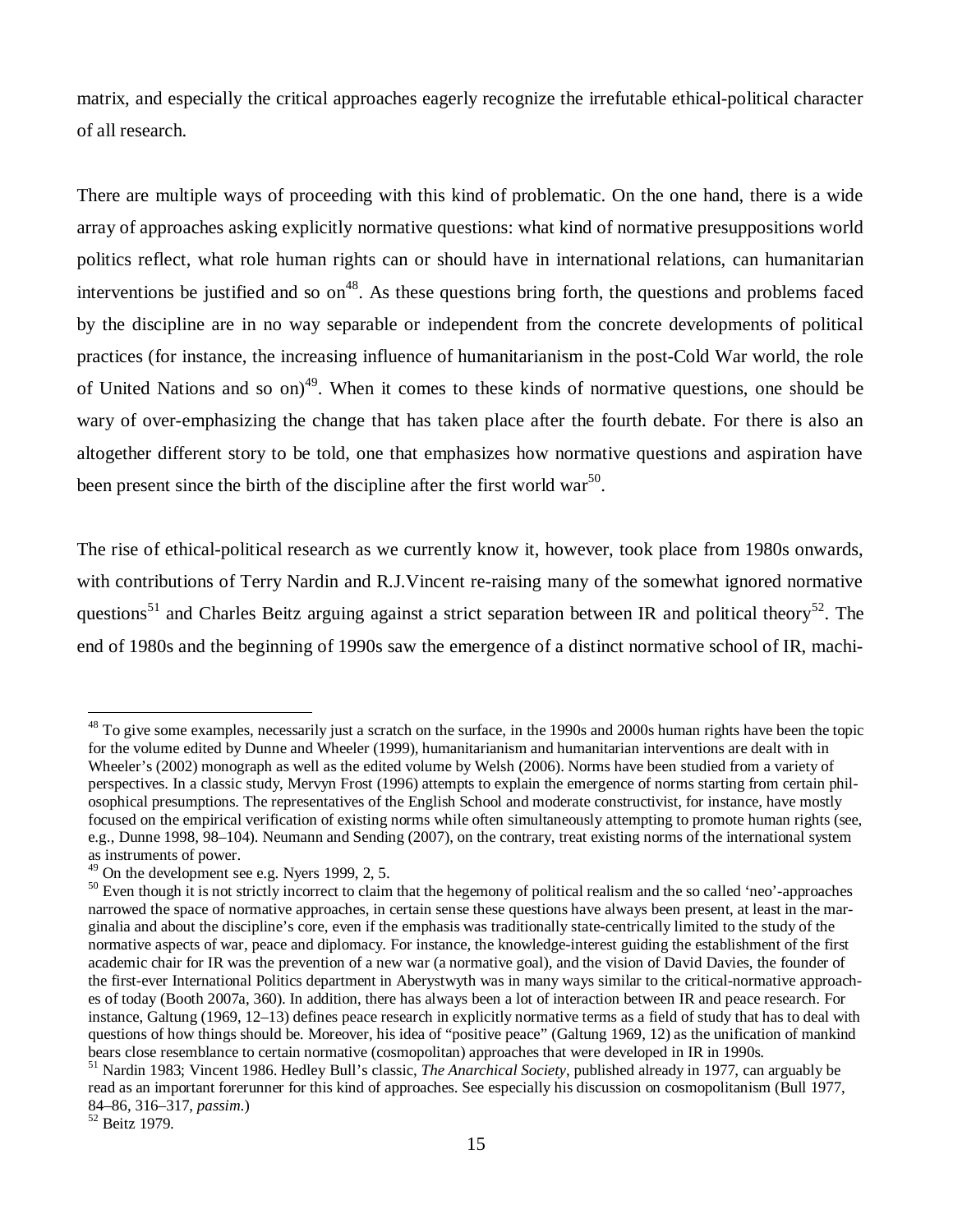nated especially by Chris Brown, Mark Hoffman, Janna Thompson, and Mervyn Frost<sup>53</sup>. At the same time, as a parallel development, emerged the critical, feminist, pragmatist, and post-structuralist approaches, sharing with normative theory the interest in ethical-political issues and to the IR-political theory nexus, yet often critical of the normative character of the approaches of Brown et al., as well as the specific way they conduct their studies. In a (only) somewhat altered form, this constellation forms the basis for ethical-political research in present day IR as well. The debate concerns, for example, the emphasis put on the classics of political theory and the 'international' aspects of their thought. Especially the early pioneers (Brown, Nardin, Williams) were somewhat more interested in the 'perennial questions' and classical debates, say, between Kantianism and Hegelianism, whereas majority of the 'critical' approaches seek to understand and criticize the empirical reality of today's world from a certain philosophically-oriented framework they consider valuable. The locus of the present work is somewhere in between these two rough characters, on the one hand sharing more with the approaches emphasizing the historical and empirically affiliated character of international political thought, but on the other being a theoretical work on the thought of two 'classics'.

These different ethical-political approaches, engaged in an "ethical, historical and philosophical reflection on the manner and matter of international politics"<sup>54</sup>, vary significantly in their styles, objectives and influences. In spite of this, there is a common domain to which these approaches are related to, that is, the interface between IR and political theory<sup>55</sup>. In the beginning of 2000s, this interface has attracted more and more attention from IR scholars as can be observed for example from the growing literature on the matter<sup>56</sup>. Painting with a broad brush, some underlying commonalities can be teased out from the literature. Two points are of special interest and importance from the point of view of the study at hand.

Firstly, ethics and world politics are seen as co-constitutive and interdependent in such a way that ethics cannot be conceived as something that is merely 'applied' to world political questions, or, worse yet, seen as something that does not belong to world politics or international relations. However, even if most writers pay at least a lip service to this point, the ways of proceeding forwards vary according to philosophical orientations. More transcendentally oriented writers defend the independence of the ethical-

<sup>53</sup> Frost 1986; Frost 1996; Thompson 1992; Brown 1987; Brown 1992; Hoffman 1988. See also Patomäki 1992.

<sup>54</sup> Rengger 2005, 361.

<sup>&</sup>lt;sup>55</sup> Brown (2007) refers to "International Political Theory (IPT)", Simon Caney criticizes Brown's term for being statecentric and suggests "Global Political Theory" as an alternative (Caney 2005, 2), Jackson (2005, ix, *passim*.) talks simply of "international thought," and Rob Walker (1993) of "International Relations *as* Political Theory" (my emphasis). See also Williams 1994.

<sup>56</sup> Brown – Nardin – Rengger 2002; Jackson 2005; Edkins – Vaughan-Williams 2009; Moore – Farrands 2010.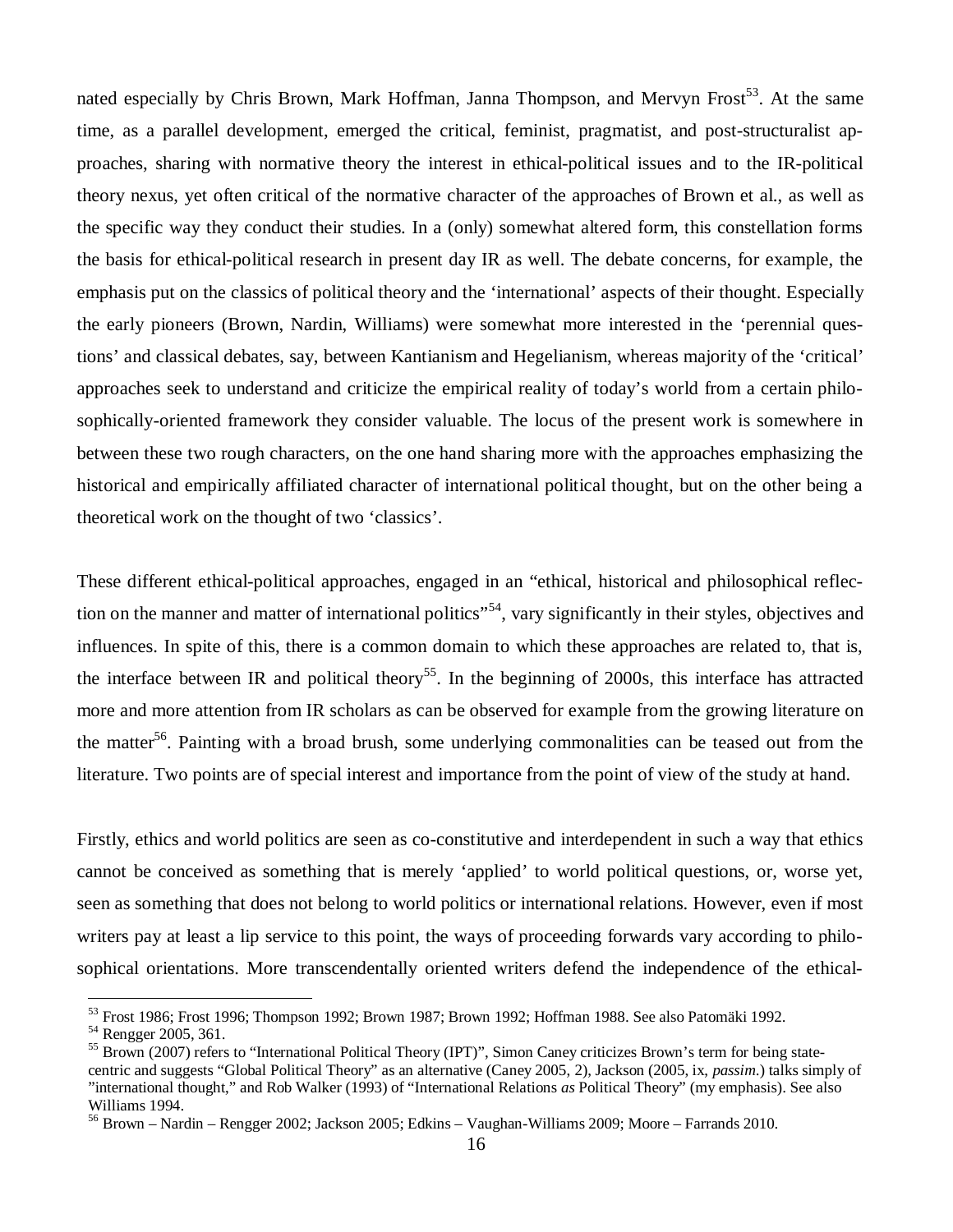moral sphere from politics, using the former as a yardstick for evaluating the latter. Others focus on the (power) politics behind all forms of "ethics" or the ethics implied in all politics, and the particular empirical manifestations of these relationships. Secondly, special attention is paid to the status of the nationstate and to the problematizations of the state/humanity, citizen/humankind, and particularity/universality dichotomies<sup>57</sup>. We will get to this point in the next section, but first it is time to shortly clarify the terminology of the study.

I have been using, and will be using throughout the study, the hyphenated 'ethical-political'. The term is indebted to Richard Bernstein, who uses it to denote the classical (Greek) understanding of the symbiosis between ethics and politics. Even though most approaches to political thought in IR to some extent acknowledge this interconnectedness, many of them – too easily in my mind – slip into either thinking politics as a kind of a subfield of ethics or formulating something like "political ethics" as a set of principles that justifies things that every day morality would not approve of <sup>58</sup>. What I seek to denote with 'ethical-political', is something of a more reciprocal and intimate connection between the two fields, seeing ethics and politics as two sides of the same coin, but not identical. If ethics is understood as habits, customs and modes of response that shape our *praxis*, and politics as concern with our public lives, then they are practically inseparable. There is no ethics that does not take into account political responsibilities and commitments, or an understanding of politics that does not bring us back to ethics. These are the two aspects of a unified practical philosophy.<sup>59</sup>

It is the above mentioned understanding of practical philosophy that guides this study when it engages with the ethical-political horizons of Rorty and Arendt. When it comes to other central concepts used, such as community and belonging, too strict definitions at this point would be counterproductive. As we will see, Rorty and Arendt share the idea that communities exist at different levels and the meaning of the term varies along with the level. So the working definition for 'community' must remain, at this point, a sense of being-with or being-together of a group of people that has some kind of effects on the actions of its members. But, to get back on the track, we will next look how the problematic(s) of community, belonging and exclusion have been formulated in IR literature. We will first discuss the emergence of communities as questions and look at the logics and history of the nation-state system. After

<sup>57</sup> See, e.g., Booth 1995, 109–112; Brassett – Bulley 2007, 1-2, 11; Brown 1992, 3–8; Cochran 1999, 1–18, *passim*.; Robinson 1997, 114–115; Walker 1993.

 $58$  Both approaches are discussed in Jackson (2005), who himself seems to buy into a way of thinking politics as a subfield of ethics, or something to which ethics is applied (Jackson, ix, 4).

<sup>59</sup> Bernstein 1991, 9.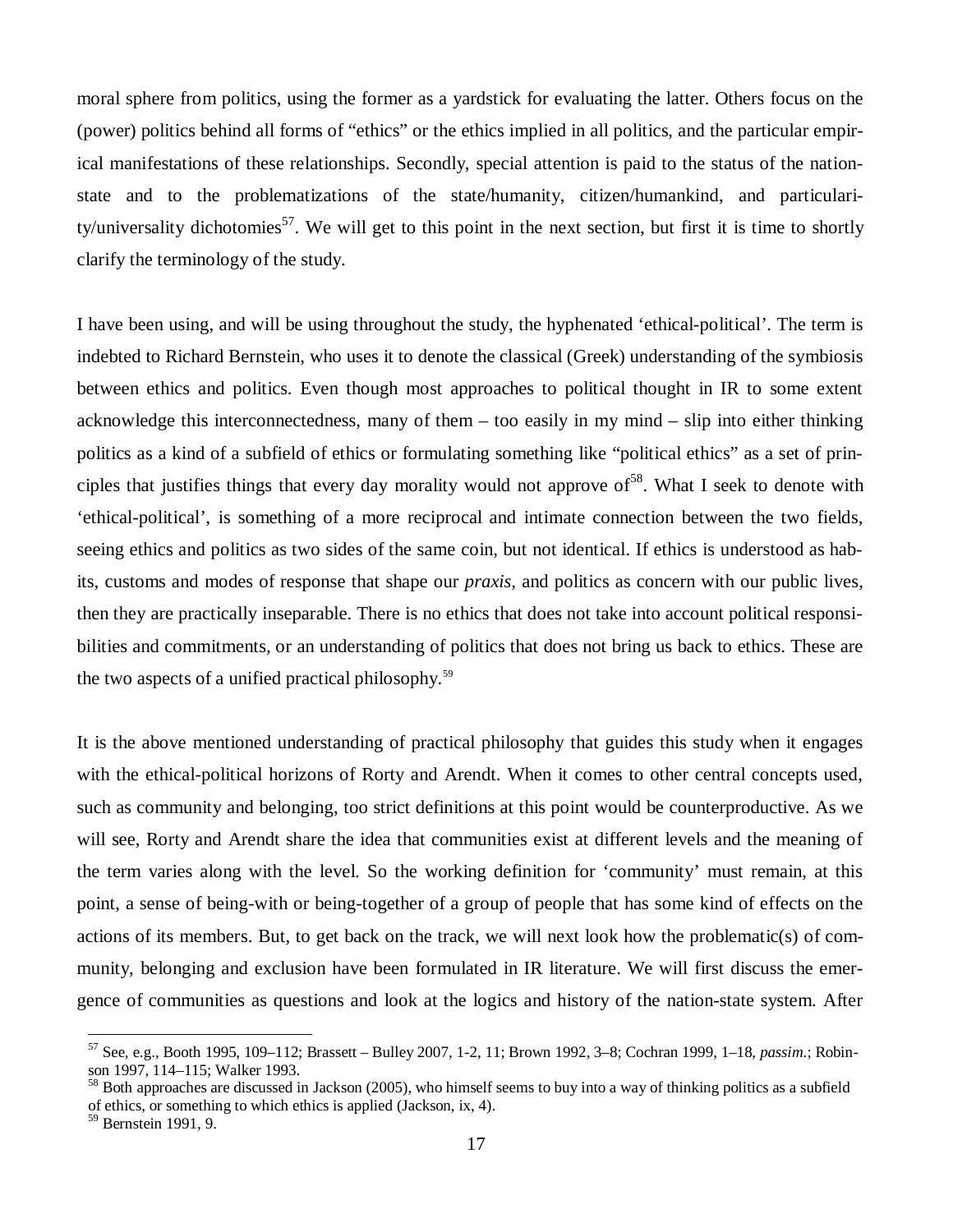doing this, the debate between cosmopolitanism and communitarianism, prevalent in the 1980s and early 1990s, will be introduced. It will provide the basic concepts of the later discussion in this and subsequent chapters. This being done, a short discussion in the section 3.2.3 on the contemporary global architecture will make ground for the up-to-date theoretical debate, which is discussed in the section 3.2.4.

# *3.2.* **IR, community, cosmopolis: the thematic background of the work 3.2.1. From nation-statism to communities and boundaries as problems**

This study deals with the scope and boundaries of political communities from an ethical-political point of view. Traditionally, International Relations as a discipline has not asked questions about communities in this way. The reason has been the taken-for-granted status of the Westphalian sovereign nation-state. And this status is by no means with no foundations. There is, indeed, something almost sublime about the nation-state as a historically conditioned practice. As Rob Walker, one of the pioneers in this area of study, puts it, the sovereign nation-state is an elegant answer "to the deeply provocative question as to how political life is possible at all<sup>"60</sup>. It is an eloquent resolution to the conflict between universality and particularity<sup>61</sup>, a symbiosis of highly sophisticated political-institutional structure – the modern state – and a strong sentiment of (exclusive) belonging, a "full attachment"<sup>62</sup> – nationalism<sup>63</sup>. The novelty of the modern nation-state in comparison with earlier forms of political organization, in other words, is the combination of the modern technologies of governance (censuses, maps, statistics) and a sense of belonging together of a huge mass of people based on quasi-biological-cum-mythological criteria. Therefore the nation-state, by definition, not only sees all strangers and foreigners (citizens of another country) as outsiders, but is also able to keep score on how many of 'them' is among 'us'<sup>64</sup>. Three presuppositions, hence, lurk behind nation-statism. Firstly, every state is supposed to consists mainly of single nation, thereby fusing the meanings of *ethnos* and *demos*<sup>65</sup>. Secondly, every individual is supposed to have a natural place within this order, one nation-state where he or she belongs. And thirdly, nationstates as units have been pictured as 'sovereign', i.e. the borders between them have been supposed to be relatively thick.

<sup>60</sup> Walker 1993, 64.

 $<sup>61</sup>$  The fact that the nation-state incorporates into itself universal values, on the one hand, and particular civil society, on the</sup> other, makes the nation-state, according to Habermas, Janus-faced (Habermas 1998, 405).

 $62$  Appadurai 1998.

<sup>63</sup> Habermas 1998, 402–404; Walker 1993

<sup>64</sup> See Appadurai 2007, 5, 41–42; Savic 2005, 73.

<sup>65</sup> Appadurai 2007, 3.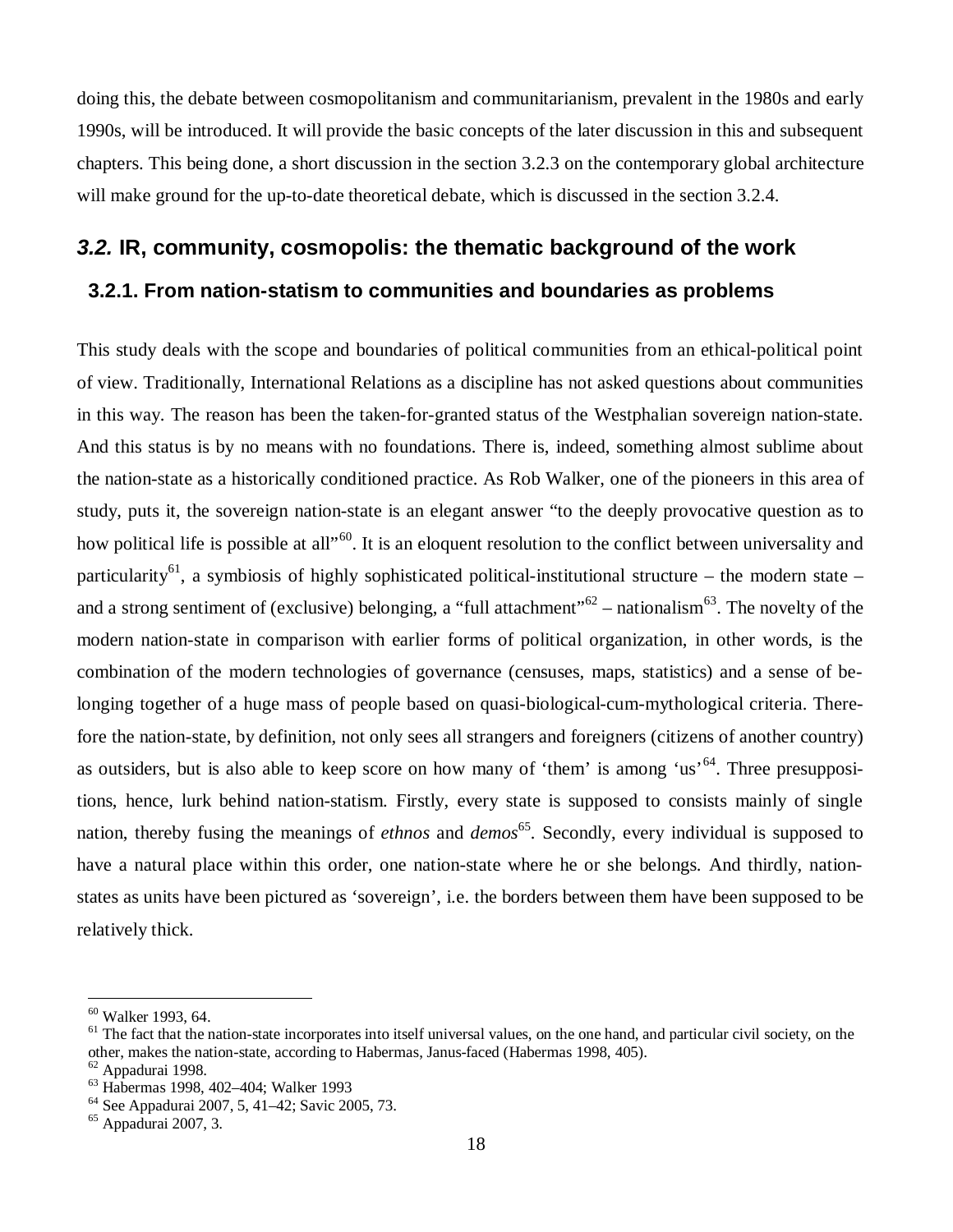This image, like any other, has never been a purely neutral description of things as they stand. It can be argued that, historically speaking, the leading 'ideology' of world politics has been 'statism', a presupposition according to which the sovereign national state is the natural and legitimate form of political community that enables a *justifiable* separation of insiders and outsiders, as well as the distinctions between politics and international relations, humans and citizens, and IR and political theory<sup>66</sup>. However, pure *ethnos* has always been more a fiction than a fact in most states. Almost every state has had some kind of minority population, and their rights have been a constant dilemma at the international level. For this, and various other reasons, there have always been masses of people that are somehow outside of the statist settings, what Liisa Malkki calls "the national order of things"<sup>67</sup>: refugees and stateless people. These groups (or the phenomenon of forced migration more generally<sup>68</sup>), many argue, exemplify a conceptual and empirical break between humanity and citizenship<sup>69</sup>. Moreover, 'Westphalian sovereignty' – a hopelessly anachronistic notion – has always, as Stephen Krasner has argued, been a norm both widely accepted and often violated, and hence "organized hypocrisy"<sup>70</sup>. The various violations, or rather conflicting "settled norms,<sup>71</sup>" include minority rights, human rights, and sovereign lending<sup>72</sup>. None of the abovementioned presuppositions, then, can stand a critical scrutiny. This, nonetheless, is not to say that the nation-state system would not continue to be a strong framework for organizing political life. It is, and it also continues to have a strong hold on both popular imagination and the presuppositions of majority of scientific studies.

However, the problematic nature of sovereignty and nation-statism became a bit more widely noted in the disciplinary matrix of IR in the 1980s. Nation-states, their borders and practices of inclusion/exclusion, were increasingly conceived as *questions* as well as answers. The nation-state was no longer self-evidently conceived as *the* political community. Instead, through the entry of classical philosophical debate in IR in 1980s, many cosmopolitans argued that humanity is the primary site of community. In the next section we will have a look at this early debate between cosmopolitans and the defend-

<sup>66</sup> Booth 2007b, 23–24, *passim*.; Nyers 1999, 10, 15–16; Parker – Brassett 2005, 234, 239; Walker 1993, ix, 62, 77, 152–

<sup>153, 174.</sup> On the development and history of the contemporary state-system, see Watson 1992, 182-325 and Walker 1993, 90. The use of the term 'ideology' here is intended to denote merely the fact that something that is contingent and political is set forth as something neutral, mere description of 'the facts'.

<sup>67</sup> Malkki 1995.

<sup>&</sup>lt;sup>68</sup> Even forced migration is an insufficient category since the distinction between forced and voluntary migration is, in the end of the day, implausible (Betts 2009, 4).

<sup>69</sup> Nyers 1999, 22; Owens 2009, 568.

 $70$  Krasner 1999, 8–9. On the anachronism of the term, see Krasner 1999, 20. On different conceptions of sovereignty, see Krasner 1999, 1–20 and Walker 1993, 165.

<sup>71</sup> Frost 1996.

<sup>72</sup> Krasner 1999, 73–75, 105–126, 127–151.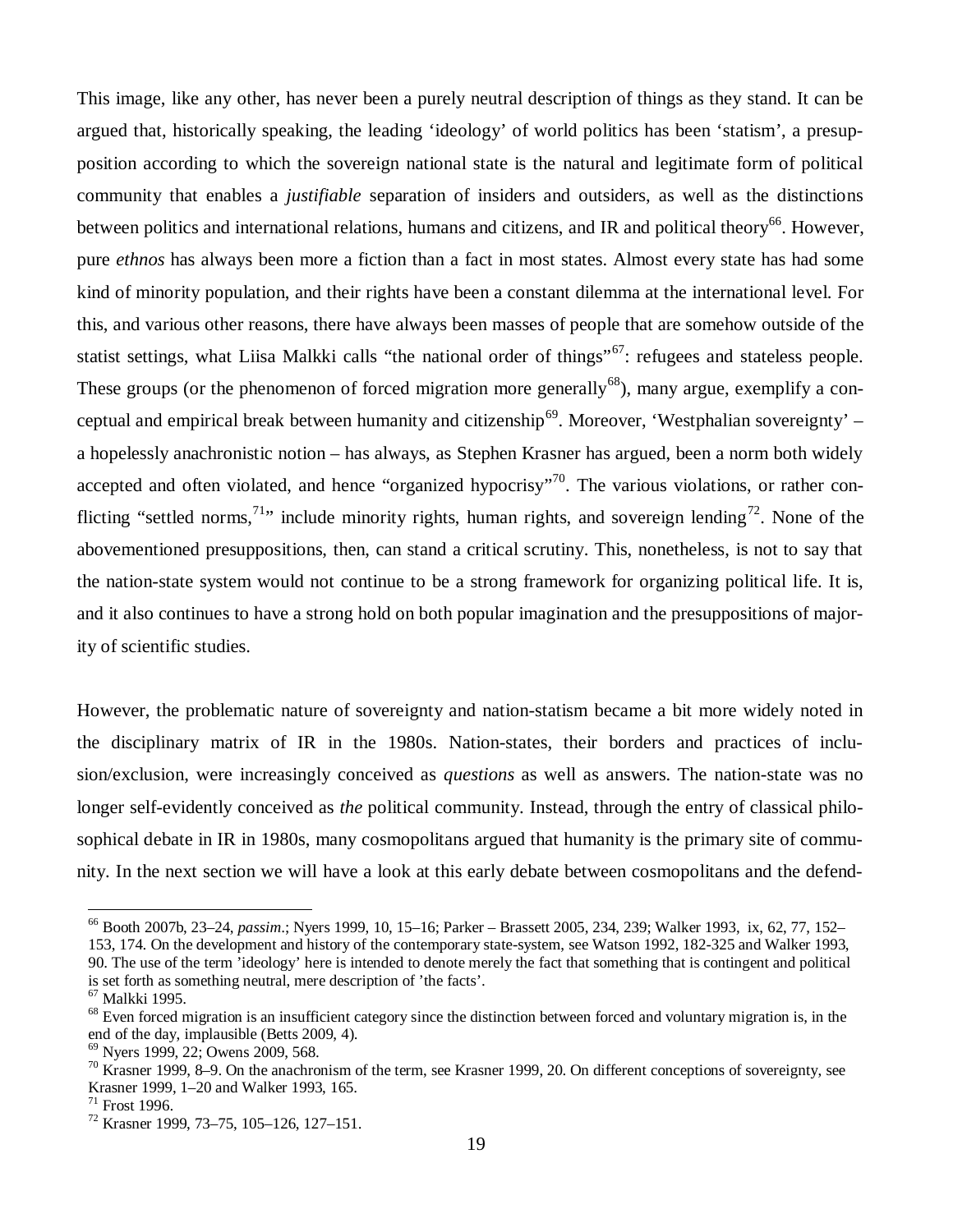ers of nation-state system, or more widely, communitarians. Even if the debate as such has been more or less buried by now, it provides a valuable introduction to the concepts of the discussion as it is commerced today as well as to its history.

#### **3.2.2. The communitarian-cosmopolitan debate of the 1980s and 1990s**

The debate between the two broad schools, the 'cosmopolitans' and the 'communitarians', first entered IR through the exchange between Chris Brown and Mark Hoffmann in the late  $1980s^{73}$ . The substance matter of the debate, however, originates to Immanuel Kant's cosmopolitanism (even though cosmopolitanism as such originates to  $\text{Zeno}^{74}$ ) and Georg W.F. Hegel's "communitarianism", and circles around questions concerning the source and object of ultimate moral values, on the one hand, and the ontological primacy of individual or community, on the other<sup>75</sup>. The communitarians emphasize the role of particular political community either as a source of moral values or as a necessary locus where the universal values gain concreteness, and therefore defend political identifications to particular communities, especially modern nation-states (and their exclusive policies). The cosmopolitans argue that humanity, either as whole or through each individual subject – has an independent moral standing and functions both as the source of and as the ultimate *telos* of moral values, and therefore all particularistic moral sympathies are somewhat suspect.<sup>76</sup> Martha Nussbaum, one of the most prominent contemporary cosmopolitans, argues that we should give "our first allegiance and respect" to the "fundamental ingredients" of humanity, reason and moral capacity<sup>77</sup>. Cosmopolitanism, in other words, envisages "a solidarist community or cosmopolis of humankind, where ethics are truly universal, in the sense of applying to every man and woman on earth<sup>"78</sup>, which, however, does not necessarily imply a plea for a world state or world gov $ermment^{79}$ .

<sup>73</sup> Brown 1987 and Hoffmann 1988.

<sup>74</sup> See e.g. Douzinas 2007, 153.

<sup>75</sup> Brown 1992, 12–14, *passim*. Cochran (1999, 6) sees the subject of justice (state vs. individual) as the central disagreement. It should also be noted that (naturally) not all cosmopolitans are Kantians and communitarians Hegelians. Of the classical positions in political theory, for example, Brown (1992, 44, 59, 71) names Marxists and utilitarianists as cosmopolitans, and Johan von Herder as a communitarian (and hence nationalism as the most important non-Hegelian contribution to communitarianism). Furthermore, the division lines have become increasingly blurred since some  $20<sup>th</sup>$  century Kantian liberals such as John Rawls have, in their 'international thought', taken sides with communitarians such as Michael Walzer, who in turn share more with the liberals than with, say, extreme nationalist (Rawls 1999, 119–120, *passim;* Walzer 1996).

<sup>76</sup> Brown 1992, 12–14, *passim.* See also Cochran 1999, 6–10, *passim.*

<sup>77</sup> Nussbaum 1996, 7.

<sup>78</sup> Jackson 2005, x.

 $79$  Brown 1992, 24.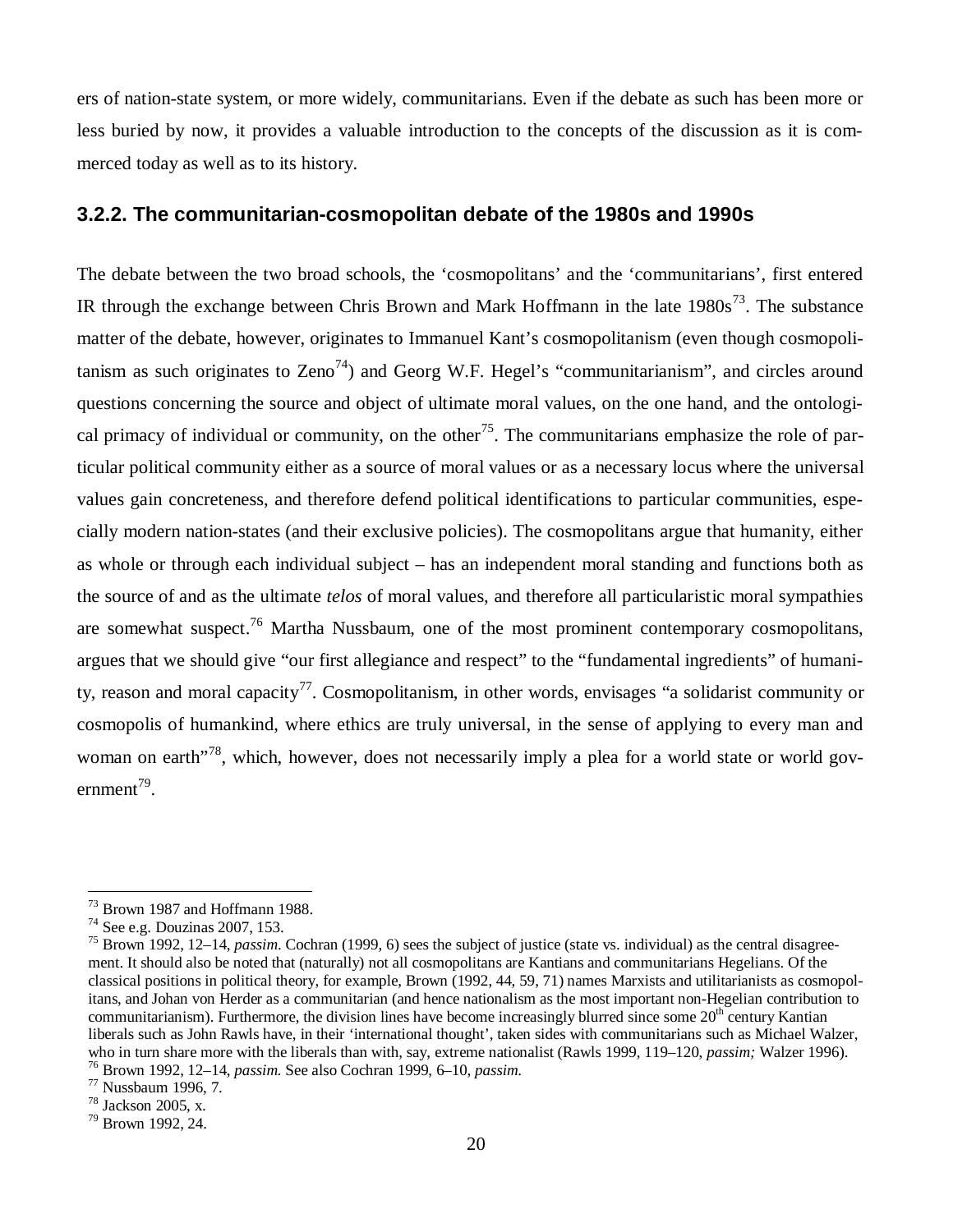Even though the debate was taken as a starting point for the early normative theories in the early  $1990s^{80}$ , this framing of the issue had its critics straight from the beginning as well. Heikki Patomäki, for instance, criticized both 'positions' as unhelpful, utopian, theoretical constructions<sup>81</sup>. Both positions can also easily be taken to perverted extremes. As Walzer has it: "[t]he crimes of the twentieth century have been committed alternately, as it were, by perverted patriots and perverted cosmopolitans"<sup>82</sup>. Towards the latter half of the 1990s these assessments gained popularity as more and more scholars attempted to move beyond the impasse towards a more contextual, pragmatic, and critical ethical-political positions, noting that cosmopolitanism and communitarianism share too much with each other to produce fruitful conversation<sup>83</sup>. Moreover, we are dealing here with a continuum. Liberal nationalist like Walzer are relatively close to conservative-communitarian Huntington in some bits, arguing that a community can justifiably execute an exclusive and restrictive immigration policy if immigration may betray the moral obligations of settled population towards each other<sup>84</sup>. Liberal cosmopolitans, Habermas and Benhabib, on the other hand, argue for self-referential and discoursively contestable practices of exclusion<sup>85</sup>.

Even though a strand of "conservative communitarianism," what Aaltola calls 'declinism'<sup>86</sup>, is well represented in the popular imaginary, it is only a minor voice in the disciplinary debate today. Many do not agree with Samuel Huntington, who has expressed his worries that the flow of migration from Mexico will corrupt the traditional Anglo-Protestant culture of the USA and, like African immigration to Europe, result in "schizophrenic torn countries"<sup>87</sup>. One could then say that in today's IR *this* set of questions has been replaced with *another* set of questions<sup>88</sup>, or, at least, that even if the earlier debate has not entirely been swept off from the table, it has been accompanied by so many new questions, that the center of the debate has moved elsewhere. The lasting element in the communitarian/cosmopolitan debate was the question of cosmopolitanism and its critiques, or in other words questions concerning whether or not 'humanity' can be seen as a relevant political community. Since the questions concerning

<sup>80</sup> Most explicitly so in Brown 1992 and Thompson 1992.

<sup>81</sup> Patomäki 1992, 53.

<sup>82</sup> Walzer 1996, 126.

<sup>83</sup> See e.g. Cochran 1999, 17, passim.; Robinson 1997, 117–118.

<sup>84</sup> See Exdell 2010, 218–221 and Benhabib 2004b, 138–139, *passim.*

<sup>&</sup>lt;sup>85</sup> Habermas and Benhabib will be discussed later on in this section. What this continuum is supposed to highlight, in the first place, is that the cosmopolitan-communitarian divide introduced earlier, is extremely hard to keep up. It might therefore be worthwhile, if one wishes to keep on working with these concepts, to follow Simon Caney's lead and break down communitarianism to realism, nationalism, and the society of states approaches (Caney 2005, 15–16). <sup>86</sup> Aaltola 2009, 73–74, 85, 115–117.

 $87$  Huntington 2004; Huntington 1996, 204, 306. Exdell's (2010, 218–230) empirical case study on Latino immigration shows, against Walzer and Huntington, that immigration has actually strengthened solidarity and active political atmosphere, not weakened them.

 $88$  Brassett – Bulley 2007, 2–3.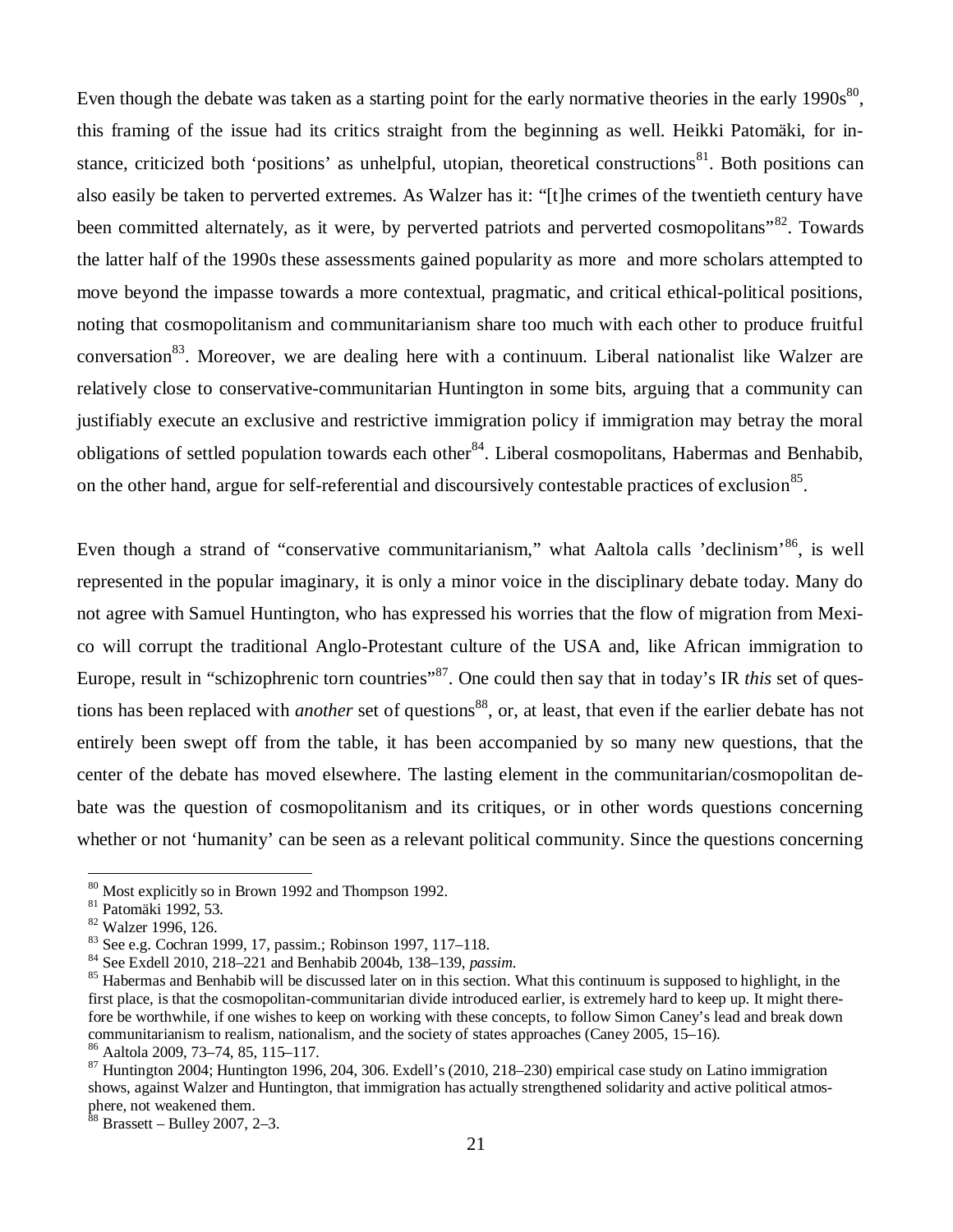the meaning of borders and boundaries, identity and difference, particularity and universality, are highly dependent on the characterization of international system, they are becoming ever more pressing due to empirical developments in the world since 1990s and the increasing difficulty to pin down the exact character of the world order. The next section will look at the changes in the world order, and its implications to our conceptions of community and boundaries. This is done in order to prepare ground for the debate between Kantian cosmopolitans and 'posts-structuralist', discussed in section 3.2.4.

#### **3.2.3. The changing plausibility of borders and boundaries**

Perhaps the key frame through which the contemporary reality is approached is globalization. After the Cold War, the world has witnessed an increment of cross-border and cross-boundary movements and global flows. Arjun Appadurai has identified five dimensions of global cultural flows as movements of people, technology, capital, information/images, and ideas/ideologies<sup>89</sup>. Different non-state actors are becoming more and more powerful, and humanitarianism has become an important frame through which actors evaluate each other's legitimacy<sup>90</sup>. Some would conclude, thus, that universal humanity is slowly taking the place of parochial groupings, especially nation-states, as the central political ideal. For Ulrich Beck, "the human condition has itself become cosmopolitan", characterized by a global sense, "a sense [though not facticity] of boundarylessness"<sup>91</sup>. While not everyone shares Beck's ideas, there is a wide consensus that the nature of communal borders and boundaries has changed.

The indisputable strengths of nation-states notwithstanding, then, the naturalness of this specific articulation of political community is becoming more and more problematic. Purely empirical developments – globalization, regionalism, humanitarianism and refugee flows to name only few – have forced scholars to rethink the ways we have framed questions of democracy, justice and membership. Democratic theory, for one, has awoken to its "embarrassing impotence" when faced with the questions concerning its own scope and units of analysis. There is a chicken-and-egg paradox involved: boundaries seem to precede democratic decisions; yet, if the boundaries are not decided on democratically, can the decisions of this community be really democratic in genuine sense?<sup>92</sup> Borders and boundaries have emerged into the

<sup>89</sup> Appadurai (1996, 33–36) refers to these flows as ethnoscapes, mediascapes, technoscapes, finanscapes, and ideoscapes. There are also, of course, those who make the empirical case for the argument that no drastic changes have taken place (see, e.g., Hirst – Thompson - Bromley 2009; Weiss 1997).

<sup>90</sup> Aaltola 2009, 1–15.

<sup>91</sup> Beck 2006, 2–3. It must be emphasized that we are talking of a *sense* of boundarylessness; even Beck would not claim that borders and boundaries have lost their meaning, quite the contrary (see, e.g. Beck 2006, 110).

<sup>92</sup> Shapiro - Hacker-Cordón 1999, 1.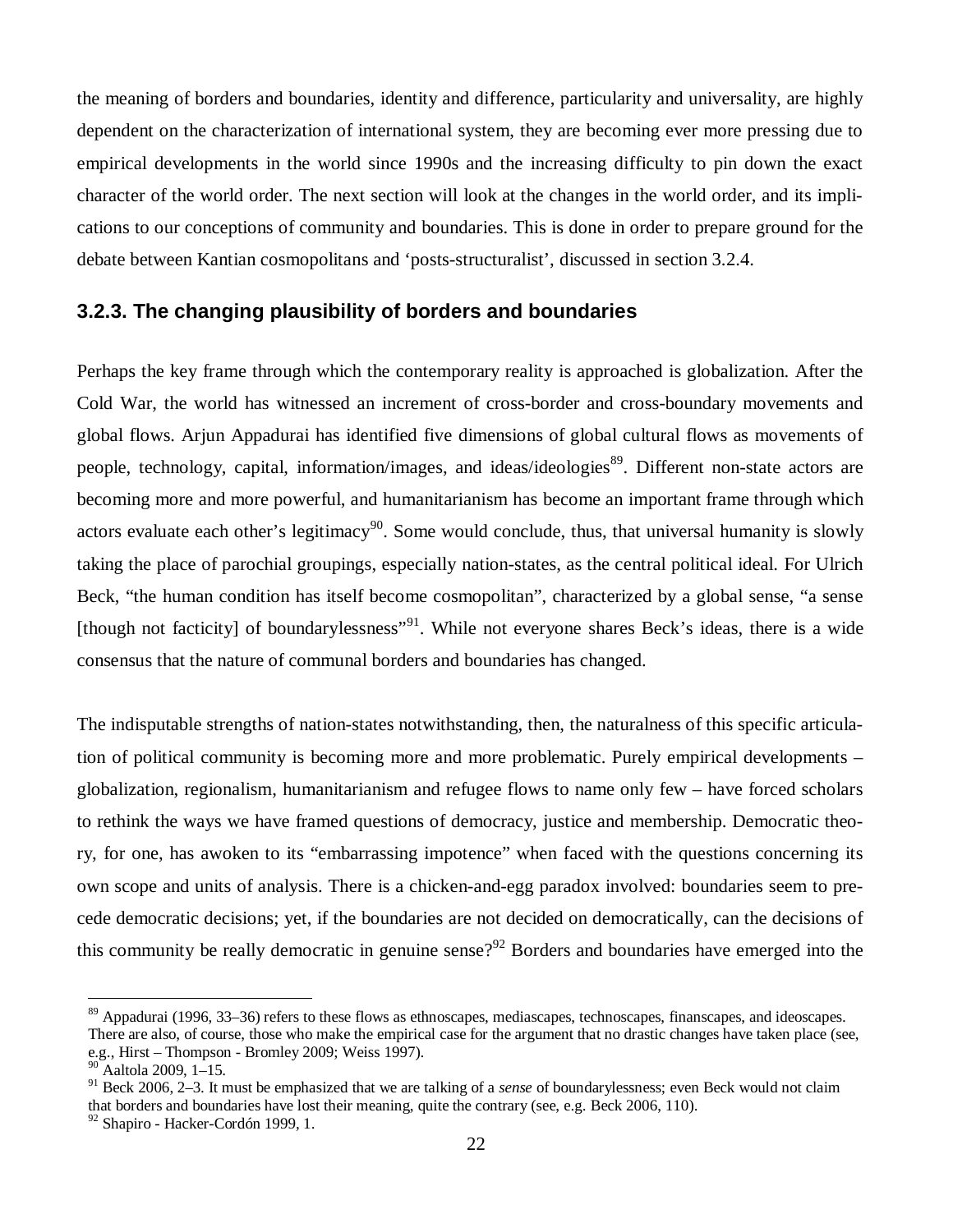spotlights of study of world politics<sup>93</sup>. For Matthew Festenstein, *the* central question of international political theory is the status and justification of boundaries between states, cultures and nations<sup>94</sup>. And Festenstein is far from alone in calling more attention to boundaries<sup>95</sup>. Many share Walker's assessment that

"Our political futures, and the most interesting forms of political analysis, will necessarily become more and more obsessed with boundaries, borders and limits, though not only of the kind we recognize with our experience of the modern state and states system", 96

One development that calls attention to boundaries is the rapidly decreasing isomorphism of borders. In the new diverged constellation of border practices, the meaning of borders between different layers of world hierarchy – like the southern borders of the EU and the U.S – has increased vis-à-vis the borders of nation-states<sup>97</sup>; in other words, borders converging with boundaries of political communities larger than nation-states are of gaining relevance, partly because borders are a site where the legitimacy of different political bodies – from individual/somatic to communal to hegemonic – is evaluated. For instance, the European Union utilizes its southern borders in building its identity and legitimacy by blocking illegal migration, and the U.S. border practices build the hegemon's legitimacy through highly sophisticated technologies (background checks, name profiling, biometric authentication) attempting at secure flow of people and goods while creating a zone of confidence against terrorism.<sup>98</sup> From the reverse side, these practices heighten the hierarchy between different cultural backgrounds: for example, typical Arabic names like Ahmed or Mohammed may result in additional troubles at the airport. Thus, "when it comes to the citizenship of the world, not everybody is treated as equal"<sup>99</sup>.

In the modern networked borderlands<sup>100</sup> the age-old theme where foreign elements and loose borders are seen as an indicator of the corruption of civil religion has taken a new form in 'profiling' practices. By making use of the 'rogue' imaginary borders are framed as stages of efficient governance by controlling the movements of 'unwanted' elements – illegal immigrants, economic opportunist, 'bogus' asylum

<sup>&</sup>lt;sup>93</sup> The difference between borders and boundaries is that borders can be understood as physical, territorial, and institutional lines of separation, whereas boundaries are more deterritorialized, psychological divisions. Sometimes they overlap with each other, and other times they are relatively independent from each other.

 $94$  Festenstein 2002, 549–550.

 $95$  See, e.g., Brassett – Bulley 2007, 2; Brown 2000, Linklater 1992, 78; Parker – Brassett 2005, 234; Rumford 2006; Walker 2010, 2, 11.

<sup>&</sup>lt;sup>96</sup> Walker 2010, 34.

 $97$  Aaltola 2009, 66–67. In the European case, similar weight is laid on the eastern boundaries (Brown 2010, 31).

<sup>98</sup> Aaltola 2009, 66, 86-96; Brown 2010, 94.

<sup>99</sup> Aaltola 2009, 101–105, 119. See also Dillon – Reid 2009, 144.

 $100$  Rumford (2006, 157–161) makes the point that, when studying and theorizing about borders, it is useful to see borders not as lines on the map, but as networked borderlands, whereby it becomes possible to see, for example, the motorway as part of the border-system.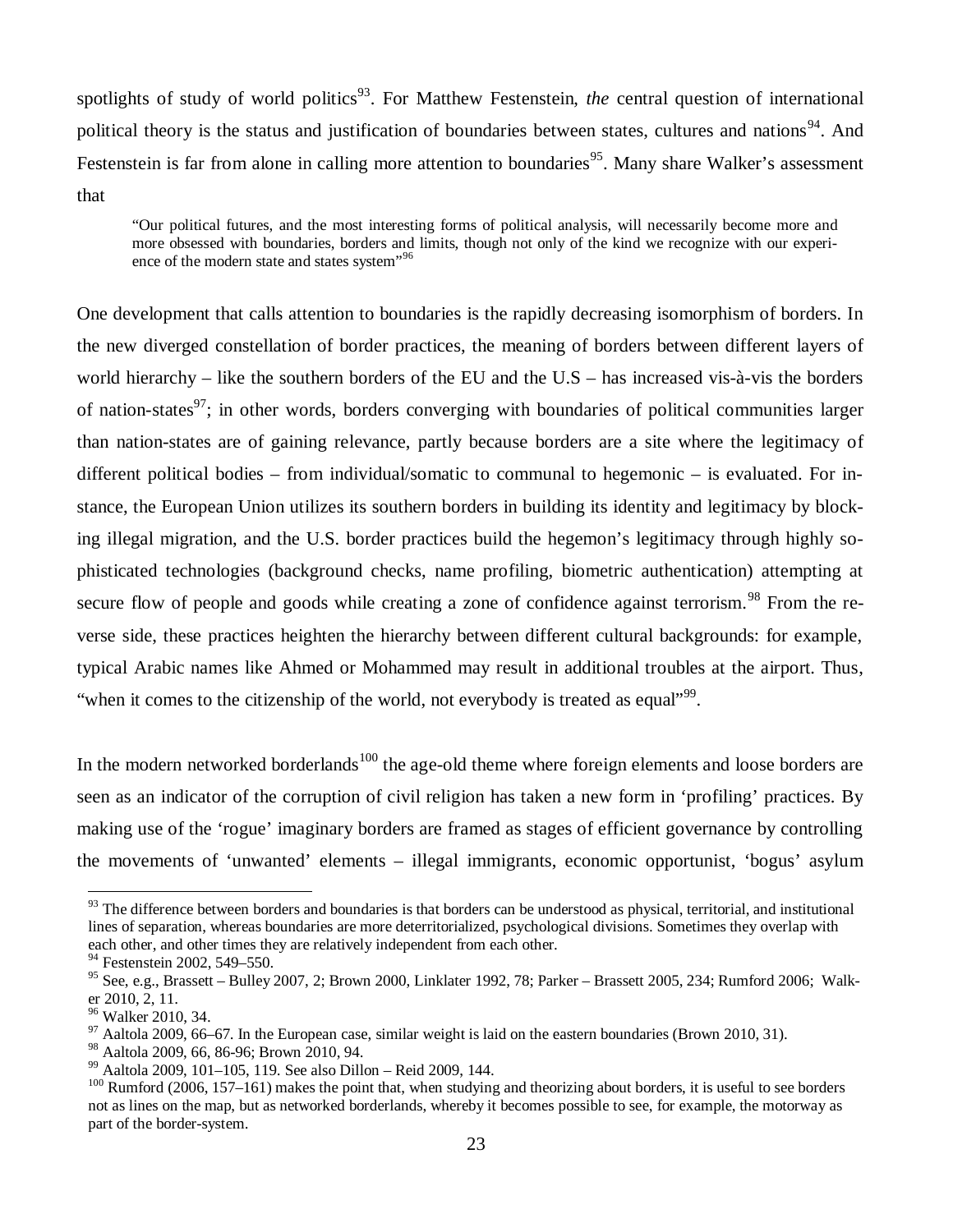seekers, drug smugglers, suicide bombers, and Islamic extremist – while encouraging the movements of others – businessmen, frequent flyers, exchange students and so  $\text{on}^{101}$ . Profiling is a central practice in defining and limiting the membership of political community: who is allowed to cross the border, who is a well-behaving member, and how are different groups of people hierarchically related to each other. "The primary aim of developing profiling policies," Aaltola argues, "is to establish conditions that ensure healthy political communities in a specific culturally constructed sense of the word". Therefore, the functioning of border practices also reveals the underlying ideal conceptualization concerning a wellordered political community.<sup>102</sup>

At the same time, a similar development, although with a different functional logic is perceptible. The detachment of sovereignty from the nation-states seems to produce an increasing popular demand in countries like the U.S. and Israel for walling the borders, building fences, not so much against international threats, but against transnational flows such as refugees (that are, empirically falsely, linked to terrorist threats). As Wendy Brown has argued, these theatrical walls at the national borders, far from being manifestations of state sovereignty, are to be read as icons of its erosion.<sup>103</sup> The walls may also be seen as expressions of larger phenomena launched by global flows and the consequential insecurity in personal lives. This anxiety expresses itself in a greater emphasis on the national community as a cultural resource. In this frame, all strangers easily become seen as embodiments of abstract threats and reminders of the failure of the classical nationalist project.<sup>104</sup> The combination of treating minorities as cultural or civilizational category, instead of procedural one (as their genealogy would suggest), and the global flows of people easily causes anxiety among majorities that they will become minor themselves  $105$ .

In the theoretical field, many scholars have noted the enormous relevance of questions concerning movement of peoples, especially refugees and asylum seekers, to IR despite the neglect of these issues until recently<sup>106</sup>. As Patricia Owens – an Arendtian scholar – puts it:

<sup>&</sup>lt;sup>101</sup> Aaltola 2009, 71; Rumford 2006, 157. These filtering practices are especially accentuated at the time of crisis, like pandemic scares or terrorist threats, when processes of filtering movements and securing the borders are paid extra attention to (Aaltola 2009, 73, 138). On the etymology of the 'rogue' see also Derrida 2005 and Dillon – Reid 2009, 141–146. <sup>102</sup> Aaltola 2009, 86.

<sup>&</sup>lt;sup>103</sup> Brown 2010, 24–32, 81, 116. None of the "new walls", furthermore, actually succeed in doing what they are supposed to do – quite the contrary, sometimes they even result in professionalization of human trafficking and drug smuggling, hence making the problem even more severe (Brown 2010, 27, 112). In addition, far from reinforcing state sovereignty, because of the vigilante character of wall-builders and voluntary 'border-patrols', the phenomenon actually blurs the line between inside and outside, police and military, and internal and external security (e.g. Brown 2010, 87).

<sup>104</sup> Appadurai 2007, 22–23, 43–45. See also Brown 2010, 125.

<sup>105</sup> Appadurai 2007, 52–64, 83.

<sup>106</sup> See, e.g., Betts 2009; Parker-Brassett 2005; Nyers 1999; Owens 2009.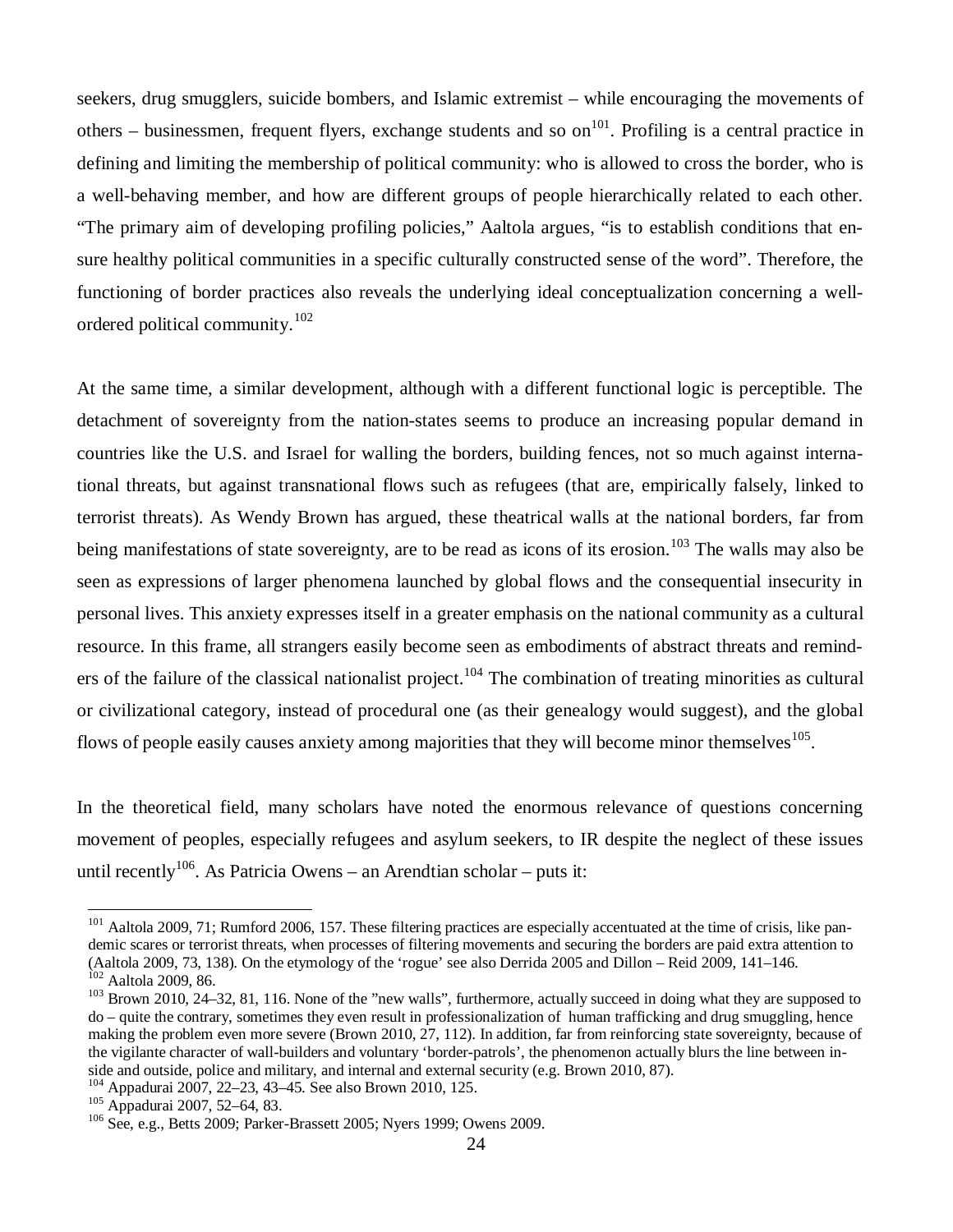"Although it is the institution of sovereignty, one of the central preoccupations of International Relations (IR), that produces the legal and territorial category of the refugee, the field has paid relatively little attention to forced migration."<sup>107</sup>

At the level of political practices, however, questions of forced movement are usually dealt in such a manner to avoid any disturbances to the functioning of the world-order. The "refugee problem" is usually dealt with following the logic of 'emergency' discourse, emphasizing the humanitarian aspects of these 'complex emergencies'. Consequently, it is argued, the problem is depoliticized and refugees are emptied of agency and personal history, regarded as "bare humans", subjected to myriad forms of disciplinary and regulatory practices, and attempted to return to the 'normal' order as quickly and smoothly as possible, without interrupting the functioning of the state system.<sup>108</sup> The possible solutions, repatriation or assimilation, work as to direct attention away from the problems of political order, order that Arendt once referred to as the "old trinity of state-people-territory" (OT, 282). This is in line with the arguments of Barry Hindess, who has further developed Foucault's analyses on how modern politics has become a 'biopolitics' of governing populations (understood as biological entities)<sup>109</sup>. Hindess argues that the very system of modern citizenship, developed from the  $17<sup>th</sup>$  century onwards, is a product of supranational regime of governance in which each state is responsible for the governance of its own population, thereby making possible the international management of the global population, that is, the human species.<sup>110</sup> Also other (loosely) Foucauldian scholars have sought to expose how the processes of liberal governance work beyond the limits of nation-states yet transform or even fortify, rather than weaken, border controls and transform or globalize, rather than transgress, national form of citizenship $111$ .

This section has identified empirical changes in the nature of the world political realities in the recent decades, especially post-Cold War and post-9/11 periods. We have seen a transition from a world in which the 'Westphalian' sovereignty was still a relatively settled norm to a world characterized by continuous flux, in which different communities overlap with each other, and the dispositifs of power at

<sup>&</sup>lt;sup>107</sup> Owens 2009, 567. See also Parker and Brassett (2005, 234–235) who make the same kind of point from a Rortian perspective.

 $108$  Nyers 1999, 11, 15-16, 20–21, 23; Owens 2009, 570; Lui 2004, 117, 121, 131. It is historically important to remember that for a long time refugees were not a humanitarian problem, but a military one (Malkki 1995, 499).

<sup>109</sup> See, e.g. Foucault 2003, 243–246; Foucault 2007, 65, 106.

 $110$  Hindess 2000, 1493–1494. See also Lui (2004, 116–117) who argues that the 'refugee problem' as it is currently understood, is a product of co-operation of bio- and geopolitics and Arneil (2007, 306–307) who argues that a global citizenship, promoted by the U.S. is based on a model in which people should be governed through their individual nation-states working by the logic of 'universal' liberal values.

 $^{111}$  See, e.g. Larner – Walters 2004, 2–8; Jayasuriya 2005, 14, 133-134; Arneil 2007, 302.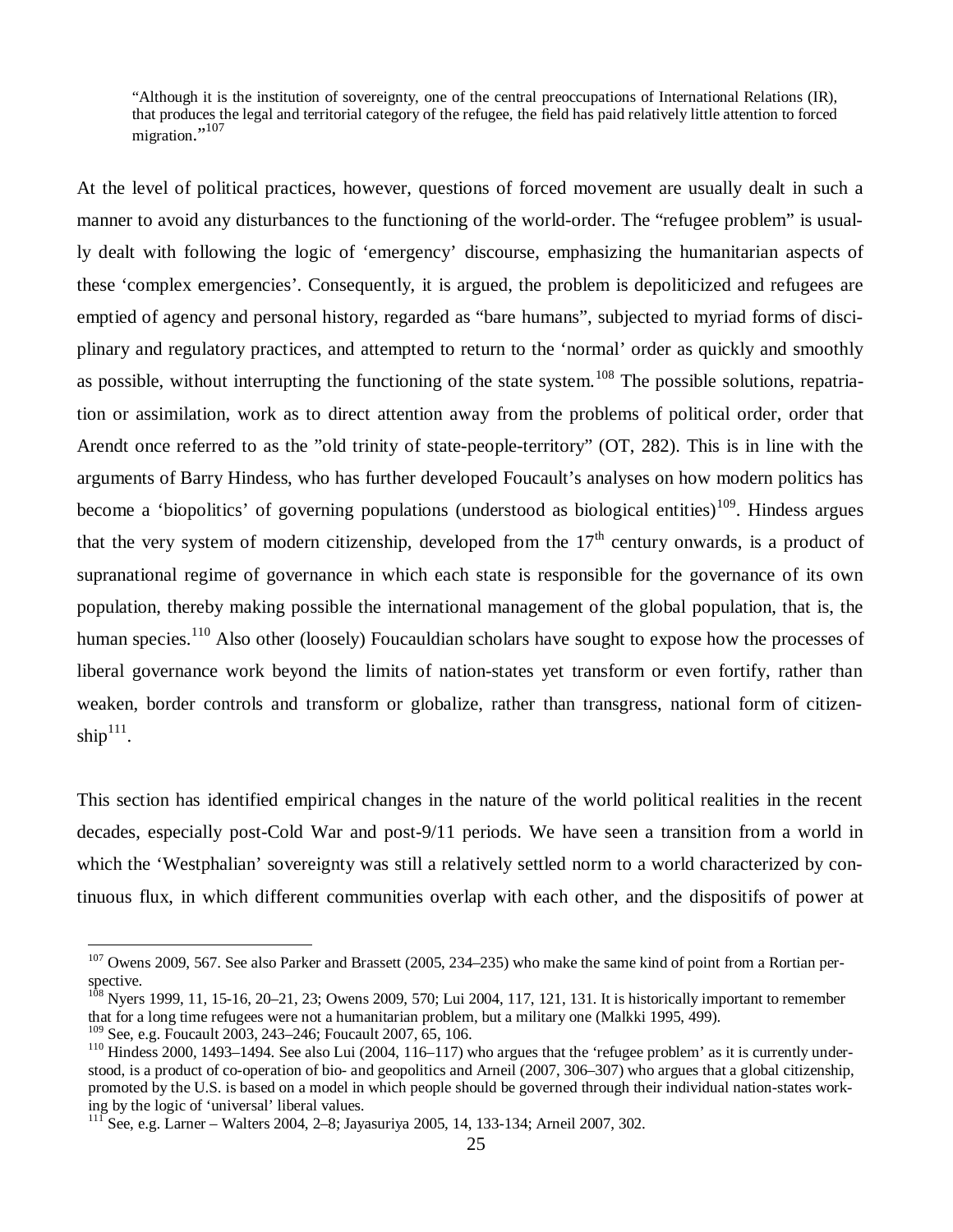their borders are increasingly complex. The nation-state is still arguably the most powerful frame for organizing political life, but its plausibility is continuously contested. This has also had its effects on the theoretical debate, in which most of the voices today are looking for something beyond nation-statism. The following section will introduce the reader to this debate. Special attention is paid to the representatives of a Kantian cosmopolitan lineage and Habermasian Critical Theorists, on the one hand, and 'poststructuralist' writers such as Agamben and Nancy, on the other. These two groups constitute the main participants in the debate on political communities in contemporary political theory and IR. They are therefore also the main theoretical positions that will be engaged in the latter parts of the present study.

### **3.2.4. "Where to?": Cosmopolitanism, singularity, and the politics to come**

A majority of the commentators agree that we are moving beyond a simple Westphalian sovereignty, but – in crude terms – disagree whether the emerging order is a cosmopolitan community of humanity, a hierarchical empire, or something more complex than either of these options. It can be said that the world today is in a 'post-international', 'post-Westphalian' or 'post-national' stage; yet what this positively means is highly debatable<sup>112</sup>. The character of this debate is ethical-political (or normative) as much as it is empirical. Roughly put, the debate is split between different variants of, let us call it, 'classical' cosmopolitanism and variants of 'post-structuralist' thought that try to go beyond the assumption of modern politics or 'ontopolitics'. The latter often agree with the analysis of globalizing world, but interpret the political nature of the emerging order in a vastly different manner, arguing that the global flow of ideas is often unidirectional universalization of Western values and 'governmentality', as the Foucauldians call it. Also the positive suggestions for future politics are highly differentiated. In this kind of situation, more than ever, empirical descriptions, ethical-political theories and political practices are not easily distinguished. And exactly because of the elusiveness and volatility of the situation, new and fruitful articulations of communities and boundaries are urgently needed. These questions are indeed, as we already saw above, winning ground in the discipline. In order to position my own study, the rest of this chapter is devoted to a *tour d'horizon* of different positions in this debate. I will begin by discussing forms of Kantian cosmopolitanism and Critical Theory, then move to the criticism they – and humanity as a form of political community in more general terms – have received. After that, we will have a look at the 'post-structuralist' positions in the debate. Special attention is paid to Jean-Luc Nancy

<sup>112</sup> Parker 2009, 18; Brown 2010, 21; Benhabib 2007; Cf. Edkins – Zehfuss 2005, 451.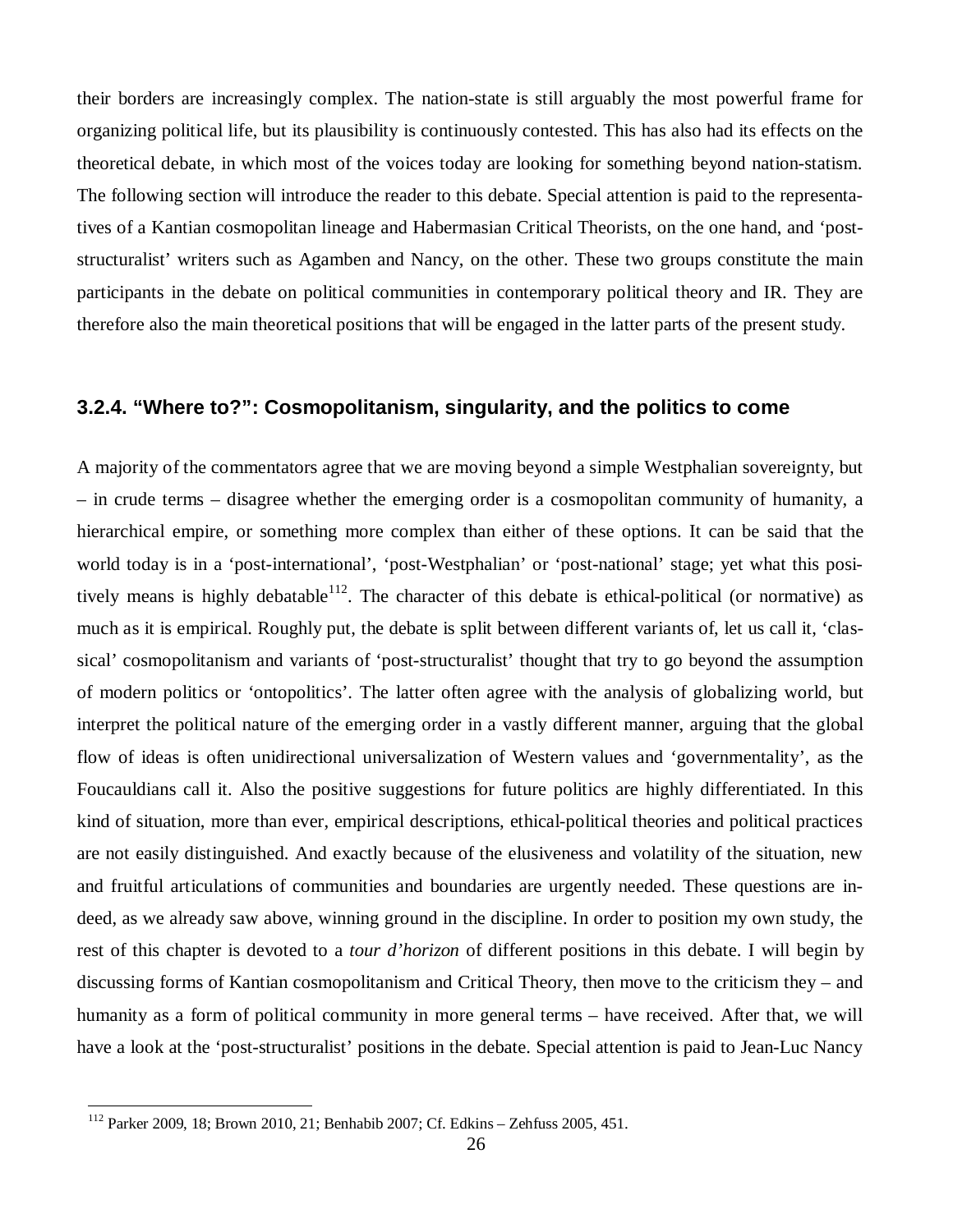and Giorgio Agamben and their followers in IR, because these two writers have most clearly articulated new possibilities for framing political community and belonging.

In the liberal-cum-cosmopolitan end of the spectrum are the scholars identifying with the tradition of Critical Theory and the Kantian legacy in philosophy. Often, but not always, they are in some sense followers of *Jürgen Habermas* and his articulations of communicative action and discourse ethics. Communicative action (as opposed to instrumental action), shortly put, is a deliberative process in which the participants coordinate their action through reciprocally and rationally evaluating their validity claims. Rationality, for Habermas, is a capacity inherent in language and communication, if they are allowed to function without distortions (that is, in absence of use of force and in a shared spirit of "let the best argument win"). This kind of communication, according to Habermas, implicates an attempt to consensus, and therefore, through its application to ethics, also the possibility of universal ethics applicable to, and relevant for, the whole of humanity.<sup>113</sup> Habermas and Habermasians – such as Seyla Benhabib – can thus be counted as defenders of a Kantian cosmopolitanism, reformulated as republicanism without nationalism, i.e. constitutional patriotism<sup>114</sup>, and coupled with a cosmopolitan federalism.

For Benhabib, this means that we have to pay extra attention to the politics of membership and boundaries. She argues that a cosmopolitan federalism should be a community of humanity, divided into smaller political units with porous (albeit not radically open) borders, and guided by a principle of "democratic iterations", complex processes of public argument and deliberation through which universalist claims are contextualized and contested in their encounters with individual legislatures.<sup>115</sup> Her ethical-political position leaves many exclusive criteria available to political communities, but rules out exclusion based on non-eclectic qualities such as nationality (understood as *ethnos*), because from the perspective of discourse ethics, the principles of exclusion have to be such that they could be reciprocally accepted $^{116}$ .

In the social scientific debate on cosmopolitanism, sociologist Ulrich Beck, also akin to Habermas, stands out as a defender of Kantian cosmopolitan heritage. Beck's approach is two-fold, combining

<sup>113</sup> Habermas is discussed, *inter alia*, by Bernstein 1991, 202-208 and Benhabib 2004b, 13.

<sup>114</sup> See Habermas 1998, 408.

<sup>115</sup> Benhabib 2004b, 176–180, 221.

<sup>&</sup>lt;sup>116</sup> Benhabib 2004b, 17–21, 138–131, 174–179, 206. Benhabib also argues that cross-boundary movements (refugees, (im)migrants, etc.) repeatedly impugn the statist models which still have their hold on our political imaginations (Benhabib 2004a, 174). These processes call for rethinking the state-centric modalities of political membership and agency. See also Habermas (1998, 398), who argues that the current political trend necessitates the development of supranational political institutions, sooner or later.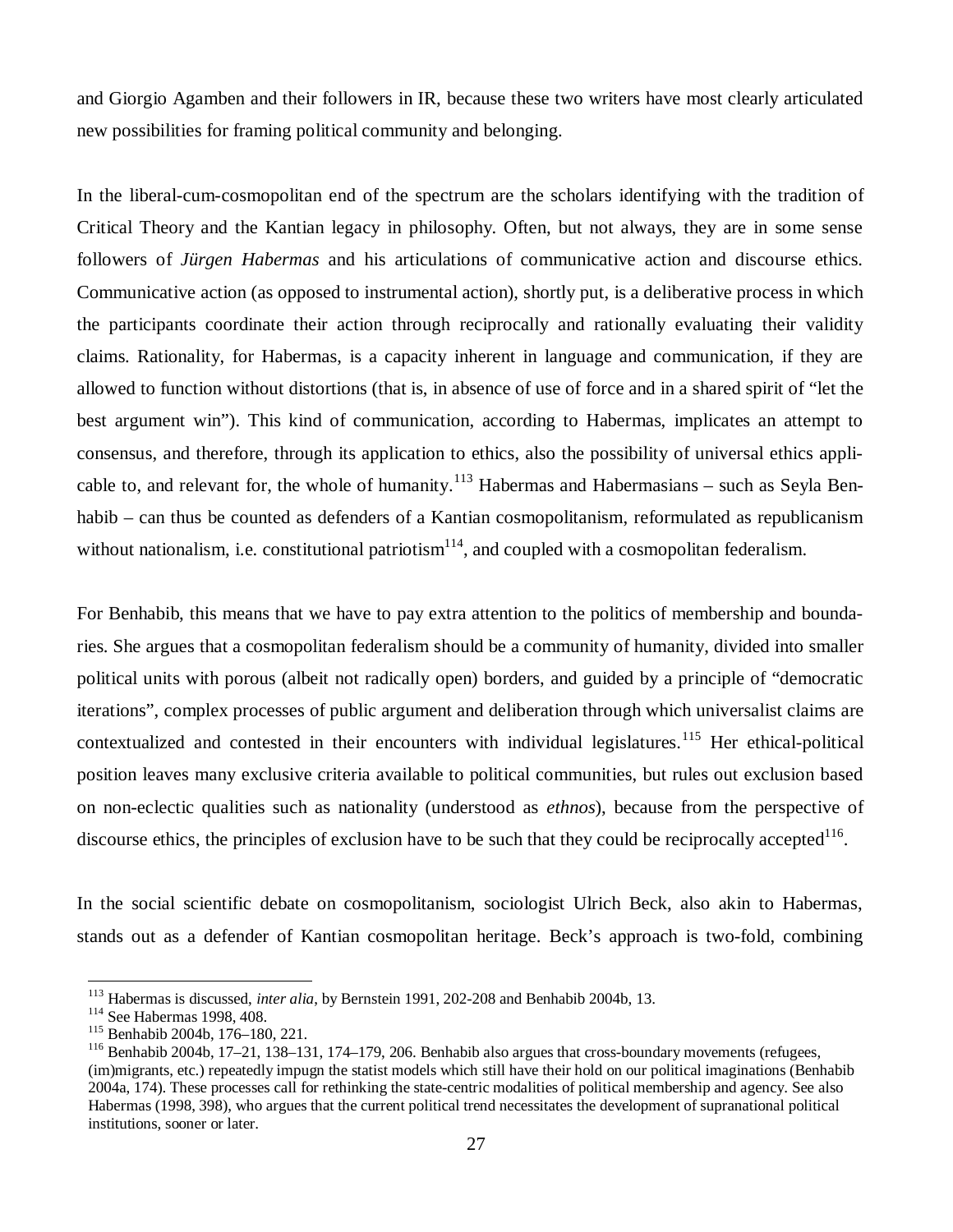normative and methodological aspects. As with Benhabib, his starting point is the fact that the world is changing, whether we want it or not, and out scientific outlooks should change with it<sup>117</sup>. The main target of criticism is methodological nationalism, i.e. a hidden bias towards nation-statism on the research agenda, naturalizing the inside/outside dichotomy in social research<sup>118</sup>. Beck, like many other modern cosmopolitans, does not aim at replacing nationalism, but incorporating it into his cosmopolitanism<sup>119</sup>. Beck seeks to transgress the choice between the Scylla of universalism (forcing one's standpoint on others, but taking everyone's fate with the same seriousness) and Charybdis of relativism (rejecting the change of opinions, but respecting others). Beck's option is a contextualist universalism that seeks to affirm universal norms while neutralizing their imperialistic edge. This is to be done, argues Beck, through a universalistic minimum, a "cosmopolitan common sense," certain substantive norms to be upheld at all costs accompanied by a procedural settlement of global disagreements.<sup>120</sup> This, like the more institutionally oriented cosmopolitanism of Held et al.<sup>121</sup>, even if vary of imperialism, eventually gets back to what Beck understands as Kantian cosmopolitanism, i.e. an active task of "imposing an order on the world"<sup>122</sup>.

More strictly within IR, Andrew Linklater, Ken Booth and others have taken steps on a similar kind of path as Beck, Habermas and Benhabib, trying to locate signs of emerging post-Westphalian citizenship practices and a slowly developing global community. For Linklater, inclusion/exclusion is the key question of world politics and he is, in his own words, an "unapologetic" universalist and a defender of inclusive membership practices<sup>123</sup>. Like Habermas, Linklater is an advocate for a "thin universalism" that emphasizes discourse and dialogue instead of individual reason as the source of cosmopolitan values  $124$ . Linklater is also somewhat hopeful that recent developments in Europe can be read as manifestations of post-Westphalian citizenship and democracy (as a movement from national citizenship to citizenship of residency), while also noting the European failure to treat third country nationals in a manner that would

 $117$  Beck 2006, 2, 19.

 $118$  Beck 2006, 2, 17, 27–29. Beck's methodological cosmopolitanism, by contrast, actively questions the old dichotomies and looks at thing from a post-international perspective. It pays special attention to global risks and their global-publicopinion-creating character, global inequality, global side effects of local politics, and to the cosmopolitanization (not only globalization) of everyday life, i.e. "banal cosmopolitanism," which has started to accompany banal nationalism.

<sup>&</sup>lt;sup>119</sup> Beck 2006, 31, 44, 49. In this, he his agreeing with a variety of writers from Kwame Anthony Appiah (1996) to Julia Kristeva (1993, 32-33, 50.

 $120$  Beck 2006, 49-59.

<sup>121</sup> See e.g. Held 2007.

<sup>&</sup>lt;sup>122</sup> Beck 2006, 20.

<sup>&</sup>lt;sup>123</sup> Linklater 1998, 2.

<sup>124</sup> Linklater 1998, 48–50.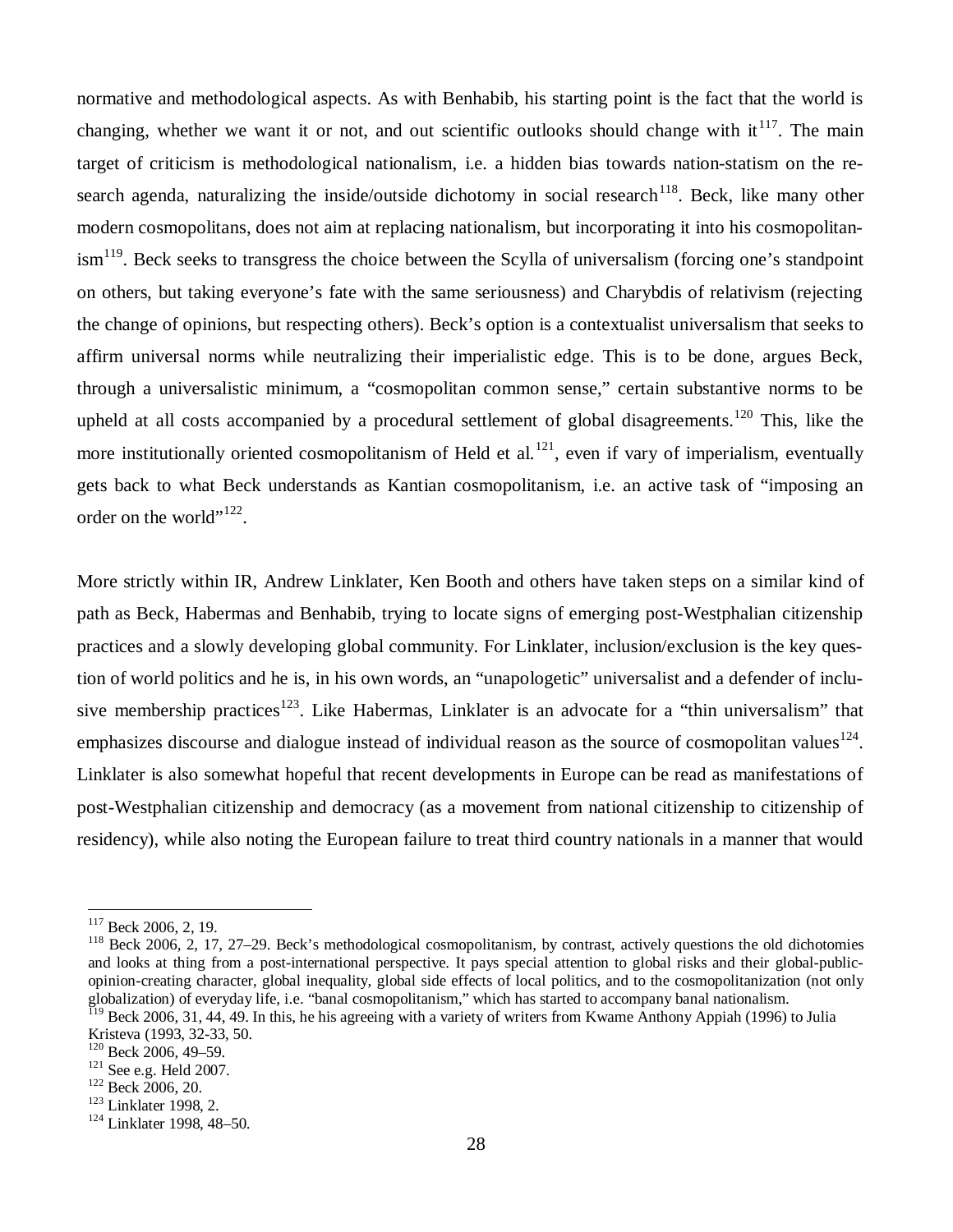somehow differ from traditional national exclusion<sup>125</sup>. Linklater, like many other Critical Theorists, is also hopeful on the prospects of emerging transnational or global civil society in promoting a cosmopolitan version of discourse ethics, framed as something that happens at the level of humanity as well as within individual republics<sup>126</sup>.

Seen from the other side of the theoretical fences, the abovementioned cosmopolitans run the risk of not heeding that in some respects, "cosmopolitanism must be read as a constitutive aspect of the problems that many of those attracted to cosmopolitanism seek to address<sup> $127$ </sup>. That is, cosmopolitanism easily slips into thinking in statist terms, just on a larger scale (a world state is a good example of this). Furthermore, and here we enter into more philosophical waters, cosmopolitans, especially of the Kantian strand, are often accused of being content to wish politics away, to escape into an idealistic ethical discourse. If this is what cosmopolitanism is, says Walker, then it is not a way to think hard about the possibilities of agency and community, and we can "leave it to those moralists who already know where we must be going".<sup>128</sup> And there is a further problem in this "where": for many, it seems to imply a logic of progress where non-Westerners continue to trail behind<sup>129</sup>. That is, even though their universalism is "light", it still may turn out to be overemphasized, at the price of failing to pay sufficient attention to the complex relationship between particular and the universal  $130$ .

The most concrete example of universalism is of course the talk about humanity as a political community, which has increased its semantic power in the post-Cold War world political environment. For the cosmopolitans, this is mainly a positive thing. Others see things differently and provide what Rorty would call a "redescription" of the matter. Many have revived Carl Schmitt's notion according which action (especially war) in the name of humanity is never *for* humanity<sup>131</sup>. Lately, "the interest of humanity" has been used, for instance, to legitimate the military operations in Afghanistan and Iraq<sup>132</sup>. In these cases, a 'cheat' is always included, since, logically speaking, humanity cannot have enemies on this planet – a war 'for' humanity is always also a war *on* humanity, implying therefore a kind of "global

<sup>125</sup> See Habermas 1998; Linklater 1998, 196–199, 203–204; Benhabib 2004b, 129–170; Benhabib 2007, 20–22.

<sup>126</sup> Linklater 1998, 181; Benhabib 2007, 30–33; Devetak 2007, 171, *passim.*

<sup>&</sup>lt;sup>127</sup> Walker 2003, 268.

<sup>128</sup> Walker 2003, 284–285.

<sup>129</sup> Vaughan-Williams 2007, 113.

<sup>130</sup> See e.g. Walker 2003, 279.

 $^{131}$  See, e.g. Douzinas 2007, 172. As Walker (2010, 34) puts it: "modern accounts of political possibility have not found a way of speaking about humanity without excluding rather a lot of human beings".

 $132$  Dillon – Reid 2009, 6.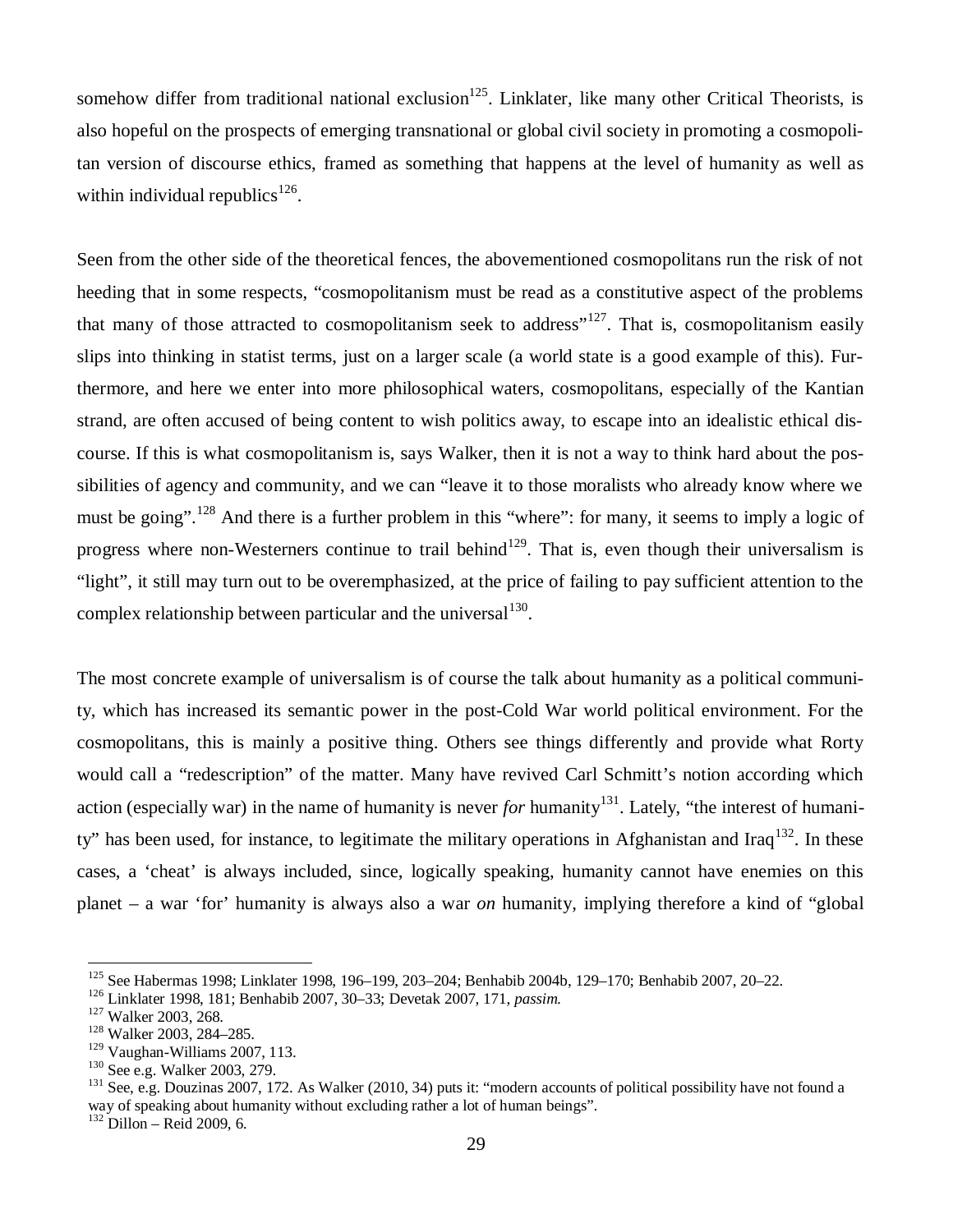triage"<sup>133</sup>. Even beyond military humanitarianism, this global community of mankind has been severely criticized. A hierarchical order often legitimizes itself through its role of being a protagonist for humanity. In the current world order, humanitarianism – by alleviating the sense of injustice created by the hierarchy – contributes to the preservation of the status quo rather than being a radical transformer of  $it<sup>134</sup>$ 

Humanitarianism, implicating the existence of a community comprising of the whole of humanity, is usually represented as somehow beyond politics (Kantian cosmopolitanism, many argue, is dangerously close to this presupposition). Yet this transposition from politics to morality produces a smokescreen that occults the connections between humanitarians and power politics<sup>135</sup>. Since humanitarian action is moral, doubting the appropriateness of the solution is out of question<sup>136</sup>. Relatedly, Costas Douzinas argues that "new humanitarianism" is characterized by "hubristic self-confidence" of do-gooders, who have become part of the leading elite. In their humanitarian action, humanity is often implicitly split into a (typically Western) "rescuer" and, (typically non-Western) Others: evil-doers and (faceless, nameless) victims.<sup>137</sup> Because of these problems, many commentators have argued that we have to look beyond *both* nation-statism *and* cosmopolitanism towards more radically new articulations of community.

For instance, *Michael Hardt and Antonio Negri* have analyzed the manner in which the Western logic of rule is slowly expanding into a global horizontal Empire, a planet-wide (but deterritorialized) community with a single political and economic logic. They also argue, and here it becomes clear that they differ from the cosmopolitans, that the building block of the Empire – a global multitude – is also a key to its dissolution. According to Hardt and Negri the self-organization and creative movements of this multitude (which is a kind of immanent force in the social realm), are directed against the state as well as the Empire. Multitude's self-organization produces a form of democratic legitimacy that refuses any institutional outlook, unity, and especially any form of sovereignty.<sup>138</sup> Hardt's and Negri's approach is oftcited, but also often criticized<sup>139</sup>. They will provide a point of reference for our discussion, and will be

<sup>133</sup> Douzinas 2007, 172; Dillon – Reid 2009, 20, 81–105.

<sup>134</sup> Aaltola 2009, 9, 171. See also Douzinas 2007, 79.

<sup>135</sup> Aaltola 2009, 8–9.

<sup>136</sup> Douzinas 2007, 79.

<sup>137</sup> Douzinas 2007, 4, 33, 60–79.

<sup>138</sup> Hardt – Negri 2000, xi-xiv, 61, 162, *passim.*It is also important to note, that according to Hardt and Negri, the new world order is not led by the U.S. (even though it does have an privileged position in it) or any other single actor, but simply by its logic of rule.

<sup>&</sup>lt;sup>139</sup> See *inter alia*, Reid 2010 and Prozorov 2010.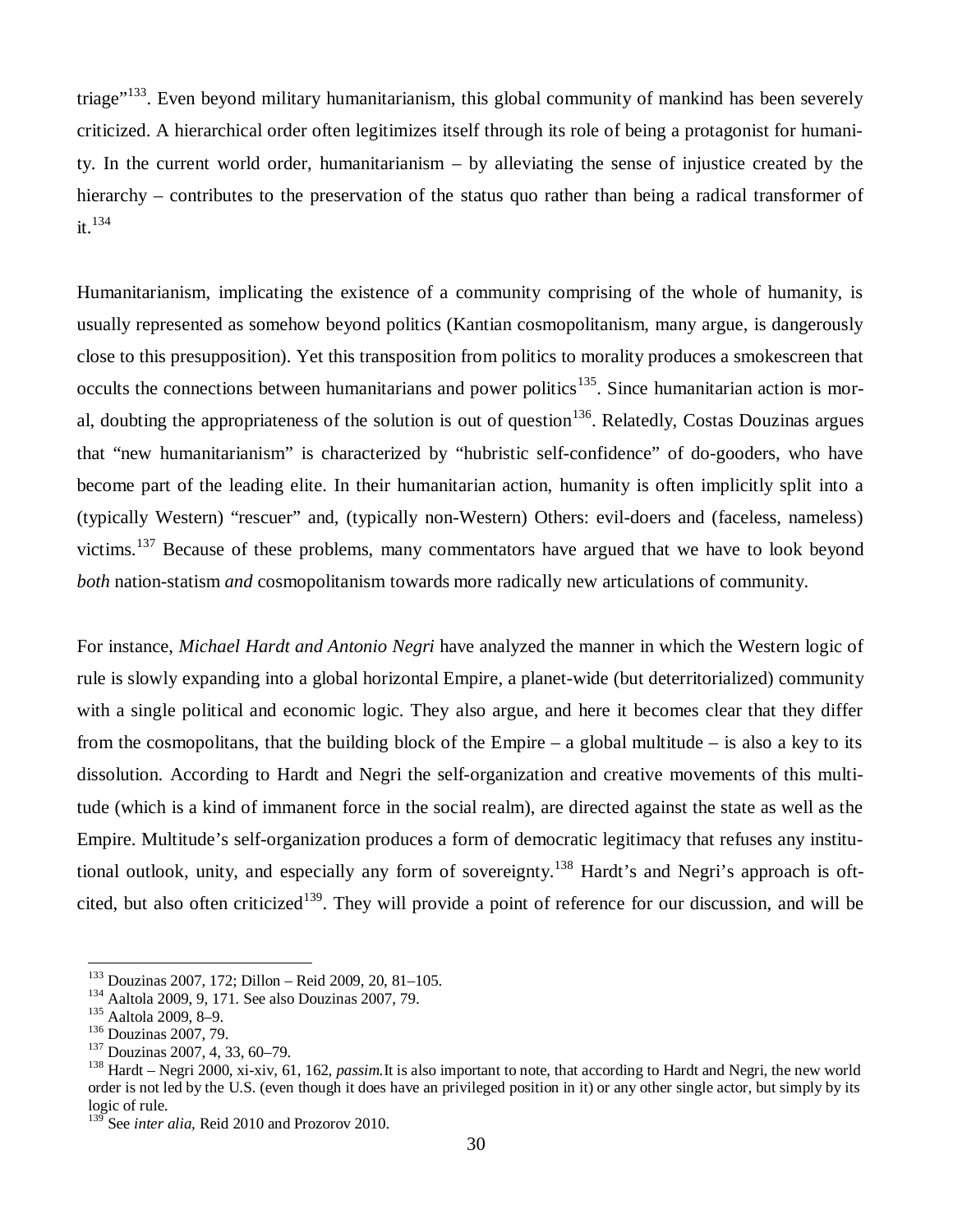engaged with in chapter 6, but are not in the focal point of our critical scrutiny because of the wide array of already existing critical literature.

In what follows, I will pay special attention to ethical-political viewpoints of *Jean-Luc Nancy* (together with Jacques Derrida<sup>140</sup>) and *Giorgio Agamben*. Their positions are the most clearly articulated versions of what a new kind of politics of belonging would look like. Their approach is radically different from Habermasian Critical Theory and its proponents in IR. Nevertheless, they can be seen as taking part in the same discourse, despite the terminological and other differences. By focusing mostly on Nancy and Agamben as representatives of the 'post-structuralist' camp, I am knowingly excluding other major figures, such as Gilles Deleuze<sup>141</sup>, whose innovative concepts – such as rhizome and deterritorializa- $\arctan^{142}$  – could be seen as highly relevant for the thematic of the present study. His approach will not be discussed in detail, nevertheless, because the evaluation of his thinking and its implications for  $IR^{143}$ would demand more comprehensive an approach than we, because of the lack of space, can afford. His distinction between smooth (rhizomatic, open) and striated (enclosed, characterized by rigid divisions) spaces will, nevertheless, be referred to later on in the work<sup>144</sup>. But for now, we shall focus our attention to Nancy and Agamben and their conceptions of political community and the problems of nation-states.

*Giorgio Agamben* is one of the most widely cited contemporary political philosophers. His understanding of modern politics is an original combination of Foucauldian biopolitics and Schmittian sovereign

<sup>&</sup>lt;sup>140</sup> Derrida will also be discussed elsewhere in the study, in the chapter on Rorty as well as in chapter 6.

<sup>&</sup>lt;sup>141</sup> Gilles Deleuze, one of the most original thinkers of the late 20th century, created a wide array of concepts such as rhizomes, multiplicity, difference and repetition, desire, becoming, nomads and war machines, through which he attempted at an up-to-date (scientifically, culturally and politically) version of metaphysics – a version many have found highly resonating with the problems of the political sciences today. At the first glance (and not entirely erroneously), Deleuze's is a philosophy of anti-hierarchy par excellence. His emphasis is on immanence (as opposed to transcendence) and becoming (as opposed to being) and he asks for us to look at the world as a 'rhizome', where any point can be connected to anything other, rather than as a 'tree', where the order is fixed (Deleuze – Guattari 2004, 23; Durie 2009, 126).

 $142$  Rhizomatic systems are multiplicities, lacking an external (transcendental) principle of organization, connected to other multiplicities through their 'lines of flight' or deterritorialization according to which they change their nature. A rhizome is a map of non-rule-determined connections, circumstances and situations; an open system. (Deleuze 1995, 25, 32.) In some senses, then, the globalized world of today could well be seen as a rhizome – a multiplicity of actors, multiplicity of connections between them, no transcendental principles, and so on (this does not rule out hierarchies and strict rules within the rhizome).

<sup>&</sup>lt;sup>143</sup> For Deleuze and IR, see e.g. Reid 2010; Durie 2009; Parker 2009.

<sup>&</sup>lt;sup>144</sup> As said, striated space imply a space with rigid divisions and strict rules and roles, while smooth space brings forth the notions of 'nomadism' and 'war machine', directed against the State; it is a space corresponding to rhizomes, one that does not "count" and can "be explored only by legwork". While sedentary (striated) space is enclosed and bordered, smooth (nomad) space is open. The point about nomadism is not movement (nomads are not migrants), but the relation to space: nomads invent 'war machines', innovative modes of organization, 'lines of flight' or deterritorialization as events of transformation. (Durie 2009, 135–136; Deleuze – Guattari 2004, 409, 420) The distinction between smooth and striated spaces is not intended as absolute. The two forms exist only in mixtures. The lines of flight, moreover, are not necessarily 'good' or liberating, but contain their own dangers of corruption with them.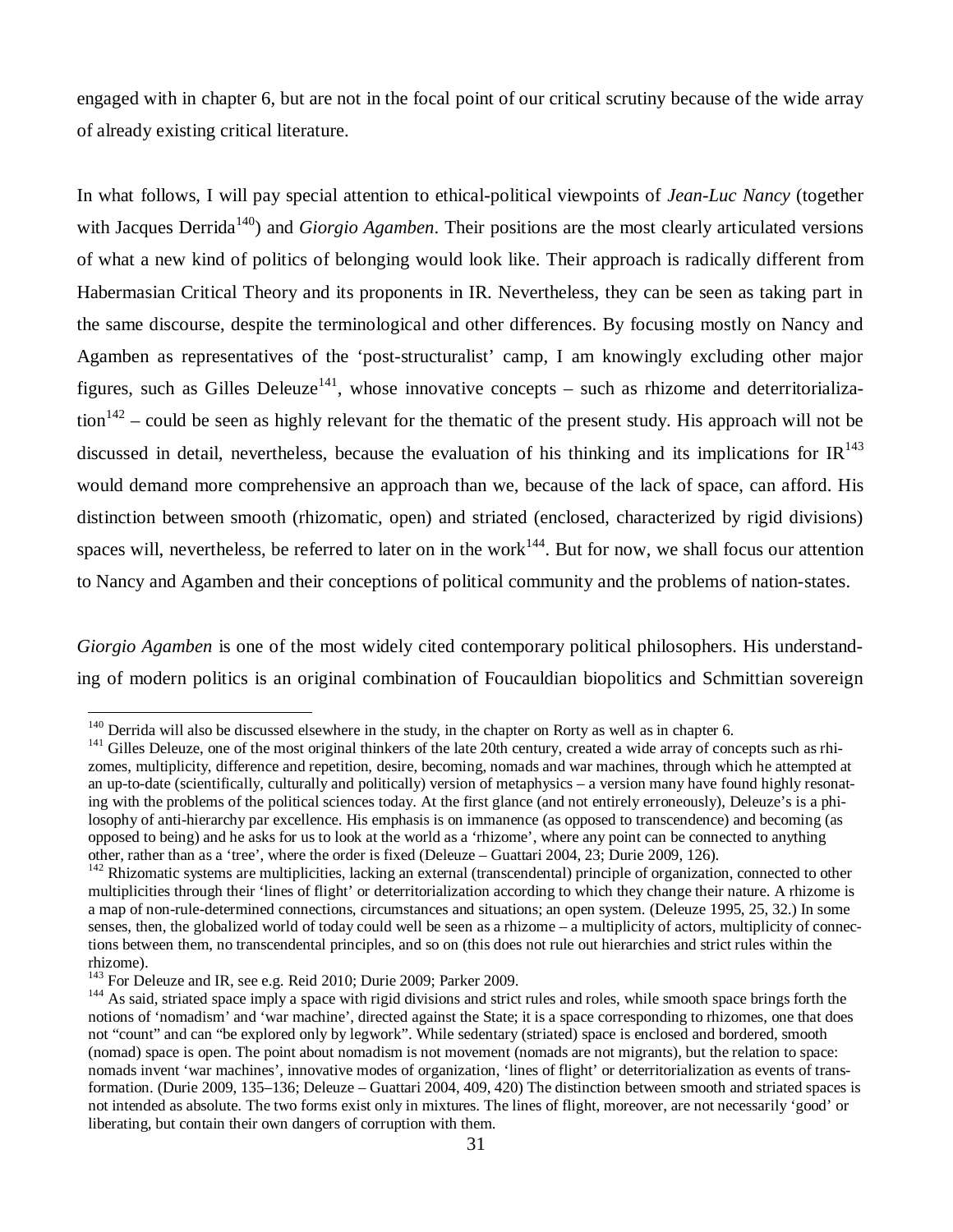exception. The Foucauldian thesis, Agamben argues, according to which modernity has politicized biological life, has to be corrected. The inclusion (or, to be precise, the inclusion through exclusion) of *zoe* (biological life) in *polis* is the original activity of sovereign power ever since the beginning of metaphysical-political tradition in Greece. *Pace* Foucault, the political realm is originally biopolitical. The decisive fact with modern politics, by contrast, is that the exception becomes the rule, and, accordingly, *bios* (qualified, political life) and *zoe* enter into "a zone of irreducible indistinction", where sovereign power (understood, following Schmitt, as the one who decides on the exception) produces bare life, or *homo sacer (*or *femina sacra<sup>145</sup>*)*,* a life that is exposed to death, that can be killed without committing a homicide, yet not sacrificed.<sup>146</sup> For Agamben, the paradigmatic example of bare life – and simultaneously a paradigmatic example of modern politics, since "we are all virtually *homines sacri"<sup>147</sup>* – is the position of Jews in the concentration camps<sup>148</sup>. More up-to-date examples would include various detainment camps for refugees and prisoners at the Guantanamo Bay – both examples of camps that blur the inside/outside distinction of legal system, that is, acknowledged exceptions<sup>149</sup>. In addition, however, the state of exception has also been generalized so as to cover the whole of political realm.

From our point of view, it is of special interest that many IR writers have emphasized the spatial character of Agamben's thought, so that the central concept is not so much the camp, but either borders or refugees<sup>150</sup>. Nick Vaughan-Williams has argued that Agamben's thought calls us to re-conceptualize borders, not as outer edges of territory, but as decision about whether certain life is worthy of living; this decision produces the borders of (sovereign) community by distinguishing the politically qualified life of citizens from bare life of the excluded<sup>151</sup>. Similarly, yet an inch closer to a classical view on the functioning of border, Mark Salter argues that the border is a permanent state of exception, making possible the 'normal' functioning of biopolitics within the sovereign territory. Border is understood as a function (as with Vaughan-Williams), where everyone, the "kinetic elite" as well as the refugees and asylum claimants, pass through a biopolitical filter where normality and obedience are rewarded.<sup>152</sup> Tuija Parvikko suggests that the same logic that Agamben finds from the camps is functioning in relation to refu-

<sup>145</sup> Edkins-Pin-Fat 2005, 7n29.

<sup>146</sup> Agamben 1998, 6–9; Vaughan-Williams 2009a, 22; Vaughan-Williams 2009b, 734. The figure of *homines sacri* is drawn from the Roman legislature (Agamben 1998, 6–9).

<sup>147</sup> Agamben 1998, 115.

<sup>&</sup>lt;sup>148</sup> Agamben 1998, 114. For argument that the camp is a paradigm of modern politics, see Agamben 1998, 171-181.

<sup>149</sup> Edkins-Pin-Fat 2005; Vaughan-Williams 2009a, 25; Vaughan-Williams 2009b, 738–739.

<sup>150</sup> See, e.g., Edkins-Pin-Fat 2005; Vaughan-Williams 2009a; Vaughan-Williams 2009b; Salter 2008; Parvikko 2002.

<sup>&</sup>lt;sup>151</sup> Vaughan-Williams 2009b, 746. A prime example of what Vaughan-Williams calls "generalized bio-political border" is the shooting of innocent Brazilian citizen, Jean Charles de Menezes, by British anti-terrorist officers, which took place within 'normal' space of society, namely the Stockwell tube station (Ibid., 747).

<sup>152</sup> Salter 2008, 365–366, 371.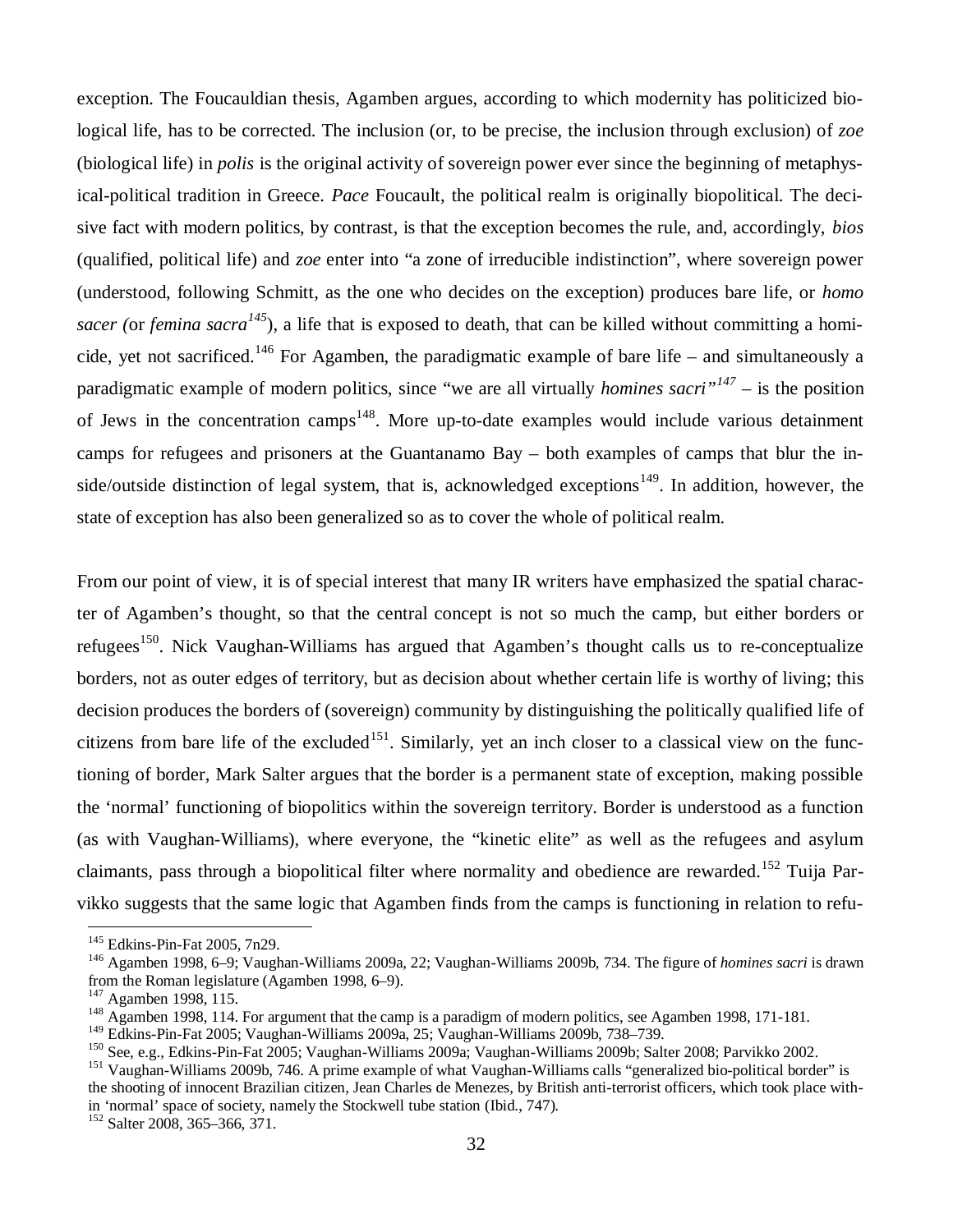gees<sup>153</sup>. And indeed, Agamben himself sees the refugee as a concept that radically calls into question the categories of the nation-state such as the nation as something one is born into, and "thereby makes it possible to clear the way for a long-overdue renewal of categories in the service of a politics in which bare life is no longer separated and excepted $"^{154}$ .

However, the transformation to politics without sovereign exception is not an easy one. Agamben, and his followers, rule out the possibility of solution through the state order, human rights or a return to classical political categories; the first cannot be purged from sovereignty, the second is entangled with bio-politics and the figure of *homo sacer* (through the notion of "sacredness of life"), and as to the third, "we no longer know anything of the classical distinction between  $z\circ\bar{e}$  and  $bi\circ s$ <sup>155</sup>. Despite this, there is something to be done. Agamben can even be read as an optimist, as Sergei Prozorov demonstrates, giving three reasons for this: (1) the intensification of the contemporary global state of exception entails that we have nothing to lose from a radical disruption of the existing political order (in other words, the system is in total crisis) (2) the contemporary "biopolitical machine" does all the work of emptying out positive forms-of-life, and therefore we don't have to do much "to attain what Agamben calls a 'happy life' that is wholly contained in existence as such, devoid of positive predicates" (3) the new form-of-life does not require a revolutionary break, but "merely calls for the subtraction of the subjects from the existing apparatuses," reappropriating their own potentiality for 'whatever being'<sup>156</sup>. In short, then, Agamben's solution is not to look up to a cosmopolis, but a radical subtraction from the existing framework of power. In a similar manner, Edkins and Pin-Fat call for (1) a refusal to draw any lines between different forms of life and (2) assumption of bare life, that is, transformation of bare life into a form of life, exemplified for instance in a case of refugees who protest against their treatment by sewing together their lips.<sup>157</sup> This, also, adds up to "whatever being" referred above and theorized by Agamben in *The Coming Community<sup>158</sup>*. The thematic is also related to Nancy's discussion of singularity, and will be explicated in that context below.

*Jean-Luc Nancy's* articulations on community and politics encapsulate many of themes that are typical of the late  $20<sup>th</sup>$  century and early  $21<sup>st</sup>$  century continental thought. One of these themes is the distinction

<sup>153</sup> Parvikko 2002.

<sup>154</sup> Agamben 1998, 134.

<sup>155</sup> Agamben 1998, 134, 187–188.

<sup>&</sup>lt;sup>156</sup> Prozorov 2010.

<sup>&</sup>lt;sup>157</sup> Edkins-Pin-Fat 2005.

<sup>158</sup> Agamben 1995, 17, *passim*.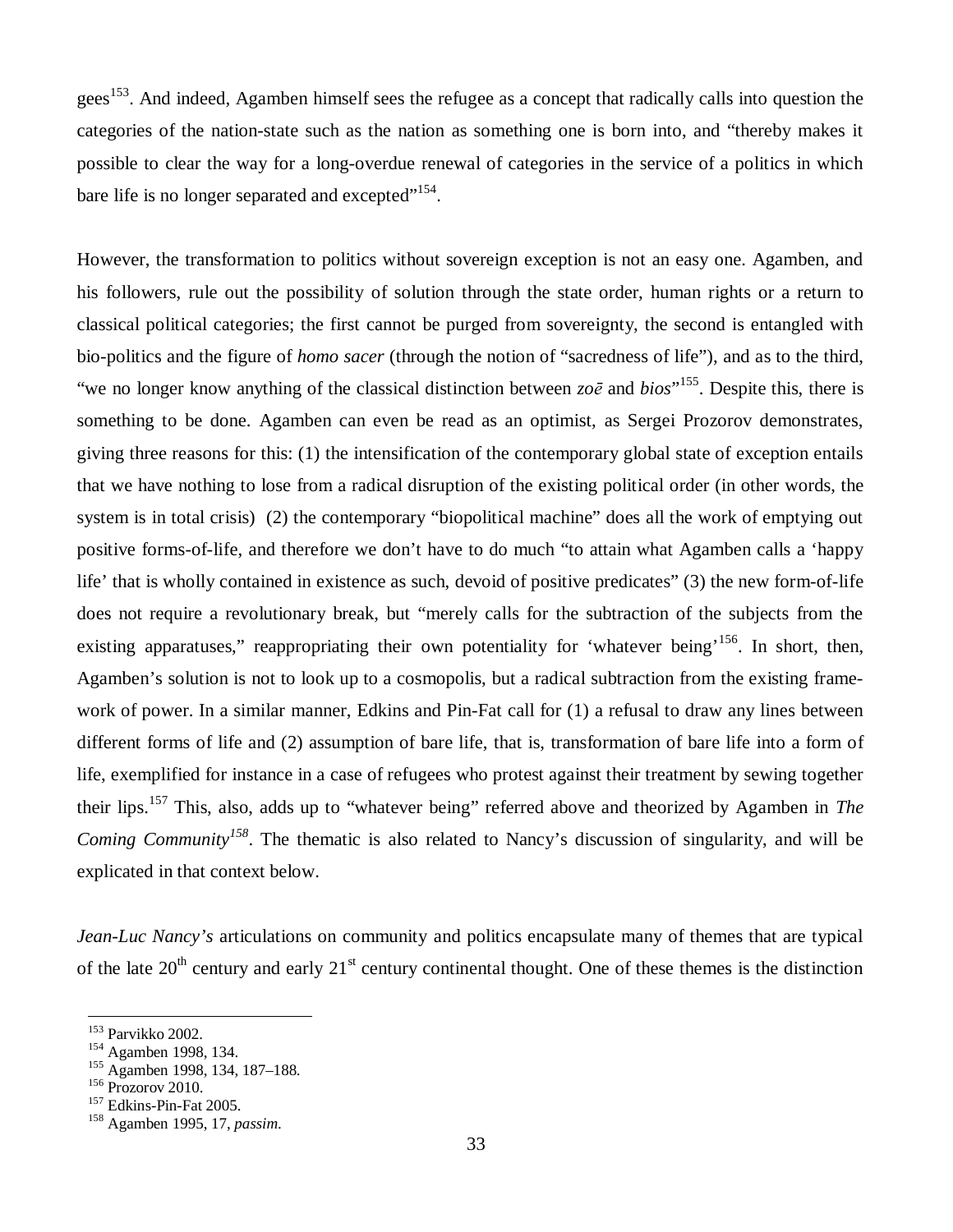between "politics" and "the political", that is, between the interplay of different interests/powers and the pure experience of being-in-common, of an open space<sup>159</sup>. Related claim is that "the political" has retreated, i.e. it has become ubiquitous and therefore cannot be experienced specifically – as exemplified in human rights, in which every aspect of human existence has been politicized<sup>160</sup>. In trying to revive the political, Nancy has attempted to rethink community, because "the political is the place where community as such is brought into play"<sup>161</sup>. For him, a community is neither an agreement between individuals (as liberalism represents it) nor a homogenous corporate entity (as nationalism would have it)  $162$ . Imagining community as a shared essence ("common being") would mean the closure of "the political" and is thus not advisable. Instead, community means "being-*in*-common" with Others, an aspect of existence cooriginary and coexistent with "being-self". This, Nancy argues, leads into an affirmation of the lack of identities: if community's "work" is understood as the fulfillment of an identity, the community must become "inoperative," it must retreat from its "work".<sup>163</sup>

In the Nancyan ontology, the relation (or *clinamen<sup>164</sup>)* is primary, and relates to the *singularity* of those who are part of the relation or rather constituted by  $it^{165}$ . This is also the starting point of Nancy's account of globalization, which he considers as a creation of unitotality, i.e. ordering of life according to a single principle – in this case the exchange value of commodities in global capitalist economy – and thereby destroying singular ways of being. His option is what he refers to as "*mondalisation*," a creation of worlds in existential sense; worlds that are, even if highly relational, also singular – my world is distinctively mine. "Mondalisation" refers, then, to a kind of "many globalizations" argument.<sup>166</sup> It also calls for the possible future formation of a world that properly and justly recognizes singularity. For an example, Eeva Puumala and Samu Pehkonen develop a Nancyan position of corporeal politics, where political community is understood as a "bodyspace of being-with". This conceptualization, they claim,

<sup>&</sup>lt;sup>159</sup> See, e.g. Puumala – Pehkonen 2010, 53. Among others, Chantal Mouffe and Jacques Ranciére have made similar kind of distinctions between "the political" and "politics" (Mouffe 2009, 505), or "routine politics"/"policing" and politics proper (see Douzinas 2007, 103–109). Following these writers, we could in the context of this study differentiate "border politics" and the political at the border, i.e. the border as a site of "the political".

<sup>&</sup>lt;sup>160</sup> Coward 2009, 252-253.

<sup>&</sup>lt;sup>161</sup> Nancy 1991, xxxvii.

<sup>&</sup>lt;sup>162</sup> Coward 2009, 254-255.

<sup>&</sup>lt;sup>163</sup> Nancy 1991, xxxvii-xxxix. See also Coward 2009, 254–255. This articulation of community is highly indebted to Heidegger's analyses of being-in-the-world and being-with, especially in *Being and Time.*

<sup>&</sup>lt;sup>164</sup> Clinamen is a concept originating in Epicurus' atomism. Nancy uses it to refer to the impossibility of conceiving any entity as isolated.

<sup>&</sup>lt;sup>165</sup> Nancy 1991, 6–7, 25.

<sup>166</sup> Coward 2009, 259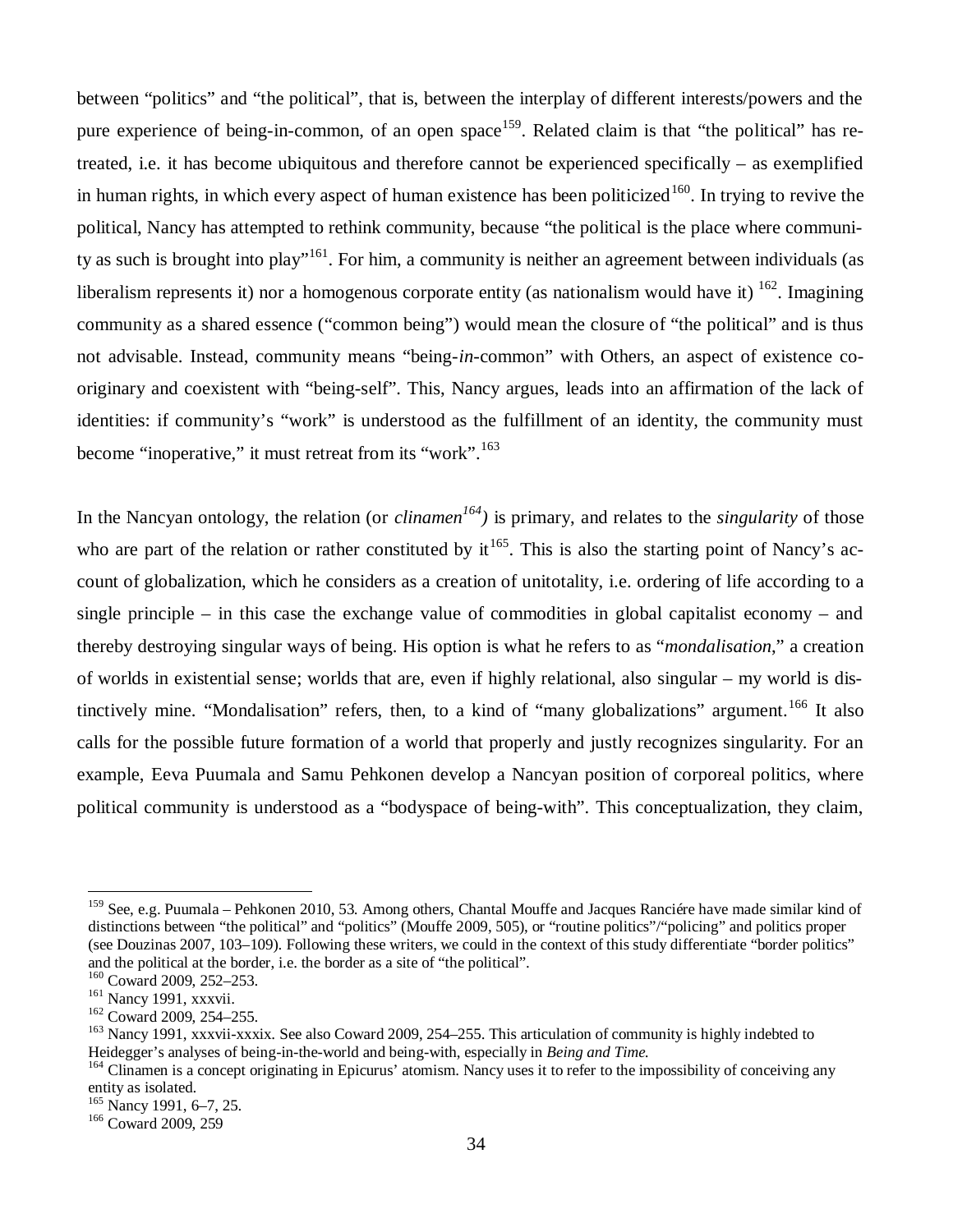enables us to consider failed asylees, for instance, as political actors who, by telling their stories, (re)discover their "singular plurality"<sup>167</sup>.

The idea of singularities is also used by *Jacques Derrida* in his discussion on the democracy to come, hospitality and cosmopolitanism. Vaughan-Williams has attempted to think "beyond a cosmopolitan ideal" (understood in a Kantian sense) through Derridean-Nancyan "politics of singularity," that emphasizes "our ability to act responsibly to every other as a singularity"<sup>168</sup>. This is related to the aporia that Derrida points out in the tradition of cosmopolitan hospitality originating in Kant: on the one hand, there is the generous right to asylum, an unconditional Law of hospitality, "offered a priori to every other, to all newcomers, whoever they may be," and on the other, there are the conditional laws of hospitality, placing the principle under the demographic-economic interest of the nation-state, yet without which the ideal would remain unrealizable and or even in risk of being perverted<sup>169</sup>. This double-bind is, for Derrida, the key to a "democracy to come"<sup>170</sup> and, for Douzinas, to a "cosmopolitanism to come," being together of and encounters with unique worlds of singular beings<sup>171</sup>. Even if maintaining the name 'cosmopolitanism', then, this position – in opposition to the Kantian cosmopolitans – is more about the promises inherent in the idea of cosmopolitanism, rather than any of its institutional embodiments thus far. This, together with its emphasis on singularities, sets both Derrida and (especially) Nancy apart from the Habermasian and Kantian strands of political thought.

#### \*\*\*\*

Having now established the base for the study by contextualizing it into the ethical-political debates of present day IR, it is time to shortly re-examine the research questions that were enunciated in the introduction. The primary task we set to ourselves was to examine how Arendt and Rorty conceptualize ethical-political communities, and whether these understandings can be seen as mutually enforcing. This chapter has sought to establish the context for these questions in the discipline of International Relations. The substance of the questions is a matter to be dealt in the three following chapters. The secondary, or supportive, questions we set in the introduction inquired about the boundary requirements of democracies, the workings of the nation-state, the relationship between bounded communities and humanity, and the possibilities of moving towards a new, more ethical, kind of politics.

 $167$  Puumala – Pehkonen 2010, 63.

<sup>168</sup> Vaughan-Williams 2007, 119.

<sup>169</sup> Derrida 2001, 11–12, 22–23.

<sup>170</sup> E.g. Derrida 2005, 1–5, *passim.*

<sup>171</sup> Douzinas 2007, 57, 298.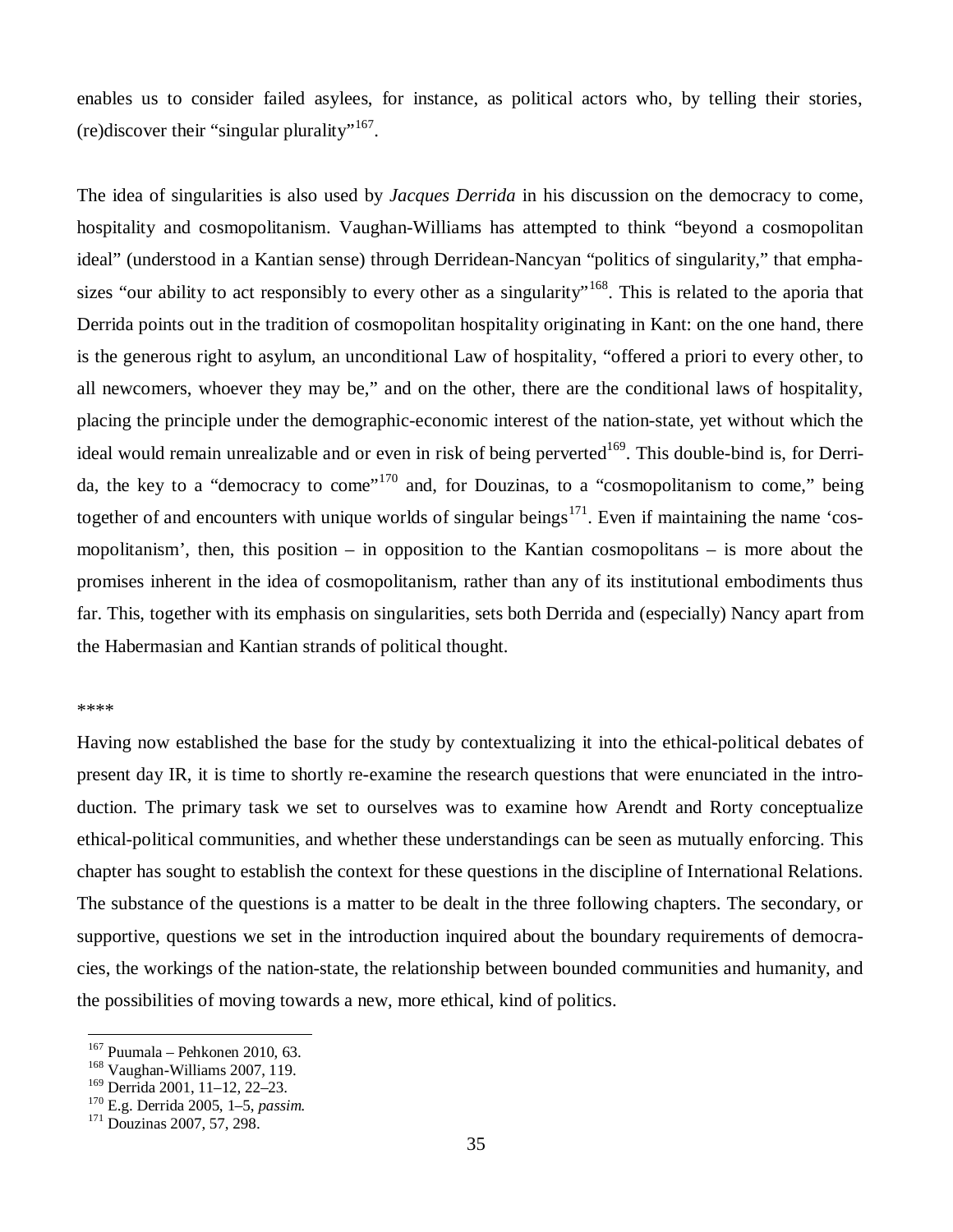Having gone through the array of different vocabularies in the market at the moment, we are now able to make a few adjustments and additions to the supportive questions. For instance, the question concerning democracy's boundaries can now be formulated as a 'democratic chicken-and-egg paradox' (see page 22). Our short discussion on the history and practical functioning of the nation-state system provides a background for Arendtian and Rortian assessments on the matter. The problem of humanity versus national membership has been a persistent theme in the present chapter, sharpening the formulation of the problem in the introduction. Given the harsh criticism of humanitarianism, is it possible to use 'humanity' as a political category without falling in the distinction between right and wrong kinds of human beings, and hence risking the possibility of imperialist policy? Moreover, what kind of possibilities are there to think beyond the twofold possibilities of nation-statism versus humanity? Is it possible to avoid the pitfalls of both particularistic nationalism and the imperialistically-universalist humanitarians? These questions are effectively dealt in the three chapters that follow. Finally, if a common ground can be found between Arendt and Rorty, can this common ground serve as a stepping stone beyond the impasse between Critical Theory/Kantian cosmopolitanism and the various post-structuralist perspectives? My argument is that it can. The next three chapters will make this argument more explicit. The themes of the present chapter – and especially this final section – are relevant not only for chapter 6, but to the interpretative chapters on Arendt and Rorty as well, since they provide the horizon and the basic conceptual matrix from which I approach their writings.

# **4. COMMUNITY IN RORTY'S PRAGMATISM**

# *4.1. Introduction to Rorty*

Richard Rorty is probably *the* most controversial figure among the late twentieth century philosophers. Reading his critics sometimes gives you the impression that he is like blue cheese to philosophers and social theorists: you either love him or hate him. Some have found his critique of traditional metaphysics and epistemology impressive and his defense of human rights inspirational. A clear majority of commentators, however, have been quite outraged by the things he said. He has been called a postmodern "bullshitter" whose ideas have nothing to do with concrete reality<sup>172</sup>. These harsh reactions were, especially in the 1980s and early 1990s, so great in number that they almost constituted what Richard Bernstein

<sup>172</sup> See, e.g., Frankfurt 2005, 46–47, 56; Niiniluoto 2002, 154.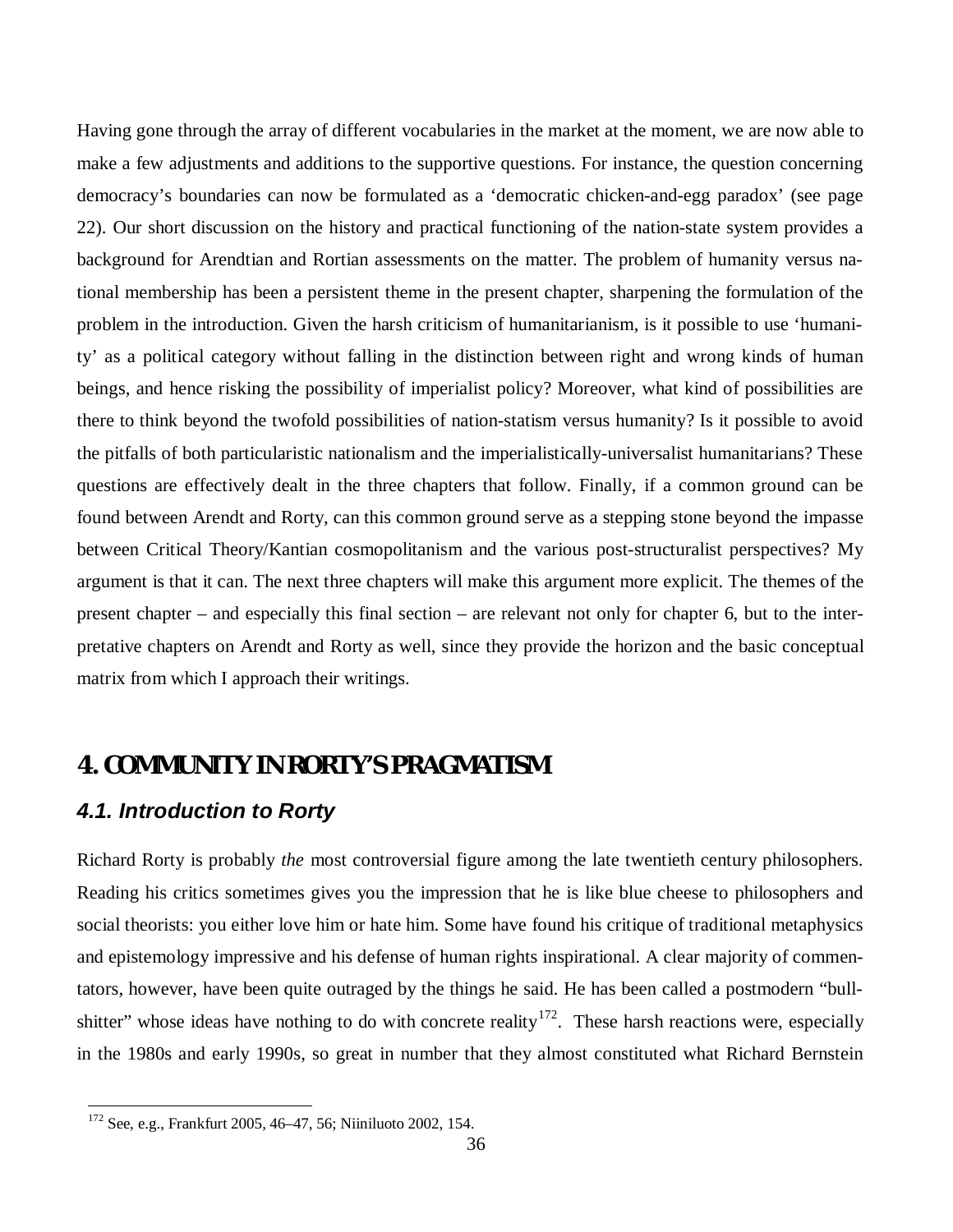calls "a culture industry of Rorty-bashing"<sup>173</sup>. A quote from Roy Bhaskar's contribution to this industry is illustrating. After using almost 140 pages of his *Philosophy and the Idea of Freedom* to harsh criticism of Rorty, he asks: "why Rorty?", and answers his own question by stating the following: "Rorty provides an ideology for a leisured elite - intellectual yuppies - neither racked by pain nor immersed in toil whose lives may be devoted to the practice of aesthetic enchantment"<sup>174</sup>.

My intention in this chapter is to provide a more positive interpretation of Rorty while keeping in mind his shortcomings (thus 'repeating' him in the Žižekian sense). I will argue that he should be read in the wider context of pragmatist tradition in philosophy and political theory. In more detail, I attempt to make a step beyond Rorty's own horizon by reading him from the perspective of the emerging "third wave" of pragmatism<sup>175</sup>. Rorty's controversial claims concerning politics should be seen as reconsideration, revision, and re-articulation of the themes derived from the classical pragmatists such as Emerson, Peirce, James and Dewey<sup>176</sup>. These themes include democracy, fallibilism<sup>177</sup>, and meliorism. By focusing on these themes and their role in Rorty's thinking I intend to show, firstly, that his philosophy can be used as a framework for social criticism – that it is not the kind of apologia for status quo that Bhaskar and others have claimed. Secondly, I will also argue that the reading of Rorty I am offering here would be useful for the purposes of critical IR, especially when it comes to questions of statism, refugees, and the boundaries of political community.

My interpretative strategy is based on the refusal of what I like to call a "take it or leave it" approach. It can be plausibly claimed that Rorty is open to a variety of different interpretations – even more so than some other writers. As already stated, the assessments of his arguments vary from one end of the spectrum to the other. My point, however, is that there are unresolved tensions in Rorty's thinking – he never seemed to be able to find the proper balance between, for example, the democratic and technocratic

<sup>&</sup>lt;sup>173</sup> Bernstein 1991, 260.

<sup>&</sup>lt;sup>174</sup> Bhaskar 1991, 134-135.

<sup>&</sup>lt;sup>175</sup> On the "waves" of pragmatism, consult Koopman 2009. Attitude-wise my interpretation is similar to Koopman's and Christopher J. Voparil's (2006). This interpretative attitude could be described as "saving Rorty's *ethos* from himself". <sup>176</sup> Ralph Waldo Emerson was an American essayist-poet-philosopher who is usually considered as the first American phi-

losopher. He started to articulate most of the themes that the pragmatists (Peirce, James, Dewey) later developed – while also heavily influencing Nietzsche on the other side of the Atlantic. There are, however, some debates over whether he should be counted as a pragmatist before the name or not. William James and John Dewey, on the other hand, are usually taken to be the founders of the tradition together with Charles Sanders Peirce, who later renamed his approach "pragmaticism" ("a name ugly enough to be safe from kidnappers") (See e.g. Bernstein 2010, 4). On pragmatism's history, consult West (1989).

 $177$  Fallibilism refers to the doctrine that in principle any one of our beliefs could be mistaken – that there can never be absolute epistemic certainty about anything – coupled with the notion that everything cannot be doubted at the same time.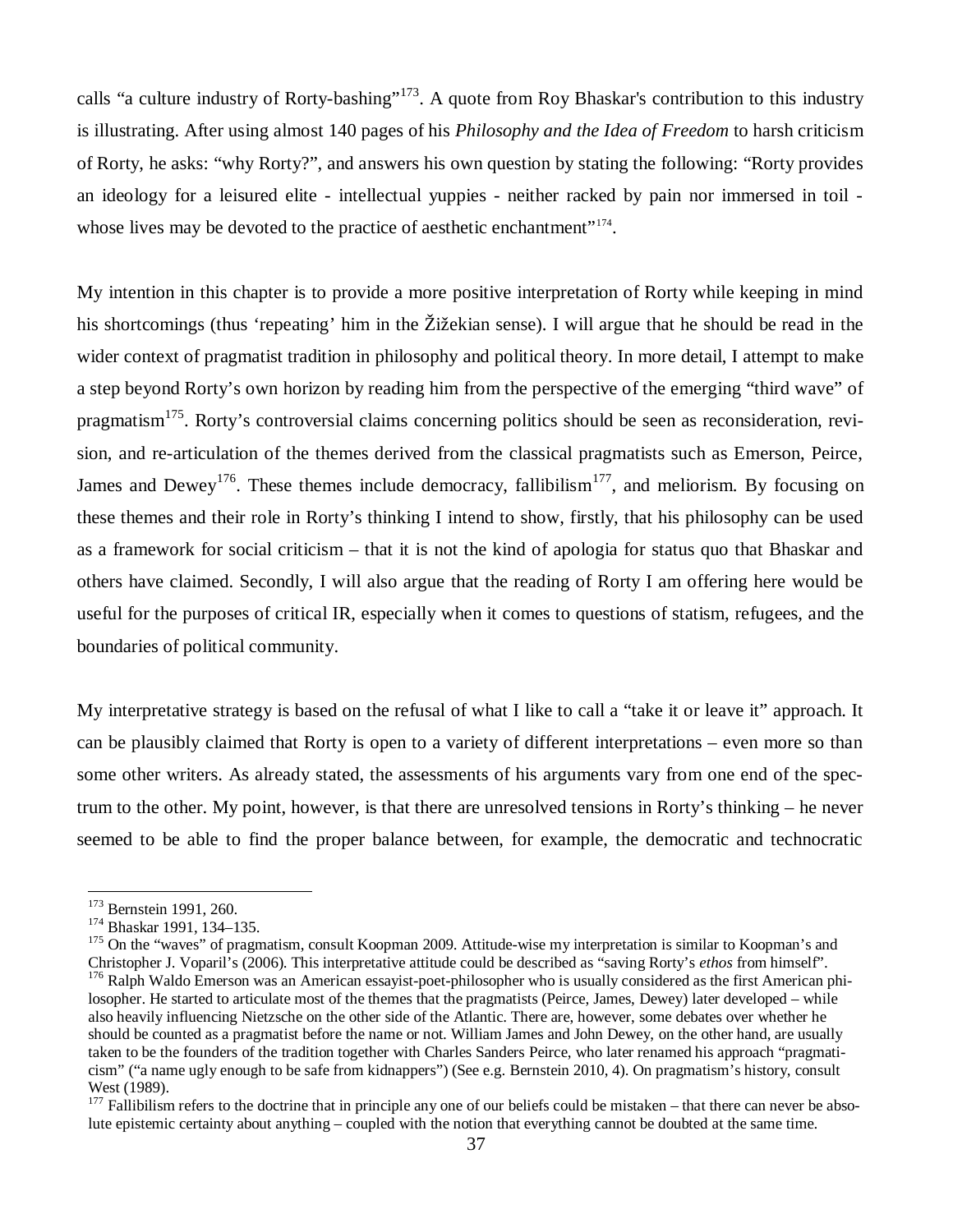strands of thought. There is not much sense in claiming that one strain eventually fades out and the other prevails. The fact that he never found the balance is exactly the point. We are left with conflicting strands and changing opinions. The question then becomes from which standpoint we should approach Rorty. My claim is that the problems and dangers are already well-known and widely discussed; therefore we get most out of him by reading him through a positive spectrum and shedding light on the positive and constructive side of his thinking – that is, by acknowledging that there is an "other" Rorty as well.

I will provide one possible way of understanding his standpoint as an ethical-political thinker – an understanding based on a sympathetic, yet somewhat eclectic, way of reading him. It would, on the one hand, even be quite fair to say that I am 'misreading' Rorty, to use his own turn of phrase, but on the other hand, there is (as I hope to show) plenty of textual evidence for my interpretation. Hence, the result is what Richard Bernstein calls a 'profile': a selective view of the subject that still focuses on essential characteristics. A profile, like all interpretation, is a product of movement on a hermeneutic circle, a movement where the "otherness" of the text is constantly allowed to question the interpretation and the prejudices of the interpreter.<sup>178</sup> I will try to place Rorty into a wider intellectual context and grasp the crucial parts of his arguments (in relation to the subject at hand), supporting my claims with textual evidence, and in critical dialogue with the criticisms his texts have aroused.

I take my point of departure from Richard Bernstein's commendable notion that there is a persistent humanistic theme that repeatedly emerges in Rorty's writings: "[t]*here is nothing that we can rely on but ourselves and our fellow human beings"*<sup>179</sup> coupled with a "profound moral-political vision that informs his work and suggests what our society and culture may *vet* become<sup>"180</sup>. My claim is that this is an important notion for the purposes of understanding Rorty. It can be used to see beyond the rhetorical polemics, hyperboles, over-simplifications, caricatures, and provocations he sometimes employs. It should also be noted that we cannot ask from Rorty what he, or pragmatism in general, is not claiming to pro-

 $178$  Bernstein 1986, ix–x. Rorty's own vision of interpretation is even more radical than the stance adopted here. He speaks of "strong misreading"(CoP, 151–152) and claims that there is no difference whatsoever between "the right interpretation of the text" and "good interpretation for certain purposes", viz. between interpretation and use (ORT, 89; PSH, 134). Bernstein notes that, because of this, some might claim that Rorty's pragmatism is based on his "readings" of "two fictional characters which he calls 'James' and 'Dewey'" (Bernstein 2005a, 62). I hope the things said above make clear that my position is not identical to that of Rorty.

 $179$  Bernstein 2010, 211. Emphasis in original. See also Bernstein 2010, 101. Bernstein (1986, 90) also argues that there is a common project of "nonfoundational pragmatic humanism" behind the writings of Rorty, Habermas, and Gadamer. <sup>180</sup> Bernstein 1986, 86–87.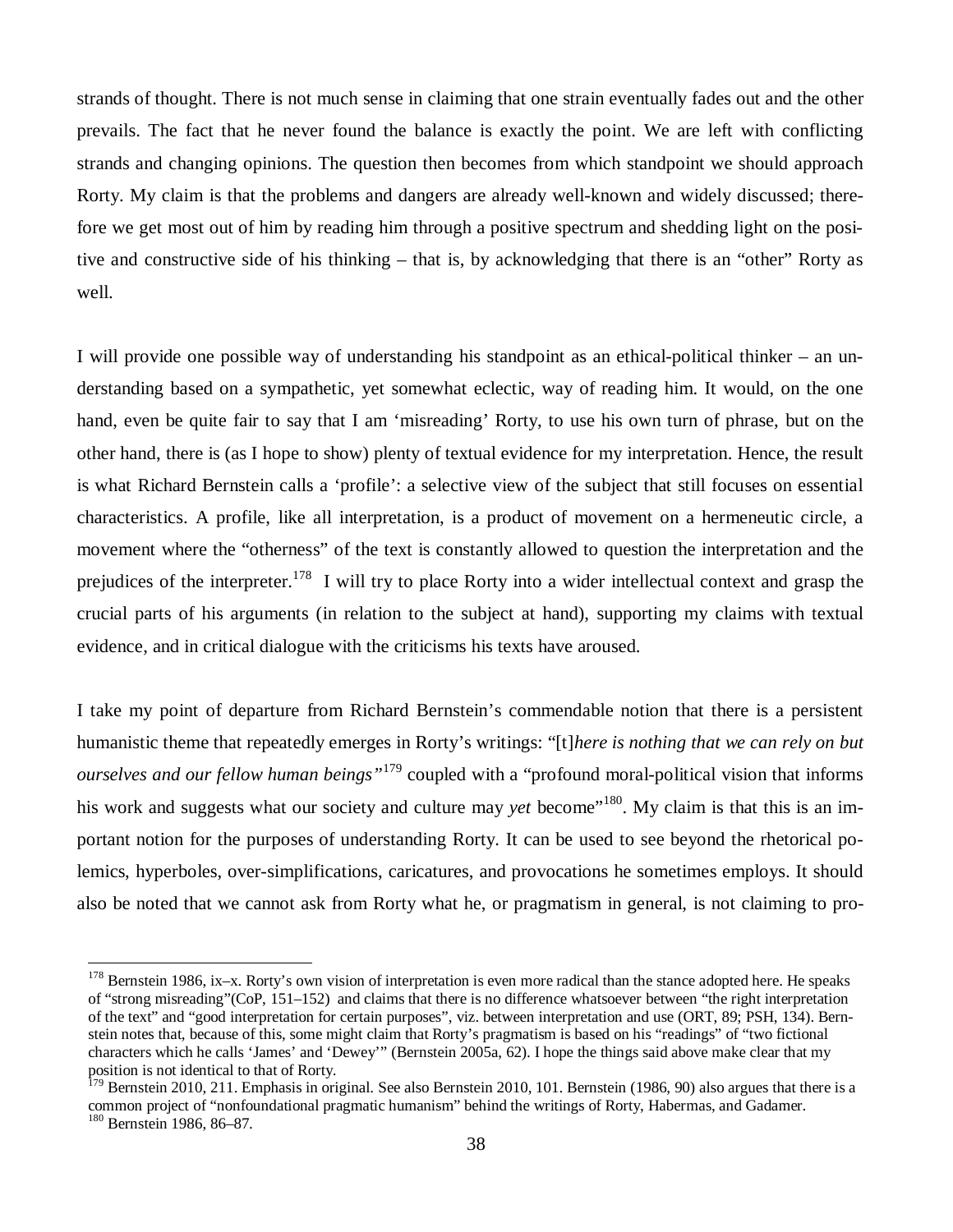vide: detailed guidelines or blueprints for future policy<sup>181</sup>. This is also true of the research questions and problematiques of the study at hand. Rorty gives us no direct answer to the questions concerning the boundaries of political communities, or the relation between humanity and citizenship, not to speak of the groups that are left on the margins of the state-centric matrix of world politics. It is therefore necessary to approach – in line with the basic hermeneutical principles – the problem-field from the perspective of Rorty's oeuvre as a whole – although there is an inevitable to-and-fro between the whole and the parts, i.e. neither can be understood without the other. Thus, I beg the reader to bear with me through the semi-general discussions of democracy, pluralism, hope, critique and social change in sections 4-6 of the present chapter. The unitary web that these separate strands make up begins to emerge in the last section of this chapter and will be put to work in chapter 6.

Perhaps a short summary of the position I will be sketching throughout the chapter will help the reader to navigate through the separate strands that will be introduced. This chapter focuses on the meaning of political community for Rorty and the position of outsiders in this scheme. It will be argued that Rorty's conception of political community is tightly tied up with a vision of democratic movement towards better societies yet to come. He is strongly influenced by both Habermasian theory of communicative action and deliberative democracy *and* Derridean articulations of democracy that is always "to come". Hence, there is a strong ethical appeal to keep communal boundaries as open as possible, because outsiders may be the best hope there is for renewing our conceptions of politics. This position will be worked out by starting with a general introduction to Rorty's ethical-political position together with a sketch of the philosophical background and criticisms of that position (section 2 of the present chapter); his views on ethnocentrism and human rights (two of the most commentated topics in the field of IR) shall be discussed in section 3 before the themes of democracy and change are taken up in sections 4, 5, and 6. The last section pulls the strings together and explicates the implications of Rorty's position for IR theory and the problem field of this study in particular.

# *4.2. Rorty's politics in context*

In order to understand Rorty's ethical-political horizon, one has to have an idea of what he was up to in more general terms – what was his intellectual *ethos,* and from which context he said the things he said. There is a strong interaction between his philosophical-theoretical views and his political opinions. It is

<sup>&</sup>lt;sup>181</sup> On this point, see Festentein 2002, 551.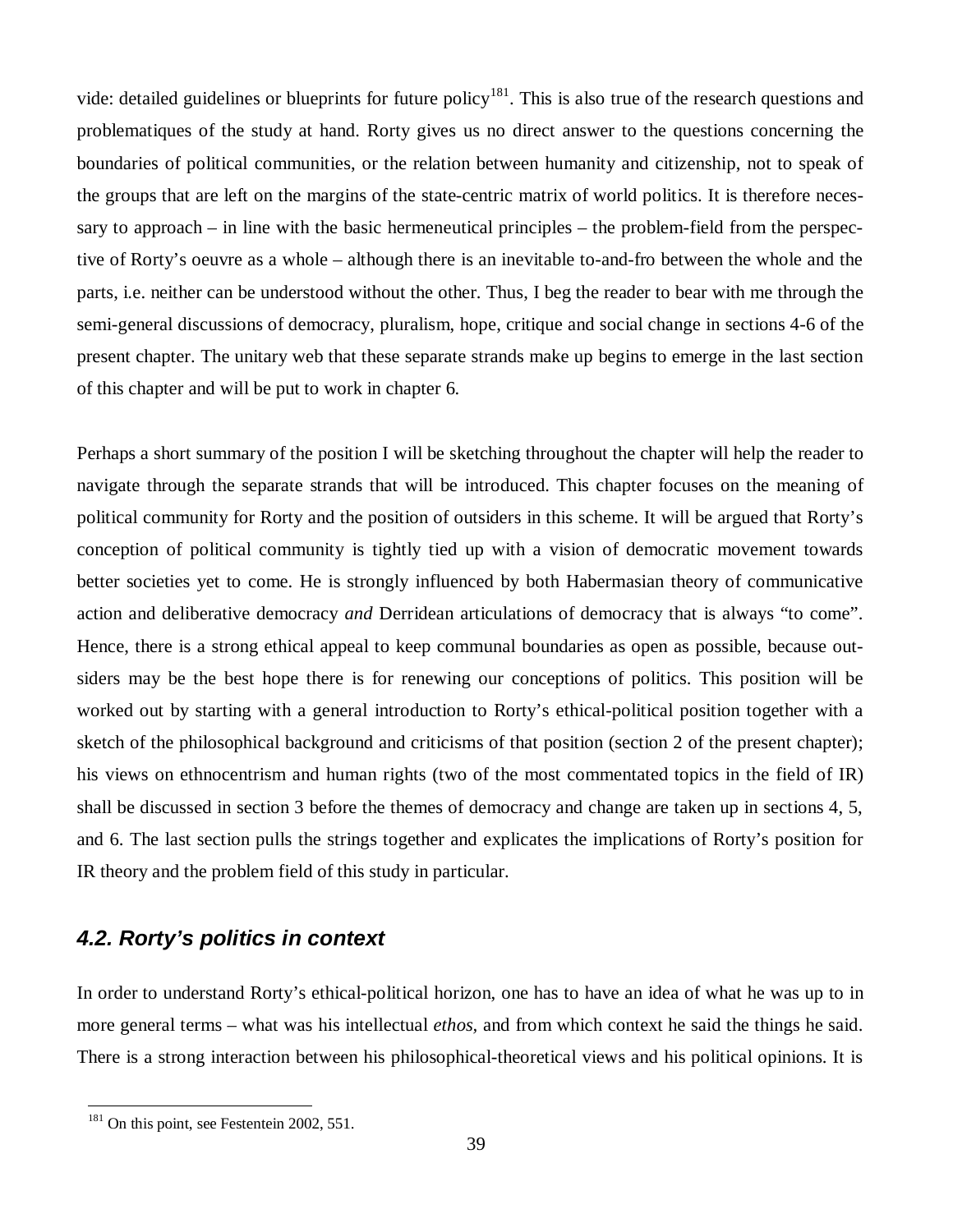easy to read his politics as explicating the consequences of his critique of epistemology-centered philosophy but, as Guignon and Hiley point out, it is actually more plausible to see his political views as a background for his earlier criticism of epistemology<sup>182</sup>. Rorty's utopia, both in political and in theoretical terms, was a properly non-foundational culture, where people would not ask for secure, ahistorical, foundations for any of their beliefs. This culture would treat nothing as a quasi-divinity, and would agree with Nietzsche that "God is dead", meaning that "we serve no higher purposes" (CIS, 20–22). Human beings would no longer be

"able to see any use for the notion that finite, mortal, contingently existing human beings might derive the meanings of their lives from anything except other finite, mortal, contingently existing human beings." (CIS, 45)

The heaviest obstacle on the road to this utopia is the dominant strand in Western philosophy – a strand Rorty originates to Plato and, in modern times, Kant – Rorty's *bête noire<sup>183</sup>*. The Plato-Kant tradition, especially its habit of dividing the world into "real" and "apparent" parts, and its distinctions between, for example, reason/emotion and morality/prudence, represent for Rorty, in the words of Bernstein, "the search for 'metaphysical comfort' [...] that will alleviate our deepest anxieties"<sup>184</sup>. Rorty speaks of this search for metaphysical comfort from philosophical and moral absolutes from personal experience, since he too was once a devoted "Platonist" (PSH, 6–9)<sup>185</sup>. It can be argued that Rorty suffered from a "God that failed" syndrome – he was a former true believer who had lost his faith $186$ . This is important to comprehend if one wishes to see beyond Rorty's rhetorical excesses, hyperboles, and his habit of "shadow boxing metaphysical phantoms" (RRP, 90) – that is, if one wishes to decontextualize Rorty in the Palonenian manner and connect to his underlying *ethos*. These habits, rising from Rorty's intellectual context, he never shook off even after his turn towards analytic philosophy and the subsequent rejection of traditional professional philosophy altogether in the 1980s. As Cornel West puts it, Rorty's position "remains polemical (principally against other professional academics) and hence barren. It refuses to give birth to the offspring it conceives"<sup>187</sup>. It is this offspring we, in a way, are interested here.

 $182$  Guignon – Hiley 1990, 339.

<sup>183</sup> Bernstein 2005a, 62.

<sup>&</sup>lt;sup>184</sup> Bernstein 1991, 251.

<sup>&</sup>lt;sup>185</sup> In an autobiographical piece "Trotsky and Wild Orchids" Rorty tells us that when he started his studies in philosophy, he wanted to find an all-embracing philosophical framework that would hold together his private interests in orchids (an allegory for all snobbish, incommunicable interests) and his public interest in social justice. After hesitating between religion and philosophy for a while, he chose philosophy, and became a "Platonist" for a relatively short period of time (PSH, 6–9). <sup>186</sup> Bernstein 1991, 251; Bernstein 2010, 214.

<sup>&</sup>lt;sup>187</sup> West 1989, 207.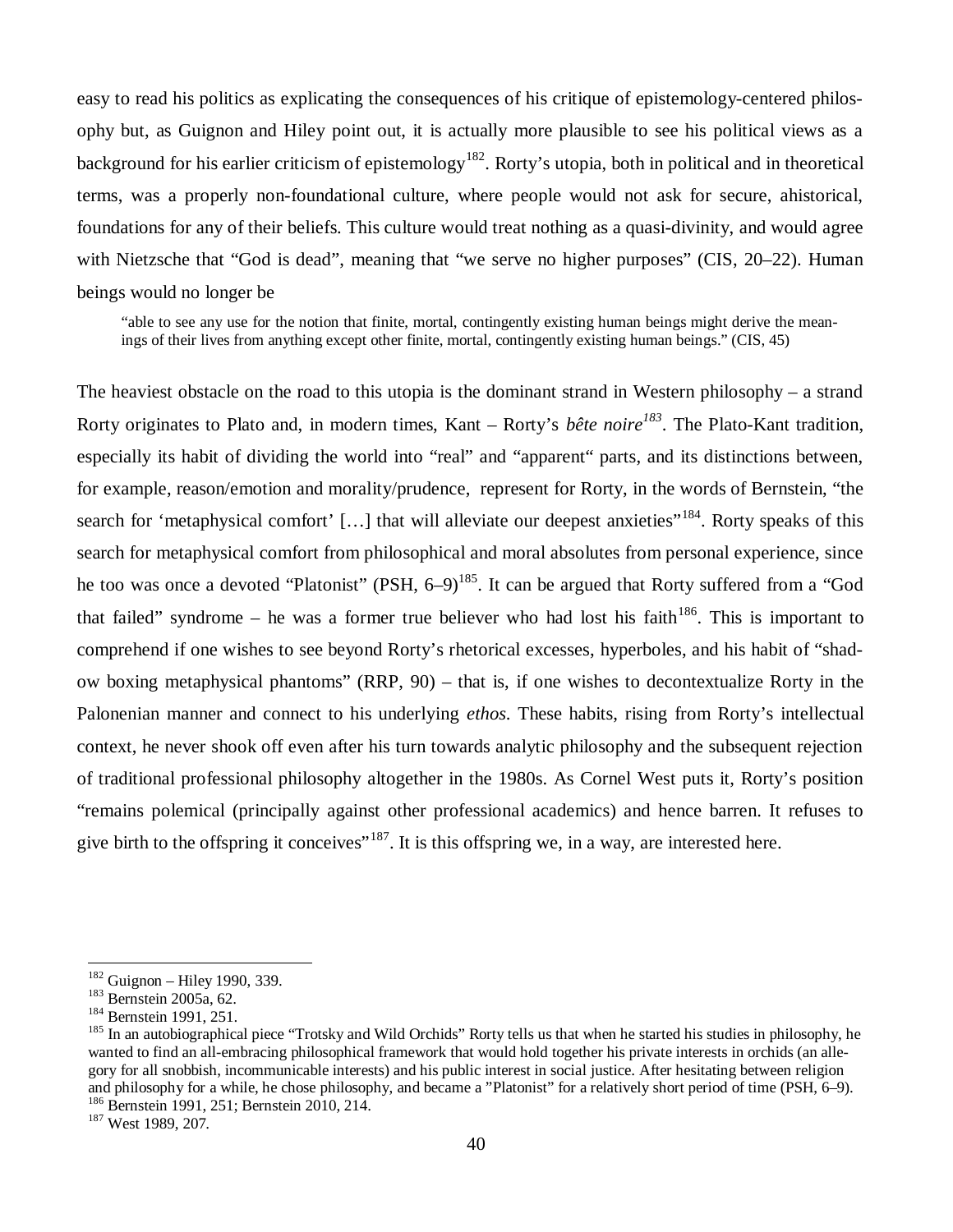The Rorty we focus our attention to is the Rorty of post-1979 period. Even though he never settled for a fixed intellectual position<sup>188</sup>, his general stance has been relatively stable since the publication of *Philosophy and the Mirror of Nature* in 1979. Minor changes – most interestingly for our purposes, a more fully articulated vision of prospects of political agency – beside, he has championed for a conception of, to quote the title of his last collection of papers, philosophy as cultural politics. This conception means, in short, that –*pace* Plato and Kant – we are never going to be able to see things under the aspect of eternity. The focus should be, instead, in "humanity's ongoing conversation about what to do with itself", where philosophy or social theory are only voices among others – sporadically intervening in cultural politics by suggesting further novelties to the vocabularies used in moral and political deliberation. (PCP, ix) Most of what Rorty wrote can be interpreted as an attempt to make this kind of conversation as effective, smooth, open, and unpredictable as possible. What he is most afraid of is "freezing over of culture [and, *a fortiori*] the dehumanization of human beings" (PMN, 377).

Rorty backs up his vision of cultural conversation with a conception of language that he draws from the writings of Ludwig Wittgenstein and Donald Davidson. According to this position, languages – or, to be precise, different vocabularies<sup>189</sup> – are analogous to tools: they are means of doing something. Nevertheless, while tools are strictly means to pre-existing ends, vocabularies usually bring forth their own ends in the process of their emergence. So even though they are means, vocabularies do not presuppose the means/ends dichotomy (save perhaps in a wide sense of "coping with the world"). (CIS, 11–13) Hence, given the vast amount of different vocabularies used by different people around the globe, even at the same historical period, there are also a lot of different ends people are pursuing, and no ahistorical, transcultural vocabulary to reconcile between them.

In this scheme, what would the freezing-over of culture mean? At this point, Rorty makes a distinction between normal and abnormal discourse, non-metaphoric and metaphoric speech. Normal discourse is an established way of speaking, a language-game with agreed-upon criteria and conventions (PMN, 11,  $319-320$ <sup>190</sup>. It is a collection of old metaphors that have died into literalness, i.e. we have ceased seeing them as metaphors (CIS,  $15-18$ ). We can say for example that statism is – or at least use to be – a normal

<sup>&</sup>lt;sup>188</sup> Rorty, for example, hardly ever re-used to the conceptual tools (for instance, normal and abnormal discourse in PMN) he developed. Reasons for this were his attempt to make academic discourse more "banal" and the fact that he mainly wrote essays, i.e. experiments or exercises in thinking.

<sup>&</sup>lt;sup>189</sup> Rorty's conception of vocabulary is rather similar to Wittgensteinian concepts of 'language game' and 'form of life': it is a way of describing, assessing, judging, and acting. (See, e.g., Bernstein 1991, 262 ).

<sup>&</sup>lt;sup>190</sup> Rorty's concepts of normal and abnormal discourses are generalizations of Thomas Kuhn's famous notion of paradigmatic normal science (Ibid.)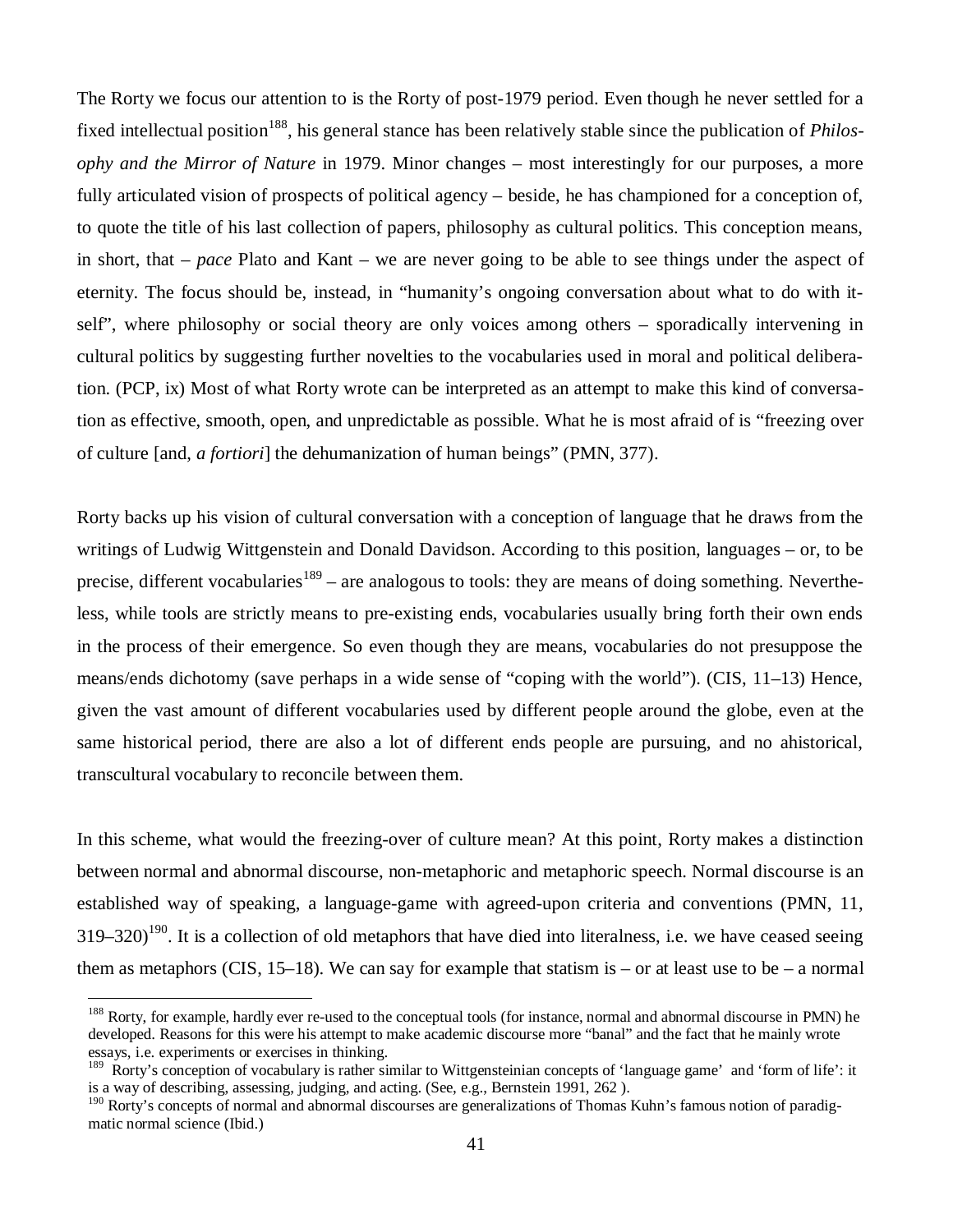discourse in global politics and parliamentary democracy is such in domestic politics in most Western countries. Freezing-over of culture would mean that some normal discourse would achieve a status so hegemonic that it would tempt people to think that it is possible to have a language with nothing but normal discourse. For Rorty, this would be nothing but self-deceptive eternalization of certain timebound language game or social practice (PMN, 9–10, 377). If eternalization of certain normal discourse is the problem then naturally abnormal discourse (in his later writings he speaks of metaphorical use of language) is the answer. By abnormal discourse Rorty means a discussion where one or more participants either sets aside or is ignorant of the conventions of normal discourse (PMN, 11, 320).

Hence, the primary instrument of social change is (as we shall see in more detail in section 6) a talent of speaking differently, that is to say metaphorically, and therefore developing a new vocabulary, a whole new way of thinking, acting, and judging (CIS, 7, 12, 17):

"[T]he method of utopian politics or revolutionary science (as opposed to parliamentary politics, or normal science) [… ] is to redescribe lots and lots of things in new ways, until you have created a pattern of linguistic behavior which will tempt the rising generation to adopt it, thereby causing them to look for appropriate new forms of nonlinguistic behavior, for example, the adoption of new scientific equipment or new social institutions." (CIS, 9)

Social progress is not, then, a matter of approximation to the Moral Truth. New social practices are hopefully "better" than the old ones, but the criteria for superiority is not pre-existent since that would presuppose an ahistorical normal discourse as the point of reference.

Rorty's ideal community would seize this lesson by heart. It would not ask for philosophical justification for its institutions, and it would see its current practices as outcomes of contingent events of history rather than as embodiments of abstract principles. In other words, the common sense in a community of this sort would be thoroughly nominalist and historicist (CIS, 87). Especially Rorty suggests this kind of self-image for the contemporary liberal society. While he agrees with Foucault against Habermas that liberal institutions are products of contingent power struggles, he sides with Habermas on the matter of desirability of these institutions in comparison with any other institutions so far developed – although at the same time crediting Foucault for showing how contemporary societies impose on their members the kind of constraints older societies had not even dreamed of. (CIS, 61–63)

At this point, Rorty introduces the character of liberal ironist, the inhabitant of his historicist and nominalist liberal utopia. The "liberal" part of these people consists of the idea that "cruelty is the worst thing we do", whereas the ironist is someone who agrees with the abovementioned historicist arguments; she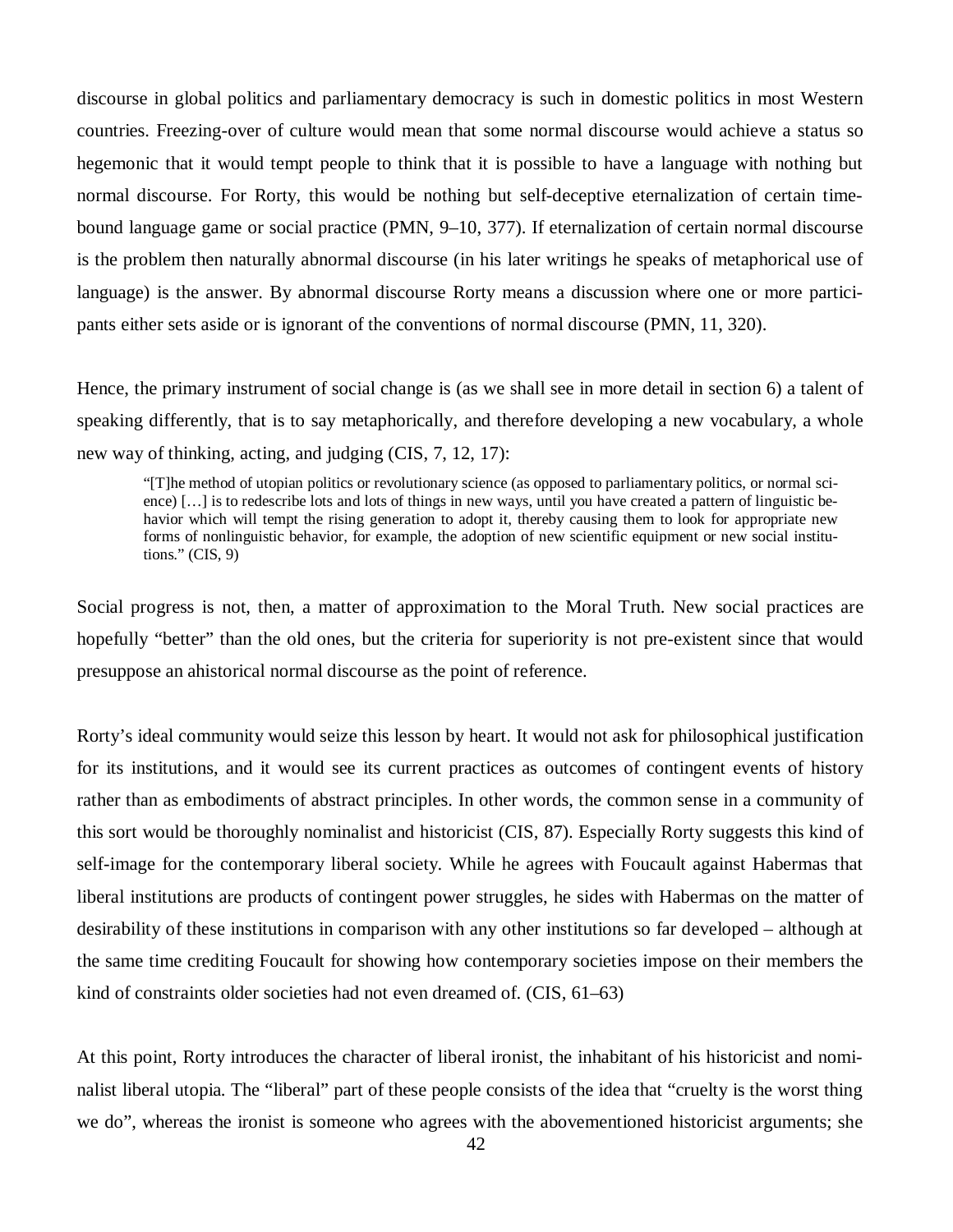is someone who has continuous doubts about the vocabulary/ies she currently uses because, firstly, she does not believe that her current vocabulary refers to anything beyond time and chance and secondly, is painfully aware of other possible vocabularies. (CIS, xv, 73) Whereas Habermas (along with Bernstein, Charles Taylor and John  $Rawls<sup>191</sup>$  is on the liberal side, Foucault (along with Derrida, Nietzsche, Sartre, and Heidegger<sup>192</sup>) is on the ironist side. Now the question of course arises: is it possible to have it both ways like Rorty claims? Especially problematic is the special type of ironist, what Rorty calls an ironist theorist, or more widely a "strong poet" whose main interest is to achieve as much personal autonomy as possible through the act of self-creation (CIS, 24–27, 65). The danger here is, that this quest for autonomy may threaten one's commitment to the social goal of reducing cruelty – it may even lead to redescriptions that are, indeed, cruel. For this reason, Rorty takes the single most criticized step in his thinking and suggests the privatization of the Nietzschean-Sartrean-Foucauldian attempt at radical autonomy in order to preventing "yourself from slipping into a political attitude which will lead you to think that there is some social goal more important than avoiding cruelty." (CIS, 65)

In other words, Rorty came to advocate the belief that irony is best served private, while liberalism's place is at the public discourse (CIS, 65, 84–85). The public discourse may become nominalist and historicist, but ironist it cannot be (CIS, 87). Most commentators, both sympathetic and unsympathetic, have their doubts about this distinction – both justified and unjustified. To start with the latter, we can note that – contra such critics as Fraser and Bhaskar, the distinction is neither essentialist nor does it refer to the distinction between *polis* and *oikos* (political sphere and the household)*<sup>193</sup>*. Simply, an idea is private if it does not affect your responsibilities to other people. If it does, it is public. And not everyone needs the distinction. Some people can attain full self-actualization through public activities, others in the privacy, and most people need both. (RT, 202; Tap, 307–308n2; ABO, 64–65) Accordingly, the

<sup>&</sup>lt;sup>191</sup> Rorty's list differs from one text to another. The names mentioned above are from TT, 567.

 $192$  Also this list varies. Moreover, Rorty did see Foucault and Derrida as politically useful writers, but in a different manner than Habermas and Rawls, for example. The list of ironist writers above is from CIS, *passim*.

<sup>&</sup>lt;sup>193</sup> See Bhaskar's claim that "[r]elationships between men and women, or the employed and the unemployed, presumably fall within Rorty's private sector" (1991, 90) and Fraser's notion that many things that were seen as private before are now considered political (e.g. economy and the domestic life, everything Arendt calls "social") (Fraser 1990, 312–313). On the essentialism accusation see Neil Gascoigne's brilliant dismissal of the claim that the public/private is "some metaphysical caesura, a split in our Being that will render us forever alienated from ourselves" (Gascoigne 2008, 175). On Fraser's interpretation of the public/private split Rorty said that "the original misinterpretation" came from her (ABO, 61). Moreover, Rorty argues that his point was not to present an "explanation of what every human life is like" nor to make an recommendation about how everybody should behave, but rather to make a negative, therapeutic, point that there is nothing wrong with dividing one's life along this line (ABO, 61–63). I believe Brassett is on the right track when he further develops this point to a direction more relevant to political theory by saying that we may justifiably find both Habermas and Derrida useful for our analyses, and we should not get stuck to their disagreements or abandon the other complete because of some singular short-comings or failures (Brassett 2009, 286–287).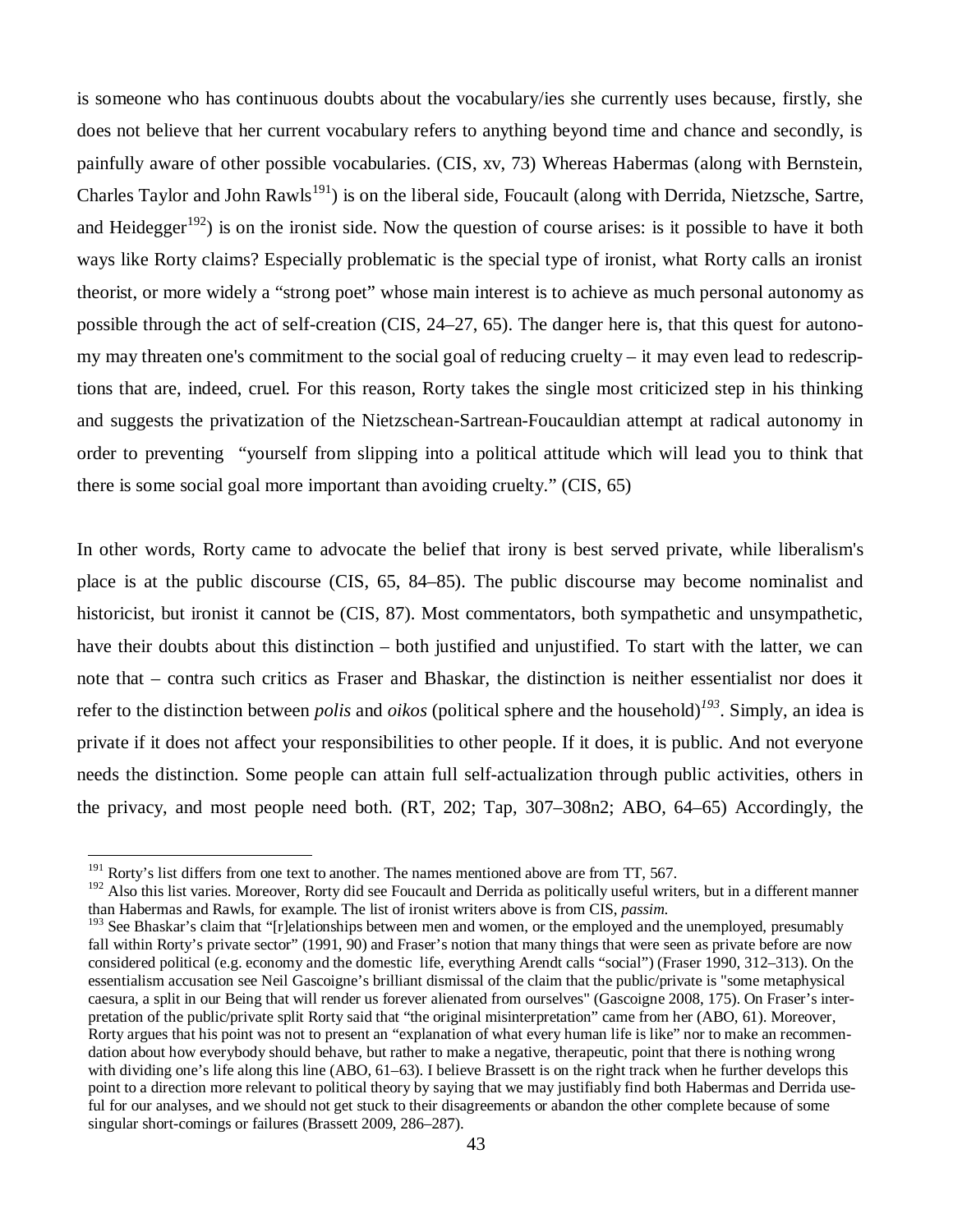distinction is constantly challenged by the interpenetration of the two spheres – it is a fuzzy yet sometimes useful distinction (RT, 202). More justified doubts, in turn, concern the substance of these two spheres, even when rightly understood. It seems that Rorty (at least at the 1980s) had a tendency to overpragmatize politics and reserve theory only for private use. Fraser sums this tendency by arguing that for Rorty "theory is hyperindividualized and depoliticized, [whereas] politics is hypercommunilized and detheoreticized. As theory becomes pure *poesis*, then politics approaches pure *techne*."<sup>194</sup> He seems to assume that the society is integrated by a single monolithic solidarity between like-minded individuals<sup>195</sup>. In slightly other words, Bhaskar accuses Rorty of "over-normalization of normal discourse", that is, assuming that normal discourse is a *fully coherent* set of beliefs and habits<sup>196</sup>. The following sections, especially section 4 will, however, show that even if this was the case in the 1980s, Rorty later on moved towards a more thoroughly pluralistic ethos in politics.

Rorty's liberalism is a common focus of his critics too. This is too wide an issue to be dealt as a whole in here, but a few words about the relationship between democracy and liberalism are in place. As seen above, Rorty's definition of liberalism is extremely vague, and things are not made easier by the long list of "fellow liberals" that he provides. Bernstein pretty much hits the mark when he criticizes Rorty for the lack of "pragmatic toughness". Despite being a healthy antidote to legalistic liberalism and theoretical cultural criticism, Rorty's liberalism is too "inspirational", empty rhetorics: "where's the beef?"<sup>197</sup> In addition, it can be claimed that Rorty's liberalism effectively undermines his democratic aspirations since it to a considerable extent hides all serious political conflicts not to speak of negative consequences of liberalism<sup>198</sup>. Further, and consequently, Rorty over-simplifies issues when he claims that democracy does not need philosophical grounding. Probably as a consequence of his anti-oedipal anti-Platonism, Rorty's argument seems to be based on too stark a contrast between *either* having a philosophical grounding in the sense of deduction of social policy from ahistorical presuppositions *or* having nothing to fall back on but "storytelling" about "our practices" – either absolute necessity or total randomness<sup>199</sup>. Even though Rorty is quick to dismiss the epistemological "myth of the given", he seems to replace it with a "historical myth of the given" and speaks of "our practices" as if it would be clear what these

<sup>&</sup>lt;sup>194</sup> Fraser 1990, 315. Same kind of criticism is made by McCarthy 1991, 26.

<sup>&</sup>lt;sup>195</sup> Fraser 1990, 308; Guignon – Hiley 1990, 359; Turner 2004, 284.

<sup>196</sup> Bhaskar 1991, 29.

<sup>&</sup>lt;sup>197</sup> Bernstein 2003, 137-138.

<sup>&</sup>lt;sup>198</sup> Hutchinson 1989, 557; Bernstein 1991, 233, 238-240, 246.

<sup>&</sup>lt;sup>199</sup> This argument is made in one form or another by Bernstein (1991, 238–239), Bhaskar (1991, 103), McCarthy (1991, 20) and Shusterman (1997, 71, 75), who argues that this is a consequence of Rorty's primary intellectual environment: the analytic philosophy within the context of late-20th century US society.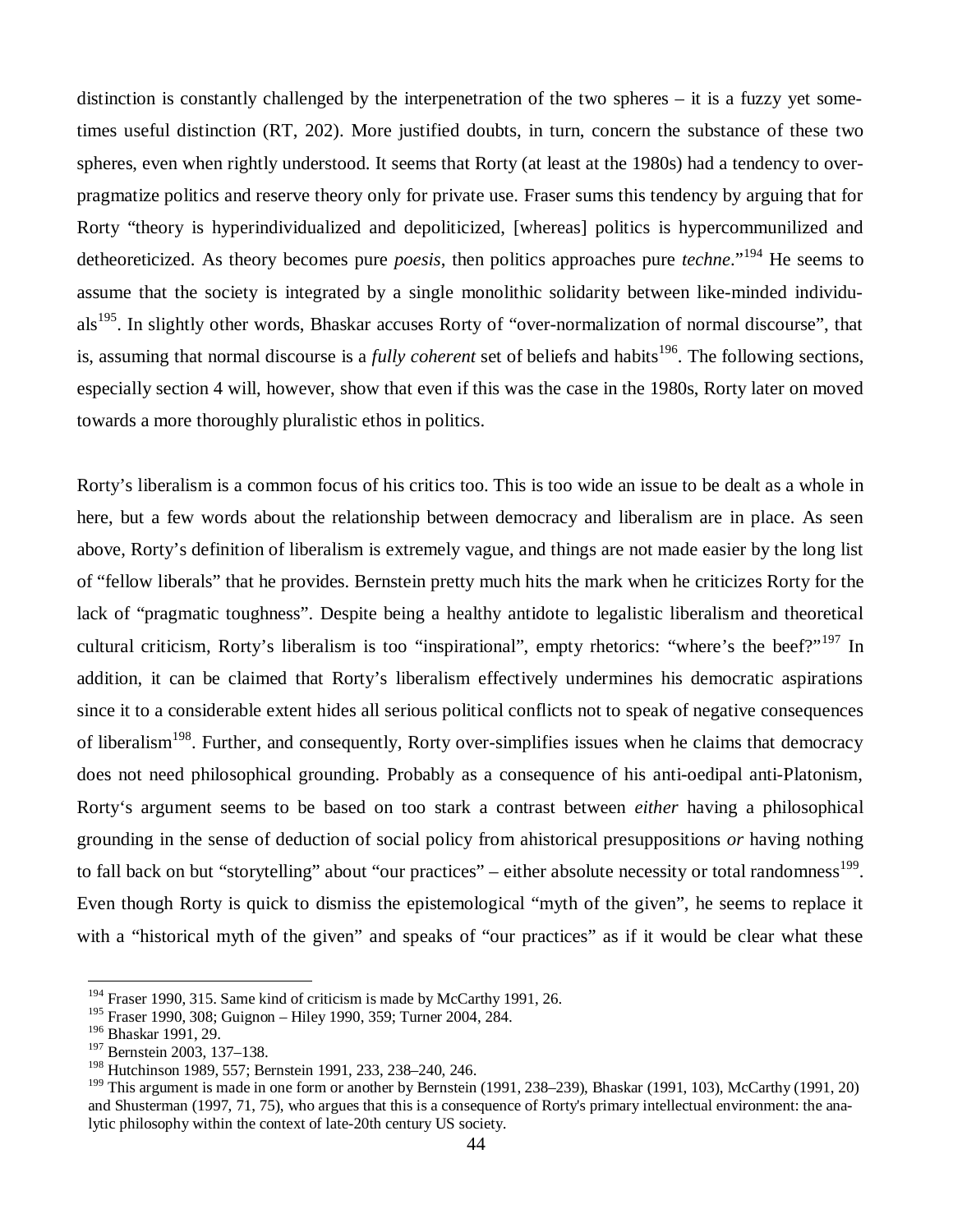practices are in the first place<sup>200</sup>. Accordingly, he sometimes looks like a defender of the status quo<sup>201</sup>. Analogously to philosophical groundings, also his account of political argumentation and debate falls short – it is as if we could only have an argument when we have an agreed set of rules from which to begin. But this is practically never the case.<sup>202</sup> In real life the rules are among the things that we can argue about, but they exist nevertheless. No normal discourse is as "normal" as Rorty sometimes seems to be claiming in his early writings. We shall see in the fourth section that this is not true of Rorty's later writings.

To summarize, there *seems* to be a trend in Rorty's work (especially in the 1980s) towards a theodicylike assumption that contemporary liberal society is the best of all possible worlds<sup>203</sup>. As Bernstein puts it: "What kind of ironist says to herself 'I will be ironical only about the private side of my life but not about the public side'?"<sup>204</sup> This criticism certainly has an edge, but, as we shall see below, this is not the last word about Rorty's politics. At this point it can be noted that the motive for detheoreticization of politics is not a conservative one, quite the opposite. Rorty is by no means opposing either social critique or revolutionary changes in political imagination. The only thing he opposes is the tendency to think that there is a "science" (in a strong sense) devoted to the analysis of the "real meanings" of sociopolitical phenomena that could *directly* play a *key role* in social change. Hence, for example, Foucault did a lot of politically important work as a social historian, but not as a philosopher concerned about his own *rapport à soi*. Rorty's point is that we should avoid the temptation to escape politics to sophisticated theory.  $(TT, 568-570)^{205}$  Next we will have a look at what kind of political attitudes Rorty himself advocated.

## *4.3. Ethnocentrism, human rights, and reception in IR*

#### **4.3.1. Ethnocentrism**

This section will discuss Rorty's ethnocentrism and views on human rights. These are probably his most often quoted ideas among IR scholars and hence his reception in IR from the early 1990s onwards will be discussed as well. Probably the first one to bring in Rortian ideas to IR debates was Chris Brown, who discussed Rortian pragmatism as one of the "new normative approaches" in his 1992 book. Furthermore,

<sup>200</sup> Bernstein 1986, 53-54; Bernstein 1991, 241

<sup>&</sup>lt;sup>201</sup> See e.g. Bernstein 1991, 233.

<sup>202</sup> Bernstein 1991, 239–240, 244, 246, 280–281.

<sup>203</sup> See e.g. Turner 2004, 283.

<sup>&</sup>lt;sup>204</sup> Bernstein 1991, 280.

<sup>205</sup> On Rorty's view of Foucault, see also EHO, 193–194.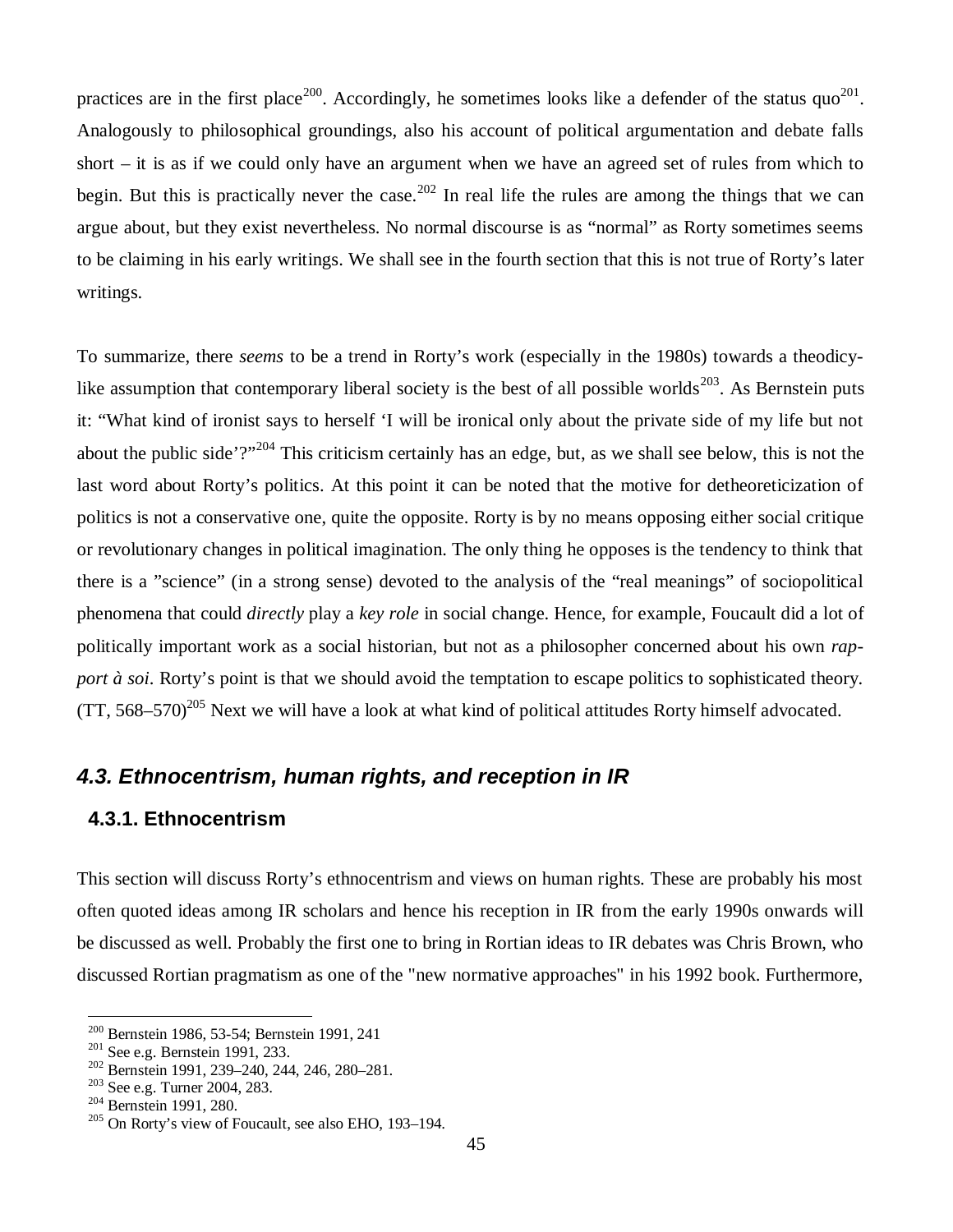in a 1994 article he proposed a Rortian approach to IR metatheory<sup>206</sup>. After that, quite a few scholars have discussed Rorty's arguments about human rights and humanitarianism<sup>207</sup>. The first more wideranging discussion of Rorty's relationship to IR theory was Molly Cochran's 1996 article "The Liberal Ironist, Ethics, and International Relations Theory" where she argued that a large amount of Rorty's writings deal with issues relevant to IR. This is especially true, according to Cochran, about Rorty's writings on (1) liberalism, (2) anti-foundationalism, (3) the consequences of the first two on human rights thinking, and (4) the attempt to expand what Rorty calls 'we-groups'.<sup>208</sup> More or less all the aspects that Cochran mentions – as well as more or less all the questions relevant to the study at hand – can be placed under the rubric of ethnocentrism, so let us examine a bit closer what Rorty means by that notion and how it relates to the thematic of borders/boundaries of political communities.

Matthew Festenstein distinguishes three separate roles that boundaries play in Rorty's thinking. These are (1) Ethnocentric conception of justification; (2) Moral obligations as resting on particular identifications; (3) Suggestions for the ways to overcome these boundaries without an Archimedean point – that is, on the basis of the bounded community<sup>209</sup>. As stated above, all the vocabularies used for political deliberation (or anything else) are products of historical development and are used by a specific community at a given historical period. Because there is no metavocabulary, no God's-eye point of view that could save the members of any community from being acculturated as they were, everyone must work by their own lights, that is, be ethnocentric in the sense of testing the beliefs suggested by any other culture by trying to weave them together with the web of beliefs they already have. (ORT, 13–14, 26) One of the main reasons why Rorty is favorable towards the contemporary liberal society is that it is an ethnocentric culture that is aware and suspicious of ethnocentrism. It tries to enlarge the boundaries of its ethnos as far as possible by being as open minded as possible without losing the capacity to feel moral indignation. Hence, self-conscious ethnocentrism does not have to make societies "semantic monads, nearly windowless". Neither does it mean that we should say (with the Nazis) that "we have no need to legitimize ourselves in the eyes of others". It can, at best, lead to attempts of adding more and more windows, and trying to fully appreciate the viewpoint of "the Other". (CIS, 198; ORT, 2, 203–204, 214) If such ethnocentrism is blamed for being relativistic, this charge should be seen as mere red herring. If relativism refers to the belief that every belief is as good as the other, no one is a relativist in real life.

<sup>206</sup> Brown 1994; On the same theme see also Käpylä – Mikkola 2006.

<sup>207</sup> See, e.g., Bellamy 2002, Booth 1995, Wheeler 1997, Dunne – Wheeler 1999, 11-12; Käpylä-Mikkola 2007.

<sup>208</sup> Cochran 1996, 29.

<sup>&</sup>lt;sup>209</sup> Festernstein 2002, 561–563.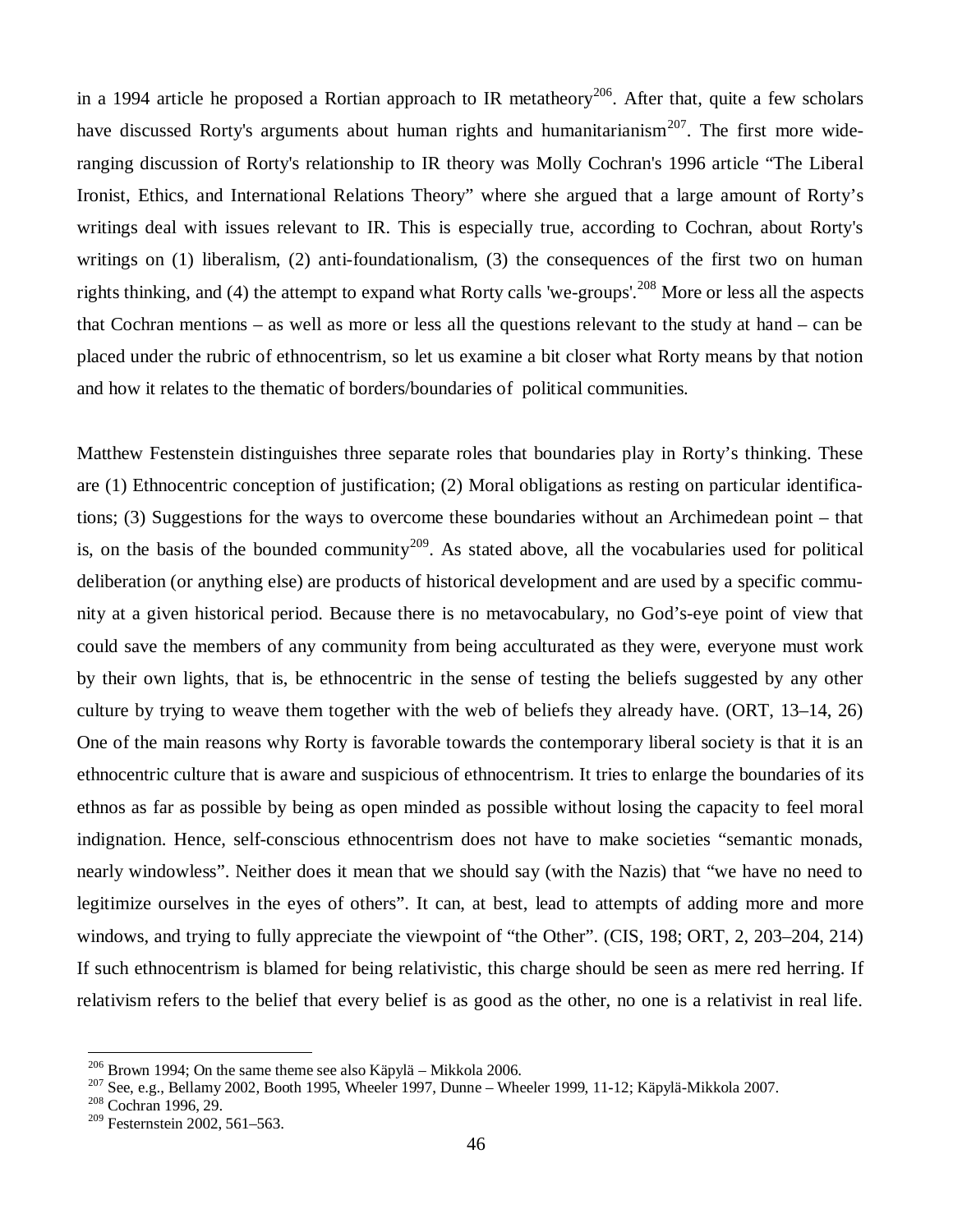The question of relativism becomes relevant if, and only if, it is assumed that there is an Archimedean point from which the assessment between absolute and relative validity can be made. (CIS, 45-50; ORT, 23-24, 30–31)

As was pointed out, Rorty's views on ethnocentrism and human rights bear important consequences for IR. As Molly Cochran argues, even though Rorty has not directly commented on the status of states or sovereignty, he has articulated views that are closely related to the cosmopolitanism versus communitarianism debate. Of particular interest is Rorty's view on the individual-society connection, which goes beyond the deadlock of communitarianism/cosmopolitanism. For Rorty, as for the communitarians, the individual – her morality and identity – is a product of acculturation. On the other hand, Rorty sides with the cosmopolitans when it comes to goals and ideals. He wishes to enlarge our sympathies as far as possible beyond the boundaries of specific communities and is a supporter of the "human rights culture".<sup>210</sup> He has, indeed, repeatedly identified himself with the cosmopolitanism of Enlightenment thinkers such as Kant (TaP, 173). When it comes to the debate as such, his reply to Cochran makes his stance clear: "I am sorry to hear that people working in international relations find [the cosmopolitancommunitarian] issue of interest. I wish that it would just go away" (RT, 200). Practically everybody agrees that our acculturation limits our choices of life. On the other hand, everyone also agrees that it is better if these limits are as wide as possible (ceteris paribus) (RT, 200). It is then easy to note that Chris Brown's characterization of Rorty as a "postmodern communitarian"<sup>211</sup> is off the mark.

As Festenstein's point (2) above brings forth, our solidarities and moral self-identifications are based on specific communities – they are matters of "we-intentions". "One of us human beings" cannot have the same sort of force as does some more parochial identification such as "one of us Finns/Mormons/human rights activist" (CIS, 73, 190). This is not to deny that general terms have some force, the parochial terms are just usually much more powerful. Different ways for crossing these boundaries is of special interest for the work at hand. Rorty's idea of extending these "we" feelings is, as Cochran argues "a sentiment which has no regard for boundaries, and thus has implications beyond state borders $"^{212}$ . Festenstein names three different ways of doing this: (3a) renewing national solidarity (inclusion of internal outsiders) (3b) "sentimental education" and (3c) unforced agreement among those with different paro-

<sup>210</sup> Cochran 1996, 39–40.

 $^{211}$  Brown 1992, 210.

<sup>212</sup> Cochran 1996, 31.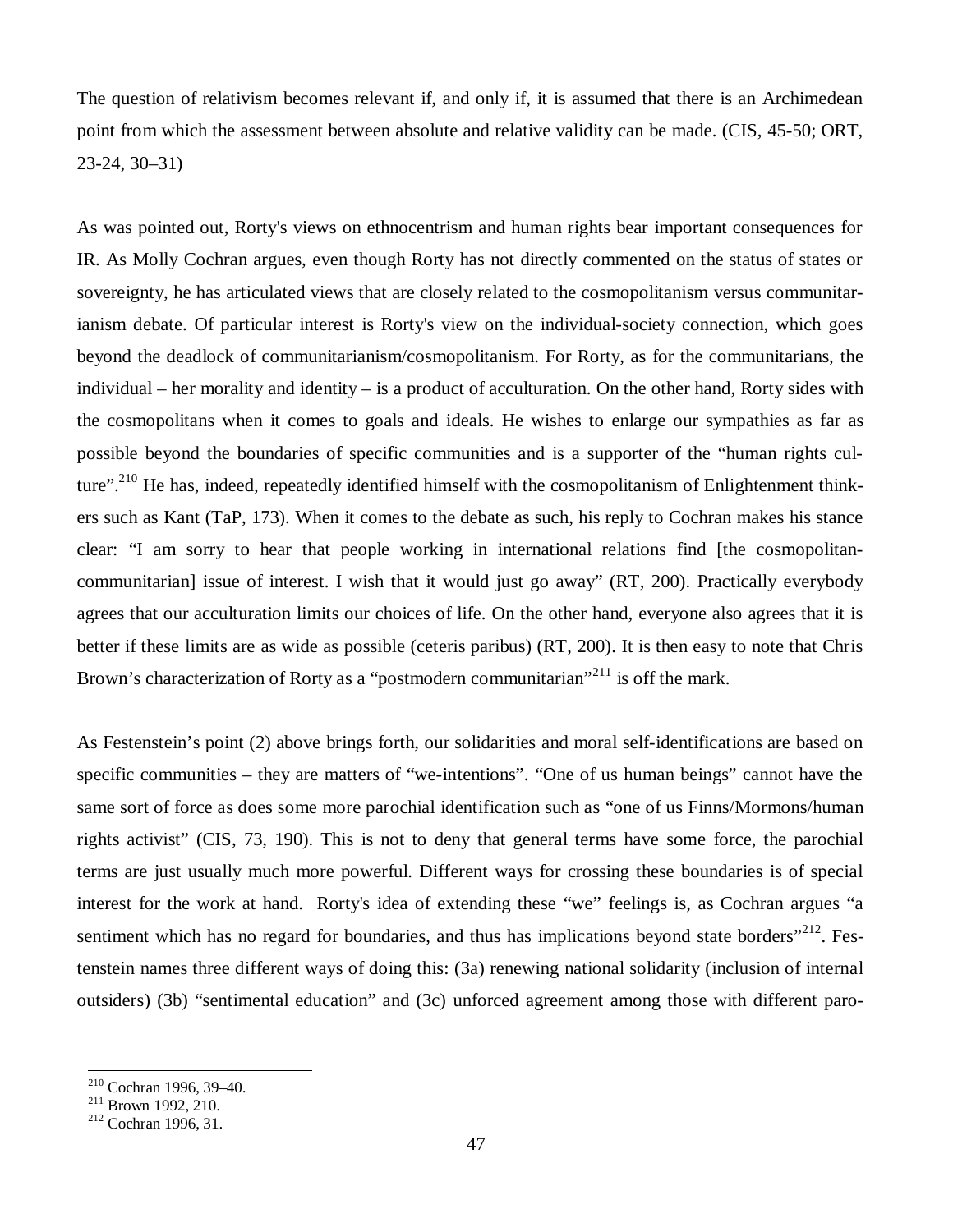chial identifications<sup>213</sup>. (3c) is to a large extent equivalent to the vision of democracy that will be discussed in section 4.4 below, and (3a) will be dealt with in sections 4.6 and 4.7. (3b), Rorty's defense of "sentimental education" will be explicated next – together with its (mis)interpretations among IR scholars.

## **4.3.2. Human Rights and ethics**

Rorty's argument for sentimental education is raised in the context of human rights questions, so let us now turn to their role in Rorty's ethnocentrism. If our identity is always – or most of the time – dependent on our identification to a certain "we" group, there can be no such ahistorical basis for human rights that traditional views have assumed – contra Kant and others, there is no eternal human attribute called "rationality" (TaP, 171). Hence, humanity does not have such a moral force it was supposed to have. Human rights violators usually, Rorty argues, do not see themselves as violating *human* rights, since their concept of humanity essentially involves a distinction between morally superior and inferior (animal-like, child-like, or just non-male) "featherless bipeds". Indeed, those committing the worst kind of human wrongs may see themselves as doing a favor for humanity by clearing off the borderline cases (TaP, 167–169). Similarly, those supporting human rights do not have any privileged access to knowledge concerning Moral Truth. The "human rights culture" is a product of historical contingencies, the serendipitous total sum of political ideals, relatively safe environment and so on (TaP, 178–180). When it comes to effectively spreading the human rights culture, it is not really useful to claim that human rights correlate with human rationality. It is not a matter of becoming more conscious of the moral law, but of progress of sentiments. Hence, the best tool for promoting human rights is what Rorty calls "sentimental education". (TaP, 176, 179, 185)

The issue of human rights is the context of most discussion concerning Rorty and IR. In addition to Cochran, a great number of scholars (at least Ken Booth, Chris Brown, Nicholas Wheeler, Tim Dunne, James Brassett, Anthony Langlois, Alex Bellamy, and Kelly Staples) have discussed his "Human Rights, Rationality, and Sentimentality" essay at some length. Usually Rorty's point is taken to be the straightforward substitution of sentiment for reason. More often than not, this is seen as a good, although insufficient, move. Brown, Dunne and Wheeler, for example, argue that sentimentality is an inadequate response to human wrongs $^{214}$ . Elsewhere Wheeler treats sentimental education as an alternative to the

<sup>213</sup> Festernstein 2002, 564.

<sup>&</sup>lt;sup>214</sup> Dunne-Wheeler 1999, 10-11, Brown 1997.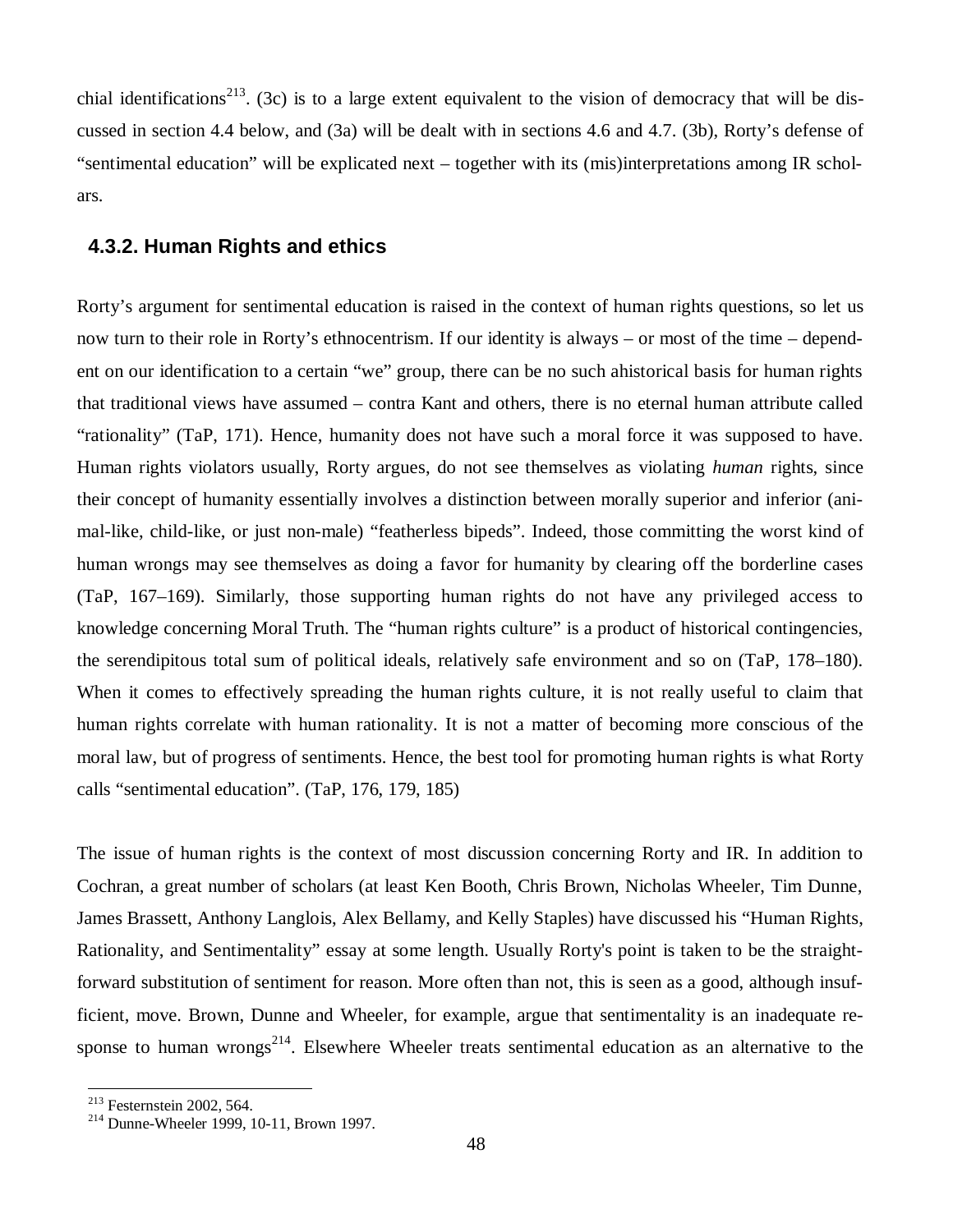agency of progressive social movements<sup>215</sup> and Anthony Langlois criticizes the whole argument as philosophically misguided<sup>216</sup>. In order to show why I see these interpretations as erred, I will discuss the human rights article in the context of Rorty's writings on ethics. The assumption that he would see sentimental education as the only tool for social change will be dealt with in section 6.

Even the most sympathetic and well-informed commentators such as James Brassett are not entirely free of the tendency to over-emphasize the sentimental side of Rorty's argument<sup>217</sup>. It is easy to see why this is so. Rorty, after all, does claim that "the emergence of human rights culture seems to owe nothing to increased moral knowledge, and everything to hearing sad and sentimental stories" (TaP, 171). But this is only seen in the correct light when placed in the context of Rorty's writings on ethics, especially his appraisal of John Dewey and feminist ethics of Annette Baier. Following these two, Rorty's ethical stance is based on the total dismissal of the Kantian distinctions between morality/prudence and loyalty/justice and their reconstruction as a continuum stretching from routine to non-routine social relationships (PSH, 75; PCP, 42). Rorty is suggesting something similar to feminist writings on the ethics of care. Both Rorty's pragmatism and the ethics of care oppose the traditional rule-based ethical thinking and take their point of departure from the inevitable bonds that individuals have to their environment and especially other persons, while simultaneously refusing the communitarian tendency towards conserva- $\text{tism}^{\text{218}}$ .

The closest relationships are based on doing what comes "naturally", Rorty argues, whereas morality and law begin where the controversies start arising, or where our loyalties to different groups come to conflict (PSH, 73–75; PCP, 45; ORT, 200–201). The attempt to solve these moral dilemmas by a notion of unconditional obligation (e.g. the categorical imperative) is, in the words of Dewey, "born of timidity and nourished by love of authorative prestige" (PSH, 75) – a rudiment from "authoritarian, patriarchal, religious tradition" that should have been gotten rid of a long time ago (PCP, 187). These principles only make sense, Rorty claims, insofar as they "incorporate tacit reference to a whole range of institutions, practices, and vocabularies of moral and political deliberation" (CIS, 58–59, PSH, xxxii), that is, conditionally.

<sup>215</sup> Wheeler 1997, 20–21.

<sup>216</sup> Langlois 1998.

 $217$  See Parker - Brasset 2005.

<sup>218</sup> See, e.g., Robinson 1997, 120.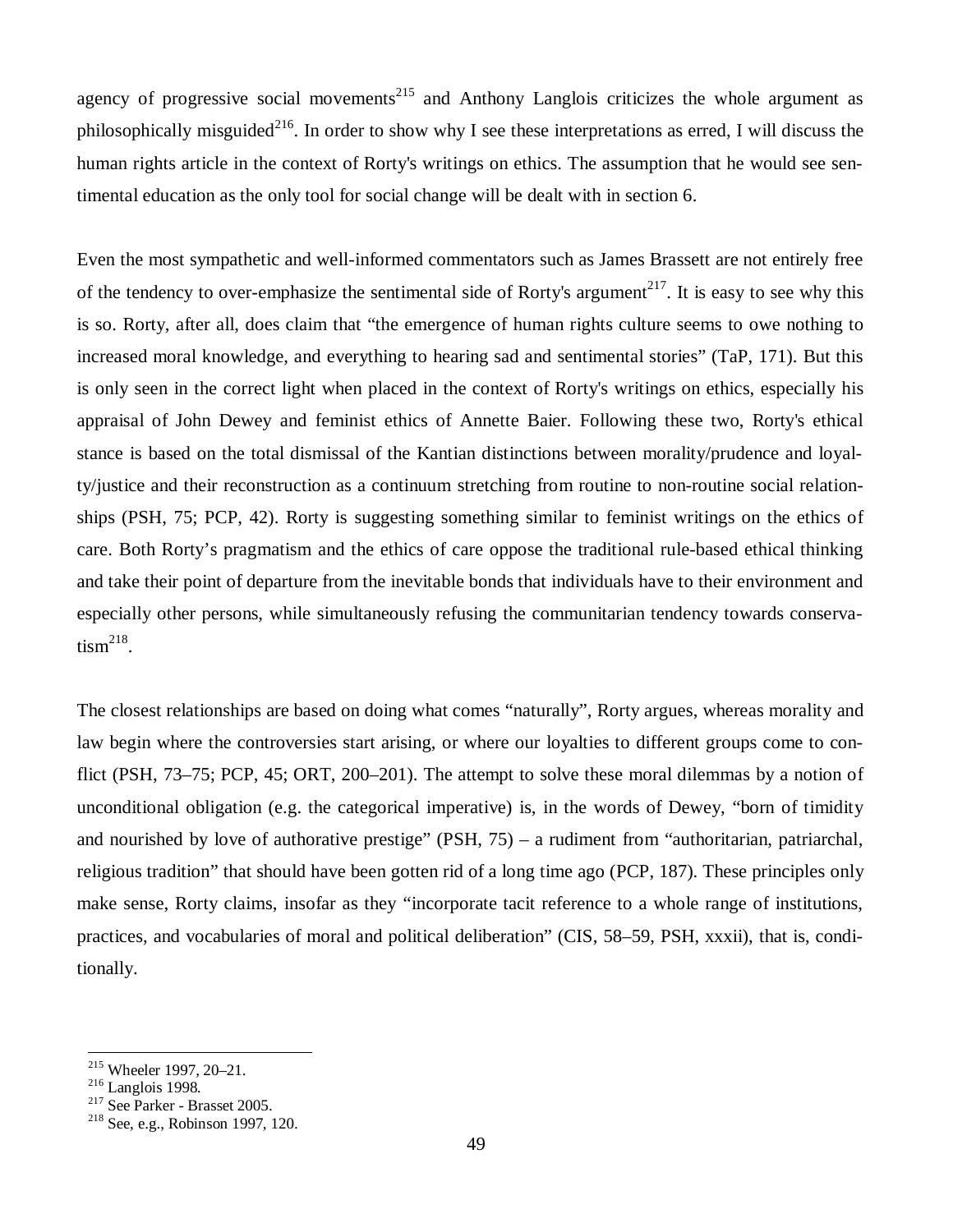The distinction between reason and sentiment should be approached from this perspective. Rorty is not championing what he calls, following Heidegger, "inverted Platonism", viz. "the romantic attempt to exalt the flesh over the spirit, the heart over the head, a mythical faculty called 'will' over an equally mythical one called 'reason'" (CIS, 33. See also PCP, 44; CIS 6). Rather, the whole point is to move beyond these dichotomies by seeing, following Baier and Dewey, the self as existing always in the web of social relations, relations consisting of habits, sentiments, and rules. The over-emphatization of the latter has led traditional moral philosophy to see the self as "capable of existing independently of any concern for others, as a cold psychopath needing to be constrained to take account of other people's needs" (PSH, 77). Moral philosophers have thought they have failed unless they have convinced the rational egotist that he should not be an egotist. As a consequence they have neglected the more common character, a person who treats a limited number of people blamelessly, but does not care whether others outside this bounded web of relations suffer. The problem is not the egotist but "the good comrade who loves and is loved by his mates, but who thinks of women as dangerous, malevolent whores" (TaP, 176– 177) or the loving mother who also happens to be a guard at the concentration camp (CIS, 32).

Moral development is a matter of "re-making human selves so as to enlarge the variety of the relationships which constitute those selves" (PSH, 79). It is not irrational to draw the limits of moral community at national (or racial, or gender) border. It may even be the most plausible thing to do since in some situations enlarging one's moral community may be extremely dangerous. It is, however, morally desirable to draw the borders as wide as possible. (PSH, 81, TaP 178) Moral progress means, then, the ability to take into account the needs of larger and larger variety of people and things (PSH, 81). From this perspective, human solidarity is not seen as a fact waiting to be recognized, but as a goal to be achieved by "the imaginative ability to see strange people as fellow sufferers" (CIS, xvi. See also CIS, 69, 142; ORT, 193–194, 207, TaP, 12) by "our ability to make the particular little things that divide us seem unimportant – not by comparing them with the one big thing that unites us but by comparing them with other little things" (PSH, 85). Rather than seeing ethical inquiry as a search for general principles that could be derived from an answer to the question "what is human?" we should put our energies to the question "who are we?" and especially "what can we make of ourselves?" (CIS, 59–60; TaP 169). It is practically not possible to aim at "doing what is right" (you will never know whether you have hit the mark), so we should put our energies to improving our sensitivity to different forms of pain and humiliation (PSH, 82).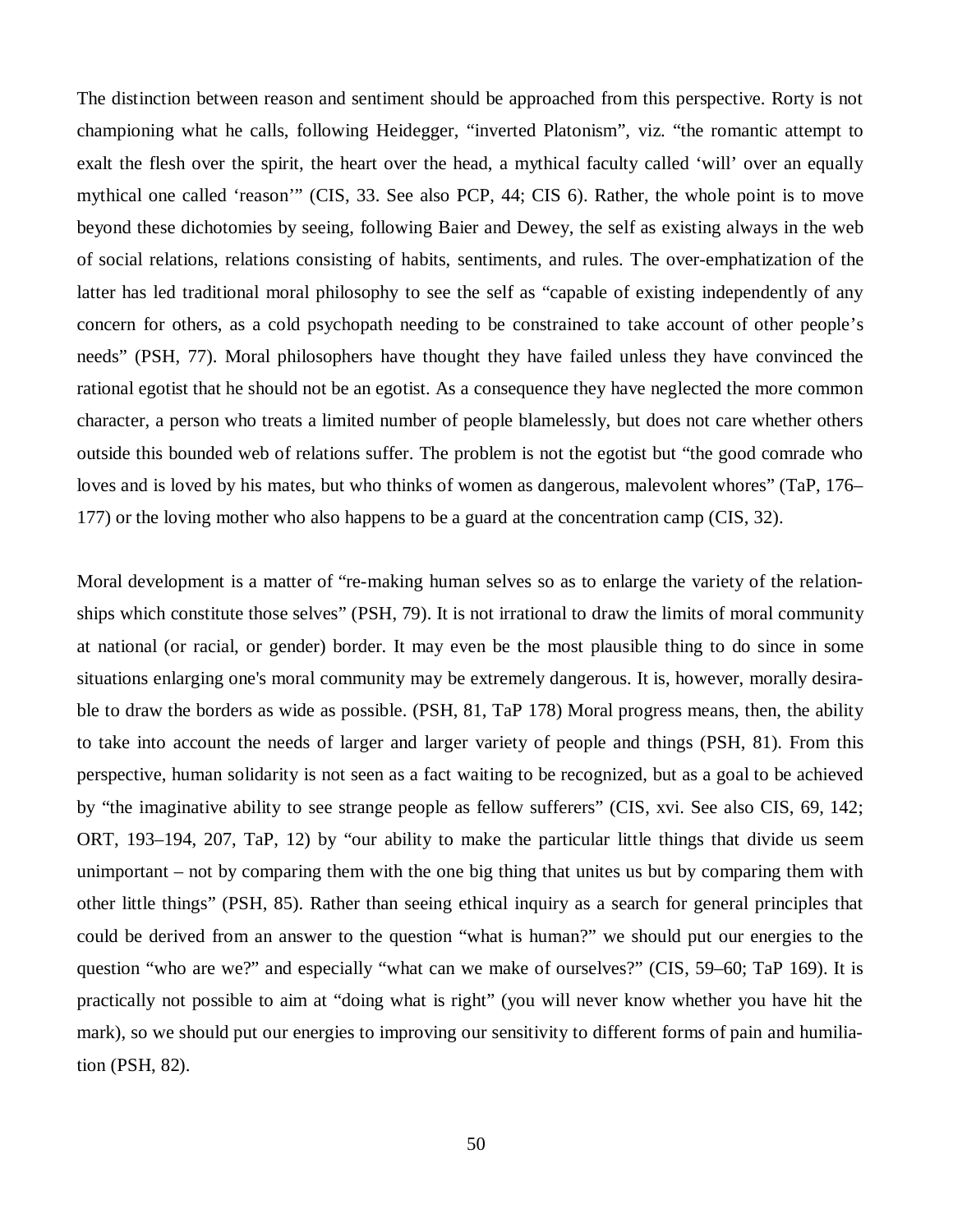So, to sum up, Rorty's point is not to suggest the substitution of sentiment for reason. It is rather that a move away from general principles and towards imagination, loyalty and relational concept of the self might be useful from the moral point of view. What is more, it must be kept in mind that he is not claiming that sentimental education is the only way of getting something done in politics. He only claims it is more effective than "moral *knowledge*". Moreover, *pace* Langlois, there is no hidden assumption that "sentimental education" has the same kind of effect on everyone (which would imply the assumption of a human nature) regardless of the historical tradition and social context<sup>219</sup>. Rorty never assumes the naïve view of "natural sympathy" towards the sufferers. Sympathy is always "corrected" and sometimes even "rule-corrected" (TaP, 181). In other words sympathy, or more broadly sentiments, are always existent and efficient only in the context of complex historically-conditioned web of social relations. This web of social relations, in turn, is (or should be) open to democratic debate to which we now turn.

## *4.4. Democracy, pluralism, and communicative action*

This section deals with Rorty's vision of democracy, which is torn between two conflicting impulses. The first impulse is the pragmatic radical democratic strand originating from Emerson, Walt Whitman and Dewey, visible for example in Rorty's defense of Habermas' theory communicative action (albeit in a "poeticized" form). The second impulse is the technocratic line of thinking Rorty sometimes adopts. Both strands are equally powerful in Rorty's thinking and there is no abstract and general way of striking the correct balance between the two. In this section, I will try to tease forth, even by reading "Rorty against Rorty", the radical democratic strand of Rorty's thinking while also trying to make justice to his apology for contemporary bureaucratic institutions. One way to sum up his position is to say that in order to achieve any progress in modern democratic societies, both top-down and bottom-up initiatives are needed (AOC, 52–53).

The key to Rorty's democratic tendencies is the emphasis he puts to conversation. As Bernstein has argued, Rorty is trying to redeem the notion of *phronesis* – the type of practical reasoning that does not make appeals to eternal standards or foundations<sup>220</sup>. For Rorty, democracy is shorthand for the idea that the only source of authority that is relevant to every member of any given community is the freely achieved consensus among its members (AOC, 18). The common nominator of monotheism, scientism

 $2^{19}$  See Langlois 1998, 11.

<sup>&</sup>lt;sup>220</sup> Bernstein 1986, 55.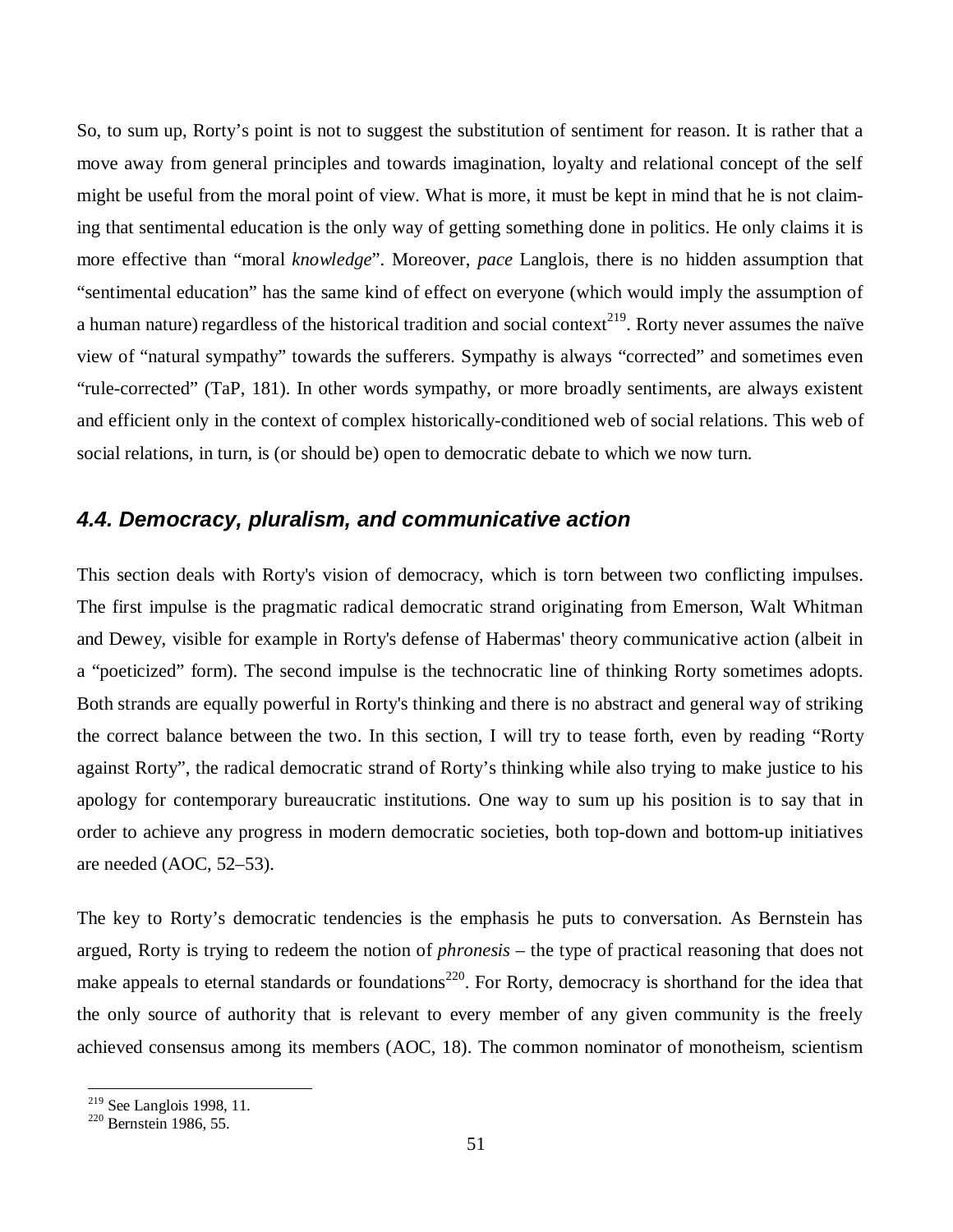and Platonic attempts to deduce politics from abstract principles is that they refuse to agree that there is no higher authority than democratic politics. The danger with this kind of thinking – what Arendt calls "politics as making" – is that one actually succeeds in coming up with an all-embracing philosophical position which will give one the privilege of not being obliged to listen to others.

Against this, Rorty suggests that we should give democracy priority over philosophy: "For purposes of social theory, we can put aside such topics as an ahistorical human nature, the nature of selfhood, the motive of moral behavior, and the meaning of human life" (ORT, 176; See also CIS, 196–197). Everyone can have their own answers to these questions, but the attempt to derive political practices from 'rationality' or 'human nature' should be put to rest. The discussion about the best practices should not be seen as "capable of being made conclusive" (PSH, xxxii). The political philosophers Rorty most values, Dewey, Habermas, and Derrida, are "antiauthoritarian philosophers of human freedom and social justice" who refuse to give conclusive answers to these questions and hence help people to form a selfimage where the commitment to democratic republic is central to their identity (PSH,  $238-239$ )<sup>221</sup>. In this scheme, to be a part of a society is to be taken as a possible conversational partner (ORT, 206). If two people do not share enough beliefs and habits to make a relevant conversation possible – if they cannot relate their opinions to some shared "normal discourses" – they cannot be seen as a part of the same society in any relevant sense. But when the sufficient common ground has been achieved everything – including that ground itself – is debatable.

This debate takes place in the context of what Jürgen Habermas has called communicative action and especially communicative reason for which Rorty denotes his support (See e.g. CIS, 67, *passim*.) while changing its status from a "scientific theory" to a moral-political vision<sup>222</sup>. Unlike the classical philosophical notion of "reason", the Habermasian communicative reason is not the source of anything in special. It is just a good, probably the best, way to justify one's opinions by arguments rather than by threats. (PCP, 51,  $77^{223}$ ) If we read Rorty a bit between the lines, we might squeeze out a position that, pace Habermas, one of the things that are debatable, never fixed, is the definition of "ideal speech situation"<sup>224</sup>. Moreover, as Voparil argues, Rorty can be read as disclosing the practices that forge the kind of

<sup>&</sup>lt;sup>221</sup> One could add three other thinkers to the list: Arendt, Gadamer and Rawls.

<sup>222</sup> Bernstein 1986, 79.

 $^{223}$  On Rorty's stance towards Habermas in general and the concept of communicative reason in particular cf. CIS, 62, 68. See also Voparil's discussion on Rorty's relation to Habermasian "rationality" (Voparil 2006, 9, 45–47).

 $224$  For Rorty's arguments supporting this reading, see CIS, 84.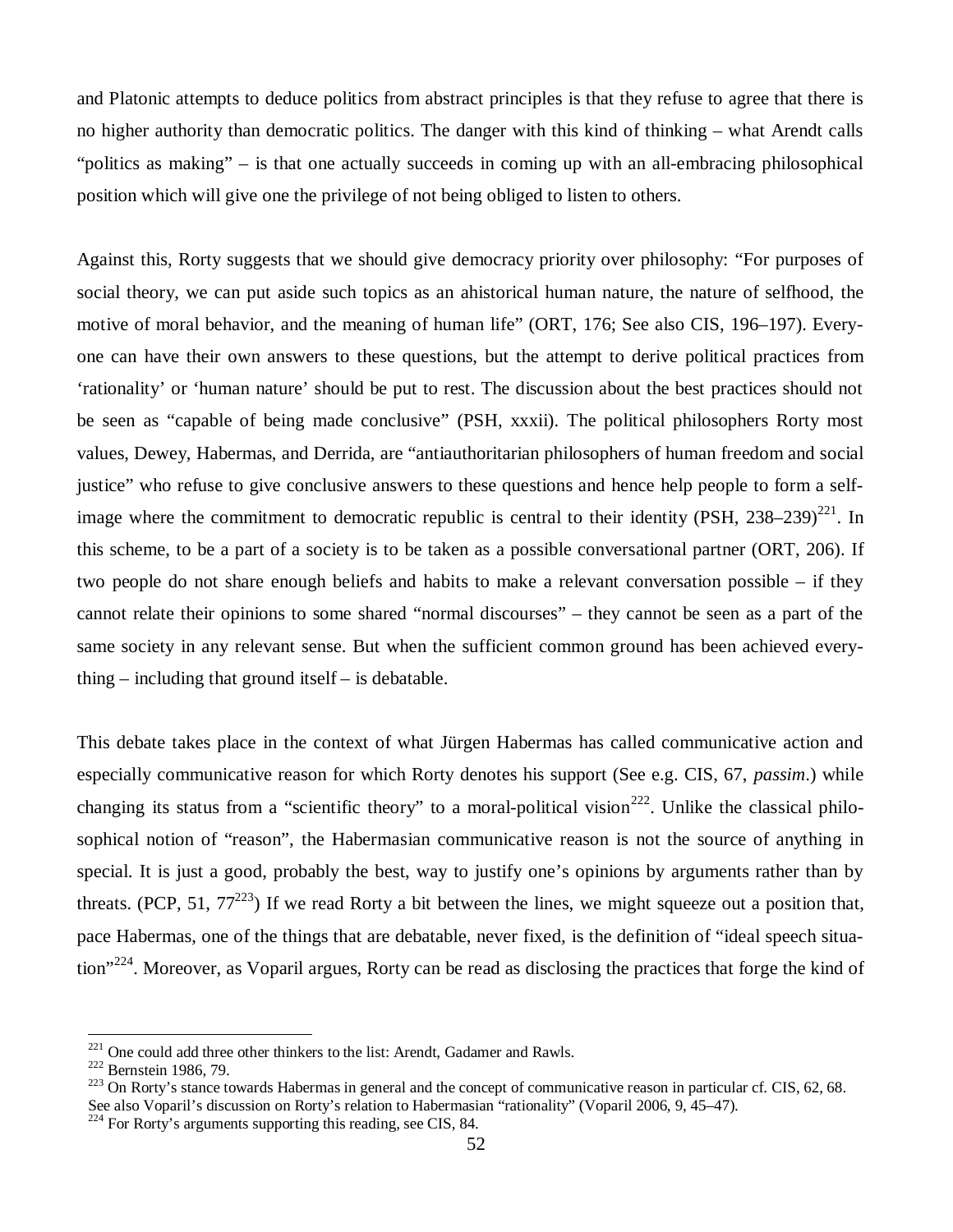democratic community that Habermas more or less merely assumes<sup>225</sup>. It is also worth noting, that Rorty – while giving up, contra Habermas, any transcendental criteria for arguments – is nevertheless defending argumentative exchange, not giving up on it like sometimes is claimed. There are, however, some serious flaws in his stance. I will come back to these shortly, but first we shall examine the pluralistic part of his democratic ethos.

This vision is closely related to the emphasis put on human plurality, advocation of which takes the form of what Rorty calls secular romantic polytheism (PCP, 29). If being democratic means being willing to discuss and argue, to use persuasion and not force, being polytheist in the secular sense means admitting that "there is no actual or possible object of knowledge that would permit you to commensurate and rank all human needs" (PCP, 30). Like the earlier pragmatists, Emerson, James and Dewey, Rorty champions the free- and many-spiritedness of individuals, and their ability to take part in communal life (PCP,  $37$ <sup>226</sup>. He underwrites both Emerson's poetic notion that "the value of life lay in its inscrutable possibilities; in the fact that I never know, in addressing myself to a new individual, what may befall me"  $^{227}$  and Dewey's conception of democracy as the "faith in the capacity of human beings for intelligent judgment and action if proper conditions are furnished"<sup>228</sup>. Here, then, is the Rortian poeticized version of communicative democracy in a nutshell: following Dewey, James, and especially Emerson, Rorty's humanistic polytheism asymptotes the position that there is a certain kind of divinity in each human being. The area of agreement with Habermasian discourse ethics, on the other hand, is that the only way to really venerate this divinity is through inter-subjective discussions, talking and listening in the best spirit of plurality. From this point of view, democracy is not primarily a set of institutions or procedures, but a system of beliefs and ideals, even a faith.

This kind of faith is not based on any kind of philosophical foundation. It is rather an experiment whose results can only be assessed in practice according to its consequences (ORT, 196). A central part of this experiment is what Rorty calls "radical pluralism", i.e. the suggestion that there is no single context for all human lives, no "paradigmatic human beings" (CIS, 27, 35; PSH, 266). It is then wrong to accuse liberalism of the homogenization of differences. It is, by contrast, committed to as much pluralism as possible while still maintaining the possibility for cooperative action (PSH, 237). The only limitation for

<sup>225</sup> Voparil 2006, 46.

<sup>226</sup> Rorty refers also to Nietzsche as a supporter of this vision.

<sup>&</sup>lt;sup>227</sup> Emerson 1982, 291.

<sup>228</sup> Dewey 1998, 341–342.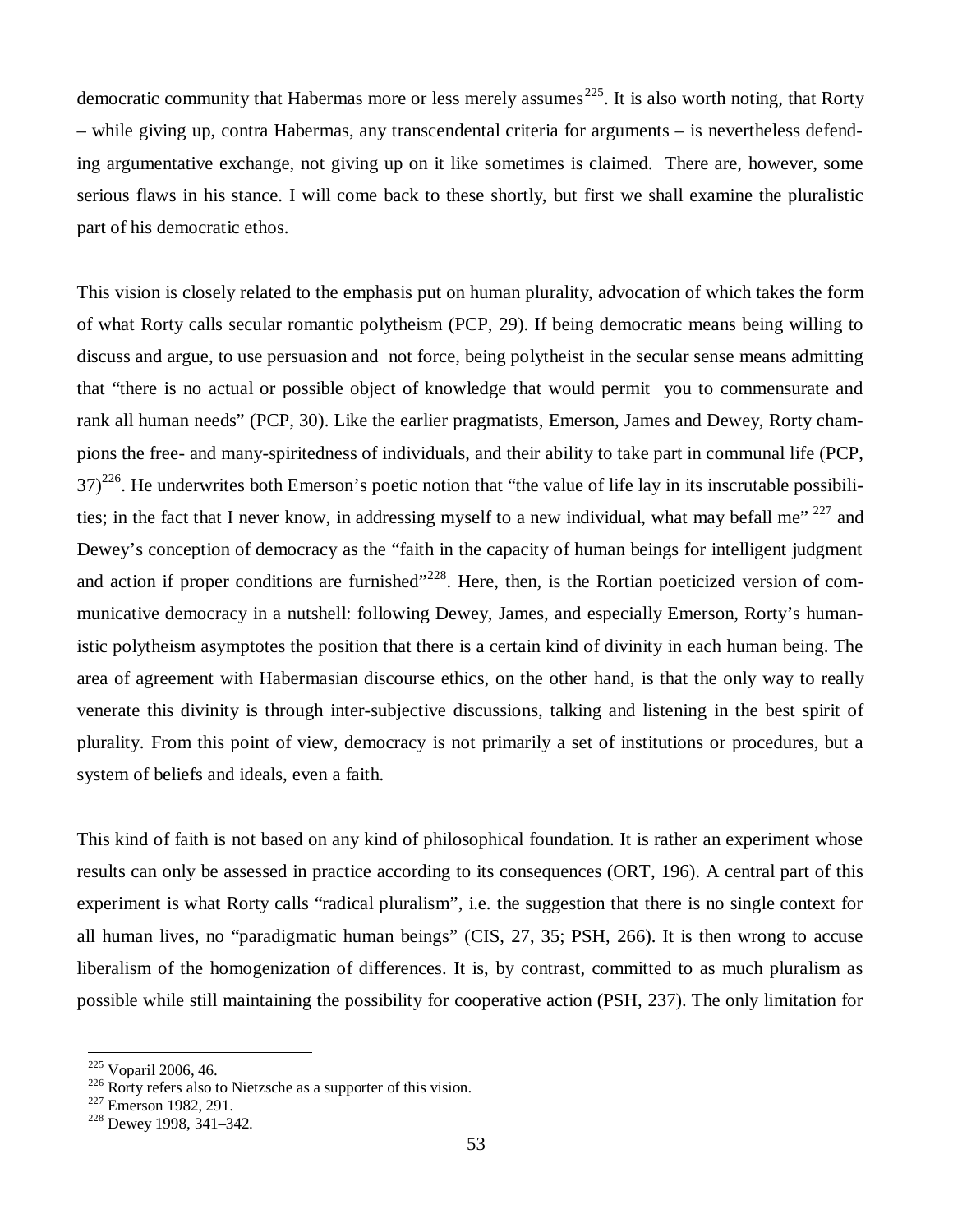different visions of life is that they should interfere with the possibilities of other kind of life visions as little as possible. (ORT, 194) Rorty goes on to agree with Habermas that the best way to prevent the "colonization of the life-world" by "expert cultures" through what Foucault calls "biopower" is by making sure that the decisions about public institutions and policies are made through democratic communication. (CIS, 66–67, see especially 66n30)

Since there is no single context for human lives, human beings do not share the same needs, and may hence disagree about the "objectively best thing" for social institutions to do. The resolution of this kind of disagreement can only be political: one must conciliate the various needs and beliefs through democratic institutions (AOC, 35). This is also the case with sub-cultures and neighboring cultures (one could add refugees etc.): the possible disagreements with these should be handled with the twin concepts of plurality and democracy in mind. This kind of antifoundationalist democratic tolerance is however strictly opposite to multiculturalism that tries to preserve cultural differences rather than deliberate between them. (ORT, 14; PSH, 252, 276; TaP, 189) The limits of tolerance have to be worked out case by case (ORT, 208).

As noted before, however, there is another side in Rorty's democratic thinking. Where he most starkly differs from Dewey is in their evaluation of participatory democracy. While Dewey was a strong advocate for radical participatory democracy on a communal scale, Rorty is doubtful whether this kind of decision making could produce the same amount of know-how as the current system of technocracy (AOC, 104). He is a supporter of piecemeal reforms and efficient bureaucracies (PSH, 228). It can easily be noted that there is a tension, if not a contradiction, between the technocratic-bureaucratic and romantic-democratic strands of thinking. This tension is never solved in Rorty's writings, and neither is there any easy way to do that. I will get back to this in the end of this section, but first we shall have a closer look at some other problems inherent in Rorty's position.

There are two intertwined issues that cast doubts on Rorty's democratic ethos. First, there is the equation of democracy and liberalism, and second, the broader problem concerning the lack of a public space in his stance. The liberalism issue was dealt with in some length in section 2 of this chapter, so at this point we shall just note that the concept of liberalism he employs is so wide that we might be better off by just dropping it off. This would also help solving the problem of the missing public space. Richard Bernstein notes that Rorty is guilty of contributing to what "Dewey (one of Rorty's heroes) called the 'eclipse of the public'" where "the public" refers to "the space in which human beings come together to debate and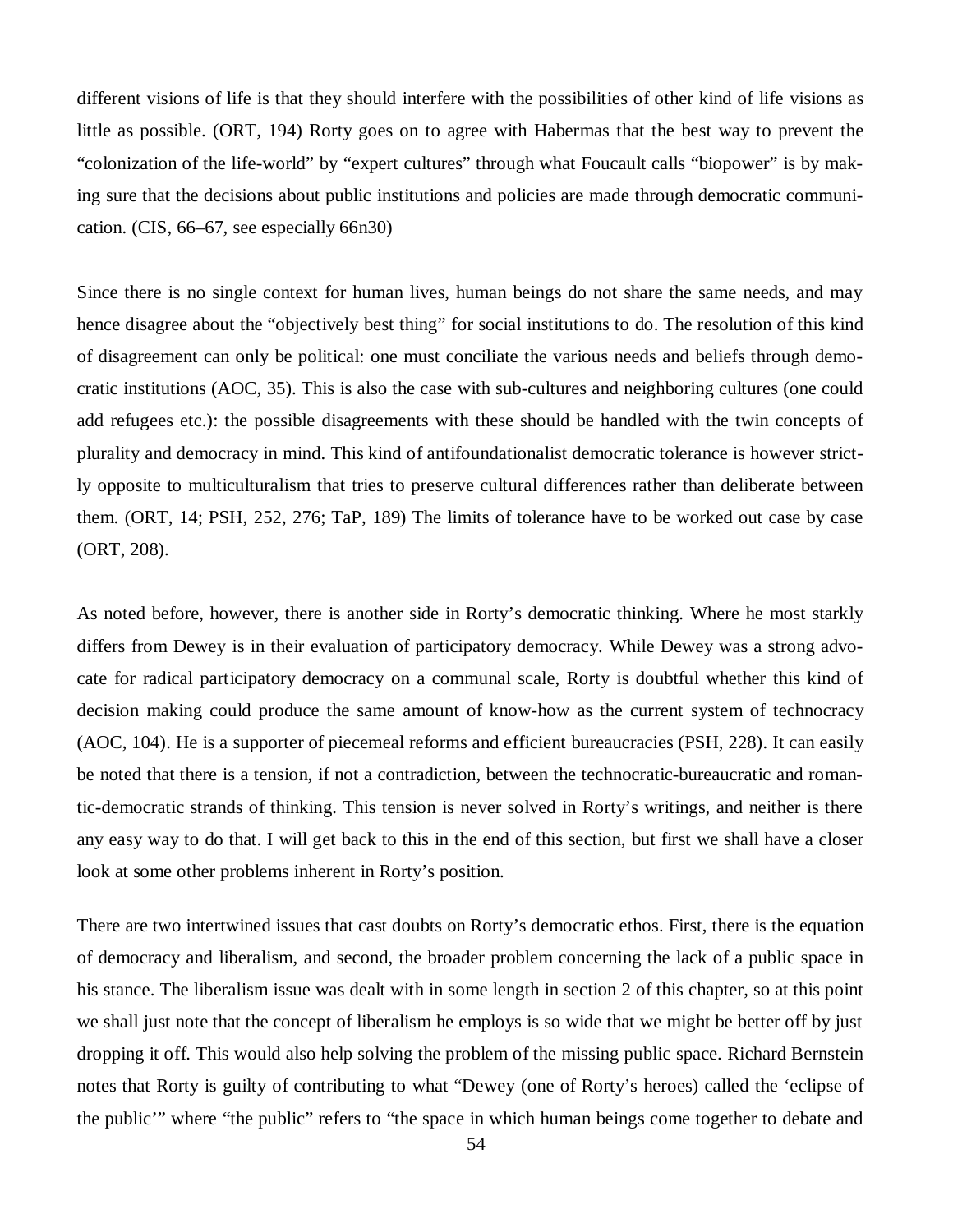argue with each other<sup> $229$ </sup>. This takes us to the problem of bureaucracy which effectively undermines Rorty's democratic ethos<sup>230</sup>. Pace Rorty, some of the biggest problems at the political sphere are not solvable through "social engineering" but need to be faced in an actual democratic debate. Rorty seems to have a tendency to repress genuine disagreements – for all his advocacy of ongoing and unending conversation he employs rhetorical strategies that rule out some areas of discussion.<sup>231</sup> He fails to make the much needed distinction between instrumental and practico-political reason and consequently between good and bad (*historically conditioned and contestable*) reasons in political argumentation<sup>232</sup>. In sum, it sometimes seems as if Rorty is proposing "the priority of democracy to philosophy" just in order to take us to "the priority of governance to democracy".

Hence, I think Allan Hutchinson is correct in saying that Rorty is "more liberal than democrat". Even if such institutional forms of democracy as education, free press, opportunities to exert political influence, and the like (See, e.g. CIS, 67) are no doubt important, this might nevertheless be the point where we should most decisively think *with* Rorty *against* Rorty. Like Hutchinson, I propose we should follow "the radical spirit rather than the liberal letter", take up the progressive leads that Rorty himself chose not to pursue, and all the way with the conception of "democracy as the Romantic expression of a poeticized politics<sup>"233</sup>. An important part of this democratic ethos is one of pragmatism's central concepts: meliorism. As Shusterman explains, "pragmatism's democratic faith is part and parcel of its meliorism"<sup>234</sup>. Or as Rorty himself puts it: "Hope - the ability to believe that the future will be unspecifiably different from, and unspecifiably freer than, the past - is the condition of growth." (PSH, 120) The next section will thus deal with pragmatic meliorism as a condition of social criticism and growth.

# *4.5. Hope, utopia, and critique*

Hopefulness (or meliorism), the topic of this section, has been one of the major elements in the pragmatist tradition – especially with R.W. Emerson, John Dewey, William James and Rorty<sup>235</sup>. Colin Koopman goes as far as to define pragmatism as "a philosophical way of taking hope seriously"<sup>236</sup>. This hopeful-

<sup>&</sup>lt;sup>229</sup> Bernstein 1991, 284–285. As Shusterman points out, this is better interpreted not as being "unfaithful to Dewey" but as "being true to [Rorty's] own social reality" (Shusterman 1997, 73).

<sup>&</sup>lt;sup>230</sup> See e.g. Dallmayr 101.

<sup>&</sup>lt;sup>231</sup> Bernstein 1991, 245, 253, 278.

<sup>232</sup> Dallmayr 2001, 101; Bernstein 1991, 277.

<sup>233</sup> Hutchinson 1989, 557–558.

 $234$  Shusterman 1997, 7.

 $235$  See, e.g., Shusterman 1997, 7.

<sup>236</sup> Koopman 2006, 106.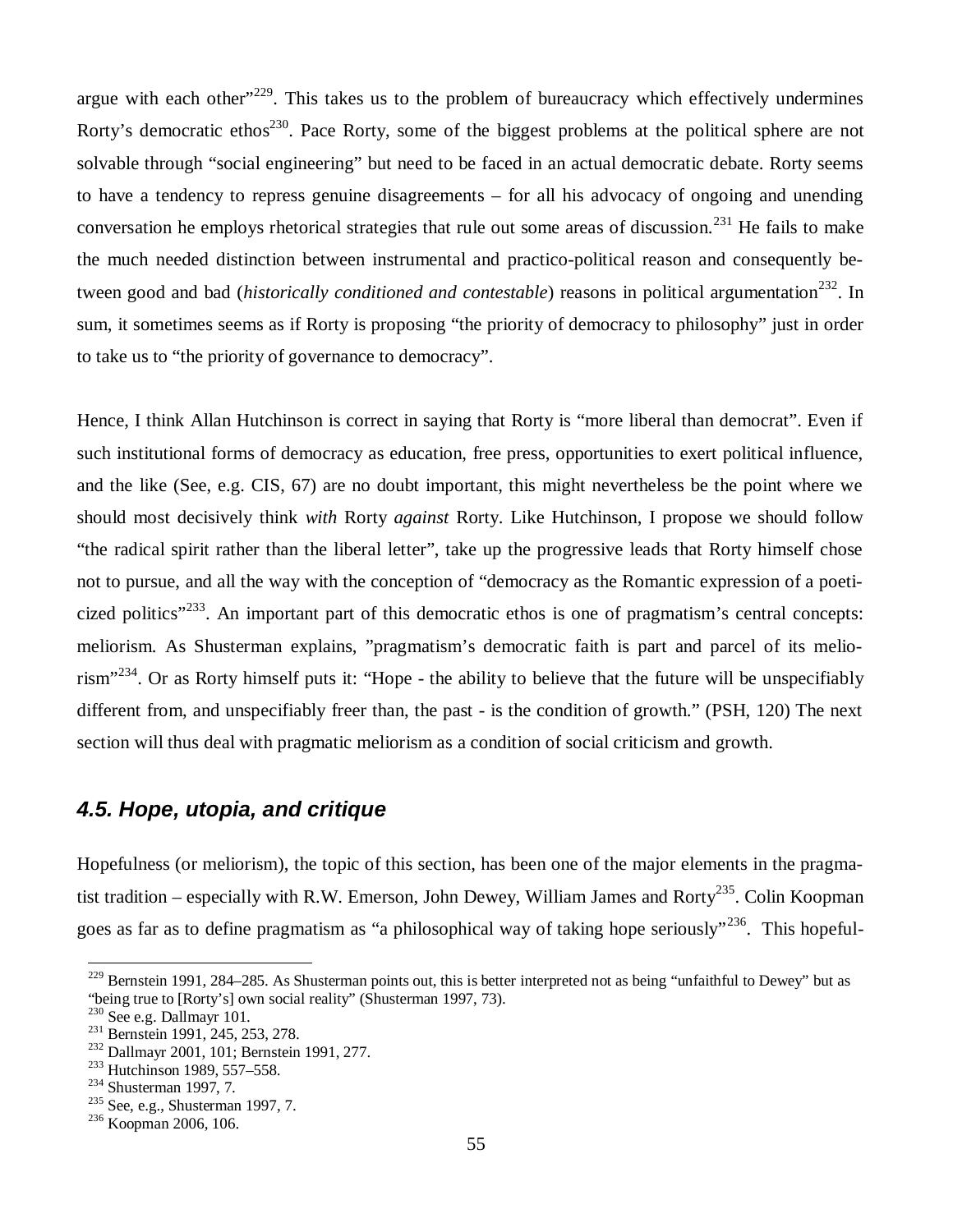ness does not refer to an uncritical happy-go-lucky attitude. Instead, the melioristic strand in pragmatism should be taken as a critical impulse – as the very basis of social critique. Rorty argues, for instance, that it is only by "imagining a community whose linguistic and other practices are different from our own" that we can subject the practices of our own community to radical critique (TaP, 214). Utopianism and critique are hence closely tied together.

Following Koopman, we can think this kind of meliorism as combining the three most important aspects of pragmatism: pluralism, humanism, and democracy. Pluralism in this context has two meanings. One the one hand, it refers to a kind of perspectivism. As Koopman puts it: "the realities we inhabit are many [...] There is no one way that things are  $237$ . Even though, for instance, a scientist and a layperson may see the same table very differently (fluid/solid), both points of views are valid. On the other hand, pluralism also refers to the kind of political pluralism explicated in previous section – one of the themes that connect pragmatism to Arendt. In this sense, pluralism means that there are no "paradigmatic human beings" (CIS, 35; PSH 266) – or, to quote Arendt's famous (even if gendered) formulation, that "men, not Man, live on the Earth and inhabit the world" (HC, 15). Humanism, in turn, is the thesis that what reality is – that is, what it is for us – is dependent on the human interaction with the non-human reality. In William James' oft-quoted phrase, "the trail of human serpent is over everything"<sup>238</sup>. Taken together, and stirred with democratic ideals, these theses form the idea that we are capable, with effort, of creating better worlds for ourselves<sup>239</sup>.

But, as noted earlier, we should not let ourselves be fooled to think meliorism as cheap optimism. Optimism is a prediction concerning the future course of events, a claim to *knowledge* about a better future. This clearly is not Rorty's stance. Especially during the presidency of George Bush Jr., Rorty became rather pessimistic about the contemporary prospects of ethical-political progress. Writing about the emergence of his preferred global utopia during the next couple of centuries or so, he pondered whether "we *have* a few centuries?". The answer was as strict as it was gloomy: "Perhaps not. The possibility of nuclear holocaust or environmental catastrophe will not go away, if it ever does, for a long time" (TaP, 201n26. See also PSH, 273–274). In relation to globalization Rorty was afraid that we may be witnessing the emergence of a global economic cosmopolitan Inner Party in Orwellian sense that will make all the important decisions – decisions that are smoothly and efficiently carried out by the educated cosmopoli-

<sup>237</sup> Koopman 2006, 107.

<sup>238</sup> James 2000, 33.

<sup>239</sup> Koopman 2006, 107–108.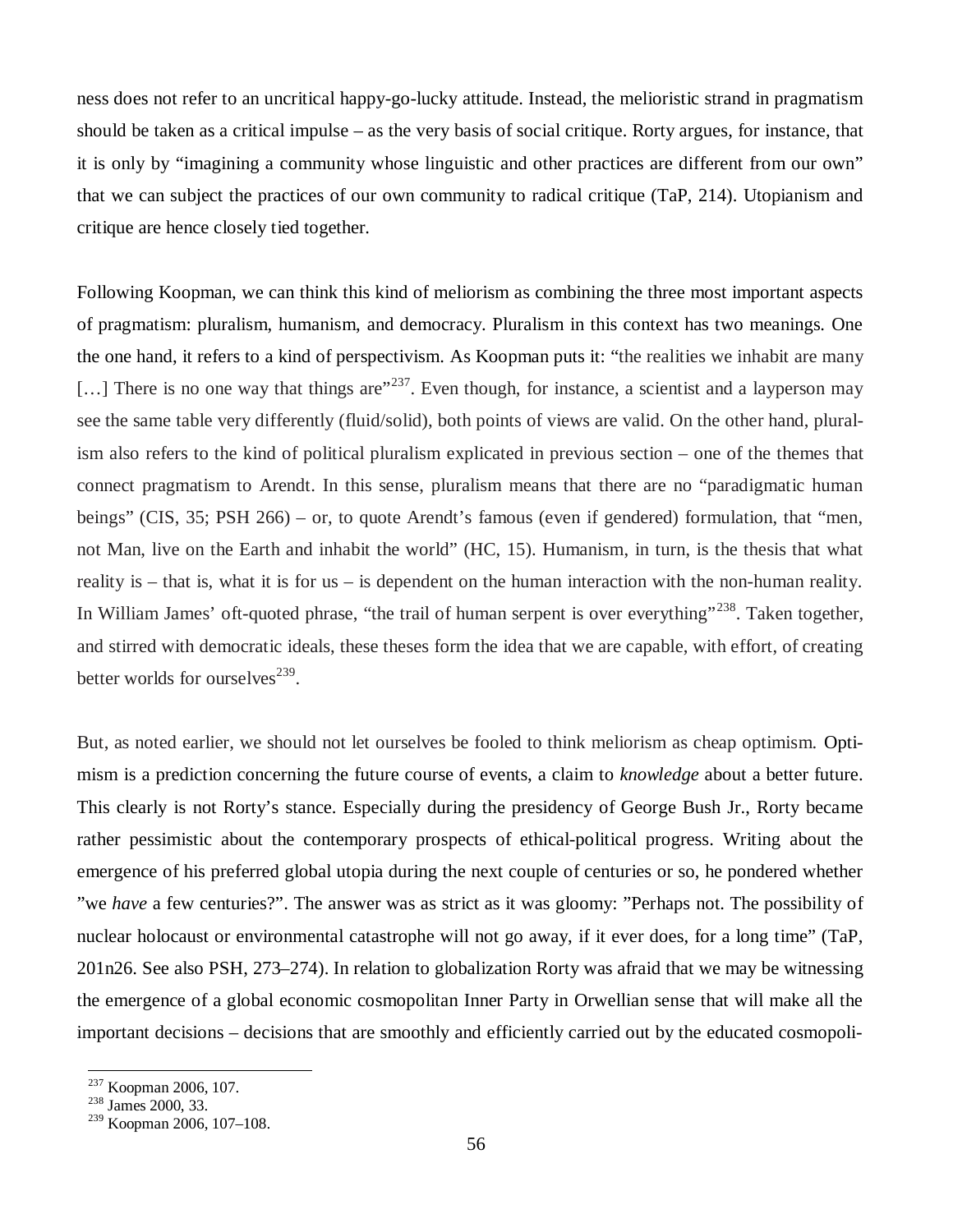tan professionals, "the people like you and me" (AOC, 87). In more detail, he became especially skeptical over the future of American society over the coming century. In an interview by *The Believer* he was asked whether he has become less sanguine about the political future of the USA since he had approvingly quoted writers arguing that America was "heavily thickening to empire". The answer nicely sums up his position:

"Well, at this point you have to quote Gramsci: 'pessimism of the intellect, optimism of the will.' If I had to lay bets, my bet would be that everything is going to go to hell, but, you know, what else have we got except hope?" (IRR)

In other words, no matter how short the odds may seem, we should not stop constructing utopias (TaP, 201n26). This kind of utopianism is closely connected to Rorty's general anti-foundationalism. We should not look for certainty, for some non-questionable principles on which to base society. (PSH, 34) There are *political* reasons for this suggestion. Utopias here are strongly contrasted with teleological accounts of history – movements that claim to know something about the underlying forces of historical development. As he puts it in an essay called "Failed Prophecies, Glorious Hopes":

"Memories of the dungeons of the Inquisition and the interrogation rooms of the KGB, of the ruthless greed and arrogance of the Christian clergy and of the Communist nomenklatura, should indeed make us reluctant to hand over power to people who claim to know what God, or History, wants. But there is a difference between knowledge and hope. Hope often takes the form of false prediction, as it did in both [the Communist manifesto and the New Testament]. But hope for social justice is nevertheless the only basis for a worthwhile human life." (PSH, 204)

This warning resonates with Arendt's understanding of totalitarianism. As she saw the matter, what made Nazism and Stalinism 'totalitarian' was their combination of determinism and hubris: the totalitarian leaders thought they had found the key to history's secrets and thus believed that they are on the side of something stronger than the uncertain deeds of the political sphere<sup>240</sup>. It is in this light that Rorty's "general turn against theory and towards narrative" (TaP, 231) becomes tangible. The ability to use History as an object from which we get support for our utopias has diminished (TaP, 231) and this fact should be welcomed since deterministic philosophical-historical theories may have politically dangerous outcomes. Hence, instead of them the intellectual background for political deliberation should be historical narrative which connects the present with the past and "segues into a utopian scenario about how we can get from the present to a better future" (PSH, 231; CIS, xvi).

The self-image of society plays an important role in this scheme. Social protest movements should protest, not in the name of humanity, but in the name of the society against those aspects of the society which are unfaithful to its own self-image (CIS, 60). Any society necessarily has to start from where it

<sup>240</sup> See, e.g., Canovan 1994, 11–13, 26.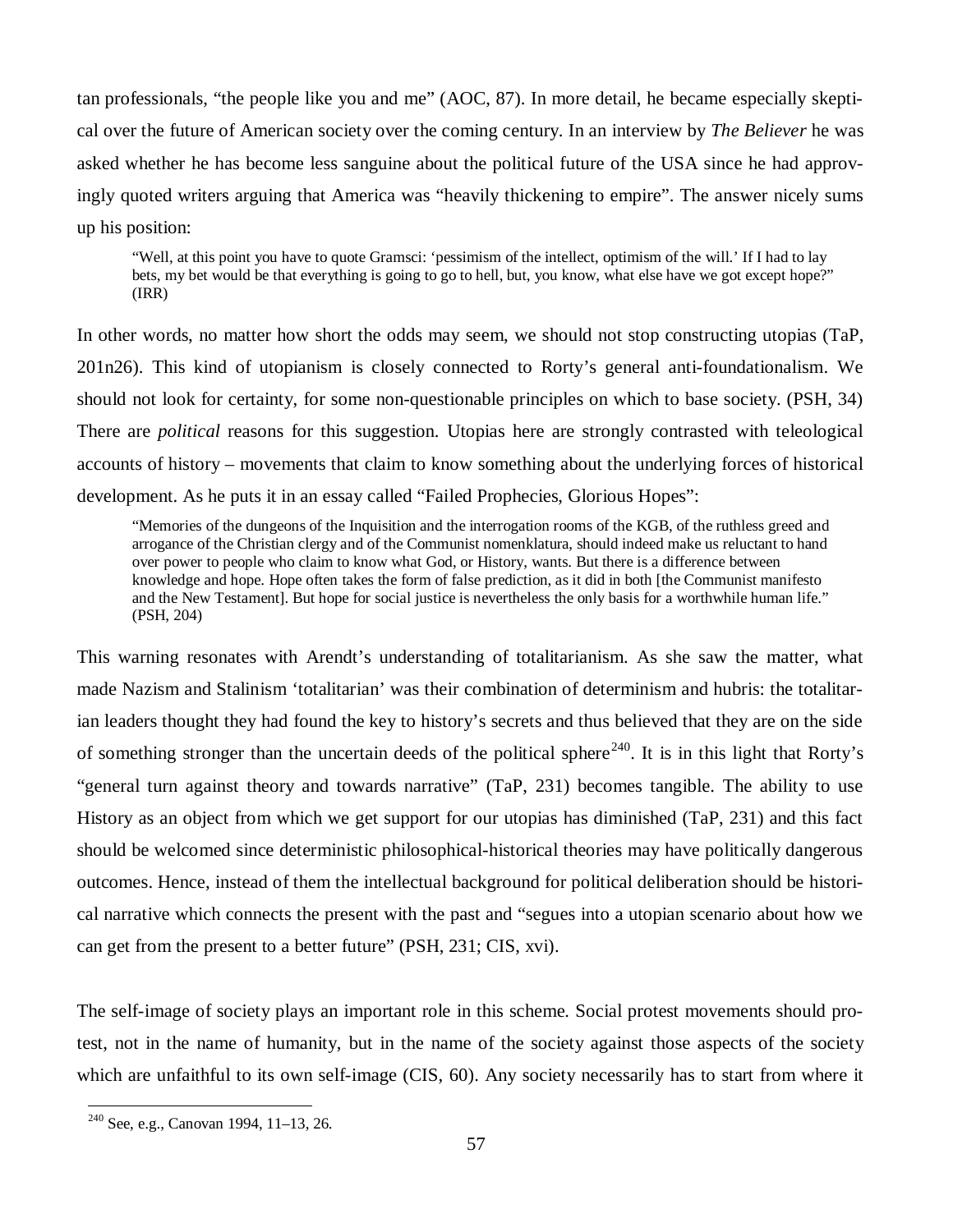already stands and evaluate its social practices through historical comparison with past, present and especially utopian alternatives (CIS, 53). Hence, the best way to criticize current practices is to envisage a practice that is less cruel and more just than the present one. On this issue, there is a resemblance between Rorty and Critical IR Theory. Ken Booth, for instance, has argued that ideals and utopias are vital for any human community since they are the guides for judgment and action<sup>241</sup>. Relatedly, however, here we meet one of Rorty's major shortcomings: the fact that the actual conditions against which the utopian scenarios should be assessed have – in Voparil's words – "an uncertain place in Rorty's vision"<sup>242</sup>. In other words, even if we accept Rorty's conceptualization of political change – as I think we should – we have to supplement it with a serious analysis of the existing conditions.

From this perspective Rorty id only half-justified in his criticism of post-structuralist academics. As we shall see in chapter 6, I share Rorty's worries that some political theorists are getting absorbed in to "principled, theorized, philosophical hopelessness" – being too interested in theories and "self-mockery" without any attempt whatsoever to sketch an alternative social practice (See e.g. AOC, 36–37). Rorty takes the fact that political philosophers have derived their thinking from the philosophy of language or psychotherapy as an indicator of hopelessness and argues that it is likely to remain politically sterile (PSH, 232). For Rorty, merely pointing out the "internal contradictions" of a social practice is a nonstarter, since every social practice necessarily contains such tensions (ORT, 16, see also AOC, 9.). For the same reasons, furthermore, Rorty praises so called "prophetic feminist" like Catharine MacKinnon and Annette Baier for putting the needed effort to the question "what can we make of ourselves?" (TaP, 175, 206) The most important political question is whether our society has been imaginative enough to come up with alternative ideas and practices. (PSH, 34) Social progress comes about when people try to "actualize hitherto-undreamt-of possibilities by putting new linguistic and other practices into play" (TaP, 208). Next, we shall look into this idea of changing the political practices through utopia and innovative use of language in more detail.

# *4.6. Cultural politics: changing the socio-linguistic practices*

This section gets us to the Rortian idea of socio-political change. It is the cutting edge of my positive interpretation of Rorty that, pace his critics, his vision does not lead to an apology for status quo but actually contains interesting points about the possibilities of changing social practices. This takes us to

<sup>241</sup> Booth 2007b, 130–133.

<sup>&</sup>lt;sup>242</sup> Voparil 2006, 47–48.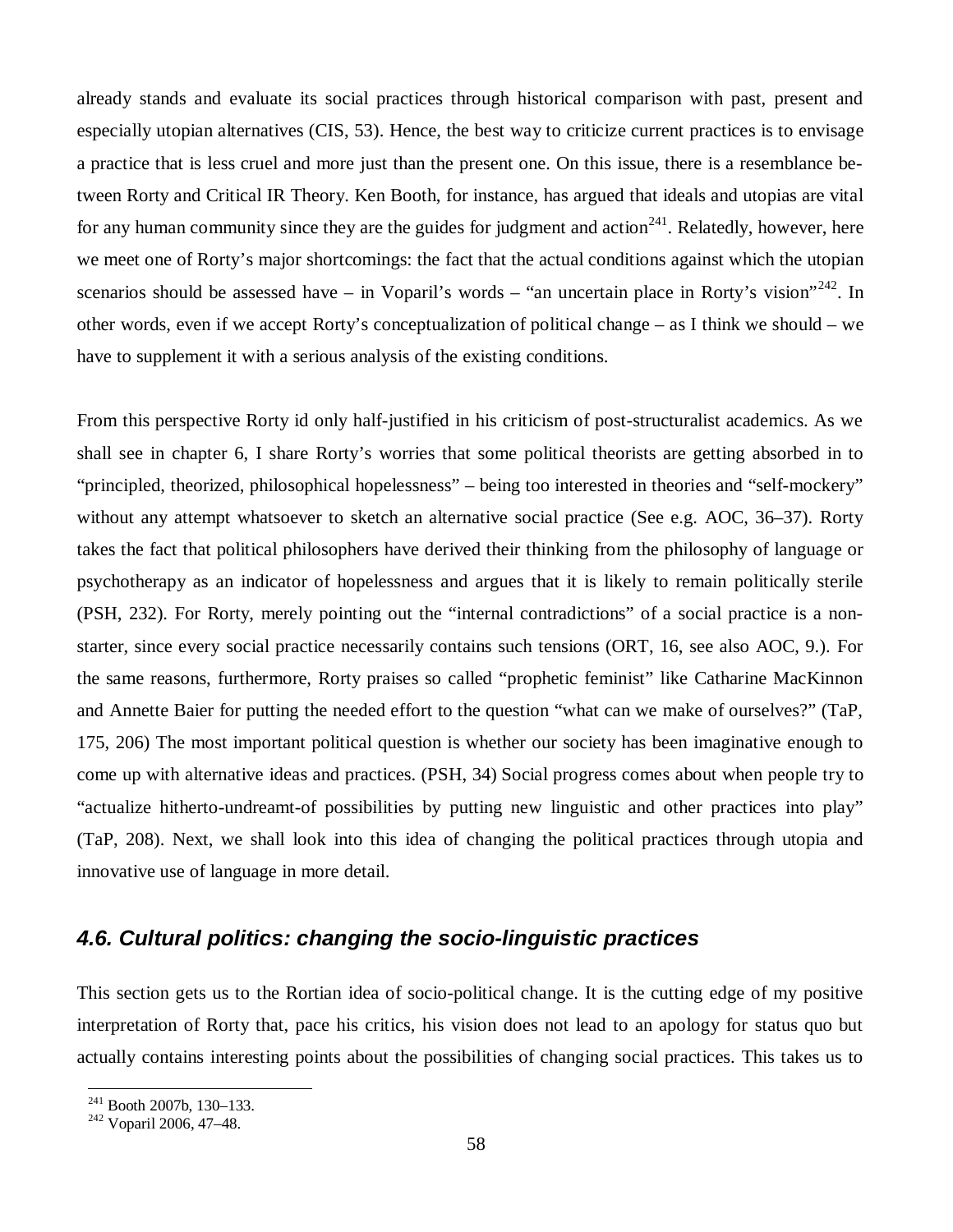the very center of his writings at least since Philosophy and the Mirror of Nature till the very last posthumously published essay. As Guignon and Hiley point out, if freezing-over of culture is what is most feared, then the antidote naturally is "to create an environment in which new forms of abnormal discourse constantly spring up"<sup>243</sup> I shall bring forth Rorty's ways of changing the public discourse and thus the political practices by taking my point of departure from his views on social movements, especially feminism. This is a natural starting point, since his essay "Feminism and Pragmatism" for the first time and most explicitly articulates his views on the prospects of agency for social change. As Fraser puts it:

"In feminism, in his account, we meet a discursive practice that involves far reaching redescriptions of social life and thus has all the marks of the sublime, the abnormal, and the poetic, yet is simultaneously tied to the collective political enterprise of overcoming oppression and restructuring society."<sup>244</sup>

Rorty begins his article by noting that the contemporary socio-linguistic practices, like probably all socio-linguistic practices, construct a logical space where certain forms of injustice do not look or feel like injustice even for the oppressed themselves. Should the oppressed try to describe themselves *as* oppressed, their claims would sound crazy even for themselves because the very language of justice is shaped by and for the needs of the oppressors. There are no neutral premises from which to start. (TaP, 202–203, 206) So the only way to make a difference is to revise the very language in which the claims of justice and injustice are made. This, in turn, can only be achieved by trying to imagine a new kind of socio-linguistic practice. 'Mere' critical analysis of the current practices, no matter how 'deep', is not going to be enough (TaP, 203–206, 226–227; FID, 100). "Only if somebody has a dream, and a voice to describe that dream, does what looked like nature begin to look like culture, what looked like fate begin to look like a moral abomination." (TaP, 203)

The oppressed groups are trying to achieve authority over themselves. This cannot be done individually.

 "To get such authority you have to hear your own statements as a part of a shared practice. Otherwise you yourself will never know whether they are more than ravings, never know whether you are a heroine or a maniac. People in search of such authority need to band together and form clubs" (TaP, 223)

I think this idea is the closest we get to a public space in Rorty's writings. The idea that people need to have a public space in which their opinions and actions (and not their inherent attributes) are judged comes rather close to Arendt's notion of a "right to belong to some sort of organized community" (OT, 296–297). And if the oppressed groups cannot do this in the larger public sphere, they most form a *polis* of their own until they are seen "as full-fledged human beings rather than [… ] as degenerate cases - as

<sup>243</sup> Guignon - Hiley 1990, 344.

<sup>&</sup>lt;sup>244</sup> Fraser 1991, 262.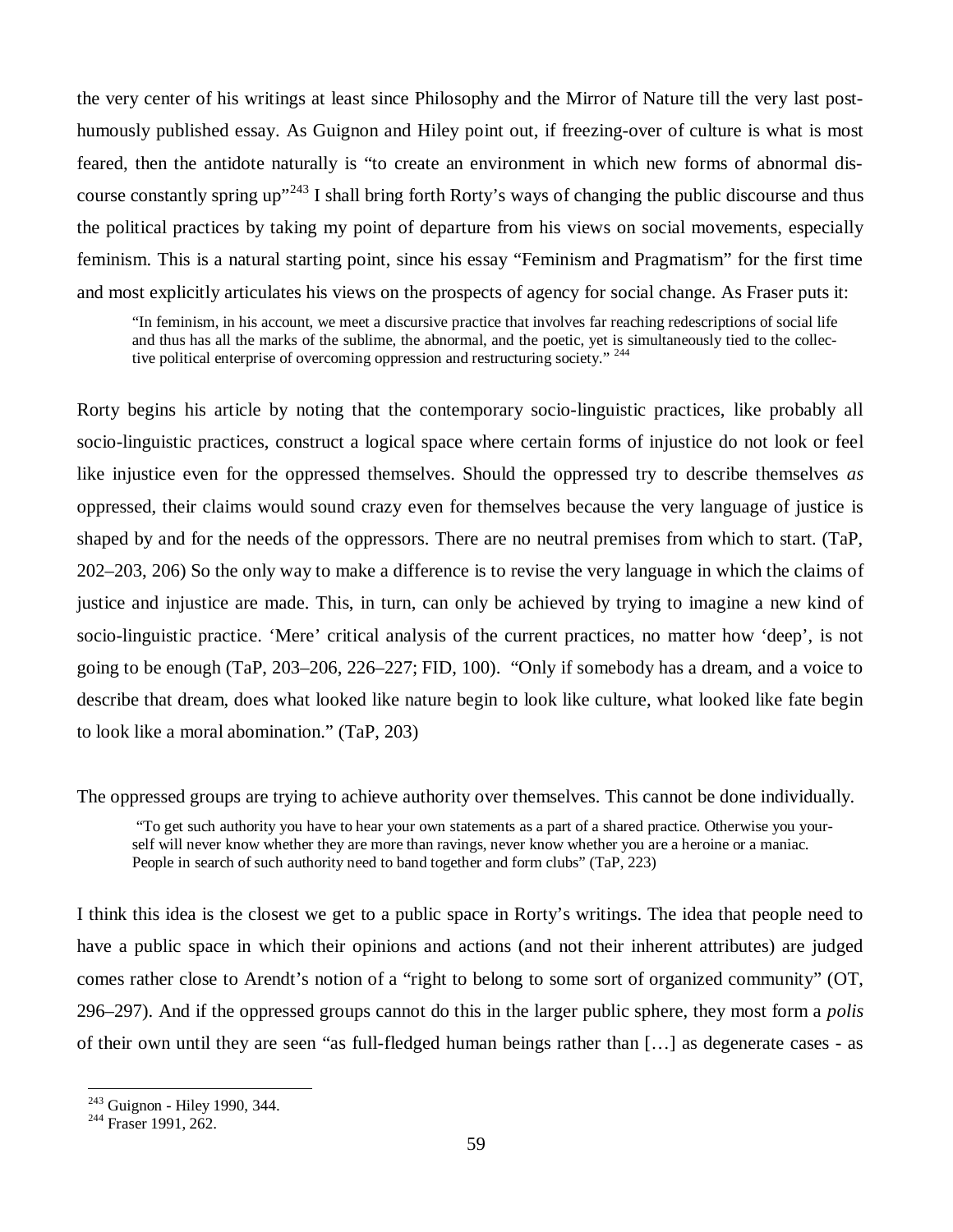being entitled to love and protection, but not to participation in deliberation on serious matters" (TaP 224).

So the radical social movements are visioning a new set of practices that seem more ethical, a whole new way of societal being – a new answer to the question "what can we make of ourselves?" (TaP, 205–206, 226–227; CIS, 7) The chief instrument of change from the current set of practices to the new and better practices sketched by these movements is "speaking differently": "Nothing politically useful happens until people begin saying things never said before" (FID, 100). Rorty argues that the feminist writer Catharine MacKinnon sees feminist as needing to change the instinctive emotional reactions related to moral situations by providing new words and creative misuses of old words – thereby creating a wholly new language and consequently, hopefully, and in the long run, extending the logical space by making certain claims of injustice that used to seem crazy sound sane (TaP, 204).

The boundaries between different vocabularies are of course blurry, so to effect a change a certain amount of to and fro movement between different vocabularies is needed (CIS, 7n1, ORT, 221). Or, since the new vocabulary and practice is just about to emerge, one needs to "flirt with meaninglessness" (TaP, 217; CIS, 56). In *Philosophy and the Mirror of Nature*, Rorty calls this attempt to find new ways of speaking "edification" and in CIS he speaks of "metaphoric speech" but the idea is basically the same: one hopes to bring about a change by saying something that somehow disturbs the conventional ways of speaking rather than by arguing "rationally" in accord with the existing rules (PMN, 320, 360; CIS, 12, 18, 48). Whether or not one's objectives will be fulfilled is a matter of chance. Firstly, there is simply no way of knowing the consequences of one's own actions. Political agency always takes place in a context of complex contingencies: "despite what Scripture says, truth will not necessarily prevail" (TaP, 225)<sup>245</sup>. The only thing one can do is "to manipulate the tensions within [one's] own epoch in order to produce the beginnings of the next epoch" (CIS, 50). Secondly, even the actor's own objectives will probably change during the process. Pragmatism is very suspicious of the means-ends continuum which it hopes to replace with the metaphor of experimentation (TaP,  $217)^{246}$ . The hope is that the future will make every proposed frame obsolete (AOC, 20).

<sup>&</sup>lt;sup>245</sup> Interestingly, Rorty does indeed speak of "the truths" that social movements are advocating in a non-historicist manner, even if this may seem to conflict with his overall position. His point, however, is that even if it has always been *true* that patriarchy is wrong, the reasons that make this proposal true have not always been there. True sentences are true only on the basis of a bunch of other beliefs that we hold. (TaP, 49–50, 226, 225–226n42).

 $246$  See also Dewey 1999, 15, passim.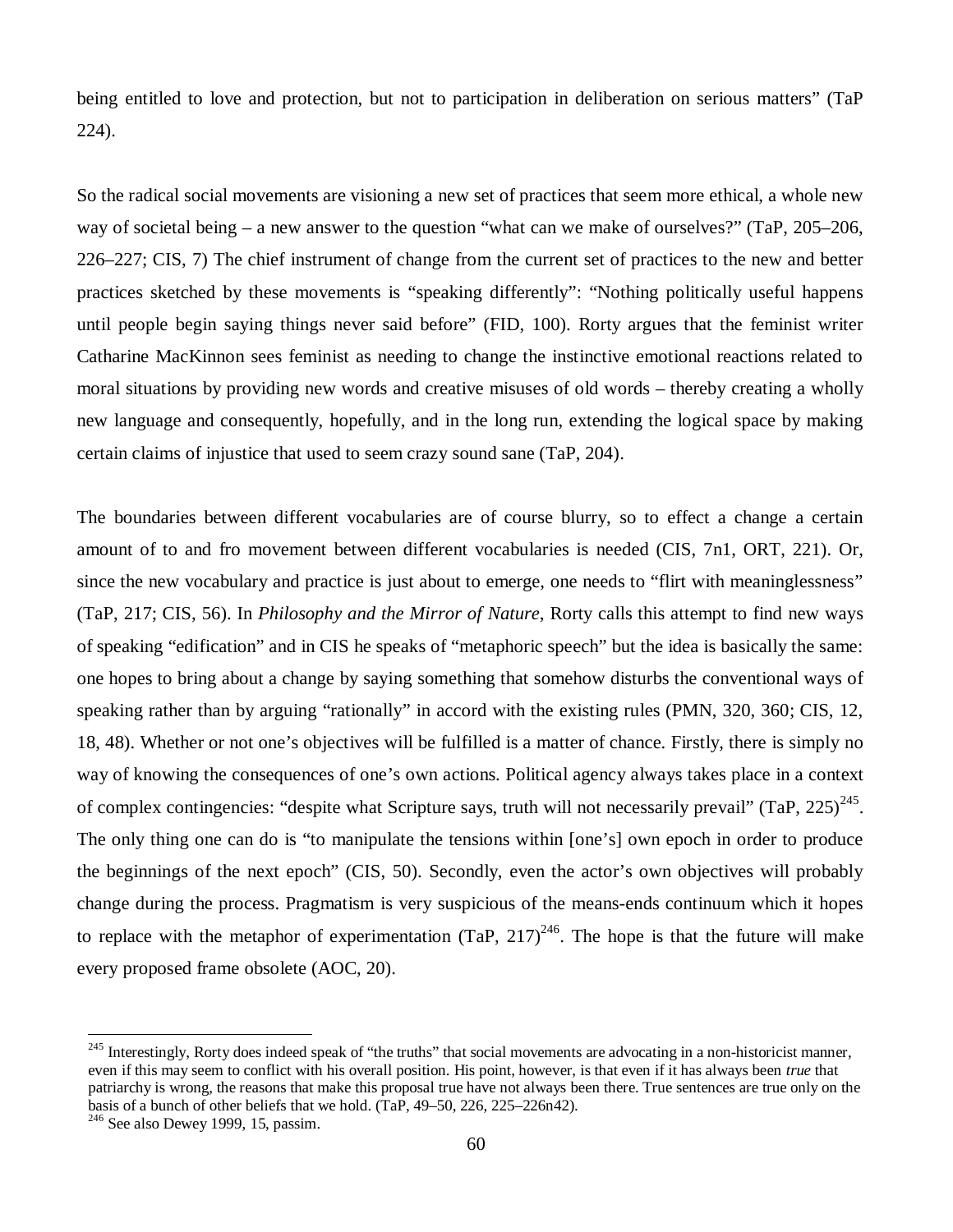Having now described the ethical-political building blocks of Rorty's stance – his democratic vision, ethical attempts at widening one's web of social relations, and his take on the prospects of social change – we shall turn to the consequences of these aspects for normative IR theory. I hope that the things said above have proved that Roy Bhaskar is wide off the mark with his claim that

"There is a structural factor tending to make Rorty unable to deal with social phenomena of criticism, critique and (non-incommensurable) change, lending his work to an apologia for, and so normalization, and thence eternalization (and so divinization), of the social status quo." $247$ 

Indeed, this is what Rorty, at all cost, tried to avoid. While he certainly leaned towards apologetics, this does not mean that he was unable to deal with the social phenomena of criticism. For Rorty was not an apologist for status quo but for all kinds of social movements and Deweyan democratic virtues<sup>248</sup>. In the next section, I shall summarize the contents of the earlier parts and bring forth the consequences for the debate on the boundaries and borders of political communities.

## *4.7. Rorty, statism, and IR: a reconsideration*

## **4.7.1. Ethnocentrism and community levels**

It is now time to weave together the threads that we, guided by the research questions and horizon created by IR theory, have so far perceived and collected from Rorty's oeuvre before re-opening them in discussion with Arendt. Let us start, once again, with some negative assessments. Bhaskar says that Rorty's "we" has three blameworthy characteristic. It is arbitrary (groundless), flexible, and monolith $ic^{249}$ . In the context of IR debates, in turn, Eduard Jordaan claims that Rorty's conception of inclusion only refers to inclusion of "internal outsiders" and that he does not "question the state boundaries or sovereignty principles that keep external outsiders out"<sup>250</sup>. Similarly, Kelly Staples argues that Rorty has no tools for dealing effectively with the ethical-political problems created by the phenomenon of statelessness, and that this particular failure illuminates the failure of his project as a whole<sup>251</sup> The rest of this chapter tries to find out whether this is the case or not. My approach is twofold. I shall start by once more reflecting on the consequences of ethnocentrism to IR theory. After that, the issue of refugees and stateless persons shall be discussed in more detail.

<sup>&</sup>lt;sup>247</sup> Bhaskar 1991, 97.

<sup>248</sup> Bernstein 1986, 88–89.

<sup>249</sup> Bhaskar 1991, 94.

<sup>250</sup> Jordaan 2006, 7–8.

 $251$  Staples 2011. See especially page 1014.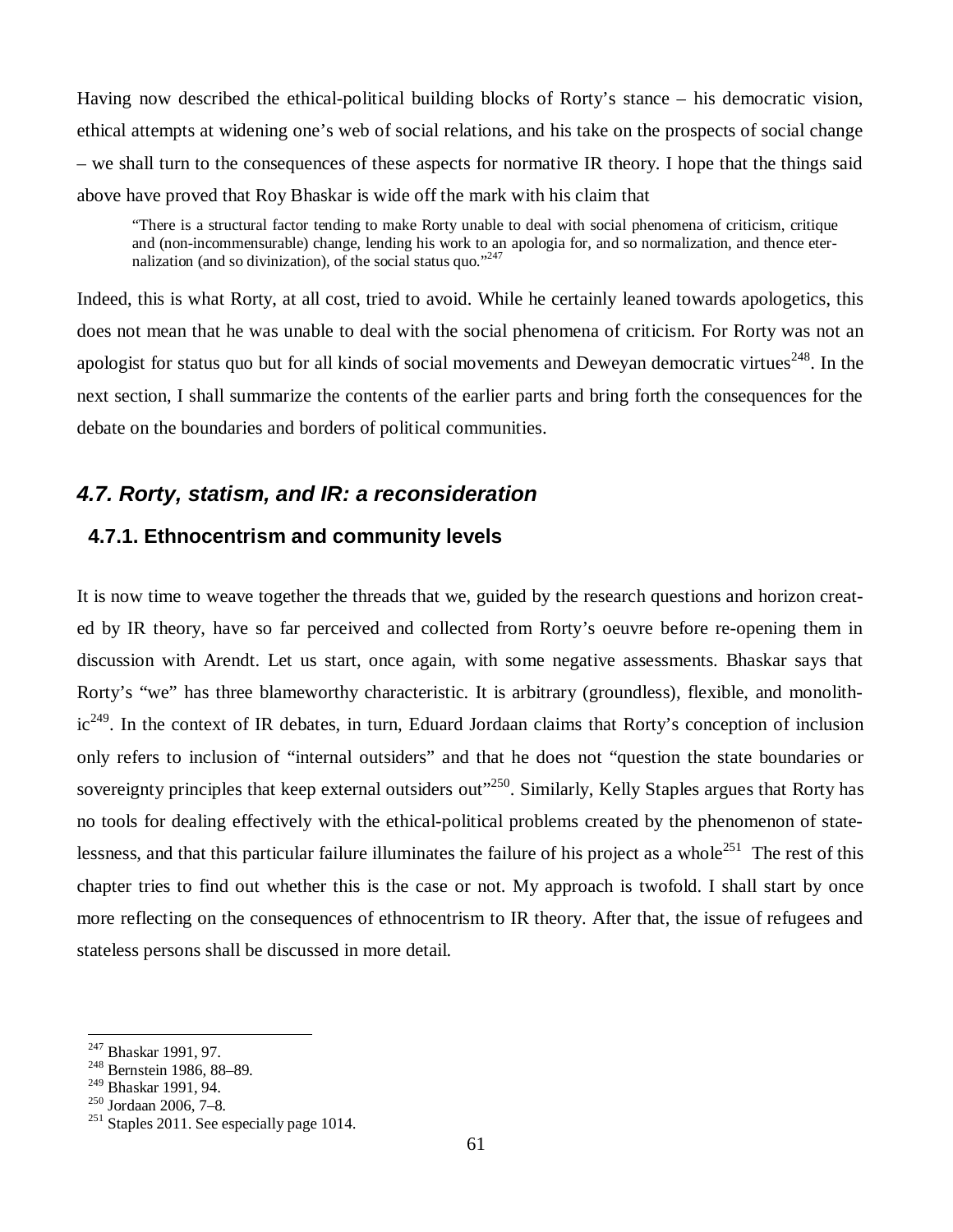The criticisms of ethnocentrism usually pick up one or more themes from the following line of argument: ethnocentrism is inward-looking, nationalistic, opposed to global solidarity, and at the same time promotes or at least optimistically ignores any imperialistic/hegemonistic tendencies<sup>252</sup>. This kind of reading is no doubt possible, and even backed by some of Rorty's own comments<sup>253</sup>. However, other kind of reading is also possible. In the reading I suggest, openness is the very center of any ethical polity. The most important questions for any community are, according to Rorty, the following:

"what are the limits of our community? Are our encounters sufficiently free and open? Has what we have recently gained in solidarity cost us out ability to listen to outsiders who are suffering? To outsiders who have new ideas?" (ORT, 13)

Global solidarity is exactly something Rorty wishes to promote, although he also thinks it is quite hard to achieve – one can tell detailed and concrete stories of oneself as a member of a small group, but only abstract and sketchy stories as a citizen of the world (RT, 201; PCP, 46). Neither is Rorty ignorant of "our customary imperialist hypocrisy" – the fact that Westerners have usually propagated their world view with "the Gatling gun", backed up with a "Me rational, you Jane" narrative structure (ORT, 219; PCP,  $54^{254}$ . His ethics is not all about spreading our way of life – quite the contrary: there is also an impulse towards an ethics of listening and openness to otherness. To further clarify the issue we can distinguish between four different meanings of "community" that we can derive from Rorty.

These different community levels are: (1) The "primary community" working as a basis of our selfidentification of individuals – usually but not necessarily the nation-state; (2) The community of a group of people that are (actively or passively) kept out from the public discourse. The existence of these groups as a community, as was pointed out in the last section, presupposes the fact that the group of people in question is starting to forge an identity for itself; (3) "Cultural community" based on certain shared premises but divided by institutional (state) borders (e.g. the "Western democracies"); (4) "Ethical community": the people who we feel sympathy for but do not strongly identify ourselves with. For the members of the "human rights culture" (which in itself is a level-3 community) this means ideally the whole humankind.

Hence, the local community, be it state, tribe or family, is clearly for Rorty something that will probably always play an important role. These communities (1) are contingent, yet not –*pace* Bhaskar – arbitrary.

<sup>252</sup> See e.g. Billig 1993, 72, 77; Turner 2004, 279.

 $^{253}$  Most clearly in "The Unpredictable American Empire", a complex essay where Rorty, while condemning the imperialis-

tic tendencies of the U.S., nevertheless argues his support for military action against dictators (UAE, 219).

 $^{254}$  Historically, of course, the reference has been to divine commands instead of rationality.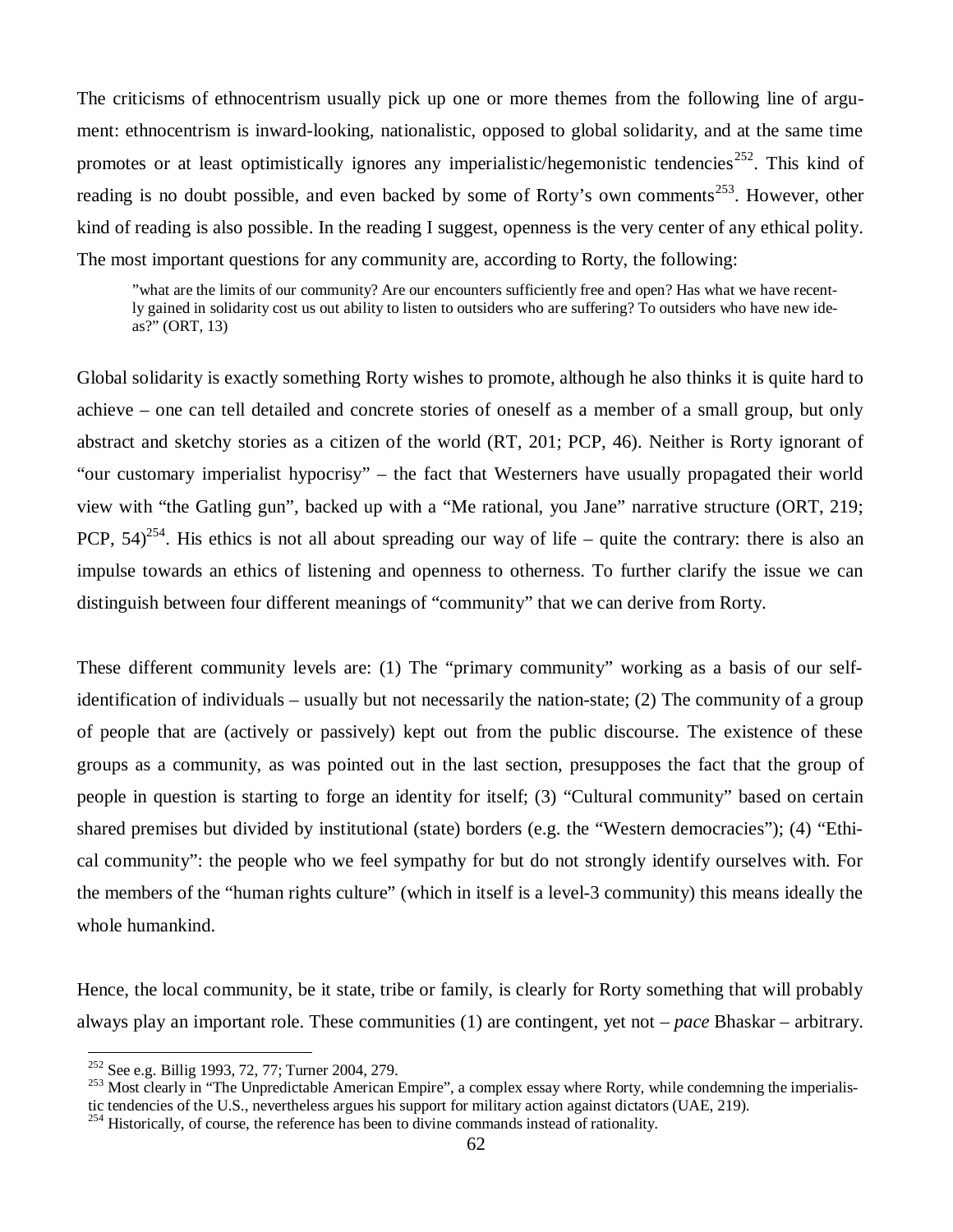Following this strand, Rorty suggests an ideal world order based on the model of a bazaar surrounded by exclusive clubs. The creation and locus of ethical-political identity in a "thick" sense would always take place in a relatively small community. However, the institutional form, precise scope and the porosity of its borders/boundaries is debatable. So when, for instance, Cochran points out that Rorty offers no indications about whether, as a result of the expansion of "we" feeling, the institutional structure of state will remain or some other form arise<sup>255</sup>, he can only answer that no one can make predictions on this area, but he can only wish that the current state system will eventually fade away (RT, 201). This is in accord with the pragmatist confidence that their own vocabularies, like all vocabularies, sooner or later, "will be superseded – and, from their point of view, the sooner the better" (ORT, 219).

In addition to the three points Festenstein noted as ways of going beyond the contemporary political boundaries (see section 3 above), one could add, on the basis of the last section, changing the public discourse so that the meaning or scope of a specific boundary begins to seem different. To effect a change within a community (1) or (3), and through them a change in the whole logic of world politics, one has to rely on the splits and tensions within those cultures, especially articulated by cultures (2), or on some kind of disruptions from outside. Therefore, the only hope for change are tensions which make people listen to unfamiliar ideas (ORT, 13-14). Changes in the world of politics do not occur, Rorty argues, as a consequence of theoretical discoveries. Instead, they are the contingent result of a "reflective equilibrium between old platitudes and reactions to new stimuli" (TaP, 324). One source of such tensions in current world is global flows of people, refugees, immigrants, and such phenomena. In the next section, I will pose the question in more detail especially through refugee related questions, albeit the implications concern all anomalous groups in the matrix of nation-statism.

### **4.7.2. Refugees, sentimentalism, and agency**

If the refugee, as the "paradigm of politics in the  $21<sup>st</sup>$  century"<sup>256</sup> is also the new stimulus vis-à-vis the old platitudes of state-centric world politics, the question becomes: how can the workings of the reflective equilibrium be made more democratic, open and ethical? Most readers of Rorty would probably answer that we should put our efforts to humanitarian action backed with "sentimental education" that will make us more aware of the suffering of various groups around the world. Rorty himself probably would not strongly disagree with this kind of reading. There are, however, serious flaws in sentimental

<sup>&</sup>lt;sup>255</sup> Cochran 1996, 40, passim.

<sup>256</sup> Parvikko 2002.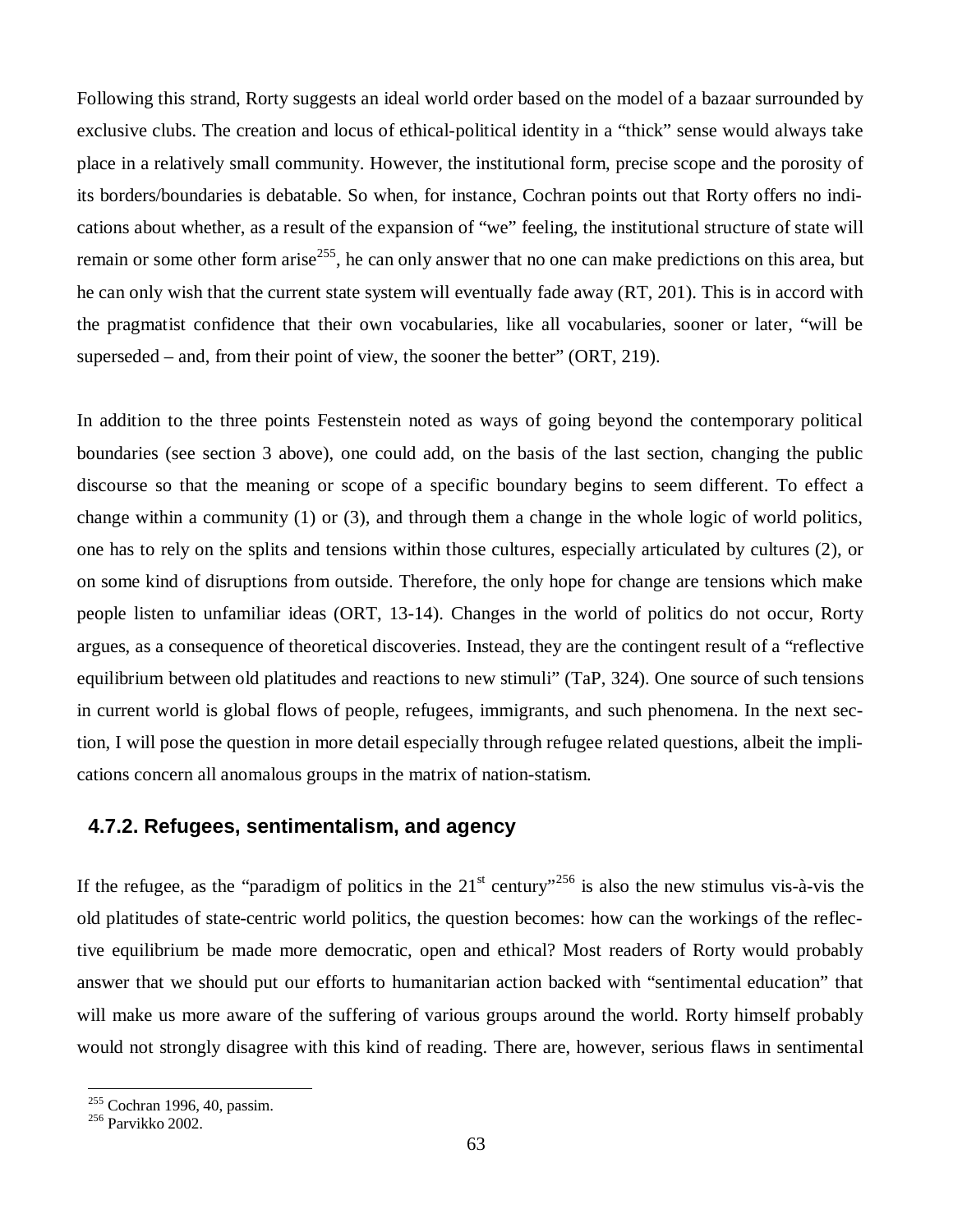humanitarian action. Sentimentalism has the structural effect of reducing the sufferers to a cliché – to "bare humanity" empty of any kind of agency that would disturb the compassionate reaction<sup>257</sup>. As, among others, Patricia Owens and Costas Douzinas have argued, this kind of sentimentalism privatizes, genderizes and consequently depoliticizes humanitarian action<sup>258</sup>. As Douzinas puts it,

"We participate in human rights struggles from our front room not as *polites*, publicly-minded citizens, but as *idiotes*, private persons, committed to personal interest. No wonder that the G8 leaders and targets of Live8 stated  $\left[\ldots\right]$  that they would be happy to participate in the 'action' against them."<sup>259</sup>

The problem concerns especially the lack of agency given to refugees or migrants, who are problematically depicted as a danger from somewhere else, external from the public space<sup>260</sup>. However, on the conceptual level, refugees are always already *within* the public sphere, even if practically kept out from public deliberation.

Putting the problem this way takes us to another possible way of approaching the issue from a Rortian horizon. If we, instead of taking our point of departure directly from sentimental education, take a detour by focusing on the themes developed in sections 4, 5 and 6, we begin to see that there is a genuine possibility for democratic agency in Rorty's stance. Even if, as Fraser argues, Rorty never took the last step to the full political consequences of his thinking he gave us some important hints on how to proceed<sup>261</sup>. As has been repeatedly pointed out, the most important prerequisite for growth is that there is a constant possibility for different abnormal discourses to spring up. Remember, further, that abnormal discourse is what happens when someone who is ignorant of the conventions of normal discourse joins the discourse. It is then easy to see that migrants/refugees could be one of the groups constantly challenging the normal discourse of the settled peoples. They could be the stimuli for such tensions in our thinking that, as we saw, are the only hope for the betterment of our political vocabularies.

To claim, as Staples does, that the stateless and other outsiders are rendered voiceless by Rortian position is utterly wrong. Her argument is based on the misunderstanding of Rortian account according to which the stateless would have to express themselves using the vocabulary of the community in which they seek sanctuary. This, according to Staples, is because "the only alternative option [… ] a shared

<sup>257</sup> Nyers 1999, 11, 15–16, 20–21; Owens 2009, 570.

<sup>258</sup> Owens 2004, 288, 291-295, 295. Douzinas 2007, 8, 11, 20.

<sup>259</sup> Douzinas 2007, 67.

<sup>&</sup>lt;sup>260</sup> Owens 2004, 299.

<sup>&</sup>lt;sup>261</sup> See Fraser 1991, 266.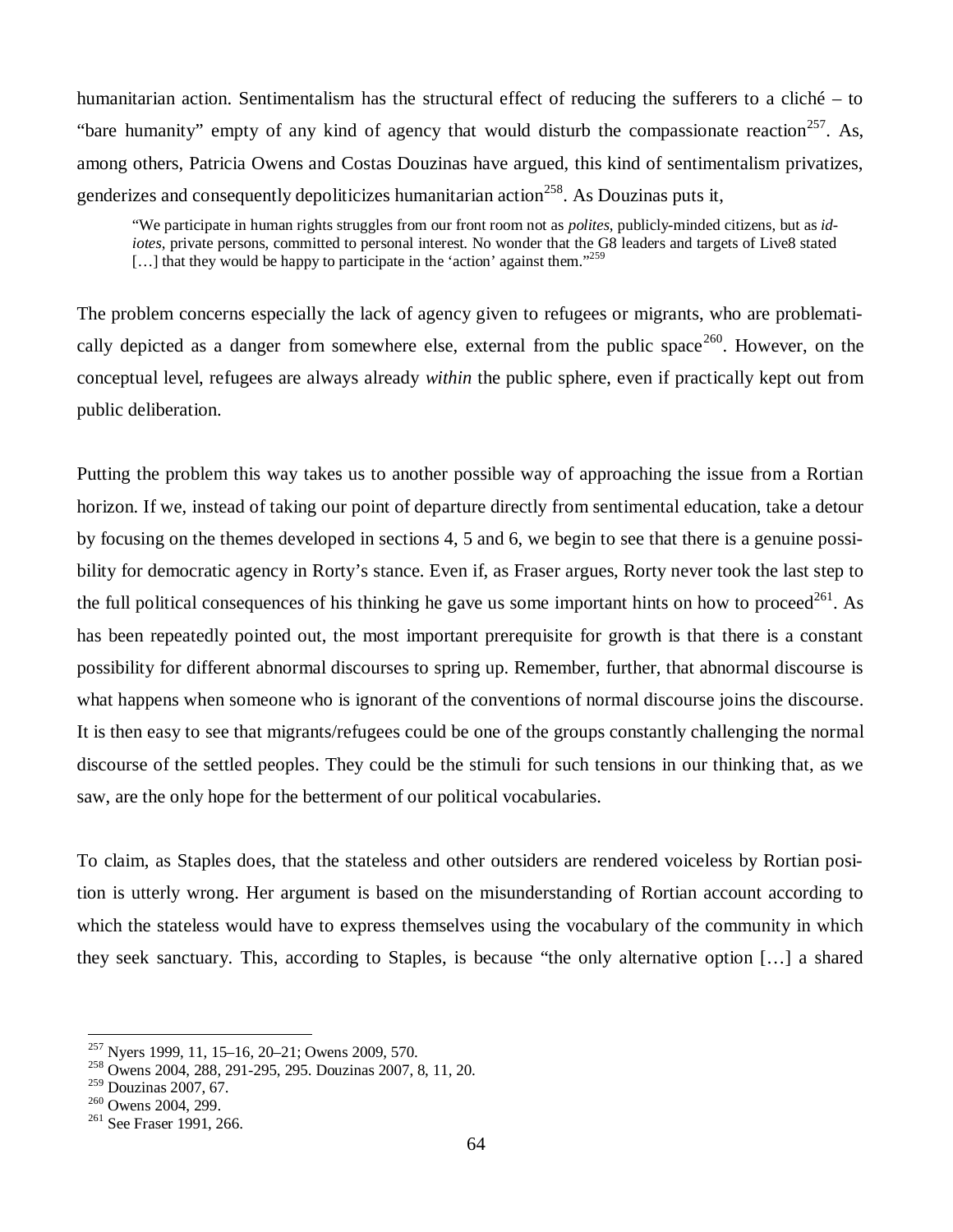*human* potential for accommodation" is purportedly ruled out by Rorty<sup>262</sup>. There are, however, two defects in this criticism. First, it supposes that vocabularies are fully coherent and integral wholes, impenetrable from the outside. But as we have seen, communal vocabularies are not windowless monads, and the vocabularies that Rorty most values are the ones characterized by radical pluralism. The second problem with Staples is that she seems to presuppose that Rorty denies the possibility and potential for accommodating strange voices to our communities. Apparently Staples thinks this is the case because of Rorty's refusal to make claims about human nature. But Rorty never denied that human beings have a variety of different attributes and potentials. He only wanted to direct our attention to the level of linguistic activity instead of a transcendental human nature, since it is at the fist-mentioned level that the most interesting and most distinctively human activity takes place<sup>263</sup>. This takes us back to the abnormal discourse generated by inclusion of outsiders, and the consequential hope for political amelioration.

The hope cannot be fulfilled, however, if the refugees/migrants are actively kept out from public deliberation and via governmental practices also prevented from organizing themselves and thus forging a moral identity for themselves. There is a danger that, like women and blacks historically, refugees are seen as either child-like or animal-like or both, instead of fully-fledged humans capable of selfgovernment on both individual and group level<sup>264</sup>. There is then an ethical-political demand in Rorty's thinking that calls for promoting a public space (not necessarily bound by the borders of nation-states) for people that are not fully allowed to take part in the national public space. This is the condition *sine qua non* for the possibility of the oppressed to forge a moral identity and for the possibility of growth for all of us, since all attempts to edify ourselves are matters of making connections between our own culture and some other – connections, that is, in the life-world and not in the world of theory (TaP, 200– 201; PMN, 360). The next section will discuss the direction towards which the practice of making new connections takes us, that is, what kind of world and what kind of world politics Rorty envisages.

 $262$  Staples 2011, 1016.

<sup>&</sup>lt;sup>263</sup> In the following quote, Rorty tries to illuminate what he does and what he does not imply with his anti-foundational attitude towards human beings: "If agreeing that human beings are, among other things, animals which can suffer pain is enough to make me a realist and an essentialist, then of course I qualify [...] I only want to deny that [human beings] possess [… ] an extra added ingredient, a description of which can be used to explain, for example, why they have dignity rather than mere value. My view is that the only extra added ingredient they have is the extra neurons which make them capable of becoming language-users, and thus changing themselves by changing the way they talk" (RT, 130). <sup>264</sup> On different distinctions between humans and pseudo-humans, see TaP, 168–169.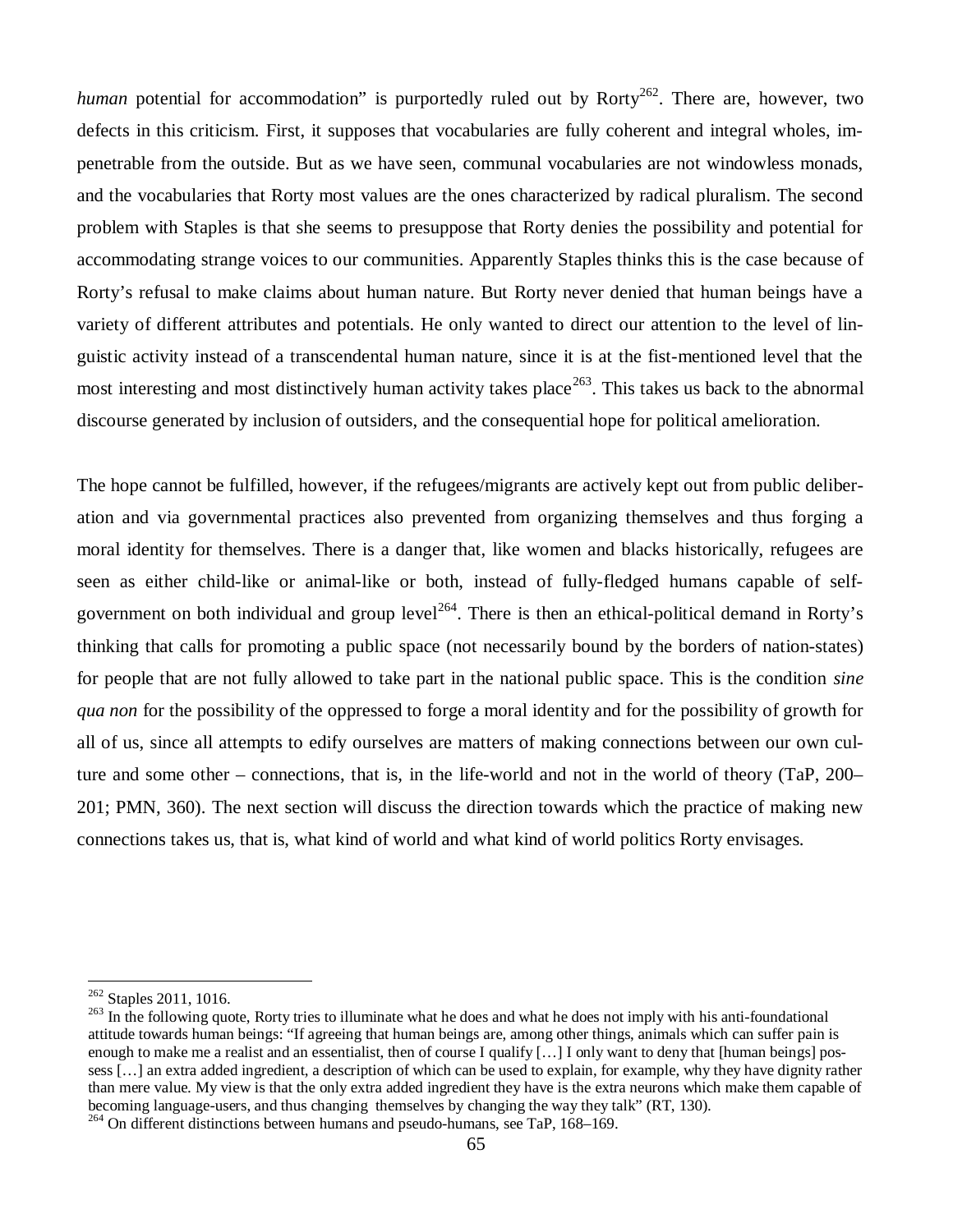### **4.7.3. The present and beyond**

One consequence of Rorty's thinking is, as Cochran points out, that there can be no *a priori* reasons for doubting the moral status of nation-statism<sup>265</sup>. However, *pace* Cochran, it could even be claimed that the whole notion of "moral status of states" presupposes such *a priori* premises. The only way to assess the moral status of anything is *a posteriori*, in relation to practice and in comparison to other possible practices. Rorty is actually a firm supporter of national identity projects:

"a sense of shared national identity [...] is an absolutely essential component of citizenship [...] [A] nation cannot reform itself unless it takes pride in itself – unless it has an identity, rejoices in it, reflect upon it and tries to live up to it." (PSH, 253)  $^{266}$ 

However, he sees his own position as an antithesis to "simpleminded militaristic chauvinism" and ties himself instead tightly to the themes of democracy and hope. Democratic discussion presupposes a specific community as its point of reference. Without any kind of commitment to a certain political entity, it is hard to produce the needed agency for its betterment. (AOC, 3, 8, 11)<sup>267</sup> He strongly believes that his utopian goal of a "global, cosmopolitan, democratic, egalitarian, classless, casteless society" can only be achieved through the help of national governments (PSH, xii; AOC, 3). It should also be noted, that Rorty is not using "the national" as a red herring supposed to draw attention away from class and other differences. Instead, he reminds us that there is s stark contrast between the class differences of  $20<sup>th</sup>/21<sup>st</sup>$  century America and the original idea that the country was supposed to be "the world's first classless society" (PSH, 259). Against the promoters of politics of recognition or … of identity, he states that "we must remind ourselves [… ] that Marxists were absolutely right about one thing: the soul of history is economic." (PSH, 227)

The point is, then, that "we should not let the abstractly described *best* be the enemy of *the better*" (AOC, 105. My emphasis). Rorty would not disagree with Fred Dallmayr, who argues that the attempts to achieve different countries are necessarily interdependent and that national pride is possible only on the condition that it is tied to the promotion of "pride in humanity"<sup>268</sup>, albeit Rorty would probably wish to specify that pride in humanity means that the group of people in question would take pride in their

<sup>&</sup>lt;sup>265</sup> Cochran 1996, 41.

<sup>&</sup>lt;sup>266</sup> In this, he is agreeing with Julia Kristeva's psychological standpoint, according which national pride is comparable to the good narcissistic image that the child elaborates into an ego ideal and the degradation of which may cause depression (Kristeva 1993, 52).

 $^{267}$  Rorty further clarifies his position by stating that "I see the 'orthodox' (the people who think that hounding gays out of military promotes traditional family values) as the same honest, decent, blinkered, disastrous people who voted for Hitler in 1933. I see the 'progressivist' as defining the only America I care about." (PSH, 17).

<sup>268</sup> Dallmayr 2001, 102–103.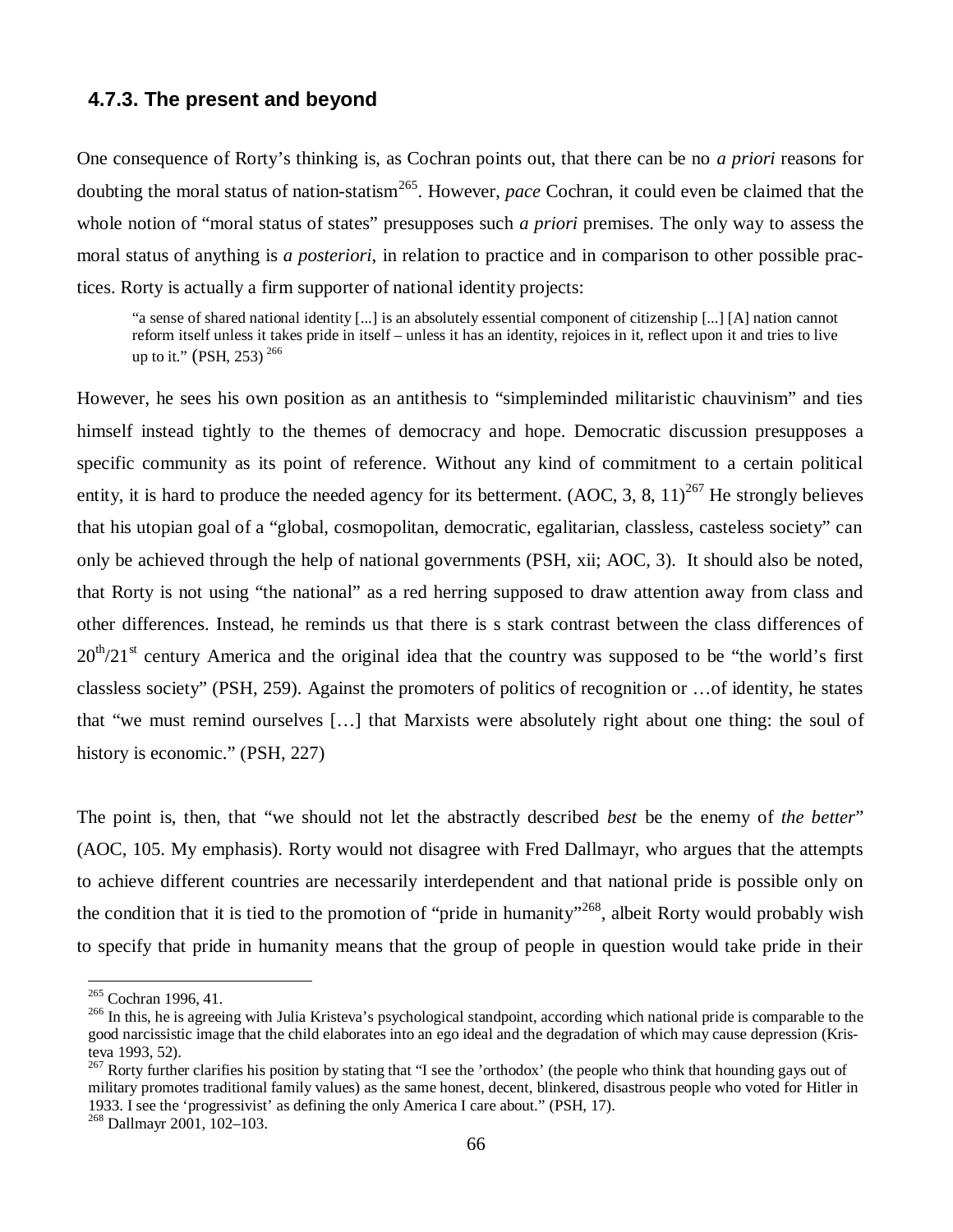attempts to enlarge their moral community and think the consequences for their actions as much on a global scale as possible. Ethnocentrism means we have to start from where we are, in this case the nation-state system as it currently stands, and try to look for toeholds to move further. Any given political entity always remains "unachieved" – its ideals are never fully embodied in the institutional structure and, moreover, those ideals are in constant flux. To aim at fixity would mean giving up hope for enchantment. (AOC, 101) Rorty cites approvingly Derrida's ideas on the "democracy to come":

"Justice [… ] is what the metaphysics of presence keeps trying and failing to identify with some set of institutions or principles. Such identification is impossible, because every institution or principle will produce new, unexpected, injustices of its own. Every imaginable utopia will need a social protest movement. Justice is a ghost that can never be laid." (PSH, 213)  $^{269}$ 

Such unexpected injustices can be more easily spotted and our current ways of thinking, acting, and judging transcended only if more and more groups are seen as being entitled not only to "love and protection" but also to participation in public deliberation. To start with, different subordinate groups may need to form what Fraser calls a "counter-public sphere", "a discoursive space where 'semantic authority' is constructed collectively, critically, and democratically"<sup>270</sup>. Owens suggests something similar in the context of migrants/refugees with her notion of "a counterpolitics of foreignness" in multiple public spheres, underwriting two partly conflicting goals: the inclusion of migrants/refugees to democracy's national future ("the better" above) and attempting to denationalize democracy ("the best")<sup>271</sup>. Sentimental education is not opposite to this kind of empowering agency-creation. As Parker and Brassett point out, Rortian ethics of sentimental education take political realties seriously and, by letting the migrants/refugees to publicize their experiences in their own words, help developing a political agency of the excluded<sup>272</sup>. Moral education, that is, moral progress, is necessarily a matter of "*education sentimentale*" and as such it ought to discover different local communities as sources of virtue, as Douzinas  $argues^{273}$ .

This democratic process also, hopefully, opens up the *possibility* for expanding the "we" groups via edifying discussion. Since, as Cochran points out, Rorty's "we" is built around any kind of "practice, metaphor, or reading that can construct necessary sympathy"<sup>274</sup> it is also a "we" that can possibly go

<sup>&</sup>lt;sup>269</sup> On the same theme see also TaP 192–193 where the same sort of idea is attributed to Dewey. On "democracy to come" see also e.g. Derrida 1994, 80–82.

 $270$  Fraser 1991, 266.

<sup>&</sup>lt;sup>271</sup> Owens 2004, 301.

<sup>272</sup> Parker – Brasset 2005, 246, 250–251.

<sup>273</sup> Douzinas 2007, 79. Douzinas explicitly takes this point to be *contra* Rorty, but I hope I have succeeded in arguing that it is compatible with the Rortian position.

 $274$  Cochran 1996, 41.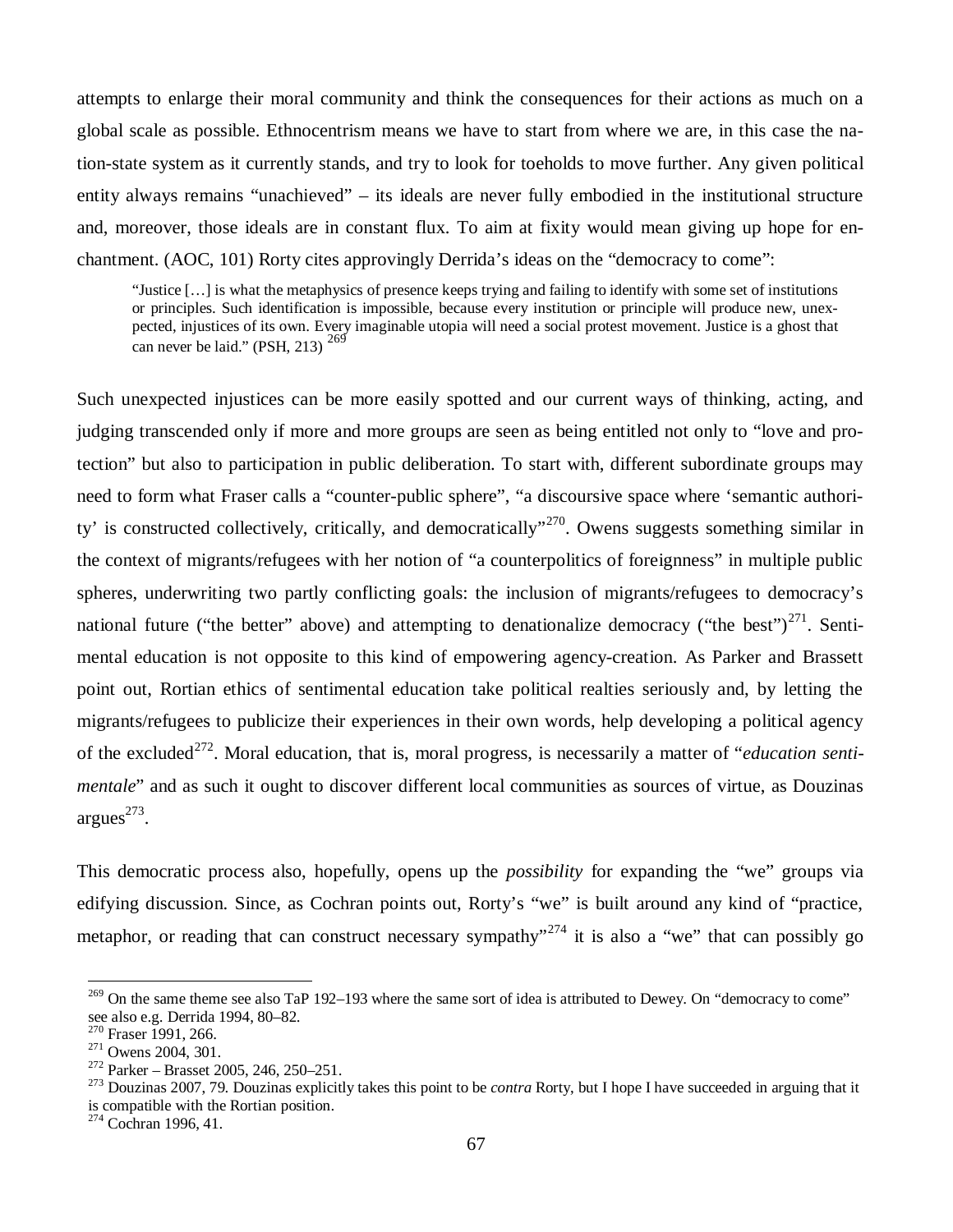beyond the contemporary institutional structure of nation-states if communities (3) and (4) gain strength vis-à-vis community (1). The creation of this kind of solidarity is not – pace McCarthy<sup>275</sup> – *creatio ex nihilo* (creation in absence of any commonalities) but merely creation in absence of a common human nature that would somehow provide a pre-existent guide for the process. Hence, following the pragmatic holistic and fallibilistic line of thinking, we end up in a situation where everything – goals, interests, methods, agency, criteria for success, etc. – is potentially up for revision, but we should not try to make our judgment about everything at once since that would only be possible if there existed ahistorical criteria for judgment<sup>276</sup>. Following the same holistic train of thought we can also note that there is probably no way of making judgment about all borders at the same time in isolation from all the other political questions. This is also a consequence of Rorty's ethical-political stance of keeping the conversation going and refusing all temptations that seek closure by eternalizing contemporary institutions.

Rorty is worried that the contemporary west, trapped in the cycle of minor reforms, is not imaginable enough to see beyond the current institutions. We may, as a consequence, have to put our hopes to the third world. (EHO, 179–187) But the categories are, as the phenomena of migrant flows and refugees suggests, not solid. Hence we should try to adjust our vocabularies and institutions so that to produce more and more people who are able to enlarge their flexible web of social relations wider and wider – take into account the interest of formerly unknown people not just the closest ones in the web of social relations. Simultaneously an open discussion on means and ends of political action should be promoted. Even if some sort of cosmopolitan government would be the utopian goal, it should not be seen as a fixed end. With the help of fallibilistic and humanistic critical intelligence – the refusal of the temptation to see one's own identity as self-sufficient and fixed (PCP,  $66^{277}$  – we should cultivate the Deweyan idea of "creative democracy", where both the intersubjective practice and individuals related to it are creative<sup>278</sup>. In the words of Emerson: "No truth so sublime but it may be trivial to-morrow in the light of new thoughts. People wish to be settled; only as far as they are unsettled is there any hope for them."<sup>279</sup> Having articulated in this chapter this forward-looking, radically democratic way of looking at Rorty's ethical-political horizon, and the role of open but institutionally-cum-spatially rooted community in it,

<sup>&</sup>lt;sup>275</sup> McCarthy 1991, 38.

<sup>&</sup>lt;sup>276</sup> Festenstein 2002, 569.

<sup>&</sup>lt;sup>277</sup> This does not mean, Rorty continues, "being an indecisive petit-bourgeois wimp, a Woody Allen figure, never quite sure who he is or what is to be done" (PCP, 66).

<sup>278</sup> Dewey 1998, 341; Bernstein 2006, 201; Campbell 2004, 182–183.

<sup>&</sup>lt;sup>279</sup> Emerson 1982, 237.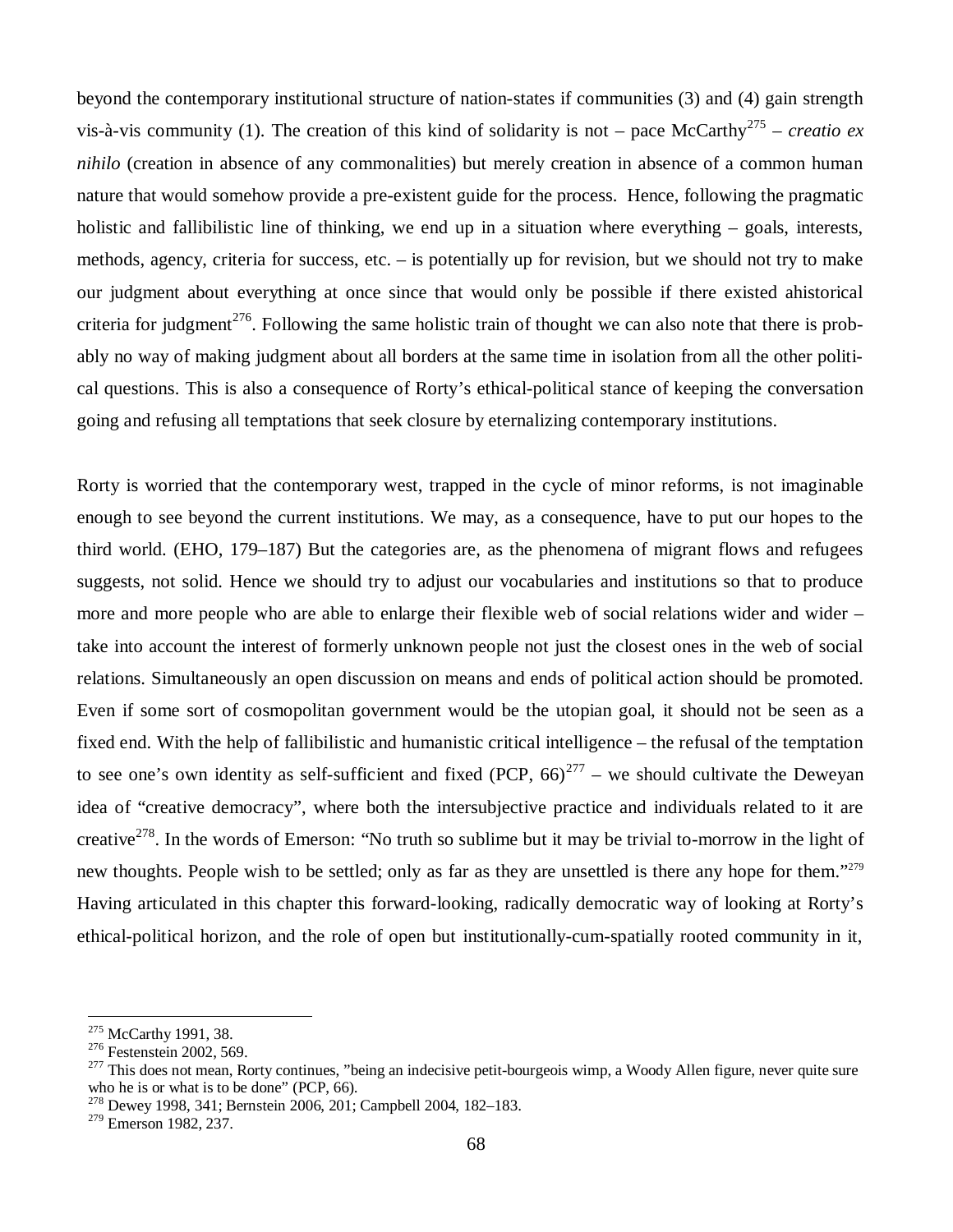we can now move to Arendt's conceptions of public world, democratic community and the problems of nation-statism.

# **5. PUBLIC WORLD IN ARENDT'S THOUGHT**

# *5.1. Introduction to Arendt*

Classifying Hannah Arendt as a political thinker is almost impossible. She does not seem to fit any of the established categories of political or intellectual schools, even though she is sometimes connected to republicanism or phenomenology. Partly because of this, she remained during her lifetime a somewhat marginal figure in political philosophy, even though her 1963 *Eichmann in Jerusalem: a Report on the Banality of Evil* provoked a severe controversy. During her life and the years following her death she was often also, to a certain extent, misunderstood. The source of the somewhat misleading early representations of her work lies in the assumption that she tried to build a classical abstract system of political philosophy on the grounds of experiences derived from the (idealized) Greek *polis.* From this point of view, it is natural to start from her most theoretical work, *The Human Condition*. However, after the publication of Arendt's biography by Elizabeth Young-Bruehl in 1983 a growing number of scholars have noticed the notable influence that her personal experiences of the Nazi totalitarianism and statelessness had on her thinking, and that, therefore, the place to start is *The Origins of Totalitarianism*<sup>280</sup>. This is also in line with her own descriptions of what she was doing: "What is the subject of our thought? Experience! Nothing else! And if we lose the ground of experience then we get into all kinds of theories" (HA, 308. See also EU, 20). Her main interest was to understand what happens (HA, 303), and especially to understand in a non-dogmatic way, "without a bannister".

In order to gain insights from Arendt, we need to have a look at her intellectual context. It is becoming widely accepted by scholars that there is a dynamic tension between the two sources of her thought. On the one hand there are her personal experiences as a stateless person and a German Jewess during the Nazi period. On the other, there is the influence of German "Existenz philosophy", especially the thought of Martin Heidegger and Karl Jaspers.<sup>281</sup> Both sources were equally needed for the development of the basic categories of Arendt's thinking. Neither this nor the fact that she always wrote on concrete experiences means, however, that her corpus is inconsistent. As Margaret Canovan points out, "Arendt had a naturally systematic mind that tended of its own accord toward consistency and synthesis"; there-

<sup>280</sup> See especially Benhabib 1996, Bernstein 1996, and Canovan 1994.

 $281$  Benhabib 1996, xxiv, 47; Bernstein 1996, 6–9.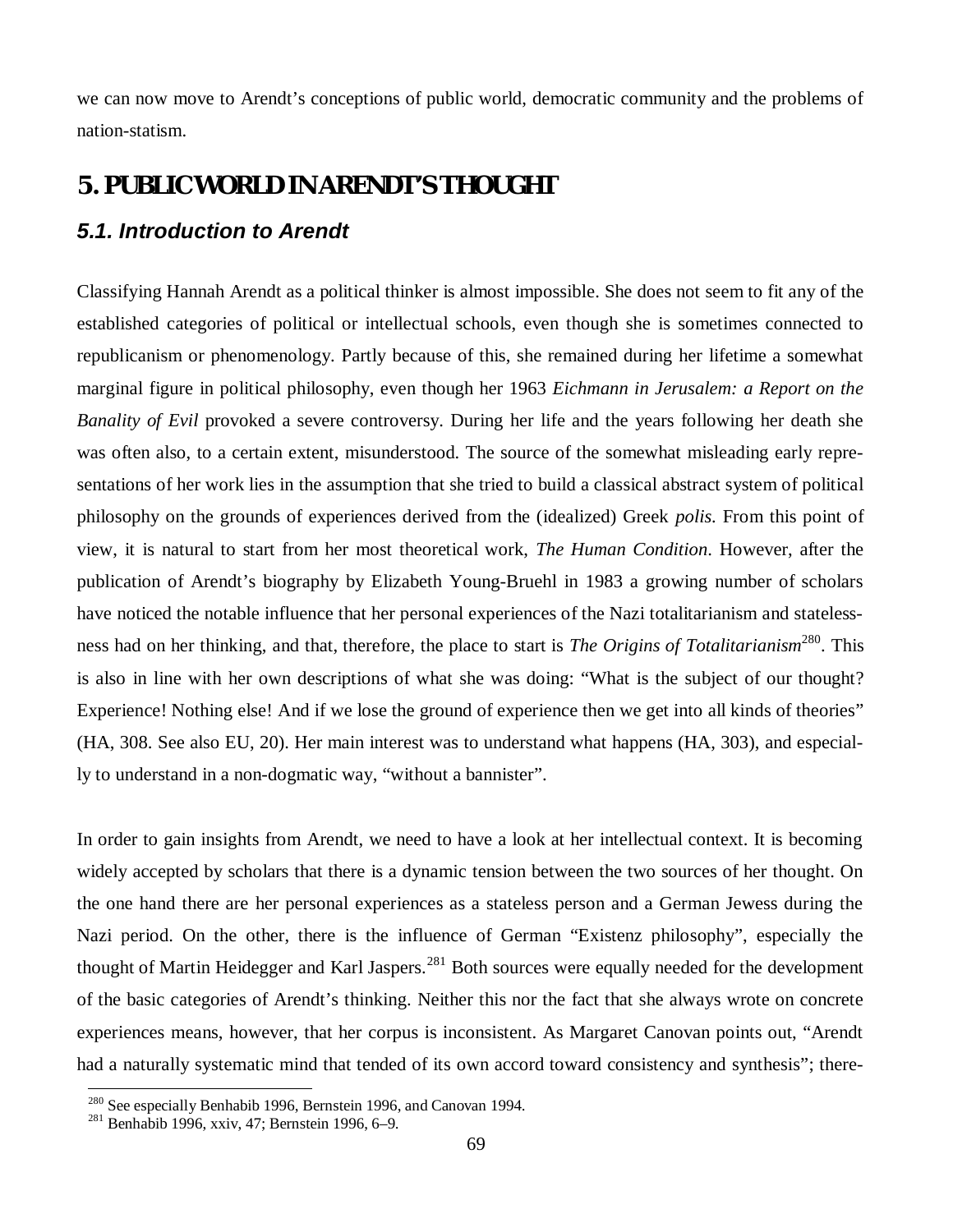fore, her writings form a "spider's web of concepts," one part of which cannot be understood if one is unaware of its connections to the rest of her work – an insight we also gained in its general form from hermeneutics. Arendt was then, an "unsystematic system-builder", whose 'system' is supposed to remain dynamic and unfinished.<sup>282</sup> Arendt was, as her biographer Elizabeth Young-Bruehl explains,

"a critic in the original sense of the Greek word  $\gamma$  $\beta$ ific, a judge or interpreter who can make distinctions, separate things out, give meanings. She was not a philosophical or political visionary. There is no utopian impulse in her work, though she took political hope form the existence of councils, the spontaneous outgrowths of revolutions. $4283$ 

This dynamic system is in many ways related to themes relevant for IR, even though Arendt has thus far remained a somewhat underexploited resource within IR literature (her close relationship with Hans J. Morgenthau, the grand old man of the discipline, notwithstanding<sup>284</sup>). The interest in her thinking has, however, lately increased<sup>285</sup>. When it comes to the study at hand, we are in a bit different situation than the case was with Rorty. Firstly, Arendt's oeuvre is wide and deals almost exclusively with political issues. Therefore a lot issues have to be left outside the scope of our presentation. Secondly, the number of valuable interpretations of Arendt's work is also, unlike with Rorty, relatively high. This allows for a bit more straightforward reconstruction of Arendt's thinking without consuming energy in shooting down problematic criticisms (which do exist, but have usually already been scrutinized by others). On the other hand, this also means that we will not attempt to reconstruct Arendtian political theory, or even a part of it, in an authentic manner. Again – as with Rorty – we are thus creating a 'profile' or repetition, and not a reconstruction in any rigid sense of the word. Rather, the chapter serves as what Arendt called "exercise in political thought", an attempt to think the themes of nation-statism, refugees and cosmopolitanism in an experimental way through Arendt's writings on statelessness, world, plurality and action.

The chapter begins by explaining what Arendt understood by political thinking and criticism. It is pointed out that the basis of her ethical-political vision is what she refers to as 'the world', i.e. the human inbetween, the space that both brings human beings together and separates them from each other. The basic character of the human in-between, explicated in section 5.3.1., is plurality. As plural actors, human beings crave for freedom and equality, which are the conditions – according to Arendt – for the disclosure of the unique identity of each person. Having laid down these basic ethical-political demands

<sup>282</sup> Canovan 1994, 5–6.

<sup>283</sup> Young-Bruehl 2004, 473.

<sup>&</sup>lt;sup>284</sup> Morgenthau and Arendt were close friends from 1950s onwards and Morgenthau seemingly appreciated Arendt's thinking. After Arendt's death, he wrote an obituary (1976) for her, as well as a contribution to a special issue on Arendt in *Social Research* (1977)*.*

<sup>285</sup> Especially worth mentioning on this score are the works of Patricia Owens and Patrick Hayden as well as the edited volume by Anthony F. Lang and John Williams (2005).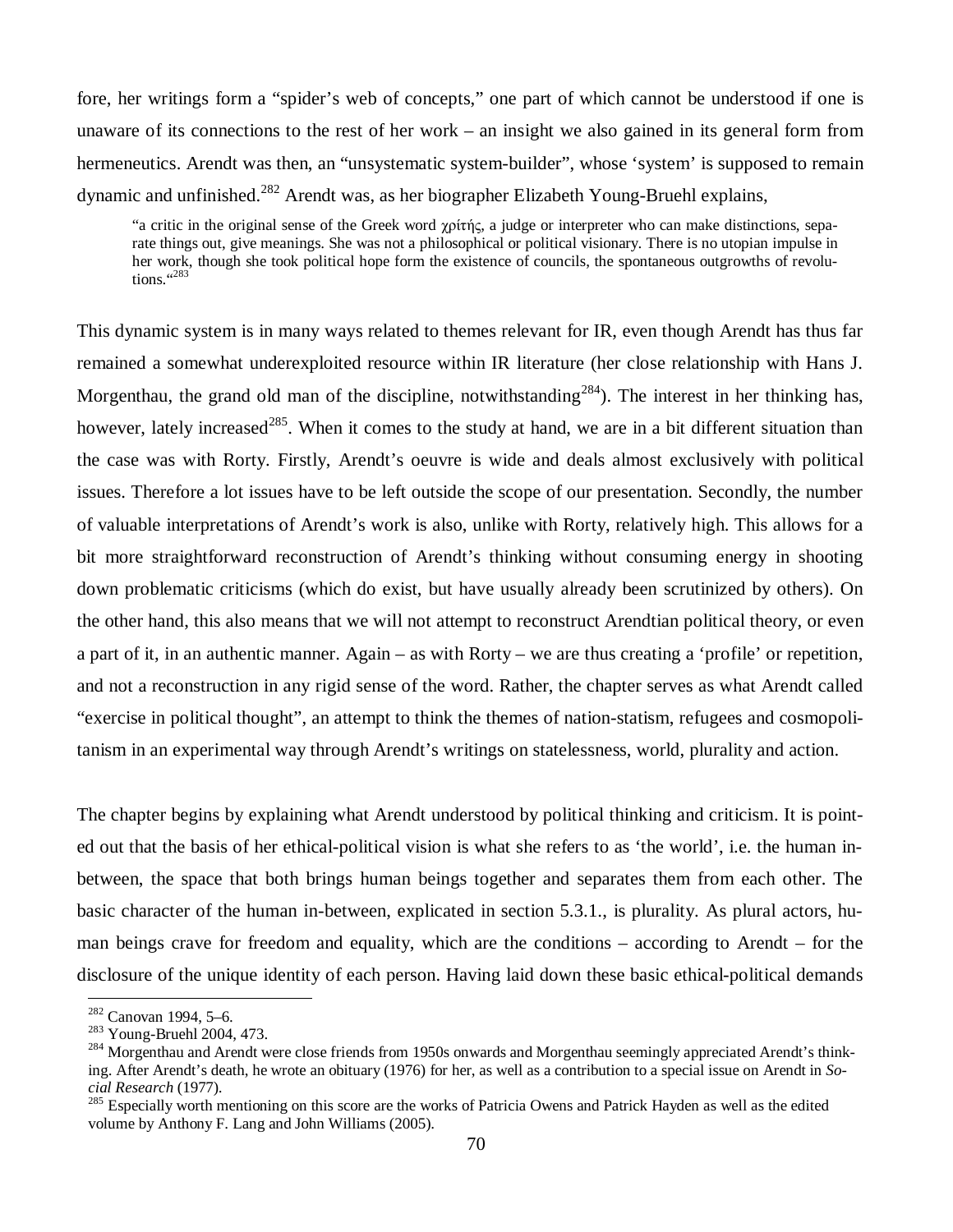of Arendt's vision, we proceed to a discussion of the threats they face in the modern world. This takes us to the problematique Arendt refers to as "the social", a constantly accelerating process of normalization and wordlessness, the substitution of politics by the administration of "the life process of society". These degenerations are, according to Arendt, strongly related to the development of the modern nation-state system. Such issues as minority problems and massive statelessness – people ejected from "the old trinity of state-people-territory" (OT, 282) – are, she argued, inevitable byproducts of the tautologies of the political just discussed. If a cure is to be found, it is not from moralism or sentimental humanitarianism, but from political action. In order to safeguard the right (more important than anything we understand by "human rights") to belong to some kind of organized political community (see section 5.5.1.), Arendt suggests that we need to remake 'humanity' into a properly *political* concept (purged from all sentimentality), engage into a project of civic friendship and work towards a pluralistic, multi-level arrangement of councils and federations with limited powers (see sections 5.5.2., 5.5.3., and 5.5.4.).

### *5.2. The pariah thinker: criticism without a bannister*

Characteristic of Arendt was her complete refusal of any identification to a school or sect, be it political or intellectual. In respect to the latter, she once told a student that she was "a sort of phenomenologist", hastening to add: "but, ach, not in Hegel's way – or Husserl's"<sup>286</sup>. With regard to her political affinities, when asked by Hans J. Morgenthau – her close friend – in a seminar on her thinking about her stance within "the contemporary possibilities" of liberalism versus conservatism, Arendt answered:

"I don't know. I really don't know and I've never known. I suppose I never had any such position. You know the left think that I am a conservative, and the conservatives sometimes think I am left or I am a maverick or God knows what. And I must say I couldn't care less. I don't think that the real questions of this century will get any kind of illumination by this kind of thing." (HA, 333–334)

Like Heidegger, her former teacher, Arendt considered thinking (or the lack thereof) the major question of our time. Whereas for Heidegger "[m]ost thought-provoking is that we are still not thinking – not even yet, although the state of the world is becoming constantly more thought-provoking"<sup>287</sup>, Arendt saw "thoughtlessness<sup>288</sup> – the heedless recklessness or hopeless confusion or complacent repetition of 'truths' which have become trivial and empty" as an outstanding characteristic of modern society (HC,  $5)^{289}$ .

<sup>286</sup> Young-Bruehl 2004, 405.

<sup>287</sup> Heidegger 1993, 370.

<sup>&</sup>lt;sup>288</sup> Arendt insisted on using the word "thoughtlessness" even though her friend Mary McCarthy, who often corrected Arendt's English, tried repeatedly to convince her that the word does not exactly have the kind of connotations Arendt was looking for (see Benhabib 1996, 177).

 $289$  She defined her own project, therefore, as an attempt to "think what we are doing" (HC, 5).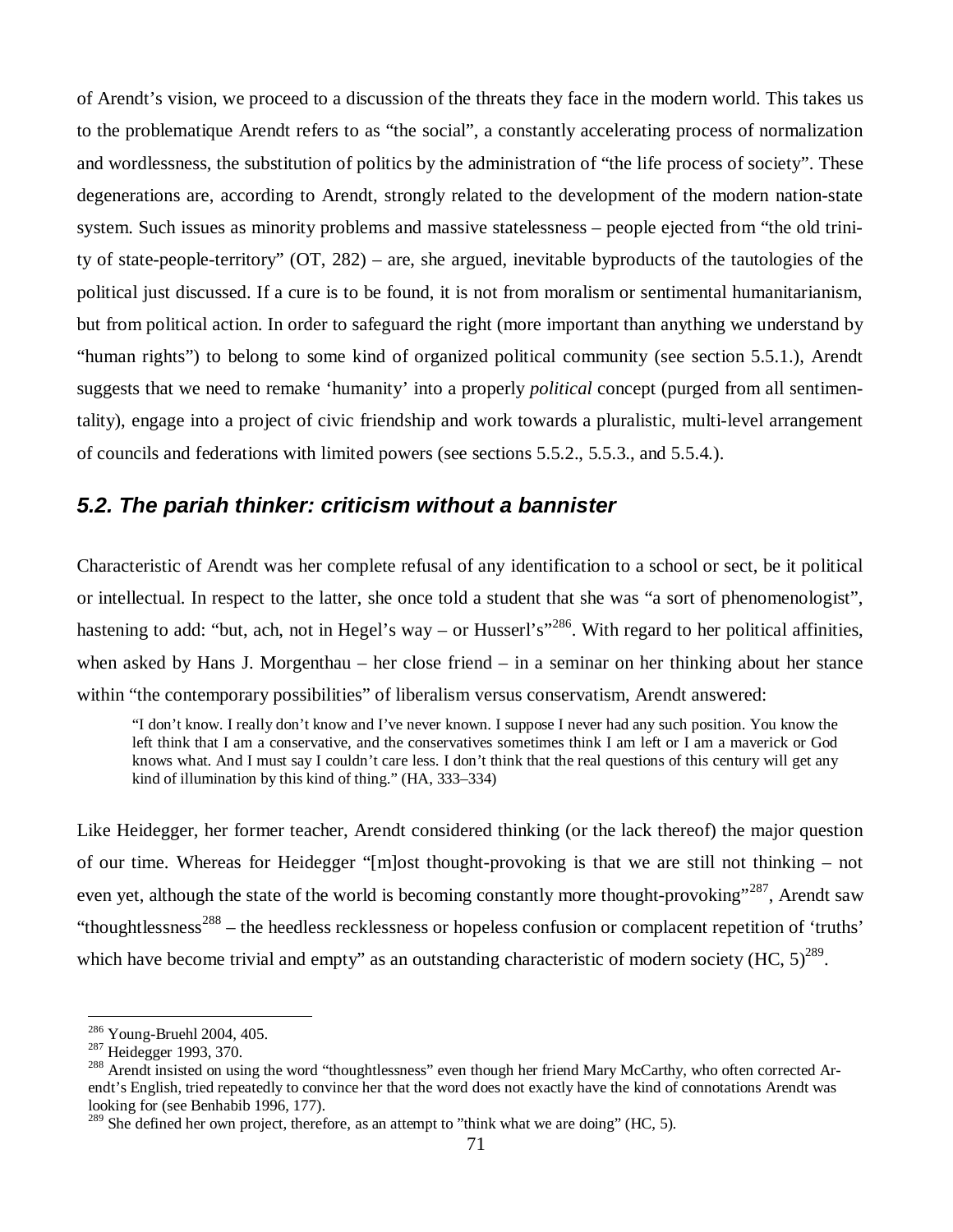What separated her thinking from Heidegger's was the strongly political way of looking at things, partly provoked by the bitter witnessing of Heidegger's infamous odyssey into politics<sup>290</sup>. At this point, her experiences as a Jew enter the picture. She explained time and time again that for years, the only reasonable answer to the question "who are you" for her was "a Jew" (MDT, 17–18; see also EU, 12; JW, 137; HA, 334). The political events around her made Judaism a personal problem for Arendt, "and my own problem was political. Purely political!" (EU, 4–5, 12; see also MDT, 18). She greatly valued certain Jewish individuals whom she considered "conscious pariahs" (JW, 274), and to whose ranks she would probably had wanted to include herself. The term 'pariah', which she draw from Bernard Lazare and Max Weber, along with its counterpart, the parvenu, contains the seeds of what she later thematized as independent thinking, political responsibility and the social versus the political.<sup>291</sup> This derived directly from Arendt's own experience. As she saw matters, a Jew in European societies had traditionally had two options: either becoming a parvenu by accepting the rules and prejudices of the society that she did not belong to by birth, or being a pariah – either unconsciously or consciously (JW, 279). It was the latter option that Arendt preferred. Her prime example, from whom she also drew the concept of conscious pariah, was Bernard Lazare<sup>292</sup>, who was the first to understand the full political consequences of pariah being: "As soon as the pariah enters the arena of politics and translates his status into political terms, he becomes perforce a rebel."(JW, 284)

It has often been noted that Arendt was simultaneously talking about herself when she described Gotthold Lessing: "His attitude toward the world was neither positive nor negative, but radically critical and, in respect to the public realm of his time, completely revolutionary."(MDT, 5) Arendt's own thinking was "radically critical" because of her tireless defense of the pluralism of the world (see the next section) against all conformist and non-pluralist tendencies. She advocated 'critical' thinking (although avoiding the expression "because of the Frankfurt School"), not letting oneself "get away with repeating clichés of the public mood" (HA, 309). Always looking at things from the point of view of 'the world' – the human in-between – and anchored to the fact of human plurality, this kind of criticism takes place "between past and future", not in some kind of timeless and spaceless realm as metaphysics has always

<sup>&</sup>lt;sup>290</sup> In his 1933 rectoral address Heidegger endorsed Nazism. This created a problem for Arendt she never sufficiently solved (although she eventually forgave Heidegger, excusing his mistake as a "*deformation professionelle" (*MH, 303]). Arendt was forever haunted by the question concerning the relation between thinking, judging, and acting. How could it be, as Benhabib puts it, that "the one who could think like no other, namely, Martin Heidegger, and the one who could not think at all, namely, Adolf Eichmann," made the same political mistake? (Benhabib 1996, 192)

 $291$  See, e.g., Bernstein 1996, 17–18,

<sup>&</sup>lt;sup>292</sup> Lazare was a French Jewish literary critic and a political actor. Arendt also names three other examples of pariah Jews: Heinrich Heine, Charlie Chaplin, and Franz Kafka (JW, 276).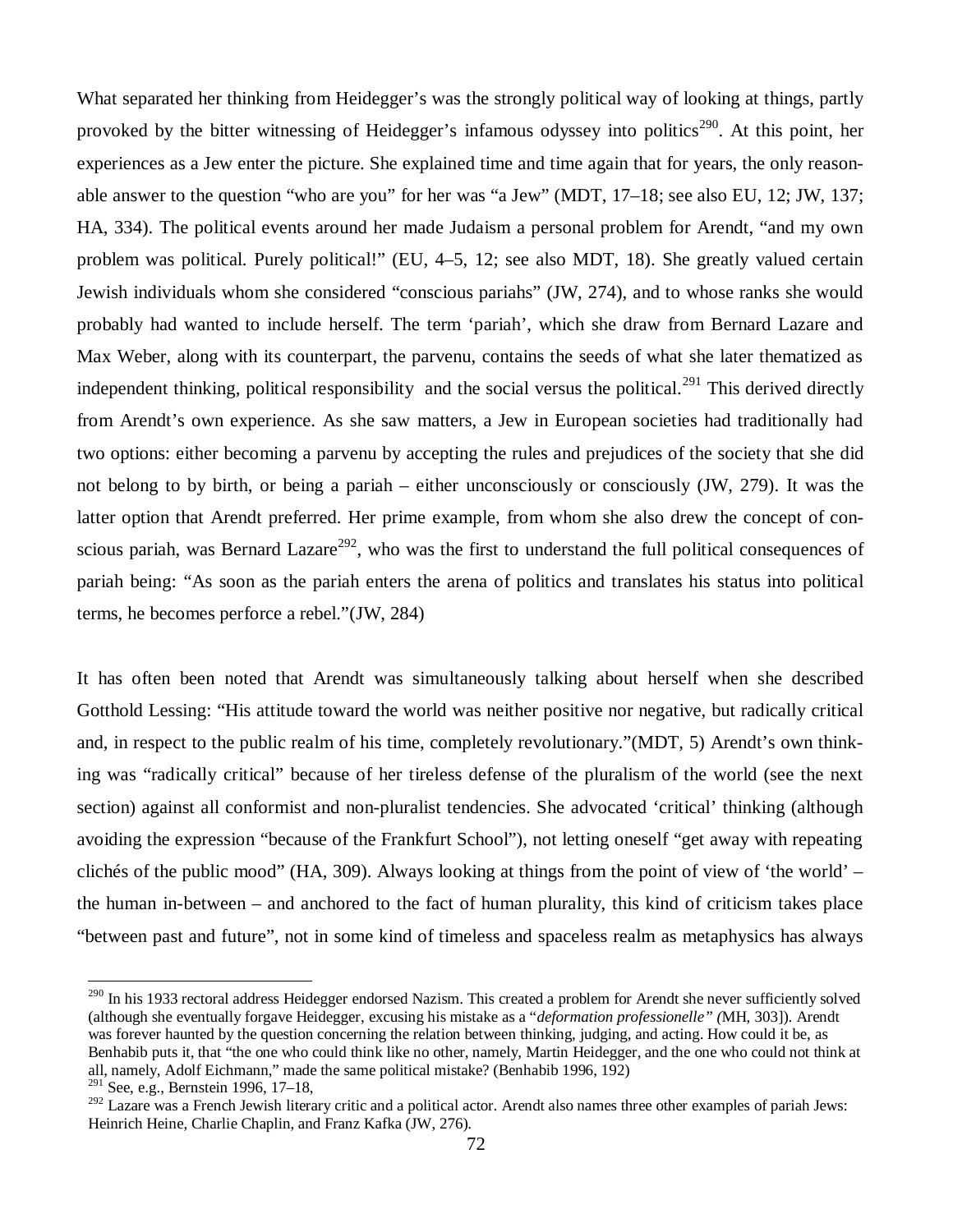claimed (BPF, 9–13). Moreover, it "can never give rise to a definite world view which, once adopted, is immune to further experiences in the world because it has hitched itself firmly to one possible perspective." (MDT, 7–8) This kind of criticism does not have a fixed ground or foundation on which to stand, or, as Arendt preferred to put it, it lacks a bannister<sup>293</sup>. When Arendt – "[l] ike a pearl diver who descends to the bottom of the sea" – looked back to Greek or Roman antiquity, or the American Revolution, she did so not in order to get back to some lost Golden Age, but in order to understand the present and to guide the way towards a better future (MDT, 205–206; BPF, 10, 14; JW, 149–150).

She refuted both reckless optimism of progress and reckless despair of the prophets of doom (OT, vii). She did not believe in inevitabilities in politics, quite the contrary: political action, one of her most important concepts, rules out by definition all kinds of irresistible processes. In an early essay she called for an "active patience", comparing politics to drilling slowly into a hard board, and defined patience as continuing this drilling steadily instead of waiting for a miracle to happen (JW, 139). Unlike sometimes suggested, however, Arendt was not an unreserved advocate of political action. As Canovan reminds us, Arendt wanted both to reassure that action is always possible and to warn against the dangers of hubristic over-confidence and the consequential need for limits, especially in the form of institutions<sup>294</sup>. These institutions are an important part of what Arendt calls 'the world', a concept we will be looking into more closely in the next section.

### *5.3. The basic concepts of Arendt's political thought*

### **5.3.1. Pluralism, equality, freedom, and the world**

Even though Arendt is best known of her emphasis of action<sup>295</sup>, I believe such commentators as Margaret Canovan and Olivia Guaraldo are correctly arguing that not action but plurality is the most fundamental concept of her thinking<sup>296</sup>. Plurality (the very thing that totalitarianism had tried to eliminate) means, in short, that "men, not Man<sup>297</sup>, live on the earth and inhabit the world", and is "not only the

<sup>293</sup> Arendt used the German version of this expression, "*Denken ohne Geländer*" (HA, 336)

<sup>294</sup> Canovan 1994, 67–68.

<sup>&</sup>lt;sup>295</sup> This is indeed one of her most important contributions, which allies her with Aristotle, Machiavelli and Montesquieu against the overwhelming majority of Western tradition whose attitude towards action and praxis is highly suspicious (See, e.g., d'Entrèves 1994, 66; Villa 2000, 11).

<sup>296</sup> Canovan 1994, 110-111, passim.; Guaraldo 1997, 304–305.

 $297$  Arendt consistently uses the masculine pronoun when referring to human beings in general. I have tried to eliminate this manner as far as possible, but preserved it nevertheless in direct quotations.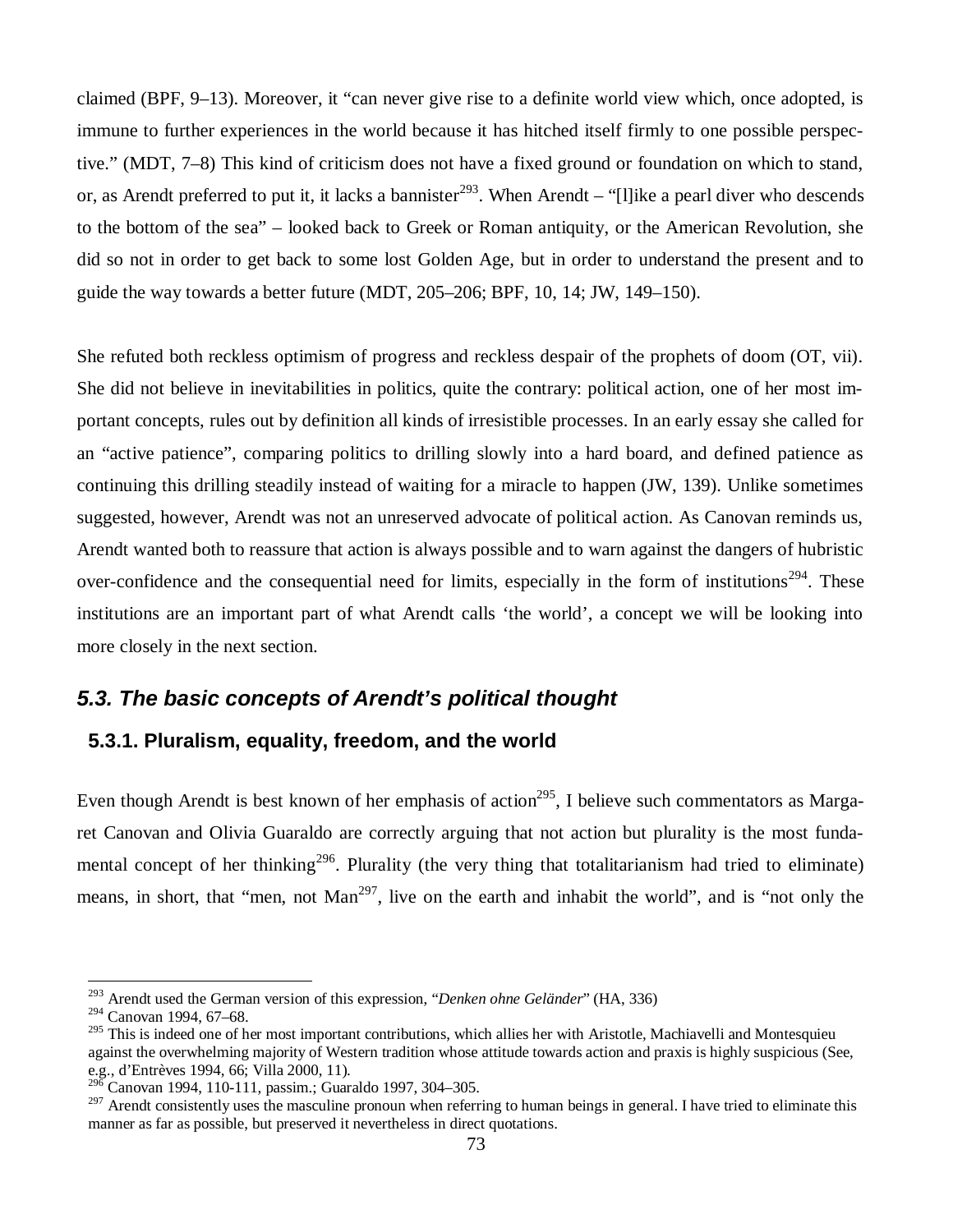*conditio sine qua non*, but the *condition per quam<sup>298</sup>* of all political life" (HC, 7). In "Introduction *into* Politics*"* (PP, 93–204), which was planned as a follow-up book for *The Human Condition* but never completed, Arendt argues that politics essentially deals with "the coexistence and association of *different* men", whose self-organization is based on certain commonalities abstracted from "an absolute chaos of differences" (PP, 93). For Arendt, then, pluralism, politics, freedom and equality form a conceptual matrix from which no concept can be separated without severely violating the understanding of the others. Pluralism and politics presuppose each other, freedom is the *raison d'être* of politics, and freedom is only possible in the conditions of political equality. All these, in turn, are only possible within the context of a common world.

The basic features of this conceptual matrix can already be found from the Greek *polis,* "a form of political organization in which the citizens lived together under conditions of no-rule, without a division between rulers and ruled" (OR, 20); in the Greek sense*,* politics

"is therefore centered around freedom, whereby freedom is understood negatively as not being ruled or ruling, and positively as a space which can be created only by men and in which each man moves among his peers. Without those who are my equals there is no freedom" (PP, 117)

The notion of no-rule is of vast importance. The form of political organization in Greek was not any kind of 'archy' or 'cracy' (e.g. mon*archy* or demo*cracy*). Instead, Arendt argues, it was an *isonomy*, where equality and freedom – *on the political sphere* – were almost synonymous:

"Isonomy guaranteed ȓıȩIJȒȢ [*isotes*], equality, but not because all men were born or created equal, but, on the contrary, because men were by nature [… ] not equal, and needed an artificial institution, the polis, which by virtue of its νόμος [*nomos*] would make them equal." (OR, 20–21)

Proper equality, for Arendt, is limited to the political realm, between citizens; it is the artificial, institutionally created, equality of plural and radically different individuals, not an innate natural quality of humans.

Plurality is an exclusively human feature; it is the paradoxical plurality of unique<sup>299</sup> beings that are all the same in that nobody is ever the same as anyone else throughout time and space (HC, 8, 176). This derives from the fact that in humans, the individual life-story from birth to death (*bios)* rises above the biological life of species existence  $(zo\bar{e})$  (BPF, 42). The most important consequence of this, according to Arendt, is that even if there was a "human nature" (which is doubtful), *we* can never know it. Like

<sup>298</sup> *Condition per quam* translates as "condition through which".

<sup>&</sup>lt;sup>299</sup> Arendt emphasizes that it is uniqueness that is characteristic of human beings. Otherness is something that humans share with everything that is, and distinctness something that we share with everything alive (HC 176).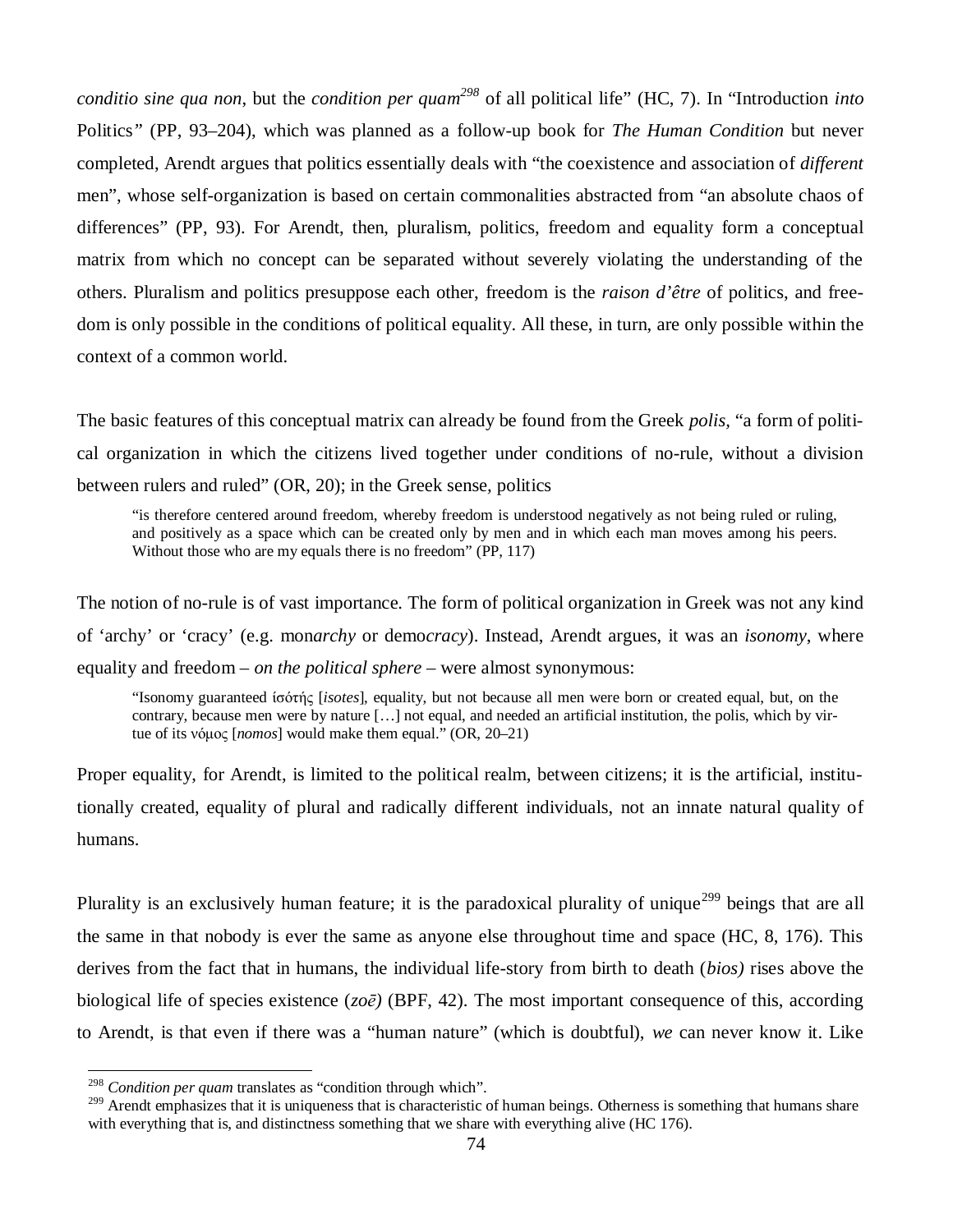Rorty, Arendt held that human beings cannot be defined in terms of "what" they are; their being is always an answer to the question of "who" (HC, 9–10). Each individual possesses the capacity of enacting his or hers uniqueness by acting, that is, starting something new in the world. Arendt calls this capacity, the potentiality of freedom, natality – the fact that each person is a genuine newcomer, that there is a new beginning inherent in every birth (HC, 9).

Plurality as a condition of politics is the cause of inevitable tension between politics and metaphysics, since the latter always thinks of humanity (and, after Hegel, also history) in the singular. This is a crucial point for Arendt: "*Man* is apolitical. Politics arises *between men*, and so quite *outside* of *man"* (PP, 95). While these notions may sound rather truistic and commonsensical, their implications are revolutionary. Plurality rules out not only the attempts to perceive politics from the point of view of kinship, natural rights, categorical imperatives, Hegelian-Marxian idea of world history and Platonic vision of deriving politics from preconceived ideas, but also absolute goodness no less than absolute evil<sup>300</sup>. What all these have common is some sort of absolutism, and for Arendt "[t]he absolute [...] spells doom to everyone when it is introduced into the political realm" (OR, 74). This mistrust towards absolutes grows directly out from Arendt's reflections on totalitarian ideologies: their assumption of infallibility based to the belief that the movement had found the "key to history", the hidden forces of history or nature, hence forming logical systems in which, once the first premise is accepted, everything else follows by necessity (OT, 10, 345–349, 457–458).

The realm of human affairs is not a place for absolutes, but is – we might say – objectively relative. The *raison d'être* of the public sphere is twofold: safeguarding plurality and making the actualization of freedom possible. These, in turn, are only possible through equality, through establishment of a public world where human beings are equal in condition of no-rule (HC, 32–33) and recognize each other as "builders of worlds and cobuilders of a common world" (OT, 458). Equality is an achievement of political organization and culture, not a given fact. We *become* equal by making a decision to guarantee ourselves equal rights in order to be able to build a common world.  $(OT, 301^{301})$  What in the last analysis ties plurality, equality and freedom together is the world, which has a specific meaning for Arendt. Adopting and developing further (early) Heidegger's understanding of the world, Arendt sees it consisting of two parts. One the one hand, there is a concrete, tangible reality of *things* in general, and tools in specific – Arendt calls this "the human artifice" or "the physical in-between". This aspect of the world

<sup>&</sup>lt;sup>300</sup> All these themes occur in Arendt's work repeatedly. See e.g. HC, 73–74; PP, 14, 94–95; MDT, 27.

<sup>301</sup> See also Bernstein 1996, 85–86.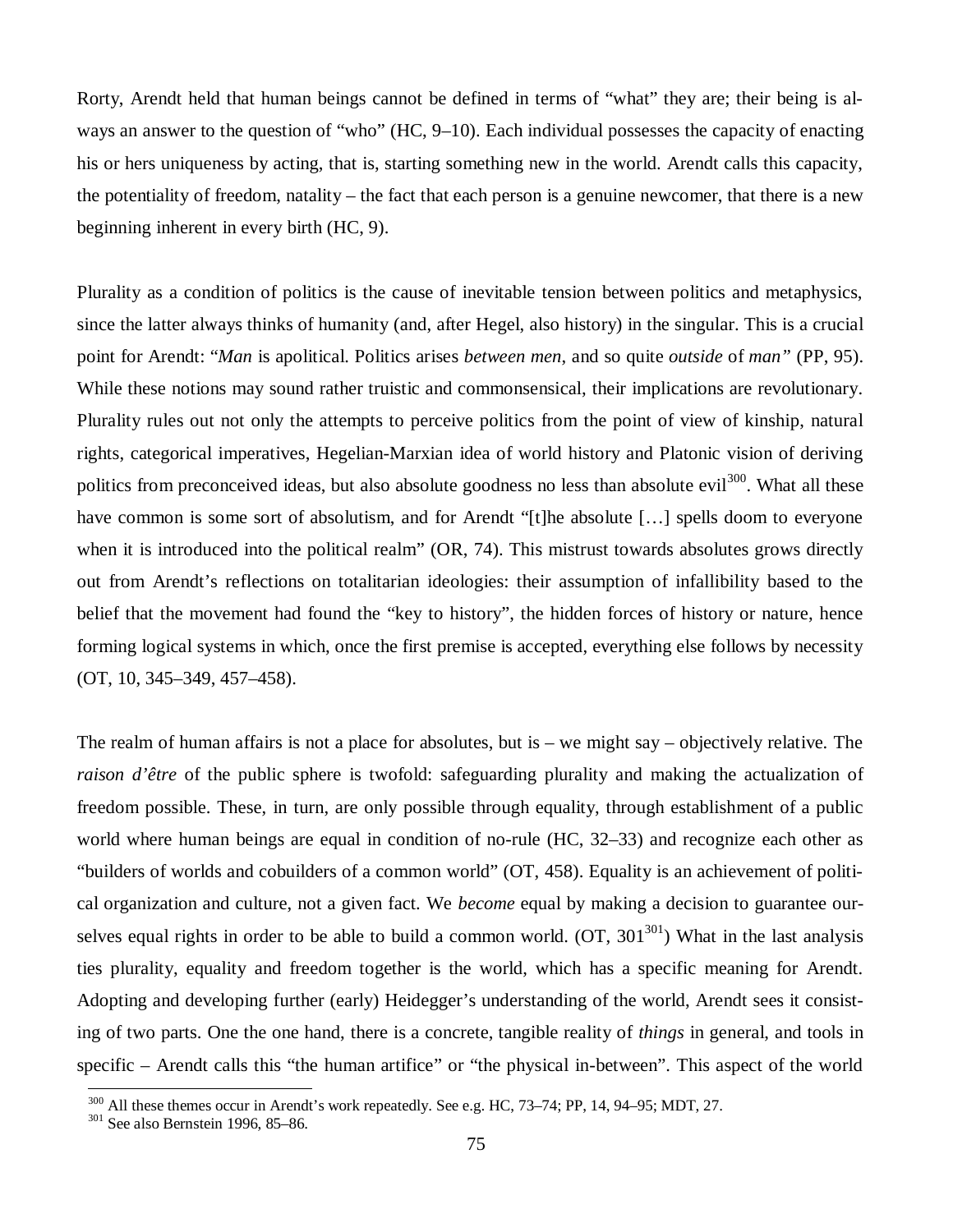guarantees its (relative) stability, that is lasts longer than individual human lives. On the other hand, there is the political, public world, without which the world of things would lack any meaning. This is the 'narrative' or 'discursive'*web of human relationships*, or "the subjective in-between". Between these two ends of the continuum lies culture, especially in the sense of the so-called "high culture" of works of art, which are the most lasting and least "useful" of all concrete things, hence transgressing the mere utilitarian thinking connected to tools. (HC, 154, 167–173, 182–183)<sup>302</sup>.

For Arendt, the world and (almost synonymous) public space are, no less than a prerequisite for meaningful and, *a fortiori*, fully humane life on earth. The world, Arendt argues, is like a table with people sitting around it. Like every in-between, it has the double function of bringing people together and separating them at the same time; it gathers us together, and "prevents our falling over each other" (HC,  $52$ )<sup>303</sup>. Consequently, as Canovan explains, without the world, human beings cannot be plural individuals rather than interchangeable members of a species<sup>304</sup>. On the other hand, also the reality of the world is dependent on human plurality. Each person has her specific place in the world, and this place constitutes her perspective; the reality of the world relies on the simultaneous presence of these different perspectives (HC, 57). Only when things have public appearance and can be talked about from a variety of perspectives, we can be assured of the reality of world. Two dangers threaten the world, then (albeit these can be parts of the same process, as in totalitarianism). In the one extreme, if there are no possibilities for discussion and hence agreement, we end up in a solipsism of private opinions. If we cease to notice that we are always concerned with the *same* object, despite our different perspectives, no shared nature can save the world from destruction (for this reason common sense, as the classical *sensus communis,* is one of the most important political qualities). In the other extreme, when people start multiplying each other's' viewpoints until we are left with only one perspective, the common world has come to its end. (HC, 55–58, 208–209; OT, 476) In sum:

"Only where things can be seen by many in a variety of aspects without changing their identity, so that those who are gathered around them know they see sameness in utter diversity, can worldly reality truly and reliably appear." (HC, 57)

To sum up, we are not equal by virtue of birth, that is, by nature; we become equalized by an agreement that creates a set of institutions that establish a space where freedom and action can appear (HC, 214–

 $302$  All these – with the exception of "authentic publicity", which is clearly an implicit criticism of Heidegger – are themes that Arendt derived from Heidegger's conception of world in Being and Time and other writings and seminars in the 1920s.

<sup>&</sup>lt;sup>303</sup> The "falling over each other" of which Arendt talks about may refer to two distinct phenomena that are equally unworldly, that is, violence and love.

<sup>304</sup> Canovan 1994, 106.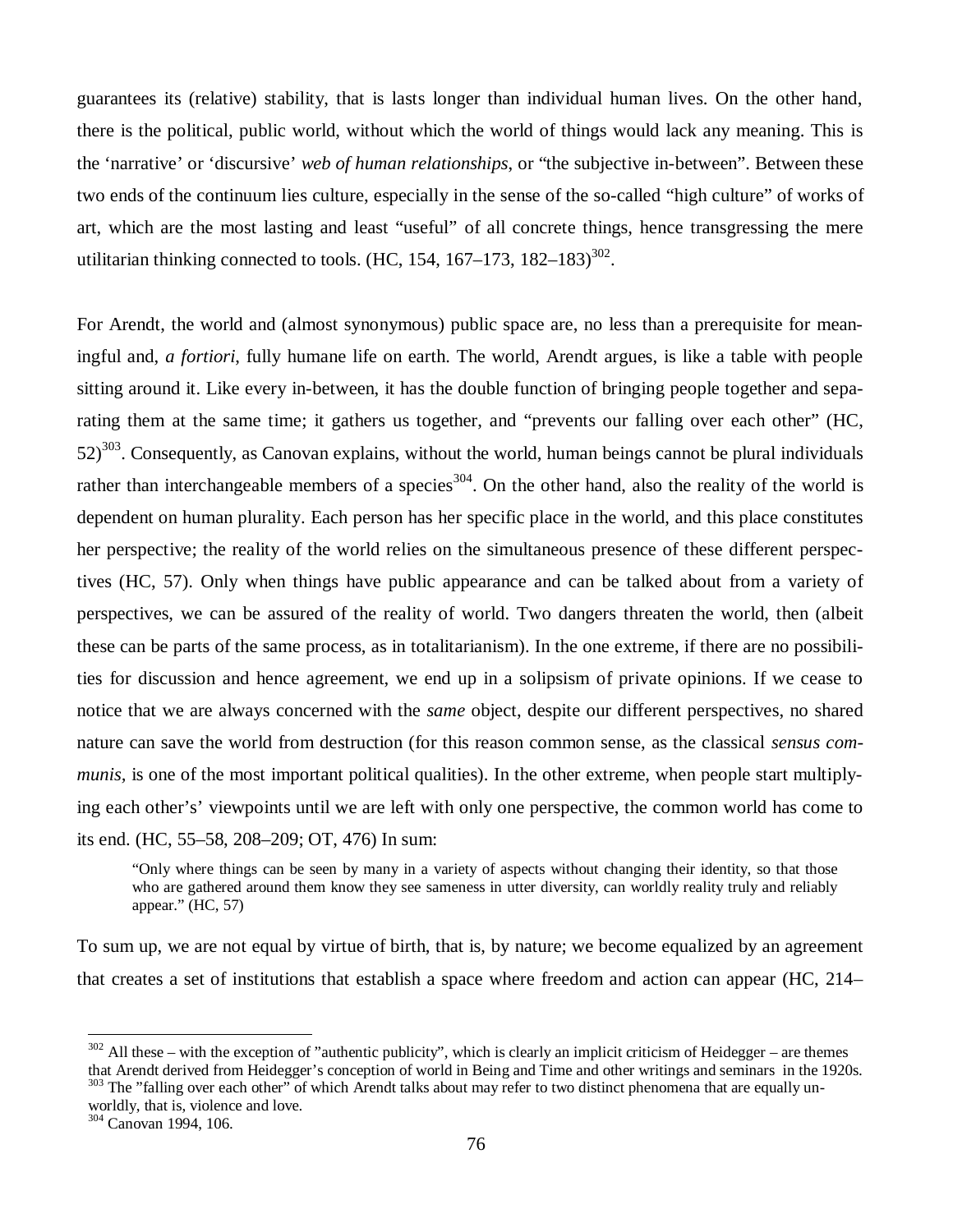215; BPF,  $153$ <sup>305</sup>. This set of institutions, the world, instead of a shared human nature, is what we have in common with each other.

By now, it should already be clear that the Arendtian world, i.e. the public space, is necessarily spatially limited to a certain concrete place. We need a relatively stable human artifice as a context for our actions in order to live a meaningful life. Otherwise human affairs would be "as floating, as futile and vain, as the wanderings of nomad tribes" (HC, 204). But having a common world in this sense is not enough. Pluralism is not actual pluralism, nor freedom actual freedom if they are not enacted; hence the importance of political action. And the world, without being talked about from different viewpoints, different "it appears to me" standpoints, "would not be a human artifice but a heap of unrelated things" (HC, 204). These two intertwined activities, acting and speaking, the deed and the word, constitute the basic fabric of politics. Their nature will be examined next.

#### **5.3.2. Action**

Acting, for Arendt, is *the* political activity *par excellence*, and corresponds to the human condition of plurality (HC, 7). In its widest sense, 'to act' means taking an initiative; it refers to the human capacity to begin something new. Through it human beings enact their uniqueness, actualize their potential for freedom, and disclose their identities. As we saw before, every individual is for Arendt a genuine newcomer. This fact – the human condition of natality – alone guarantees the possibility of starting something new in the world: "action as beginning corresponds to the fact of birth [… ] [it] is the actualization of human condition of natality" (HC,  $177-178$ ,  $189$ )<sup>306</sup>. This possibility was what totalitarianism tried to eradicate through its central institution, the concentration camp (OT, 447; AJC, 166). It is against this radical evil that Arendt's theory of action is designed, not the historical and conceptual constellation of classical Greek, inapplicable to modern conditions, as Habermas has claimed  $307$ . To actualize and concretize the potentiality for freedom, human beings need to weave their strand into a network of human relations, that is, to take a venture into the public sphere. This takes place first and foremost through speech. For Arendt, the Aristotelian definition of human beings as *zoon politikon* is ungraspable if it is not combined with the other definition of them as a *z*<sub>*oon logon ekhon*, that is, a being capable of speech</sub>

<sup>&</sup>lt;sup>305</sup> On the centrality of institutions to the Arendtian world, see Canovan 1994, 109.

<sup>&</sup>lt;sup>306</sup> Dewey (1984, 127) makes almost exactly the same point: "Each individual that comes into the world is a new beginning; the universe itself is, as it were, taking a fresh start in him and trying to do something, even if on a small scale, that it has bever done before".

<sup>307</sup> Habermas 1994, 214, 220.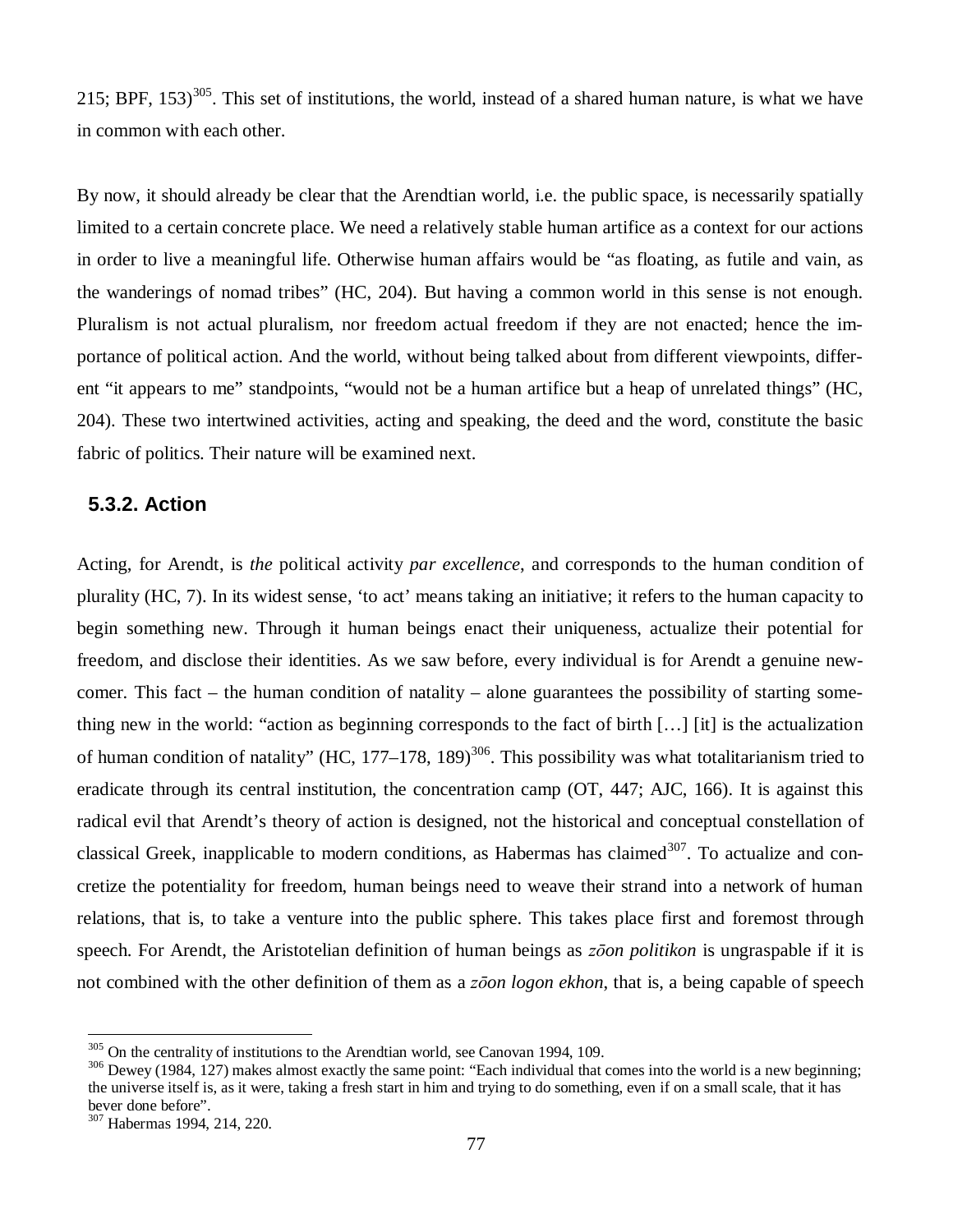(HC, 24–27). The two things are practically inseparable. A deed without speech is usually meaningless, and on the other hand, action often takes the form of speaking (HC, 26, 178; EU, 23). Deeds need to be understood to be effective, and understanding requires discussion.

But what exactly *is* action? At this point, the commentators seem to divide into two opposite camps. To put matters simply, there are those, like Seyla Benhabib and Maurizio Passerin d'Entréves who see Arendt as a forerunner for Habermasian communicative action; and the other side there are those, like Bonnie Honig and Dana Villa, who emphasize the agonistic, self-disclosing (Nietzschean) character of action. The latter embrace the side of Arendtian action that Hanna Pitkin debunks as "machismo,"<sup>308</sup> whereas the former emphasize the rational communication between participants. I believe Mary Dietz and Bonnie Honig hit the mark by criticizing the Benhabibian side for casting Arendt "under the spell of Habermas" and misrepresenting the agonistic side she criticizes<sup>309</sup>. But on the other hand, the interpretation that Benhabib supplies is more able to grasp the associative side of Arendtian action<sup>310</sup>, whereas Honig is at times guilty of casting Arendt under the spell of post-Heideggerian French thinkers by conceptualizing action as a kind of a 'pure event'<sup>311</sup>. Nevertheless, we do not need to go into these debates any further. The point is to acknowledge the existence of both sides of Arendtian action with the consequence that the comparisons to both Nietzsche and Habermas fall short.

We must take Arendt at word and seek the models of her action from actual historical events, and from the republican tradition, especially form Machiavelli and Montesquieu. From the latter, she took the idea that action, insofar as it is free, is not a phenomenon of the will; it does not spring from a motive and it does not aim at a specific goal or a predictable effect (that is, these are not the determining factors, even though important nevertheless) . Instead, it is inspired and will be judged by a principle, something much too general to prescribe any particular goal, perhaps somewhat similar to Derrida's ethical ideals that we always try to, but never fully succeed in, reconciling with the juridico-political institutional realities (BPF, 150–151; OR, 88; PP, 193–195)<sup>312</sup>. Inspired by a principle, a person acts freely, or in

<sup>&</sup>lt;sup>308</sup> Pitkin argues that Arendt's "citizens begin to resemble posturing little boys clamoring for attention ('Look at me! I'm the greatest!' 'No, look at me!') and wanting to be reassured that they are brave, valuable, even real" (Pitkin 1981, 338).  $309$  Dietz 1995, 38; Honig 1995c, 156–159.

<sup>310</sup> See Dietz 1995, 38.

 $311$  See e.g. Honig 1995c, 146–147. By 'event' in this context is meant a kind of a radical break that transgresses the rules of a situation from which it occurs. It cannot therefore easily be combined, e.g., with an understanding of politics as debating. <sup>312</sup> See e.g. Derrida 2001, 11, 17, *passim*.; Another point of comparison could be Deleuze's "virtual". These parallels bring forth the non-Kantian character of principles. Peg Birmingham provides a good account on the matter: "Arendt is not claiming that principles are atemporal or eternal. Her claim that principles need to be enacted in order to be fully manifest suggests that a temporal dimension is always present in the manifestation of a principle. The principle's inexhaustibility, on the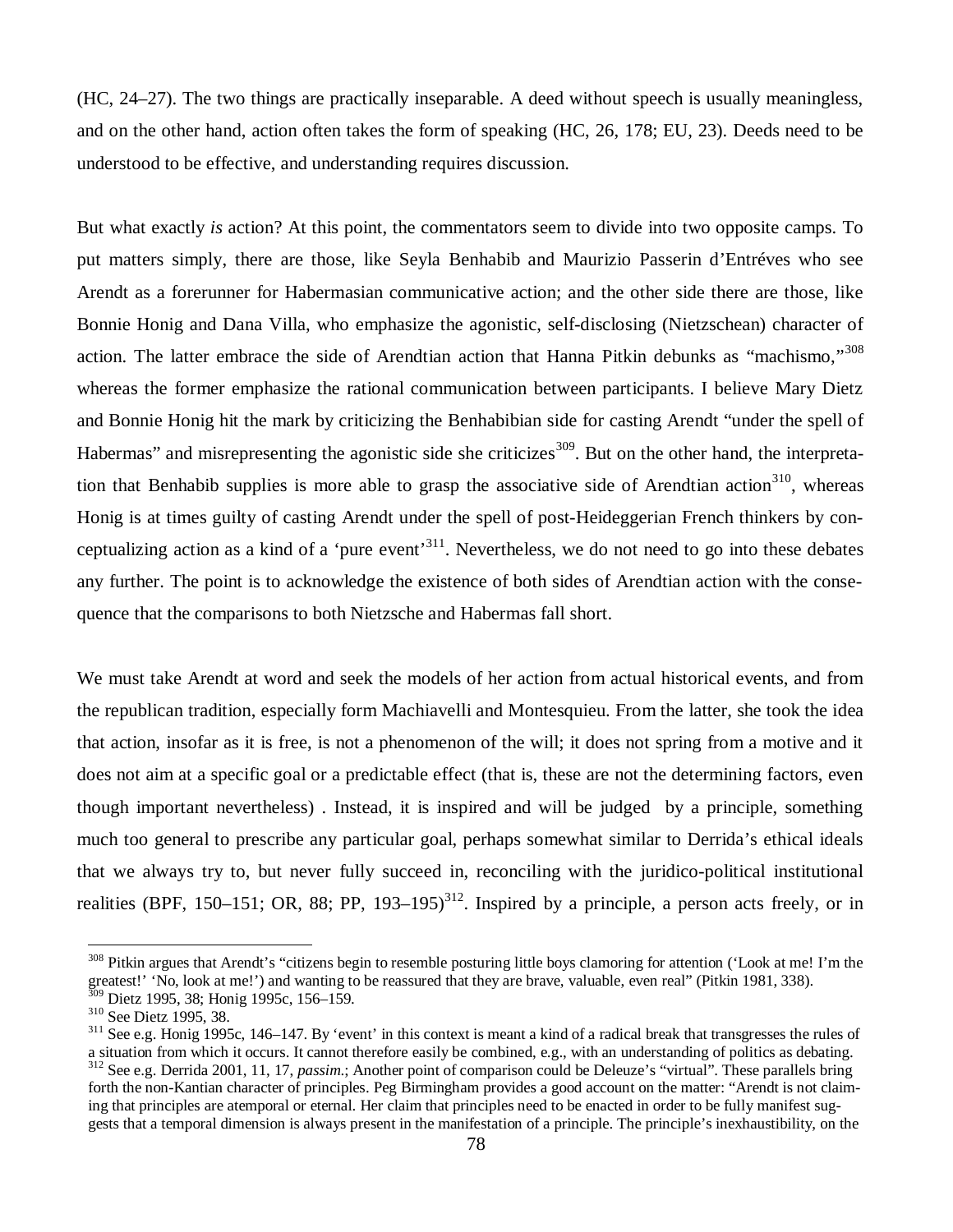other words – as Arendt learned from Machiavelli – uses his/her *virtú*. *Virtú* is the response by an actor to the specific way the world discloses itself to him/her, i.e. the constellation of *fortuna* in the current conjuncture. (BPF, 137, 151) Only virtue, in this sense radically different from goodness, is capable of "embodiment in lasting institutions" (OR, 74). A part of virtuous action is also the ability to get other to join in the effort; real political action is always done by a group and can only accomplish something in this way; indeed, action is never possible in isolation (OR, 165; HA, 310; HC, 188).

Because it takes place in the web of human relationships, action is by its very nature unpredictable, contingent, and aleatoric. The contingent nature is temporally both past and future oriented. In relation to the past every new beginning is like a miracle; any causal explanation for its occurrence is necessarily insufficient: "[t]he fact that man is capable of action means that the unexpected can be expected from him" (HC, 177–178; BPF, 168). When it comes to the future, the fact that every action, to be meaningful, takes place in the web of human relationships makes its consequences difficult to anticipate. Since action acts upon beings who are also capable of action, it may well start a chain reaction that goes on quite literally till the end of humankind (HC, 190, 231–232). Because every reaction is also an action in the same sense as the action to which it is a *re-action*, it is quite impossible to know the consequences of one's own actions. "[O]ne deed, and sometimes one word, suffices to change every constellation" (HC, 190); hence the biblical proverb, "forgive them, for they know not what they do" is true for all action, and forgiving (in addition to making and keeping promises) is one of the major political virtues, one without which any kind of 'undoing' would be impossible in the realm of human affairs (EU, 23; HC,  $236-247^{313}$ ). For this reason, furthermore, it is not possible to distinguish between goals and means of political action: "the means used to achieve political goals are more often than not of greater relevance to the future world than the intended goals" (CR, 106).

In addition to the reduction of politics from nature (as in racism or nationalism), action is threatened from another direction. For Arendt, the pet peeve of Western tradition at least since Plato has been the understanding of politics as 'making'. Both actors and thinkers have been looking for an activity that would rid politics of the contingency and unpredictability inherent in pluralism. The basic scheme has

contrary, describes the way in which it can never be fully realizable in any particular concrete action." (Birmingham 2006, 15)

<sup>&</sup>lt;sup>313</sup> Arendt credits Jesus of Nazareth for "discovering" the role of forgiveness in the realm of human affairs (HC, 238). Arendt often, furthermore, often praised Jesus (of whom she talked in strictly secular-historical sense), his unworldliness notwithstanding, for understanding action. In an unpublished piece she wrote that "Jesus knew what action is better than anybody else, [but] he did not know what institutions are" (cited in Canovan 1994, 147).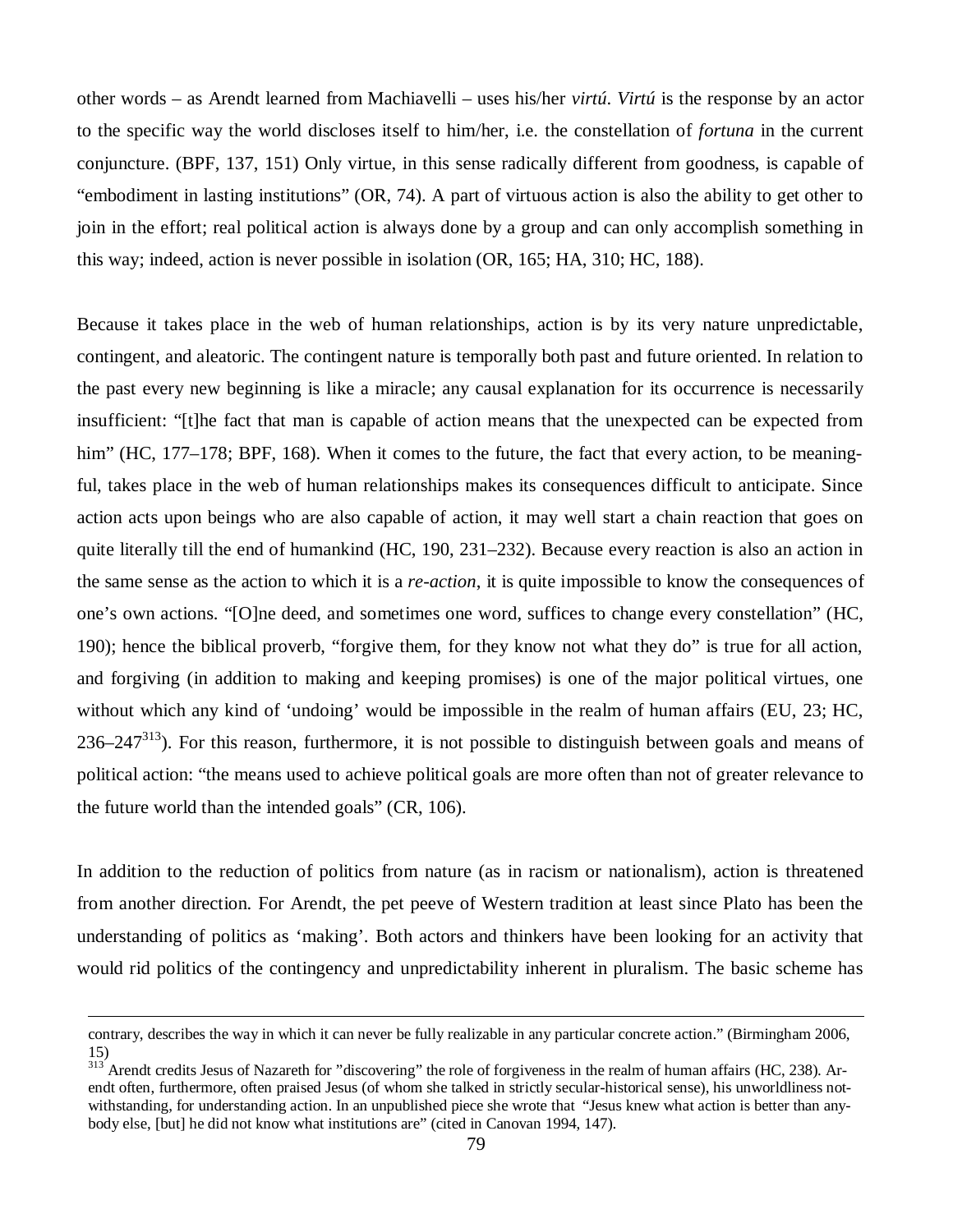always been the same: one blueprint (a Platonic idea), implemented in a process led by one man. This vision is not only anti-pluralistic, but also potentially violent (as well as androcentric, even though this was certainly not Arendt's criticism) as 'making' always involves violence towards its material: "you can't make an omelette without breaking eggs". And of course the 'material' in human affairs is other people. A milder expression of the same tendency is the idea – originating from Rome and culminating in Kant's moral philosophy – that political activity is primarily legislating (and that laws are, further, understood as God's prohibitions: "Thou shalt not"). (HC, 63, 139–144, 220, 229; OR, 181)

Arendt does, however, agree that action's unpredictability needs to be limited, but only by means characteristic of action itself. Arendt, in other words, seeks to find the narrow path between determinism and reckless optimism (hubris) both of which were essential for totalitarian layout<sup>314</sup>. Against the first tendency, she emphasized that since every person is by default a newcomer and, furthermore, possesses imagination "we are *free* to change the world and to start something new in it" (CR, 5; HC, 177–179). Against the latter she highlighted the indispensable role that political structures – institutions in a wide sense – play in safeguarding human dignity and the possibility of action. For instance, a relatively stable and constitutional legal system is a prerequisite for working political arrangements. Hence,

 "the old virtue of moderation, of keeping within bounds, is indeed one of the political virtues par excellence, just as the political temptation par excellence is indeed *hubris* (as the Greeks, fully experienced in the potentialities of action, knew so well) and not the will to power, as we are inclined to believe." (HC, 191)

It is important to note that this is not a conservative point. It is to be read in the context of totalitarian movements and against any kind of (widely understood) imperialistic tendencies. It also brings forth the importance of some sort of worldly stability: without a world which, as we saw before, should last longer than individual lives, action's meaningfulness becomes under question. The fact that change and stability are seen as opposites in today's political vocabulary is according to Arendt a sign of its corruption (OR, 215; CR, 78–79). These are in fact two sides of the same coin. New beginnings aim at creating institutions, which in turn, while also making them possible, limits later actions. Action always takes place in the world – that always is already 'there' – consisting of tangible and intangible objects and institutions. We are in a Heideggerian sense thrown into the world, and accordingly no action is ever permitted to start from the scratch, to create *ex nihilo.*

 $314$  Canovan 1994, 103–104. There is also a more philosophical intention behind Arendt's theory of action, that is, to pick up what she thought was good in the *Existenz* philosophy of Heidegger *et al.* and, following Jaspers, to rip it apart from the solipsistic tendencies of Heidegger (See Hinchman – Hinchman 1994, 143).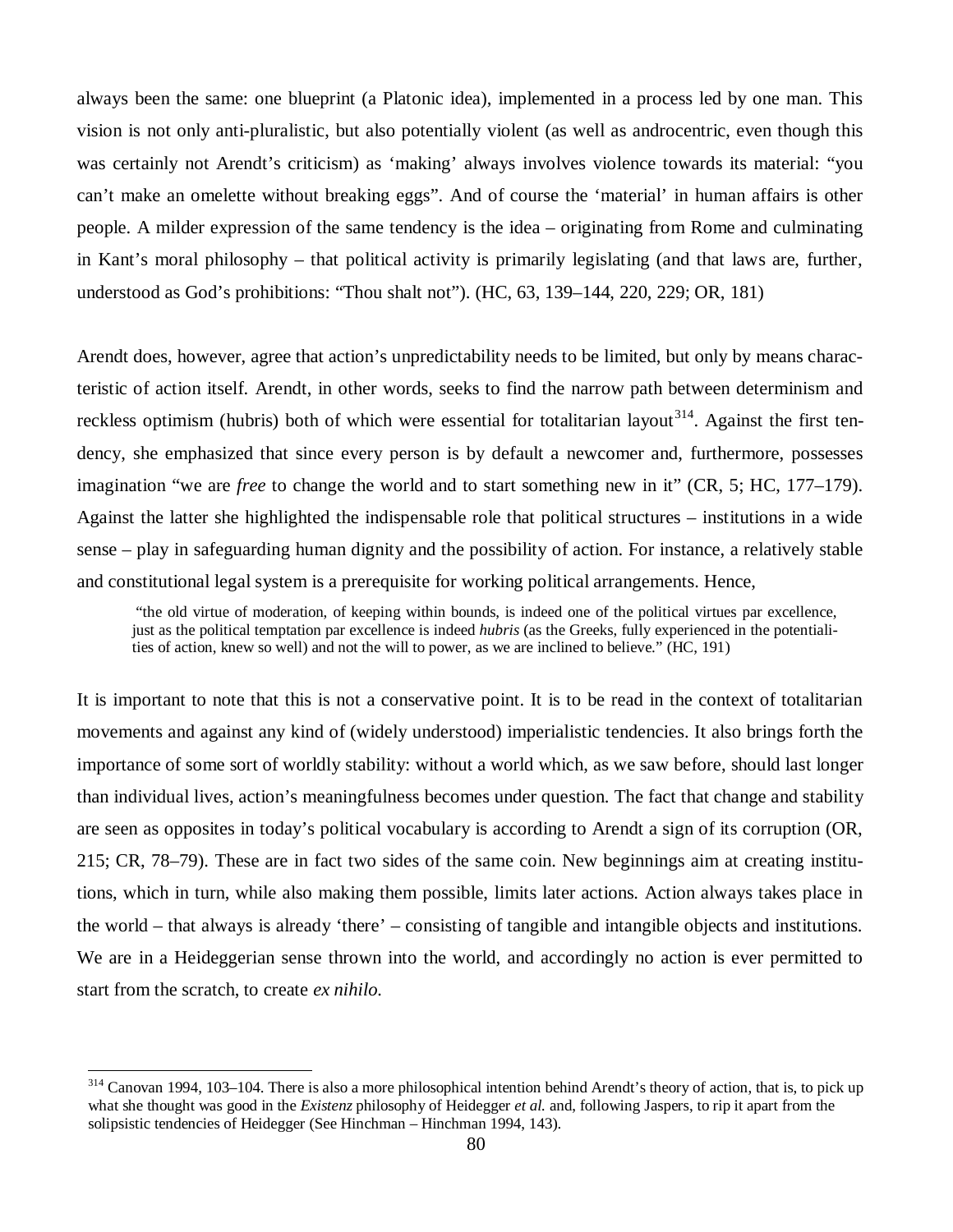The creation of institutions is based on the faculty of making and keeping promises, the other major political virtue (in addition to forgiving, as we saw). The capacity of promising "serves to set up in the ocean of uncertainty, which the future is by definition, islands of security without which not even continuity, let alone durability of any kind, would be possible" (OT, 237). It is the world-building capacity par excellence and thoroughly intertwined with plurality (OR, 166–167; OT, 237). The force of mutual promise or contract is the only suitable force for keeping a public space in existence (HC, 244–245). However, Arendt held that this capacity, as well as all the other world-building capacities, has been increasingly forgotten in a long and steady process. For her, the genealogy of Western world is a narrative of degeneration in which "the social" slowly takes over "the political", i.e. the world and action, as well as the private in its original sense. The rise of the social sphere then renders authentic political action (and hence freedom, political equality, and so on) an impossibility. Moreover, interestingly from our point of view, it changes the way we conceive political communities and their boundaries. For Arendt, nationalism and the nation-state, especially in their exclusive, quasi-biological sense, are the political manifestations of rising social sphere.

### *5.4. The social, nation-statism, and statelessness*

The issue of "the social", or "society", is perhaps the most controversial part of Arendt's thinking. The concept denotes a kind of a hybrid space*,* where such issues as poverty are dealt with, between the privacy of the household and the publicity of the *polis*. The basic character of this hybrid space is that out of Arendt's threefold conceptualization of human activities, *laboring* – "man's metabolism with nature" – has become the main public concern instead of world-building activity of *work* or identity disclosing *action*. With appalling consequences, "making a living" has been raised on the top of the hierarchy of human activities hence degrading everything else to the level of "hobbies" (HC, 5, 46, 128). Things are more complicated than this, however. Commentators usually pinpoint two or three meanings for the term throughout Arendt's oeuvre<sup>315</sup>. Moreover, there is hardly one single commentator who finds the concept entirely appealing. It is therefore quite safe to say that she tried to do *too many things with a single concept*. It is for this reason that the concept starts to seem like some inhuman force, some kind of science

<sup>&</sup>lt;sup>315</sup> For Bernstein, these are the "high society", bureaucratic collective housekeeping, and the social question in the sense of the existence of poverty (Bernstein 1996, 17); Benhabib separates the rise of commodity exchange economy from wider problem of mass society, and both from a "society of tastes and manners" (Benhabib 1996, 23–28); Canovan, in turn, distinguishes mass society and "national housekeeping" (Canovan 1994, 117–120).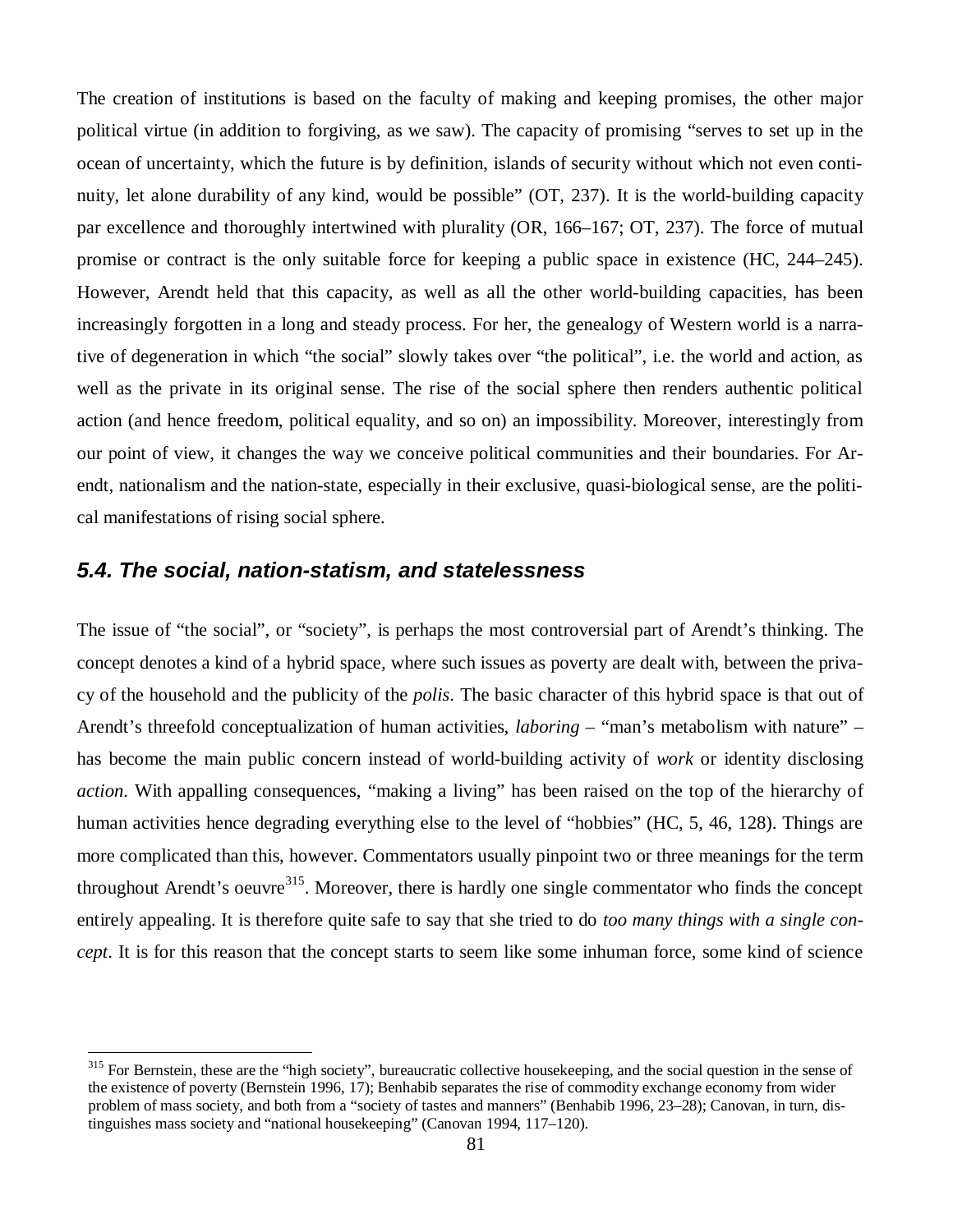fiction "blob", as Hanna Pitkin puts it  $316$ . Yet, this does not mean that the concept is completely analytically gratuitous.

For our purposes, a consciously not-all-inclusive two-fold division offers enough conceptual clarity. On the one hand, there is the rise of conformist mass society and on the other the transformation of economy from a private concern to a central politico-social issue. Both are consequences of, and show themselves in, "the degeneration of the *citoyen* into the *bourgeois*" (OT, 79), transformation of publicly-minded citizens into a person who judges everything by the yardstick of his private interest of consumption (OT, 336). The dangerousness of this development is obvious since, as Arendt noted already in *The Origins of Totalitarianism*, [n]othing proved easier to destroy than the [… ] private morality of people who thought of nothing but safeguarding their private lives" (OT, 338). Moreover,

 "a consumers' society cannot possibly know how to take care of the world and the things which belong exclusively to the space of worldly appearances, because its central attitude towards all objects, the attitude of consumption, spells ruin to everything it touches." (BPF, 208)

In this section, I will give an eclectic reading of the controversial concept. My argument is that there are two sides to the question. On the one hand, there is "the social" as socio-economic-technocratic area, something separate from "the political", a separation widely criticized. I believe that Bernstein hits the mark by pointing out that "the question whether a problem is itself properly social (and therefore not worthy of public debate) or political is itself frequently the central political issue"<sup>317</sup>. This is one of the points where Arendt's art of making distinctions (a basic activity, according to her, of a political theorist) led her astray. Even so, there is something extremely important at play in the distinction<sup>318</sup>. The tenable part of the distinction is "the social" as a pure critique and problematization of modern politics, as a 'genealogy' that points out processes that narrow off the space for authentic political action. I will be arguing that the concept should be read in the context of other criticism of modernity, such as those provided by Weber, Adorno, and Foucault, and will concentrate on the latter's notions of normalization and biopolitics as points of comparison, or rather as signposts for pearl-diving into Arendt's writings on the matter. Both aspects are of interest from the point of view of the work as a whole, since they offer valuable perspectives to the analysis of workings of the nation-state system, bureaucracy being the political form of nationalism, and modern understanding of life (the entry of *zoe* into political considerations) determines both nationalism and most understandings of humanity.

<sup>316</sup> Pitkin 1995, 53.

<sup>&</sup>lt;sup>317</sup> Bernstein 1986, 252.

<sup>318</sup> Bernstein 1986, 246–248.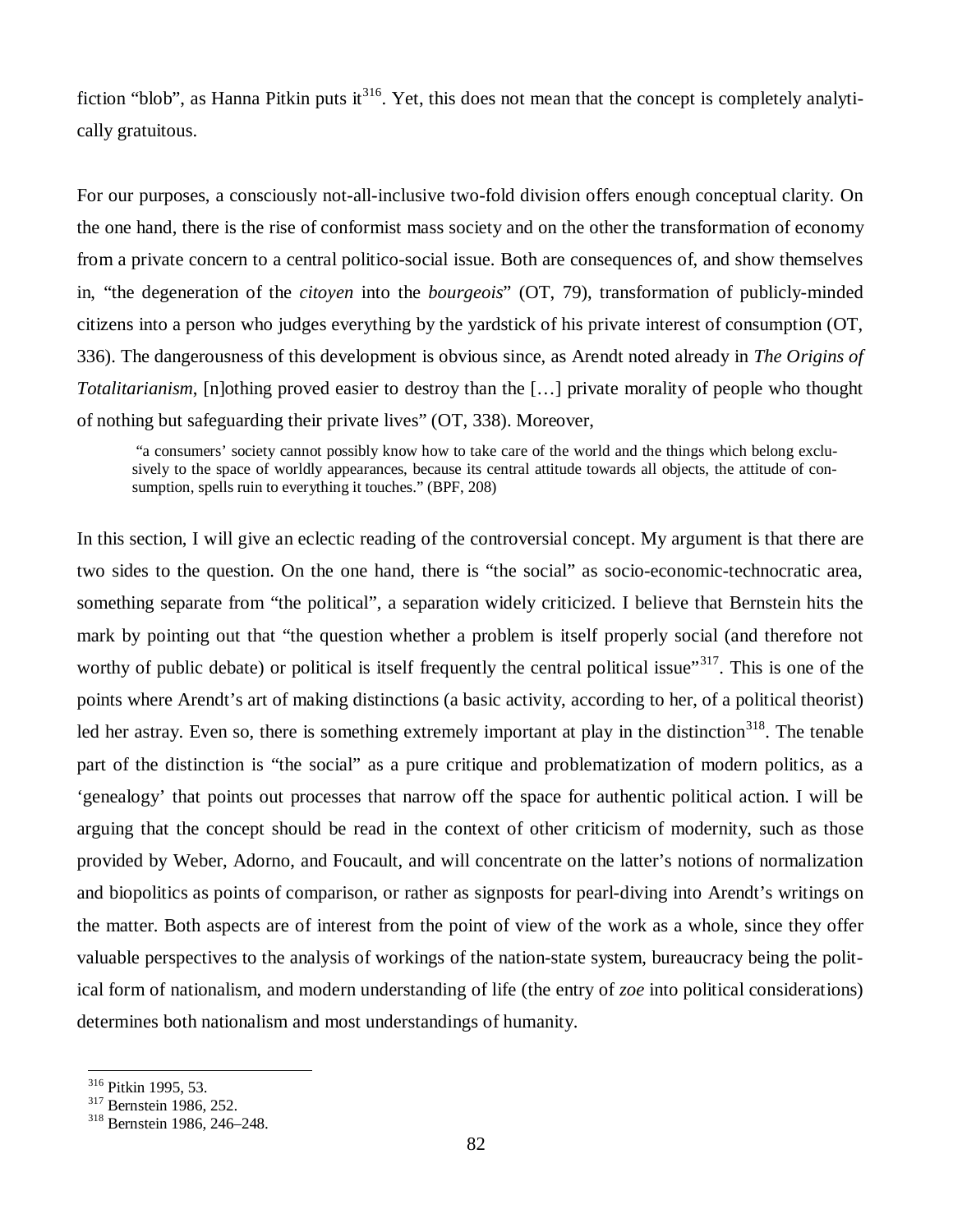#### **5.4.1. The social as 'normalization' and bureaucratization**

In its first meaning, 'society', refers to the kind of problems that have been widely described by variety of authors especially in the  $20<sup>th</sup>$  century. Bureaucracy, mass society and conformism with their "normalizing" effects have polluted, Arendt argues, the authentic public realm. Arendt, to whom the public sphere had an enormous significance, unhappily admitted that Heidegger's phrase, "*Das Licht der Öffentlichkeit verdunkelt alles"* ("The light of the public obscures everything"), was "the most succinct summing-up of existing conditions" (MDT, ix). This is the basic meaning of "the dark times" where Arendt thought we were (and still are) living in. In this characterization, she was rather straightforwardly following Heidegger and Sartre (and in agreement with Adorno, Foucault, and others). Arendt admitted that

"Nothing of this is new. These are the conditions which, [… ] were described by Sartre in *La Nausée* [… ] in terms of bad faith and *l'esprit de sérieux*, a world in which everybody who is publicly recognized belongs among the *salauds* [...] And these are the same conditions which [...] Heidegger described with uncanny precision in those paragraphs of *Being and Time* that deal with 'the they'"(MDT, viii–ix).

To put it shortly, it seems to Arendt that with modernism, whole populations have started to behave like conformist parvenus or aristocrats of "high society"<sup>319</sup>. The rise of the mass society has distorted authentic political faculty of judgment and replaced it with genuine prejudices that appeal to the authority of "they say" (PP, 100), demanding the members of society to act as if they were members of one enormous family with only one opinion and one interest (HC, 39). In slightly other words, instead of the oneman rule of the previous centuries, we now have the impersonal rule by "nobody", that is, the assumed one interest and one opinion of society as a whole. And:

"As we know from *the most social form of government, that is, from bureaucracy (the last stage of government in the nation-state* just as one-man rule in benevolent despotism and absolutism was first), the rule by nobody is not necessarily no-rule; it may indeed, under certain circumstances, even turn out to be one of its cruelest and most tyrannical versions." (HC, 40. My emphasis)

By judging everything according to *mores* (and hence, morality) (OR, 107), society excludes action from

the public sphere and instead it

"expects from its of its members a certain kind of behavior, imposing innumerable and various rules, all of which tend to "normalize" its members, to make them behave, to exclude spontaneous action or outstanding achievement." (HC, 40)

<sup>319</sup> See, e.g., Benhabib 1996, 28–29; Canovan 1994, 119–120. See also BPF, 195. The problem was raised by Arendt already in her early biography of Rahel Varnhagen (a work, begun in 1929, that Arendt intended as her *Habilitationschrift,* which is a prerequisite for gaining teaching positions in German universities)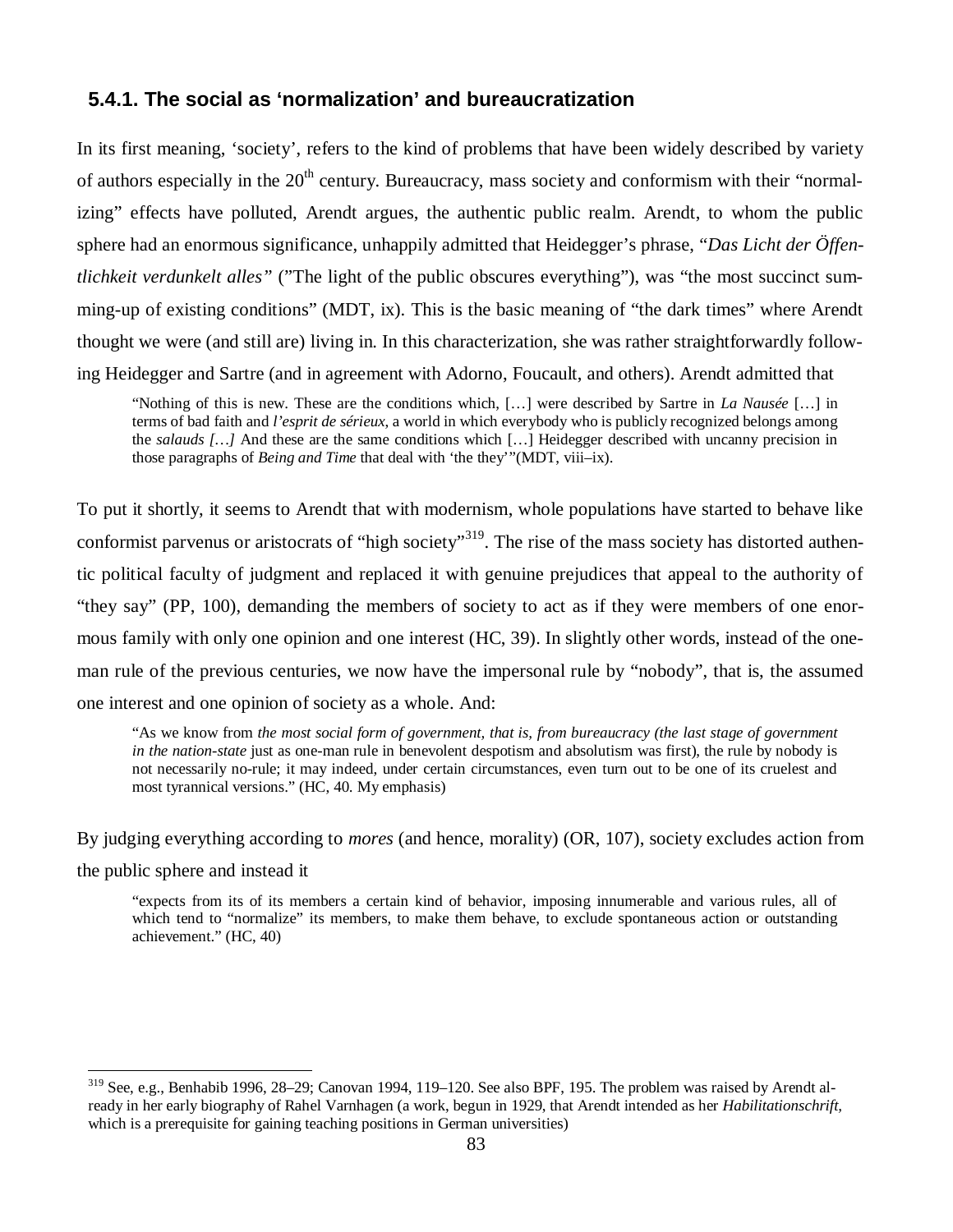Society tends towards unanimity, thus against pluralistic opinion forming, and thus against politics as such: "no formation of opinion is ever possible where all opinions have become the same"  $(OR, 217^{320})$ . This takes us to the point where Arendt is most often seriously misunderstood, that is, the complex relationship between (two forms of) equality, society, and conformism. For, as we have seen, real equality for Arendt is political isonomy, an artificial condition created in order to make political action (and hence freedom) possible. However, when equality "becomes a mundane fact", Arendt warns already in *The Origins*, there is a serious risk of it being confused as social, not political concept. There are ninetynine chances in a hundred that equality, which actually is nothing more than "a working principle of political organization", a minimal requirement for justice, "will be mistaken for an innate quality of every individual, who is 'normal' if he is like everybody else and 'abnormal' if he happens to be different" (OT, 54<sup>321</sup>). In other words, *in its 'social' form, equality has a normalizing function*, making deviant – "rogue" – individuals weird at best, and security threats at worst. Arendt's description of society, then, encases the same sort of problems that Foucault, in *Discipline and Punish*, called "normalization of judgment" and "panopticism"<sup>322</sup>. For him, disciplinarity creates a system that "compares, differentiates, hierarchizes, homogenizes, excludes. In short, it *normalizes.*" <sup>323</sup> For Arendt, on the other hand, "the victory of equality in the modern world is only the political and legal recognition of the fact that society has conquered the public realm" (HC, 41). With this she is criticizing *social* equality which, with its normalizing function, actually works against real political equality. We saw already how the normalization of the society is, according to Arendt, mirrored in the bureaucratization of political rule, which she considers as the last stage of national government. Later we will see how the tendency towards unanimity and conformism is fueled by modern nationalism. But first, to fully understand the dynamics in play, we will have a look at the society's development into a quasi-biological entity, a process also strictly related to the development of that nation-state system.

 $320$  Arendt's (in)famous thesis on the "banality of evil" is the clearest example of this. In the totalitarian context, the "they say" of the society did not prevent monstrous deeds, but, on the contrary, made it easier for people like Adolf Eichmann to carry on with their duties. The trouble with these people, Arendt said, was that they were "terribly and terrifyingly normal", to the point of, indeed, banality (EJ, 252, 276). They were not sadistic nor did they close their ears from the voice of their conscience, since their conscience spoke on the voice of surrounding society; what they lacked was not conscience but the ability to judge and think, that is, to look at things form the other fellow's point of view(EJ, 47–49, 126). Judgment and the rule of the common opinion are mutually exclusive.

<sup>&</sup>lt;sup>321</sup> Hence Eichmann, who wished nothing but to be normal, experienced a "Pontius Pilatus feeling": if no-one else was against the final solution, why should he be? "*Who was he to judge*?" (EJ, 114).

 $3^{32}$  Foucault 1979, 177–184, 195–228. The similarity is also noted by Bernstein (Bernstein 1986, 302n19; Bernstein 1996, 142) and Benhabib (1996, 26).

<sup>323</sup> Foucault 1979, 183. Emphasis in original.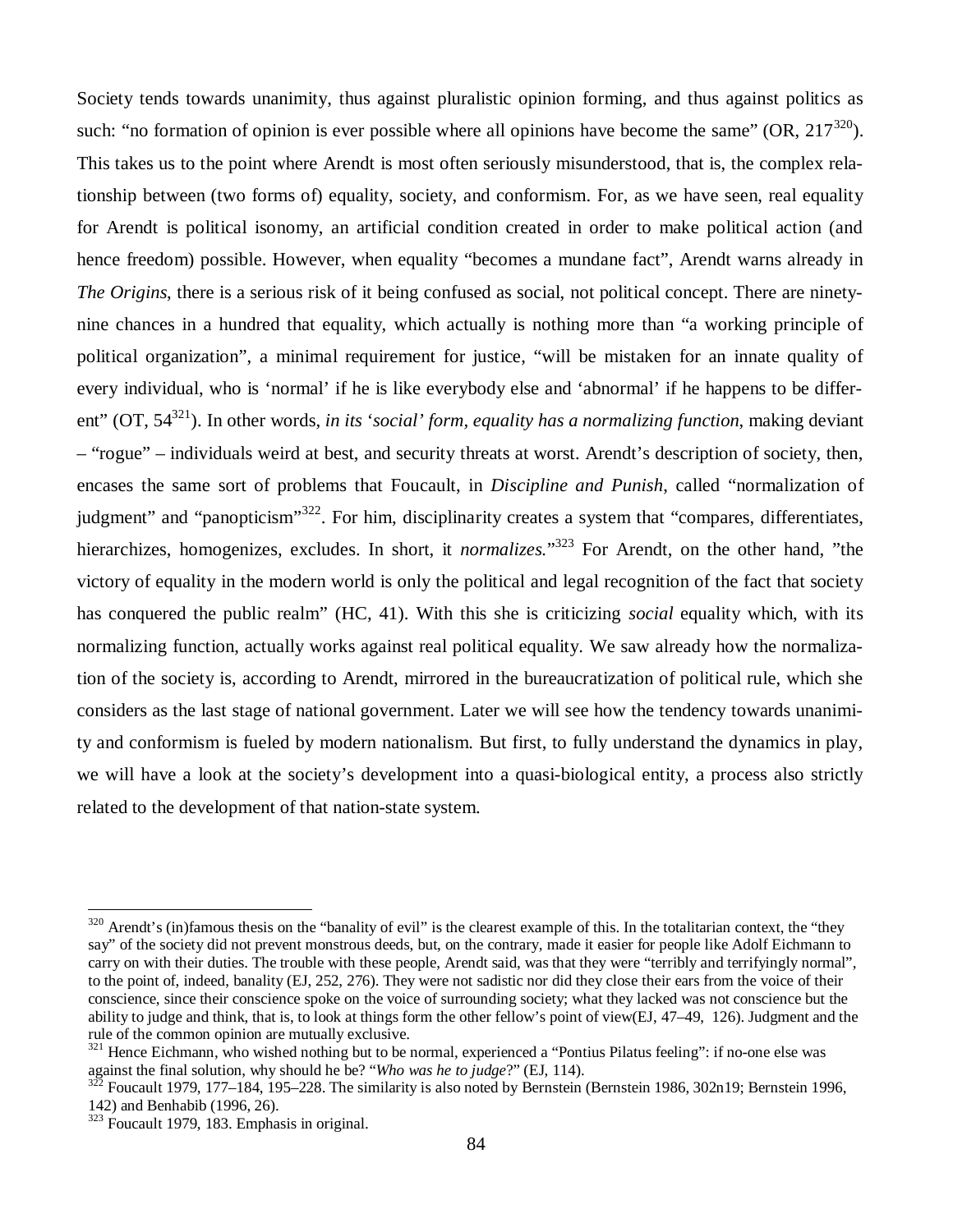### **5.4.2. The social as "unnatural growth of the natural"**

The second meaning of the social is the "unnatural growth of the natural" (HC, 47). The natural processes having to do with fostering life (labor and consumption) have been released into the public realm, where they have taken a life of their own and emancipated from their natural short-cyclic-ness: "Through society it is the life process itself which in one form or another has been channeled into the public realm" (HC, 45). The care for preservation of life, both the individual and the species, which in antiquity had belonged strictly to the private realm, now entered the public sphere (BPF, 117). In a sense, this Arendtian analysis can be seen as a precursor of analyses of global and national biopolitics<sup>324</sup> – especially in the Foucauldian vein and much less in the Agambenian, although the latter was probably the first to suggest that Arendt and Foucault can be read together. Nevertheless, this is not to claim that Arendt 'invented' biopolitical analysis before the letter – the notion does not actually fit very well in her thinking<sup>325</sup>. Arendt, however, in important ways, opened up a space where the *problematique* that Foucault terms as "the entry of life into history"<sup>326</sup> can be analyzed<sup>327</sup>.

The central point of the development towards what Braun calls "the *zo* $\bar{e}$ *ication* of humans"<sup>328</sup>, according to Arendt, was that life, instead of the world, became the highest good in a two-phase process. First, during the middle ages, Christianity raised the life of the *individual* on the highest stand (HC, 313–314). This was already a definite step towards a state of "worldlessness", but only when the process of secularization deprived individual life of its possible immortality it became possible to fully unleash the life process:

"The only thing that could now be potentially immortal, as immortal as the body politic in antiquity and as individual life during the Middle Ages, was *life itself, that is, the possibly everlasting life process of the species mankind*." (HC, 321, my emphasis. See also HC, 318–320)

It is crucial that man as a living being, instead of as citizen, became a public question and biological understanding of man-as-species entered the political realm. Arendt, like Foucault sees it as decisive that "men are no longer called 'mankind (*le genre humaine*)' and begin to be called 'the human species

<sup>&</sup>lt;sup>324</sup> Hayden 2009, 68. See also Duarté (2005) and Kathrin Braun (2007). Similarities on this matter are also noted by Owens (2009, 570)

 $325$  Owens 2011, 885.

<sup>326</sup> Foucault 1998, 139–141.

<sup>&</sup>lt;sup>327</sup> There is, actually a possibility that Foucault was partly influenced by Arendt, since her works were translated into French in 1970s when Foucault worked with his analyses of disciplinary power and biopolitics. Since Foucault did not usually explicitly discuss with the secondary literature, this cannot be verified (see Fontana – Bertani 2003, 286–287).

 $328$ <sup>r</sup>Braun 2007, 8. Braun is here referring to the classical Greek distinction of  $z\circ\bar{e}$  and *bios*, purely biological life and qualified life or form of life (see also section 3 of this chapter above).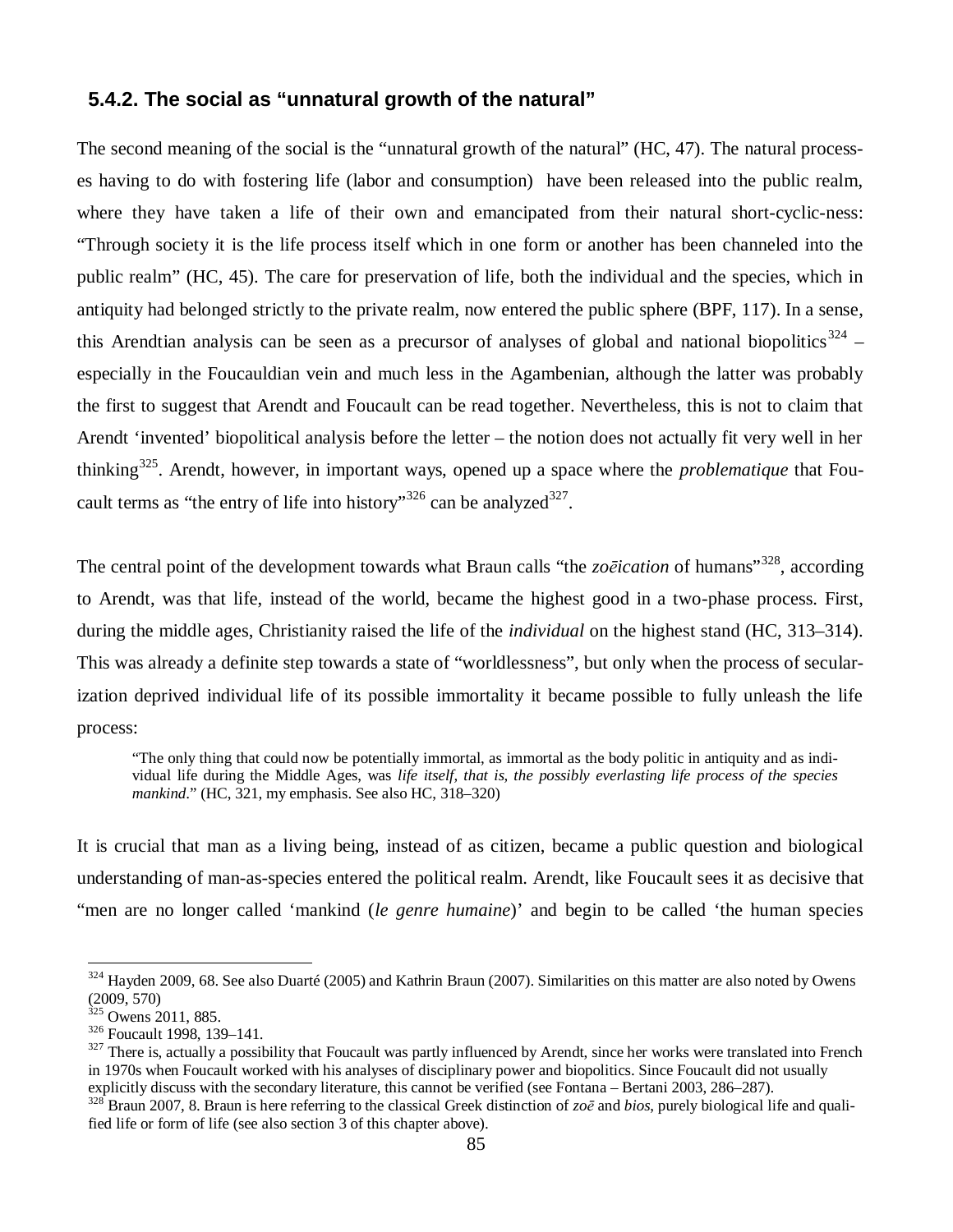$(l'espéce humaine)$ .<sup>"329</sup> Since the administration<sup>330</sup> of life cannot deal with the human species as such, the human race needs to be divided into smaller units. The objective hence becomes the *territorially confined population*, which simultaneously becomes the object of new areas of knowledge, such as demography, statistics, and economy<sup>331</sup>. All these sciences – Arendt adds modern science of history, biology, and geology to the list – have in common the interest in *processes*, a concept, Arendt claims, virtually unknown before the modern age (HC,  $116$ ,  $232$ )<sup>332</sup>. At the same time, the locus of security and the goal of government moved from the security and freedom of the individual and the sovereign to the undisturbed maintenance and development of the life process of society (PP, 149–154; BPF, 148).

The question, however, is not merely the management of (quasi-)natural process. Biopolitics exist simultaneously with the old sovereign power, and their combinations can sometimes have almost diabolic consequences. But how can the power, whose function is to foster life, kill (even indirectly, by suffocating, rejecting, expulsing, exposing and so on)? At this point (state) racism enters the picture; for Foucault racism is a way of introducing a break into the domain of life, of fragmenting the field of the biological<sup>333</sup>; or, as Arendt puts it, politically speaking race is "not the beginning of humanity but its end" (OT, 157). Both Arendt and Foucault locate the "invention" of racism to the imperial/colonial practices; it was the emergency explanation of human beings, the natives, who were so different from the colonialists that they no longer cared to belong to the same species  $(OT, 185)^{334}$ . Its field of application, on the other hand, is not limited to imperialism. As Duarté argues, there is a sort of paradox involved in modern politics when, on the one hand, life has been elevated to the status of the supreme good, and on the other, the instances in which life is degraded the utmost have multiplied. It seems, indeed, that biopolitics, when fused with nationalistic and racist thinking, produces a huge mass of people who are denied of their basic rights. <sup>335</sup> One must be cautious, however, in speaking of racism and nationalism. Arendt held that while the former was one of the most destructive forces in modern politics, the latter could also function as a stabilizing force if firmly connected to a body politic<sup>336</sup>. However, as Ronald Beiner brings

<sup>329</sup> Foucault 2007, 104–105.

<sup>&</sup>lt;sup>330</sup> And modern politics is indeed administration and thus, especially from an Arendtian perspective, ceases to be politics in the real sense of the word.

<sup>331</sup> See, e.g. Foucault 2003, 243-246; Foucault 2007, 65, 106.

<sup>&</sup>lt;sup>332</sup> The rise of process-thinking was no wonder, however, since population, conceived biologically, is "a set of processes to be managed at the level and on the basis of what is natural in these processes" (Foucault 2007, 98).

<sup>333</sup> Foucault 2003, 254–256.

<sup>334</sup> See also Foucault 2003, 257.

<sup>335</sup> Duarté 2005.

<sup>&</sup>lt;sup>336</sup> Arendt makes a strict separation between Western and Eastern European forms of nationalism. Whereas the former was always tied to already existing body politic and hence a stabilizing factor in politics, the latter made nationality a "portable private matter", not a matter of common concern in the public sphere (OT, 231).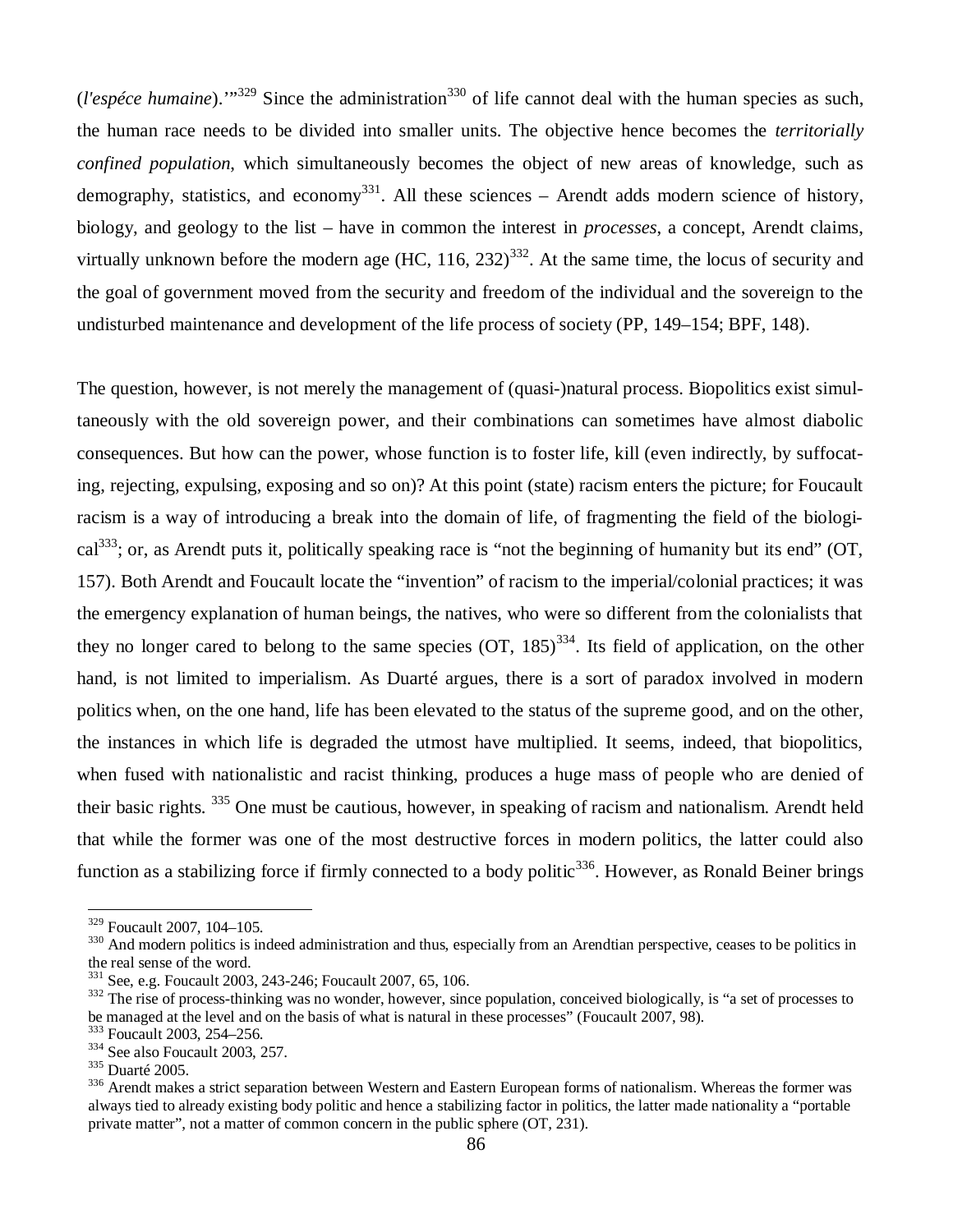forth, for Arendt, in the last analysis, nationalism is essentially a pathology of citizenship that, firstly, accounts for the subordination of the state to the nation and, secondly, creates an expansionist version of nationhood that surpasses the existing boundaries and hence, at the end of the day, is self-destructive for the nation-state itself<sup>337</sup>. It is also the case that all forms of nationalism are racist *to some degree*<sup>338</sup>. Even if the contemporary state repudiates open racism – even that based on 'cultural attributes' – its policies of inclusion/exclusion imply certain type of family resemblance to racism. The next section of the study will deal with the problems of the nation-state system and the tragedy of the anomalies of this system, the stateless refugees that emerged as a consequence of the First World War, and have never since left the stage of world politics.

#### **5.4.3. The aporias of the nation-state system**

"The fundamental political reality of our time", Arendt tells us, is determined by two facts: firstly, it is based upon 'nations', and secondly, it is "thoroughly menaced by 'nationalism' (EU, 207). The 20<sup>th</sup> and 21<sup>st</sup> centuries have witnessed the ever-growing tensions in the nation-state system, as its principle of organization, its ethical foundation and its practical consequences have increasingly conflicted with each other. The basic cause of these tensions is, according to Arendt, "the conquest of the state through the nation" (EU, 208). The degradation of the *citoyen* into the *bourgeois,* which was discussed earlier, was accompanied by another degradation of citizenship, the equation of the citizen and the national, i.e. the transformation (Arendt says perversion) of the state from an instrument of law into an instrument of the nation (OT, 230–231); and this in turn was a logical consequence from the rise of the social realm which found its political form in the nation-state (HC, 28). That nation-state according to Arendt was a political body especially designed for the 'biopolitical' rule of society already hints to the fact that she saw it politically dangerous. In short, nationalism poisons the public sphere, making it more difficult to achieve the conditions for proper citizenship.

The problems of the nation-state order are partly derived straight from its origins. Being a replacer of absolute monarchy and a contemporary of secularism, nationalism usurped to itself some of the authority formerly connected to the religious institutions on the one hand, and the monarch on the other (EU, 208– 209; OR, 182, 186–187). When the monarch was replaced with different classes, the unity of the body politic was in danger of falling into pieces. Nationalism, the new emphasis put on the origins, was an

 $337$  Beiner 2000, 50. Imperialism, according to Arendt, developed straightly from the conflicting tendencies within the na-

tion-state, even though in principle imperialism and nationalism are unbridgeable (OT, xvii, 152–153).

<sup>338</sup> Birmingham 2006, 135.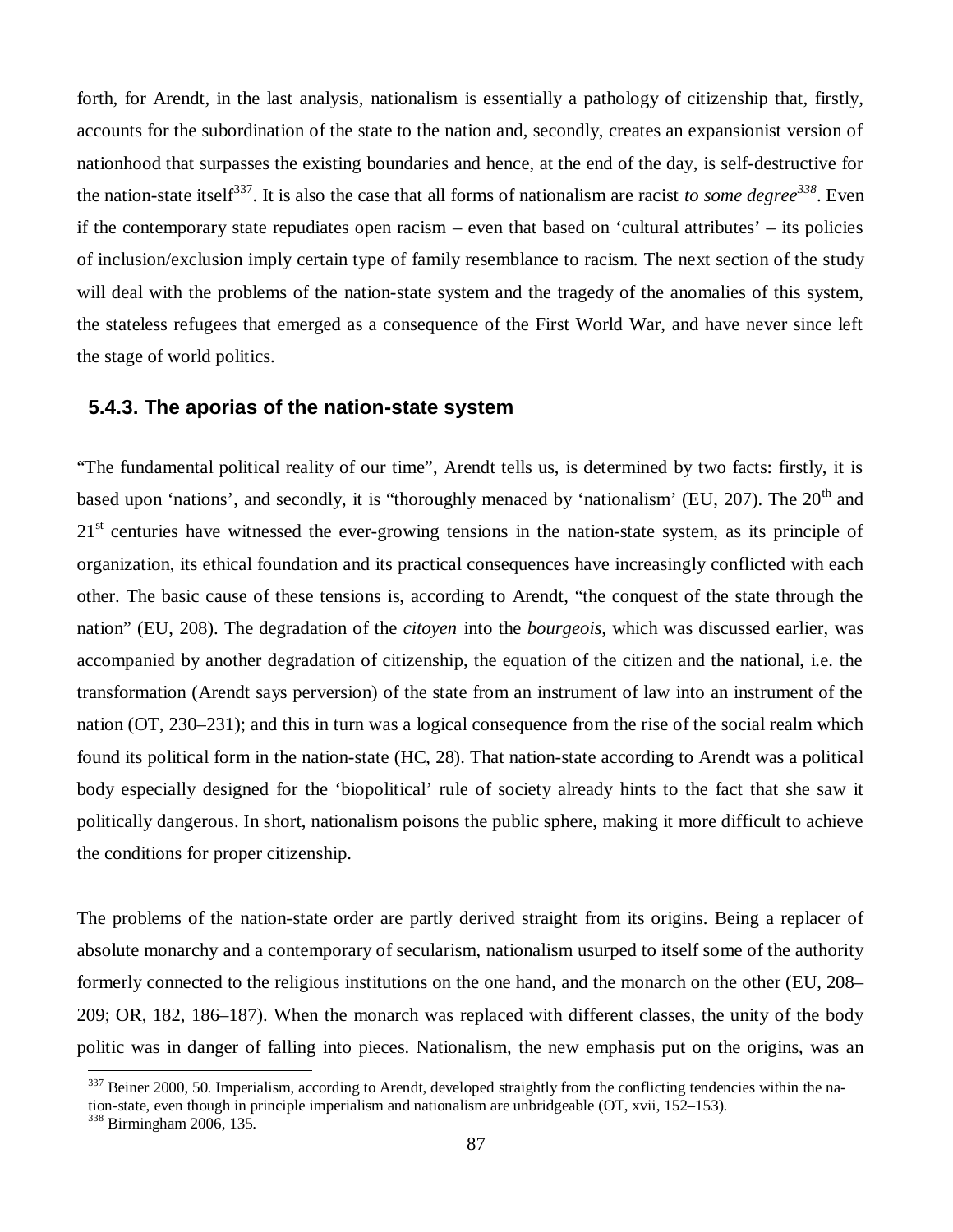answer to this problem of loosening ties (OT, 152–153, 230; OR, 150)<sup>339</sup>. In this sense, nationalism also re-introduces an absolute into the realm of politics, thereby corrupting the institutions of the state. The specific form that this absolute of the nation took in the modern conditions, especially in postrevolutionary French, was "the general will" and hence the national sovereignty that supposedly was above all governments and laws and, even more importantly, above the wills of the individual members of a nation. The general will created not a republic but a majority rule, more alike to an (absolute) monarchy than to a republic (OR, 14, 67-69, 154–155)<sup>340</sup>. This, in turn, is of course an anti-pluralistic factor since both majority rule and potential unanimity vitiate the pluralistic debate between different points of view, which is the condition for existence of a public realm (OR, 83). For Arendt, thus, any ideology that denies the plurality of political actors can only do so through repression and injustice; and this injustice of homogeneity is inherent in all nationalisms<sup>341</sup>. And not only that, nationalism also introduces a politics of exclusion more severe than ever seen before.

The state may, as a power institution, become aggressive and claim more territory, but it is the nation, not the state, that seeks to close the borders and put an end to all migrations. Indeed, as a legal institution "the state knows only citizens no matter of what nationality; its legal order is open to all who happen to live on its territory" (EU, 208). Especially this was the case as long as the medieval principle *quidquid est in territorio est de territorio* was still valid; with the emergence of *national* sovereignty, the people needed to be defined more strictly, and this was done by identifying the *demos* as straightforwardly with the *ethnos* as possible<sup>342</sup>. One could say then that the border control mechanisms of modern states (an aspect of external sovereignty) were direct results from the emergence of internal national sovereignty. During the  $20<sup>th</sup>$  century the conflict between these principles of territorial organization and the ethical foundations (the nation state, after the French Revolution, was supposed to be the guarantor of the human rights) of this kind of order became explicit. It became increasingly clear that the nation-state order was full of paradoxes. Christian Volk sorts out four separate paradoxes: the paradox of the right to selfdetermination, the paradox of deassimilation and denaturalization, the paradox of lawlessness, and the paradox of human rights<sup>343</sup>.

 $339$  To this matter Arendt also notes that nationalism and nationally justified imperialism were reactions to liberal individualism and atomized society (OT, 152–153; EU, 209).

<sup>&</sup>lt;sup>340</sup> Arendt would no doubt agree with Foucault that political theory is yet to cut off the king's head (Foucault 1986, 121).

<sup>341</sup> Benhabib 1996, 42–43.

<sup>342</sup> See Volk 2010, 182-183; Benhabib 1996, 43.

<sup>343</sup> Volk 2010, 175. See also Benhabib 1996, 79.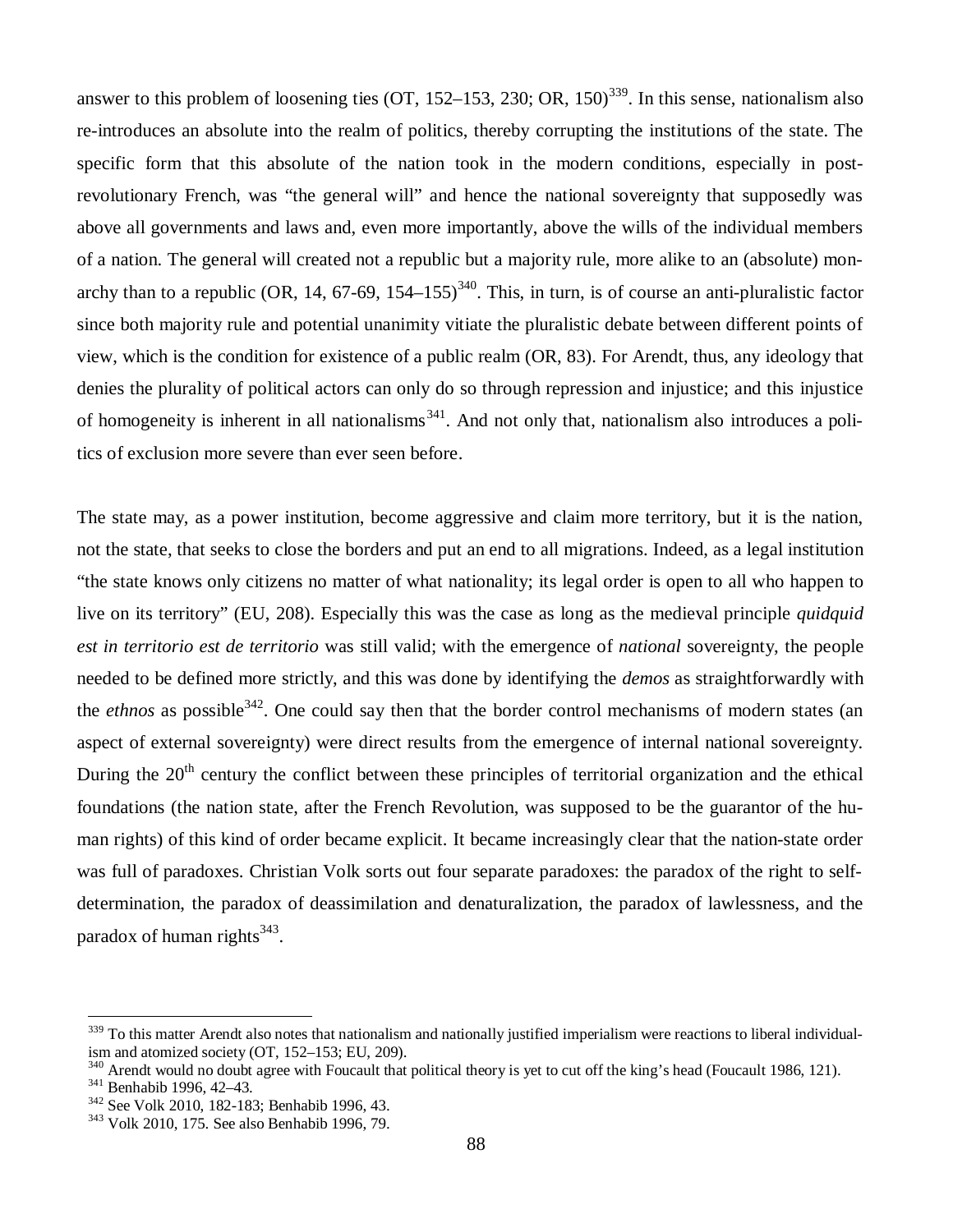These paradoxes led to a full-blown political crisis in the  $20<sup>th</sup>$  century. It should be noted at this point that Arendt's criticism is not based on moral or ethical assumptions, but is purely *immanent*; she starts with the inherent principles of the nation-state system and proceeds to show how, starting from the First World War, these principles were invalidated by their growing inapplicability to worldly realities; she is not – at least not in the first place – putting forth a historicist argument (*pace* Beiner)<sup>344</sup>. The first nail in the coffin of this declining order was the problem generated by the right-claims to national sovereignty and its conflict with the rights of minorities and refugees. Especially after the dissolution of the Russian, the Ottoman and Austro-Hungarian Empires a huge problem of minorities arose in Eastern Europe. The peace treaties lumped many nationalities together in single states, and called one of them "state people", entrusting them with government, whereas the other inhabitants of the territory were to be guaranteed their rights by Minority Treaties. Different groups were nevertheless so many in numbers and so arbitrarily territorially divided that the Treaties that had been designed as exceptions suddenly became the rule. In reality this arrangement led to bitter conflicts between different ethnic groups when all nationalities became convinced that real freedom was only possible through national emancipation, which in turn was possible only for nations big enough. The foremost practical consequence of the good willing Minority Treaties was the establishment of minorities as permanent phenomenon in European politics. They said out loud the formerly implicit presupposition of the nation-state system, that only nationals could be citizens. In the end of the day, this led to a situation where minorities had to "fight or flight," thus making the phenomenon of statelessness a European-wide problem.  $(OT, 268-275)^{345}$ 

The First World War and its aftermath created a new kind of refugee (denationalizations were now for the first time applied to a mass of people). Suddenly a group of people emerged on the political stage of Europe to whom the rules of the surrounding world had ceased to apply. These people, "the most symptomatic group in contemporary politics" (OT, 276–277),

"unlike their happier predecessors in the religious wars, were welcomed nowhere and could be assimilated nowhere. Once they had left their homeland they remained homeless, once they had left their state they became stateless; once they had been deprived of their human rights they were rightless, the scum of the earth." (OT, 267).

Abruptly a group of people were deprived of their 'inalienable' rights, and were forced to live either under a law of exception or in the state of total lawlessness (OT, 267-269). These new refugees were both "undeportable" (they could not be repatriated) and difficult to assimilate, the latter both because a

<sup>&</sup>lt;sup>344</sup> See Volk 2010, 174. Cf. Beiner 2000, 56. By "historicist argument" Beiner refers to the fact that Arendt at times talks as if it was an objective historical fact (in a Hegelian sense) that the nation-state had run its course.

<sup>345</sup> Volk 2010, 176–182; Bernstein 1996, 79.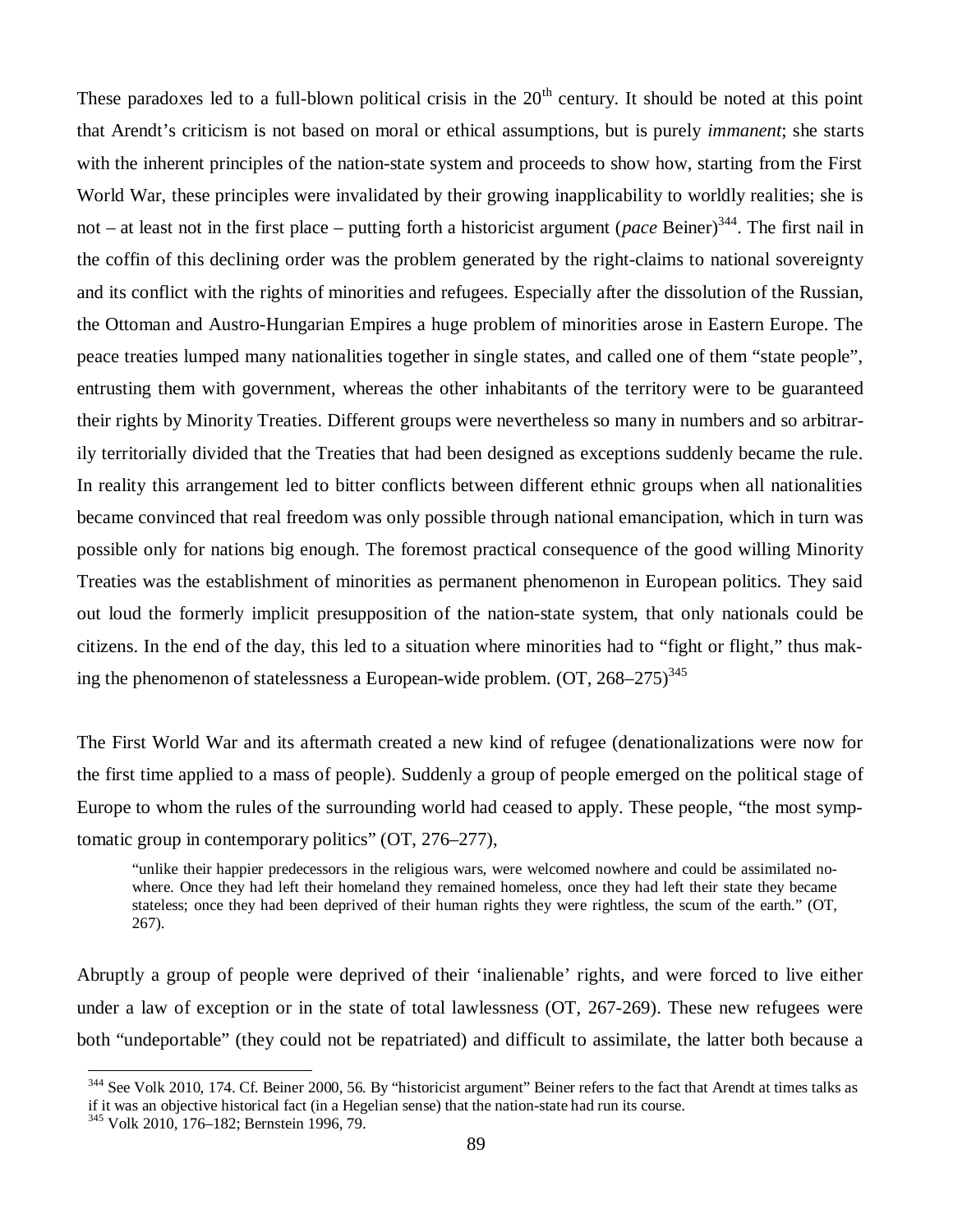reasonable assimilation policy would have required international cooperation and on the other hand because the groups themselves (unlike earlier refugees who were paradigmatically individuals) were not especially keen to assimilate. This led the nation-states facing a huge mass of refugees to lawless actions. In the fear of a "dangerous" multinational state, states started to refuse naturalizations and cancel the ones already granted.<sup>346</sup> This had two consequences: firstly, states were driven into small-scale policeled border wars, trying to smuggle the stateless people into each other's territories; and secondly, different kind of refugee camps were established (especially when the Nazi regime started to expel people from Germany). Both of these solutions were basically somewhat beyond the normal juridical functioning, and even forced the nation-states into downrightly illegal acts (OT, 283–284)<sup>347</sup>. They also created a "new kind of human beings": "the kind that are put in concentration camps by their foes and in internment camps by their friends" (JW, 265). The most alarming feature of these beings is that, unlike their predecessors, they have not been expelled for who they are (what they have done or what beliefs they hold) but purely on the basis of *what* they are, i.e. members of certain nationality, race, etc (See, e.g., JW, 264; OT, 294).

Asylum practices were unable to solve the problem, because they were designed for individuals, not masses of people (JW, 233). The problem is, indeed, insolvable in the system of nation-states (JW, 235). A bit over-optimistically Arendt predicted that

"Future historians will perhaps be able to note that the sovereignty of the nation-state ended in absurdity when it began to decide who was a citizen and who was not; when it no longer sent individual politicians into exile, but left hundreds of thousands of its citizens to sovereign and arbitrary decisions of other nations. No international guidelines have been able to deal with the problem of stateless persons, a problem that is unsolvable in a world of sovereign nations." (JW 139–140).

The situation of stateless showed that the so called "inalienable" human rights, supposedly belonging to every individual were in practice only available to citizens of a sovereign state, as was the membership in the 'international society'; for the stateless, there was no "international" anything (JW, 326; OT, 291– 293). Statelessness seems to be the prime example of a situation where the human rights should apply. But in reality the result is the opposite (OT, 300). There is no issue in contemporary politics

"filled with a more poignant irony than the discrepancy between the efforts of well-meaning idealists who stubbornly insist on regarding as 'inalienable' those human rights, which are enjoyed only by citizens of the most prosperous and civilized countries, and the situation of rightless themselves" (OT, 279).

<sup>&</sup>lt;sup>346</sup> Volk 2010, 184–185. If one replaces "multinational" with "multicultural" this notion is definitely not unknown in today's political vocabulary.

 $347$  Volk 2010, 186–187. Despite this, it is important to note, the humanitarian catastrophe related to refugees is not for Arendt a piece of evidence about the nation-state's sovereignty (somewhat pace Agamben), but on the contrary discloses the impracticability of the nation-state system and hence shows its total inability to deal with this kind of problems (see Volk 2010, 173ff).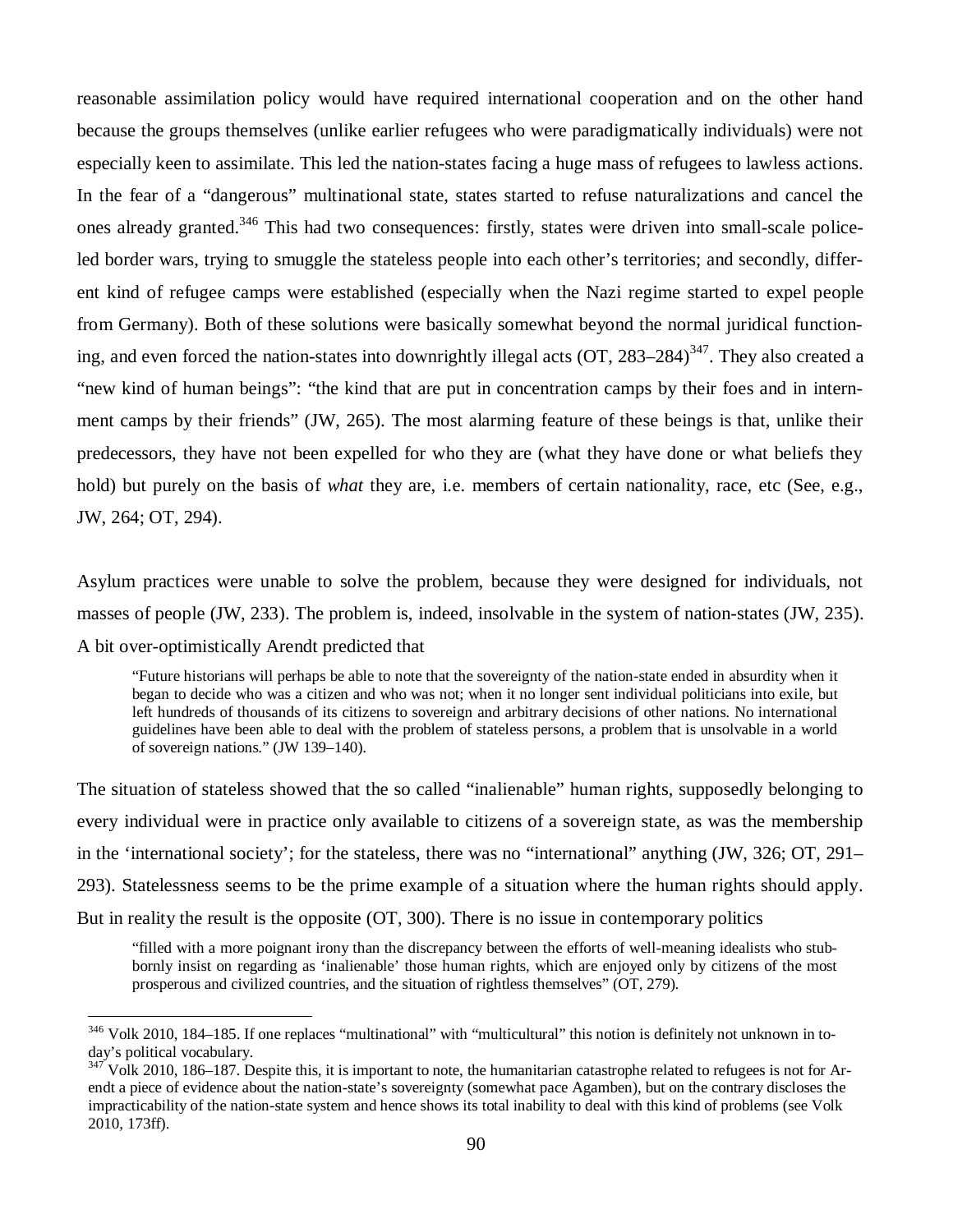True, the right to asylum was traditionally a human right that applied to international affairs; but the masses of stateless people in the  $20<sup>th</sup>$  century instantly turned this notion into an anachronism (OT, 208). This paradox had been present in the modern state from its beginning. Universal human rights and national sovereignty were declared at the same time, with the consequence that the latter was seen as a natural guarantor of the former (OT, 291):

"In other words, man had hardly appeared as a completely emancipated, completely isolated being who carried his dignity with himself without reference to some larger encompassing order, when he disappeared again into a member of people. From the beginning the paradox involved in the declaration of inalienable human rights was that it reckoned with an "abstract" human being who seemed to exist nowhere" (OT, 291)

This situation of stateless people is clearly, as Bernstein points out, one of the things Arendt had in mind when she wrote that

"totalitarian solutions may well survive the fall of totalitarian regimes in the form of strong temptations which will come up whenever it seems impossible to alleviate political, social, or economic misery in a manner worthy of man" (OT, 459)

Bernstein is further correct in pointing out that this issue has "the hyper-real quality of a commentary on our contemporary world situation<sup>348</sup>. As the plight of the stateless demonstrated so powerfully, a human being who is nothing but a human being lacks all those qualities which make possible to treat him/her as a fellow human being: "the world found nothing sacred in the abstract nakedness of being human" (OT, 299-300). A properly stateless person is a politically irrelevant being<sup>349</sup>; they create the uncanny expression of being at the mercy of "the unpredictable hazards" of love, friendship, and sympathy. Once the compassionate reaction has "reached its inevitable end", no one seems to know what to do with them. (OT, 301–302; OR, 97–98; JW, 212). This is related to Arendt's general suspicions towards what she calls "passion for compassion" (OR, 61) as a political force – a theme important for the current work given Rorty's defense of sentimentalism.

The problems here are diverse. Firstly, compassion by its very nature can only be related to particularity – it cannot be generalized (which is the prerequisite for political meaningfulness); if it is generalized by force, the result is a depersonalization of sufferers, their lumping together into an aggregate. In other words, compassion always deals with singularities (OR, 75, 80; HC, 168). Secondly, compassion – like charity and love ("perhaps the most powerful of all antipolitical human forces") – since it seeks to abol-

<sup>348</sup> Bernstein 1996, 78.

<sup>&</sup>lt;sup>349</sup> Indeed, the latin word "*homo*" originally referred to a person who was nothing but a man, hence not a citizens, i.e. a slave (OR, 36).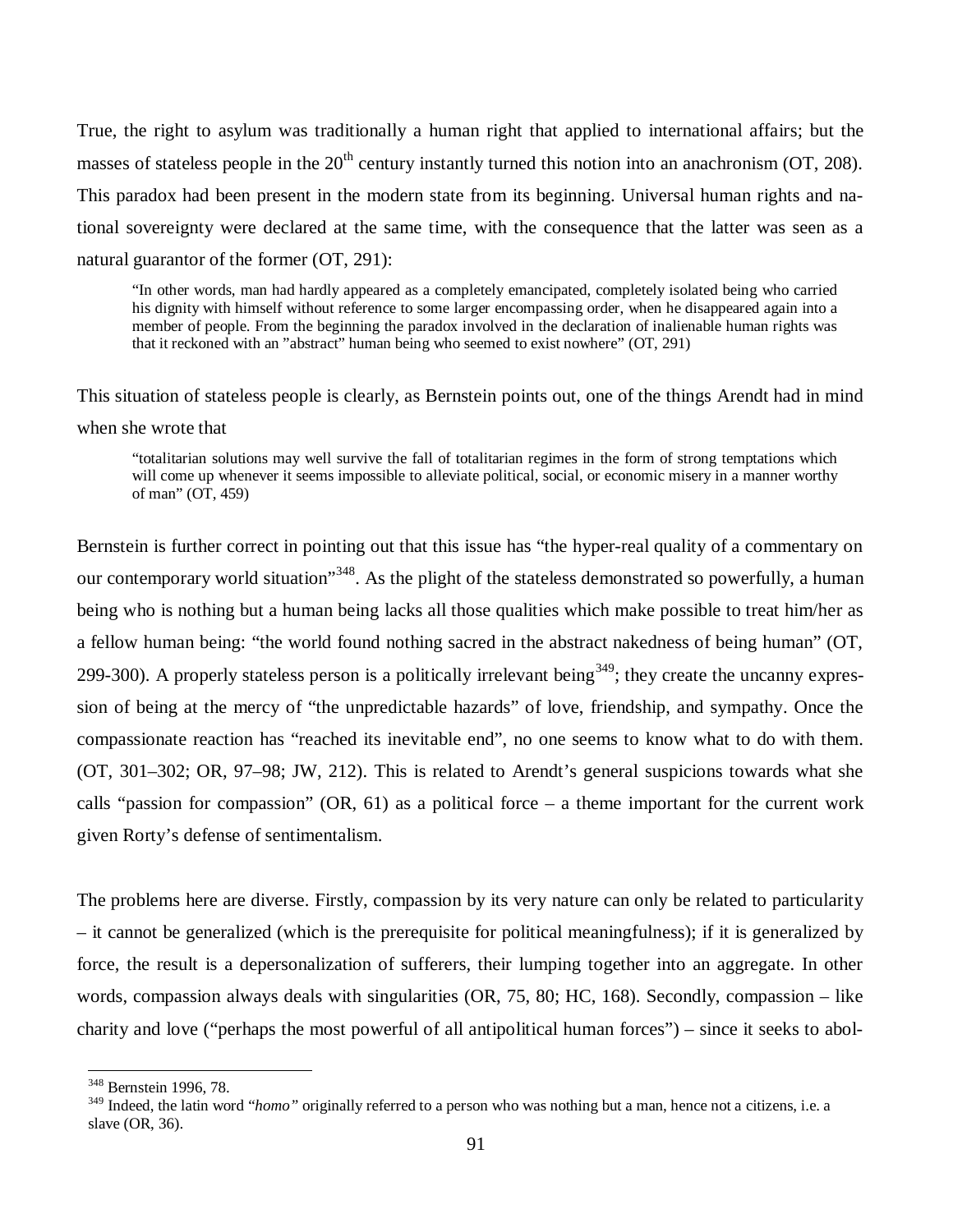ish the distance between persons, is by its very nature unworldly and therefore anti-political: it destroys the in-between, the worldly space between human beings (OR, 76; HC, 53, 242). Thirdly, if generalized, compassion – which is a *passion* – degenerates into the *sentiment* of pity (that is, "to be sorry without being touched in the flesh"), a perversion of its original nature (OR, 75, 78). Finally, and relatedly to the worldlessness of compassion, it disregards the essence of politics, human beings as talking animals. If it does lead to action, it does so directly, singularly, and by skipping "the drawn-out wearisome processes of persuasion, negation, and compromise" (OR, 76–77). Springing from "the darkness of human heart", passions and emotions are not suitable for the harsh light of the public sphere that only tolerates words and deeds (OR, 86; MDT, 15–16)<sup>350</sup>. They are a matter of relations between persons, or even of the relation of a person to him/herself<sup>351</sup>, whereas in politics the question is always a concern with the world.

What are suitable for the public sphere, on the other hand, are *principles*<sup>352</sup>; in this case, the suitable principle – the alternative to pity – is *solidarity* or the Aristotelian *philia politike*, a kind of "friendship" without intimacy and closeness (OR, 78–79; HC, 243). This kind of solidarity means the establishment, deliberatively and dispassionately, of a community of interest with the oppressed, the common interest being something like the dignity of human race. In this way, solidarity is able to comprehend a multitude through a process of reason-giving (OR, 78–79). It is not that Arendt is putting forth a traditional defense of rationality, though. Both rationality and sentimentality are, for her, substitutes for a lost common world; both look for the binding factor in human affairs from within each individual, not from the world (MDT, 16). Principles are not moral laws in the Kantian sense, but rather dynamic ideas, inspiring action<sup>353</sup>. Moreover, they are not a result of absence of emotions either, which in views of a tragedy would be a pathological phenomenon or a manifestation of incomprehension (CR, 161).

To fully grasp the plight of stateless and rightless persons, as well as for getting the first hints of possible remedies, we need to recall what was said of action, freedom, and plurality in the section 3 of this chapter. Because they are deprived of a place in political community, they are deprived of a world in the Arendtian sense. Consequently, they are also deprived of equality, and hence freedom, and hence the

<sup>&</sup>lt;sup>350</sup> "[S]hould human beings be so shabby," Arendt asks, "that they are incapable of acting humanly unless spurred and as it were compelled by their own pain when they see others suffer?" (MDT, 15)

<sup>351</sup> Canovan 1994, 197–198.

 $352$  It is important to distinguish principles from values. Principles, for Arendt, are at the very center of politics, whereas values are either 'moral values' and hence a personal matter, or 'social values', which are perversions of political principles (OR, 213). Arendt specifies four principles (in addition to Montesquieu's fear, honor, and virtue): equality, freedom, justice, and fame. The categories are not fixed, however; what in one epoch was a principle, may be a goal of action in the next. (PP, 193-195)

<sup>&</sup>lt;sup>353</sup> See Canovan 1994, 173; and also section 3.2. of this chapter.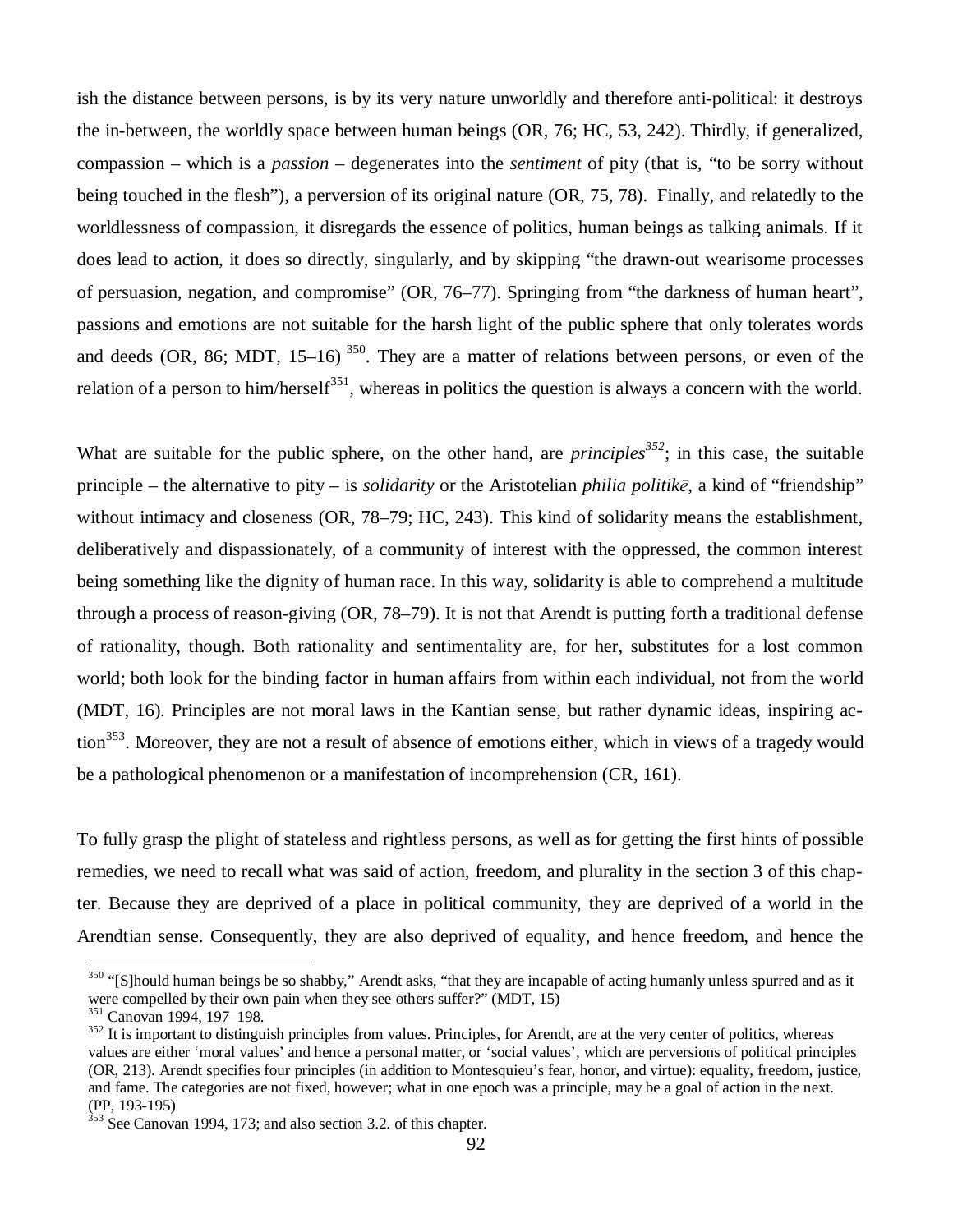possibility of disclosing *who* they are. In short, action is what the stateless are first and foremost deprived of. And since compassionate reactions of humanitarian sort were necessarily insufficient, the only remedy is also to be found in political action. What is needed is action based on humane principles and aiming at solidarity. The next and concluding sections will look at Arendt's suggestions beyond biopolitically oriented nation-state system. We will start by looking at Arendt's inconclusive discussion on the "right to have rights", which, it will be argued, is an important part of, yet not the key to the solution she had in mind. Toward the end of the chapter, we invoke Arendt's notions of humanity as a political concept and her articulations of civic friendship, councils, and federations in order to see the idiosyncratic cosmopolitan politics she had in mind, one that does not imply a global governmentality yet entails institutional suggestions that go beyond the relations between singularities.

#### *5.5. Towards Arendtian decentralized cosmopolitanism?*

#### **5.5.1. The right to belong**

As seen, the possibility of action is the most important thing of which the stateless are deprived of: "[t]hey are deprived, not of the right to freedom, but of the right to action; not of the right to think whatever they please, but of the right to opinion" (OT, 296); they were deprived of "a place in the world which makes opinion significant and actions effective" (Ibid.). Their situation finally brought into the harsh daylight the paradox of *universal* rights guaranteed by *particular* states<sup>354</sup>, and made us aware of a right more important than any of the so called human rights:

"We became aware of the existence of *a right to have rights* (and that means to live in a framework where one is judged by one's actions and opinions) and *a right to belong to some kind of organized community*, only when millions of people emerged who had lost and could not regain these rights because of the new global political situation." (OT, 296-297. Emphasis mine.)

The stateless, having lost their citizenship in their state of origin, were in practice expelled from humanity altogether (OT, 297); no solution seemed to exist to regain their rights. They were the re-incarnation of those people in antiquity (women, slaves, barbarians) who could not appear in the *agora* of the *polis*; they were "*aneu logou*, deprived [… ] of a way of life in which speech and only speech made sense" (HC, 27). Racism is a related matter. If a person is judged entirely based on the color of his/her skin, the person is unable to disclose who, instead of what he/she is<sup>355</sup>.

 $354$  The conflict between universality and particularity at the roots of modern state is explicated, e.g., by Benhabib 2004a, 181-182.

<sup>355</sup> Parekh 2004, 46.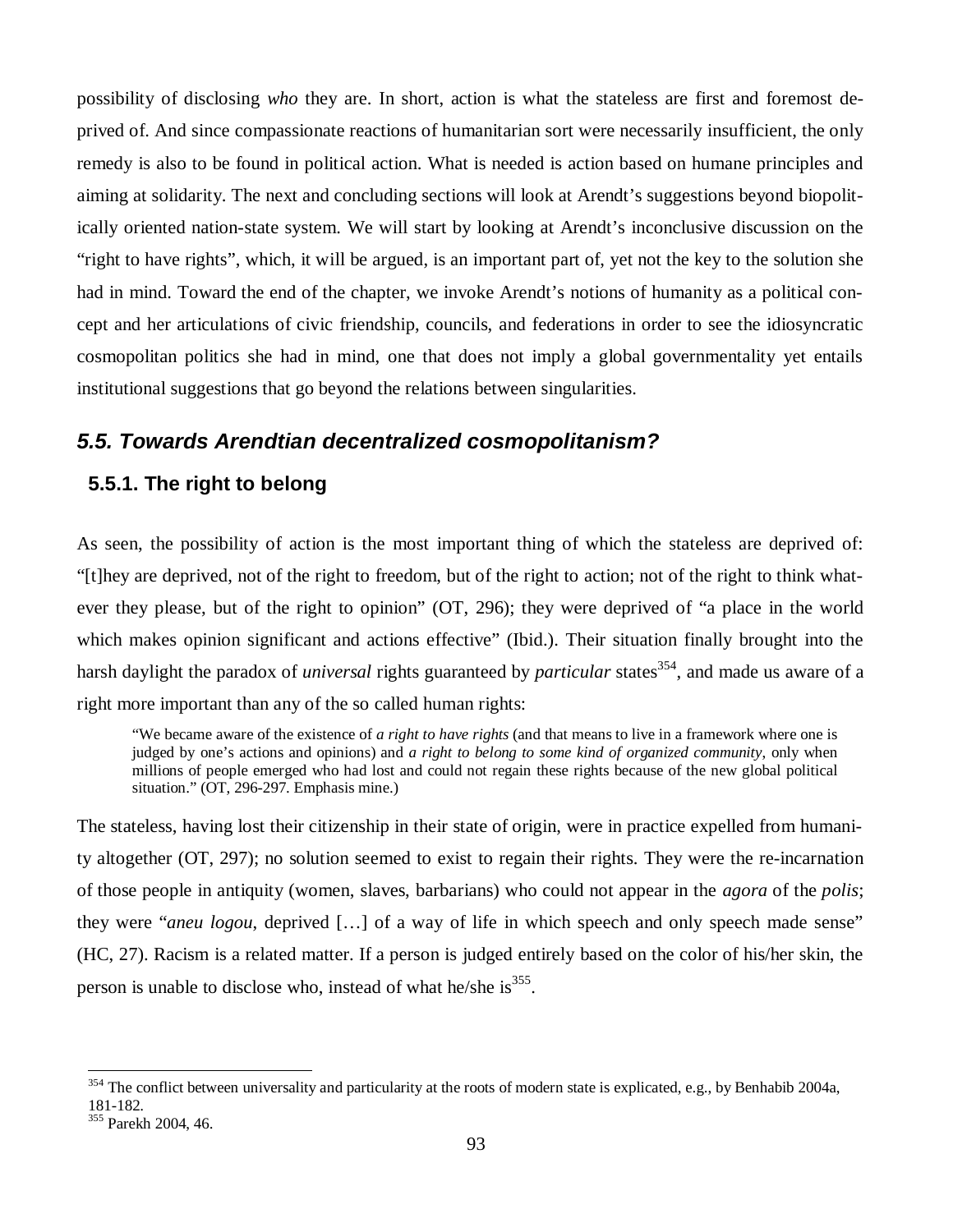But what does Arendt's ambiguous formula, "right to have rights", actually mean? Benhabib offers a good account by breaking down the two uses of the word 'right'. The first 'right', she says, is a moral imperative addressed to humanity as such, whereas the second 'right(s)' refers to juridico-civil usage of the word, to the group of various rights and responsibilities granted to citizens of various states  $356$ . Whereas the guarantor of juridico-civil rights is the state, it is less clear who should be the guarantor of the right to these rights. Bridget Cotter suggests that Arendt's "solution" is based, even if vaguely, on the possibility of international agreement on supranational law that consists solely of the right to belong to a political community<sup>357</sup>. I am not convinced, however, that this is the whole truth on Arendt's position. She was much more critical on the very political ontology of nation-statism than Cotter's argument intimates. As we have already seen, she firmly believed that the whole problem of statelessness (and hence the problem of absolute rightlessness) was insolvable as long as the world was territorially divided into sovereign nation-states.

Problematic is also Serena Parekh's argument (in an otherwise praiseworthy article) that Arendt misunderstood "the possibility of a world-government like the United Nations", which in its current function merely encourages governments to respect rights instead of being an absolute sovereign ruling the whole of Earth<sup>358</sup>. I have two misgivings with this statement. Firstly, it is highly suspect whether it is plausible to equate the UN with world-government as Arendt understood it. The UN is not a world-government *acting differently* than Arendt predicted, rather, it simply is not a world-government. Secondly, it is not clear whether it is worthwhile to contextualize Arendt too much into the "rights-talk"<sup>359</sup>, given the intimate connection between the human rights discourse and the hierarchical world order of today. But, on the other hand, as her discussion in *The Origins* as well as her membership in Amnesty International manifest<sup>360</sup>, she surely had sympathies with this kind of endeavors. However, her discussion on "the right to have rights" on its own, isolated from her wider oeuvre, is inconclusive and does not get us very far. It is therefore necessary to discuss the problem of statelessness and the right to belong in the context of what we have learned from her thinking in the earlier sections as well as her suggestions of developing humanity into a political concept.

<sup>356</sup> Benhabib 2004a, 179–180.

<sup>357</sup> Cotter 2005, 108–111.

<sup>358</sup> Parekh 2004, 50–51.

<sup>&</sup>lt;sup>359</sup> Therefore I also disagree with Peg Birmingham, who claims that "readers of Arendt have failed to grasp that one of her primary concerns, beginning with The Origins of Totalitarianism, is the working out of a theoretical foundation for a reformulation of the modern notion of human rights" (Birmingham 2006, 3, *passim*.).

<sup>360</sup> Young-Bruehl 2004, 391.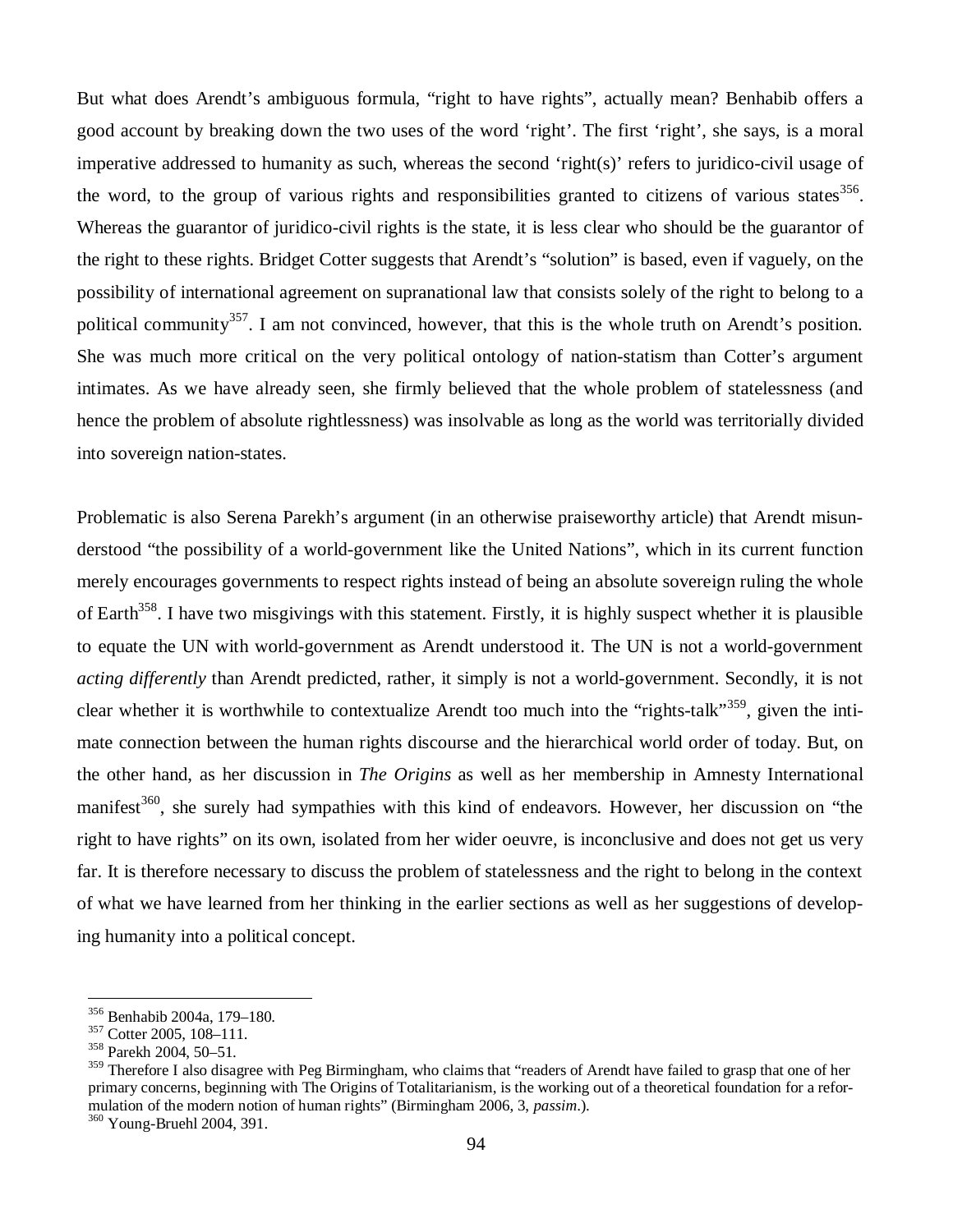### **5.5.2. Humanity as a political concept**

Unlike the two preceding centuries, the  $20<sup>th</sup>$  century could refer to neither nature nor history as the last resort in politics. Both concepts have become equally alien for us. In their stead, humanity, which in Kant's time was nothing more than a regulative idea, has now become "an inescapable fact". Therefore, Arendt argues, "the right to have rights, or the right of every individual to belong to humanity, should be guaranteed by humanity itself". But sadly, as she further noted, "[i]t is by no means certain whether this is possible." It might not be possible because of the territorial organization of states according to national lines. (OT, 298) Humanity has become an inescapable fact, not because the dreams of the humanists, and not even due to political events, but first and foremost due to technical development. All people are part of a world-wide whole, and all states have a common present (which, however, is not based on a common past nor guarantees a common future). The most powerful symbol of this state of affairs is what Arendt refers to as "negative solidarity" caused by the fear of global destruction through the deployment of nuclear weapons. (HC, 250; MDT, 82–83) The easiest solution would of course be the founding of a world-state, a scheme not unheard of in the IR discussions either<sup>361</sup>. For Arendt however, that was a dead-end. The very idea of one sovereign force ruling the whole globe would not only be a nightmarish tyranny, it would also be a direct assault against the basic concepts of politics: plurality, diversity and mutual limitations (MDT, 81). Moreover, Arendt raised the frightening possibility that "one day a highly organized and mechanized humanity will conclude quite democratically – namely by majority decision – that for humanity as a whole it would be better to liquidate certain parts thereof" (OT, 299).

Neither is it possible to be a citizen of the world in the same way as we are citizens of specific countries (MDT, 81; HC, 257). World citizenship would, for Arendt, be an oxymoron, since meaningful citizenship must be limited by territorial boundaries. For this further reason, the establishment of a world-state would not be the climax, but the end of world politics. (MDT, 81–82) Hence, a citizen of the world, "living under the tyranny of a world empire, and speaking and thinking in a kind of glorified Esperanto," would be "a monster" (MDT, 89). Arendt was therefore very conscious of the dangers of cosmopolitanism, if it means nothing but the "universalization" of one set of cultural understandings and institutions. Given the existing power relations, we should pay close attention to this warning<sup>362</sup>, while also remembering the other side of her argument. "To say," she reminded us, "that a world state conceived in the

<sup>&</sup>lt;sup>361</sup> The most notable suggestions of this sort are perhaps Hans J. Morgenthau (2006, 505–550) and Alexander Wendt (2003).

 $362$  See also Arato – Cohen 2010, 166–167.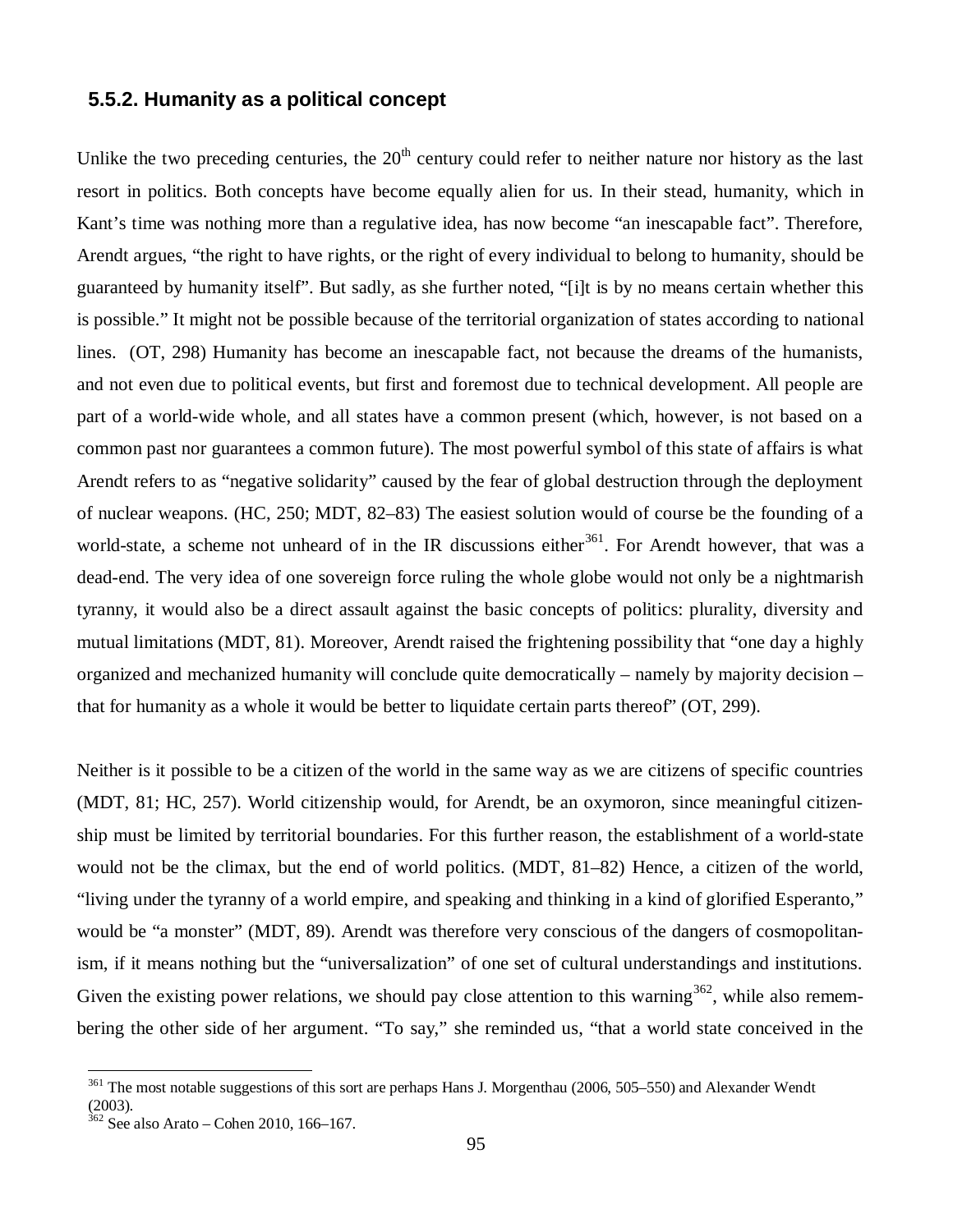image of sovereign nation states or of a world empire in the image of the Roman Empire is dangerous [...] is no solution for our present political problem" (MDT, 82). The problem, in short, was that

"human dignity needs a new guarantee which can be found only in a new political principle, in a new law on earth, whose validity this time must comprehend the whole of humanity while its power must remain strictly limited, rooted in and controlled by newly defined territorial entities." (OT, ix)

To accomplish this, the first step is to make humanity a properly political concept, which in turn requires the rethinking of the whole logic of territorial units<sup>363</sup>. The negative solidarity has to be transformed into something more positive, an active solidarity of humankind, and coupled with political responsibility on a global scale. As usual, Arendt is not lacking of a sense of tragedy here. She is well aware how heavy the burden of a global responsibility is, and to what kind of misconducts it may lead. It was no surprise for her that "the common reactions to it are political apathy, isolationist nationalism, or desperate rebellion against all powers that be rather than enthusiasm or a desire for a revival of humanism" (MDT, 83). She also held that "[t]o follow a non-imperialistic policy and maintain a non-racists faith becomes daily more difficult because it becomes daily clearer how great a burden of mankind is for man" (EU, 131).

How, then, could we promote the positive solidarity, the political concept of humanity? Following from the basic themes of Arendt's thinking we come to face a double demand. On the one hand, the solution cannot be purely theoretical or related to the ethics of singular actors; it has to have an *institutional* face to it. But on the other hand, Arendt also seeks to avoid all kinds of blueprints for policies. Her role as a political theorist is not to lay down institutional designs, but merely to understand and to judge the institutions that have come to existence. In sum: only political structures and action (not philosophy, morality, or religion) can work as bulwarks against the political evil<sup>364</sup>. She, like the actors of American Revolution she admired, did not lay her trust in the human nature but to the fact that it can be restrained. "It is human worldliness that will save men from the pitfalls of human nature." (OR, 166) When it comes to the institution of the nation-state, various commentators from Judith Butler to Ronald Beiner have noted that Arendt's argument seems to both emphasize the importance of states and show how the nation-state system cannot work. The solution, then, is to try to think beyond nation(alism)-based sovereign states  $365$ . We will end this chapter by sketching out the Arendtian position, first by attitudinal lines, then in a more institution-oriented manner.

<sup>363</sup> See Volk 2010, 196–197.

<sup>364</sup> This point is comprehensively argued by Canovan 1994, 162–163.

<sup>365</sup> Beiner 2000, 55; Butler 2007, 26.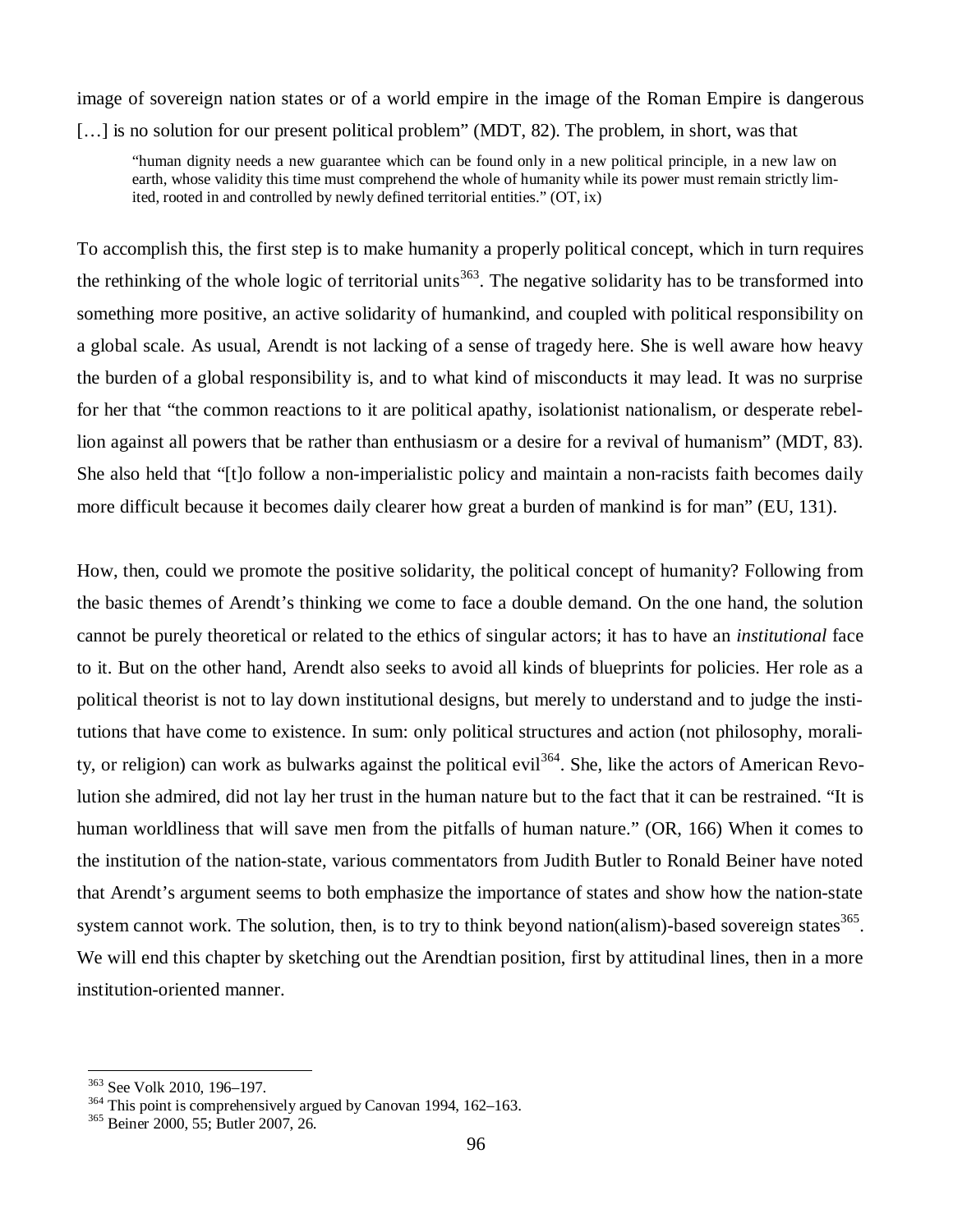### **5.5.3. "We must, must be friends", or, sharing the world with others**

As we have seen, the basic quality of the world, the human in-between, is its plurality. The *raison d'être* of public sphere is the safeguarding of plurality and the establishment of freedom among equals. The beginning of a political concept of humanity is therefore the active embracement of plurality and a *project* of human equality. Arendt is calling for a "civic friendship" (JW, 161) quite different from mere "tolerance" or "multiculturalism". The latter, as Joan Cocks argues, is a non-starter for an active political discussion and leads to a paralysis of judgment<sup>366</sup>. The key to a political concept of humanity is to be found from a conception of civic friendship. Arendt quotes Nathan the Wise from Lessing's play: "we must, must be friends". This civic friendship, deriving from Greek, is a readiness to share the world with others and to uphold it through speech, radically different, therefore, from intimate friendship as well as from the conception of humanity as fraternity – which is a substitute for world among the oppressed peoples (MDT 12–13). Humanity in Arendt's sense must be "cool and sober" and strongly engaged into fallibilistic, perspectival, pluralistic discussion. (MDT, 24–26) Hence the "inhumanity of Kant's moral philosophy" (MDT, 27), which is based on the categorical imperative, unlike, it must be noted, his "political philosophy" that Arendt found, more than a bit surprisingly, from *The Critique of Judgment* where the basic idea is not the absolute categorical imperative but "wooing the consent of everyone else" (BPF, 211–238; LKPP, *passim.*).

One single truth, ending all conversations, would mean the end of all humanness. In explicating this, Arendt draws from Jaspers' concept of "limitless communication", which means giving up the binding authority and universal validity of any particular tradition and putting all different viewpoints into discussion with each other<sup>367</sup>. Unlike Habermas' communicative theory – which Jaspers strongly anticipates<sup>368</sup> – no presuppositions of "an ideal speech situation" or a rational conclusion are made. An agreement on one religion or philosophy would indeed be a terrifying lost for humanity, and this should be avoided at all cost. (MDT, 84–90) This is one more reason why Arendt is against world-wide political structures and prefers local polities as the primary loci for politics. Therefore, the strand of cosmopolitanism Arendt is promoting is local first, and global only second, so to speak.

<sup>366</sup> Cocks 1995, 241.

<sup>&</sup>lt;sup>367</sup> Hence, "[c]ompared with Kant, Jaspers's concept of mankind and world citizenship is historical; compared with Hegel, it is political." (MDT, 92)

 $\frac{368}{368}$  Jaspers' position (as Arendt represents it) is, for example, that truth reveals itself only in communication (MDT, 85)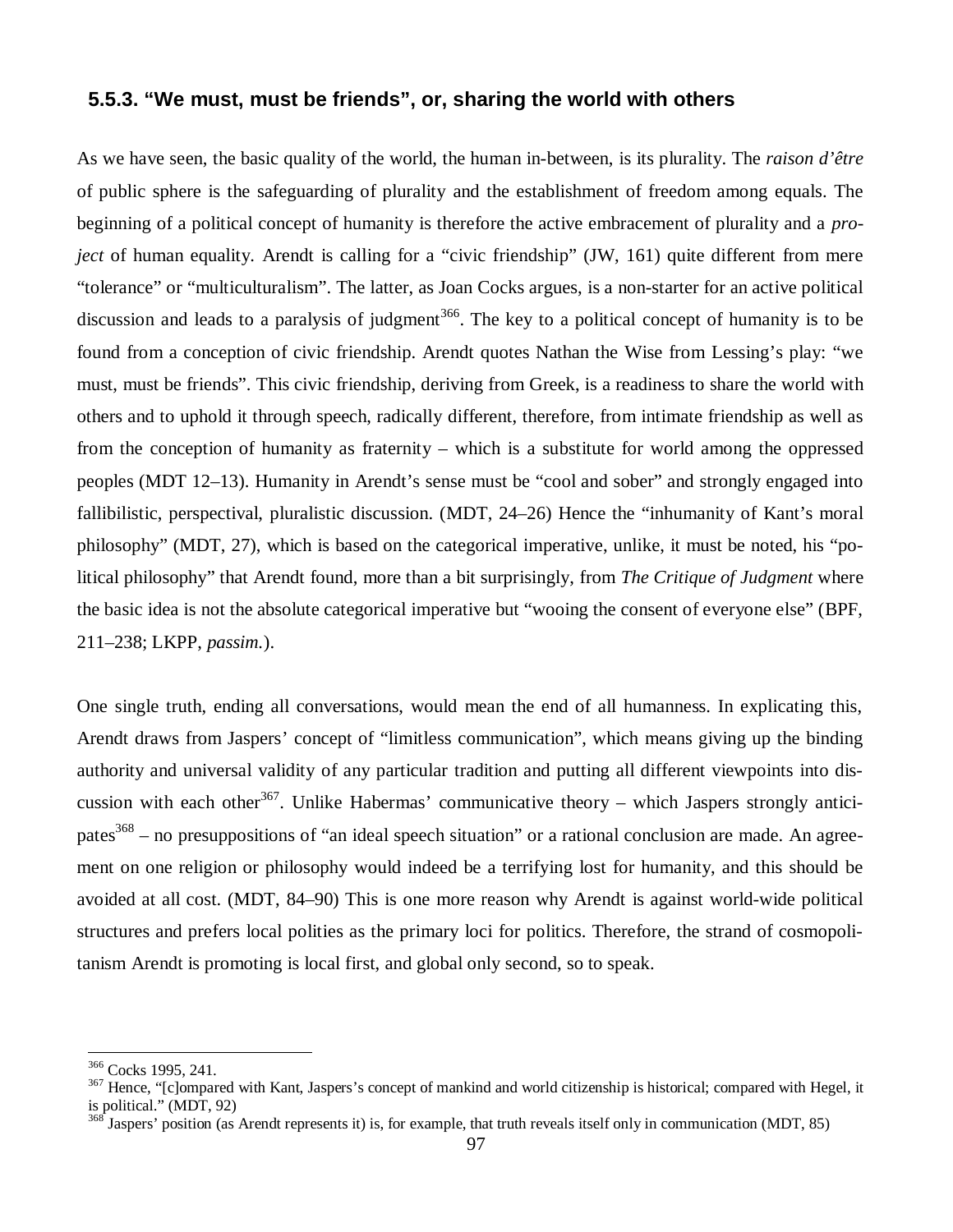Arendt puts emphasis on the flexible and non-foundationalist character of public spaces: "The *polis*, properly speaking, [… ] is the organization of the people as it arises out of acting and speaking together", it precedes all official establishments of public spheres (HC, 195, 198–199). Canovan and Honig argue that constituting a political community on the basis of a stable, prior and shared homogenous identity is a direct threat to plurality and hence for spaces of politics as such<sup>369</sup>. As Honig puts it, Arendt "theorizes a democratic politics built not on already existing identities or shared experiences but on contingent sites of principled coalescence and shared practices of citizenship"<sup>370</sup>. And Butler concurs: "[a] polity requires the capacity to live with others precisely when there is no obvious mode of belonging"<sup>371</sup>. All three further note that this kind of thinking is in an explicit conflict with nation-statism. Also Arendt herself rejected the idea of thinking political community through the terms of family or kinship (PP, 94). On the other hand, Arendtian public space is not a freely floating sporadic practice either since, as we have seen, her conception of the public space is tied to her conception of the world, which, in addition to its "subjective" side also has an "objective" character, which provides important stability to the human inbetween.

### **5.5.4. The councils, federations, and the possibility of world politics**

The public sphere is hence always in some sense or another time and space bound. Whenever freedom has existed as a tangible reality it has always been spatially limited (OR, 267; PP, 170). These "islands of freedom" are created by law and beyond them there is only a space without law and without world (PP, 190; MDT, 81–82). Even though she wanted to extend equality to all, her project was tied to particular local communities. On the last pages of *Crises of the Republic* she shortly sketched "a new concept of the state," based on councils (whose existence she also praised in the essays collected in *The Jewish Writings*, as well as in *The Human Condition* and *On Revolution*). The councils are the central sites in which the authentic Arendtian politics take place. Any modern nation-state is too big for one allincluding public; there needs to be a number of smaller public spaces within it (CR, 232–233). The voting booth, on the other hand is too small, since it only holds one at a time. Jefferson had already pointed out the dangers of giving all power to people as an electorate without providing them with a plausible public space, that is, giving them the opportunity of *being* republicans and *acting* as citizens (CR, 233; OR, 245). Parties do no solve the problem for Arendt either, since in them most of us are "but the manipulated electorate" (CR, 233). Against all these alternatives,

<sup>369</sup> Canovan 1994, 244; Honig 1995c, 149.

<sup>370</sup> Honig 1995b, 3.

<sup>371</sup> Butler 2007.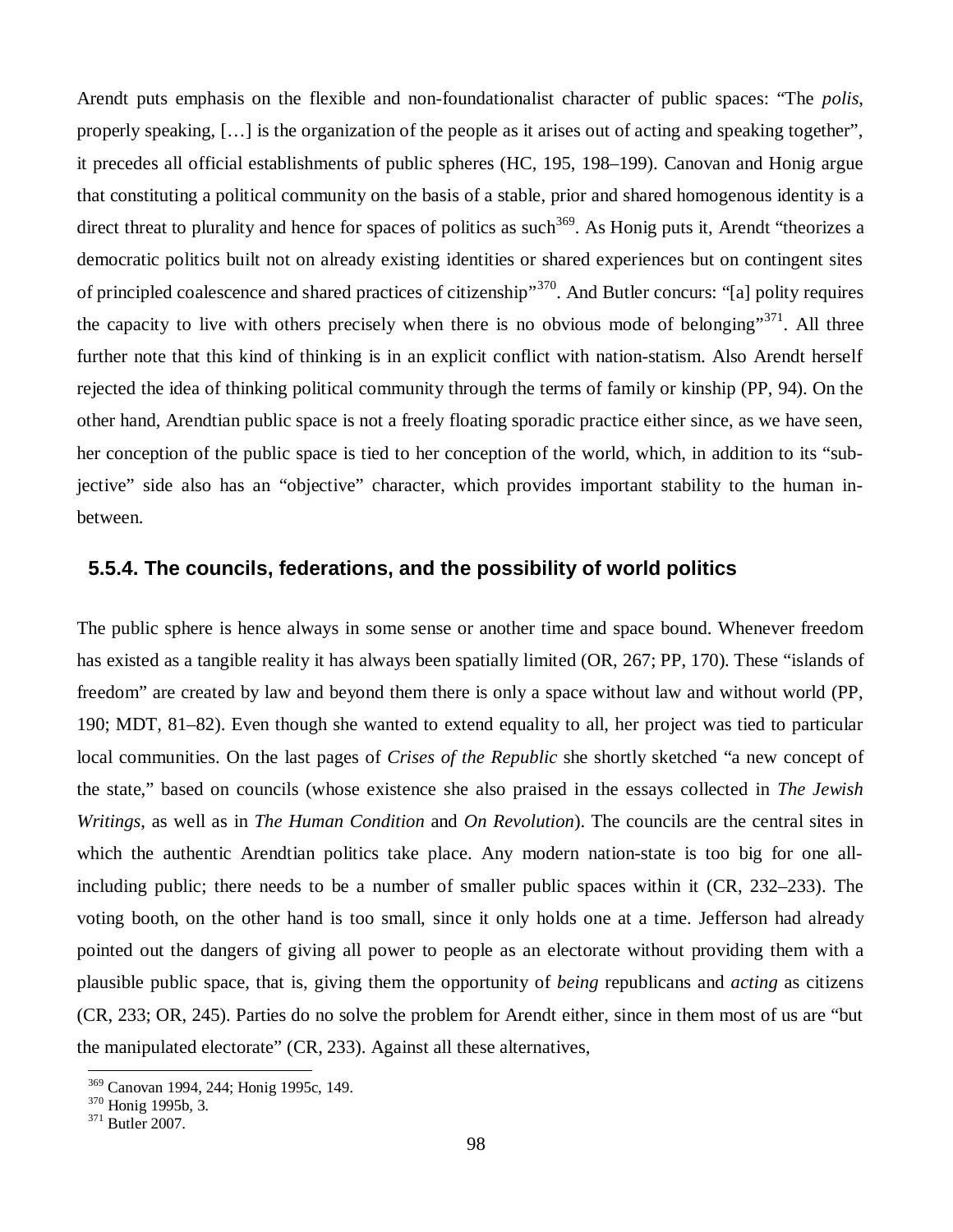"[t]he councils say: We want to participate, we want to debate, we want to make our voices heard in public, and we want to have a possibility to determine the political course of our country [...] [I]f only ten of us are sitting around a table, each expressing his opinion, each hearing the opinions of others, then a rational formulation of opinion can take place through the exchange of opinions." (CR, 232–233)

Arendt takes pains to point out that the council system is not an artificial theoretical construction (or an idealized Greek *polis* transformed into modern conditions), but has its roots in the concrete institutions of wards in the USA and in different communes, workers' councils, *soviets*, and *Räte*s that were developed virtually by all revolutions (OR, 248; HC, 216–217). Each person must be given the opportunity to be a participator in government in these elementary publics, whose basic assumption is that "no one could be called either happy or free without participating, and having a share, in public power" (OR, 247; CR, 233). To sum up, Arendtian public space does not become political until it is bound to a concrete place (PP, 123). Like Jaspers', her thought is "spatial because it forever remains in reference to the world and people in it, not because it is bound to any existing space" (MDT, 79). We must be wary of confusing local political spaces with small-scale communities of warmth and intimacy. Even though small, the public space must be a place where "strangers could meet in relations of civility rather than intimacy", and in which, moreover, "there was enough space between people for them to stand back and judge one another coolly and objectively"<sup>372</sup>.

The council system, however, needs to be tied to a larger political unit  $373$ . The nation-state will not do, since Arendt sees the rise of nation-state as the main reason for the failure of the council system in contrast to the success of the party system (OR, 239). As an antidote towards the totalitarian terror and the safeguard of plurality was to be found in the Montesquieuan principle of separation of powers, which for Arendt did not refer to a tripartite separation of executive, legislative and juridical powers, but to a more fundamental separation of powers within the states in a way that makes any notion of (internal) sovereignty an impossibility. The specific system Arendt had in mind to bring together these small elementary publics without a sovereignty principle, was a (con-)federation, made up of different people with equal rights (CR, 232; OR, 143–146; 162; JW, 336). Its major advantage is that "power moves neither from above nor from below, but is horizontally directed so that the federated units mutually check and control their powers" (CR, 230). While Arendt's praise for federations is a bit sketchy, if not naïve, it does contain some important points, namely, the separation of powers and the nation-state states system's

<sup>372</sup> Canovan 1994, 247–248.

 $373$  And this is also what has happened in the actual historical events, for example in the Hungarian revolution 1956: in a couple of weeks since their establishment, the councils started to form 'higher' councils, first provincially and then on a nation-wide scale (OR, 259).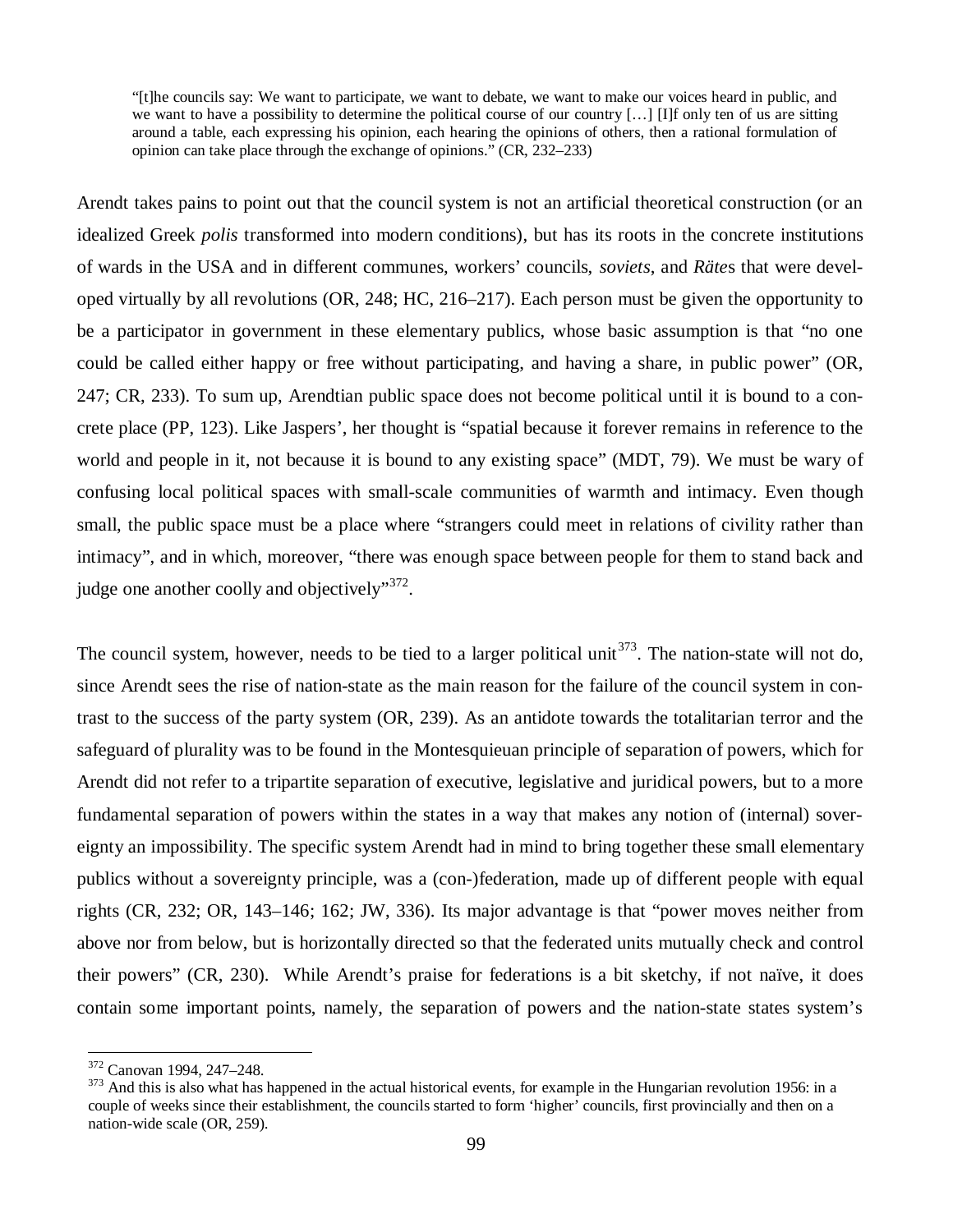inability to solve the world political problems of the  $20<sup>th</sup>$  and  $21<sup>st</sup>$  centuries (especially the problem of statelessness and the Jewish-Arab question, of which Arendt wrote in 1940s; see JW, 193–198; 400)<sup>374</sup>. Arendt does leave, however, many questions unanswered:

"is there an 'outside' to every federated polity? Must a federation assume 'sovereignty' in the context of international relations? Can international relations be organised on the basis of federative politics and, if so, can international federations enforce their laws without recourse to sovereignty?"<sup>375</sup>

Many of these questions Arendt would not even had wanted to answer, since the concrete institutional layout is always to be left on the actors themselves. And action, guided by humane principles, is indeed what Arendt's position counts on.

## *5.6. "A vision of tragedy but not of despair"*

We have been following Arendt's trains of thought concerning political community in general and nation-states in particular. What in the second section of the chapter was called "critical thinking from the point of view of the world" has led to some interesting assessments concerning certain tendencies of modern politics: growing anti-pluralism, normalization of behavior, shifting of emphasis from the human in-between to the life processes of the population and the consequential exclusive practices. We have also seen how she tried to uncover some kind of *Ausgang*, an exit from the aporias of modern politics. This attempt has included transforming humanity into a properly political concept, vouching a political form of friendship, and enhancing the possibilities for political action.

Arendt sees the modern nation-state problematic for both those who are happily located within its sphere (it is a political structure that hampers action, rather than making it possible) and especially for those somehow forced outside the system's logic (they are deprived of a context that makes life meaningful). On the other hand, a supranational authority will not do, since it

"would either be ineffective or be monopolized by the nation that happens to be the strongest, and so would lead to world government, which could easily become the most frightful tyranny conceivable, since from its global police force there would be no escape – until it finally fell apart." (CR, 230)

In a bit wider terms, Arendt's vision of politics introduces a certain double-bind. On the one hand, constitutional government, which is the only way of guaranteeing the possibility of action, erects boundaries by necessity. It creates an institutional framework that resists change to some degree and is time and space bound. On the other hand, Arendt emphasizes how each new birth potentially brings into being a

<sup>374</sup> See, e.g., Butler 2007.

<sup>375</sup> Butler 2007.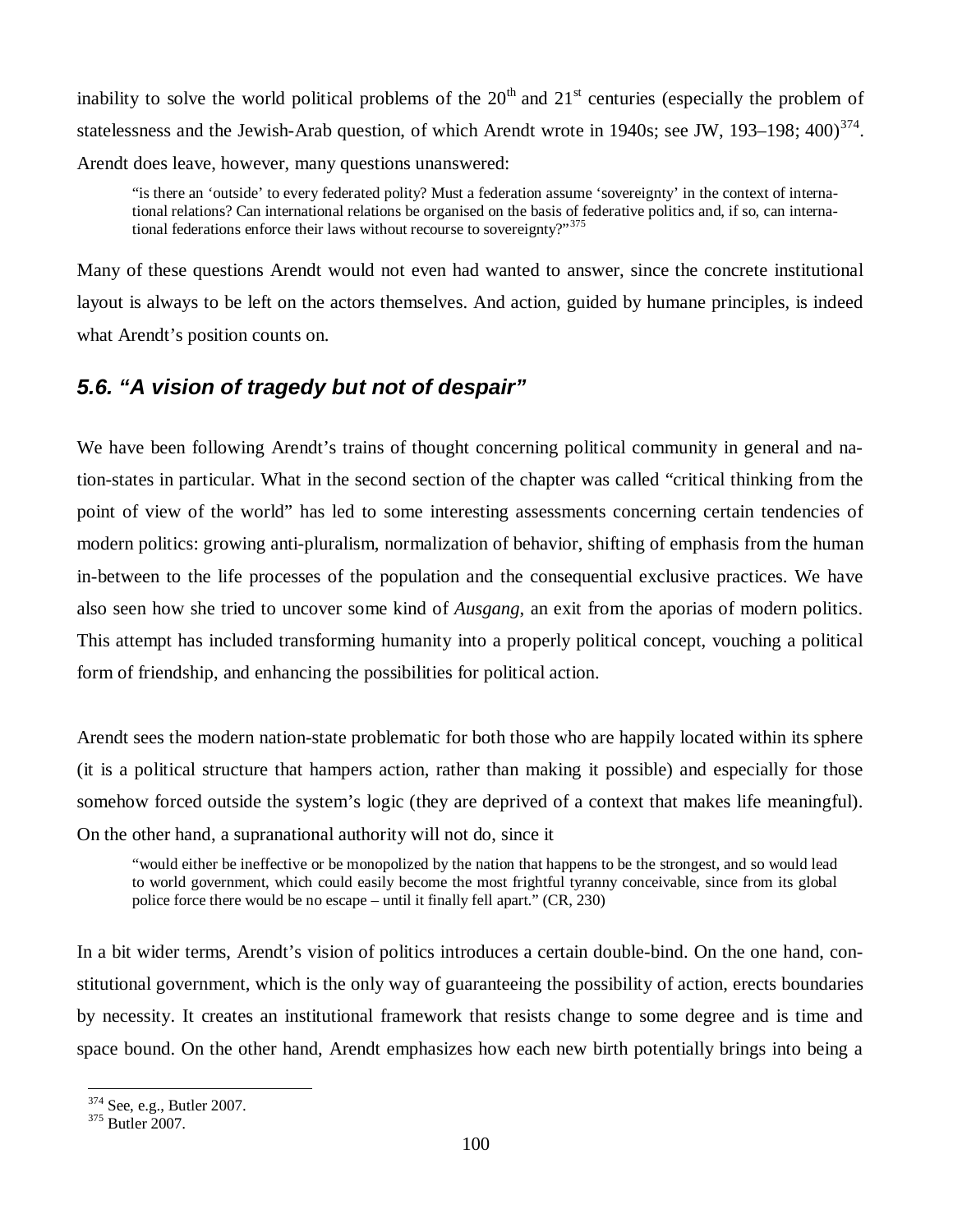new world; radical breaks and entirely new beginnings are always possible. At the end of *The Origins of Totalitarianism*, it was these two demands she wanted to remind her readers of (OT, 465–466, 479–479; see also BPF, 174–189). We will conclude this chapter by seeing how these demands play out in Arendt's version of "decentralized cosmopolitanism", as we will be calling it. With close affinities to the Rortian position reconstructed in the end of the last chapter, Arendt speaks of the importance of immigration for the (in this case, American) polity: "[t]he immigrants, the newcomers, are a guarantee to the country that it represents the new order" (BPF, 172). This statement is easy to combine with Arendt's praise for the councils. Because of their non-foundational character, these basic units of Arendtian politics are to be open to anyone in the territory in question<sup>376</sup>. In other words, they presuppose a political friendship, i.e. the willingness to share the world with others, no matter where they come from.

For Arendt, the concept of 'community' does not play an explicitly important role. She prefers terms like public sphere, world, and political structure. However, we can take these terms in their wide sense, and summarize Arendt's position on the community-question thus: (1) similarly to Rorty, the Arendtian polity has multiple levels. There are and should be different public spheres, connected to different political structures, on different levels (council, federation, perhaps a wider con-federation of some sort). Or, in slightly other words, we inhabit many worlds at the same time. (2) If the membership in any given community/public sphere is limited by any kind of 'natural' attribute (race, place of birth, etcetera), the basic principles of politics are necessarily violated (in the *social* sphere some exclusive policies can be tolerated). (3) The powers of different publics should be organized so that they form a system of checks and balances. No organ should have sovereign power in the sense of being able to make the final decision. (4) Finally, it remains an open question what kind of boundary/border policies Arendtian polities would execute. Given the double-bind mentioned earlier, any one body politic is perhaps permanently stuck between the demands of stability on the one hand, and the un-justifiability of exclusion on the other.

To circumvent this impasse, a possibility of moving from negative to positive solidarity without simultaneously establishing a hegemonic or imperial world order is a project that needs to be kept alive at all cost. This project may be called a project of decentralized cosmopolitanism, even though the term cosmopolitanism carries a heavy semantic load on its back. From an Arendtian perspective, there can be no cosmo-polis, that is, a single, unitary political community consisting of world-citizens. Yet she calls for a

<sup>&</sup>lt;sup>376</sup> Linguistic and other questions of course make matters a bit more complicated.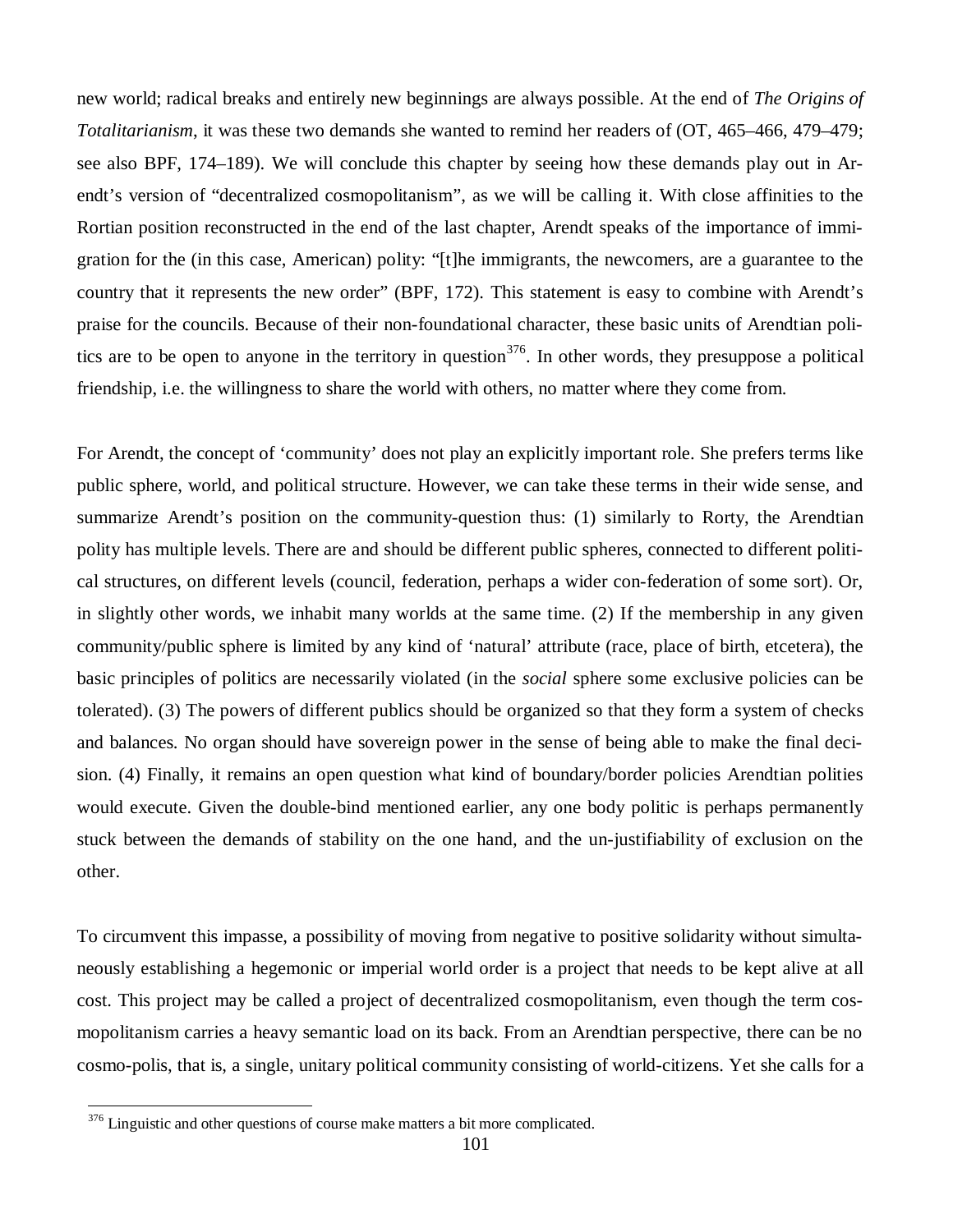global law, comprehending the whole humanity, but strictly limited by territorial units. This is a complex and difficult demand. Yet Arendt's vision was that of "tragedy that does not leave you despairing"<sup>377</sup>. At least as long as we are not living in a global totalitarian system, political action is always possible, the world can always be created anew through words, deeds, and especially promises, the "isolated islands of certainty in an ocean of uncertainty" (HC, 244). Having 'repeated' this Arendtian cosmopolitanism in this chapter, we are now set to move on to the combinatorial part of the study, in which the ethicalpolitical horizons of Arendt and Rorty (or, our IR oriented readings of them) are set as parts of the same force-field  $-$  i.e. "a relational interplay of attractions and aversions"<sup>378</sup>.

# **6.COMMON VISION?**

This final chapter of the work consists of two parts. In the first part I will, first, provide the reader with a frame of reference for juxtaposition of the Arendtian and Rortian ethical-political horizons and, second, present an assemblage, even an eclectic synthesis or fusion, of certain relevant *parts* of their positions. By combining their arguments – not only observing the similarities, but also reconciling between their differences – I attempt to put up a vocabulary that borrows heavily from both Arendt and Rorty, but claims adherence to neither. The second part will then engage in critical dialogue with the different positions in the recent ethical-political IR discussions introduced in the third chapter. The combined Arendtian-Rortian position developed here is indeed juxtaposition – and not for instance a fusion or assimilation. Mutual criticism between the positions is considered a source of strength and therefore actively brought forth. We will proceed thematically from general similarities between their positions to more issue-specific agreements. It was pointed out in the introduction that while certain similarities between Arendt and Rorty have been noted, their shared themes have not been sufficiently explicated. In wider terms the "significant overlap" between Arendt and pragmatism, especially its Deweyan strand, is more developed<sup>379</sup>. Noticing this commonality can also help us to proceed here. Firstly, reading Arendt side-by-side with (neo-)pragmatism ceases to be as odd an idea as it first seems. Secondly, and perhaps more importantly, Arendt can point us towards some stances that Rorty could have learned from Dewey – but did not – and do this without entering into the tiresome scholastic debates within the pragmatist tradition between Rortians and Deweyans. In other words, by opening the Rortian strand of pragmatism

 $377$  Jaspers to Arendt 16 May 1963 (Arendt – Jaspers 1992, 505)

<sup>378</sup> Bernstein 1991, 9.

<sup>&</sup>lt;sup>379</sup> Bernstein 2005b, 81. Even though stressing the similarities between Arendt and the early pragmatist, Bernstein also points out that there are differences between them. For instance, Dewey had much greater faith in the "common man", and would not have accepted some of Arendt's conceptual distinction, such as that between the social and the political (Bernstein 2005b, 128–129n6).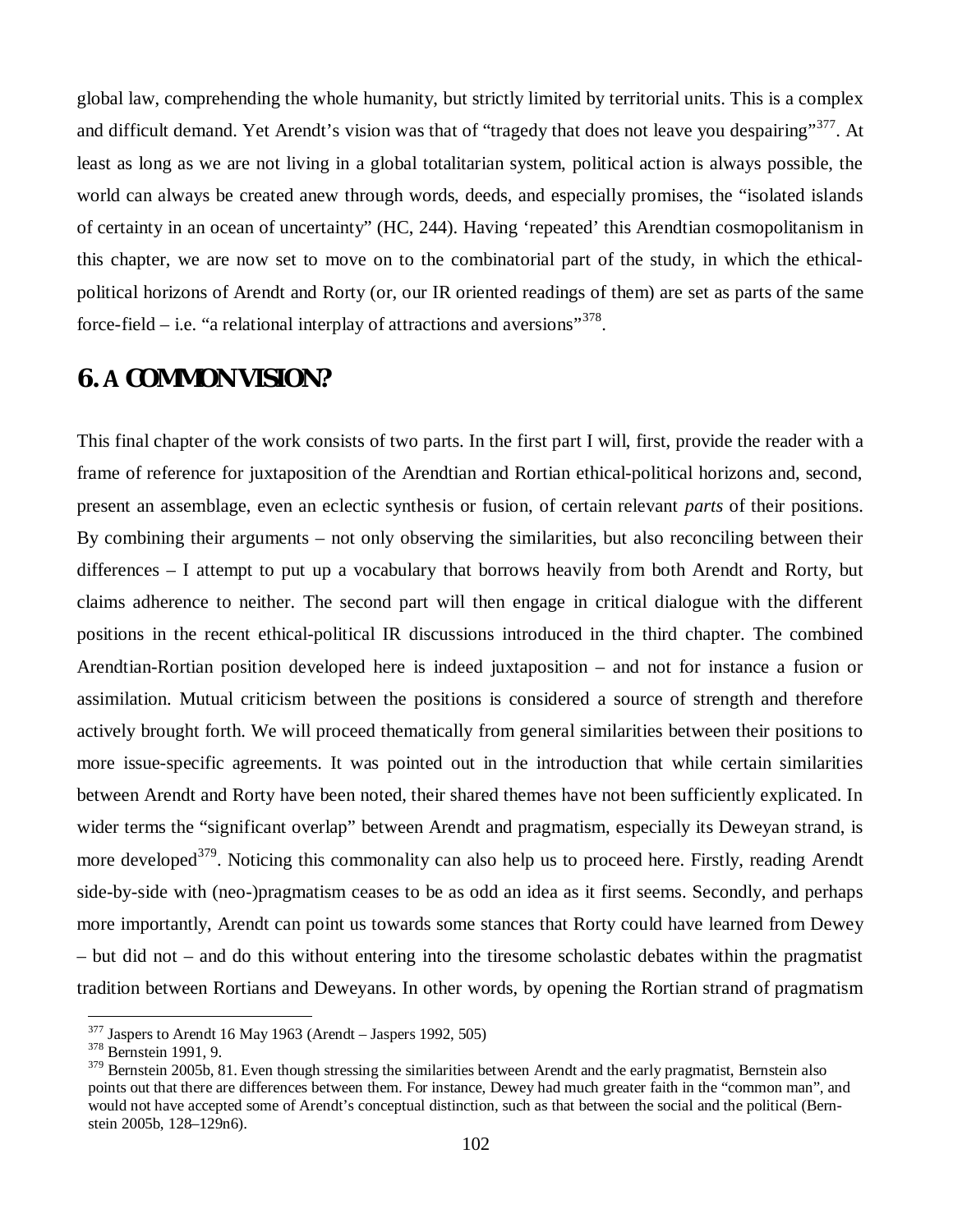to a voice from the outside, it may become possible to develop the pragmatist position further and simultaneously (even consequently) enter into a more fruitful relation with the Deweyan legacy<sup>380</sup>.

Despite the fact that Arendt's knowledge of, not to speak of appreciation for, pragmatism was not remarkable, she once noted that "[p]ragmatism and phenomenology are the most [… ] interesting of the epigonal philosophical schools of the last hundred years" (EU, 164). This concession is surprising since elsewhere in her work she usually likened pragmatism to abject utilitarianism and (falsely, as we learned from our reading of Rorty) to attempts to "make history" (BPF, 86). Her attitude towards Dewey was twofold: on the one hand, she criticized him for naively ignoring the experiences of concentration camps and statelessness, yet on the other, assented that it was also "hard to disagree" with him (EU, 194–196). Bernstein nicely summarizes her relation to Dewey by saying that even though Arendt certainly was no pragmatist, "her description of the equality (isonomy) of citizens, the public spaces of tangible freedom, and the 'revolutionary spirit' beautifully complements Dewey's understanding of the democratic ethos."<sup>381</sup> Nevertheless, our topic is not the relation between Arendt and Dewey and/or pragmatism, but that between her and Rorty. Their visions converge on many areas. Two key terms for this affiliation are pluralism and (political) fallibilism – terms that call for engaged political debate and deliberation based on a deep respect for others. These concepts are intimately connected to others. Even though I am by no means making the claim that Arendt was or should be read as a pragmatist, the five concepts that Bernstein names as the pragmatist *ethos* – anti-foundationalism, fallibilism, nurturing of critical communities, contingency, and pluralism<sup>382</sup> – are as relevant for her thinking as they are for Rorty's.

I will make my argument by, firstly, examining the mutual elements (and reciprocal critical and complementary observations) through four categories and, secondly, by putting this common *ethos* to work in the dialogue with the ethical-political viewpoints to community introduced in the third chapter of the work. The conceptual categories we will be looking at next are the following: (a) a general intellectual outlook, and, in particular, the relationship between philosophy and politics; (b) pluralistic and fallibilistic democratic politics conceived as an ongoing task; (c) in relation to political change, disclosing better futures, a "zero-degree utopianism"; (d) the dynamics of belonging, the importance and meaning of

 $380$  In many ways, my project is analogous with Colin Koopman's (2009, 1–5) "third wave pragmatism" that (a) focuses on processes of transition, (b) emphasizes the connection between Dewey and Rorty, and (c) calls for freely availing resources offered by nonpragmatist (in Koopman's own case, this means especially Foucauldian genealogy). Especially the latter two points are relevant for the study at hand.

 $381$  Bernstein 2010, 28.

<sup>382</sup> Bernstein 1991, 326–331.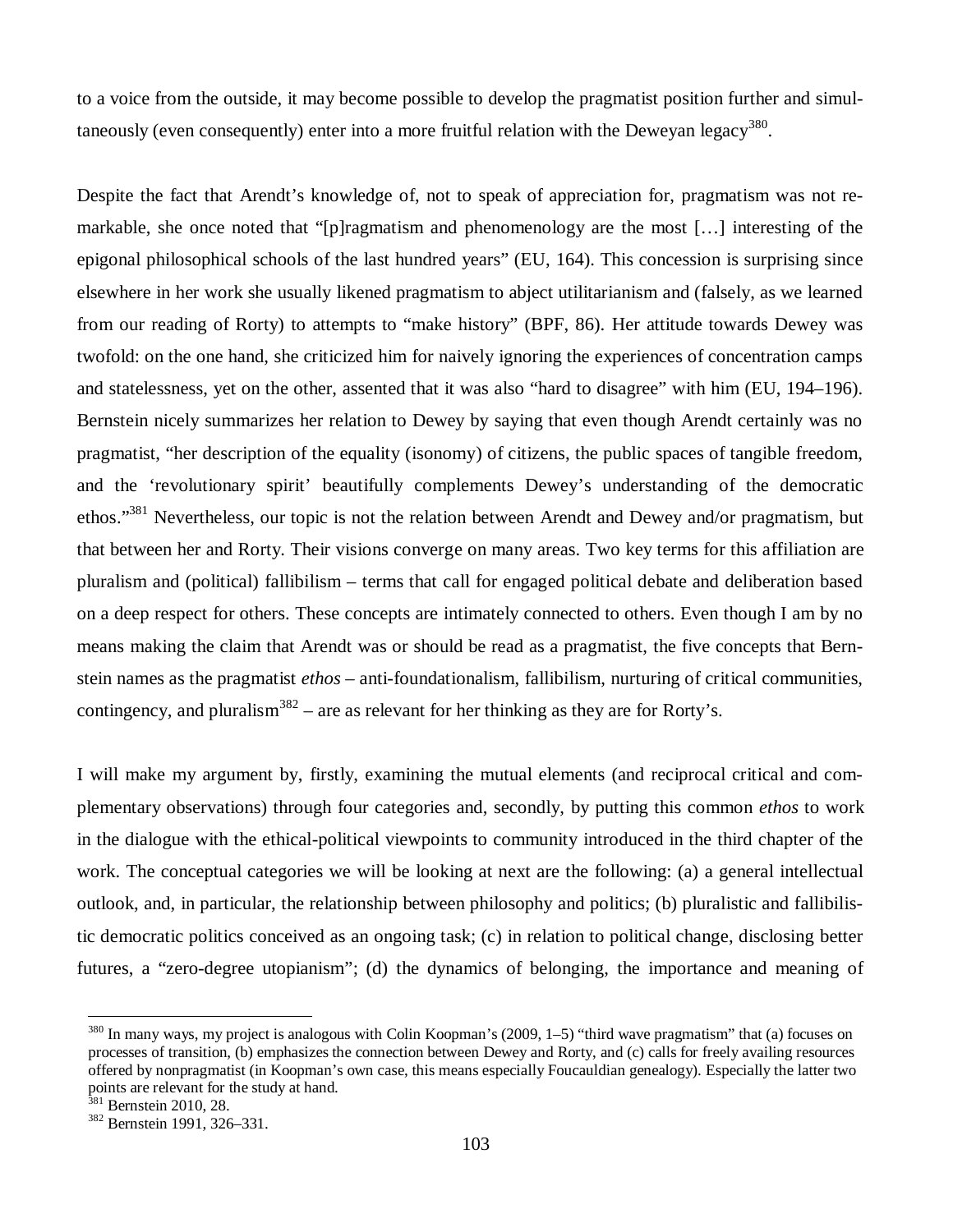political communities, and the role of institutions. Further similarities, also discussed in the chapter, include the role of narratives (both personal and communal) in politics, demands for radical openness and accentuation of tangibility. We will begin with the general outlook and build the big picture piece by piece. However, before going into that, I will renege something I just said. Even if a fully developed fusion of horizons or synthesis is well beyond the scope and purpose of this study, I will next shortly present, as a sort of a heuristic roadmap for the present chapter, the general features of a potential synthesis. I will concentrate on the *complementary* (i.e. different but compatible) aspects of Arendt's and Rorty's thought, thereby disregarding both severe disagreements and most obvious similarities (which will be discussed below).

The first aspect of the synthesis would be to incorporate Arendt's understanding of (public) world and political acting into Rorty's thought, so that his conceptions of vocabularies, normal discourses and the sort of political action he argued feminism to include would become properly politicized, that is, developed into aspects of political theory proper. Second, and relatedly, we would have to substitute Arendt's critical attitude towards political praxis for Rorty's laid-back attitude<sup>383</sup>. The latter may be suitable for philosophical reflection (*post festum*), but not for an engaged critic. This is also related to the fact that Arendt's analyses of political realities were more precise and comprehensive than Rorty's. Third, incorporating Arendtian understanding into Rorty's position also means that we have to linguistify and widen up the concept of political action. In this sense, Rorty's post-linguistic-turn approach to politics is theoretically speaking more up-to-date and, combined with more in-depth understanding of action, provides us with important tools first to understand such issues as oppression producing discourses and especially to do something about them, to aim at emancipatory goals beyond mere resistance. Fourthly, and these will be shortly discussed below, Rorty can provide Arendtian politics with useful conceptions of selfconscious ethnocentrism, one the one hand, and the role of emotions in politics, on the other. However, let us now move to explicating the possibility of a common vision in more detail through specific topics of agreement.

<sup>&</sup>lt;sup>383</sup> Some of the empirical claims that Rorty made on the effects of liberal, wealthy, and secure societies on their inhabitants are utterly wrong. He made the same mistake that he accused Foucault of: concentrating on certain empirical realities of liberal societies, while ignoring others.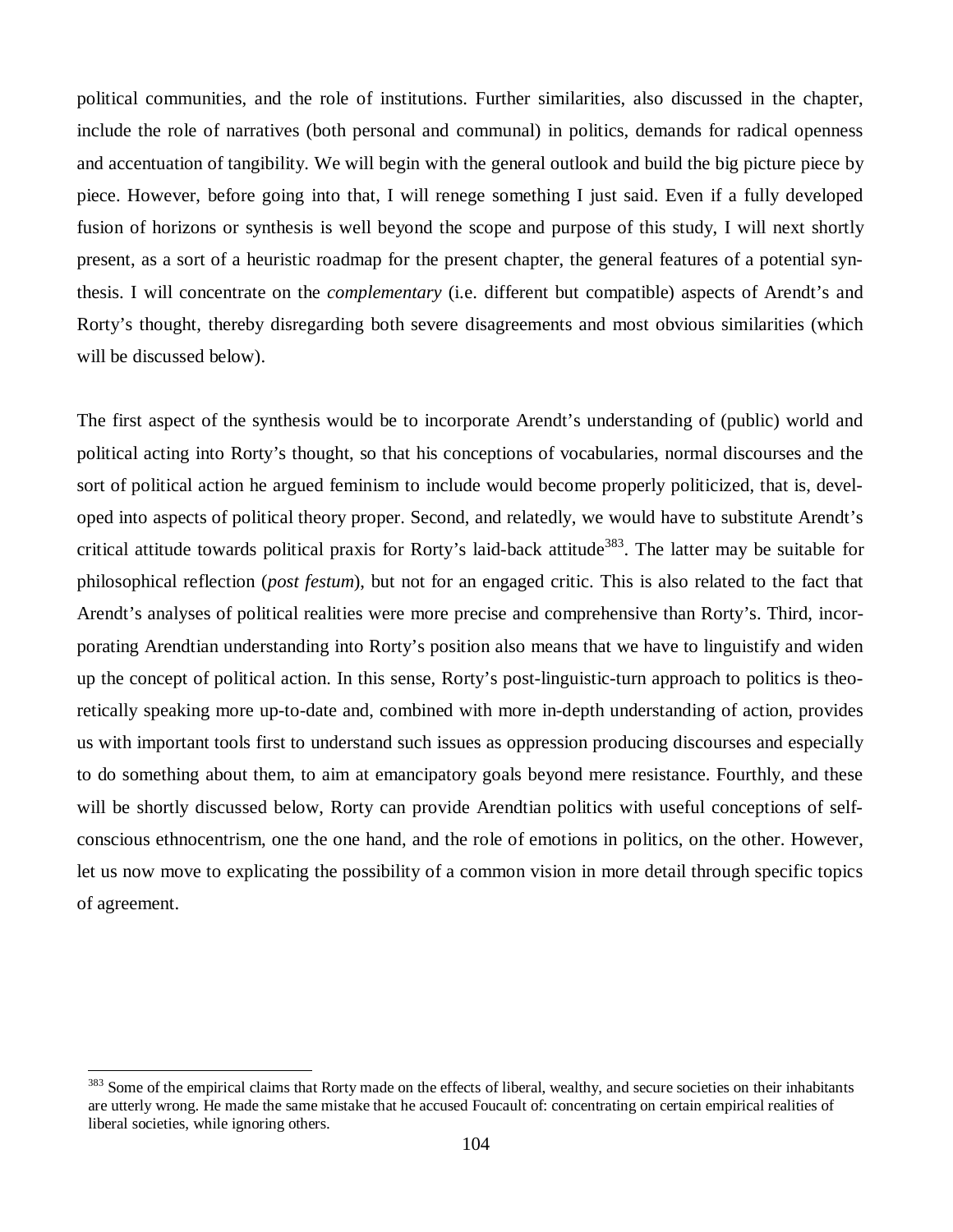## *6.1. The tentative relationship between theory and politics*

In the abstract end of the spectrum, a common theme for Arendt and Rorty was their shared despise of Platonism and the related view on the relationship between philosophy and politics. The horror of Platonism, for both, was the attempt to come up with a philosophical absolute, a blueprint for politics rising above and ruling over the multiplicity of opinions. Even if blatant Platonism is not extremely fashionable in the contemporary political theory, let alone political reality, the problem of appealing to moral certainties, to something beyond debate and argument, is anything but a danger left behind<sup>384</sup>. This is especially apparent in the transformation of political discourse in the West after  $9/11^{385}$ , but also in the kind of theoretical discourse that seeks to force a singular logic over the whole of political reality. The vision of theory-praxis nexus that we can draw from Arendt and Rorty is remarkably different. For them, political thinking is radically time-bound activity, independent of metaphysics and consequently free from absolutes and ahistorical foundations. Therefore also its public function is different from that envisioned by Platonic perspectives. The following comes from Arendt, but could as well be from Rorty's pen:

"this means that the philosopher has left behind him the claim to being 'wise' and knowing eternal standards for the perishable affairs of the City of men, for such 'wisdom' could be justified only from a position outside the realm of human affairs and be thought legitimate only by virtue of the philosopher's proximity of the Absolute."  $(EU, 432)^{386}$ 

Despite the loss of eternal standards, theoretical perspectives are not useless from the public's point of view. Firstly, they may serve as springboards for sporadic interventions to the public realm, trying to provoke critical thinking, independent judgment, and suggesting new viewpoints to issues under debate. Secondly, philosophy and theory may have a more indirect impact through influencing the self-image and mental faculties of the actors – in other words, effects the way the actors see their communities and what they can make of the mental tools that their community makes available to them. For instance, Rorty argued that despite their differences both Habermas and Derrida helped their readers to form a self-image in which commitment to a democratic republic was central (PSH, 238). But one cannot directly derive any specific guidelines for action from this ideal. Similarly, for Arendt the central question

<sup>&</sup>lt;sup>384</sup> Arendt argues, quite plausibly, that the quest for certitude has changed its form. It today's society, only few would say they possess a truth. Much more common, even symptomatic, is the type of person who is sure that s/he is right. But in spite of the differences, these two ways of thinking have one thing in common. Those who believe in them "are generally not prepared to sacrifice their view to humanity or friendship in case a conflict should arise. They actually believe that to do so would be to violate a higher duty, the duty of 'objectivity'" (MDT 28)

<sup>385</sup> See Bernstein 2005b.

<sup>&</sup>lt;sup>386</sup> In one sense, then, both writers endorse Hegel's famous description of philosophy's inability to teach the world what it ought to be. "When philosophy paints its grey on grey," he wrote, "one form of life has become old [… ] The owl of Miverva takes its flight only when the shades of night are gathering" (Hegel 2001, 20). The passage was quoted by both Rorty (CIS, 55) and Arendt (LKPP, 77).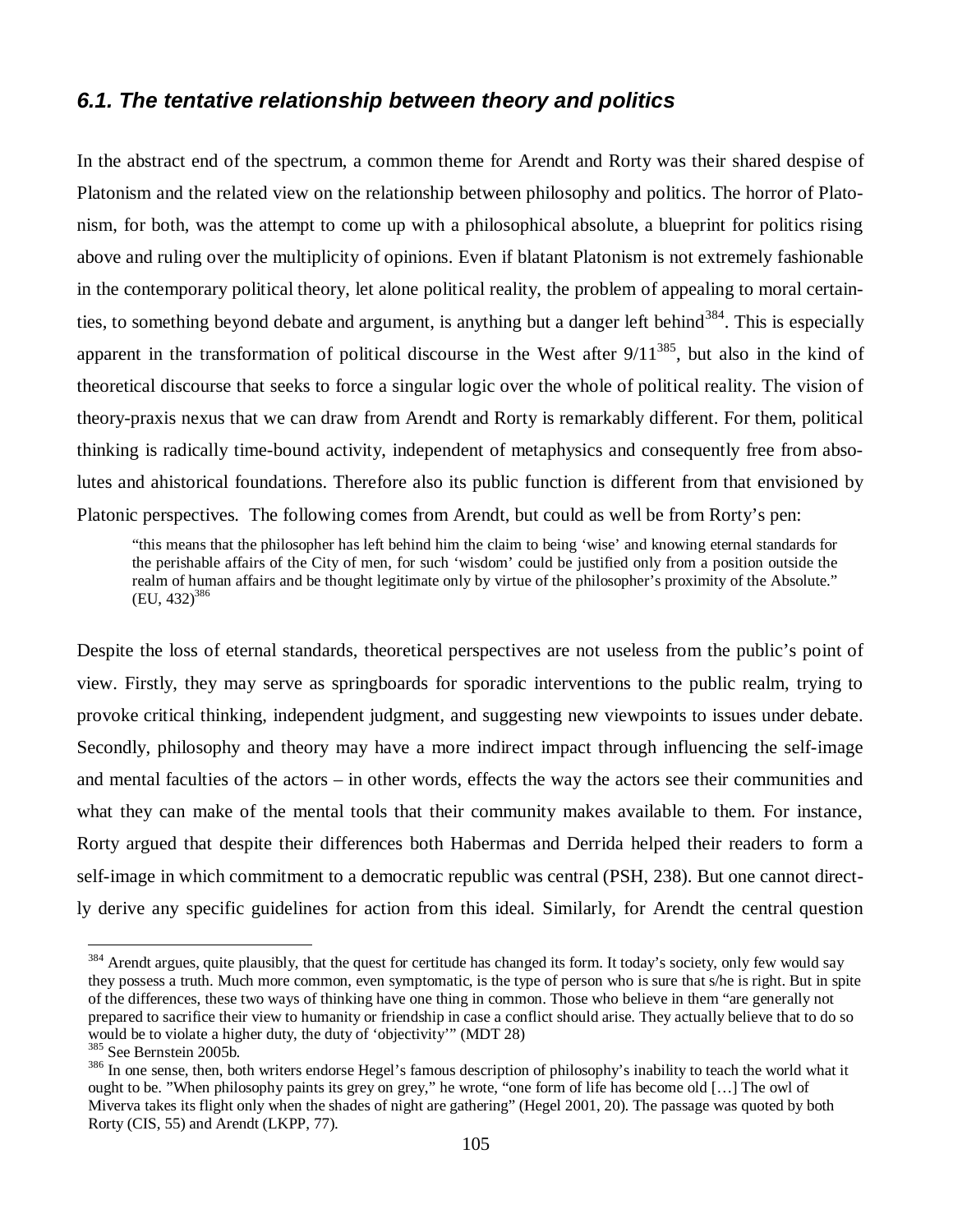concerning her students was: "when the chips are down [… ] how they will act" (HA, 309). But she was also appalled at the idea of a theorist telling people what to do or think ("my God! These are adults!")(HA, 310). The point was, rather, to foster the mental capacities needed for critical thinking and sound use of judgment.

Putting these two writers into a dialogue also shows that in spite of the similarities, Arendt's attitude was, most of the time, more critical than Rorty's. As we saw, Rorty has often been depicted as a defender of a liberal status quo; and this criticism is by no means downright false. Even though they share an idea of what kind of public role we can give to theory, when it comes to critically assessing our time, we may learn more from Arendt than we do from Rorty. Yet the case is far from simple. The citizen-Rorty, if not the philosopher-Rorty, was an active participant in the public debate of his times. Judith Butler once even claimed that "no one has spoken out more than Richard Rorty on the terrible events of our times"<sup>387</sup>. However, when it comes to the theorist-cum-philosopher-Rorty/Arendt, who are our main interests here, we must widen our scope and examine how their ethical-political viewpoints work together in areas more directly related to politics. We will start with democratic communities and take Canovan's words as our springboard. Writing of Arendt's resonances with contemporary political thinking, she argued that

"One of the reasons for the great stress she laid upon politics was, as we have seen, that she was an 'antifoundationalist' long before the term came into use, doing her thinking 'without a bannister' , convinced of what Rorty has called 'the priority of democracy to philosophy' and of the capacity of political men to act without philosophical authorization."<sup>388</sup>

## *6.2. Pluralistic democracy as an ongoing task*

"Democracy is a way of personal life," Dewey wrote, "controlled by faith in *the capacity of human beings for intelligent judgment and action if proper conditions are furnished*" <sup>389</sup>. This faith was not only shared by Arendt and Rorty – it was one, if not *the*, central issue in their political writings. It is also

<sup>&</sup>lt;sup>387</sup> Butler quoted from a live discussion by Green (2008, 8).

<sup>&</sup>lt;sup>388</sup> Canovan 1994, 278. In a footnote Canovan continues: "Although there are similarities between their positions, there is a complete difference in tone. For Arendt [… ] the relaxed tone in which Rorty assumes that we can take a liberal political system for granted without needing to worry about its foundations would have seemed grotesquely unrealistic." (Canovan 1994, 278n2) I agree with Arendt's alleged reaction, but the representation of Rorty's argument is not exactly fair. Canovan's (and mine) point about Arendt's anti-foundationalist attitude and prioritization of democratic politics over philosophy shows the uselessness of Benhabib's worries over the fact that "Arendt could not base 'the right to have rights,' i.e., to be recognized as a member of some organized human community, upon some further philosophical principle"(Benhabib 2004b, 65). The point, as I see it, is that she did not want to, because she saw such attempt futile at best and dangerous at worst.

<sup>&</sup>lt;sup>389</sup> Dewey 1998, 342. My emphasis.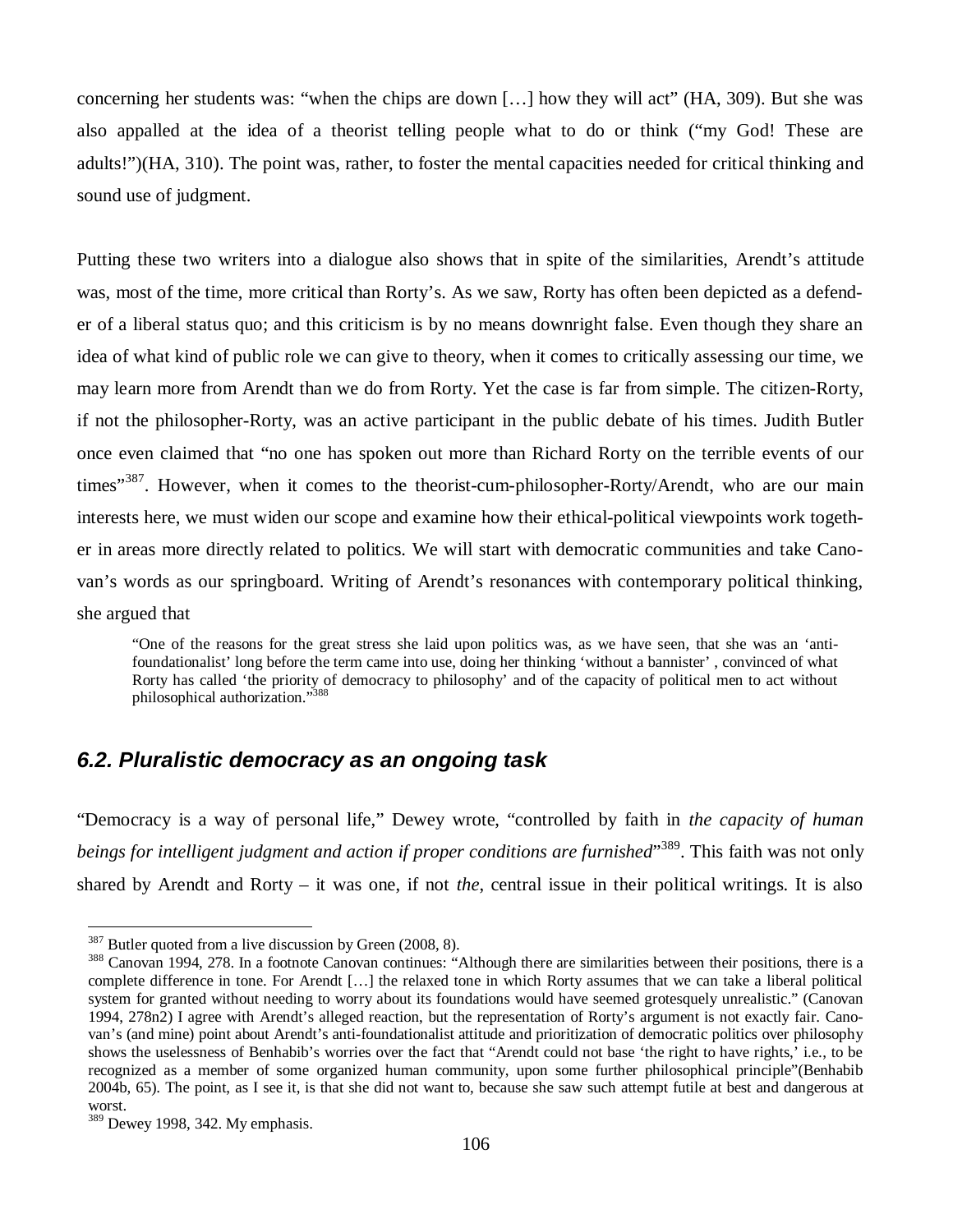central from the point of view of our study since it is utterly impossible to understand what they mean by community if the question is not approached from the point of view of democracy. As Rorty once put it, democratic politics, for him, is a name for an attempt to bring a planet-wide inclusivist community into existence (UT, 1). Major aspect in their works was the analysis of the general conditions that need to be supplied so that intelligent judgment and action may flourish and that everyone, including the stateless (in the case of Arendt) or otherwise oppressed would have the opportunity to practice their judgment and agency – in Rorty's words to be taken as possible conversation partners and participants in deliberation on serious matters. Their vision of democracy is characterized by fallibilism and pluralism – attributes correlating with their shared anti-absolutism.

Pluralism (of persons, traditions, perspectives, cultures) is the key concept to Arendtian-Rortian democratic politics. The fact that we cannot rank all the human needs, that there are no paradigmatic human beings, that the world opens itself differently to different people and that each unique being approximates sacredness, is – as Arendt put it – the condition per quam of politics. Pluralism is both a fact and a value. Exactly because the multitude is not a homogenous unit but radically heterogeneous any appeal to an absolute is dangerous in the political field. To defy pluralism is to defy politics as such, since the world only comes into being when there are perspectives. As Bernstein puts it, learning to accept and to encounter radical plurality and acknowledge singularity is "*the* problem of human living", to which there is no final solution<sup>390</sup>. We are always exposed to the temptation of repressing plurality, assimilating what is radically other to "more of the same"<sup>391</sup>. But at the same time, it is not uncritical celebration of all otherness that we must embrace, but critically engaged pluralism that puts a serious effort to understanding what is different from us and critically assesses both our own views and those of the other<sup>392</sup>. What is needed, therefore, is debate and deliberation – within communities, between communities, and especially at their borders and boundaries.

Central to Arendt and Rorty is a political debate based on fallibilism and persuasion. In this context fallibilism should not be understood as a purely epistemological concept, but a set of practices necessary for a functioning democracy: tolerance for uncertainty, courage to revise one's beliefs, a genuine will-

<sup>390</sup> Bernstein 1991, 75.

<sup>&</sup>lt;sup>391</sup> Bernstein makes similar point through a commentary on the work of Emmanuel Levinas, and argues that the suppression of otherness can justifiably be called 'ontological imperialism' or 'ethical imperialism' (Bernstein 2005b, 34; Bernstein 1991, 71).

 $392$  Bernstein 2005b, 34–35. This means, especially, being critically aware of anti-pluralistic tendencies both in ourselves and in the other.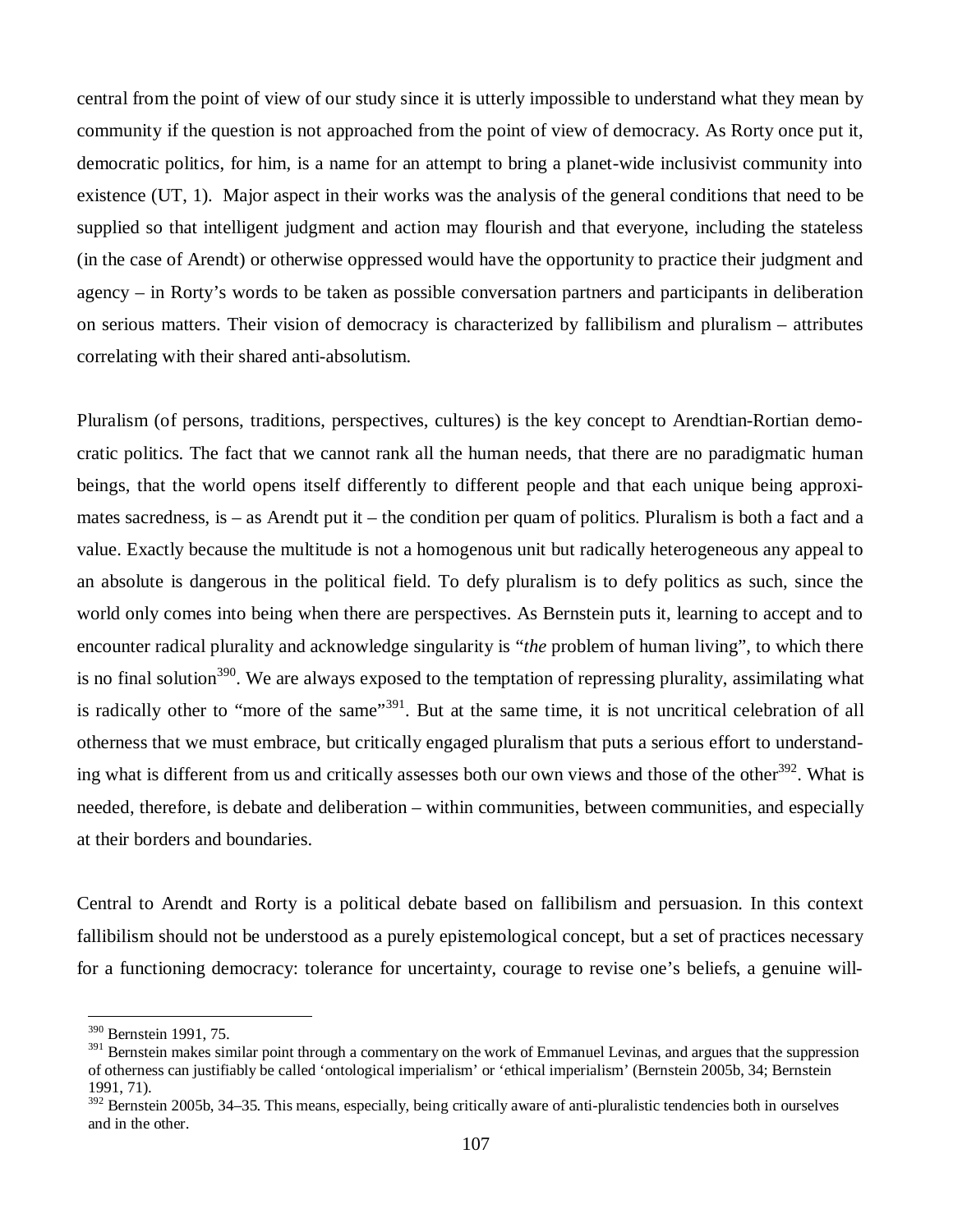ingness to test one's ideas in public, and openness to engage in dialogue with otherness<sup>393</sup>. Political speech based on fallibilism does not require, *pace* Habermasian understanding, the presupposition of a consensus. Debate can, or even should, be – as we learned especially from Arendt – agonistic (yet not antagonistic). But it should be committed to an attempt to persuade<sup>394</sup>. This is a crucial concept for both Arendt and Rorty. For the latter, it meant not enforcing our beliefs on others and was one of the most prominent aspect of his democratic thinking (CIS, 48–52, 60, *passim*; ORT 219; PSH, 276). For the former, the term was a weak translation of *peithein*, a specifically political mode of speech that refuses absolute standards in favor of opinions, i.e. formulations in speech of how the world opens up to me. But, as we saw, it is always nevertheless the same world that opens itself up differently to different persons – otherwise no reconciliation, no persuasion would be needed. But since the world is nevertheless common to us, we need to communicate, debate, and persuade since only persuasion "reckons and knows how to deal with the multitude". (PP, 7–14)

These virtues (fallibilism, deliberation, embracing of plurality), as we have seen, are not arbitrary. There are perfectly good reasons for advocating them. Nevertheless, both Arendt and Rorty draw our attention away from the over-emphasized theories of justification. To many democratic theorists, such as Chantal Mouffe, Rorty's key contribution was to point out that in order to secure our allegiance to democratic principles, we need to pay more attention to the creation of democratic ethos, and less to arguments that attempt to justify democracy theoretically (as attempted by liberals such as Rawls). The task is a practical one, and has to do with mobilization of sentiments and "the multiplication of practices, institutions and language games" that foster democratic politics<sup>395</sup>. It is this practical attitude to democracy that distinguishes Arendt and Rorty from most of the other positions discussed in the third chapter. Against abstract theories of justification and blueprints for institutions, they emphasize that often "the civic spirit is more important than the details" (CR, 231–233). But, at the same time, against the theories whose main focus is in the communities produced by encounters between singularities, they point out that institutions matter. Communities only exist in the proper sense when they are embodied in institutions.

The real issues that need to be tackled in order to a community to function democratically are at the focus here. And often, this means institutions: institutions that foster pluralism, enhance democracy, and create the possibilities for action and public speech, increase our ability to disclose new possibilities.

<sup>393</sup> Bernstein 2005b, 29; Cochran 1999, 207.

<sup>394</sup> Bernstein 2005b, 73–74.

<sup>395</sup> Mouffe 1996, 5.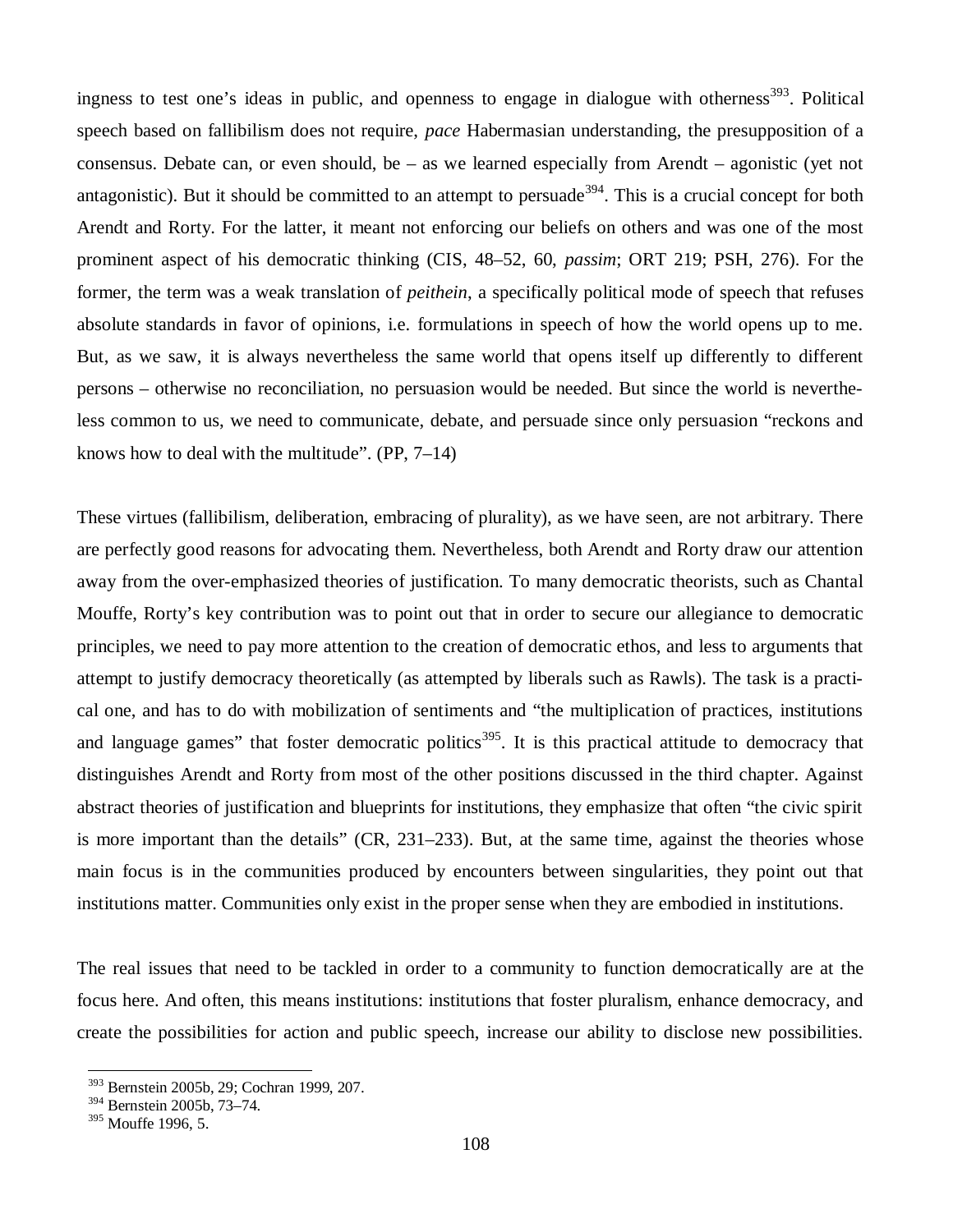Mere goodness and ethically reflective behavior is not *politically* enough if not backed by institutions. Arendt was well aware that only political structures can work as bulwarks against the political evil<sup>396</sup>. And for Rorty, any morality only makes sense if it is related "to a whole range of institutions, practices, and vocabularies of moral and political deliberation" (CIS, 58–59). What Arendt learned from the Greeks and the revolutionaries was that human beings are by nature unequal, and need an artificial institution, which (through its *nomos*) makes them equal and creates a space where freedom and action can appear (OR, 20–21; HC, 214–215). Pluralism can only be preserved and engaged with through political institutions (AOC, 35; OR, 20–21, 74). This understanding of the role of institutions is diametrically opposite to some of the positions in the 'post-structuralist' end of the political theory spectrum in the market.

Whereas some of these positions only engage with the problem of institutional structure from the point of view of resistance, Arendt and Rorty see the problem in a more nuanced way. They attempt to single out the juridico-institutional arrangements that would have positive effects on freedom, political agency and equality. Criticism of existing institutions – indeed any existing institutions – is a crucial part of this effort. We saw this especially with Arendt, who argued that bureaucracy, the "rule of nobody" is the last state of government of nation-states, and that this form of government works so as to discipline its subjects, thereby diminishing the space for real political equality, and hence of freedom, and hence of democracy. In other words, we need to be aware that the institutions and the beginnings inherent in them can have highly detrimental consequences. But – and this is a central point – this should not keep us from paying attention to the "world-building" capacity of human beings or make us back away from the hope of creating institutions that have positive effects.

This is related to another point. In their own ways, both of our writers embrace historicism in the sense of "starting from where we are". Liberal democratic theories easily slip into the kind of "chicken-andegg" paradoxes examined in the third chapter: the democratic public and its general will presuppose the very boundaries and procedures they are supposed to justify. Such 'radicals' as Agamben, Nancy, and Hardt and Negri, on the other hand, tend to make references to spontaneous interruptions to the forces that be (which are difficult to locate or produce). I think Patchen Markell hits the mark when he argues that Arendt (and the same goes with Rorty) is not looking for a middle ground between the two positions, but rather takes a different angle to the whole question. Instead of looking for some sort of purity

<sup>396</sup> See, e.g. Canovan 1994, 109, 147.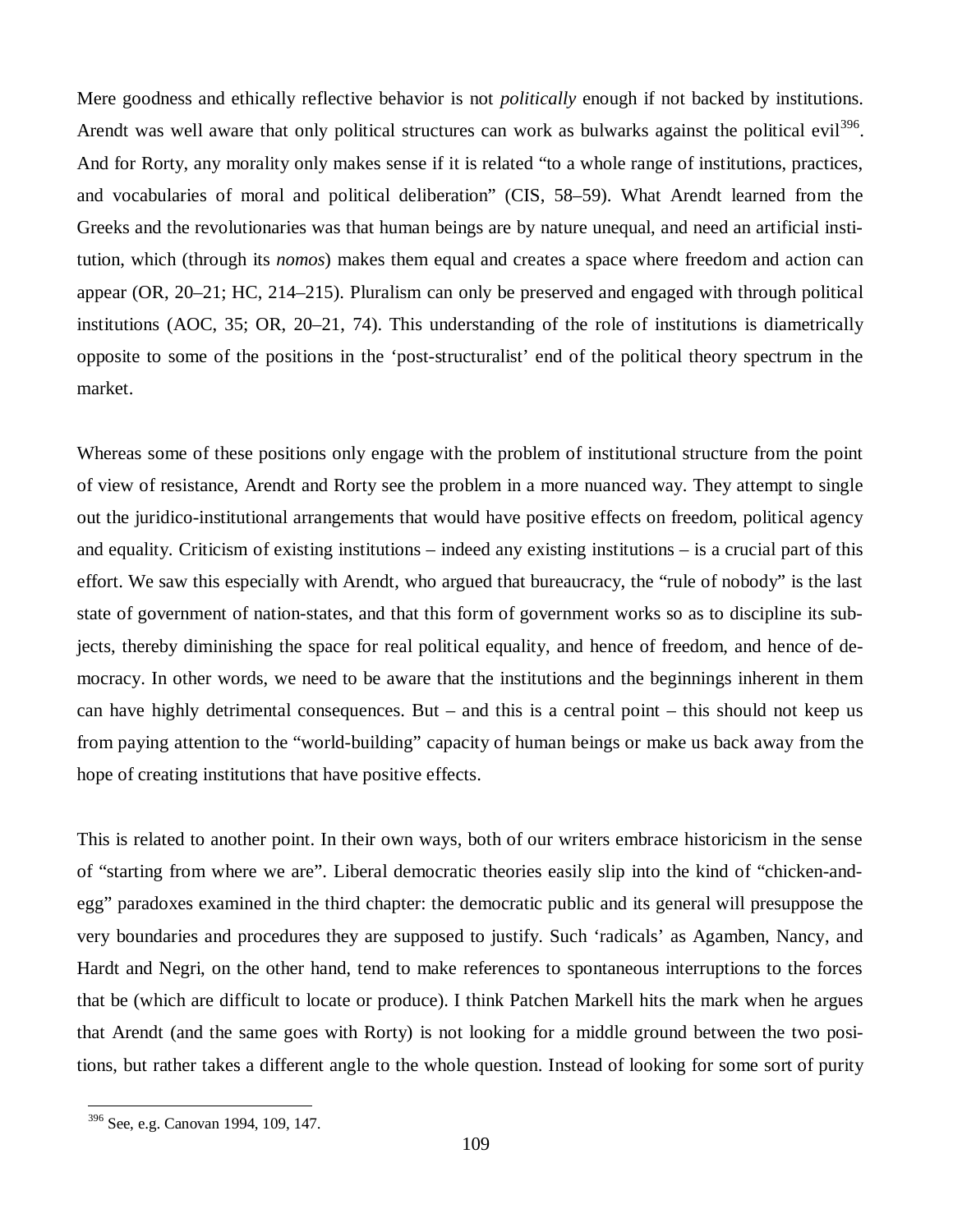in political action, we should note that all actions are in some sense "secondary" to the context from which they spring. Our actions are always responses to some pre-existing events, acts or beginnings.<sup>397</sup> That is, our action is always *in some sense* related to the surrounding political community.

In a good pragmatic fashion, this way of looking at things "replaces the unanswerable question of how to generate something [… ] out of nothing," i.e. autonomous public from preceding heteronomy in the liberal case, and spontaneity from determination of the present system in the post-structuralists' case, "with the more tractable question of how to sustain, intensify, and democratize the beginnings with which we are already confronted"<sup>398</sup>. There is no "solution" to the democratic chicken-and-egg paradox: we have to start from the forms of democratic community currently in existence and attempt to create new beginnings (new publics, new voices to be heard). And this task is practically endless. It is all about concrete historical examples, institutions and practices that once existed or exist at the moment (or could be imagined to exist) and their modification and transition so that they can better reduce cruelty, oppression and violence. Institutions may either restrict our possibilities to response to events, to act and to deliberate, or they can encourage and stimulate just that. Exactly for this reason they have to be in the constant spotlight of criticism, but as concrete, particular institutions that can be ameliorated if approached with the needed reflective intelligence.

Hence also with public spaces, the main democratic institutions. We are not just already met with some kind of public spaces (with the exception of the camps, which Arendt saw as laboratories for destroying human spontaneity), but there are always already a plurality of public spaces, pluralities of publics, constituted of pluralities of actors making pluralities of demands. But this does not mean that democracy is necessarily doing well – quite the opposite. Both the pragmatists and Arendt teach us how fragile democracy is. What needs to be done is constant re-articulations of the democratic ethos and conceiving the creation of properly democratic public spaces as an ongoing task<sup>399</sup>. There are no final institutions of democracy, not even final meanings for democracy. In this, Arendt and Rorty take sides with both Dewey and Derrida. As to the former, democracy that is creative is always a task before us<sup>400</sup>. And similarly for Derrida democracy is "to come": not as a future form of democracy, but as the structure of a promise

<sup>397</sup> Markell 2010, 79–80.

<sup>398</sup> Markell 2010, 80.

<sup>399</sup> See Bernstein 2005b, 83, 122.

<sup>400</sup> Dewey 1998, 340–343.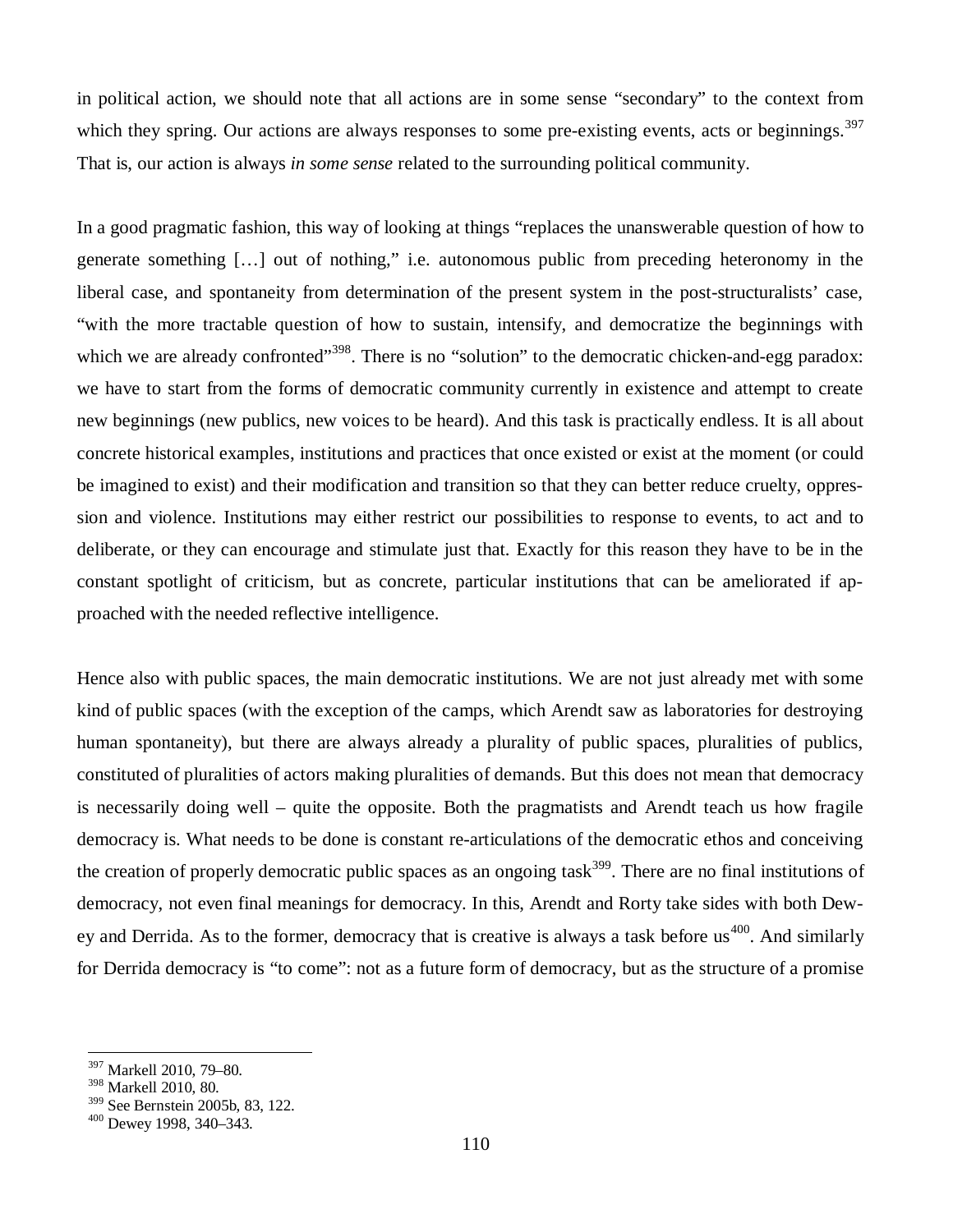of democracy itself – a promise that allows us to criticize the existing democracies that "remain inadequate to the democratic demand"<sup>401</sup>.

One of the most promising historical openings for democracy for both Arendt and Rorty was their homeland, the United States. Rorty's sentimentalism about Whitman's and Dewey's habit of using 'democracy' and 'America' as synonyms is well-known. While both of his heroes never committed to the view that everything would necessarily go well, they also held that the America that always remains unachieved is the most through-going experiment in democratic self-creation at a communal level: "our essence is our existence, and our existence is the future" (AOC, 13–22). And, sounding much like Rorty, Arendt wrote of her new home country:

"America, this republic, the democracy in which we live, is a living thing which cannot be contemplated and categorized [...] It is not and never will be perfect because the standard of perfection does not apply here [...] If you try to "make America more American" or a model of democracy according to any preconceived idea, you can only destroy it." (EU, 400)

Moreover, she congratulated (more than a little problematically) her country of refuge for being spared from "the cheapest and the most dangerous disguise the absolute ever assumed in the political realm, the disguise of the nation" (OR, 187). It is this common embracing of the *promise* of democracy as it has been experimented in America that also allows us to examine critically the differences in Arendt's and Rorty's position. Democracy is probably the area where the interplay between Arendtian and Rortian positions is most valuable.

Arendtian considerations can complement and even correct Rorty in many areas where he is in danger of undermining the democratic ethos he himself endorses. His position, while strongly acknowledging pluralism, is suffering from a shortage of efficient tools for comprehending political conflict and, furthermore, a political space for engagement in these conflicts. Rorty, in his "philosophical, not political" disagreement with Habermas<sup>402</sup>, is not always sufficiently aware how the Habermasian emphasis on communicative reason aiming at a consensus draws his attention away from two other sources of influence Rorty greatly valued, i.e. the earlier pragmatist and the romanticist movement. While Arendt was not enthusiastic about either of these sources, she shares with them an important political conclusion. That is, Arendt helps us to cope with the through-going political implications of plurality. Where Rorty sometimes saw day-to-day politics as nothing else than technocratic consensual problem-solving, the

<sup>401</sup> Derrida 2005, 85–86.

<sup>402</sup> The problems of following Habermas too strictly are also noted by Mouffe (1996, 6–8).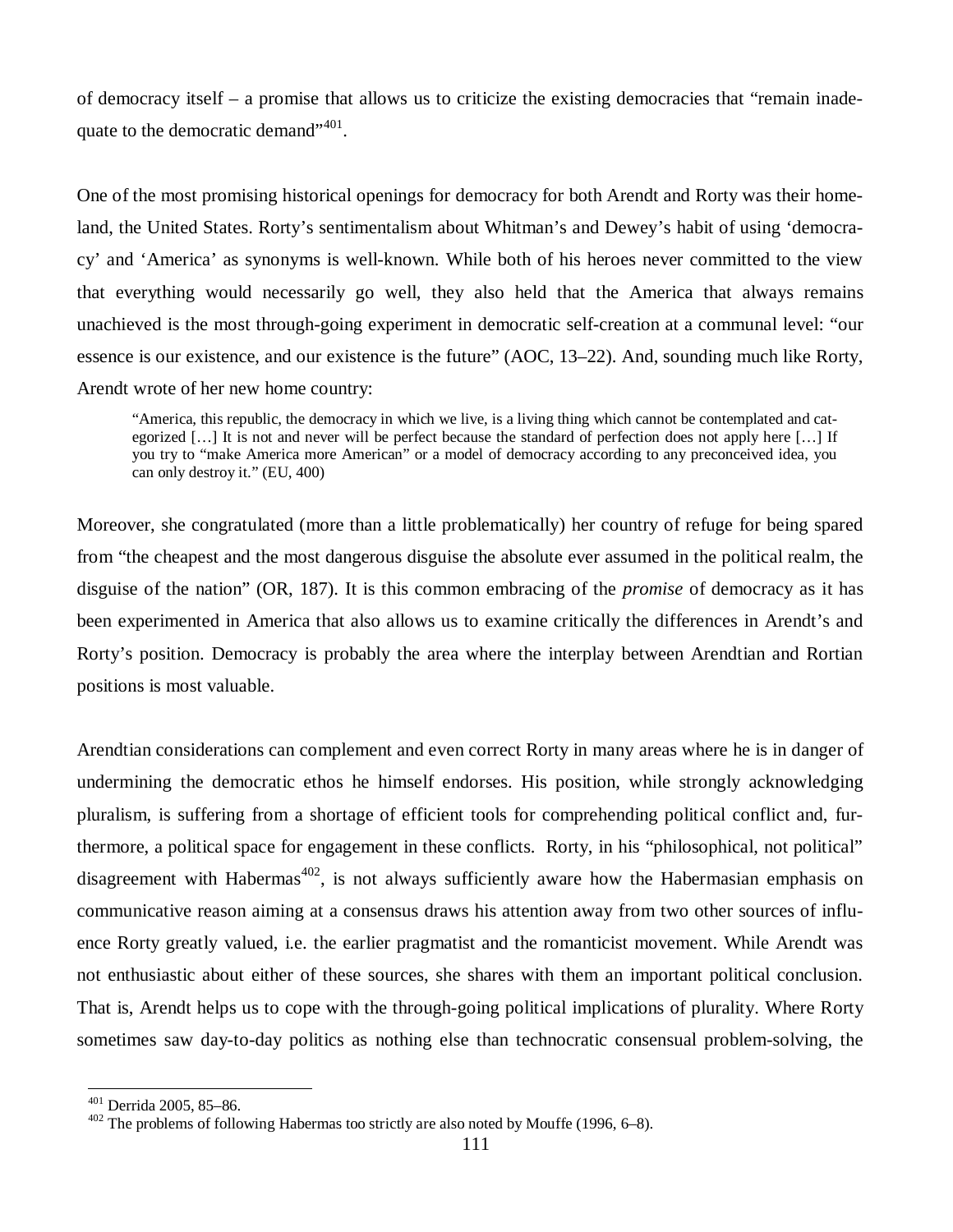Arendtian corrective helps us to illuminate both sides of politics more fairly. For even though acting in concert (what Arendt calls power) is necessary to keep public spaces of freedom in existence, political action (of which Rorty had hardly any notion<sup> $403$ </sup>) is also often agonistic. Dissent and conflicting values are as central to a well-functioning democracy as consensus is. Moreover, by participating into public debate the plural actors can also disclose their identities in a manner that is only occasionally acknowledged by Rorty. To summarize: Rorty was, in the end of the day, a bit too willing to identify democracy with the current liberal institutions. He is always in danger of, against everything else he stands for, slipping into a reaffirmation of certain normal discourse, namely, liberal democracy. While, as was argued earlier, this is not a structural factor in his work, Arendt can be used to steer the Rortian position further away from liberalism and towards a more open and pluralistic democracy, in a way attempted on purely Rortian resources in the fourth chapter of the present work.

But while Arendt can definitely cast more light on the agonistic debating and acting side of democratic community, Rorty can nevertheless bring into the discussion an area left into shades by Arendt, that is, the commerce between political and social ideals. Based on her distinction between the social and the political, Arendt was not able to deal effectively with issues concerning poverty and socio-cultural inequality, even though it can be very compellingly argued that these questions have direct implications to the political sphere proper as she understood it. It is in this that Rorty can be helpful. For he tirelessly reminded his reader of the importance of economic issues, and sometimes even formulated his idea of democracy as a quest for social equality rather than as a purely political ideal (thereby also mirroring the problems inherent in his position). Better than Arendt, Rorty grasped the fact that social inequality very easily turns into a hindrance to being a full-fledged participator in democratic deliberation. Therefore, while Arendt effectively pointed out the democratic achievements of the American revolution, he was not as aware as Rorty was that "the whole point of America was that it was going to be the world's first classless society" (PSH, 259).

One aspect, finally, calls a move beyond both of our writers. This aspect is the role of emotions<sup> $404$ </sup> in political deliberation. Even though Arendt and Rorty oppose each other quite directly on this matter, they both put forth a problematic position. For the latter, sentiments are a useful tool to be used in the attempt

<sup>&</sup>lt;sup>403</sup> Ironically given Rorty's dismissal of Kant, what Arendt says of the latter could also be said of the former: he understood that there is a need for public freedom, but is totally ignorant of the nature of, and the need for, action (See LKPP, 19).

<sup>&</sup>lt;sup>404</sup> 'Emotions' refer to a range of issues such as: affects, passions, sentiments and sensations. Since this is not a central issue, we lack the needed space to make any further conceptual clarifications between the aforementioned.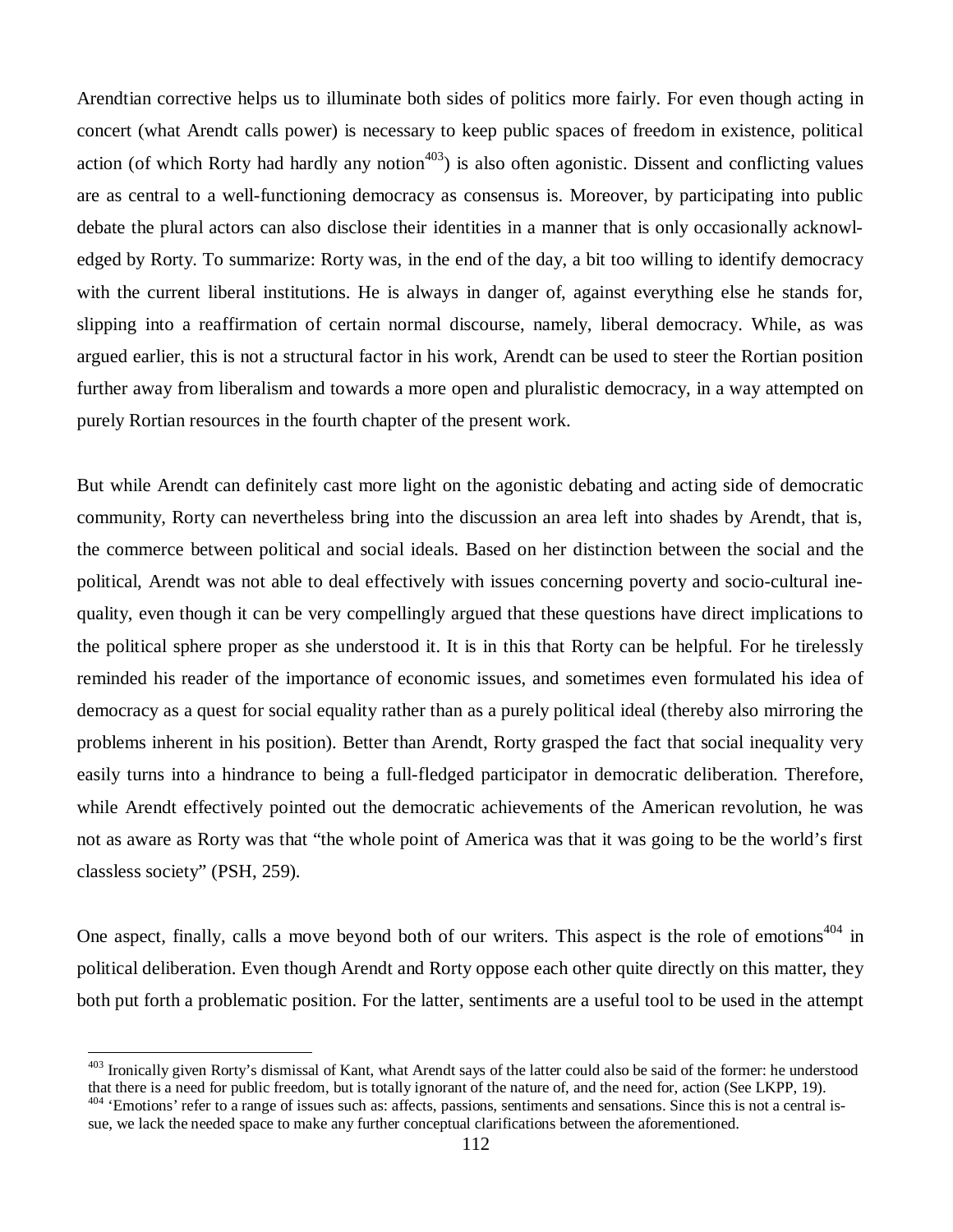to achieve what Arendt and Kant would call "enlarged mentality," i.e. seeing matters from other person's point of view. However, if sentiments are to have a central role like this, one would suspect that Rorty has, if not a full-blown theory, at least some kind of positive conception of what they are and how they work. But it turns out this is not the case, which makes his position somewhat superficial. Arendt, on the other hand, dismisses the public role of sentiments because of their particularity, unworldliness, and untalkativeness. Yet, even if the problems she raises are real something seems to be wrong with her view as well. For the conception of emotions she is putting forth, i.e. seeing them as something that springs from the darkness of the human heart, is old-fashioned and, to be fair, quite useless<sup> $405$ </sup>. However, this is quite different story from ours. The next section will continue the discussion on democratic communities by taking a look at Arendtian-Rortian vision of political change. As seen, democratic politics is a pluralistic practice that stimulates new beginnings in the political sphere – and, as Rorty explicitly put it, a means to bring a more inclusivist community into existence. It is therefore necessary to have a look at the prerequisites of bringing a change about – in short, criticism guided by a disclosure of new possibilities.

# *6.3. Disclosing possibilities: critique, utopia, and 'going beyond'*

As a natural extension to their views on democracy, Arendt and Rorty also share a lot when it comes to bringing about political change. This section argues that they share what I dub as a "zero-degree utopianism". By this, I mean the kind of politics that employs utopia not as an imagined perfect order to be realized in the future after a revolutionary rupture in history, but rather as a guidepost guiding our action and criticism. That is, their strand of utopianism is embedded in an understanding of political action that defines it as a contingent and aleatoric practice. The final result of action cannot be known, so the means used in the process are often more important than the achieved results. This strand of utopianism, therefore, is less about ideal structures and more about possibilities of political action within the current conjuncture, about manipulating the tensions within one's own age in order to produce a future different from the present. One could also therefore call it immanent utopianism. We can, again, quote Dewey as a precursor of this line of thinking: "[D]isclosure [… ] [of a] sense of possibilities that are unrealized and might be realized are when they are put in contrast with actual conditions, the most penetrating 'criticism' of the latter that can be made"<sup>406</sup>.

<sup>&</sup>lt;sup>405</sup> There has been a growing interest in emotion in political theory in the recent years. See, e.g., Connolly 2002.

<sup>&</sup>lt;sup>406</sup> Dewey 1980, 360. It is from this basis that Dewey made his controversial claim that "art is more moral than the moralities" (Dewey 1980, 362).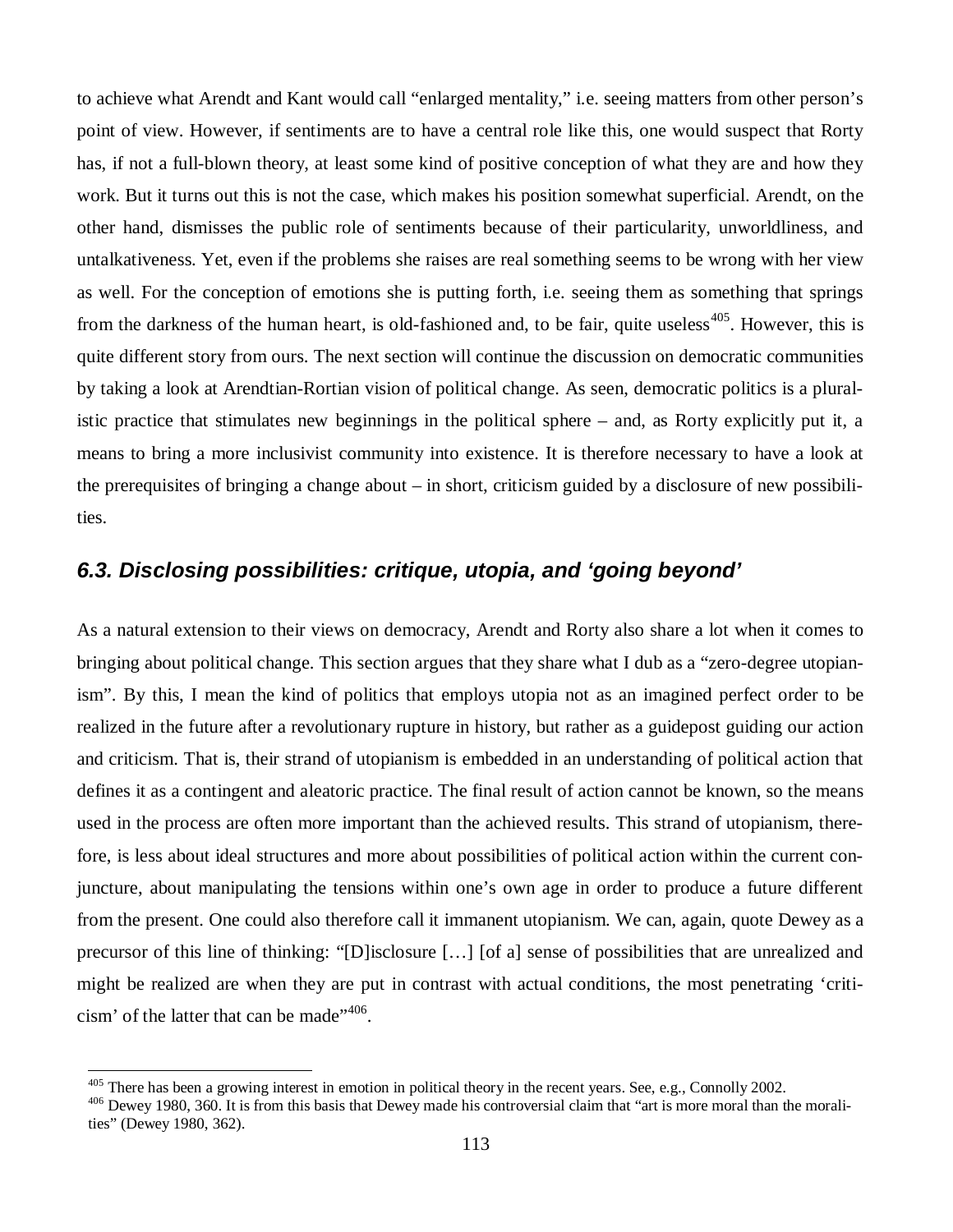We paid a great deal of attention to Rorty's melioristic utopianism in the fourth chapter. With Arendt the suggestion of utopianism is perhaps a bit more surprising. This claim is, nevertheless, affirmed by Bernstein<sup>407</sup>. One of the clearest manifestations of Arendt's utopianism is in the beginning of *Crises of the Republic* where she discusses political action. Action, she contends, always begins something new. Yet, it is never possible to create *ex nihilo*; rather, in order to make room for one's own action, the existing constellation has to be changed. And such change "would be impossible if we could not mentally remove ourselves from where we physically are located and imagine that things might as well be different from what they actually are"  $(CR, 5)$ . The capacity to change facts – in other words, to act – owes its existence to imagination. This is what this specific strand of utopianism shares with others. Where it differs from them is in the conceptions of the process. Both Rorty and Arendt are equally aware of the dangers of what the latter called "politics as making", i.e. the attempt to "make history" like we make objects for use. In politics, this will not do. Also, even though we might let our action to be inspired by utopias in the proper sense of the word, the actual guidance for action must come from more short term aims. Rorty was often denounced – and not without reason – for his support of piecemeal reformist politics. But what is valuable in his reformism can be grasped and saved if placed in constellation with what Arendt said about the symptoms of conceiving politics hubristically and dangerously as 'making', and as aiming to fulfillment of an utopian goal:

"Whenever we hear of grandiose aims in politics, such as establishing a new society in which justice will be guaranteed forever, or fighting a war to end all wars or to make the whole world safe for democracy, we are moving in the realm of this kind of thinking." (BPF, 79)

By contrast, in words of Arendt "what we will have to do, by and large, is experiment" (HA, 322). The political strand of fallibilism is at work in this case as well. It requires that we use our imagination to formulate new hypotheses and subject them to a public debate, and that we openly engage with otherness in order to experiment with possibilities not previously disclosed within neither 'us' nor 'them'<sup>408</sup>.

Change can occur either as a result of a debate or a metaphoric redescription of the context in which the debate takes place. Even though in the latter case the change is supposedly much more radical, there is no reason from an Arendtian-Rortian position to dismiss either channel as less useful. We need to acknowledge that politics includes both the wearisome process of negotiation and deliberation *and* a

<sup>&</sup>lt;sup>407</sup> Bernstein 1983, 212. For Bernstein, Arendt's utopian strain is akin to Gadamer and takes the form of a critique of the present (Ibid.)

<sup>408</sup> See also Bernstein 2005b, 29; Cochran 1999, 207.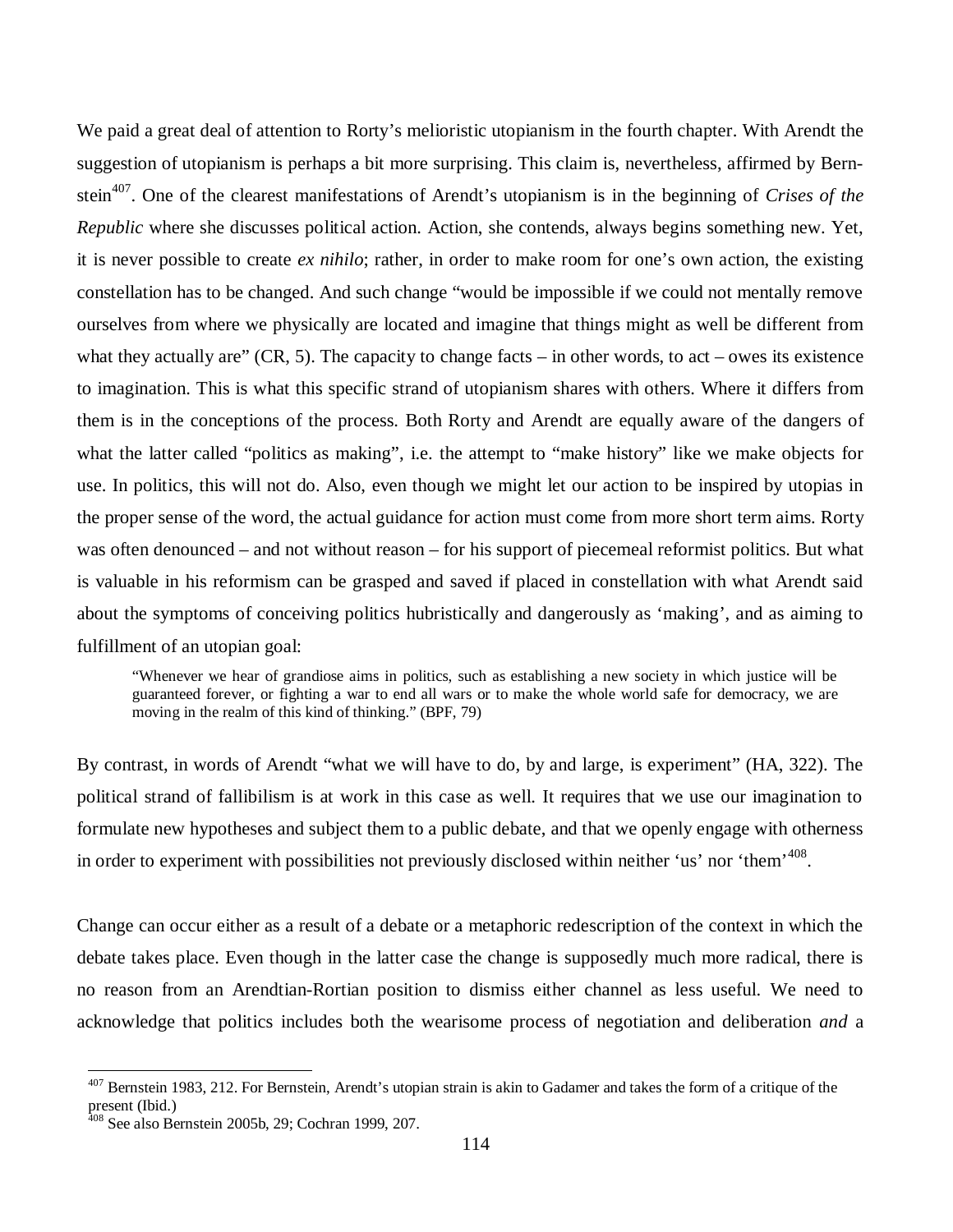sporadic radical change in the way we look at things, when suddenly, to quote Arendt "an entirely new imagery begins to cluster around the new metaphor and an entirely new vocabulary is introduced into political language" (OR, 38–39). Pace Habermasian critical theory, *both* alternatives are of democratic nature in the sense that was explicated in the preceding section. Indeed, it is one of the major results of the democratic ethos shared by Arendt and Rorty, that *if* democracy functions properly, it constantly discloses new possibilities, new alternatives – that is, new forms of abnormal discourse.

When it comes to criticism and judgment of the present, then, a community plays an important role. Our judgment arises from our community but is not determined by it. This is one of the areas in which being a member of a particular community and the idea of being something more cross paths for both Arendt and Rorty. When one uses one's judgment, develops a point of criticism, and acts on the basis of these two mental activities it is always on the basis of one's community, but in a manner in which one places the platitudes of the normal discourse in question by engaging and interacting with otherness (be that outsiders or new and unexpected happenings and events – any kind of "new stimulus" will do). Shortly put, we judge as a member of a community, but in a manner that puts certain elements of that community under a critical scrutiny.

Hence also with "cosmopolitan existence". We cannot derive any judgment or direct guidance for action from 'humanity'. But, nevertheless, as Arendt argues on the basis of her reading of Kant, even though we judge as members of a community, "in the last analysis," when one judges and acts in political matters "one is supposed to take one's bearings from *the idea, not the actuality*, of being a world citizen and, therefore, also a *Weltbetrachter*, a world spectator"(LKPP, 75–76. Emphasis mine. See also Rorty's AOC, 3). That is, by imagining a community that is radically more open and inclusivist than the currently existing one, one can critically engage with existing conditions so that to change them for the better. The next section will explicate this idea in more detail as well as presenting a conclusion of our findings on the commonalities of Arendtian and Rortian horizons. The main emphasis will naturally be on the questions of community and belonging.

## *6.4. Non-foundational, tangible communities*

We will now turn our attention towards the central problematique of the present study, the understanding of political communities and their functioning. The preceding sections have already pointed out important convergences between Arendt's and Rorty's ethico-politics on this area: pluralistic democratic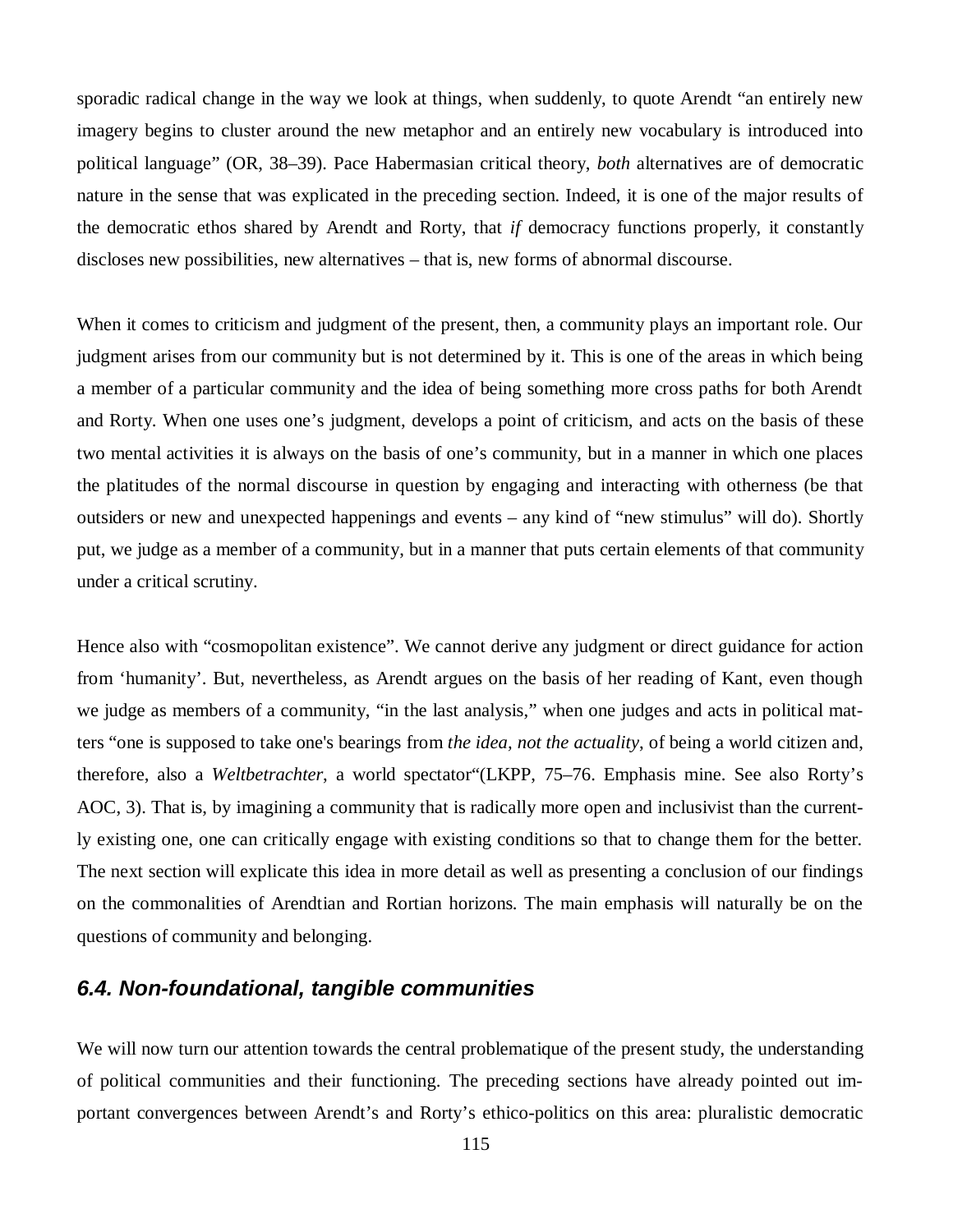community as a source of new ideas and critique is an idea common to both our writers. In this section, we will further develop this idea and inquire into the question of what kind of commonalities we can tease out from the interplay between Arendtian and Rortian horizons. Even though the two writers illuminate their shared ground from different perspectives, they both endorse an idea of a community that has no stable ground, no absolute foundation (such as a nation), yet is both spatially and temporally limited, and is actualized through an institutional structure that is supposed to last longer than the individual members of the community in question. This common ground is elaborated in this section and gets further clarified in critical dialogue with other viewpoints available.

We will begin with a defense of tangibility. Even though both Arendt and Rorty are fast to note the 'imaginary' elements of community – its discoursivity, that it is produced by a web of relations and so on – they also point out the importance of noting that a community is always tangible, something taking place in specific time and space. From Arendt we learned that the world – a political community, public space – must be already disclosed for action to have any meaning. No speech and no deed would be understandable to others were there not a worldly background that "makes opinions significant and actions effective". This worldly background, moreover, consists of two aspects, the physical in-between and the subjective in-between. Were there not a physical reality that lasts longer than individual lives, the world could not guarantee the much needed stability without which any equality and, *a fortiori,* any freedom or plurality would not be possible in the first place. Similarly, for Rorty, the local wecommunity, which always comes first, is also something quite concrete, the actual society that surrounds us. However, there is a transition from tangibility to discoursivity that occurs in both Arendt and Rorty.

What guarantees the continued existence and meaning for worldly things and human deeds is the subjective side of the world, the discursive web of human relations. For Arendt, a world is meaningless unless it is talked about – unless the pluralities of unique beings inhabiting it talk to each other and unless there are people who can tell stories about political actors, thereby forming the web of interrelated narratives. By speaking and acting, human beings disclose their identities, enact their freedom and plurality, and simultaneously rebuild the world. For Rorty, every community is based on certain amount of shared beliefs and values, and as with Arendt, common narratives that makes political action, i.e. deliberation, possible in the first place. A minimal requirement for a community is, then, a vocabulary that makes possible the interaction between the members of that community. If, on the other hand, the given com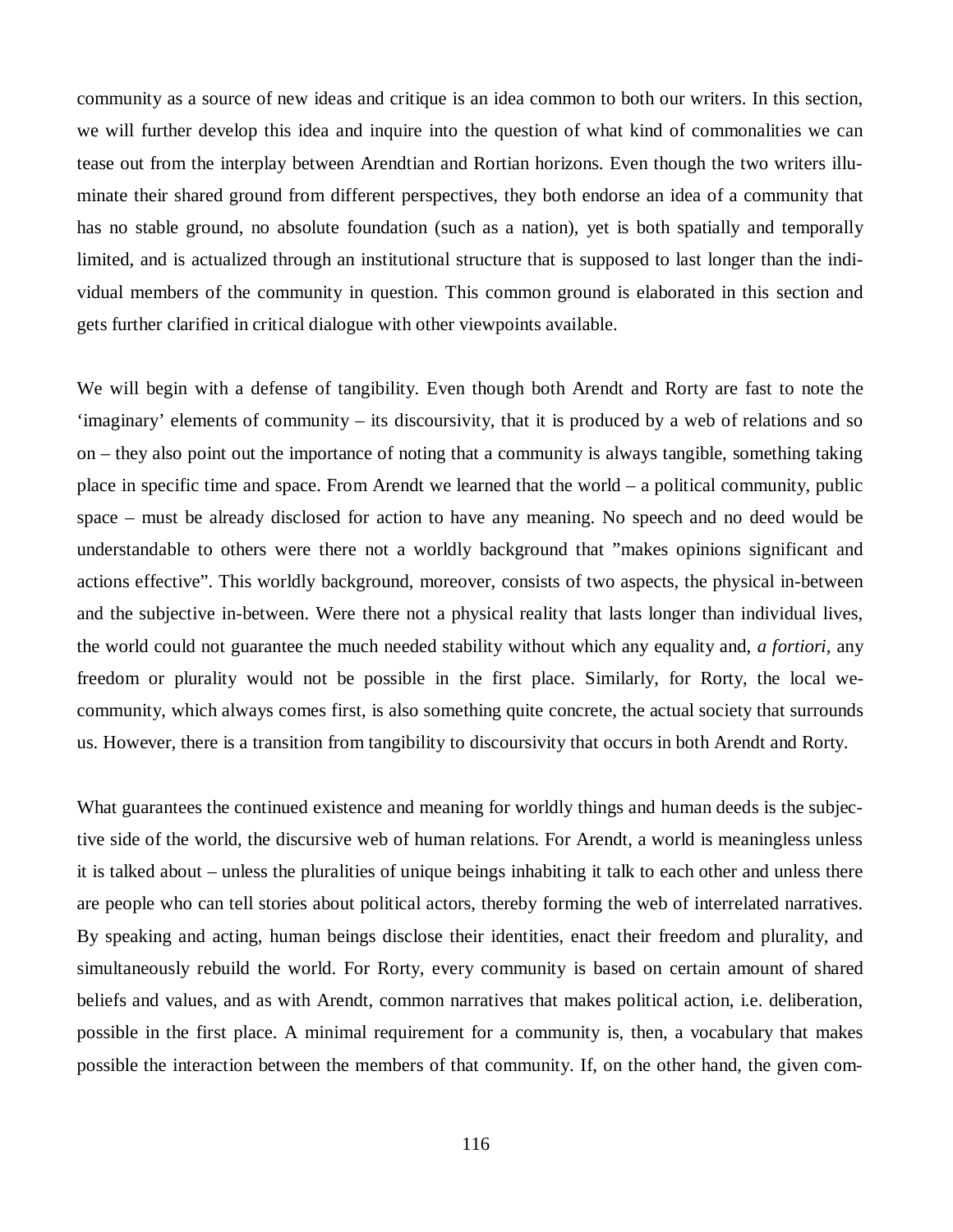munity is democratic, it aims at enlargement, variation and/or replacement of this normal discourse by variation of its rules, either by debating about them or metaphorically altering them.

The same themes that Rorty derives from his linguistified readings of pragmatism, Arendt derives from her phenomenological background, specifically from the Heideggerian conception of (being-in-the-) world. In both cases, firstly, we are talking about a background or pre-understanding that makes a genuine communication possible. We are also dealing with a concrete spatial place, an always already existing context of life that defines the basic predicates of our existence. From both angles, again, institutions and works of art are seen as an important mediator between tangibility and durability on the one hand, and discoursivity and change, on the other. As we have seen, institutions are a major element in building public freedoms and equality, reducing cruelty and providing possibilities for amelioration. They are also elements in the public in-between that are meant to produce durability and continuance, yet without forestalling change. Similarly, art produces stability (through lasting objects), tells politically relevant stories of past deeds, and poetically reaches towards future, thereby playing and important role in keeping a community alive (see e.g. HC, 173; CIS, 69).

For both Arendt and Rorty the human ability to create change by spontaneous acting, thereby preventing the freezing-over of any normal discourse, was something to be kept alive at all price. Even though greatly valuing institutions and the stability they create, they both shared an admiration for those moments in history when a sea change washes over the existing set of institutions. Even though limitations and boundaries exist in the political arena, they cannot, nor should they, stand in the way of the potential for change through action, arising, as Arendt held, from the human condition of natality (HC, 191). Analogously, both writers emphasize not only the ethical demand of resisting exclusion at the boundaries, but also share the belief that a community can work democratically, can renew and revitalize itself if, and only if, its borders are open and it welcomes strange and dissent voices as parts of the public debate. The outsider plays an important role, hence, in keeping any community alive.

We have come up with a double demand. First, we are urged to start "where we are", in other words, the starting point of our analyses should be the concrete political institutions and communities we find ourselves at the present moment, instead of making an epitome general concept of communities or abstract ontological analyses of what a community, or belonging to it, is. In this task the Arendtian position may have lessons to learn from the spirit, if not always the letter, of Rorty's ethnocentrism. Inspired by her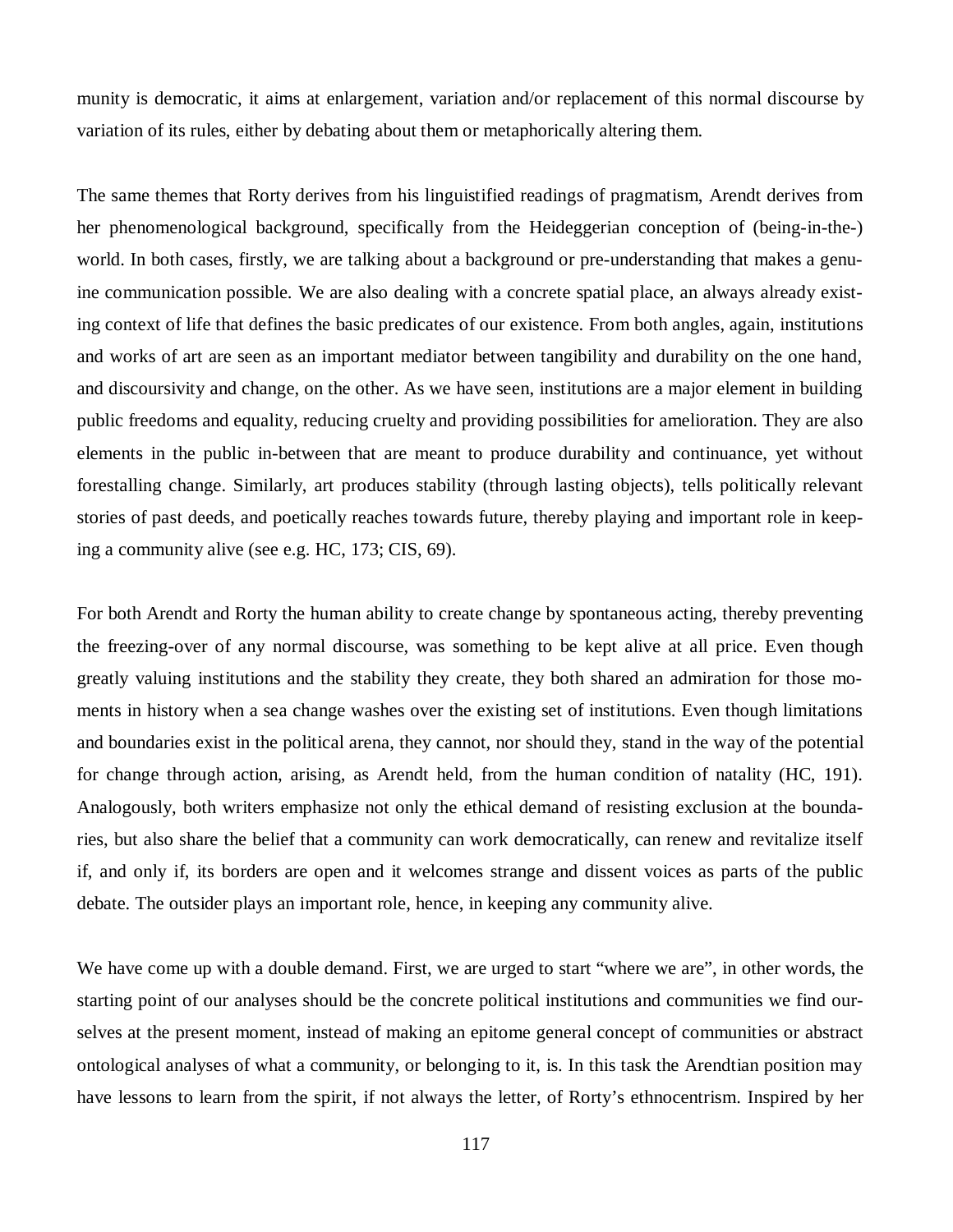phenomenological background, Arendt's emphasis was always on the Western tradition from the Greek antiquity onwards, yet with a semi-universalist tone. She never really faced the problem of the potential relevance of her thinking to non-Westerners. It could, therefore, be of value to see Arendt's thinking more self-consciously as a product of the Western tradition and the intellectual and political environment in which it grew. And this is where Rorty's formulation of ethnocentrism may be useful<sup>409</sup>.

Second, despite starting from where we are, we should not lay any of the current modes of belonging as a foundation for a political community *per se*. Both Arendt and Rorty emphasize that there is no ultimate ground beyond all differences, be it nation, culture or ethnicity. Not only do we have a plurality of political communities, the plurality within the communities goes all the way down as well. It is therefore a sign of a healthy community that its members realize this fact, in other words, that they grasp that they are not responsible for anything else beyond their fellow beings: neither history, nor God, nor an essence of their nation. This realization makes possible the experimental and creative attitude towards democracy, and consequently, towards the community as such. This is a common ethos that can be drawn from both Arendt's and Rorty's writings, yet it is bit more consistently applied by the former, who was more critical than the latter of the liberal trust in contemporary institutions such as representative government.

In slightly other words, it is an important aspect of Arendtian-Rortian communities that even though they emphasize the importance of institutions, they are – ideally – more closely related to 'smooth' than to 'striated' spaces in Deleuzian terminology<sup>410</sup>. Even though the two ends of the spectrums only exit in mixtures, it is a useful way of putting the issue. Political communities should be 'smooth' in the sense that they are more open than enclosed and bordered, more rhizomatic than rigid. They consist of multiplicities that constantly produce new openings, new connections, and new transformations, thereby rendering impossible any transcendental principle of organization. Stylistic differences aside, the Deleuzian conceptual toolbox can thus help us to grasp important aspects of the community envisioned by Arendt and Rorty $411$ .

<sup>&</sup>lt;sup>409</sup> Arendt could have developed a similar point from her reading and correspondence with Jaspers, who advocated the idea of "universal communication" in which the contents of one's own tradition are 'playfully' put in conversation with the contents of other traditions and living philosophizing (MDT, 84).

<sup>410</sup> See section 3.2.4. of the present work.

<sup>&</sup>lt;sup>411</sup> I also believe that any empirical study conducted with a reference to the theoretical perspective developed in this study might benefit from eclectically engaging with Deleuze (as well as with Foucault).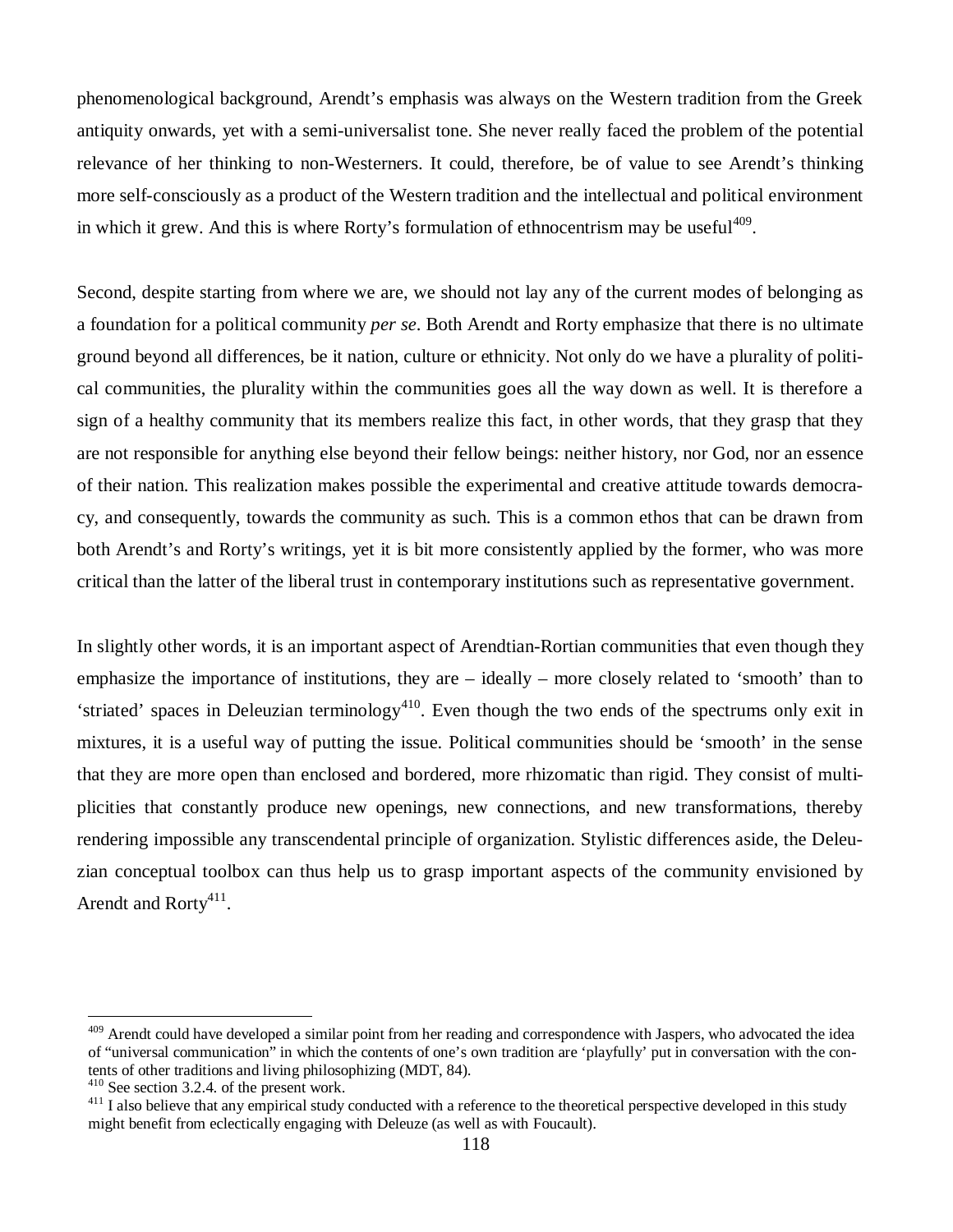To summarize: we have come up with an idea of community that, instead of asking what is a community (especially in a metaphysical sense), asks the pragmatic question: "what a community does?" The answers given by Rorty and Arendt are remarkably similar. Firstly, a community provides a basis for engagements with events we encounter. What Rorty calls a normal discourse and Arendt a *sensus communis* both emphasize the fact that when we act and judge, we do so as a members of communities, not as members of supersensible world (LKPP, 67–75). Both concepts work as a background for belonging, something that fits us into a community, since communication depends on them (LKPP, 70; PMN, 11, 319–320). To be part of a community is to be able to be a participator in public deliberation – for this reason the background plays an important role. Moreover, we have seen that the ideas of community and democracy are largely overlapping. The value of pluralism therefore arises directly from the idea of community as a guarantor of self-reflectivity of this community. The reader may, however, find the idea of community thus far reconstructed a bit abstract. To dissolve this impression, I will next engage directly with the competing ethical-political frameworks and empirical analyses introduced in the third chapter (the next section). After this, before moving to conclusions, we will consider the contribution of this study to the theoretical landscape of IR in the section 6.6.

## *6.5. Engaging with the competing theories*

This section enters into a dialogue with the competing theories and ethical-political viewpoints on community. Even though critically assessing all the frameworks introduced earlier, my aim is not to debunk them, quite the contrary. By pointing out some of the blind spots of these viewpoints, I attempt to move the discussion further, to produce new standpoints and new ways of framing the problems – that is, new angles that may help the concrete political engagement with these issues. The cosmopolitancommunitarian debate that has, in a sense, provided the general background of the present study, will not be directly engaged here for two reasons. Firstly, references to this debate have been made in the discussions on Arendt's and Rorty's positions, and secondly, in the disciplinary debates, the specific problematique of the communitarian/cosmopolitan debate, as argued in the third chapter, has been mostly overcome. Our emphasis will therefore be on the more recent debates within Critical IR (that nevertheless carry some references to the earlier one) between Kantian/Habermasian cosmopolitans and the various approaches usually placed under the misnomer 'post-structuralism'.

Before going in details of the debate, let us first consider the problem, already touched upon lightly, of democratic theory's inability to deal effectively with borders. The problem, as we have learned – espe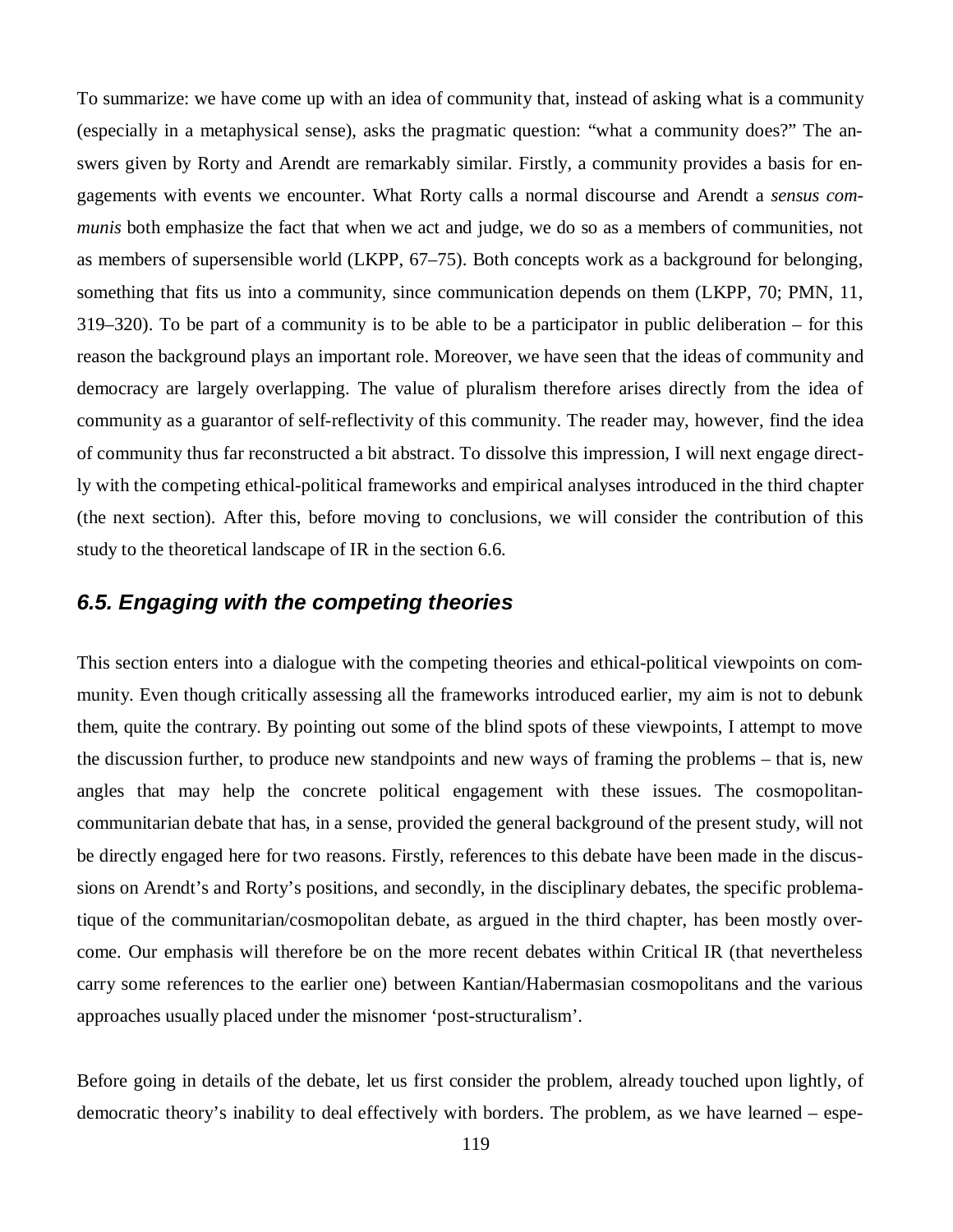cially for liberal democratic theory – is that democratic legitimacy does not seem to exist before the establishment of borders and the consequential creation of a *demos*. From the perspective we have been developing, however, this problem is a result of a wrong-footed approach, namely the attempt to philosophically justify an existing practice. Our approach should be the opposite. We should start from the existing practices, inquire into their consequences, and after assessing these consequences ethically, develop effective strategies for political action that aims at changing them. Hence, in the case of borders, if we conclude (as I think we should), that the existing practice of exclusion through filtering is ethically problematic we have to put our efforts in creating practices that are more inclusivist. The problem of legitimizing as it is represented by the liberal-democratic theory therefore vanishes.

When it comes to Habermasian discourse ethics, our position shares a lot with it – most importantly the claim that deliberation should be seen as the central ethical-political activity. Some important differences exist nevertheless. If we would approach the question from purely Rortian point of view, nothing much could be said of the *substance* of the Critical Theory with a capital C, since Rorty's disagreement with them is, in his own words, mostly philosophical. He only disagrees with Habermas on the transcendental presuppositions of politics, i.e. sees Habermasian concept of rationality as one more attempt at foundation for politics and hence both problematic and ineffective. Relatedly, many Critical Theorists are too closely related to a classical, and especially liberal, political theory in that they, firstly, ask questions concerning philosophical justification for institutions, and secondly, ask questions starting with 'what' (i.e. what is the real meaning of this concept, what would be the most morally appraisable political order and so on). Both sets of questions are, as Rorty would have it, bad questions in that they owe too much to the metaphysical tradition. We could fare much better by substituting with questions starting with 'how'. Or, as Rorty puts it, paraphrasing Marx, "philosophers have long wanted to understand concepts, but the point is to change them so as to make them serve our purposes better" (UT, 25).

From the combined Arendtian-Rortian perspective we have come up with, there are multiple other problems in the Critical Theorists' take on the issues of community as well. Firstly, Arendt and Rorty (the latter thanks to his Emersonian-Nietzschean influences) are much better equipped to grasp the throughgoing implications of pluralism (even if Rorty is in this respect sometimes a bit too close to Habermas). Communication, from our point of view, is a way to agonistically deal with our differences and come up with temporary agreements. This is something that is sometimes left in the shadows of evaluating 'validity claims' in the Habermasian Critical Theory. For both Arendt and Rorty, there are better and worse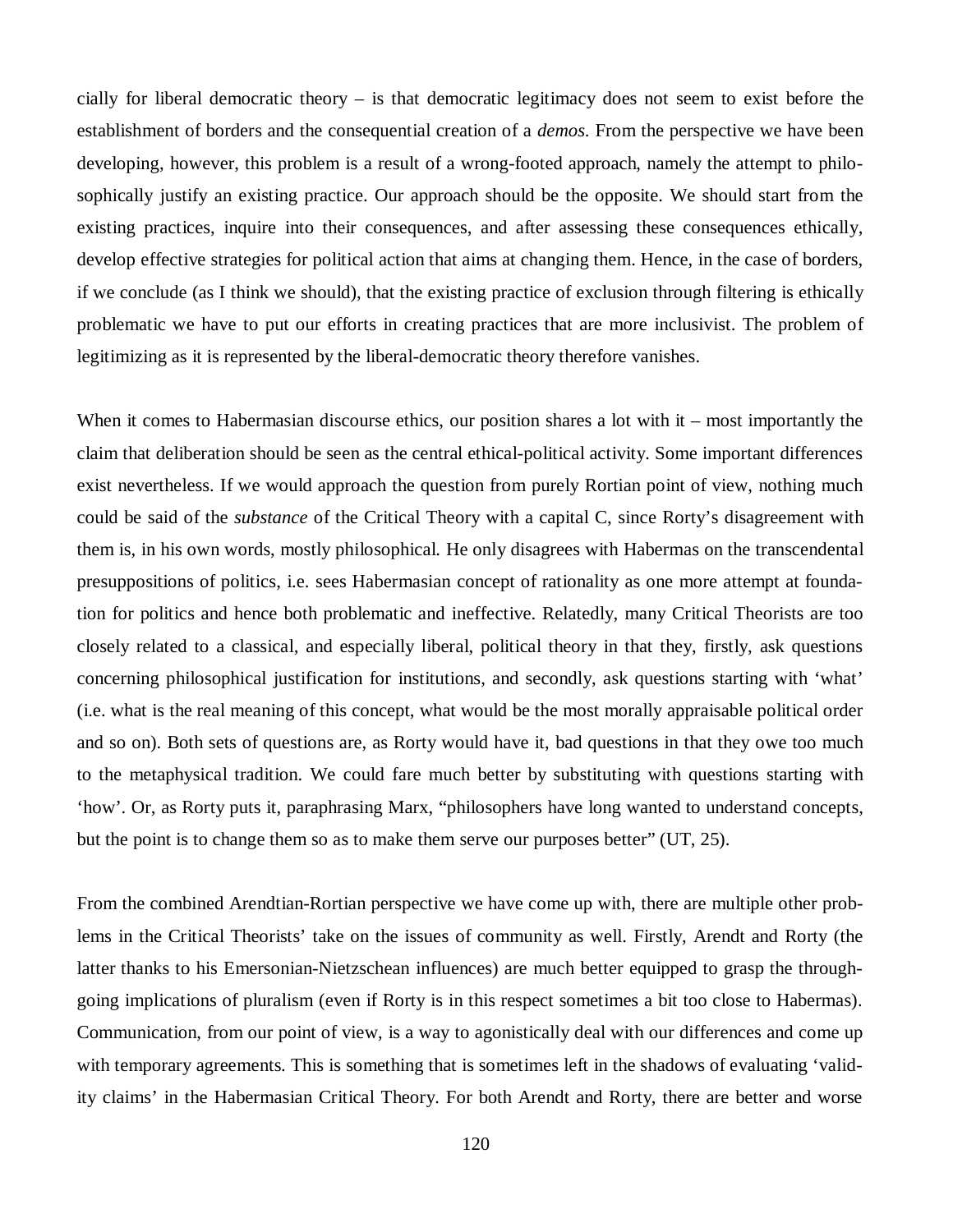arguments in politics, but the term 'validity' is too strong to be used in the area where persuasion and opinions are the central material. More widely put, there is a tendency in Critical Theory (Habermasian or not), to conceive criticism as a moral criticism of politics, in which morality, further, is understood in a Kantian sense as a set of imperatives premised on (practical) reason. This sets part of their critique itself beyond critique and therefore beyond politics. They are thus guilty of what Arendt called "the inhumanity of Kant's moral philosophy," caused by the fact that "the categorical imperative is postulated as absolute" thereby missing the fact that in politics, it is only possible to speak of humans in their plurality, not of Man in the singular (MDT, 27).

Secondly and relatedly, Critical Theory's universalism looks problematic from the Arendtian-Rortian perspective. No matter how 'thin', universalism is universalism, and as Beck says, involves substantive norms and procedural rules that are to be upheld at all  $cost<sup>412</sup>$ . It also involves, even if the formulation is unnecessarily brutal, "imposing an order on the world"<sup>413</sup>. This last point should make it clear that the problem with universalism is not, at least not primarily, philosophical but political. In line with their isolation of morality from politics, Critical Theory's cosmopolitanism is based on certain values and principles that are beyond negotiation. In the task of creating an inclusivist community on a world-scale this is a problem. First of all, it lacks some of the radically open and pluralist attitude that characterizes Arendtian and Rortian democracy as a constant task. It is a few steps short from Rorty's affirmation that "the ability to be citizens of the full-fledged democracy which is yet to come, rather than the ability to grasp truth, is what is important about being human" $(UT, 3)$ <sup>414</sup>.

Moreover, the problem of universalism leads us to the problem of imperialism. Despite the protestations to the contrary, I see no effective tools within the universalists approaches to deal with the problems of imperialism and the fact that the cosmopolitan framework of global institutions is created according to Western ideals that promote liberal democracy and capitalism. That is, even if there is a remarkable emancipatory potential in the set of ideas promoted by Critical Theory, the outcome of their utilization in the context of contemporary global power relations is anything but clear. Promoting a set of values that

<sup>412</sup> Beck 2006, 49–59.

<sup>413</sup> Beck 2006, 20.

<sup>&</sup>lt;sup>414</sup> To clarify, this does not necessarily imply giving up the term 'universal', but rather reclaiming its radically open, futureoriented critical potential. I think Judith Butler is on the right tracks on this issue. After pointing out that "the meaning of 'the universal' proves to be culturally variable" she continues: "this is not to say that there ought to be no reference to the universal or that it has become, for us, an impossibility. On the contrary. All it means is that there are cultural conditions for its articulation that are not always the same, and that the term gains its meaning for us precisely through these decidedly less than universal conditions" (Butler 1996, 45–46)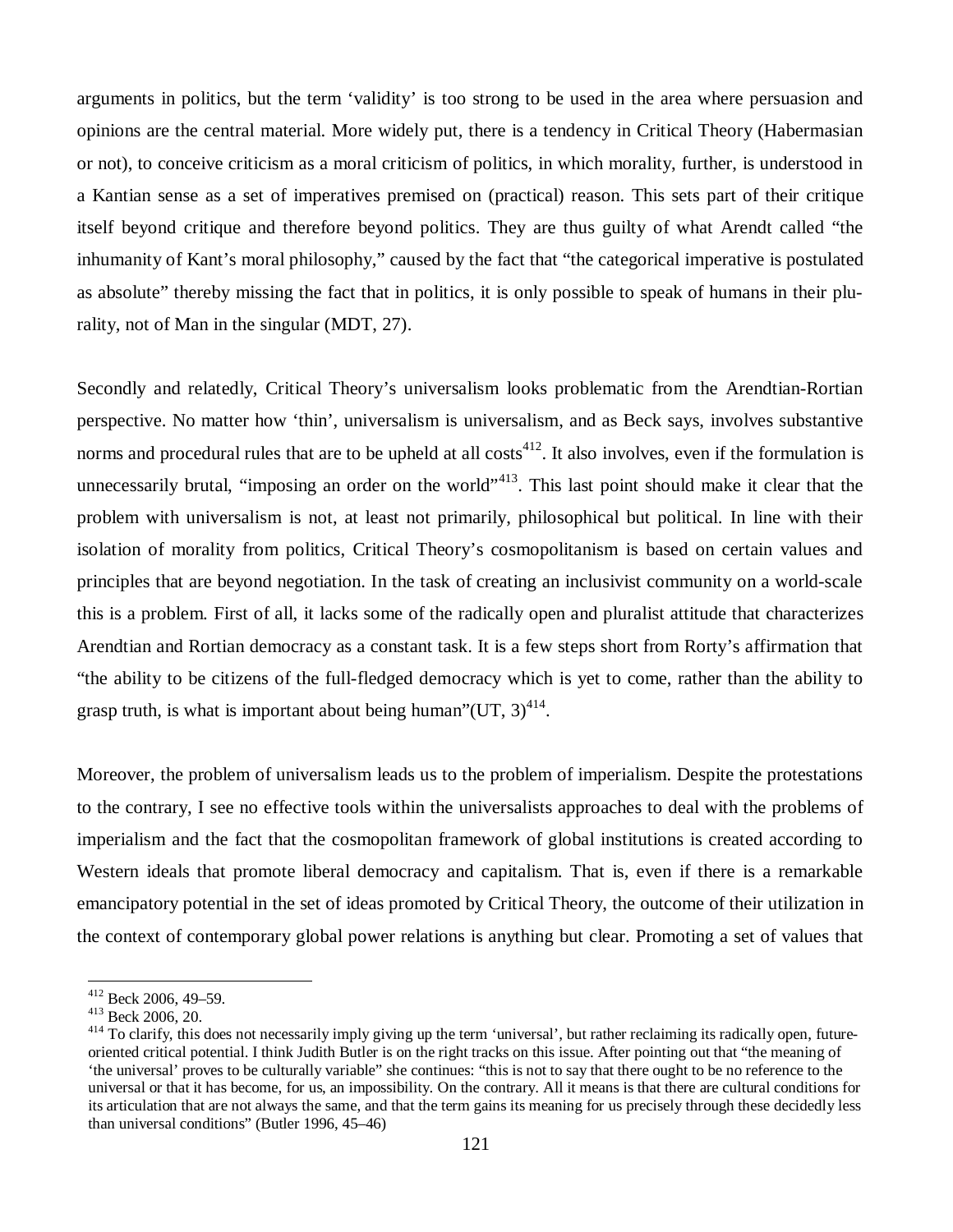are closely related to the political institutions of the West in the contemporary hierarchical world order may play in the hands of prolongation of the said hierarchy, even if this is a strict opposite of the intentions of Critical Theorists. In other words, there is a risk of identifying the present too strongly with the ideal instead of using the ideal as a critical source for evaluating the present. This point of criticism can be further extended to cover the whole attitude of this strand of theorizing. When it comes to the transformative potential, most of the Critical Theorists seem to lack the needed imagination. Even if they correctly emphasize the need to enhance the contemporary institutions, they are also too unimaginative in their attempts to think beyond them. Most of their suggestions for future politics are related to a changing role of nation-states and a development of global civil society, which is a good start, but not sufficient if we wish to critically engage with the problems of exclusion, political agency (or the lack thereof) and power relations in the contemporary world.

Nevertheless, taking into account the global power relations is not a shortcut to a position that is plausible from ethical-political point of view. Take Hardt and Negri's analysis of global Empire as an example. Their analysis is certainly illuminating in relation to the various processes that corrode the sovereign state as a natural form of political community by replacing it with an assemblage of increasingly isomorphic governing practices and global capitalism. The problem, however, is with their vague discussion on the multitude. As Connolly argues, it is hard to point out any concrete example of the multitude, and any analysis of political struggles that may contain both pro and anti-Empire elements is absent in Hardt and Negri's text<sup>415</sup>. Moreover, by refusing the idea of the multitude building political institutions that work *against* the present global assemblage of power, Hardt and Negri effectively render their position to the plane of mere resistance. They thus paralyze creative action<sup>416</sup>. This takes us to the problems of some 'post-structuralist' positions more widely. These will be discussed in detail next.

I will begin the critical scrutiny of 'post-structuralist' positions by taking a look at Agamben and his followers. This being done, I will move to Nancy, whose position is closely related to that of Agamben. Because Agamben draws from Arendt, one might suspect that there is an overlap between their positions – especially since we have already seen that there is an overlap between Arendt and Foucault, another major source for Agamben. That, however, is not the case. On the contrary, Agamben's position (to the

<sup>&</sup>lt;sup>415</sup> Connolly 2004, 36. One could ponder, for example, if the Arab Spring of 2011 could be counted as a movement of the multitude against the Empire. Yet, it is hardly news that these revolutions also contain pro-Empire elements in the form of actors whose aim is to transform their countries into Western-style liberal democracies.

<sup>416</sup> Connolly 2004, 37.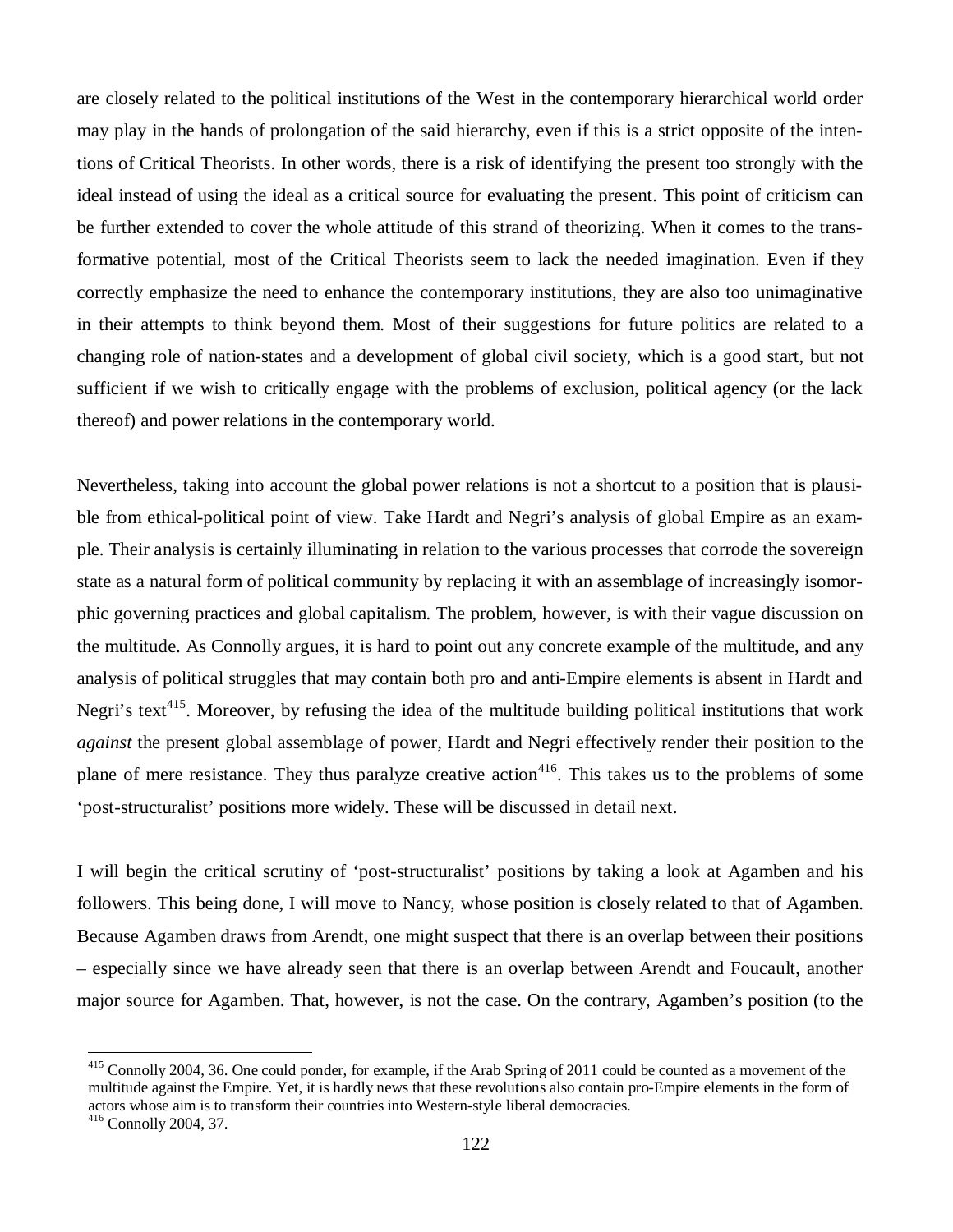extent that it is independent from Foucault's) turns out to be a target of a heavy criticism from the point of view of the position developed in this study. But we should not get ahead of ourselves. It is easy to criticize Agamben for pessimism and for leading us to a historical impasse<sup>417</sup>. Things, however, Agamben's followers are eager to point out, are not this simple<sup>418</sup>. Nevertheless, Connolly makes an important point of criticism that is both left untouched by the reactions by Agambenians and is also in line with the position we have been developing in this study. That is, Agamben's analysis of intensification of biopolitics and sovereignty is not so much wrong, Connolly contends, as it is overly formal<sup>419</sup>. There is a tightly defined cultural-political logic that originates in the beginning of Western metaphysical tradition and intensifies into a global biopolitical machine through a generalization of exception in Schmittian sense. Of the three writers (Arendt, Foucault, Schmitt) Agamben cites, he most resembles Schmitt in that (especially when seen from an Arendtian and/or pragmatist point of view) his approach is a kind of an exercise in metaphysics (if not theology). Gone are Foucault's detailed analyses of historical developments and Arendt's complex histories and contexts of the rise of the nation-state and her emphasis on experience as a source of political thinking. The situation of contemporary stateless, for example, if seen from the point of view of the present study, is not the latest manifestation of sovereign exception, but a contingent result of ill-guided politics.

The same goes with Agamben's 'solutions'. For, according to Agamben, "until a completely new politics  $\left[\ldots\right]$  is at hand, every theory and every praxis will remain imprisoned and immobile"<sup>420</sup>. In search for a solution, the emphasis moves from political philosophy to "first philosophy", that is, ontology (in a strictly metaphysical sense). Until we have come up with "a new and coherent ontology of potentiality [...] a political theory freed from the aporias of sovereignty remains unthinkable"<sup>421</sup>. Until the philosophers have formulated an ontological position different from the one implicated in contemporary reality, our politics remain captured by the sovereign exception. It is here that we must stop and reflect. For in his idiosyncratic manner, Agamben is taking us back to the tradition of political thinking that started with Plato. Once again we have a philosopher return to the people with an Idea, in this case the ontological idea of pure potentiality. Our seemingly 'political' problems are insolvable through political projects. Instead, they are problems of 'the political' as such, to be solved at the ontological (or at least ontopoliti-

 $417$  This kind of argument is put forth, for instance, by William E. Connolly (2004, 27).

<sup>418</sup> Edkins – Pin-Fat 2005; Prozorov 2010.

<sup>&</sup>lt;sup>419</sup> Connolly 2004, 28. Agamben's way of framing the problem is also criticized by Wendy Brown (2010, 86).

<sup>420</sup> Agamben 1998, 11.

<sup>421</sup> Agamben 1998, 44.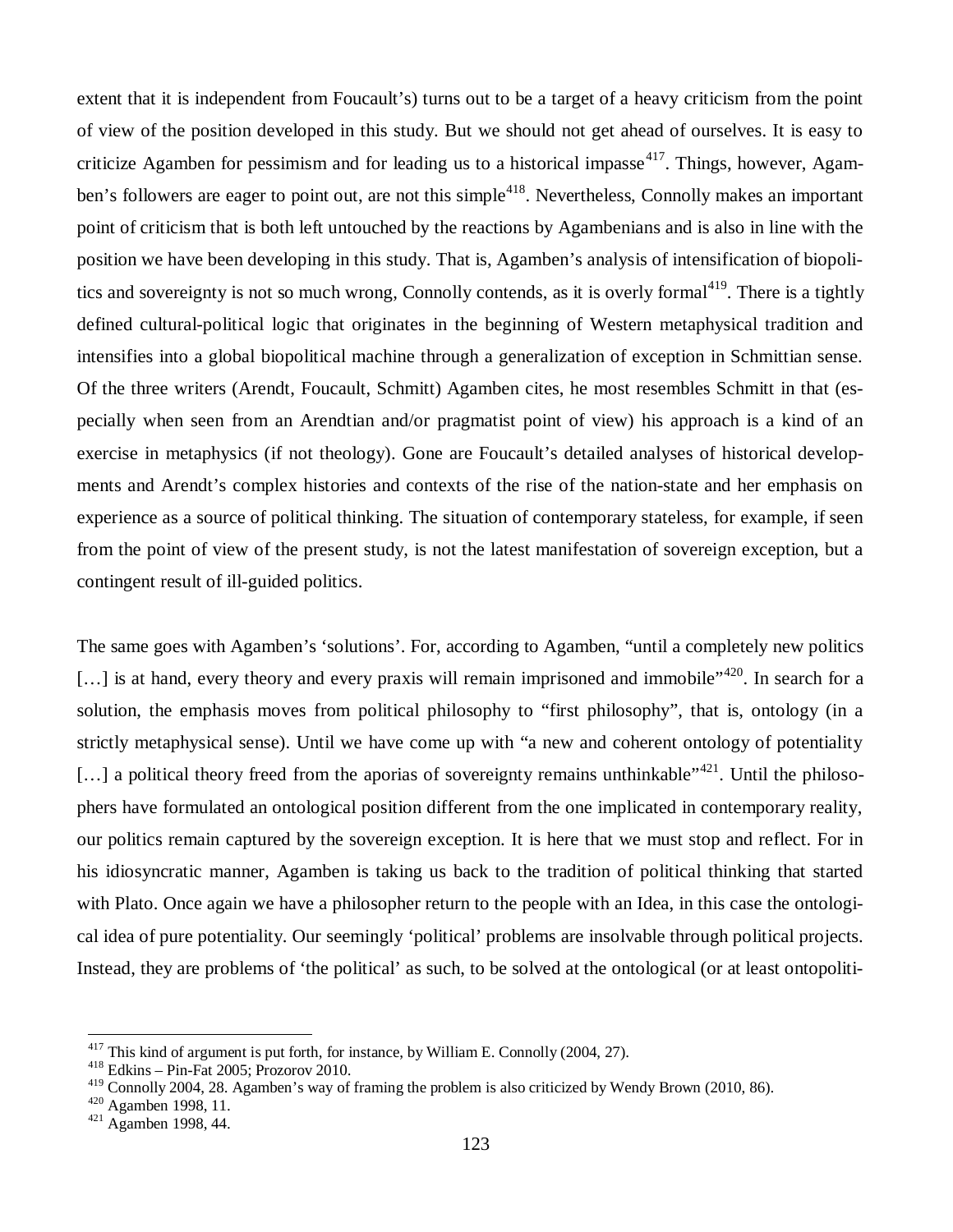cal level)<sup>422</sup>. From our point of view, Connolly is hitting the mark when he says that "Agamben displays" the hubris of academic intellectualism<sup> $1423$ </sup>. And if hubris is, as Arendt says, dangerous in politics, it is dangerous also in political theory. Dangerous, that is, in that it obstructs the attempt to solve the problems it raises.

Agamben optimism, as Prozorov explains, is based on the belief that the current biopolitical nihilism, by emptying out all positive life forms and making them into a bare life, actually produces the conditions of possibility of radical transformation. This transformation is to take place through subtraction from biopolitics through "preference not to," a kind of a final sovereign decision from the part of the individual to let himself/herself to be in the pure potential of whatever being, thereby making possible the "happening" of the coming community<sup>424</sup>. Edkins and Pin-Fat are little more concrete with their take on Agamben. Their example of Agambenian resistance to sovereign violence is an Iranian person, asylum-seeker in the United Kingdom, who sewed his lips together to protest against the treatment of asylum-seekers in the UK. This act, they argue, demonstrates how bare life of homo sacer can be transformed into a way of life, thereby refusing the sovereign distinction between ways of life (that makes exclusion possible). However, from the Arendt-Rortian perspective, we must disagree with the analysis in the same manner as Owens does from Arendt's perspective: "lip-sewing can form the basis of a new politics if it is acted upon and talked about over and over again"<sup>425</sup>. That is, if the act does not affect the discourse on exclusion, if our community does not develop a vocabulary to deal with the issue and do something about it, if there is no worldly effects in Arendtian sense, if a community of solidarity is not created with the asylum-seekers, the act does nothing to contest sovereign violence.

The first step, from the perspective developed here, for achieving something relevant politically, is to make one's claims and deeds understandable to the members of the community one wishes to influence. Ironically, Edkins and Pin-Fat implicitly affirm this in their article, since in giving meaning to the act of lip-sewing they quote what Abbas Amini, their protagonist, had to *say* about his action<sup>426</sup>. The second step, furthermore from our perspective, would be to aim at lasting changes in the institutional structure that imposes injustice. This is also denied by Edkins and Pin-Fat since, they argue, the asylum-seekers

<sup>422</sup> Prozorov 2010, 1054–1056.

 $423$  Connolly 2004, 29.

<sup>424</sup> Agamben 1995, 61. Prozorov 2010, 1064-1067. The "preference not to" refers to Melville's *Bartleby*, in which the main character refuses to do anything, even actively refuse, he just "prefers not to" – he never even preferred to prefer not to (Prozorov 2010, 1064–1067).

 $425$  Owens 2009: 577.

 $426$  Edkins – Pin-Fat 2005, 2.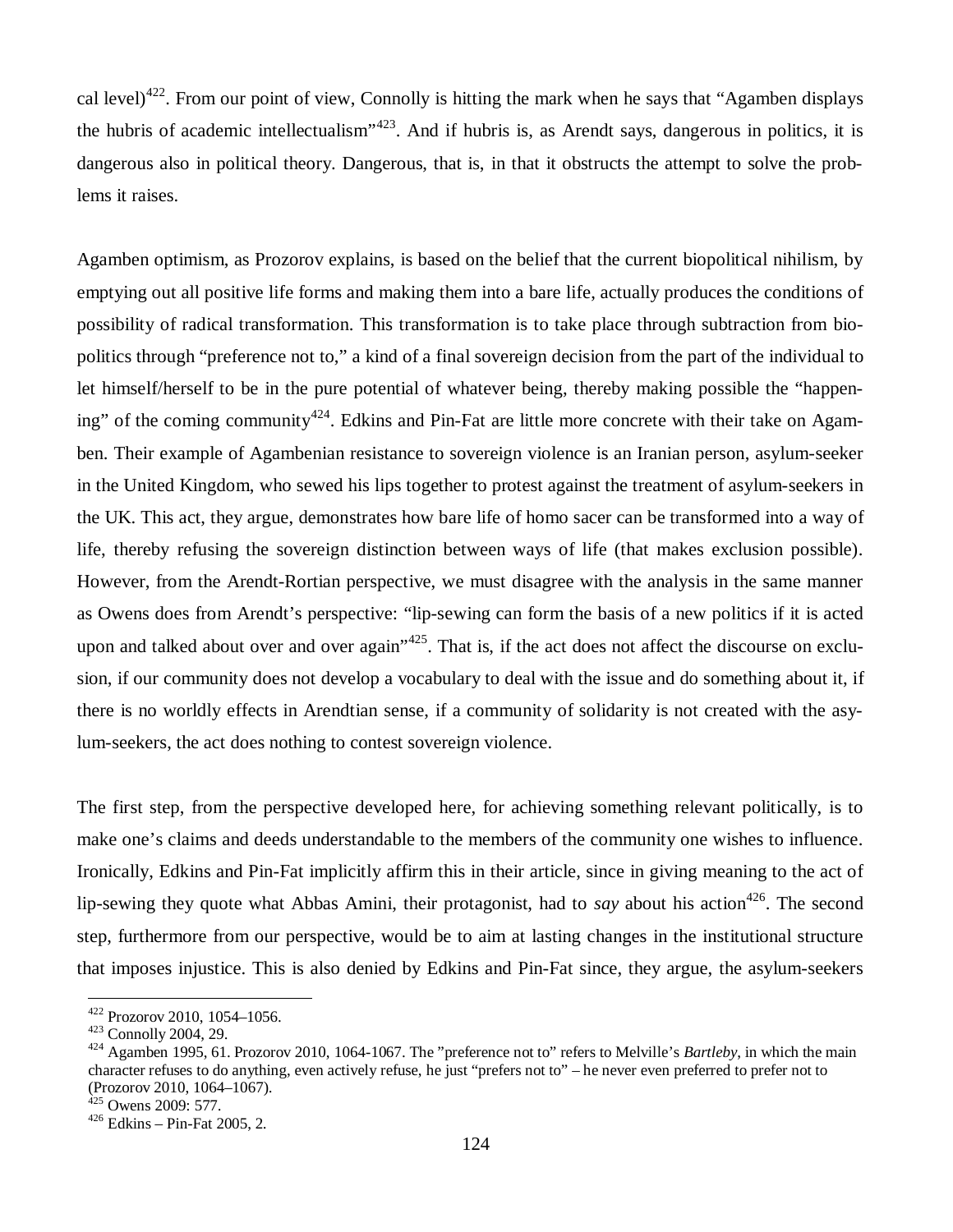do not attempt to influence policy, but to question the very rules based on which the policy debate is premised<sup>427</sup>. As if the distinction could be made that neatly, *as if* policy and its premises where situated on different ontological levels, to be dealt with separately; *as if* the change of premises would do any good, without being translated into the policy praxis. Not that the changing of premises would not be a perfectly good goal, quite the contrary. As Rorty's discussion of feminism demonstrates, sometimes (in the issues that matter the most) changing the rules is exactly what political action should aim at. But ignoring the policy-level altogether is like constantly debating the rules of a game without ever playing it.

The problems we faced with Agamben are somewhat similar than the ones we face when discussing Nancy and singularity. Arendt's and Rorty's defense of the plurality of unique beings is in some sense closely related to the emphasis Nancy et al. put on singularity. Like Agamben's coming community, also Nancy's inoperative community refuses any positive identity, since these are seen as anti-political forces leaning towards totalizing tendencies. However, the problem is that avoiding totalizing tendencies easily slips into total removal of tangible, concrete experiences of community in favor of an ontological, prepolitical experience of community. That is, this kind of understanding of community is easily empty of praxis, or at least the praxis is hard to detect. Moreover, given that any empirical examples of this kind of community are rather short-lived sporadic practices, it is hard to imagine how this idea, if not provided with a more detailed analysis of everyday practices, could help to achieve solidarity and possibilities of political action on a long-term basis. In sum, as already stated with Agamben, there is a danger of proceeding backwards, i.e. starting from an exercise in metaphysics and slowly descending on the level of political praxis.

A further problem concerns the more detailed descriptions of singularity. That is, even though much emphasis is put on the relation (*clinamen*) and being-with aspect of community, thereby transgressing problems of individualism, the community of singularities subsequently described nevertheless easily lacks the tangible, mundane, worldly character of an Arendtian in-between. Even though 'being-with' and 'in-between' are related to each other, there is a crucial difference: 'in-between' describes things from the point of view of the world, whereas 'being-with' relates to the singularities that constitute the world (the difference between *a web* (Arendt) and *a relation* illustrates the same point). Arendt and Rorty agree that we are all unique in the same sense as Nancy and others mean, and also agree on the

 $427$  Edkins – Pin-Fat 2005, 21.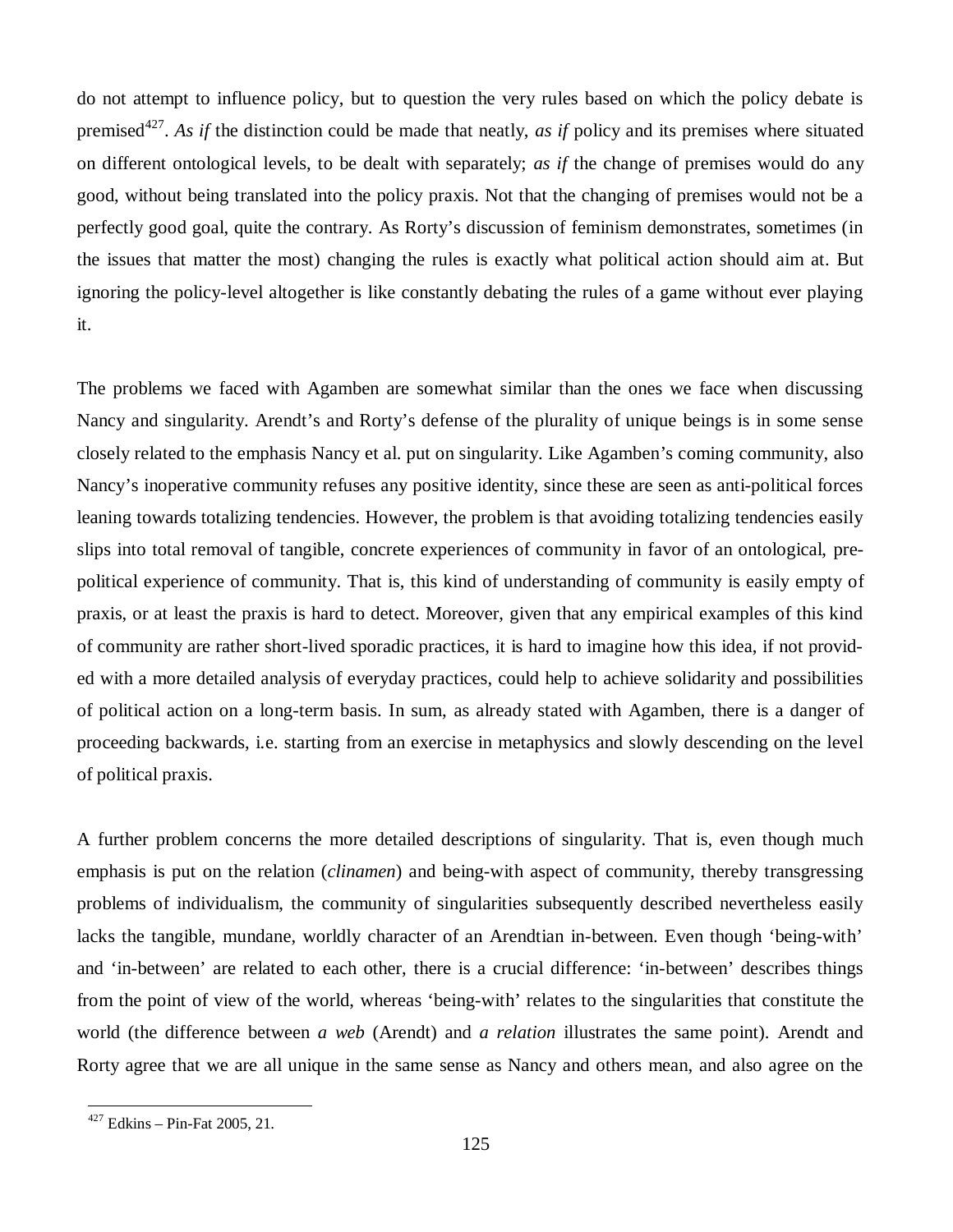axiom, suggested by Douzinas, of cosmopolitan justice: "respect the singularity of the other",  $428$ . But they would disagree with such claims as "each one is a unique world" $429$  or that "my world is distinctively mine<sup>"430</sup>. These are the strict opposite of the Arendtian understanding in which "the world comes into being only if there are perspectives" (PP, 175), since there can only be perspectives when there is a human artifact.

"To live together in the world means essentially that a world of things is between those who have it in common, as a table is located between those who sit around it; the world, like every in-between, relates and separates men at the same time. The public realm, as the common world, gathers us together and yet prevents our falling over each other, so to speak." (HC, 52)

It is the emphasis on plurality in the world that provides our approach the possibility to effectively engage with difference and yet without losing sight of the institutional background in which this engagement is to happen. Both pragmatism and Arendt provide us with an analysis of plurality that takes effectively into account both commonality and singularity<sup>431</sup>. The problem with most of the 'poststructuralist' accounts is that they do not shed enough light on what it exactly means to encounter other singularities and to form a community with them. Arendt and Rorty fare a bit better. With their emphasis on democracy, action, speech and public space in which it is central to listen to others, especially outsiders and newcomers, they take community to a level beyond mere being-with. A further and related problem with the singularity talk is that by avoiding institutional questions it lacks a clear articulation of the relationship between the philosophical articulation of the ethics of singularity and ethical-political praxis. That is, how can the ideal have any effects in the political reality? Furthermore, if we are not naïvely to suppose that all otherness is benign, how to deal with those aspects of otherness that are oppressive and violent? Or those singularities, who see belonging to a bounded community, based on a (imagined) common origin, as a major aspects of themselves? And finally, is a lack of common identity itself not a positive political project? Most of these questions are more easily answered from an Arendtian-Rortian perspective, which sees the groundlessness of a community as something that we need to be constantly reminded of and urges us to start from the present settings and imagine both better ethics and better institutional settings for the future.

On the positive side, the emphasis on narrativity is something that Arendt and Rorty share with the 'singulariteans'. "Cosmopolitanism to come" is a cosmopolis of coming together of singular memories,

<sup>428</sup> Douzinas 2007, 294.

<sup>429</sup> Douzinas 2007, 57, 294, *passim.*

<sup>430</sup> Coward 2009, 259.

<sup>431</sup> See Bernstein 1991, 78n46.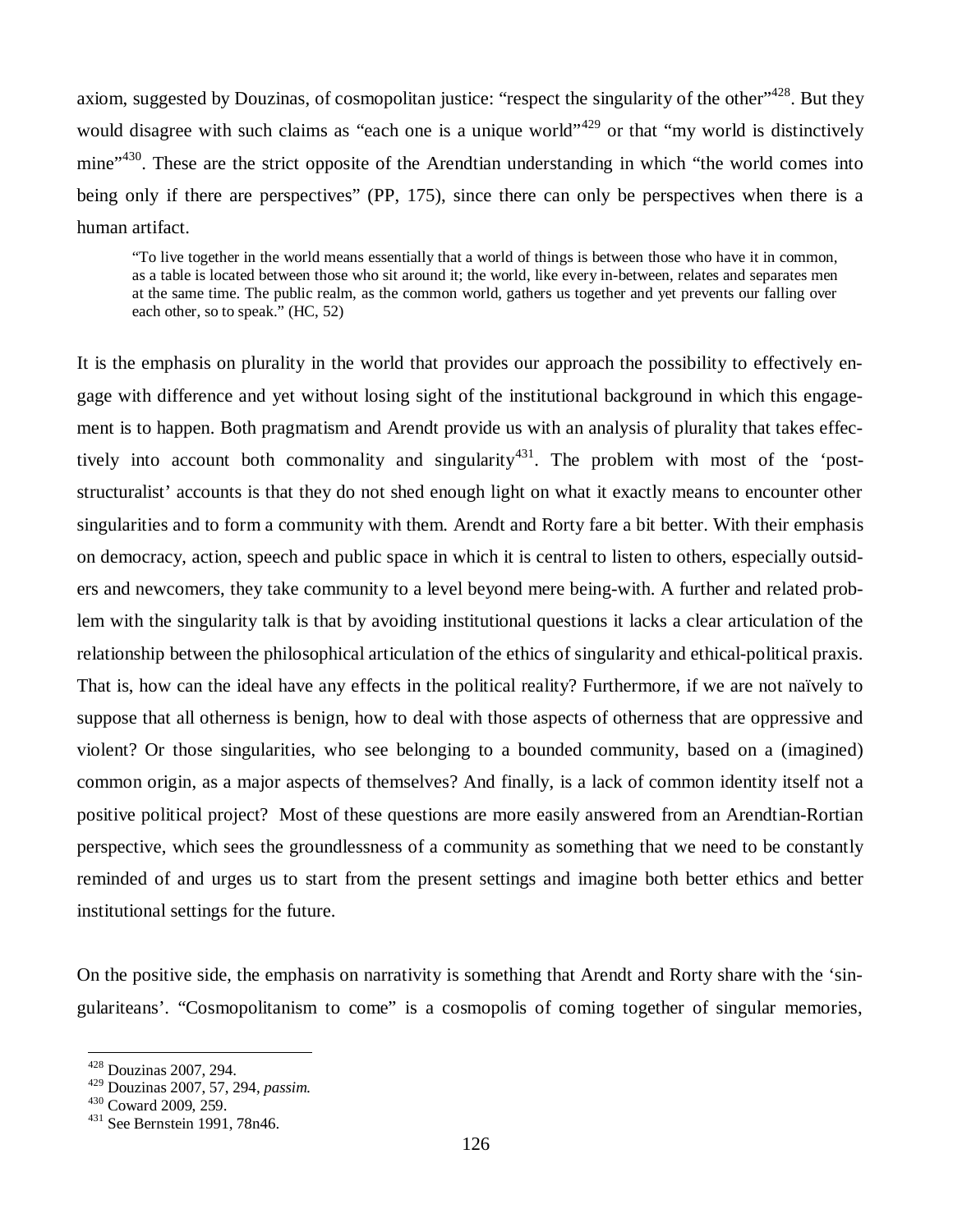intertwining of past events and stories<sup> $432$ </sup>. And by forming body spaces in which singular stories can be told and heard, even the most oppressed can gain political agency<sup>433</sup>. Similarly, for Arendt action and speech will always result in a unique story and for Rorty, telling stories of individuals is an important vehicle in sentimental education (TaP, 172; HC,  $97)^{434}$ . But in this area as well, differences spring up. For Arendt and Rorty, narratives, on the one hand, create permanence and remembrance for the actors and reveal the meaning of the act afterwards and produce reactions in others, on the other. But for Douzinas, for example, the emphasis is on the role of narratives in the encounters between singularities, thereby making the temporal-aspect more momentary than in the Arendtian-Rortian case. The latter, moreover, also emphasize communal narratives – even see them as an important part of creating a community that is inclusive, democratic, and future-oriented. Douzinas, Nancy and Agamben, on the other hand, see these kind of narratives as a risks that close the space for politics.

## *6.6. Transgressing the debate*

We have seen above that the Arendtian-Rortian position of the present work differs from both of the opposite approaches in the market at the moment. Compared to the Kantian cosmopolitans and representatives of Critical Theory, our approach is better equipped to engage critically with deep structural problems and power relations of the current order, and especially in a better position to think beyond the current institutions of democracy and political agency. Our approach shares with Critical Theory, however, the emphasis on dialogue as an essence of politics. And this is perhaps the key difference to the 'post-structuralist' theories that, perhaps overreacting to Habermasian idea of 'ideal speech situation', dismiss the notions of communication, debate and deliberation in favor of more passive and abstract notions of respect for otherness and encounters of singularities, thereby forgetting what Arendt and Rorty were actively preaching, i.e. that "men in the plural, that is, men in so far as they live and move and act in this world, can experience meaningfulness only because they can talk with and make sense to each other" (HC, 4). In addition, Arendt and Rorty provide us with tools to deal with political institutions in a manner that pays attention both to their negative and positive consequences, and thereby neither

<sup>432</sup> Douzinas 2007, 57, 294.

<sup>433</sup> Puumala – Pehkonen 2010, 63, *passim.*

<sup>&</sup>lt;sup>434</sup> Anthony Lang, in discussing Arendt relation to global governance, points out the importance of narration to Arendtian position. He argues that "action must be accompanied by explanation and articulation of the ideas that motivate the individual and/or group", but, because agents produce their identites through their actions "demanding a clear agenda *prior* to action is not the most important factor" (Lang 2005, 187). For a discussion on Rorty, narratives and IR, especially refugee questions, consult Parker and Brassett (2005, 250–251).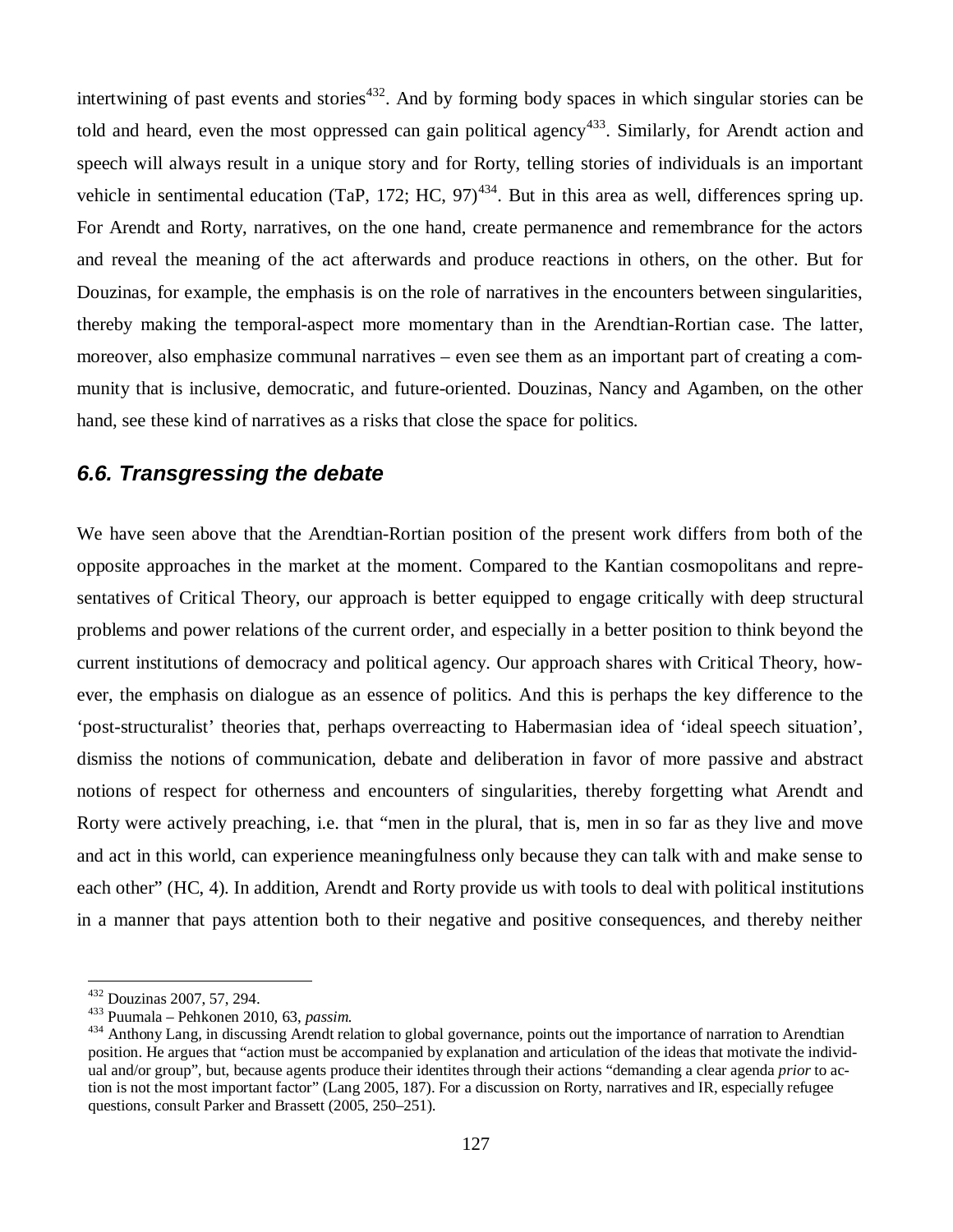ignores institutional level altogether as 'post-structuralism' does, nor identifies current or emerging institutions too closely with ideal ones, as Critical Theory is sometimes in danger of doing.

The opposite ends of the theoretical spectrum, moreover, share with one another a problematic family resemblance to the traditional metaphysical approach to politics. Both sets of theorist, as seen above, easily slip into a quest for Ideas in a quasi-Platonic sense. This, generally put, is why an approach influenced by Arendt and Rorty can help us to transgress the problem-field created by the debate between these two approaches. For both Critical Theorist and some of the 'post-structuralist' it makes sense to separate 'conceptual solutions' and 'political solutions', and, what is more, in such manner that the former is logically prior to the latter<sup>435</sup>. From our point of view, this way of looking at the issue does not make much sense. The political level is what matters, and if one is able to solve a problem at that level, 'conceptual solutions' may follow (*a posteriori*), but are not necessarily needed.

In a time when the settled form of political belonging is losing its taken-for-granted status, yet the replacing organizational principle is anything but clear, it is natural that a general anxiety is felt in respect to political, social, and cultural boundaries. In this situation, an ethical-political ethos in which communities are seen as essentially open, non-foundational political nodes whose legitimacy is to be evaluated according to their democratic and future-oriented character is highly called for. Arendt and Rorty acknowledge the need, clearly manifesting itself in the contemporary world, to belong to some kind of organized political community. But when it comes to the structure of this community, they do not conceive as the theorist's task to design the schemes. In relation to the deteriorating order, they held that like all orders, the national order of things is full of injustices and flaws. The kind of separation of insiders and outsiders characteristic of the nation-state-based order is not "justifiable" for neither Arendt nor Rorty. For them – contra Huntington and the communitarians – a functioning democracy does not require that the citizens share the same cultural background; it only requires that good democratic institutions are functioning and that the citizenry shares enough beliefs to make discussion possible.

Moreover, the profiling practices discussed in the third chapter – whether on the national or post-national borders (such as the EU) are seen from the Arendtian-Rortian position as a betrayal of the ideals and utopian goals guiding the very communities in question. Our approach holds that something important happens at the border from the point of view of community's identity. This was also implicated in the

<sup>&</sup>lt;sup>435</sup> See e.g. Benhabib 2004b, 59 and the above discussion on Agamben and Nancy.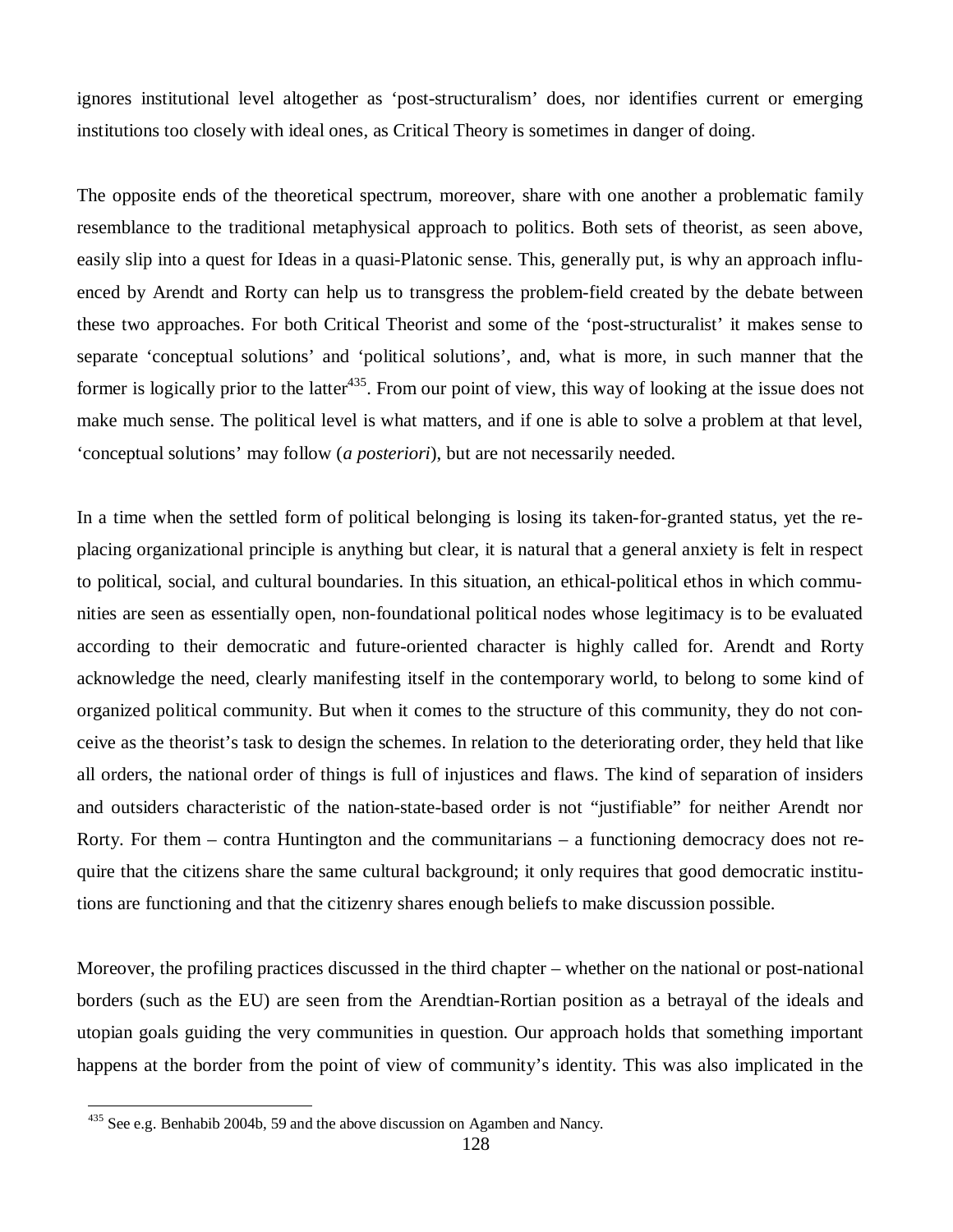profiling practices. But creating practices that enhance the hierarchy of cultural-communal backgrounds and treat foreign elements as correlative to a corruption of the civil religion of our community have to be seen as tendencies of governance that conceal and attempt to evade, rather than highlight, the political character of the borders. Consequently, they also steer our attention away from the politics of our community, and hence the democratic potential of our community.

By building the combined Arendtian-Rortian position, and using it as a critical lens through which the prevailing theoretical field has been assessed, the present study has also aimed at be a contribution to the wider "pragmatist turn" in IR. My input to this area has been three-fold. First, in general terms, the study has attempted to bring questions concerning community and belonging to the pragmatist focus. The introduction cited Mendieta and Kautzer on the simultaneous centrality and under-specificity of community for the pragmatist tradition. Illuminating the issue from the perspective of the key figure in the "second wave" pragmatist movement, I hope to have taken a modest step towards less under-specified pragmatist account of community. Simultaneously, we have verified the thesis, put forth by Kangas, that "pragmatism is particularly well suited for analysing such moments of political change where the habitually available assumptions of a political community are challenged and undergo a transformation"<sup>436</sup>. Secondly, my reading of Rorty – differing as it does from many other readings of him – calls for a reconsideration of the promises of his position from the point of view of IR theory. Thirdly, by putting the pragmatist account in discussion with a voice from the outside – as indeed has been the pragmatist habit throughout the tradition – the present work has attempted to bring in new aspects that pragmatism has not articulated but that fit easily to the tradition – i.e. Arendt's analyses of the causes of and possible cures for statelessness, and her writings on political action in general.

Altogether, the study can be read as a call for widening up the pragmatist perspective towards contemporary debates in political theory, on the one hand, and towards what has been called "third wave pragmatism"<sup>437</sup> on the other. If integrating Wittgenstein<sup>438</sup> to pragmatism was the key for second wave pragmatism, maybe the third wave can be developed by integrating such political theorists as Arendt and Fou-

<sup>436</sup> Kangas 2007b, 286.

<sup>&</sup>lt;sup>437</sup> Koopman 2009, 2. In Koopman's typology, the central concept of first wave pragmatism (especially James and Dewey) was experience, whereas second wave pragmatism emphasized language. He, in turn, articulates his third wave pragmatism around the concept of 'transition'.

<sup>&</sup>lt;sup>438</sup> And, for Rorty, Heidegger.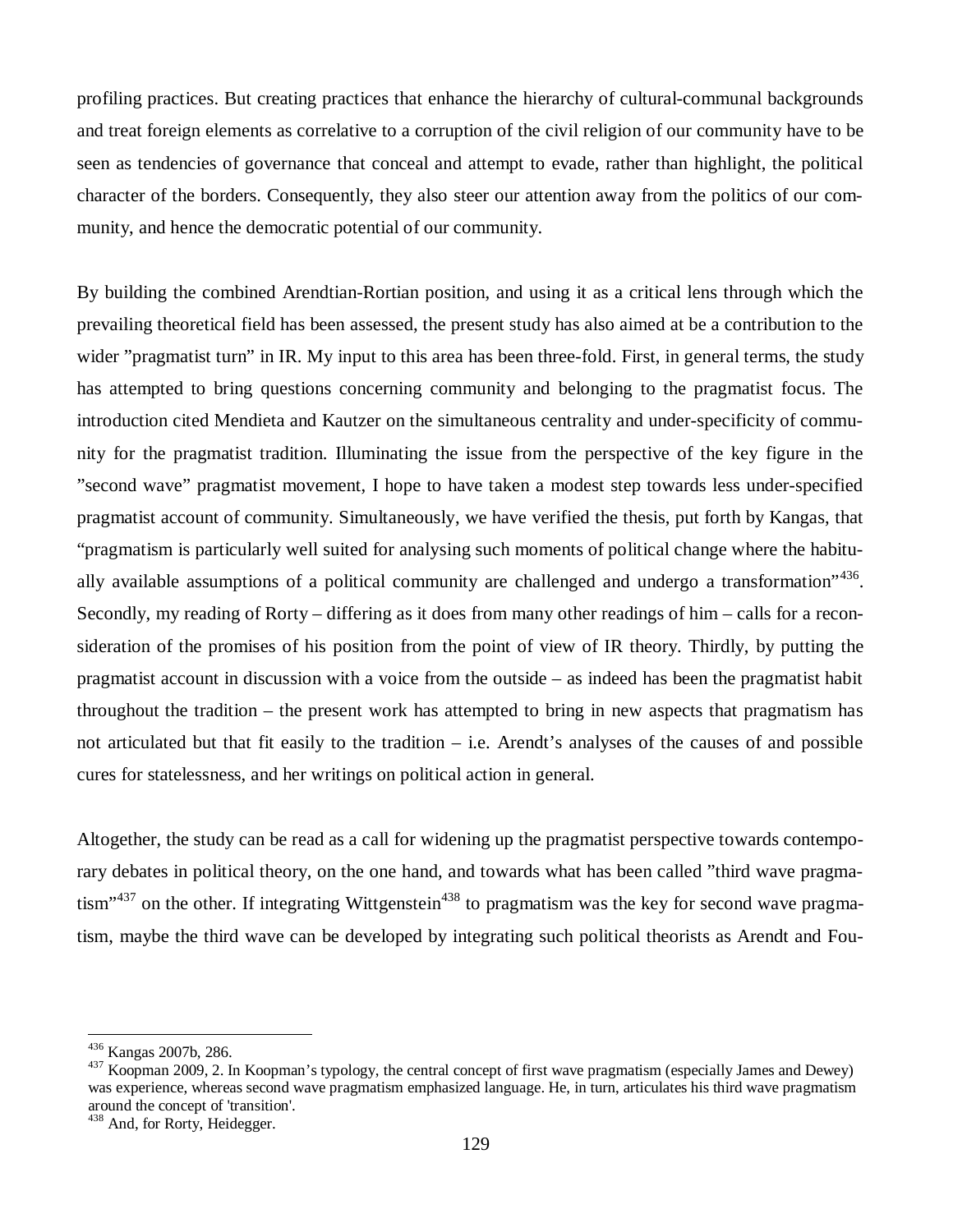cault<sup>439</sup>. The pragmatist approach is specifically well-suited for serving as a basis of integrating various different theoretical perspectives, as well as promoting a general research outlook that is not delimited to the insights provided by one disciplinary tradition – the 'inside' and the 'outside', IR and political theory, are parts of the same problematique that must be approached holistically. It is also pragmatism's virtue that it reminds us as researchers, that there are ethical and political motives for doing research, even though the research settings and results are not dictated by them. The key motive, for the pragmatists, should be the promotion of the idea of just and fair democracy embedded in inclusivist communities.

# **7. CONCLUSION**

It is now the time and look back to the preceding chapters and to conclude our lessons from Arendt and Rorty. The study set out to examine ethical-political communities from the point of view of the political theories of Hannah Arendt and Richard Rorty. The introduction set the tune for the study, noting the almost paradoxical nature of the present state of affairs, in which communal borders are at the same time losing their significance to some actors, and evermore heavily protected by others. We also noted that the Westphalian model of state sovereignty is in crisis – contemporary global security environment, global economy, environmental questions, and especially the huge mass of people outside the paradigmatic statist settings all have highlighted the anomalous nature of the nation-state-based global order. On the basis of the problematique, we qualified our main research questions concerning Arendt and Rorty with supporting questions about the role of communities and borders from democracy's point of view, the functioning of the nation-state and its logic of belonging vis-à-vis the community of humanity, and finally, the possibilities of a positive political change.

The thesis has argued that, first, the ethical-political horizons of Arendt and Rorty – or certain parts thereof – can be combined in a mutually enforcing way and, second, that this combined horizon can help us in effectively engaging with the existing array of theories and realities of political belonging and forms of community. It was argued that Rorty can be read as a writer who champions political change through linguistic innovations and their embodiments, who calls his readers to a self-conscious ethnocentrism and a related view of democracy as a way to engage plurality and as an ongoing challenge to our existing institutions. In Arendt's case, it was shown that her ethical-political position is built on an

<sup>&</sup>lt;sup>439</sup> Foucault's integration is Koopman's suggestion. He focuses especially on Foucault's genealogical method (Koopman 2009, 10, *passim.*)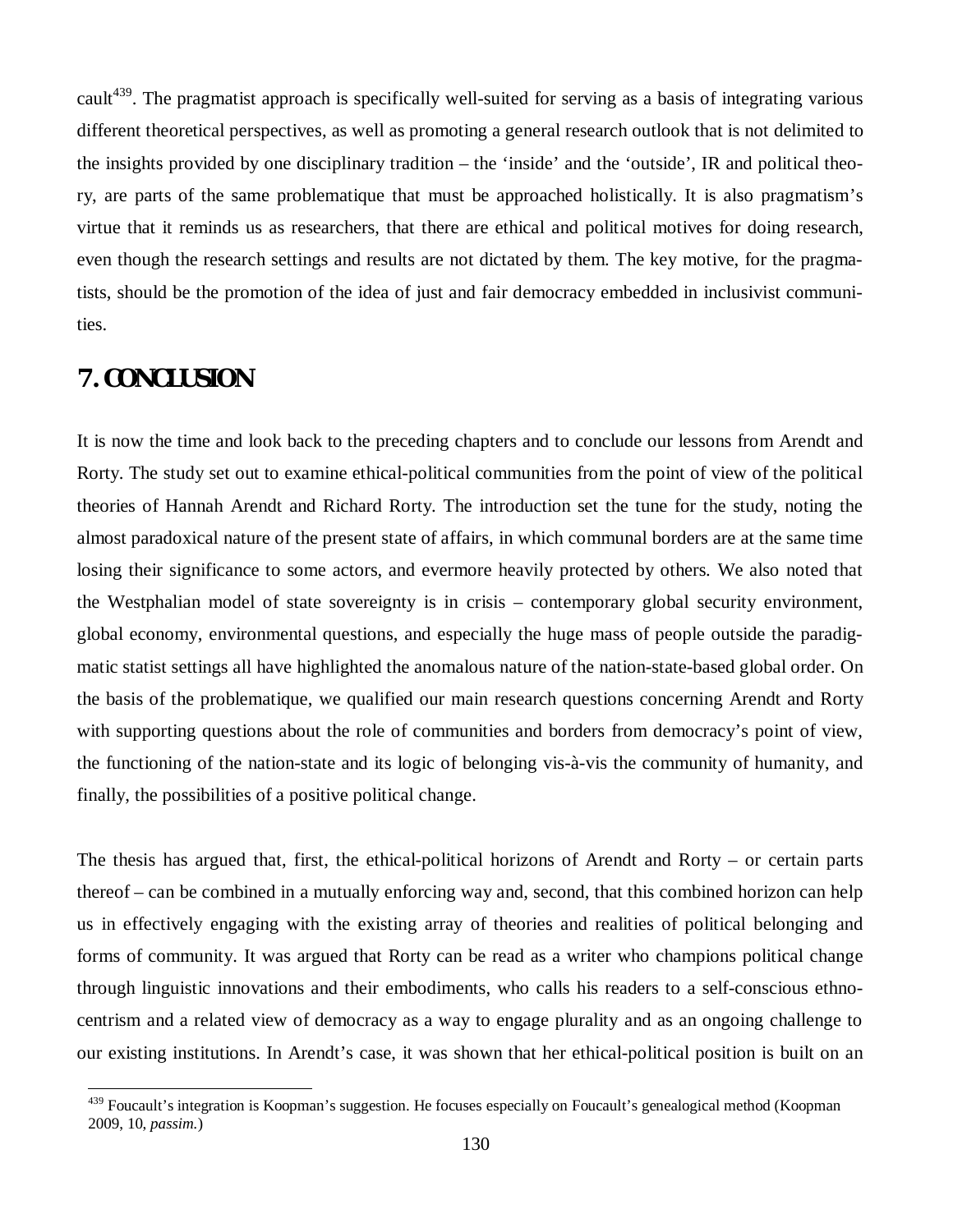ethos of plurality and criticism "from the point of view of the common world". Arendt's thinking aims at safeguarding the plurality of human beings and their possibilities for enacting their plurality politically. It is from this point of view that she presented critical histories of nation-states, statelessness, and human rights, and argued that they constituted serious ethical-political problems. In sum, it was demonstrated that Arendt and Rorty share an idea of democratic politics that endorses plurality and considers belonging to a community to be defined on the basis of whether or not one is taken to be a possible conversation partner in deliberation on serious matters. Both endorse juridico-political institutions as means to guaranteeing freedom and possibility for practicing political agency as well as creating justice and equality. But they also call for a critical scrutiny of the existing institutions that always remain unfit to the democratic and cosmopolitan ideal.

In relation to the competing theories, it was argued that the combined Arendtian-Rortian perspective can question the deadlock between the two existing, almost incommensurable thought-paradigms. From the perspective built in the present work, the 'post-structural' criticism of Critical Theory is certainly correct in pointing out the dangers of its universalist outlook, and its overly consensus-and-validity-emphasizing way of looking at political discourse. At the same breath, we must also abstain from the opposite tendency to escape the muddy waters of political reality into a formal, metaphysical analysis and to averse from an idea of political debate and institutional approaches altogether. The Arendtian-Rortian position developed above is not a third way, an easy middle ground, between these two positions. It calls not for a compromise between the existing positions, but by acknowledging the strengths and weaknesses of both positions, it seeks to go beyond their horizon. That is, it seeks to approach the topic from an altogether different angle, urging us to start from where we are, from current institutions, and trying to ameliorate them, increasing their inclusivism and creating more possibilities for action. Political space will always have territorial-cum-institutional limits, but we must constantly try to overcome the form and the shape of its present embodiments, assessing them from the point of view of the idea of democratic and cosmopolitan existence.

On this basis, we can re-approach the research questions that were set in the introduction. Firstly, in Arendt's and Rorty's conceptualizations, ethical-political communities are not merely political surroundings or environments for individuals – they form the basis (but do not determine) for the use of judgment, the ability to communicate, and the ability to form beliefs. They are the primary openings from which things gain their meanings. Thus, a life that is deprived of the possibility for speech and action,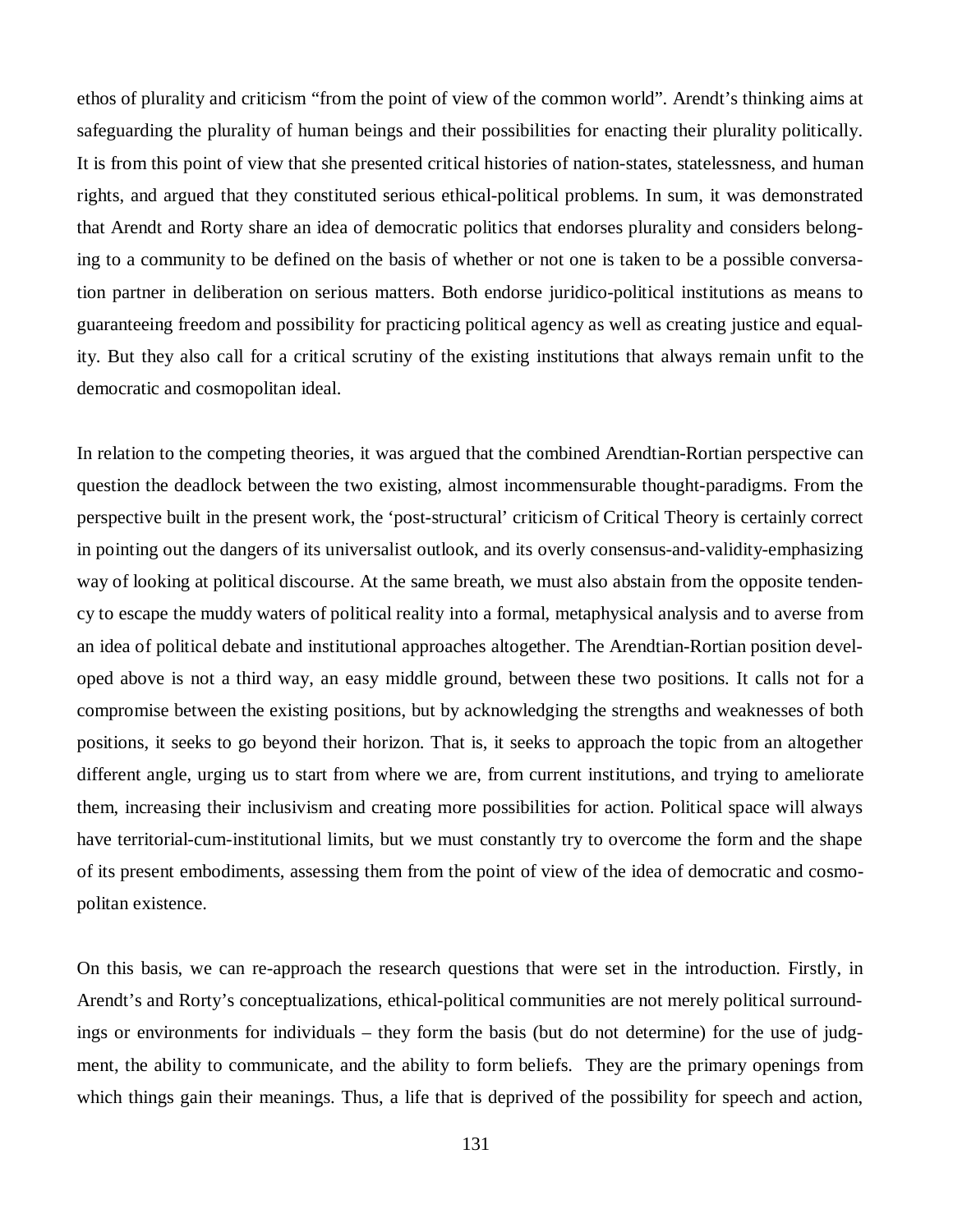like that of the stateless, is a life that has been imposed to one of the worst kinds of cruelty known. Both writers also envision a constellation of various communities, instantiating different ethical/political tasks on different scales. Moreover, even though limited communities are the main locus for politics, ethicalpolitical communities should not delimit their membership based on any pre-given or 'natural' attribute. Democracy works most effectively at the immediate level, but just for this reason a great deal of attention must be paid to the institutional arrangements that ensure the communication and responsiveness between different levels. It is of utmost ethical and political urgency that those who are kept out from public discourse, excluded from the community in the sense that they are not taken as participants in public deliberation, are listened to. Refugees, for instance, are not to be taken as voiceless victims, but as potentially active participants in political deliberation, voicing from their own perspective what kind of aid and what kind of rights they should be granted. Paraphrasing Arendt, we could speak of a right to demand rights, a right that is the minimal step that needs to be taken before we can even talk about a right to have rights.

Secondly, even though both Arendt and Rorty evade, for good reasons, institutional blueprints, it is clear – especially in Arendt's case, which I claim can be incorporated into the combined mutual vision – that they are highly critical of the logic at work in current nation-states. Whether we focus on the filtering practices and border governance of liberalism or the more explicitly exclusionary attempts to enclose the borders with walls, there are serious ethical-political problems in these practices. The former disciplines the movement at and through the border, and subjects the possible entrant to a utilitarian calculus thereby diminishing their political agency. The latter, in turn, seeks to limit political membership on the basis of arbitrary, pre-given attributes and xenophobic stereotypes. Take the poem cited in the introduction for example. The outsiders and immigrants are pictured as bearers of practically all the attributes available in the 'rogue' imaginary: terrorism, drug-smuggling, criminality. To "keep safe this land of mine," some people, plain and simple, need to be kept out. The Arendtian-Rortian position developed here calls for a strict empirical analysis of these practices, their harsh criticism and disclosures of better ways of coping with the issue – openly political, inclusivist ways – practices that urge not only that democracy should constantly question its own borders, which it nevertheless needs, but that to function, democracy needs but loose and porous borders. It is the most important question for a democratic community to ask, whether it has been open enough for outsiders.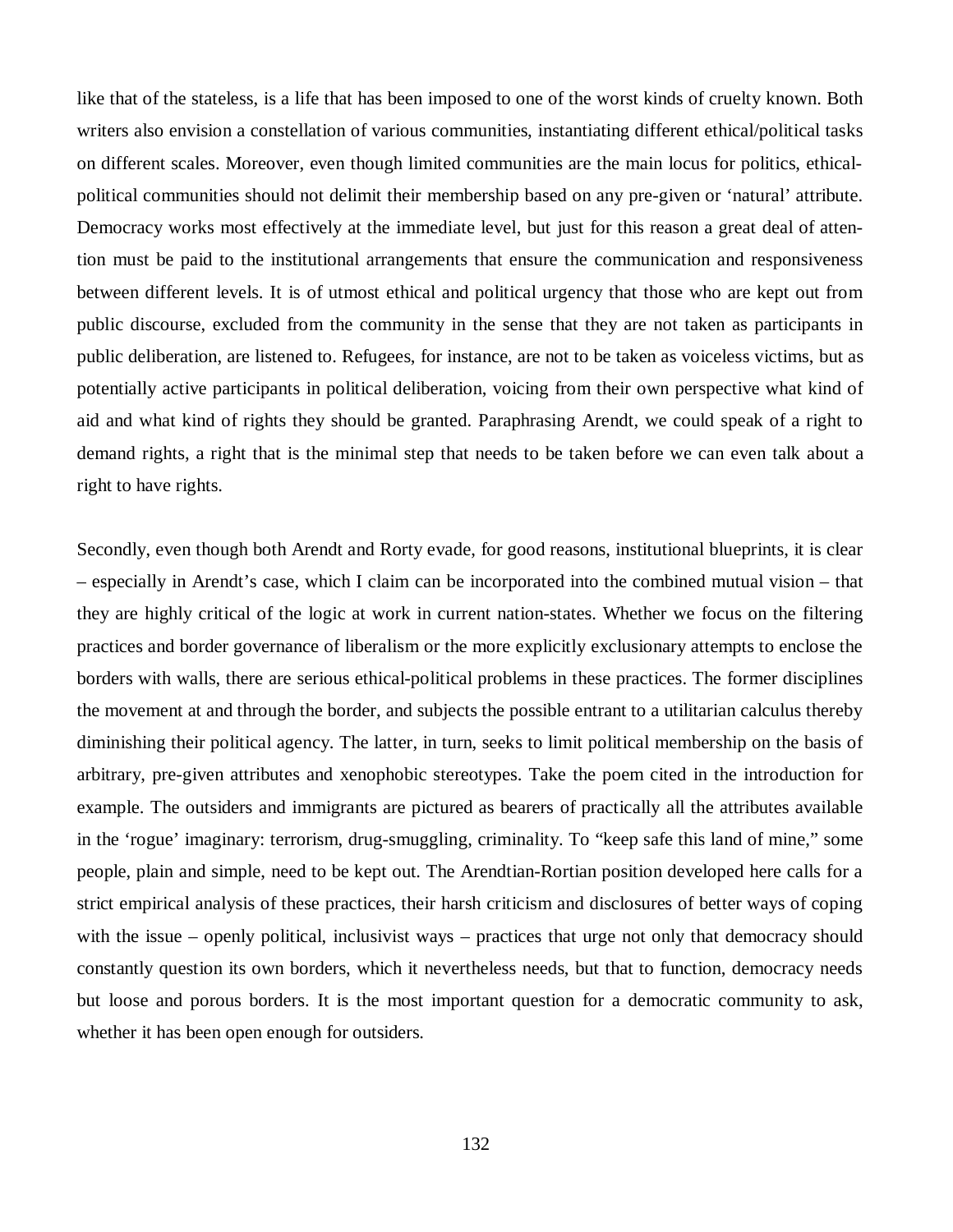Thirdly, the position developed here urges we look things – in Arendt's words – from the point of view of the idea, not the reality of a cosmopolitan human community. It is aware of the lurking imperialist pitfalls in the attempt of institutionalize this world-wide community. They therefore prefer loose cosmopolitan institutions. But they do not see anything inherently imperial in the concept of humanity. Quite the contrary, the ideal of humanity can guide and inspire political action that attempts to create more equal world. In this way, pace Agambenian scholars, there is still critical potential left in human rights and other related 'humanist' discourses. Nevertheless, even if inspired by the idea of humanity, we always act and judge as members of bounded communities. Political action aiming at amelioration may include smaller units of democratic agency, forms of 'abnormal democracy' located above the national borders and global forms of institutions. An important part of it is also to provide a possibility for political speech and action for those who are presently excluded from the national order of things. The vehicles for political change include political debate, resistance to current injustices and the talent of redescribing the current institutions so that they start to seem unfit and we start looking for better ones. Change can only happen if we can constantly come up with new ideas, thereby disclosing new possibilities.

Politically speaking, the present work has served as a plea for a way of political thinking and acting that is extremely mistrustful towards any absolutes. Absolutes, however, have the tendency to gain their popularity when the uncertainties of life get unbearable. At the moment, uncertainties are on the rise. Global capitalism, climate change, terrorism and other phenomena are making the nation-states increasingly reactionary actors. If we follow Arendt in her claim that the nation may, at its worst, be "the cheapest and the most dangerous disguise the absolute ever assumed in the political realm", we may ponder whether the upcoming years will witness an increasing tendency to activate the detrimental aspects of this specific form of belonging. The general form of political community may well be in significant transitional period. Whether this is so (and if so, so what) must be left an open question. Knowing the future is not the business of an IR scholar. As Hedley Bull puts it,

"The search for conclusions that can be presented as 'solutions' [… ] is a corrupting element in the contemporary study of world politics [… ] The fact is that while there is a great desire to know what the future of world politics will bring, and also to know how we should behave in it, we have to grope about in the dark with respect to the one as much as with respect to the other. It is better to recognize that we are in darkness than to pretend that we can see the light."<sup>440</sup>

<sup>440</sup> Bull 1977, 319–320.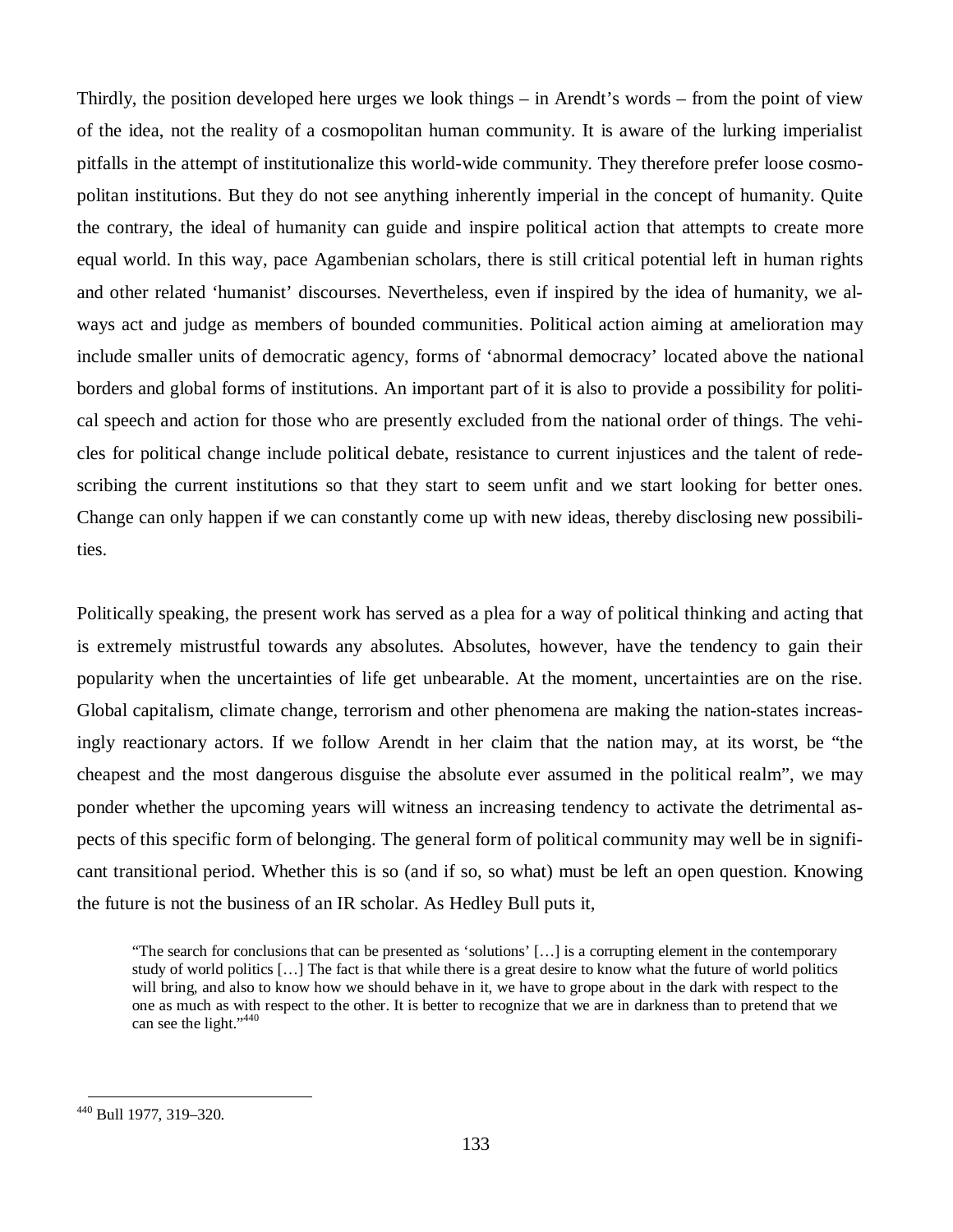Meantime, however, we must remain alert to the fact that at this moment, nation-states are the only meaningful sites of political citizenship. There is no other available sources of remedy to the plight of the stateless and refugees. From the perspective of the position developed above, if the practices of our community render individuals or groups voiceless, it fails its own ethical and political premises and downplays the sources of its own strength. Politics that suffocates or destroys perspectives to the world we share suffocates and destroys itself. In any given community, as Arendt puts it, the more there are perspectives, "the more people there are in the world who stand in some particular relationship with one another, the more world there is to form between them, and the larger and richer that world will be" (PP, 175).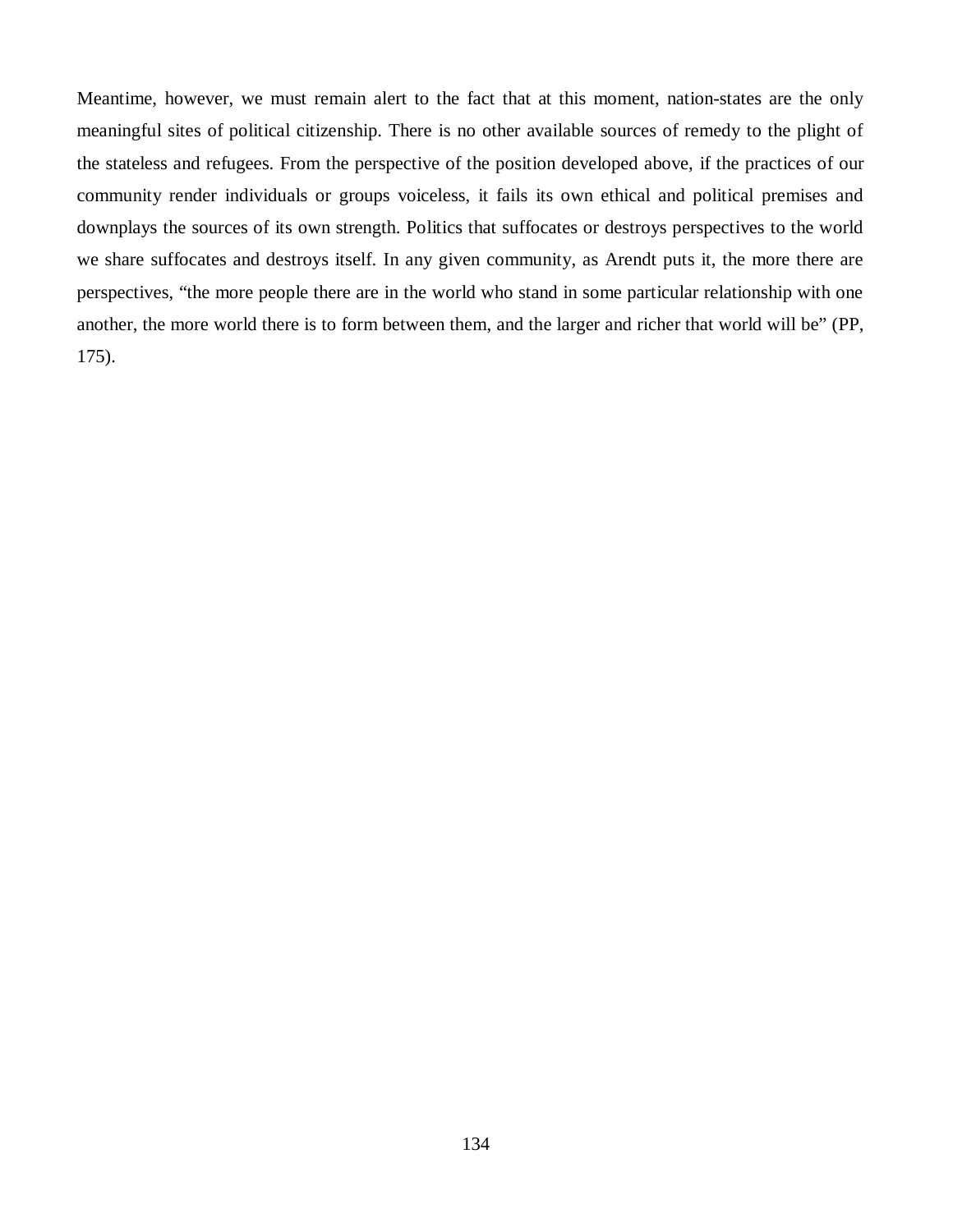# **REFERENCES**

## **Works by Hannah Arendt and Richard Rorty**

### Arendt, Hannah

(1973) [1951], *The Origins of Totalitarianism*. New York: Houghton Mifflin Harcourt. (*OT*).

(1998) [1958], *The Human Condition*. Chicago: University of Chicago Press. (*HC*).

(2006) [1961], *Between Past and Future. Eight Exercises in Political Thought.* New York: Penguin. (*BPF*).

(2006) [1962], *On Revolution.* New York: Penguin. (*OR*).

(2006) [1963], *Eichmann in Jerusalem. A Report on the Banality of Evil.* New York: Penguin*.* (*EJ*).

(2001) [1968], *Men in Dark Times.* New York: Harcourt Brace & Co. (*MDT*).

(1972), *Crises of the Republic.* New York: Harcourt Brace & Co. (*CR*).

(1978), "Martin Heidegger at Eighty". In Michael Murray (ed.), *Heidegger and Modern Philosophy: Critical Essays*. New Haven: Yale University Press. (*MH*).

(1979), "Hannah Arendt on Hannah Arendt". In Melvyn A. Hill (ed.), *Hannah Arendt: The Recovery of the Public World*. New York: St. Martin's. (*HA*).

(1992) [1982], *Lectures on Kant's Political Philosophy.* Chicago: University of Chicago Press. (*LKPP*).

(2005), *Essays in understanding, 1930-1954: Formation, Exile, and Totalitarianism*. Edited by Jerome Kohn. New York Schocken Books. (*EU*).

(2007), *The Jewish Writings*. Edited by Jerome Kohn – Ron Feldman. New York: Schocken Books. (*JW*).

(2007), *The Promise of Politics*. Edited by Jerome Kohn. New York: Schocken Books. (*PP*).

(1992) (with Karl Jaspers), *Correspondence 1926-1969*. Edited by Lotte Kohler – Hans Saner; translated by Robert Kimber – Rita Kimber. New York: Harcourt Brace & Co. (*AJC*).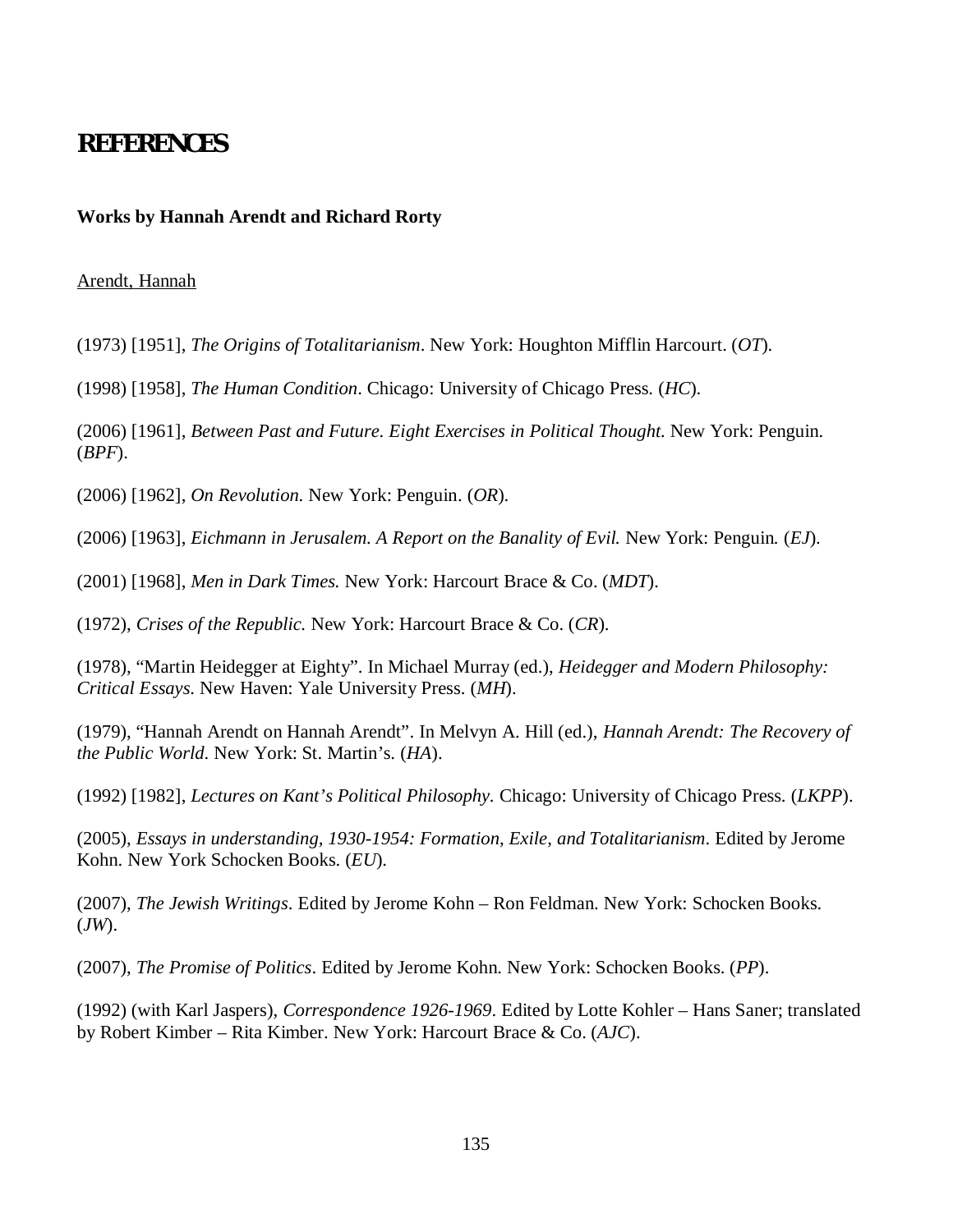#### Rorty, Richard

(1980), *Philosophy and the Mirror of Nature*. Oxford: Blackwell. (*PMN*).

(1982), *Consequences of Pragmatism: Essays: 1972-1980*. Brighton: The Harvester Press. (*CoP*).

(1987), "Thugs and Theorists: A Reply to Bernstein". *Political Theory* 15(4) pp.564–580. (*TT*)

(1989), *Contingency, Irony, and Solidarity*. Cambridge: Cambridge University Press. (*CIS*).

(1991a), *Objectivity, Relativism, and Truth – Philosophical Papers Volume 1*. Cambridge University Press. (*ORT*).

(1991b), *Essays on Heidegger and Others – Philosophical Papers Volume 2*. Cambridge University Press. (*EHO*).

(1993), "Feminism, Ideology, and Deconstruction: A Pragmatist View". *Hypatia* 8(2), pp.96–103. (*FID*)

(1998a), *Truth And Progress – Philosophical Papers Volume 3*. Cambridge: Cambridge University Press. (*TaP*).

(1998b), *Achieving Our Country : Leftist Thought In Twentieth-Century America*. Harvard University Press. (*AOC*).

(1999), *Philosophy and Social Hope*. Penguin Books Ltd. (*PSH*).

(2000a), "Response to Randall Peerenboom". *Philosophy East & West* 50(1), pp.90–91. (*RRP*).

(2000b), "Universality and Truth". In Robert Brandom (ed.), *Rorty and His Critics.* Malden (Mass.): Blackwell. (*UT*)

(2001), "Replies to… ". In Festenstein, Matthew - Simon Thompson (2001) (eds.), *Richard Rorty: Critical Dialogues*. Cambridge: Polity. (*RT*).

(2002) (with Derek Nystrom – Kent Puckett), *Against Bosses, Against Oligarchies. A Conversation with Richard Rorty*. Chicago: Prickly Paradigm Press. (*ABO*)

(2003), "Interview with Richard Rorty". *The Believer*. June 2003. (*IRR*)

(2007), *Philosophy as Cultural Politics – Philosophical Papers Volume 4*. Cambridge University Press. (*PCP*)

(2009), "The Unpredictable American Empire". In Kautzer, Chad – Eduardo Mendieta (eds.), *Pragmatism, Nation, and Race: Community in the Age of Empire*. Bloomington: Indiana University Press.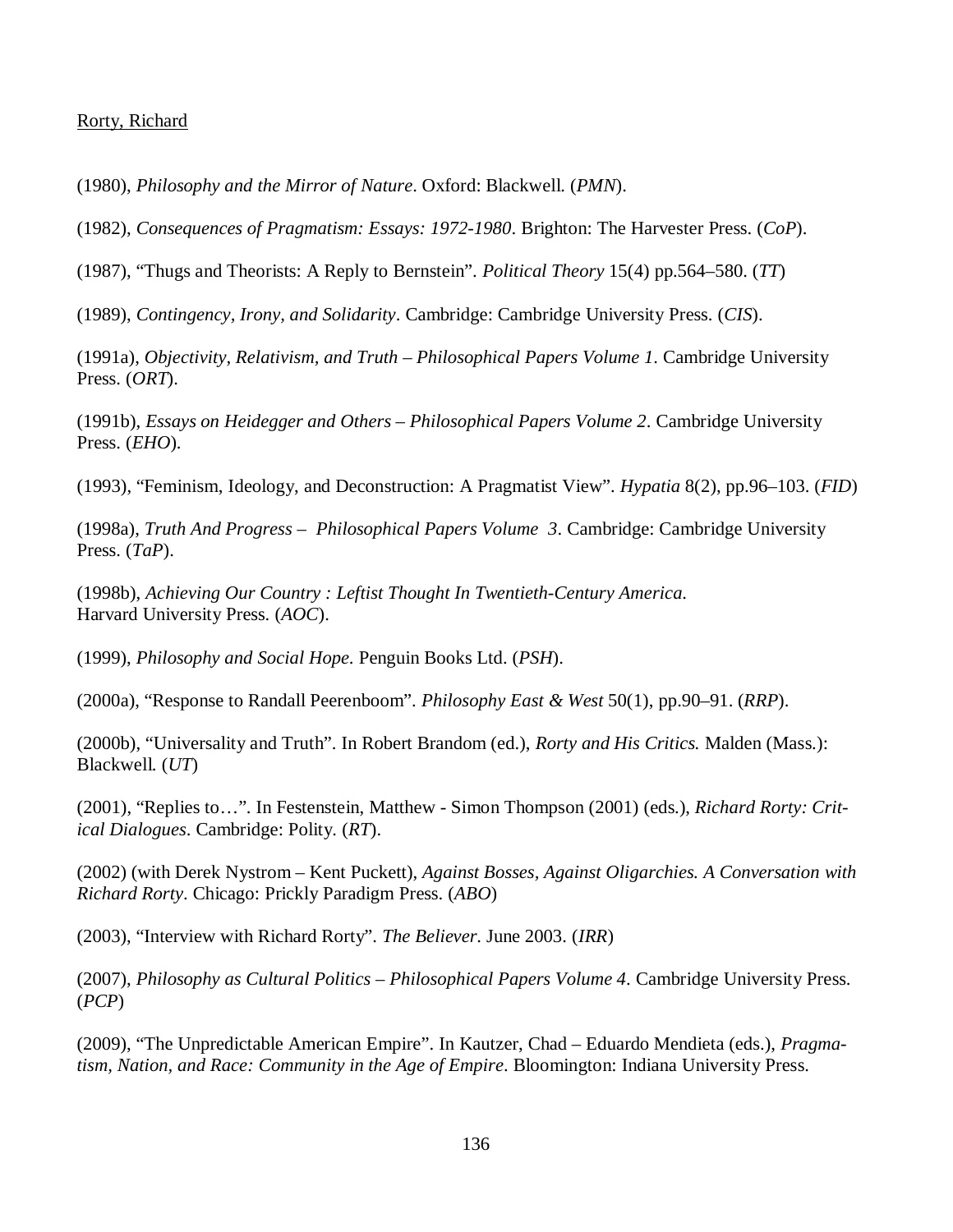#### **Secondary sources**

Aaltola, Mika (2009), *Western spectacle of governance and the emergence of humanitarian world politics*. New York: Palgrave Macmillan.

Agamben, Giorgio (1995), *Tuleva yhteisö.* [orig. *La comunità che viene*, translated by Jussi Vähämäki]. Helsinki: Gaudeamus.

Agamben, Giorgio (1998), *Homo Sacer: Sovereign Power and Bare Life*. Stanford: Stanford University Press.

Appadurai, Arjun (1996), *Modernity at Large: Cultural Dimensions of Globalization*. Minneapolis: University of Minnesota Press.

Appadurai, Arjun (2007), *Fear of Small Numbers: An Essay on the Geography of Anger.* Durham: Duke University Press.

Appiah, Kwame Anthony (1996), "Cosmopolitan Patriots". In Nussbaum, Martha C. (with respondents; edited by Joshua Cohen), *For Love of Country: Debating the Limits of Patriotism.* Boston: Beacon Press*,* pp.21–29.

Arato, Andrew – Jean L. Cohen (2010), "Banishing the Sovereign? Internal and External Sovereignty in Arendt". In Benhabib, Seyla (ed.), *Politics in Dark Times. Encounters with Hannah Arendt.* Cambridge: Cambridge University Press, pp.137–171.

Archibugi, Daniele (2003), *Debating cosmopolitics*. London: Verso.

Arneil, Barbara (2007), "Global Citizenship and Empire". *Citizenship Studies* 11(3), pp.301–328.

Ashley, Richard - R. B. J. Walker (1990), "Reading Dissidence / Writing the Discipline: Crisis and the Question of Sovereignty in International Studies". *International Studies Quarterly*, 34, 367–416.

Bauer, Harry – Elisabetta Brighi (2009) (eds.), *Pragmatism in International Relations.* London: Routledge.

Beck, Ulrich (2006), *The Cosmopolitan Vision*. Cambridge: Polity Press.

Beiner, Ronald (2000), "Arendt and nationalism". In Villa, Dana Richard (ed.), *The Cambridge Companion to Hannah Arendt.* Cambridge: Cambridge University Press, pp. 44–62.

Beitz, Charles R. (1979), *Political Theory and International Relations*. Princeton: Princeton University Press.

Bellamy, Alex J. (2002), "Pragmatic Solidarism and the Dilemmas of Humanitarian Intervention". *Millenium: Journal of International Studies* 31(3), pp. 473–497.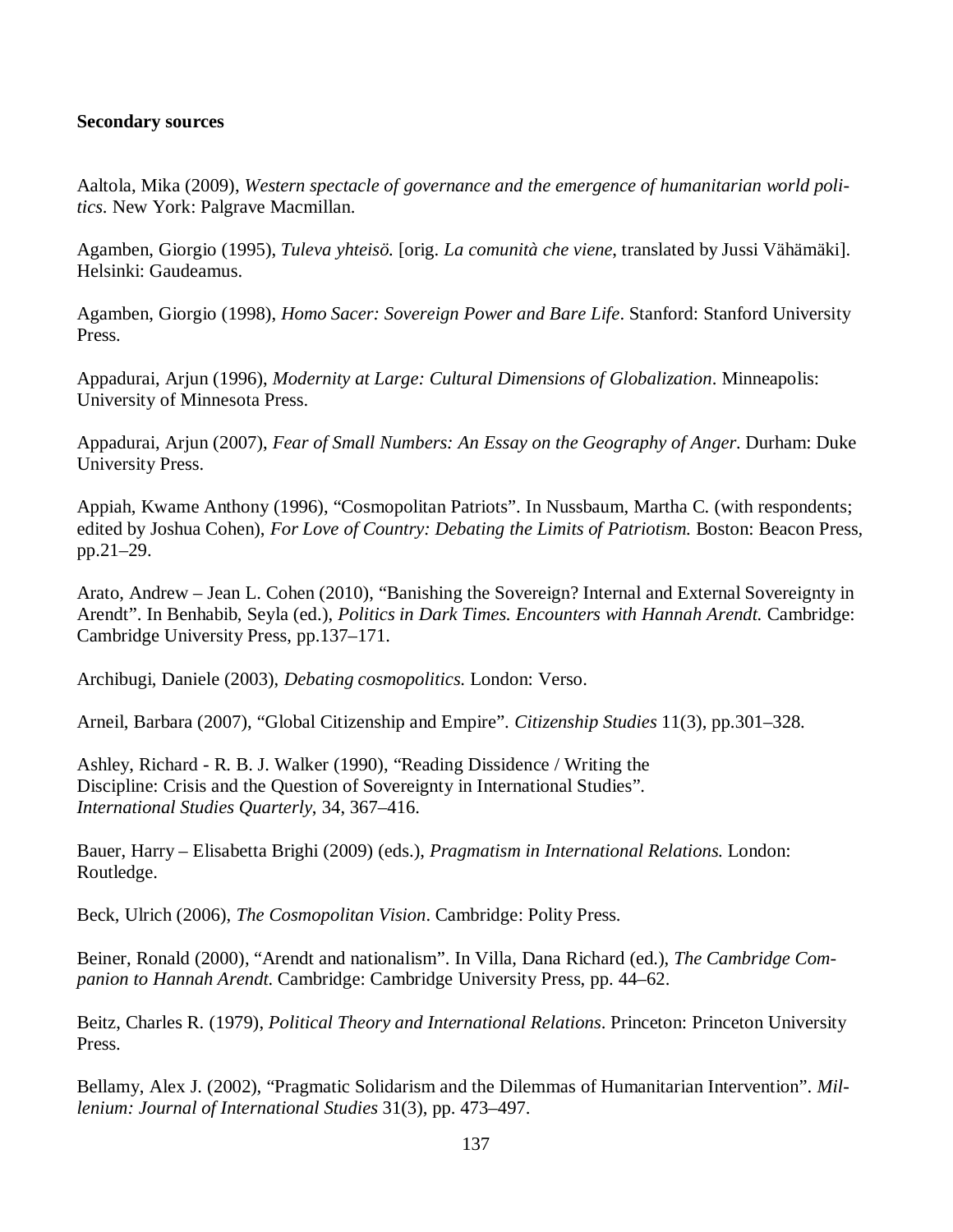Benhabib, Seyla (1996), *The Reluctant Modernism of Hannah Arendt*. Thousand Oaks: Sage.

Benhabib, Seyla (2004a), "Kantian Questions, Arendtian Answers: Statelessness, Cosmopolitanism, and the Right to Have Rights". In Benhabib, Seyla - Nancy Fraser (eds.), *Pragmatism, Critique, Judgement. Essays for Richard J. Bernstein.* Cambridge: MIT Press, pp.171–196.

Benhabib, Seyla (2004b), *The Rights of Others: Aliens, Residents, Citizens*. Cambridge: Cambridge University Press.

Benhabib, Seyla - Nancy Fraser (eds.) (2004), *Pragmatism, Critique, Judgement. Essays for Richard J. Bernstein.* Cambridge: MIT Press.

Benhabib, Seyla (2007), "Twilight of Sovereignty or the Emergence of Cosmopolitan Norms? Rethinking Citizenship in Volatile Times". *Citizenship Studies* 11(1), pp. 19–36.

Benhabib, Seyla (2010) (ed.), *Politics in Dark Times. Encounters with Hannah Arendt.* Cambridge: Cambridge University Press.

Bernstein, Richard J. (1983), *Beyond Objectivism and Relativism: Science, Hermeneutics, and Praxis.* Oxford: Blackwell.

Bernstein, Richard J. (1986), *Philosophical Profiles: Essays in Pragmatic Mode*. Philadelphia: University of Pennsylvania Press.

Bernstein, Richard J. (1991), *The New Constellation: The Ethical-Political Horizons of Modernity/Postmodernity*. Cambridge: Polity Press

Bernstein, Richard J. (1996), *Hannah Arendt and the Jewish Question.* Cambridge: Polity Press.

Bernstein, Richard J. (2002). "The Constellation of Hermeneutics, Critical Theory and Deconstruction". In Robert J. Dostal (ed.) *The Cambridge Companion to Gadamer*. Cambridge, Cambridge University Press, pp. 267–282.

Bernstein, Richard J. (2003), "Rorty's Inspirational Liberalism". In Guignon, Charles – David R. Hiley (2003)(eds.), *Richard Rorty*. Cambridge: Cambridge University Press, pp.124–138.

Bernstein, Richard J. (2005a), "The Resurgence of Pragmatism". In Goodman, Russell B. (ed.), *Pragmatism: Critical Concepts in Philosophy, vol.4*, London: Routledge. pp.54–73.

Bernstein, Richard J. (2005b), *The Abuse of Evil: The Corruption of Politics and Religion Since 9/11.* Cambridge: Polity Press.

Bernstein, Richard J. (2010), *The Pragmatic Turn*. Cambridge: Polity Press.

Betts, Alexander (2009), *Forced Migration and Global Politics.* Chichester: Wiley-Blackwell.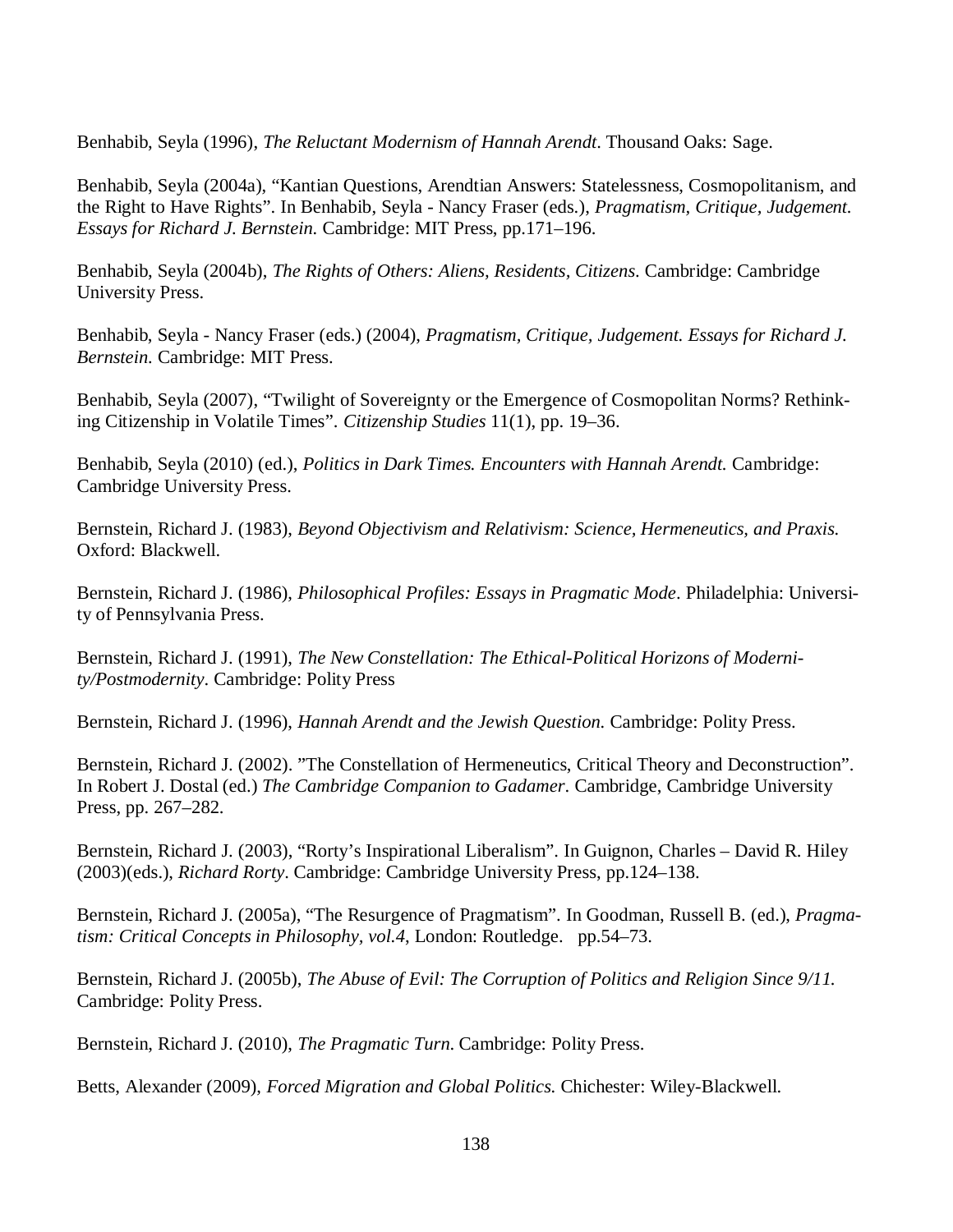Bhaskar, Roy (1991), *Philosophy and the Idea of Freedom*. Oxford: Blackwell.

Billig, Michael (1993), "Nationalism and Richard Rorty: Text as a Flag for Pax Americana". *New Left Review* 1(202), pp.69–83.

Birmingham, Peg (2006), *Hannah Arendt and Human Rights: The Predicament of Common Responsibility*. Bloomington: Indiana University Press.

Booth, Ken (1995), "Human Wrongs and International Relations". *International Affairs* 71(1), pp. 103– 126.

Booth, Ken (2007a), "The Writing On the Wall". *International Relations* 21(3), pp. 360–366.

Booth, Ken (2007b), *Theory of World Security*. Cambrige: Cambridge University Press.

Brandom, Robert B. (2001)(ed.), *Rorty and His Critics*. Malden (Mass.): Blackwell.

Brassett, James – Dan Bulley (2007), "Ethics in World Politics: Cosmopolitanism and Beyond?". *International Politics* 44(1), pp.1–18.

Brassett, James (2009), "Richard Rorty". In Edkins, Jenny – Nick Vaughan-Williams (eds.), *Critical Theorists and International Relations.* London: Routledge.

Braun, Kathrin (2007), "Biopolitics and Temporality in Arendt and Foucault". *Time & Society* 16 (1), pp.5–23.

Brown, Chris (1987), "Not My Department? Normative Theory and International Relations. *Paradigms* 2(1), pp.60–75.

Brown, Chris (1992), *International Relations Theory: New Normative Approaches*. New York: Harvester Wheatsheaf.

Brown, Chris (1994), "Turtles All the Way Down: Anti-Foundationalism, Critical Theory and International Relations". *Millenium: Journal of International Studies*, 23(2), pp.213–236.

Brown, Chris (1997), "Universal Human Rights: A Critique". *The International Journal of Human Rights* 1(2), pp. 41–65.

Brown, Chris (2000), **"**The Borders of (International) Political Theory"**.** In O'Sullivan, Noël, (ed.) *Political theory in transition*. Routledge, London, pp. 190–208.

Brown, Chris (2007), "International Relations as Political Theory". In Dunne, Tim - Milja Kurki - Steve Smith (ed.) *International Relations Theories: Discipline and Diversity*. Oxford: Oxford University Press, pp.34–51.

Brown, Chris – Terry Nardin – Nicholas Rengger (2002) (eds.), *International Relations in Political Thought: Texts from Ancient Greece to the First World War*. Cambridge: Cambridge University Press.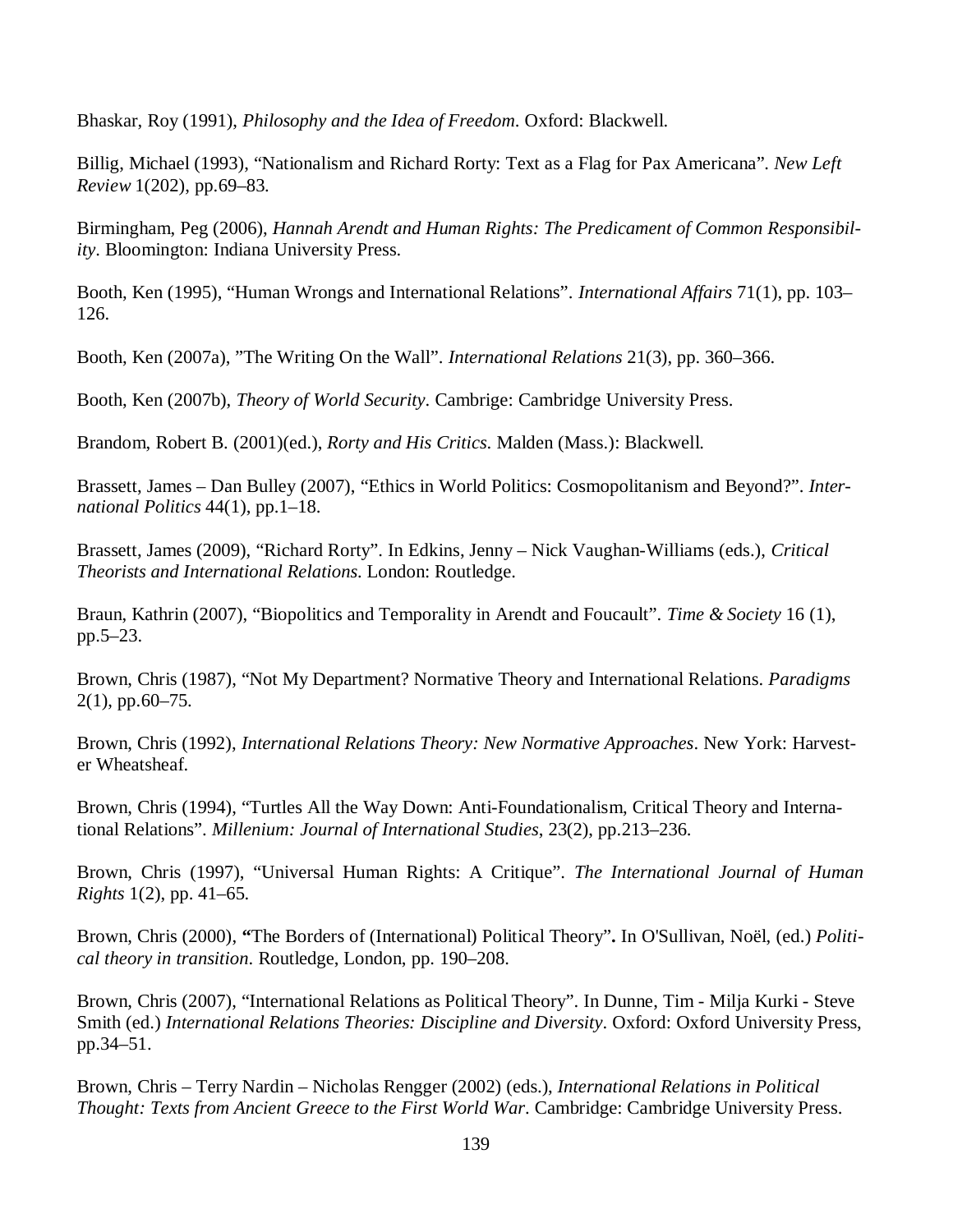Brown, Wendy (2010), *Walled States, Waning Sovereignty.* New York: Zone Books.

Bull, Hedley (1977), *Anarchical Society: A Study of Order in World Politics.* London: Macmillan.

Butler, Judith (1996), "Universality in Culture". In Nussbaum, Martha C. (with respondents; edited by Joshua Cohen), *For Love of Country: Debating the Limits of Patriotism*. Boston: Beacon Press, pp.45– 52.

Butler, Judith (2007), "'I merely belong to them'. A Review of *The Jewish Writings* by Hannah Arendt". *London Review of Books* 29 (9), pp.26–28.

Campbell, James (2004), "Dewey and Democracy". In Malachohowski, Alan (ed.) *Pragmatism. Vol.2, The revival of pragmatism*. London: Sage, pp.182–194.

Caney, Simon (2005), *Justice Beyond Borders: A Global Political Theory.* Oxford: Oxford University Press.

Canovan, Margaret (1994), *Hannah Arendt: A Reinterpretation of Her Political Thought.* Cambridge: Cambridge University Press.

Cochran, Molly (1996), "The Liberal Ironist, Ethics, and International Relations Theory". *Millenium: Journal of International Studies* 25(1), pp.29–52.

Cochran, Molly (1999), *Normative Theory in International Relations: A Pragmatic Approach*. Cambridge: Cambridge University Press.

Cocks, Joan (1995), "On Nationalism: Frantz Fanon, 1925-1961; Rosa Luxemburg, 1871-1919; and Hannah Arendt, 1906-1975". In Honig, Bonnie (ed.), *Feminist interpretations of Hannah Arendt*. University Park: Pennsylvania State University Press, pp. 221–245.

Connolly, William E. (2002), *Neuropolitics: Thinking, Culture, Speed.* Minneapolis: University of Minnesota Press.

Connolly, William E. (2004), "The Complexity of Sovereignty". In Edkins, Jenny – Véronique Pin-Fat – Michael J. Shapiro (eds.), *Sovereign Lives: Power in Global Politics.* New York: Routledge.

Cotter, Bridget (2005), "Hannah Arendt and 'The Right to Have Rights'". In Lang, Anthonty F. – John Williams (eds.), *Hannah Arendt and International Relations: Readings Across the Lines*. New York: Palgrave Macmillan, pp.95–112.

Coward, Martin (2009), "Jean-Luc Nancy". In Edkins, Jenny – Nick Vaughan-Williams (eds.), Critical Theorists and International Relations. London: Routledge.

Dallmayr, Fred R (2001), *Achieving Our World: Toward a Global and Plural Democracy*. Lanham: Rowman & Littlefield.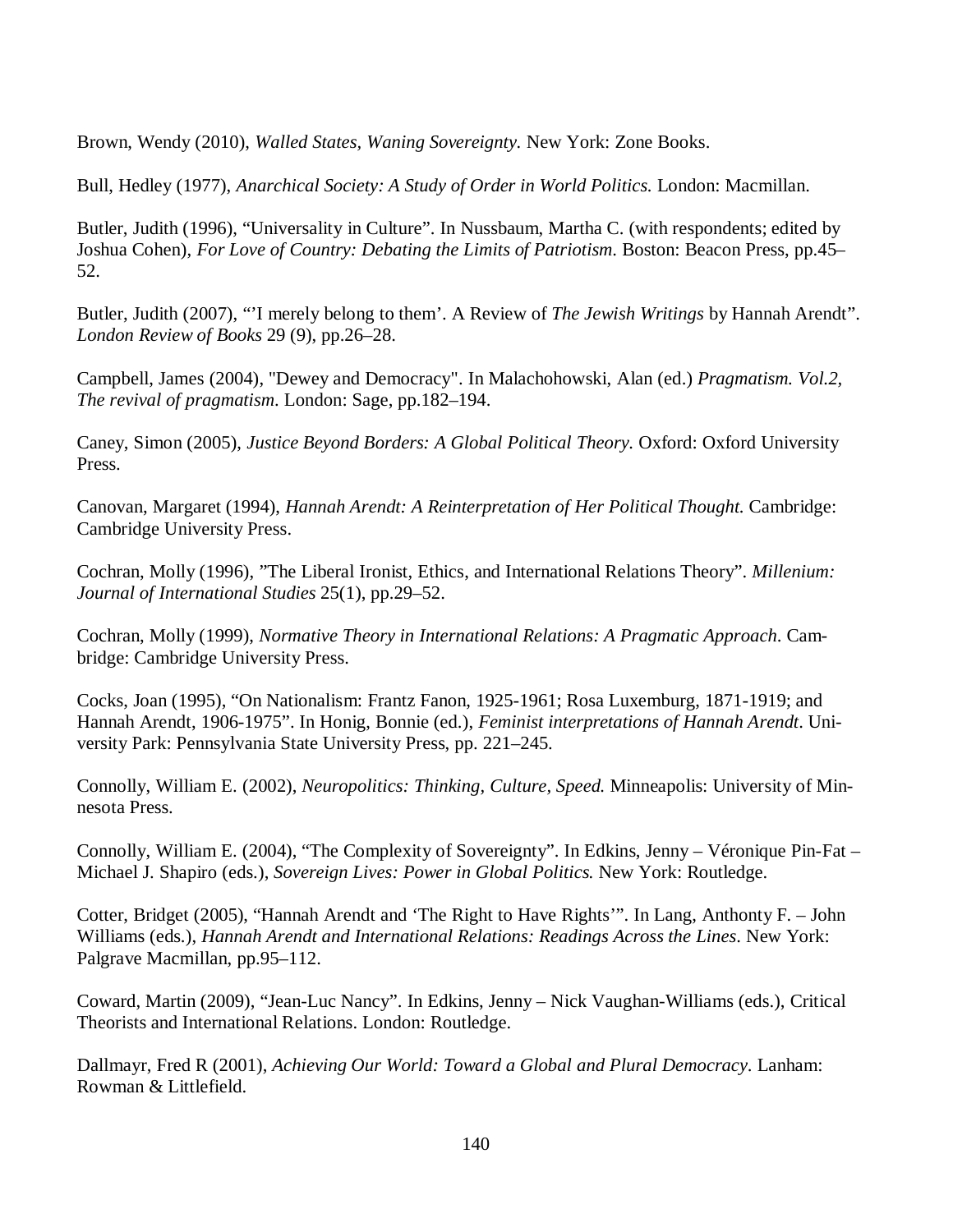d'Entrèves, Maurizio Passerin (1994), *The Political Philosophy of Hannah Arendt.* London: Routledge.

Deleuze, Gilles (1995), *Negotiations*. Columbia University Press.

Deleuze, Gilles – Felix Guattari (2004), *A Thousand Plateaus. Capitalism and Schizophrenia*. London and New York: Continuum.

Derrida, Jacques (2001), *On Cosmopolitanism and Forgiveness.* New York: Routledge.

Derrida, Jacques (2005), *Rogues: Two Essays on Reason.* Stanford: Stanford University Press.

Devetak, Richard (2007), "Between Kant and Pufendorf: Humanitarian Intervention, Critical International Theory and a Critique of Statist Anti-Cosmopolitanism". *Review of International Studies* 33, Special Issue 'Critical International Relations Theory After 25 Years', pp. 151–174.

Dewey, John (1980) [1934], *Art as Experience.* The Berkeley Publishing Group: New York.

Dewey, John (1984) [1930], "Construction and Criticism". *The Later Works, Vol.5.* Carbondale: Southern Illinois University Press, pp.125–143.

Dewey, John (1991) [1927], *The Public and Its Problems.* Athens: Shallow Press.

Dewey, John (1998), "Creative Democracy – The Task Before Us". In Dewey, John (eds. Hickman, Larry A. - Thomas M. Alexander), *The Essential Dewey, volume 1: Pragmatism, Education, Democracy.* Bloomington: Indiana University Press*,* pp.340–344.

Dewey, John (eds. Hickman, Larry A. - Thomas M. Alexander), *The Essential Dewey, volume 1: Pragmatism, Education, Democracy*. Bloomington: Indiana University Press.

Dewey, John (1999) [1929], *Pyrkimys varmuuteen. Tutkimus tiedon ja toiminnan suhteesta* [*The Quest for Certainty: A Study of the Relation of Knowledge and Action*, translated by Pentti Määttänen). Helsinki: Gaudeamus.

Dietz, Mary G. (1995), "Feminist Receptions of Hannah Arendt". In Honig, Bonnie (ed.), *Feminist interpretations of Hannah Arendt*. University Park: Pennsylvania State University Press, pp.17–50.

Dillon, Michael - Julian Reid (2009), *The Liberal Way of War: Killing to Make Life Live*. London: Routledge.

Dostal, Robert J. (2002)(ed.), *The Cambridge Companion to Gadamer*. Cambridge, Cambridge University Press.

Douzinas, Costas (2007), *Human Rights and Empire: The Political Philosophy of Cosmopolitanism.* New York: Routledge-Cavendish.

Duarte, André (2005), "Biopolitics and the Dissemination of Violence: the Arendtian Critique of the Present". *HannahArendt.net*. Available at: http://hannaharendt.net/research/biopolitics.html.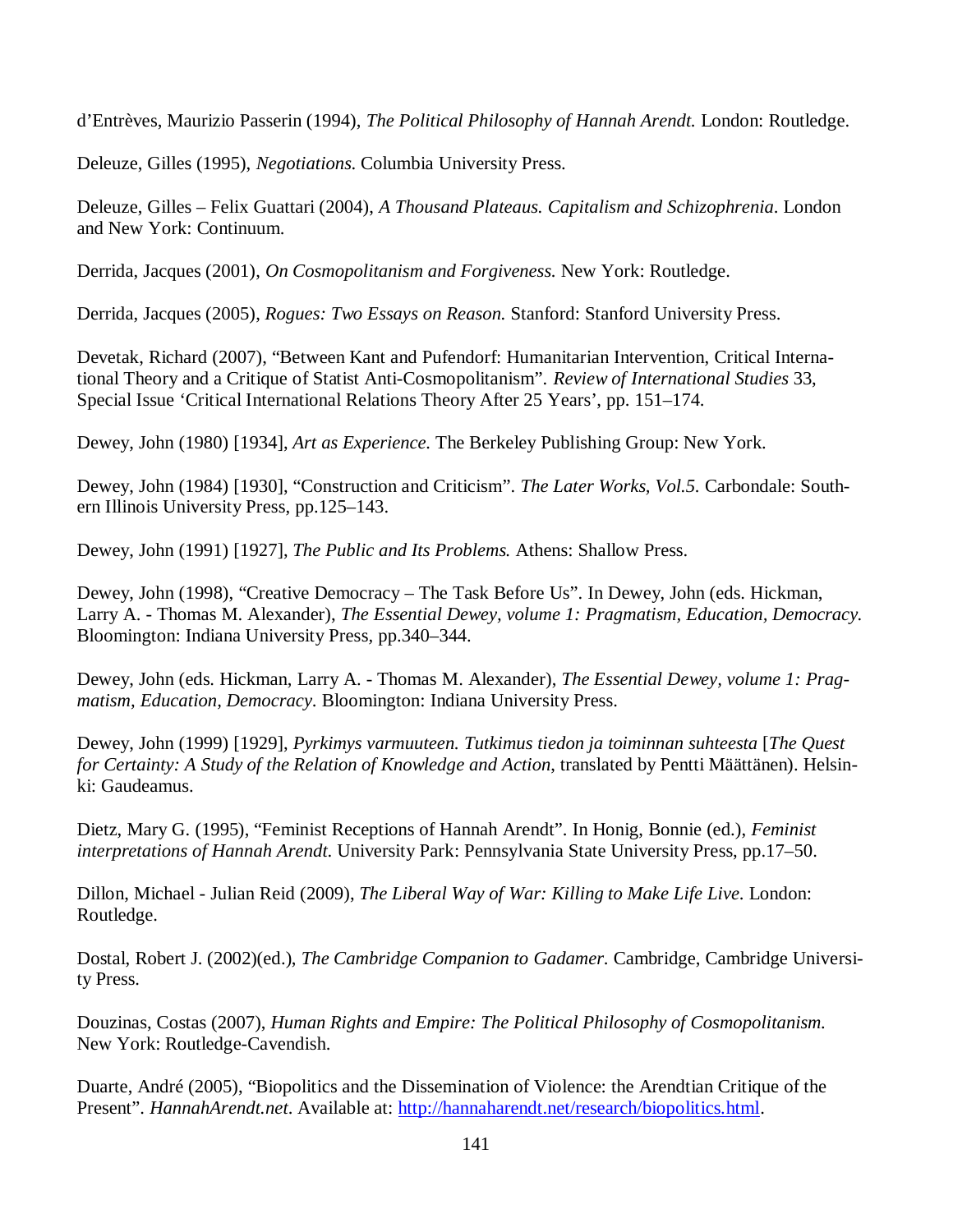Dunne, Tim (1998), *Inventing International Society. A History of the English School*. Houndsmill: Macmillan Press.

Dunne, Tim – Nicholas J. Wheeler (1999)(eds.), *Human Rights in Global Politics*. Cambridge: Cambridge University Press.

Dunne, Tim - Milja Kurki - Steve Smith (2007) (eds.), *International Relations Theories: Discipline and Diversity*. Oxford: Oxford University Press

Durie, Robin (2009), "Gilles Deleuze". In Edkins, Jenny – Nick Vaughan-Williams (eds.), *Critical Theorists and International Relations*. London: Routledge, pp.125–136.

Eco, Umberto (1992), *Interpretation and Overinterpretation*. Cambridge: Cambridge University Press.

Edkins, Jenny – Véronique Pin-Fat – Michael J. Shapiro (2004) (eds.), *Sovereign Lives: Power in Global Politics.* New York: Routledge.

Edkins, Jenny – Véronique Pin-Fat (2005), "Through the Wire: Relations of Power and Relations of Violence". *Millenium: Journal of International Studies* 34(1), pp.1–24.

Edkins, Jenny – Maja Zehfuss (2005), "Generalising the International". *Review of International Studies* 31(3), pp.451–472.

Edkins, Jenny – Nick Vaughan-Williams (2009) (eds.), *Critical Theorists and International Relations*. London: Routledge.

Emerson, Ralph Waldo (1982), *Selected essays*. Harmondsworth: Penguin.

Exdell, John (2010), "Immigration, Nationalism, and Human Rights". In Tinnevelt, Ronald – Helder De Schutter (eds.), *Global Democracy and Exclusion.* Chichester: Wiley-Blackwell, pp.217–232.

Festenstein, Matthew (2002), "Pragmatism's Boundaries". *Millennium: Journal of International Studies*, 31(3), pp. 549–571.

Festenstein, Matthew – Simon Thompson (2001) (eds.), *Richard Rorty: Critical Dialogues*. Cambridge: Polity.

Fontana, Alessandro – Mauro Bertani (2007), "Situating the Lectures". In Foucault, Michel (2003), *'Society Must Be Defended'. Lectures at the Collége de France 1975-1976*. New York: Picador, pp.273– 294.

Foucault, Michel (1979), *Discipline And Punish. The Birth of the Prison*. New York: Vintage Books.

Foucault, Michel (1986) (ed.C. Gordon), *Power/Knowledge: Selected Interviews and Other Writings 1972-77*. Brighton: Harvester Press.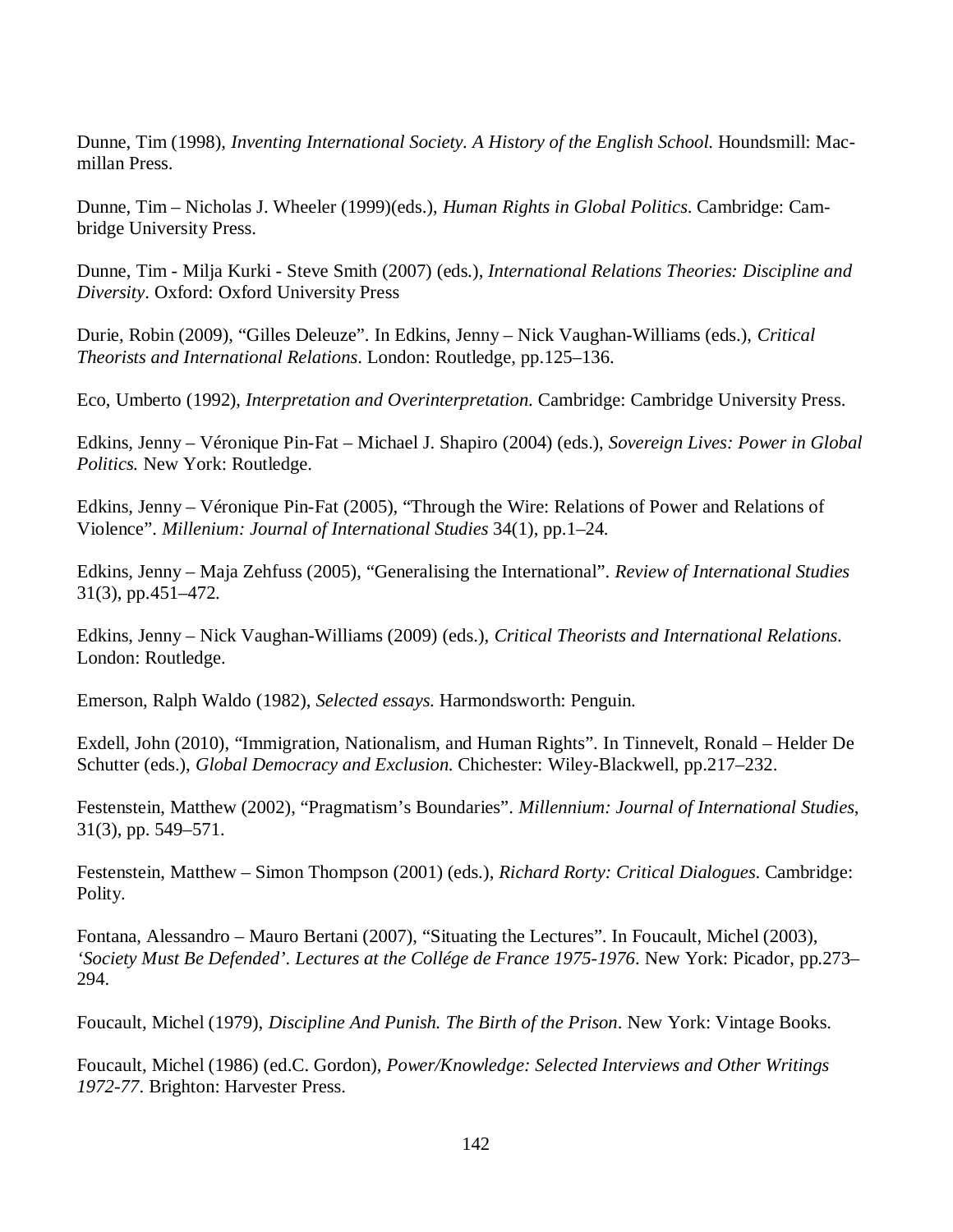Foucault, Michel (1998), *History of Sexuality. Volume 1, The Will to Knowledge.* London: Penguin Books.

Foucault, Michel (2003), *'Society Must Be Defended'. Lectures at the Collége de France 1975-1976.* New York: Picador.

Foucault, Michel (2007), *Security, Territory, and Population: Lectures at the Collége de France 1977- 1978.* Basingstoke: Palgrave Macmillan.

Frankfurt, Harry G. (2005), *On Bullshit*. Princeton: Princeton University Press.

Fraser, Nancy (1990), "Solidarity or Singularity? Richard Rorty between Romanticism and Technocracy". In Malachowski, Alan R. (1990) (ed.), *Reading Rorty : Critical Responses to Philosophy and The Mirror of Nature (And Beyond)*. Oxford: Blackwell, pp.303–321.

Fraser, Nancy (1991), "From Irony to Prophecy to Politics: A Response to Richard Rorty". *Michigan Quarterly Review* 30(2), pp.259–266.

Frost, Mervyn (1986), *Towards a Normative Theory of International Relations: a Critical Analysis of the Philosophical and Methodological Assumptions in the Discipline With Proposals Towards a Substantive Normative Theory.* Cambridge: Cambridge University Press.

Frost, Mervyn (1996), *Ethics in International Relations: A Constitutive Theory*. Cambridge: Cambridge University Press.

Gadamer, Hans-Georg (1985), *Truth and Method.* London: Sheed and Ward.

Gadamer, Hans-Georg (2004), *Hermeneutiikka: ymmärtäminen tieteissä ja filosofiassa*. Tampere: Vastapaino.

Galtung, Johan (1969), *Rauhantutkimus*. Helsinki: Weilin + Göös.

Gascoigne, Neil (2008), *Richard Rorty*. Cambridge: Polity.

Goodman, Russell B. (2005)(ed.), *Pragmatism: Critical Concepts in Philosophy, vol.4.* London: Routledge.

Green, Judith M. (2008), *Pragmatism and Social Hope. Deepening Democracy in Global Contexts*. New York: Columbia University Press.

Guaraldo, Olivia (1997), "Hannah Arendt ja tarinnankerronta. Kohti kontingenssin kriittistä ymmärtämistä". Translated by Tuija Parvikko. *Politiikka* 39(4), pp.304–319.

Guignon, Charles – David Hiley (1990), "Biting the Bullet: Rorty on Private and Public Morality". In Malachowski, Alan R. (1990), *Reading Rorty : Critical Responses to Philosophy and The Mirror of Nature (And Beyond)*. Oxford : Blackwell, pp. 339–364.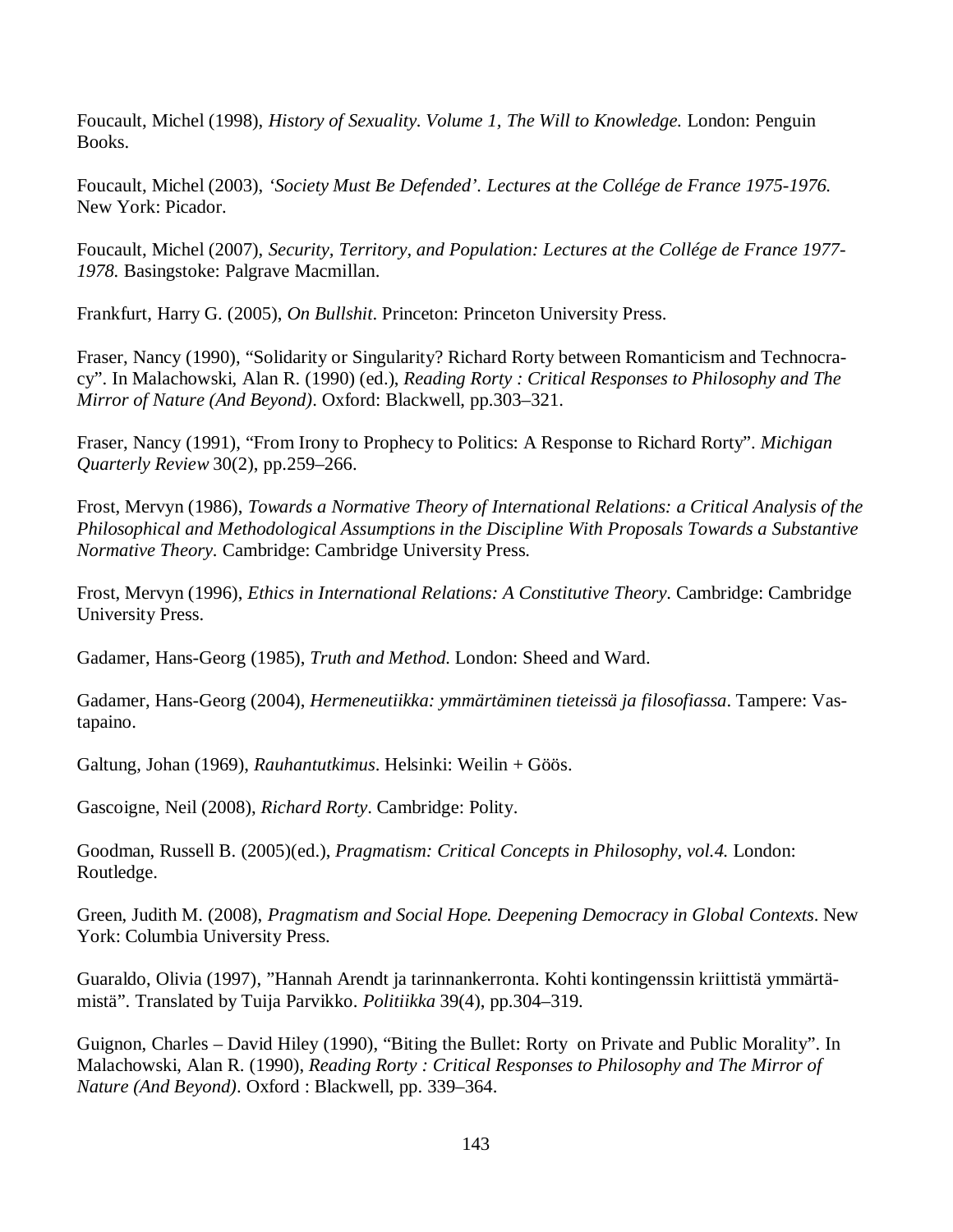Guignon, Charles – David R. Hiley (2003)(eds.), *Richard Rorty*. Cambridge: Cambridge University Press.

Habermas, Jürgen (1986), "Taking Aim at the Heart of the Present". In David Couzens Hoy (ed.), *Foucault: A Critical Reader*. Oxford : Blackwell, pp.103–108.

Habermas, Jürgen (1994), "Hannah Arendt's Communications Concept of Power". In Hinchman, Lewis P. – Sandra K. Hinchman (eds.), *Hannah Arendt: Critical Essays.* Albany: State University of New York Press, pp.211–229.

Habermas, Jürgen (1998), "The European Nation-State: On the Past and Future of Sovereignty and Citizenship". *Public Culture* 10(2), pp.397–416.

Hardt, Michael - Antonio Negri (2005), *Imperiumi*. Helsinki: WSOY.

Hayden, Patrick (2009), *Political Evil in a Global Age. Hannah Arendt and International Theory.* London: Routledge.

Hegel, Georg Wilhelm Friedrich (2001) [1821], *The Philosophy of Right.* Kitchener: Batoche.

Heidegger, Martin (1993), "What Calls for Thinking?" In Heidegger, Martin (ed.David Farrell Krell), *Basic Writings: from Being and Time to The Task of Thinking.* New York: HarperCollins Publishers, pp.369–391.

Heidegger, Martin (1993) (ed.David Farrell Krell), *Basic Writings: from Being and Time to The Task of Thinking*. New York: HarperCollins Publishers

Held, David (2007), "Reframing Global Governance: Apocalypse Soon or Reform!" In Held, David – Anthony McGrew (eds.), *Globalization Theory: Approaches and Controversies*. Cambridge: Polity, pp. 250–259.

Held, David – Anthony McGrew (2007)(eds.), *Globalization Theory: Approaches and Controversies*. Cambridge: Polity.

Hill, Melvyn A. (1979) (ed.), *Hannah Arendt: The Recovery of the Public World.* New York: St. Martin's.

Hinchman, Lewis P. – Sandra K. Hinchman (1994), "Existentialism Politicized: Arendt's Debt to Jaspers". In Hinchman, Lewis P. – Sandra K. Hinchman (eds.), *Hannah Arendt: Critical Essays*. Albany: State University of New York Press, pp.143–178.

Hinchman, Lewis P. – Sandra K. Hinchman (1994) (eds.), *Hannah Arendt: Critical Essays*. Albany: State University of New York Press.

Hindess, Barry (2000), "Citizenship in the International Management of Populations". *American Behavioral Scientist* 43(9), pp.1486–1497.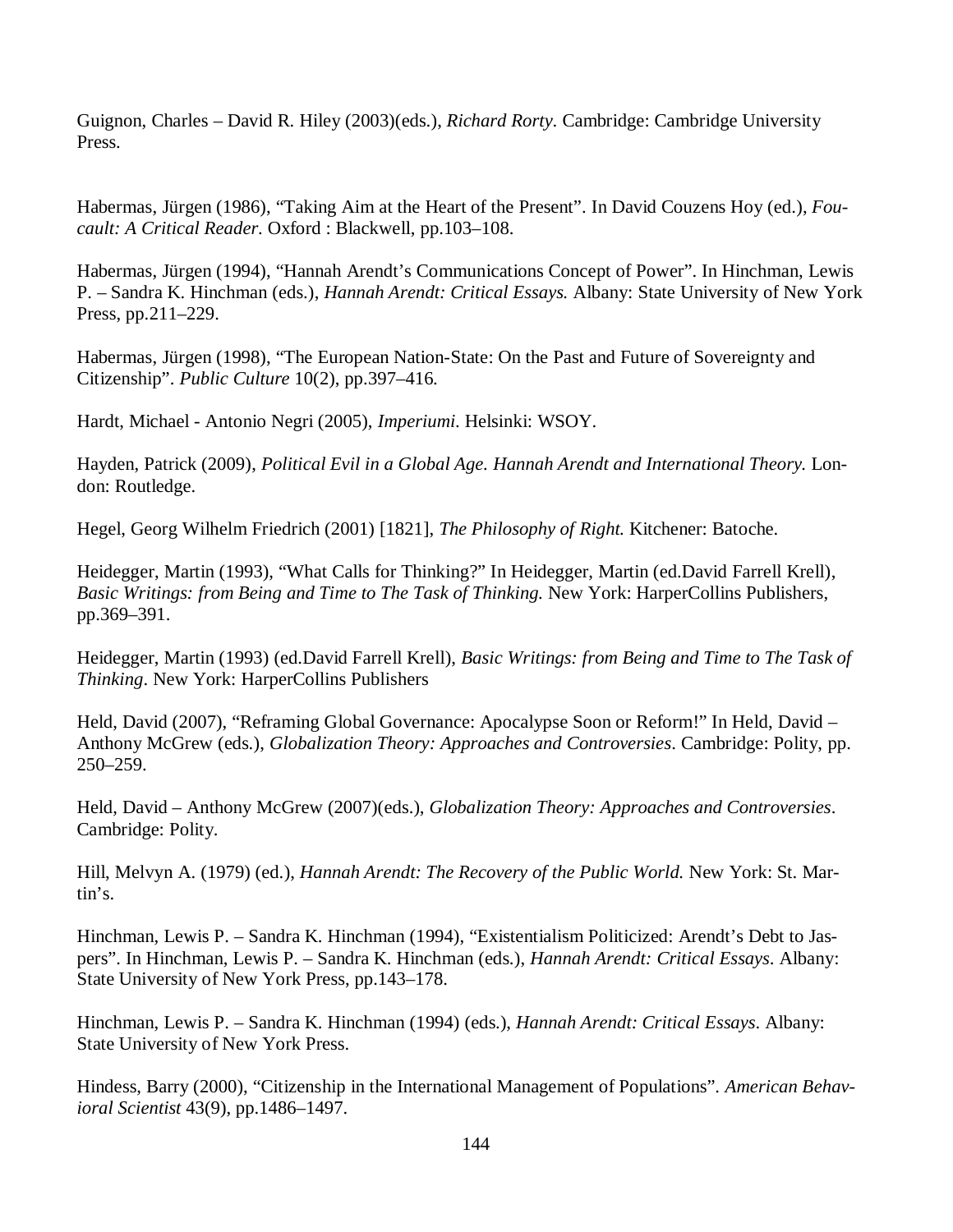Hirst, Paul – Grahame Thompson – Simon Bromley (2009), *Globalization in Question*. Cambridge: Polity.

Hoffmanm, Mark (1988), "States, Cosmopolitanism and Normative International Theory". *Paradigms* 2(1), pp.60–75.

Honig, Bonnie (1995a) (ed.), *Feminist interpretations of Hannah Arendt*. University Park: Pennsylvania State University Press.

Honig, Bonnie (1995b), "Introduction: The Arendt Question in Feminism". In Honig, Bonnie (ed.), Feminist interpretations of Hannah Arendt. University Park: Pennsylvania State University Press, pp.1– 16.

Honig, Bonnie (1995c), "Toward an Agonistic Feminism: Hannah Arendt and the Politics of Identity". In Honig, Bonnie (ed.), *Feminist interpretations of Hannah Arendt*. University Park: Pennsylvania State University Press, pp.135–166.

Hoy, David Couzens (1986) (ed.), *Foucault: A Critical Reader*. Oxford : Blackwell.

Huntington, Samuel (1996), *The Clash of Civilizations and the Remaking of World Order*. New York: Simon & Schuster.

Huntington, Samuel (2004), "The Hispanic Challenge". *Foreign Policy* (March/April), pp.30–45.

Hutchinson, Allan C. (1989), "The Three 'Rs': Reading/Rorty/Radically". *Harvard Law Review* 103, pp.555–585.

Jabri, Vivienne (2004), "Feminist Ethics and Hegemonic Global Politics". *Alternatives: Global, Local, Plural,* pp.265–284.

Jackson, Robert H. (2005), *Classical and Modern Thought on International Relations: From Anarchy to Cosmopolis*. New York: Palgrave Macmillan.

James, William (2000) [1907], *Pragmatism and Other Writings*. New York: Penguin.

Jayasuriya, Kanishka (2005), *Reconstituting the Global Liberal Order: Legitimacy and Regulation*. London: Routledge.

Jordaan, Eduard (2006), "Richard Rorty and Moral Progress in Global Relations". *Politikon* 33(1), pp.1–16.

Kangas, Anni (2007a), "Kansainvälinen politiikka, historia ja kriittisen kysymisen taito – hermeneuttisia pohdintoja tieteenalan tieteellisyydestä. *Kosmopolis* 37(1), pp.59–77.

Kangas, Anni (2007b), *The Knight, The Beast, and the Treasure: a Semeiotic Inquiry into the Finnish Political Imaginary on Russia, 1918-1930s.* Tampere: Tampere University Press.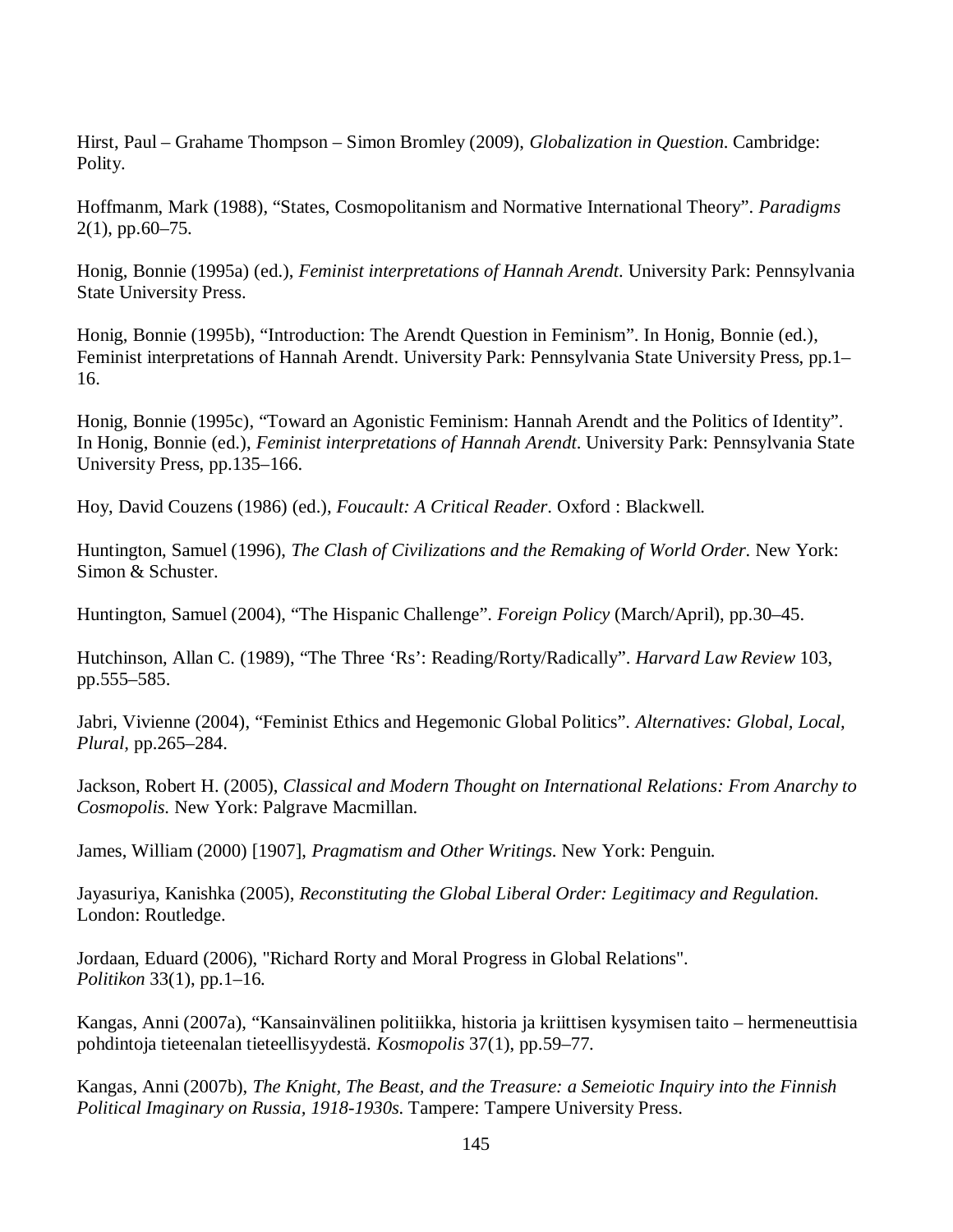Kangas, Anni (2009), "From Interfaces to Interpretants: A Pragmatist Exploration into Popular Culture as International Relations". *Millennium: Journal of International Studies* 38 (2), pp. 317–343.

Kautzer, Chad – Eduardo Mendieta (2009) (eds.), *Pragmatism, Nation, and Race: Community in the Age of Empire.* Bloomington: Indiana University Press.

Knauer, James T. (1980), "Motive and Goal in Hannah Arendt's Concept of Political Action". *The American Political Science Review* 74(3), pp. 721–733.

Koopman, Colin (2006), "Pragmatism as a Philosophy of Hope: Emerson, James, Dewey, Rorty". *Journal of Speculative Philosophy* 20 (2), pp.106–116.

Koopman, Colin (2009) *Pragmatism as Transition: Historicity and Hope in James, Dewey, and Rorty.* New York: Columbia University Press.

Krasner, Stephen D. (1999), *Sovereignty: Organized Hypocrisy*. Princeton: Princeton University Press.

Kratochwil, Friedrich (2007), "Of False Promises and Good Bets: A Plea for a Pragmatic Approach to Theory Building (the Tartu lecture)". *Journal of International Relations and Development* 10(1), pp. 1– 15.

Kristeva, Julia (1993), *Nations without Nationalism.* New York: Columbia University Press.

Kurki, Milja - Colin Wight (2007), "International Relations and Social Science". In Dunne, Tim - Milja Kurki - Steve Smith (2007) (ed.) *International Relations Theories: Discipline and Diversity*. Oxford: Oxford University Press, pp.13–33.

Käpylä, Juha – Harri Mikkola (2006), "Vapaus ennen totuutta: Richard Rortyn liberaalien ihmisoikeuksien pragmatistinen puolustuspuhe". *Politiikka* 48(3), pp. 182–195.

Käpylä Juha – Harri Mikkola (2007), "Kansainvälinen politiikka 'käytännöllisten ratkaisujen joukkona': pragmatistinen tulkinta kansainvälisen politiikan tieteenalan itsekuvasta". *Kosmopolis,* 37 (1), pp. 7–28.

Käpylä, Juha – Harri Mikkola (2011), "'Getting Things Right?': A Reconsideration of Critical Realism as a Metatheory for IR". *Journal of International Relations and Development* 14(4), pp.401–439.

Lang, Anthony F. (2005), "Governance and Political Action: Hannah Arendt on Global Political Protest". In Lang, Anthonty F. – John Williams (eds.), Hannah Arendt and International Relations: Readings Across the Lines. New York: Palgrave Macmillan, pp.179–198.

Lang, Anthonty F. – John Williams (2005) (eds.), *Hannah Arendt and International Relations: Readings Across the Lines.* New York: Palgrave Macmillan.

Langlois, Anthony J. (1998), "Redescribing Human Rights". *Millenium: Journal of International Studies* 27 (1), pp.1–22.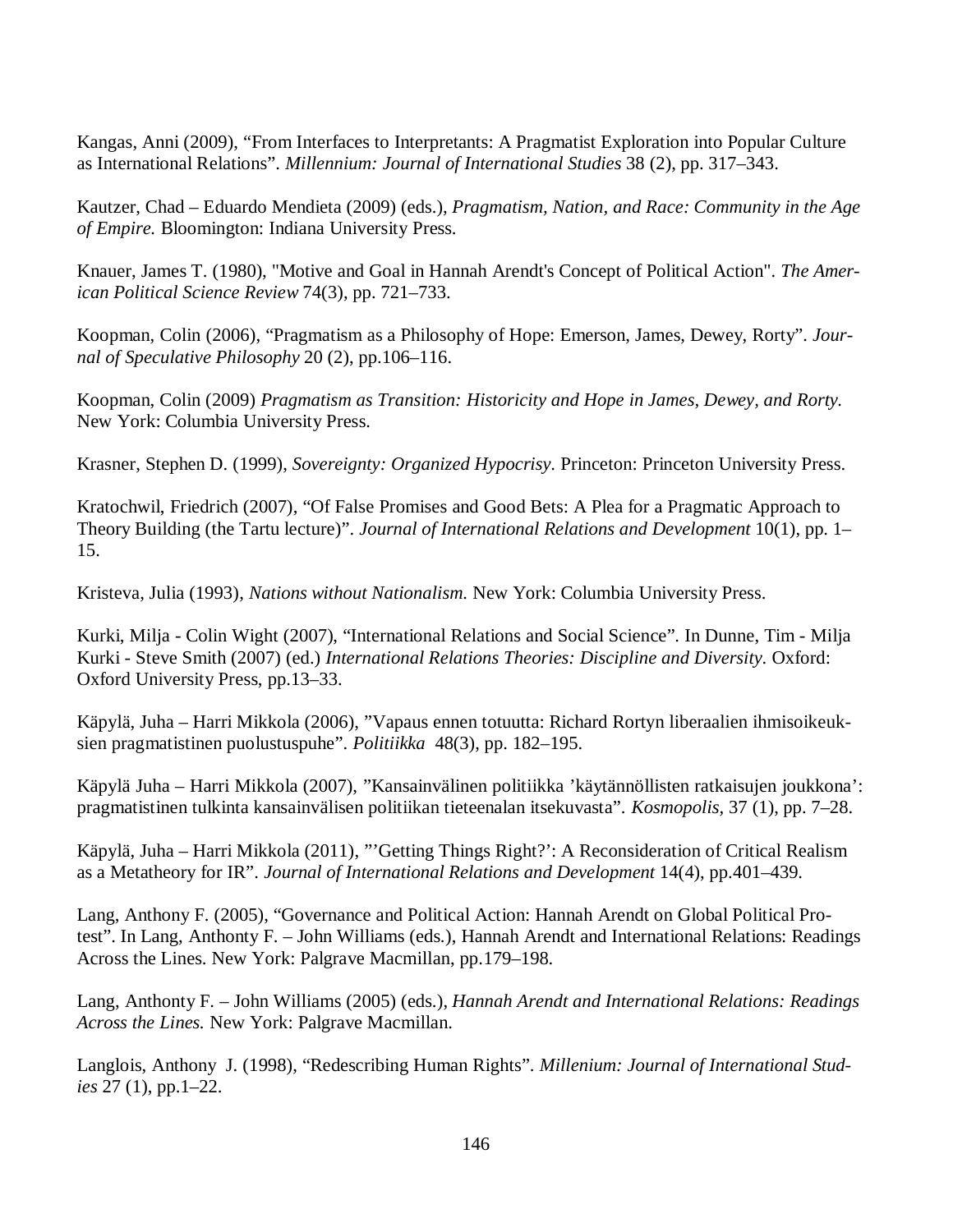Lapid, Yosef (1989), "The Third Debate: On the Prospects of International Theory in a Post-Positivist Era". *International Studies Quarterly* 33(3), pp.235–254.

Larner, Wendy – William Walters (2004) (eds.), *Global Governmentality: Governing International Spaces*. London: Routledge.

Larner, Wendy – William Walters (2004), "Introduction. Global governmentality: governing international spaces". In Larner, Wendy – William Walters (eds.), *Global Governmentality: Governing International Spaces*. London: Routledge, pp.1–20.

Linklater, Andrew (1992), "The Question of the Next Stage in International Relations Theory: A Critical-Theoretical Point of Views". *Millenium: Journal of International Studies* 21(1), pp.77–98.

Linklater, Andrew (1998), *The Transformation of Political Community: Ethical Foundations of the Post-Westphalian Era*. Cambridge: Polity Press.

Linklater, Andrew (2007), *Critical Theory and World Politics: Citizenship, Sovereignty and Humanity*. London: Routledge.

Lui, Robyn (2004), "The International Government of Refugees". In Larner, Wendy – William Walters (eds.), *Global Governmentality: Governing International Spaces*. London: Routledge, pp.116–135.

Malachowski, Alan R. (1990) (ed.), *Reading Rorty: Critical Responses to Philosophy and the Mirror of Nature (And Beyond)*. Oxford: Blackwell.

Malachohowski, Alan (2004) (ed.) *Pragmatism. Vol.2, The revival of pragmatism*. London: Sage

Malkki, Liisa (1995), "Refugees and Exile: From "Refugee Studies" to the National Order of Things". *Annual Review of Anthropology* 24, pp. 495–523.

Markell, Patchen (2010), "The Rule of the People: Arendt, *Archê*, and Democracy". In Seyla Benhabib (ed.), *Politics in Dark Times. Encounters with Hannah Arendt*. Cambridge: Cambridge University Press, pp.58–82.

McCarthy, Thomas A. (1991), *Ideals and Illusions: On Reconstruction and Deconstruction in Contemporary Critical Theory*. Cambridge, MA: MIT Press.

Moore Cerwyn – Chris Farrands (2010) (eds.), *International Relations Theory and Philosophy: Interpretive Dialogues*. London: Routledge.

Morgenthau, Hans J. (1976), "Hannah Arendt 1906-1975". *Political Theory* 4(1), pp. 5–8.

Morgenthau, Hans J. (1977), "Hannah Arendt on Totalitarianism and Democracy". *Social Research* 44(1), pp.127–131.

Morgenthau, Hans J. (2006), *Politics Among Nations: The Struggle for Power and Peace*. Boston: McGraw-Hill Higher Education.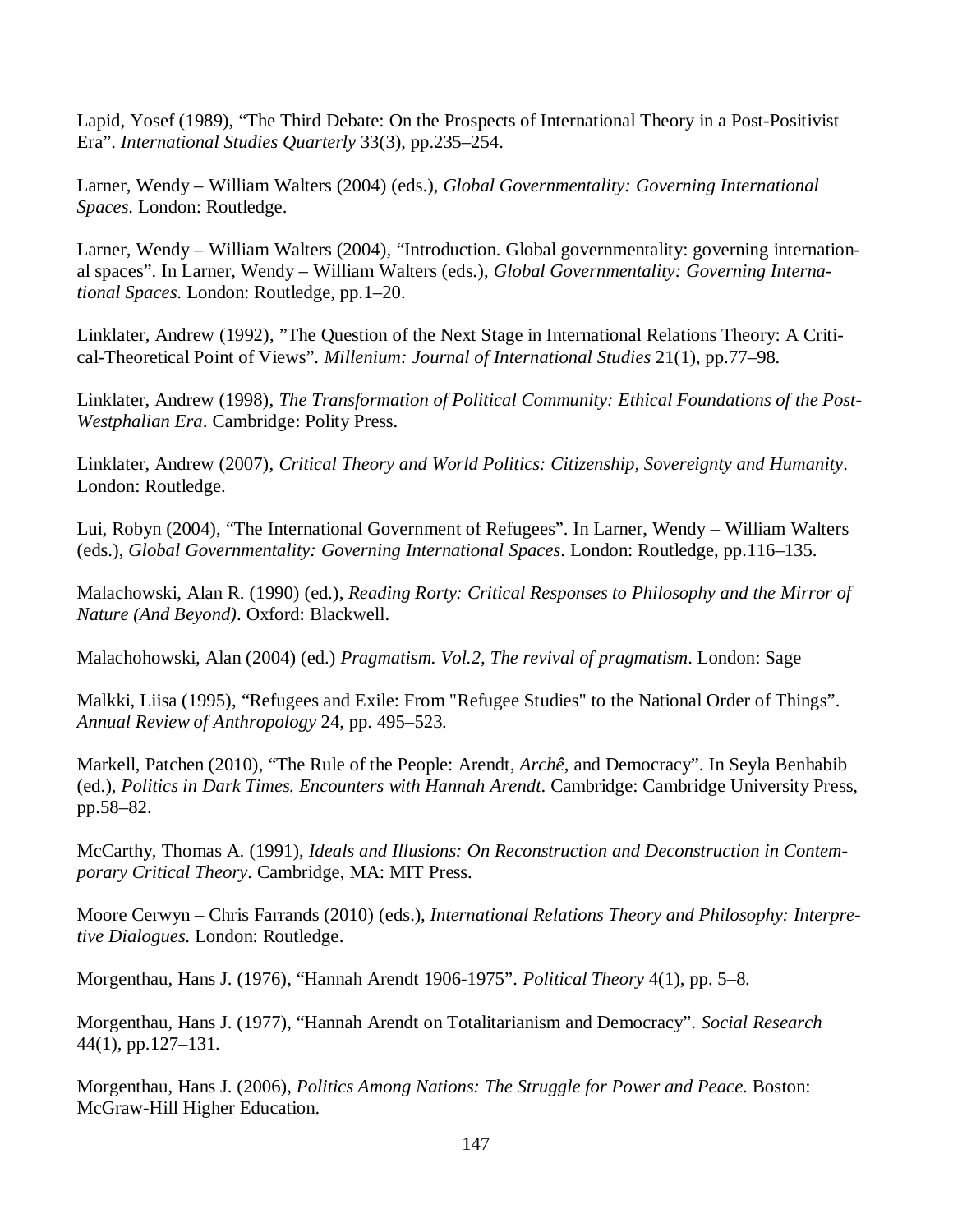Mouffe, Chantal (1996), "Deconstruction, Pragmatism, and the Politics of Democracy". In Mouffe, Chantal (ed.), *Deconstruction and Pragmatism*. New York: Routledge, pp.1–12.

Mouffe, Chantal (1996)(ed.), *Deconstruction and Pragmatism*. New York: Routledge.

Mouffe, Chantal (2009), "Democracy in a Multipolar World". *Millennium: Journal of International Studies* 37(3), pp.549–561.

Murray, Michael (1978)(ed.), *Heidegger and Modern Philosophy: Critical Essays*. New Haven: Yale University Press.

Nardin, Terry (1983), *Law, Morality, and the Relations of States*. Princeton: Princeton University Press.

Neumann, Iver B. – Ole Jacob Sending (2007), "'The International' as Governmentality". *Millenium: Journal of International Studies* 35(3), pp.677–701.

Niiniluoto, Ilkka (2002), "Pragmatismi". In Niiniluoto, Ilkka – Esa Saarinen (eds.), *Nykyajan filosofia*. Helsinki: WSOY.

Niiniluoto, Ilkka – Esa Saarinen (2002) (eds.), *Nykyajan filosofia*. Helsinki: WSOY.

Nussbaum, Martha (1996), "Patriotism and Cosmopolitanism". In Nussbaum, Martha C. (with respondents; edited by Joshua Cohen), *For Love of Country: Debating the Limits of Patriotism*. Boston: Beacon Press, pp.2–20.

Nussbaum, Martha C. (1996) (with respondents; edited by Joshua Cohen), *For Love of Country: Debating the Limits of Patriotism*. Boston: Beacon Press.

Nyers, Peter (1999), "Emergency or Emerging Identities? Refugees and Transformations in World Order". *Millenium: Journal of International Studies* 28(1), pp.1–26.

O'Sullivan, Noël, (2000) (ed.), *Political Theory in Transition*. Routledge, London.

Owens, Patricia A. (2004), "Xenophilia, Gender, and Sentimental Humanitarianism". *Alternatives: Global, Local, Political* 29 (3), pp.285–304.

Owens, Patricia A. (2009), "Reclaiming 'Bare Life'?: Against Agamben on Refugees". *International Relations* 23 (4), pp. 567–582.

Owens, Patricia (2011), "Book Review: Patrick Hayden, Political Evil in a Global Age: Hannah Arendt and International Theory". *Millennium: Journal of International Studies* 39(3), pp. 884–885.

Palonen, Kari (1987), *Tekstistä politiikkaan*. Jyväskylän yliopiston valtio-opin laitoksen julkaisuja 54. Jyväskylä: Jyväskylän yliopisto. Valtio-opin laitos.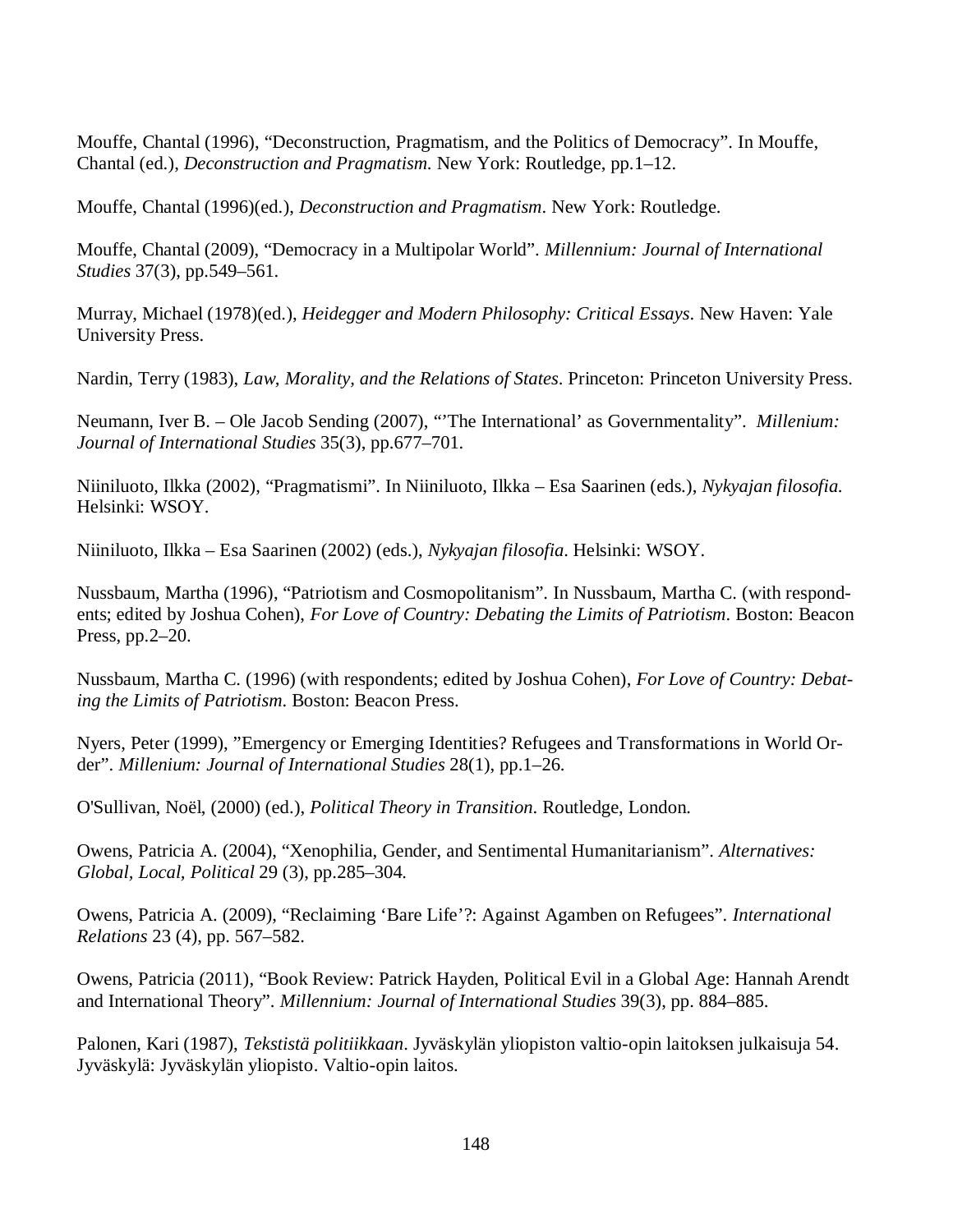Parekh, Serena (2004), "A Meaningful Place in the World: Hannah Arendt on the Nature of Human Rights". *The Journal of Human Rights* 3(1), pp.41–53.

Parker, Owen – James Brassett (2005), "Contingent Borders, Ambiguous Ethics: Migrants in International Political Theory", *International Studies Quarterly*, 49, pp.233–253.

Parker, Noel (2009), "From Borders to Margins: A Deleuzian Ontology for Identities in the Postinternational Environment". *Alternatives: Global, Local, Political* 34(1), pp.17–39.

Parvikko, Tuija (2002), "Politiikka ilman polista: pakolainen paradigmana 2000-luvun politiikassa". *Kosmopolis* 32(1), pp.41–60.

Patomäki, Heikki (1992), "From Normative Utopias to Political Dialectic: Beyond a Deconstruction of the Brown-Hoffman Debate". *Millenium: Journal of International Studies* 21(1), pp.53–75.

Patomäki, Heikki and Wight, Colin (2000) 'After Postpositivism? The Promises of Critical Realism', *International Studies Quarterly* 44 (2), pp. 213–237.

Pitkin, Hanna Fenichel (1981), "Justice: On Relating Private and Public". *Political Theory* 9(3), pp. 327– 352.

Pitkin, Hanna Fenichel (1995), "Conformism, Housekeeping, and the Attack of the Blob: The Origins of Hannah Arendt's Concept of the Social". In Honig, Bonnie (ed.), *Feminist interpretations of Hannah Arendt*. University Park: Pennsylvania State University Press, pp.51–81.

Prozorov, Sergei (2010), "Why Giorgio Agamben Is an Optimist". *Philosophy and Social Criticism* 36(9), pp.1053–1073.

Puumala, Eeva – Samu Pehkonen (2010), "Corporeal Choreographies between Politics and the Political: Failed Asylum Seekers Moving From Body Politics to Bodyspaces". *International Political Sociology* 4(1), pp.50–65.

Rawls, John (1999), *The Law of Peoples, with, The Idea of Public Reason Revisited*. Cambridge (Mass.): Harvard University Press.

Reid, Julian (2010), "Of Nomadic Unities: Gilles Deleuze on the Nature of Sovereignty". *Journal of International Relations and Development* 13(4), pp. 405–428.

Robinson, Fiona (1997), "Globalizing Care: Ethics, Feminist Theory, and International Relations". *Alternatives* 22, pp.113–133.

Rengger, Nicholas (2005), "Reading Charles Beitz: Twenty-five Years of Political Theory and International Relations". *Review of International Studies* 31 (2), 361–369.

Rumford, Chris (2006), "Introduction: Theorizing Borders". *European Journal of Social Theory* 9(2): 155–169.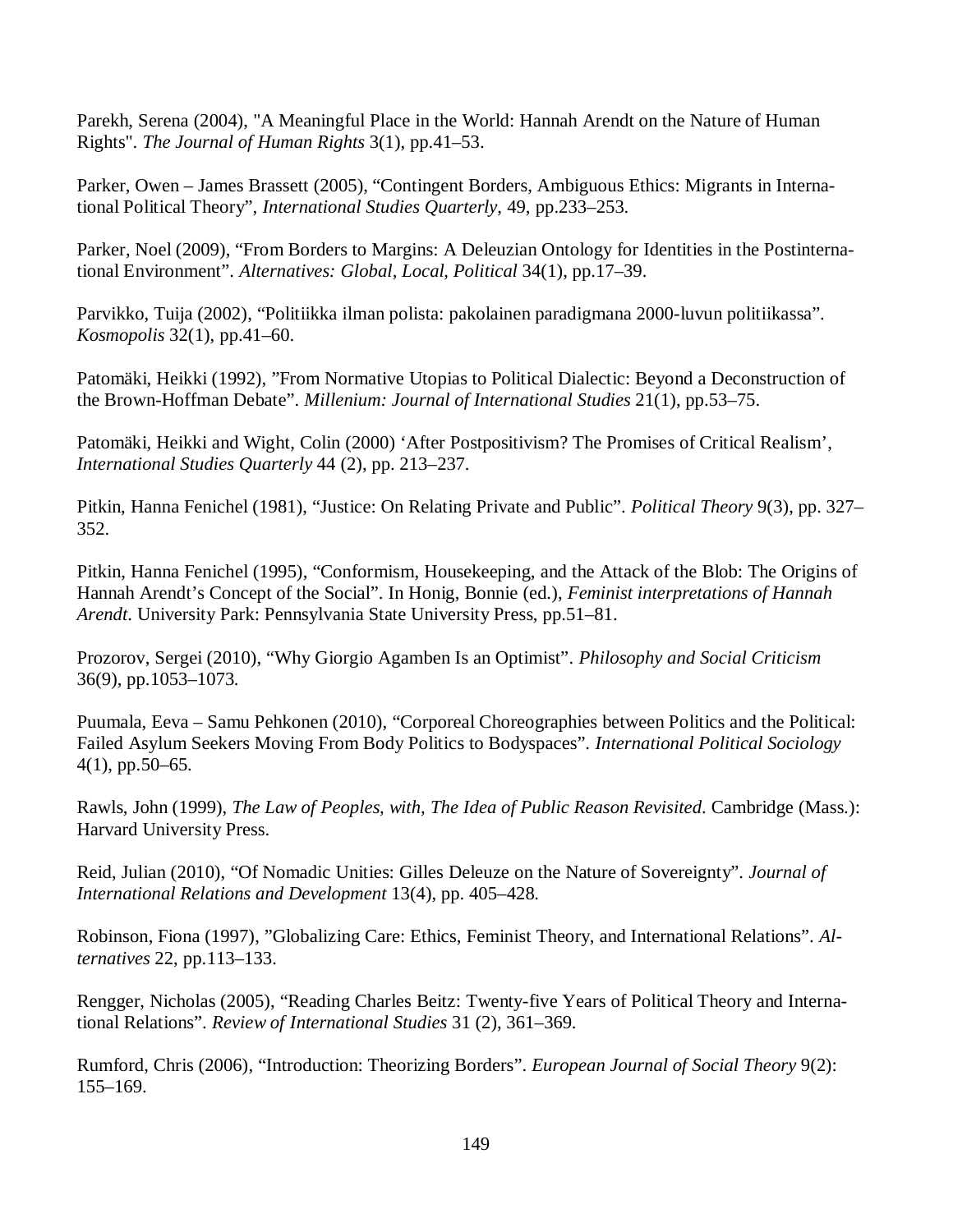Rytövuori-Apunen, Helena (2005), "Forget 'Post-Positivist' IR! The Legacy of IR Theory as the Locus for a Pragmatist Turn". *Cooperation and Conflict*, 40(2), pp. 147–177.

Salter, Mark B. (2008), "When the Exception Becomes the Rule: Borders, Sovereignty, and Citizenship". *Citizenship Studies* 12(4), pp.365–380.

Savic, Obrad (2005), "Figures of the Stranger. Citizen as a Foreigner". *Parallax* 11(1), pp.70–78.

Shapiro, Ian - Casiano Hacker-Cordón (1999), "Outer Edges and Inner Edges". In Shapiro, Ian - Casiano Hacker-Cordón (ed.)(1999), *Demoracy's Edges.* Cambridge: Cambridge University Press, pp.1–15.

Shapiro, Ian - Casiano Hacker-Cordón (ed.)(1999), *Demoracy's Edges*. Cambridge: Cambridge University Press.

Sheller, Mimi – John Urry (2006), "The New Mobilities Paradigm". *Enviroment and Planning A* 38(2), pp.207–226.

Shusterman, Richard (1997), *Practicing Philosophy: Pragmatism and the Philosophical Life*. New York: Routledge.

Sil, Rudra (2009), "Simplifying Pragmatism: From Social Theory to Problem-driven Eclecticism". *International Studies Review* 11(3), pp.648–652.

Skinner, Quentin (2002), *Visions of Politics. Volume 1, Regarding Method.* Cambridge: Cambridge University Press.

Smith, Steve - Ken Booth - Marysia Zalewski (1996)(eds.), *International Theory: Positivism and Beyond*. Cambridge: Cambridge University Press.

Staples, Kelly (2011(), "Statelessness, Sentimentality, and Human Rights: A Critique of Rorty's Liberal Human Rights Culture". *Philosophy and Social Criticism* 37(9), pp.1011–1024.

Stout, Jeffrey (1982), "What Is the Meaning of a Text?". *New Literary History* 14(1), pp.1–12.

Sylvester, Christine (2007), "Whither the International at the End of IR". *Millenium: Journal of International Studies* 35(3), pp.551–573.

Thompson, Janna (1992), *Justice and World Order: A Philosophical Inquiry*. London: Routledge.

Tinnevelt, Ronald – Helder De Schutter (2010)(eds.), *Global Democracy and Exclusion*. Chichester: Wiley-Blackwell

Turner, Bryan (2004), "Democracy in One Country? Reflections on Patriotism, Politics and Pragmatism". *European Journal of Social Theory* 7(3), pp. 275–289.

Vaughan-Williams, Nick (2007), "Beyond a Cosmopolitan Ideal: The Politics of Singularity". *International Politics* 44(1), pp.107–124.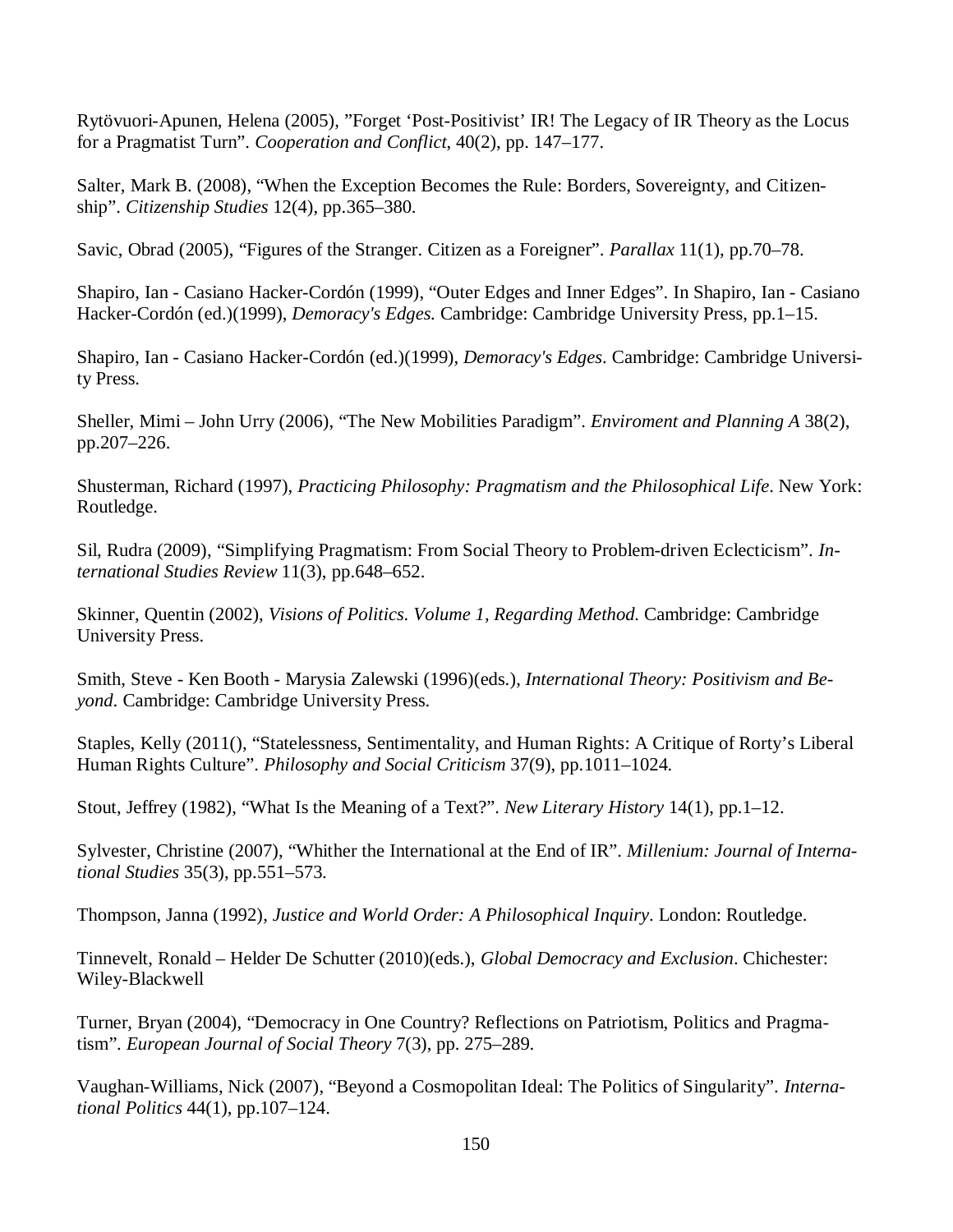Vaughan-Williams, Nick (2009a), "Giogio Agamben". In Edkins, Jenny – Nick Vaughan-Williams (eds.), *Critical Theorists and International Relations*. London: Routledge, pp.19–30.

Vaughan-Williams, Nick (2009b), "The Generalised Bio-political Border? Re-conceptualising the Limits of Sovereign Power". *Review of International Studies* 35(4), pp.729–749.

Villa, Dana Richard (1989), *Arendt and Heidegger: Being and Politics*. Ann Arbor: University Microfilms International.

Villa, Dana Richard (2000), "Introduction: The Development of Arendt's Political Thought". In Villa, Dana Richard (ed.), *The Cambridge Companion to Hannah Arendt*. Cambridge: Cambridge University Press, pp.1–23.

Villa, Dana Richard (2000) (ed.), *The Cambridge Companion to Hannah Arendt.* Cambridge: Cambridge University Press.

Vincent, R.J. (1986), *Human Rights and International Relations*. Cambridge: Cambridge University Press.

Volk, Christian (2010), "The Decline of Order: Hannah Arendt and the Paradoxes of the Nation-State". In Benhabib, Seyla (ed.), *Politics in Dark Times. Encounters with Hannah Arendt.* Cambridge: Cambridge University Press, pp. 172–197.

Voparil, Christopher (2006), *Richard Rorty: Politics and Vision.* Lanham: Rowman & Littlefield.

Walker, R.B.J. (1993), *Inside/Outside: International Relations as Political Theory*. Cambridge: Cambridge University Press.

Walker, R.B.J. (2003), "Polis, Cosmopolis, Politics". *Alternatives: Global, Local, Political* 28 (2), pp.267–286.

Walker, R.B.J. (2010), *After the Globe, Before the World*. London: Routledge.

Walzer, Michael (1996), "Spheres of Affection". In Nussbaum, Martha C. (with respondents; edited by Joshua Cohen), *For Love of Country: Debating the Limits of Patriotism*. Boston: Beacon Press, pp.125– 130.

Watson, Adam (1992), *The Evolution of International Society*. London: Routledge.

Wæver, Ole (1996), "The Rise and Fall of the Inter-paradigm Debate". In Smith, Steve - Ken Booth - Marysia Zalewski (eds.), *International theory: positivism and beyond*. Cambridge: Cambridge University Press, pp.149–185.

Weiss, Linda (1997), "Globalization and the Myth of the Powerless State". *New Left Review* 225(1), pp.3–27.